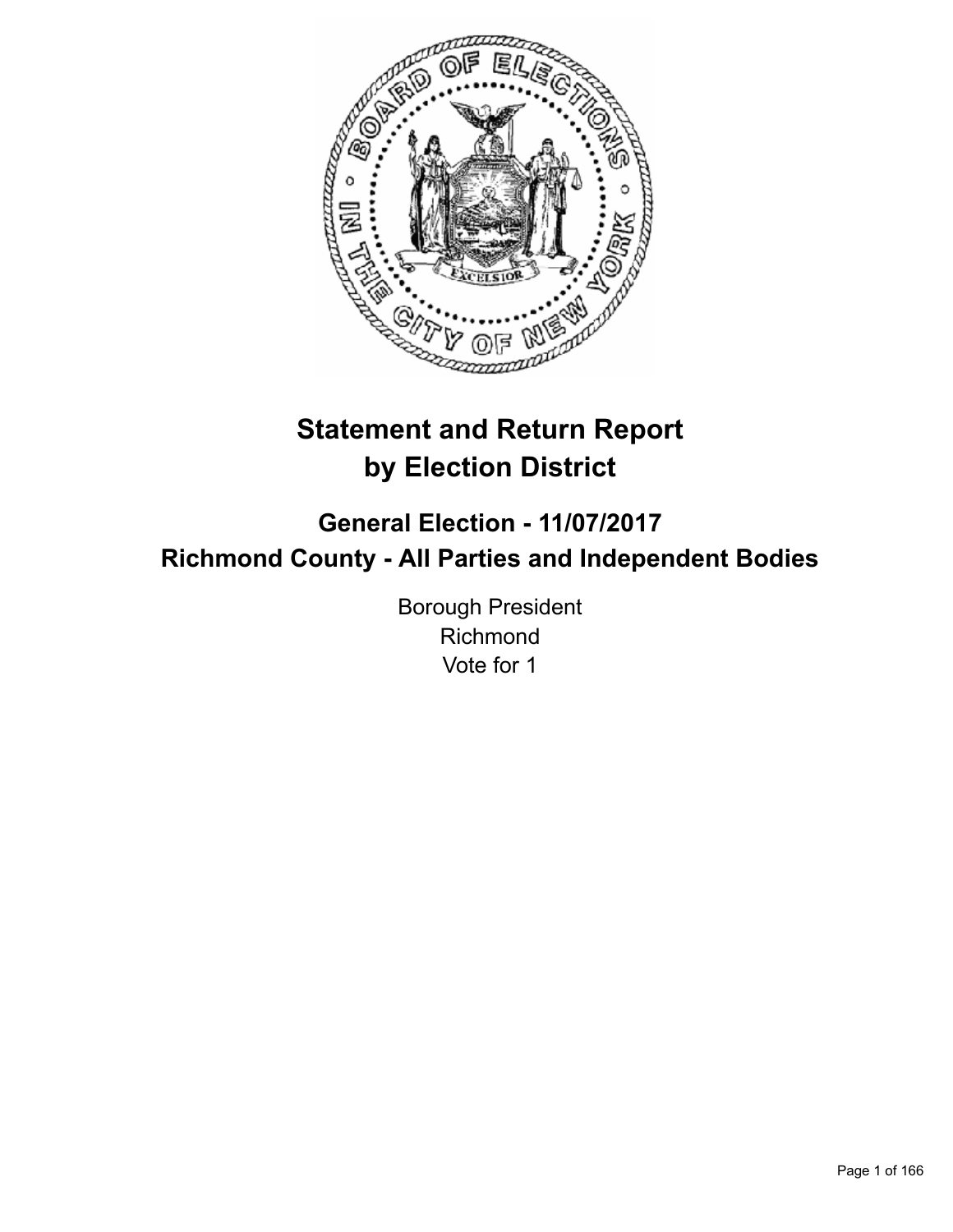

| <b>PUBLIC COUNTER</b>                                    | 322 |
|----------------------------------------------------------|-----|
| <b>MANUALLY COUNTED EMERGENCY</b>                        | 0   |
| ABSENTEE / MILITARY                                      | 12  |
| AFFIDAVIT                                                | 3   |
| <b>Total Ballots</b>                                     | 337 |
| Less - Inapplicable Federal/Special Presidential Ballots | 0   |
| <b>Total Applicable Ballots</b>                          | 337 |
| THOMAS E. SHCHERBENKO (DEMOCRATIC)                       | 224 |
| JAMES S. ODDO (REPUBLICAN)                               | 53  |
| JAMES S. ODDO (CONSERVATIVE)                             | 6   |
| HENRY J. BARDEL (GREEN)                                  | 4   |
| THOMAS E. SHCHERBENKO (WORKING FAMILIES)                 | 16  |
| JAMES S. ODDO (INDEPENDENCE)                             | 8   |
| JAMES S. ODDO (REFORM)                                   | 2   |
| <b>Total Votes</b>                                       | 313 |
| Unrecorded                                               | 24  |

| <b>PUBLIC COUNTER</b>                                    | 330 |
|----------------------------------------------------------|-----|
| <b>MANUALLY COUNTED EMERGENCY</b>                        | 0   |
| ABSENTEE / MILITARY                                      | 16  |
| <b>AFFIDAVIT</b>                                         | 4   |
| <b>Total Ballots</b>                                     | 350 |
| Less - Inapplicable Federal/Special Presidential Ballots | 0   |
| <b>Total Applicable Ballots</b>                          | 350 |
| THOMAS E. SHCHERBENKO (DEMOCRATIC)                       | 219 |
| JAMES S. ODDO (REPUBLICAN)                               | 63  |
| JAMES S. ODDO (CONSERVATIVE)                             | 10  |
| HENRY J. BARDEL (GREEN)                                  | 6   |
| THOMAS E. SHCHERBENKO (WORKING FAMILIES)                 | 26  |
| JAMES S. ODDO (INDEPENDENCE)                             | 6   |
| JAMES S. ODDO (REFORM)                                   | 2   |
| <b>GALE BREWER (WRITE-IN)</b>                            | 1   |
| <b>GENA MIMOZO (WRITE-IN)</b>                            | 1   |
| <b>Total Votes</b>                                       | 334 |
| Unrecorded                                               | 16  |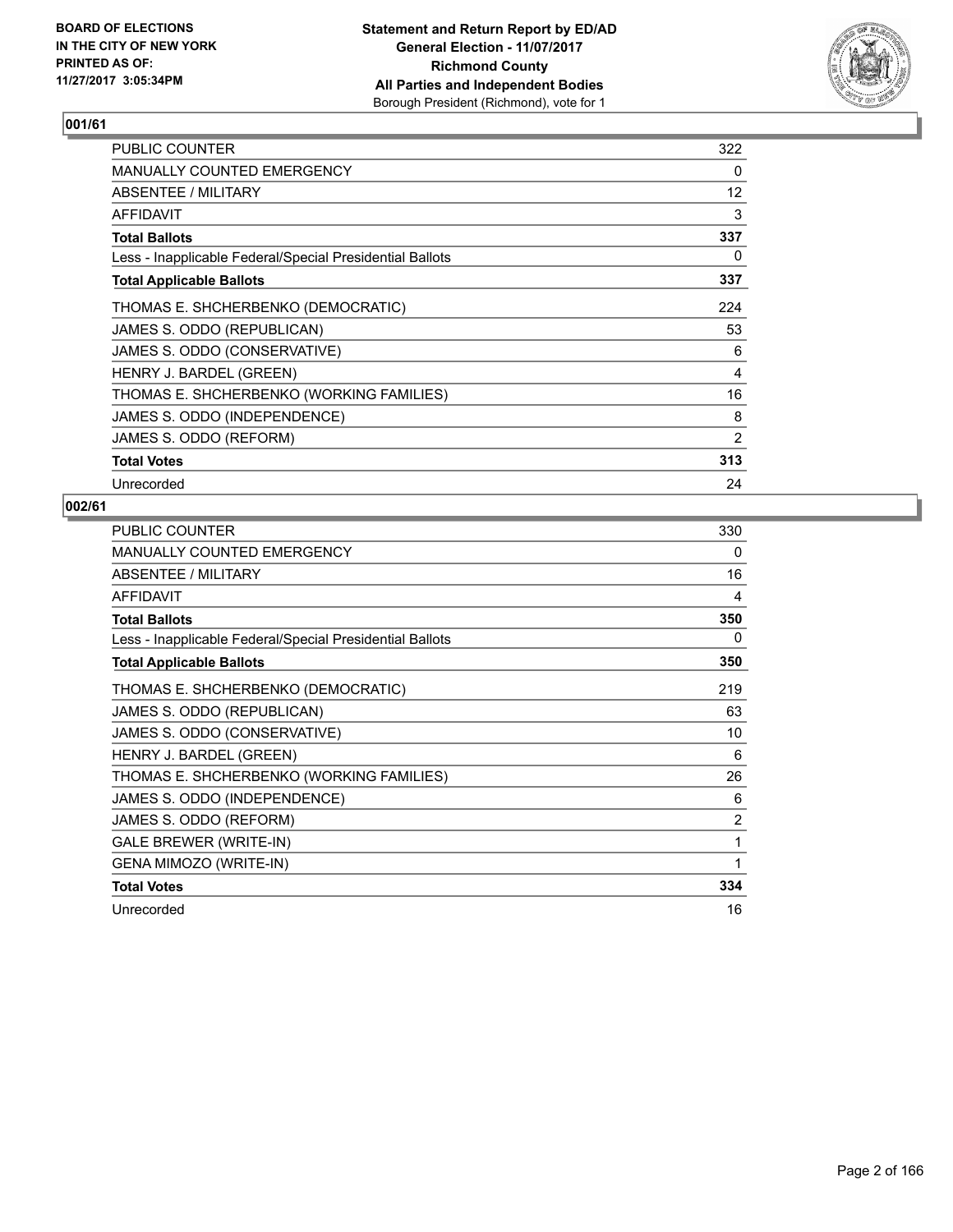

| <b>PUBLIC COUNTER</b>                                    | 360 |
|----------------------------------------------------------|-----|
| <b>MANUALLY COUNTED EMERGENCY</b>                        | 0   |
| ABSENTEE / MILITARY                                      | 17  |
| <b>AFFIDAVIT</b>                                         | 5   |
| <b>Total Ballots</b>                                     | 382 |
| Less - Inapplicable Federal/Special Presidential Ballots | 0   |
| <b>Total Applicable Ballots</b>                          | 382 |
| THOMAS E. SHCHERBENKO (DEMOCRATIC)                       | 225 |
| JAMES S. ODDO (REPUBLICAN)                               | 85  |
| JAMES S. ODDO (CONSERVATIVE)                             | 13  |
| HENRY J. BARDEL (GREEN)                                  | 13  |
| THOMAS E. SHCHERBENKO (WORKING FAMILIES)                 | 17  |
| JAMES S. ODDO (INDEPENDENCE)                             | 5   |
| JAMES S. ODDO (REFORM)                                   | 7   |
| <b>Total Votes</b>                                       | 365 |
| Unrecorded                                               | 17  |

| <b>PUBLIC COUNTER</b>                                    | 232 |
|----------------------------------------------------------|-----|
| <b>MANUALLY COUNTED EMERGENCY</b>                        | 0   |
| <b>ABSENTEE / MILITARY</b>                               | 9   |
| <b>AFFIDAVIT</b>                                         | 3   |
| <b>Total Ballots</b>                                     | 244 |
| Less - Inapplicable Federal/Special Presidential Ballots | 0   |
| <b>Total Applicable Ballots</b>                          | 244 |
| THOMAS E. SHCHERBENKO (DEMOCRATIC)                       | 126 |
| JAMES S. ODDO (REPUBLICAN)                               | 65  |
| JAMES S. ODDO (CONSERVATIVE)                             | 10  |
| HENRY J. BARDEL (GREEN)                                  | 7   |
| THOMAS E. SHCHERBENKO (WORKING FAMILIES)                 | 18  |
| JAMES S. ODDO (INDEPENDENCE)                             | 6   |
| JAMES S. ODDO (REFORM)                                   | 4   |
| LOUIS RIVERA (WRITE-IN)                                  | 1   |
| <b>Total Votes</b>                                       | 237 |
| Unrecorded                                               | 7   |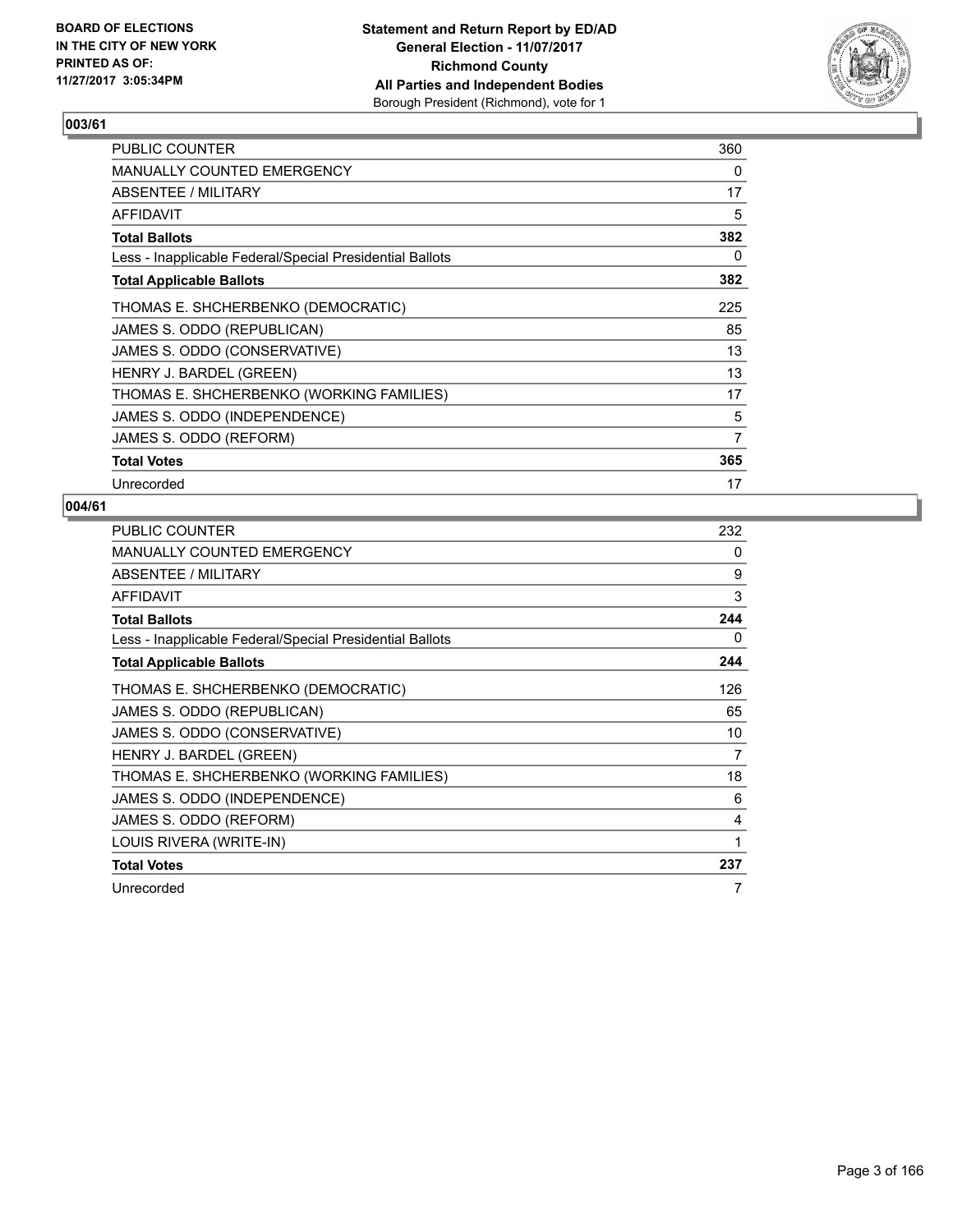

| <b>PUBLIC COUNTER</b>                                    | 226 |
|----------------------------------------------------------|-----|
| <b>MANUALLY COUNTED EMERGENCY</b>                        | 0   |
| ABSENTEE / MILITARY                                      | 6   |
| AFFIDAVIT                                                | 3   |
| <b>Total Ballots</b>                                     | 235 |
| Less - Inapplicable Federal/Special Presidential Ballots | 0   |
| <b>Total Applicable Ballots</b>                          | 235 |
| THOMAS E. SHCHERBENKO (DEMOCRATIC)                       | 147 |
| JAMES S. ODDO (REPUBLICAN)                               | 41  |
| JAMES S. ODDO (CONSERVATIVE)                             | 3   |
| HENRY J. BARDEL (GREEN)                                  | 7   |
| THOMAS E. SHCHERBENKO (WORKING FAMILIES)                 | 18  |
| JAMES S. ODDO (INDEPENDENCE)                             | 6   |
| JAMES S. ODDO (REFORM)                                   | 3   |
| <b>Total Votes</b>                                       | 225 |
| Unrecorded                                               | 10  |

| <b>PUBLIC COUNTER</b>                                    | 157          |
|----------------------------------------------------------|--------------|
| MANUALLY COUNTED EMERGENCY                               | 0            |
| ABSENTEE / MILITARY                                      | 26           |
| AFFIDAVIT                                                | 1            |
| <b>Total Ballots</b>                                     | 184          |
| Less - Inapplicable Federal/Special Presidential Ballots | 0            |
| <b>Total Applicable Ballots</b>                          | 184          |
| THOMAS E. SHCHERBENKO (DEMOCRATIC)                       | 79           |
| JAMES S. ODDO (REPUBLICAN)                               | 75           |
| JAMES S. ODDO (CONSERVATIVE)                             | 14           |
| HENRY J. BARDEL (GREEN)                                  | 7            |
| THOMAS E. SHCHERBENKO (WORKING FAMILIES)                 | 1            |
| JAMES S. ODDO (INDEPENDENCE)                             | 3            |
| JAMES S. ODDO (REFORM)                                   | $\mathbf{1}$ |
| <b>Total Votes</b>                                       | 180          |
| Unrecorded                                               | 4            |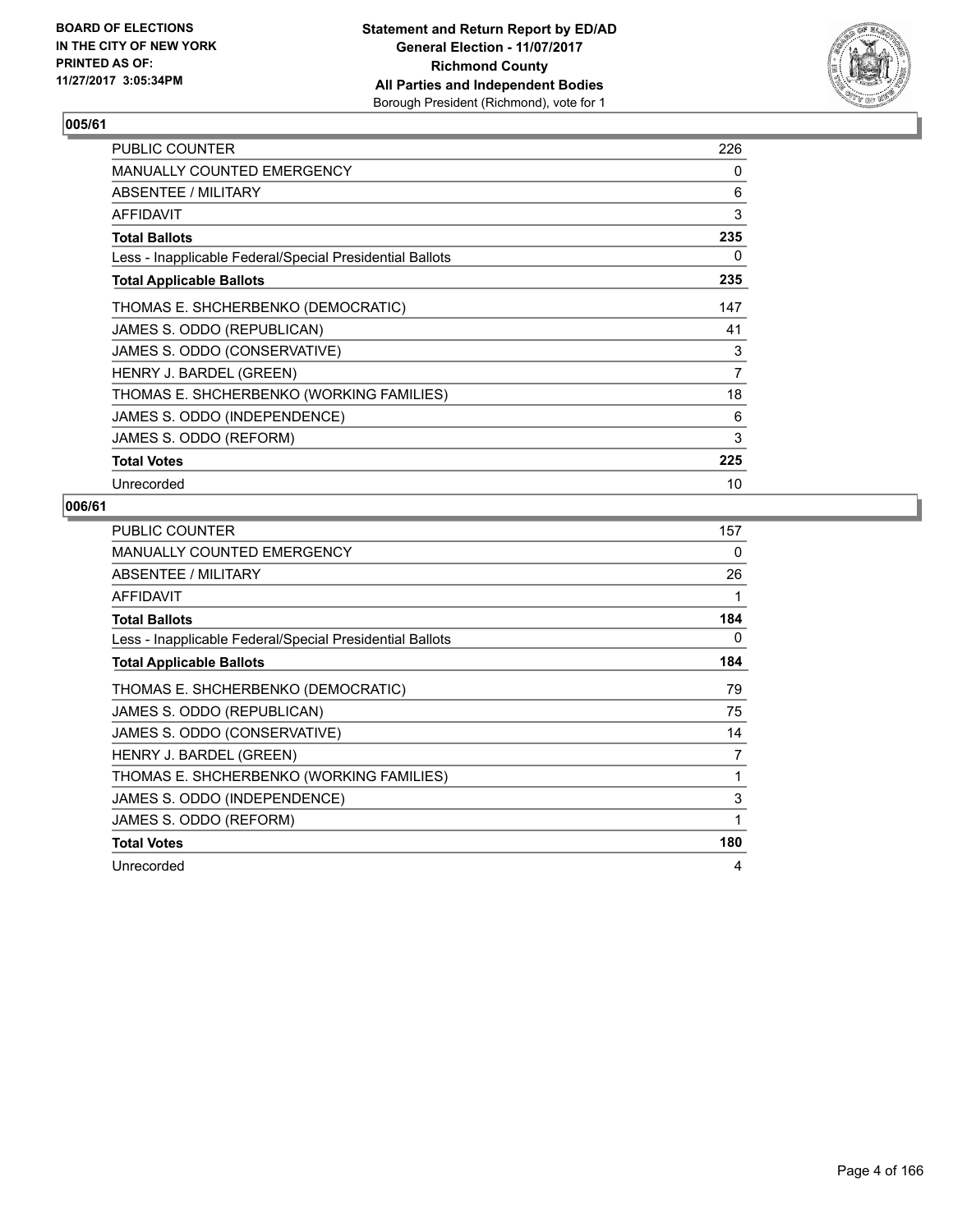

| <b>PUBLIC COUNTER</b>                                    | 234 |
|----------------------------------------------------------|-----|
| <b>MANUALLY COUNTED EMERGENCY</b>                        | 0   |
| ABSENTEE / MILITARY                                      | 7   |
| <b>AFFIDAVIT</b>                                         | 2   |
| <b>Total Ballots</b>                                     | 243 |
| Less - Inapplicable Federal/Special Presidential Ballots | 0   |
| <b>Total Applicable Ballots</b>                          | 243 |
| THOMAS E. SHCHERBENKO (DEMOCRATIC)                       | 182 |
| JAMES S. ODDO (REPUBLICAN)                               | 28  |
| JAMES S. ODDO (CONSERVATIVE)                             | 1   |
| HENRY J. BARDEL (GREEN)                                  | 4   |
| THOMAS E. SHCHERBENKO (WORKING FAMILIES)                 | 6   |
| JAMES S. ODDO (INDEPENDENCE)                             | 3   |
| JAMES S. ODDO (REFORM)                                   | 0   |
| <b>Total Votes</b>                                       | 224 |
| Unrecorded                                               | 19  |

| <b>PUBLIC COUNTER</b>                                    | 156            |
|----------------------------------------------------------|----------------|
| <b>MANUALLY COUNTED EMERGENCY</b>                        | 0              |
| ABSENTEE / MILITARY                                      | 2              |
| <b>AFFIDAVIT</b>                                         | 6              |
| <b>Total Ballots</b>                                     | 164            |
| Less - Inapplicable Federal/Special Presidential Ballots | 0              |
| <b>Total Applicable Ballots</b>                          | 164            |
| THOMAS E. SHCHERBENKO (DEMOCRATIC)                       | 124            |
| JAMES S. ODDO (REPUBLICAN)                               | 18             |
| JAMES S. ODDO (CONSERVATIVE)                             | 2              |
| HENRY J. BARDEL (GREEN)                                  | 2              |
| THOMAS E. SHCHERBENKO (WORKING FAMILIES)                 | 5              |
| JAMES S. ODDO (INDEPENDENCE)                             | $\overline{2}$ |
| JAMES S. ODDO (REFORM)                                   | 1              |
| <b>Total Votes</b>                                       | 154            |
| Unrecorded                                               | 10             |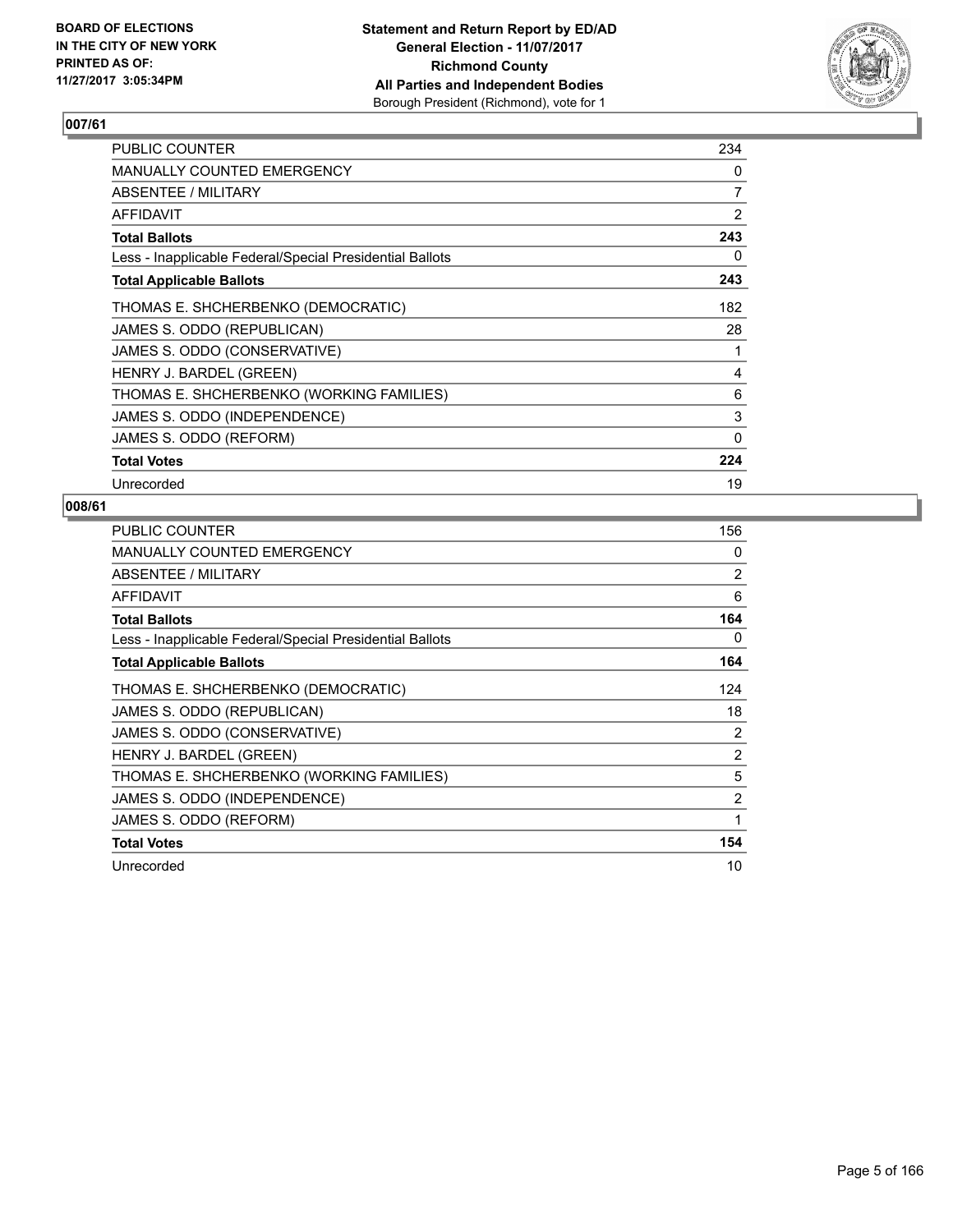

| PUBLIC COUNTER                                           | 399            |
|----------------------------------------------------------|----------------|
| MANUALLY COUNTED EMERGENCY                               | 0              |
| ABSENTEE / MILITARY                                      | 16             |
| AFFIDAVIT                                                | 0              |
| <b>Total Ballots</b>                                     | 415            |
| Less - Inapplicable Federal/Special Presidential Ballots | 0              |
| <b>Total Applicable Ballots</b>                          | 415            |
| THOMAS E. SHCHERBENKO (DEMOCRATIC)                       | 239            |
| JAMES S. ODDO (REPUBLICAN)                               | 113            |
| JAMES S. ODDO (CONSERVATIVE)                             | 19             |
| HENRY J. BARDEL (GREEN)                                  | 6              |
| THOMAS E. SHCHERBENKO (WORKING FAMILIES)                 | 9              |
| JAMES S. ODDO (INDEPENDENCE)                             | $\overline{7}$ |
| JAMES S. ODDO (REFORM)                                   | 4              |
| <b>JASON MAHONEY (WRITE-IN)</b>                          | 1              |
| <b>Total Votes</b>                                       | 398            |
| Unrecorded                                               | 17             |

| <b>PUBLIC COUNTER</b>                                    | 353 |
|----------------------------------------------------------|-----|
| <b>MANUALLY COUNTED EMERGENCY</b>                        | 0   |
| ABSENTEE / MILITARY                                      | 13  |
| <b>AFFIDAVIT</b>                                         | 3   |
| <b>Total Ballots</b>                                     | 369 |
| Less - Inapplicable Federal/Special Presidential Ballots | 0   |
| <b>Total Applicable Ballots</b>                          | 369 |
| THOMAS E. SHCHERBENKO (DEMOCRATIC)                       | 194 |
| JAMES S. ODDO (REPUBLICAN)                               | 97  |
| JAMES S. ODDO (CONSERVATIVE)                             | 16  |
| HENRY J. BARDEL (GREEN)                                  | 6   |
| THOMAS E. SHCHERBENKO (WORKING FAMILIES)                 | 13  |
| JAMES S. ODDO (INDEPENDENCE)                             | 9   |
| JAMES S. ODDO (REFORM)                                   | 3   |
| ERNEST CANTRELL (WRITE-IN)                               | 1   |
| <b>Total Votes</b>                                       | 339 |
| Unrecorded                                               | 30  |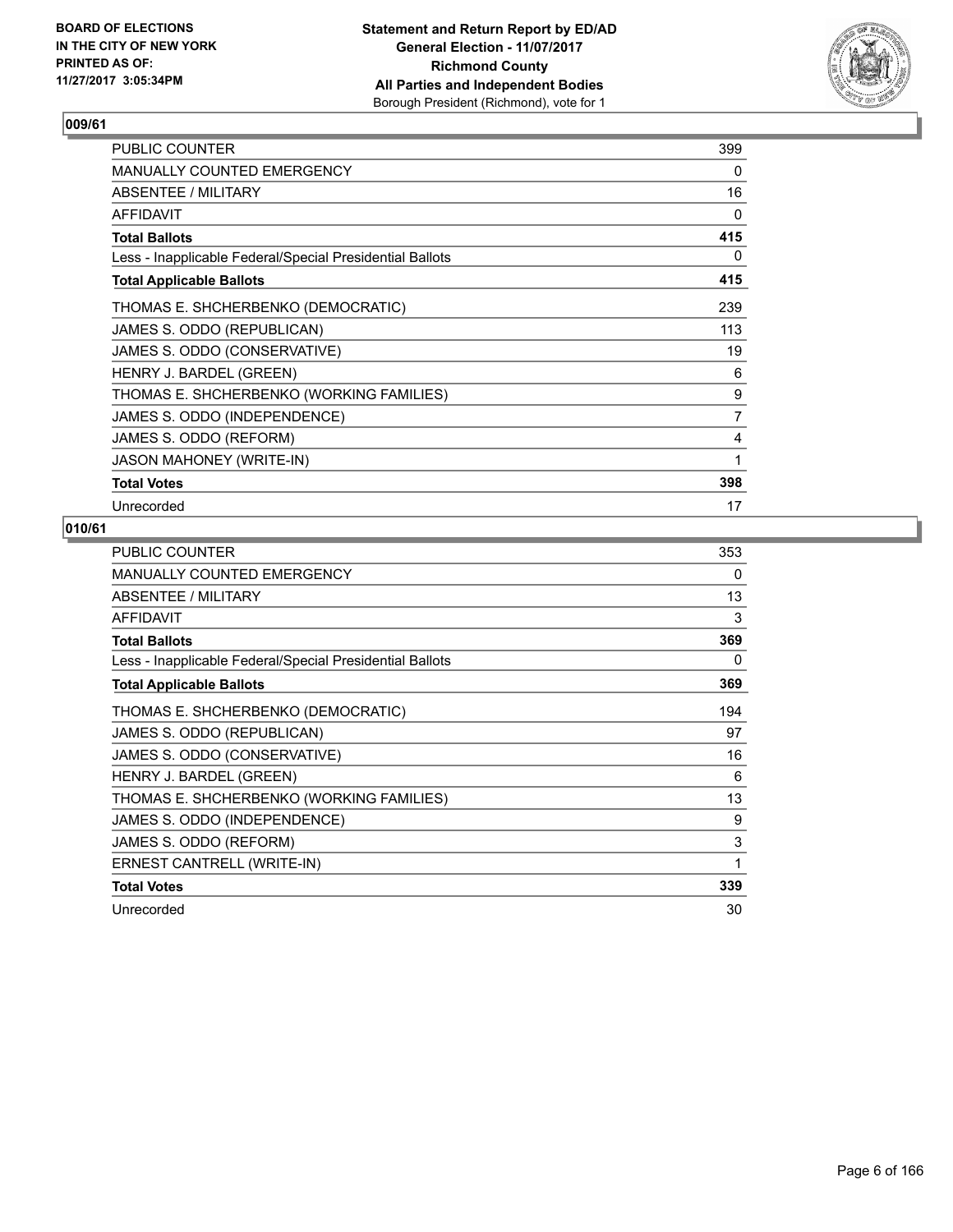

| <b>PUBLIC COUNTER</b>                                    | 292 |
|----------------------------------------------------------|-----|
| <b>MANUALLY COUNTED EMERGENCY</b>                        | 0   |
| ABSENTEE / MILITARY                                      | 26  |
| <b>AFFIDAVIT</b>                                         | 3   |
| <b>Total Ballots</b>                                     | 321 |
| Less - Inapplicable Federal/Special Presidential Ballots | 0   |
| <b>Total Applicable Ballots</b>                          | 321 |
| THOMAS E. SHCHERBENKO (DEMOCRATIC)                       | 147 |
| JAMES S. ODDO (REPUBLICAN)                               | 110 |
| JAMES S. ODDO (CONSERVATIVE)                             | 19  |
| HENRY J. BARDEL (GREEN)                                  | 4   |
| THOMAS E. SHCHERBENKO (WORKING FAMILIES)                 | 10  |
| JAMES S. ODDO (INDEPENDENCE)                             | 5   |
| JAMES S. ODDO (REFORM)                                   | 5   |
| DIVONNE COOGAN (WRITE-IN)                                | 1   |
| UNATTRIBUTABLE WRITE-IN (WRITE-IN)                       | 1   |
| <b>Total Votes</b>                                       | 302 |
| Unrecorded                                               | 19  |

| <b>PUBLIC COUNTER</b>                                    | 550 |
|----------------------------------------------------------|-----|
| MANUALLY COUNTED EMERGENCY                               | 0   |
| ABSENTEE / MILITARY                                      | 15  |
| <b>AFFIDAVIT</b>                                         | 7   |
| <b>Total Ballots</b>                                     | 572 |
| Less - Inapplicable Federal/Special Presidential Ballots | 0   |
| <b>Total Applicable Ballots</b>                          | 572 |
| THOMAS E. SHCHERBENKO (DEMOCRATIC)                       | 189 |
| JAMES S. ODDO (REPUBLICAN)                               | 273 |
| JAMES S. ODDO (CONSERVATIVE)                             | 52  |
| HENRY J. BARDEL (GREEN)                                  | 7   |
| THOMAS E. SHCHERBENKO (WORKING FAMILIES)                 | 12  |
| JAMES S. ODDO (INDEPENDENCE)                             | 15  |
| JAMES S. ODDO (REFORM)                                   | 3   |
| MARYANN CHRISTAFELY (WRITE-IN)                           | 1   |
| <b>Total Votes</b>                                       | 552 |
| Unrecorded                                               | 20  |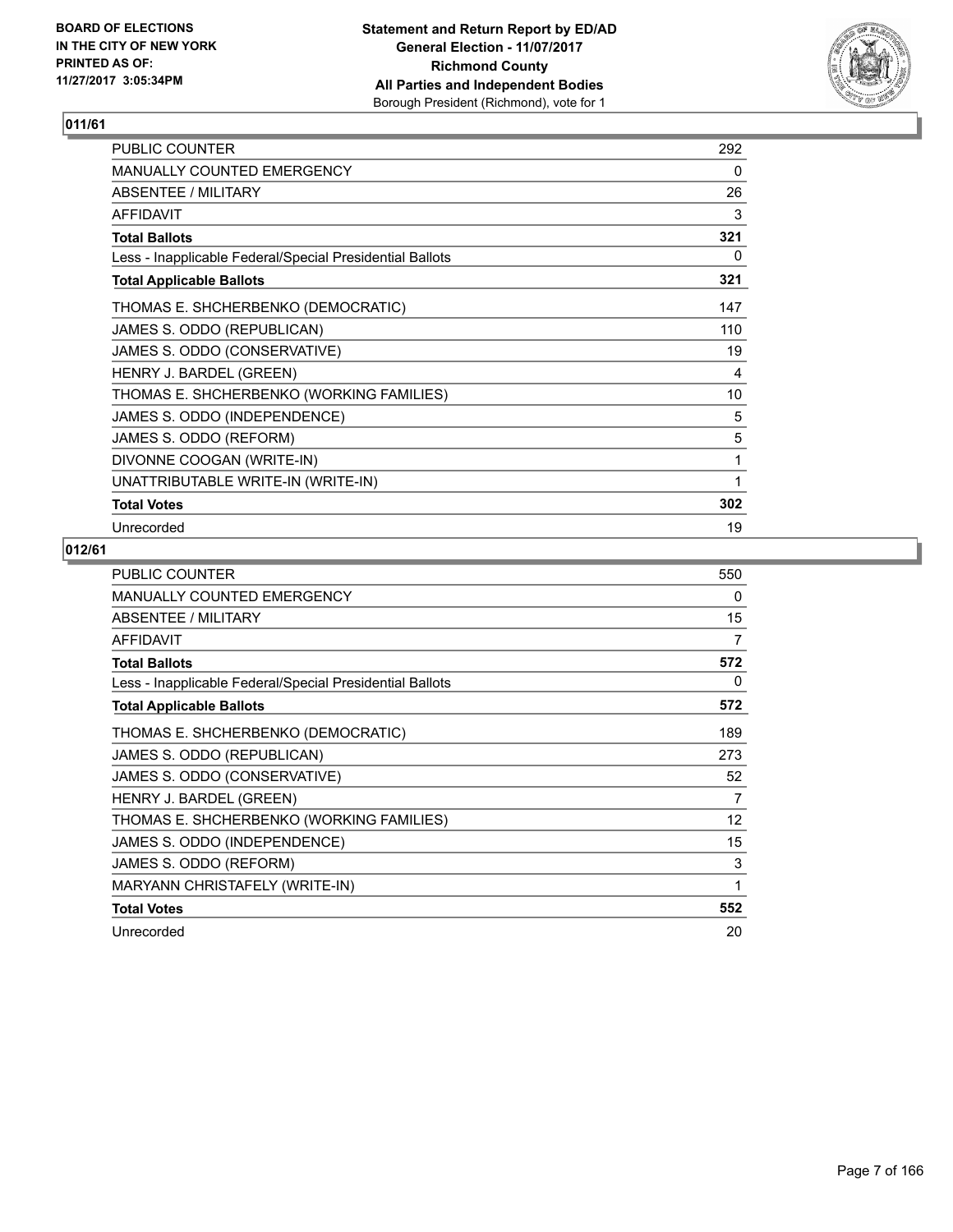

| PUBLIC COUNTER                                           | 304 |
|----------------------------------------------------------|-----|
| <b>MANUALLY COUNTED EMERGENCY</b>                        | 0   |
| ABSENTEE / MILITARY                                      | 15  |
| <b>AFFIDAVIT</b>                                         | 3   |
| <b>Total Ballots</b>                                     | 322 |
| Less - Inapplicable Federal/Special Presidential Ballots | 0   |
| <b>Total Applicable Ballots</b>                          | 322 |
| THOMAS E. SHCHERBENKO (DEMOCRATIC)                       | 162 |
| JAMES S. ODDO (REPUBLICAN)                               | 114 |
| JAMES S. ODDO (CONSERVATIVE)                             | 16  |
| HENRY J. BARDEL (GREEN)                                  | 3   |
| THOMAS E. SHCHERBENKO (WORKING FAMILIES)                 | 10  |
| JAMES S. ODDO (INDEPENDENCE)                             | 3   |
| JAMES S. ODDO (REFORM)                                   | 3   |
| UNCOUNTED WRITE-IN PER STATUTE (WRITE-IN)                | 1   |
| <b>Total Votes</b>                                       | 312 |
| Unrecorded                                               | 10  |

| PUBLIC COUNTER                                           | 365 |
|----------------------------------------------------------|-----|
| MANUALLY COUNTED EMERGENCY                               | 0   |
| ABSENTEE / MILITARY                                      | 18  |
| AFFIDAVIT                                                | 3   |
| <b>Total Ballots</b>                                     | 386 |
| Less - Inapplicable Federal/Special Presidential Ballots | 0   |
| <b>Total Applicable Ballots</b>                          | 386 |
| THOMAS E. SHCHERBENKO (DEMOCRATIC)                       | 117 |
| JAMES S. ODDO (REPUBLICAN)                               | 184 |
| JAMES S. ODDO (CONSERVATIVE)                             | 46  |
| HENRY J. BARDEL (GREEN)                                  | 3   |
| THOMAS E. SHCHERBENKO (WORKING FAMILIES)                 | 6   |
| JAMES S. ODDO (INDEPENDENCE)                             | 11  |
| JAMES S. ODDO (REFORM)                                   | 4   |
| <b>OMAR CARTER (WRITE-IN)</b>                            | 1   |
| <b>Total Votes</b>                                       | 372 |
| Unrecorded                                               | 14  |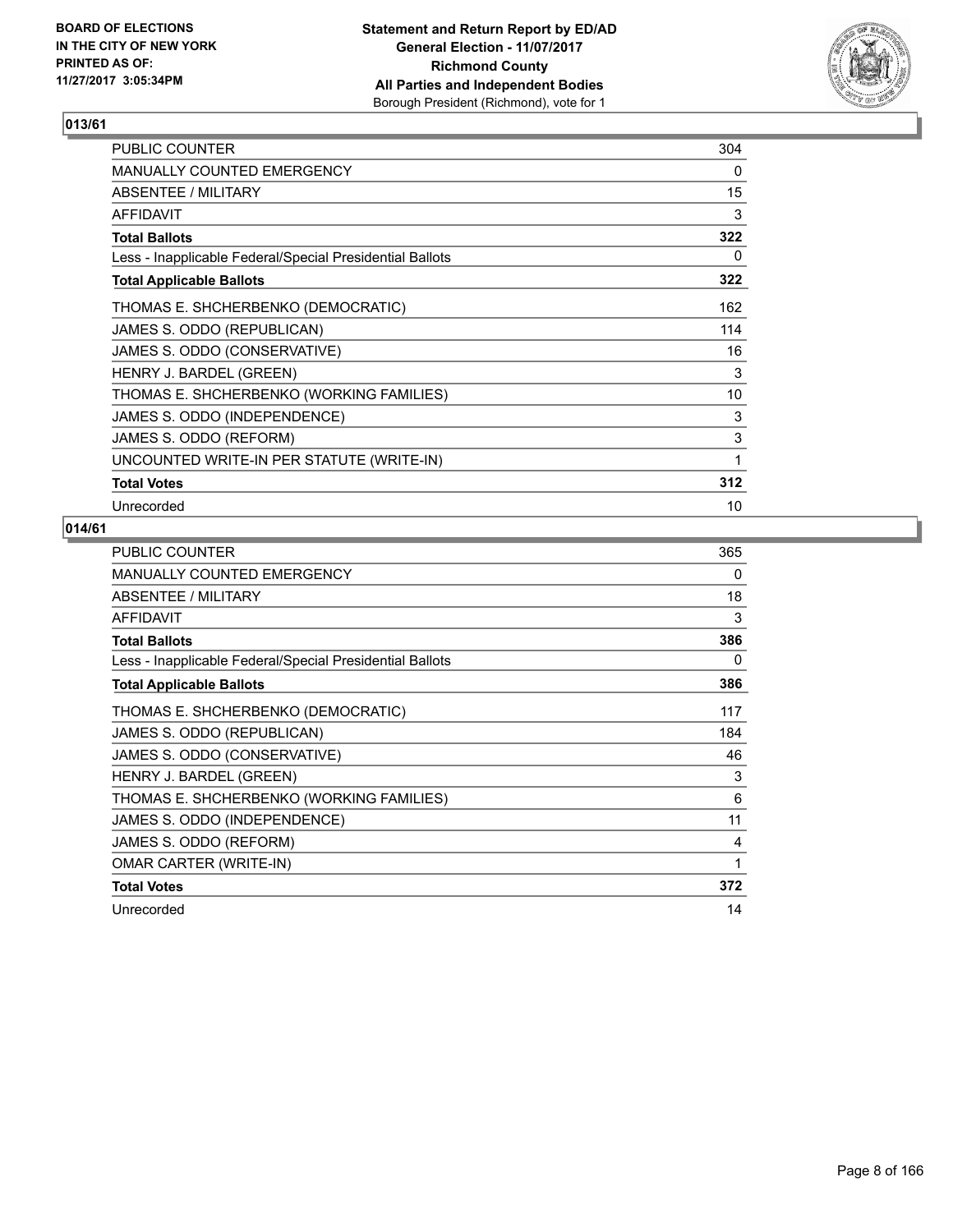

| <b>PUBLIC COUNTER</b>                                    | 281 |
|----------------------------------------------------------|-----|
| <b>MANUALLY COUNTED EMERGENCY</b>                        | 0   |
| ABSENTEE / MILITARY                                      | 10  |
| <b>AFFIDAVIT</b>                                         | 2   |
| <b>Total Ballots</b>                                     | 293 |
| Less - Inapplicable Federal/Special Presidential Ballots | 0   |
| <b>Total Applicable Ballots</b>                          | 293 |
| THOMAS E. SHCHERBENKO (DEMOCRATIC)                       | 115 |
| JAMES S. ODDO (REPUBLICAN)                               | 122 |
| JAMES S. ODDO (CONSERVATIVE)                             | 20  |
| HENRY J. BARDEL (GREEN)                                  | 3   |
| THOMAS E. SHCHERBENKO (WORKING FAMILIES)                 | 8   |
| JAMES S. ODDO (INDEPENDENCE)                             | 7   |
| JAMES S. ODDO (REFORM)                                   | 3   |
| STEVEN GLOGOCHESKI (WRITE-IN)                            | 1   |
| <b>Total Votes</b>                                       | 279 |
| Unrecorded                                               | 14  |

| PUBLIC COUNTER                                           | 222 |
|----------------------------------------------------------|-----|
| MANUALLY COUNTED EMERGENCY                               | 0   |
| ABSENTEE / MILITARY                                      | 8   |
| AFFIDAVIT                                                | 5   |
| <b>Total Ballots</b>                                     | 235 |
| Less - Inapplicable Federal/Special Presidential Ballots | 0   |
| <b>Total Applicable Ballots</b>                          | 235 |
| THOMAS E. SHCHERBENKO (DEMOCRATIC)                       | 171 |
| JAMES S. ODDO (REPUBLICAN)                               | 29  |
| JAMES S. ODDO (CONSERVATIVE)                             | 5   |
| HENRY J. BARDEL (GREEN)                                  | 3   |
| THOMAS E. SHCHERBENKO (WORKING FAMILIES)                 | 6   |
| JAMES S. ODDO (INDEPENDENCE)                             | 6   |
| JAMES S. ODDO (REFORM)                                   | 1   |
| MICHAEL DOWNEY (WRITE-IN)                                | 1   |
| <b>Total Votes</b>                                       | 222 |
| Unrecorded                                               | 13  |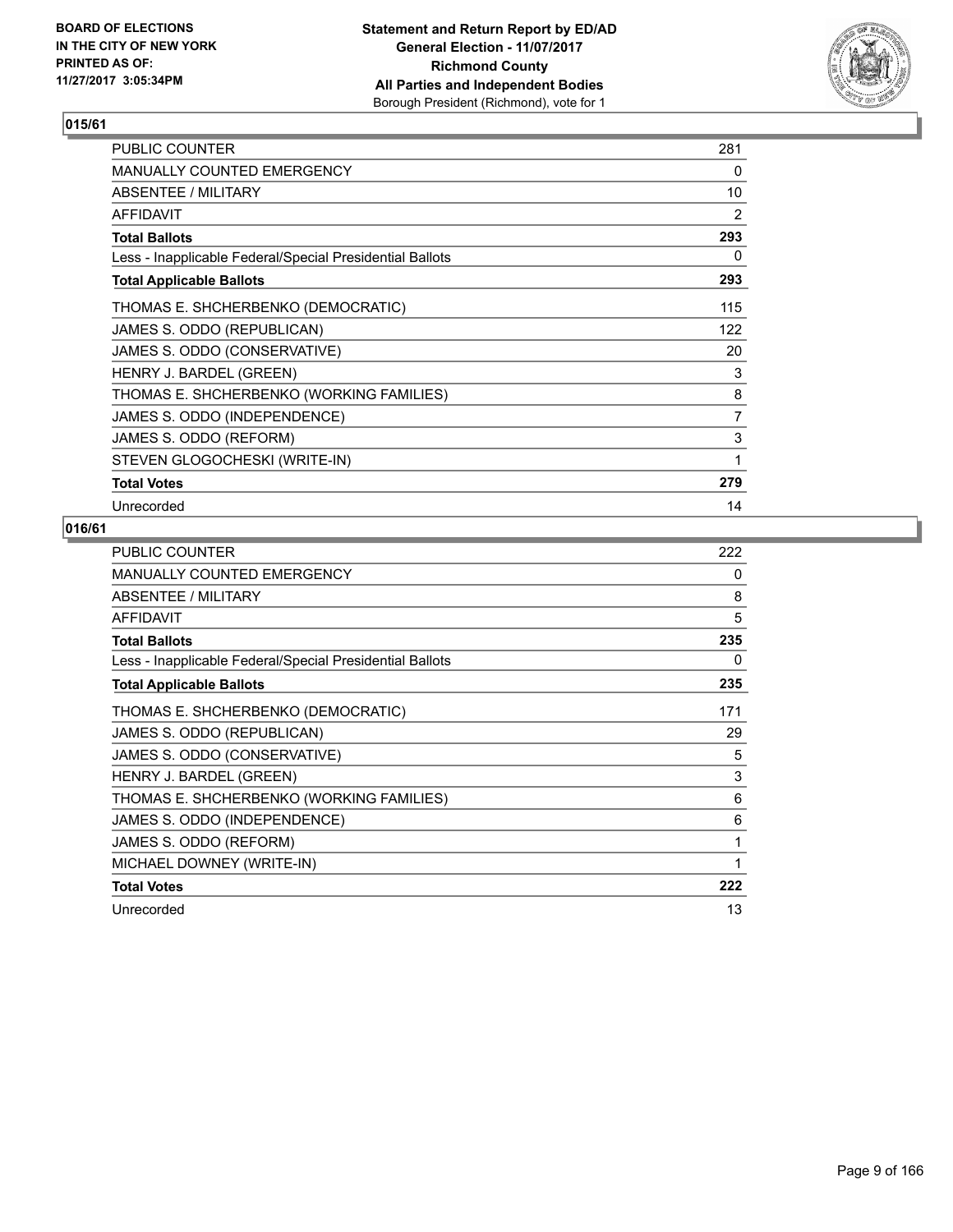

| PUBLIC COUNTER                                           | 251 |
|----------------------------------------------------------|-----|
| <b>MANUALLY COUNTED EMERGENCY</b>                        | 0   |
| ABSENTEE / MILITARY                                      | 10  |
| <b>AFFIDAVIT</b>                                         | 3   |
| <b>Total Ballots</b>                                     | 264 |
| Less - Inapplicable Federal/Special Presidential Ballots | 0   |
| <b>Total Applicable Ballots</b>                          | 264 |
| THOMAS E. SHCHERBENKO (DEMOCRATIC)                       | 157 |
| JAMES S. ODDO (REPUBLICAN)                               | 54  |
| JAMES S. ODDO (CONSERVATIVE)                             | 13  |
| HENRY J. BARDEL (GREEN)                                  | 6   |
| THOMAS E. SHCHERBENKO (WORKING FAMILIES)                 | 13  |
| JAMES S. ODDO (INDEPENDENCE)                             | 5   |
| JAMES S. ODDO (REFORM)                                   | 2   |
| <b>Total Votes</b>                                       | 250 |
| Unrecorded                                               | 14  |

| <b>PUBLIC COUNTER</b>                                    | 252 |
|----------------------------------------------------------|-----|
| <b>MANUALLY COUNTED EMERGENCY</b>                        | 0   |
| ABSENTEE / MILITARY                                      | 10  |
| <b>AFFIDAVIT</b>                                         | 4   |
| <b>Total Ballots</b>                                     | 266 |
| Less - Inapplicable Federal/Special Presidential Ballots | 0   |
| <b>Total Applicable Ballots</b>                          | 266 |
| THOMAS E. SHCHERBENKO (DEMOCRATIC)                       | 100 |
| JAMES S. ODDO (REPUBLICAN)                               | 104 |
| JAMES S. ODDO (CONSERVATIVE)                             | 22  |
| HENRY J. BARDEL (GREEN)                                  | 5   |
| THOMAS E. SHCHERBENKO (WORKING FAMILIES)                 | 5   |
| JAMES S. ODDO (INDEPENDENCE)                             | 3   |
| JAMES S. ODDO (REFORM)                                   | 5   |
| <b>Total Votes</b>                                       | 244 |
| Unrecorded                                               | 22  |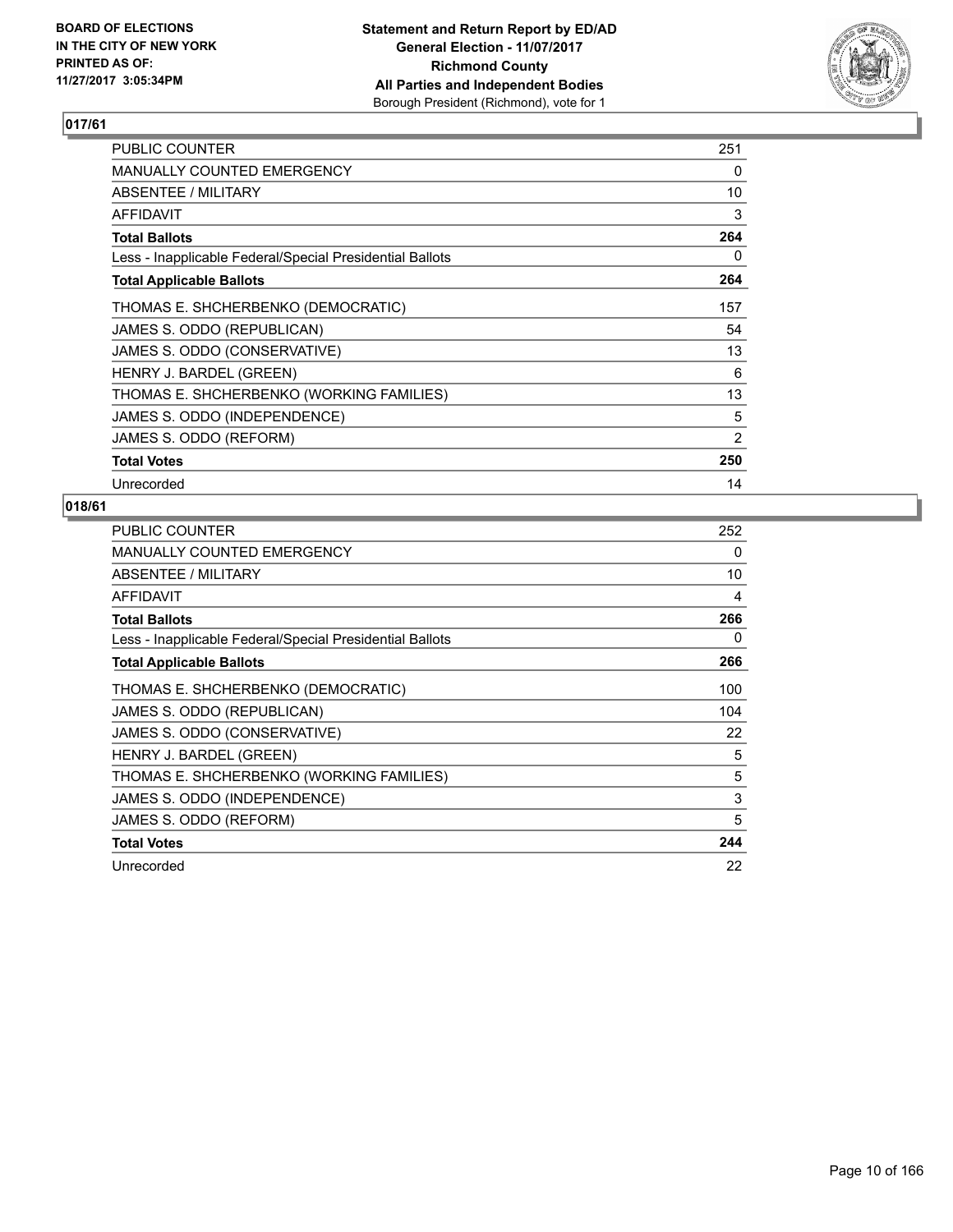

| <b>PUBLIC COUNTER</b>                                    | 306 |
|----------------------------------------------------------|-----|
| <b>MANUALLY COUNTED EMERGENCY</b>                        | 0   |
| ABSENTEE / MILITARY                                      | 20  |
| <b>AFFIDAVIT</b>                                         | 0   |
| <b>Total Ballots</b>                                     | 326 |
| Less - Inapplicable Federal/Special Presidential Ballots | 0   |
| <b>Total Applicable Ballots</b>                          | 326 |
| THOMAS E. SHCHERBENKO (DEMOCRATIC)                       | 125 |
| JAMES S. ODDO (REPUBLICAN)                               | 131 |
| JAMES S. ODDO (CONSERVATIVE)                             | 28  |
| HENRY J. BARDEL (GREEN)                                  | 7   |
| THOMAS E. SHCHERBENKO (WORKING FAMILIES)                 | 9   |
| JAMES S. ODDO (INDEPENDENCE)                             | 7   |
| JAMES S. ODDO (REFORM)                                   | 5   |
| UNATTRIBUTABLE WRITE-IN (WRITE-IN)                       | 1   |
| <b>Total Votes</b>                                       | 313 |
| Unrecorded                                               | 13  |

| <b>PUBLIC COUNTER</b>                                    | 283 |
|----------------------------------------------------------|-----|
| <b>MANUALLY COUNTED EMERGENCY</b>                        | 0   |
| ABSENTEE / MILITARY                                      | 9   |
| <b>AFFIDAVIT</b>                                         | 5   |
| <b>Total Ballots</b>                                     | 297 |
| Less - Inapplicable Federal/Special Presidential Ballots | 0   |
| <b>Total Applicable Ballots</b>                          | 297 |
| THOMAS E. SHCHERBENKO (DEMOCRATIC)                       | 110 |
| JAMES S. ODDO (REPUBLICAN)                               | 132 |
| JAMES S. ODDO (CONSERVATIVE)                             | 34  |
| HENRY J. BARDEL (GREEN)                                  | 2   |
| THOMAS E. SHCHERBENKO (WORKING FAMILIES)                 | 4   |
| JAMES S. ODDO (INDEPENDENCE)                             | 7   |
| JAMES S. ODDO (REFORM)                                   | 0   |
| <b>Total Votes</b>                                       | 289 |
| Unrecorded                                               | 8   |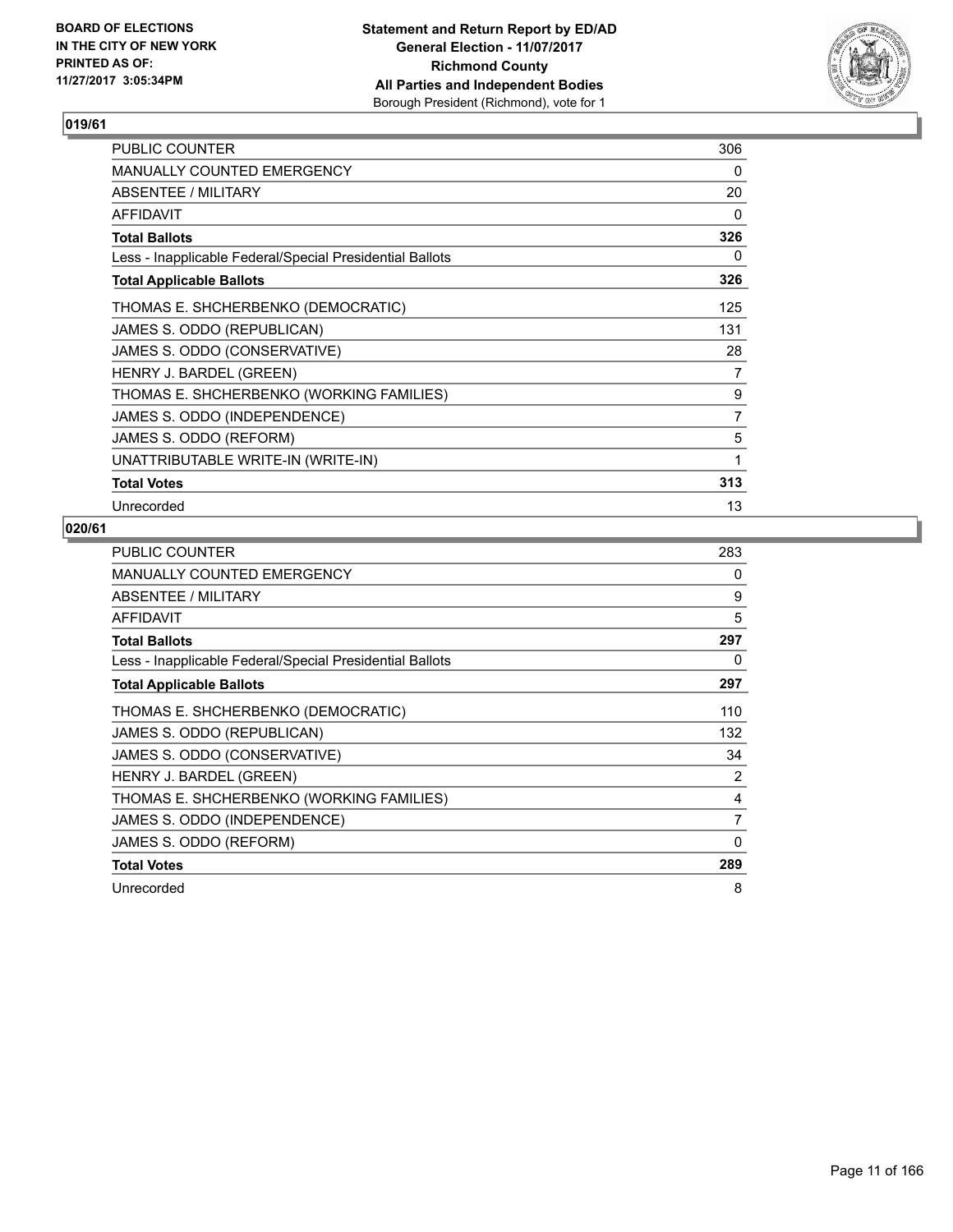

| <b>PUBLIC COUNTER</b>                                    | 244 |
|----------------------------------------------------------|-----|
| <b>MANUALLY COUNTED EMERGENCY</b>                        | 0   |
| ABSENTEE / MILITARY                                      | 11  |
| <b>AFFIDAVIT</b>                                         | 5   |
| <b>Total Ballots</b>                                     | 260 |
| Less - Inapplicable Federal/Special Presidential Ballots | 0   |
| <b>Total Applicable Ballots</b>                          | 260 |
| THOMAS E. SHCHERBENKO (DEMOCRATIC)                       | 164 |
| JAMES S. ODDO (REPUBLICAN)                               | 51  |
| JAMES S. ODDO (CONSERVATIVE)                             | 14  |
| HENRY J. BARDEL (GREEN)                                  | 7   |
| THOMAS E. SHCHERBENKO (WORKING FAMILIES)                 | 5   |
| JAMES S. ODDO (INDEPENDENCE)                             | 4   |
| JAMES S. ODDO (REFORM)                                   | 0   |
| UNATTRIBUTABLE WRITE-IN (WRITE-IN)                       | 1   |
| <b>Total Votes</b>                                       | 246 |
| Unrecorded                                               | 14  |

| <b>PUBLIC COUNTER</b>                                    | 302 |
|----------------------------------------------------------|-----|
| <b>MANUALLY COUNTED EMERGENCY</b>                        | 0   |
| ABSENTEE / MILITARY                                      | 9   |
| AFFIDAVIT                                                | 3   |
| <b>Total Ballots</b>                                     | 314 |
| Less - Inapplicable Federal/Special Presidential Ballots | 0   |
| <b>Total Applicable Ballots</b>                          | 314 |
| THOMAS E. SHCHERBENKO (DEMOCRATIC)                       | 185 |
| JAMES S. ODDO (REPUBLICAN)                               | 80  |
| JAMES S. ODDO (CONSERVATIVE)                             | 12  |
| HENRY J. BARDEL (GREEN)                                  | 3   |
| THOMAS E. SHCHERBENKO (WORKING FAMILIES)                 | 8   |
| JAMES S. ODDO (INDEPENDENCE)                             | 10  |
| JAMES S. ODDO (REFORM)                                   | 3   |
| <b>Total Votes</b>                                       | 301 |
| Unrecorded                                               | 13  |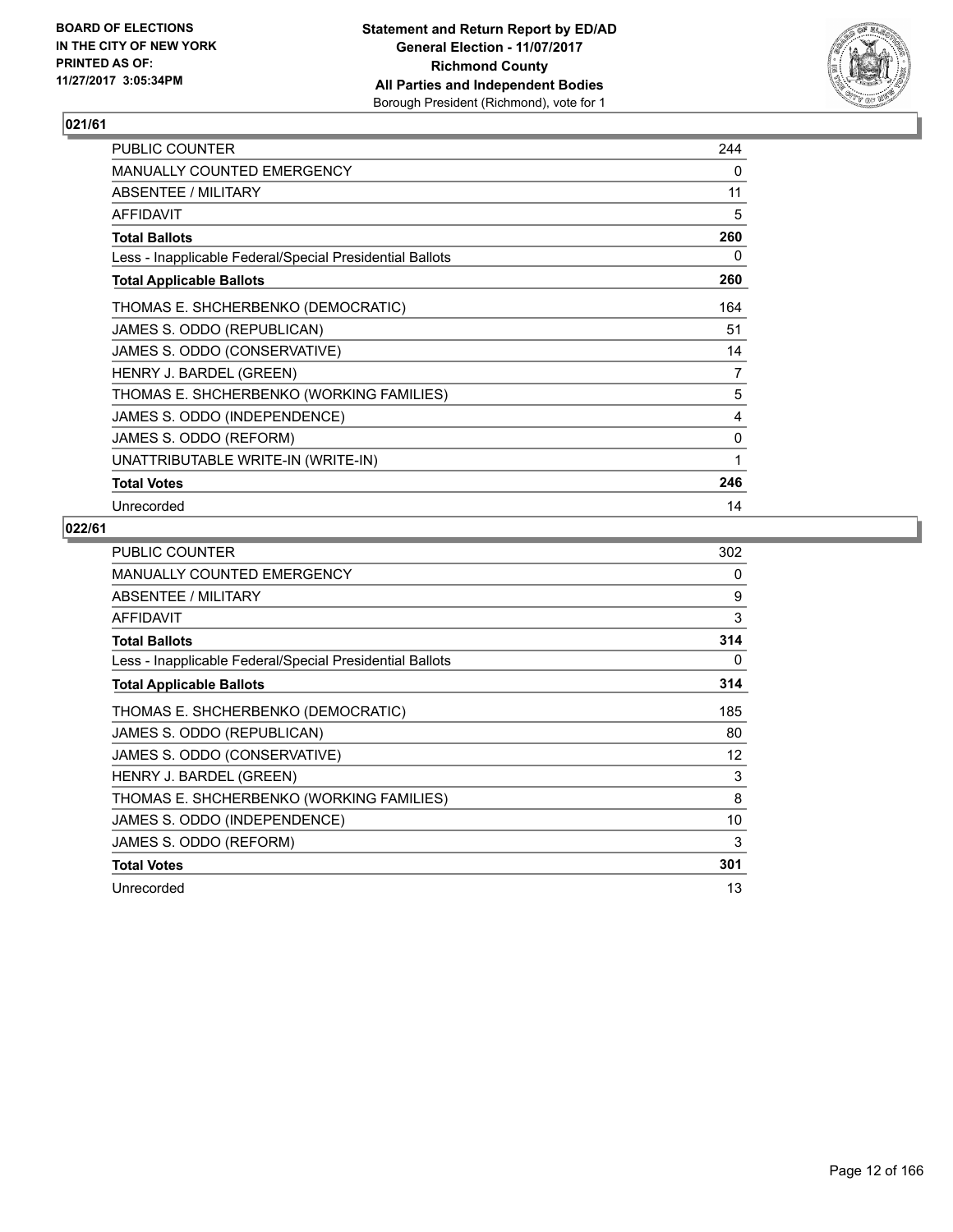

| <b>PUBLIC COUNTER</b>                                    | 259 |
|----------------------------------------------------------|-----|
| <b>MANUALLY COUNTED EMERGENCY</b>                        | 0   |
| ABSENTEE / MILITARY                                      | 10  |
| <b>AFFIDAVIT</b>                                         | 0   |
| <b>Total Ballots</b>                                     | 269 |
| Less - Inapplicable Federal/Special Presidential Ballots | 0   |
| <b>Total Applicable Ballots</b>                          | 269 |
| THOMAS E. SHCHERBENKO (DEMOCRATIC)                       | 128 |
| JAMES S. ODDO (REPUBLICAN)                               | 98  |
| JAMES S. ODDO (CONSERVATIVE)                             | 18  |
| HENRY J. BARDEL (GREEN)                                  | 1   |
| THOMAS E. SHCHERBENKO (WORKING FAMILIES)                 | 6   |
| JAMES S. ODDO (INDEPENDENCE)                             | 6   |
| JAMES S. ODDO (REFORM)                                   | 2   |
| <b>Total Votes</b>                                       | 259 |
| Unrecorded                                               | 10  |

| <b>PUBLIC COUNTER</b>                                    | 347 |
|----------------------------------------------------------|-----|
| <b>MANUALLY COUNTED EMERGENCY</b>                        | 0   |
| ABSENTEE / MILITARY                                      | 8   |
| <b>AFFIDAVIT</b>                                         | 7   |
| <b>Total Ballots</b>                                     | 362 |
| Less - Inapplicable Federal/Special Presidential Ballots | 0   |
| <b>Total Applicable Ballots</b>                          | 362 |
| THOMAS E. SHCHERBENKO (DEMOCRATIC)                       | 113 |
| JAMES S. ODDO (REPUBLICAN)                               | 191 |
| JAMES S. ODDO (CONSERVATIVE)                             | 36  |
| HENRY J. BARDEL (GREEN)                                  | 2   |
| THOMAS E. SHCHERBENKO (WORKING FAMILIES)                 | 3   |
| JAMES S. ODDO (INDEPENDENCE)                             | 2   |
| JAMES S. ODDO (REFORM)                                   | 3   |
| UNATTRIBUTABLE WRITE-IN (WRITE-IN)                       | 1   |
| <b>Total Votes</b>                                       | 351 |
| Unrecorded                                               | 11  |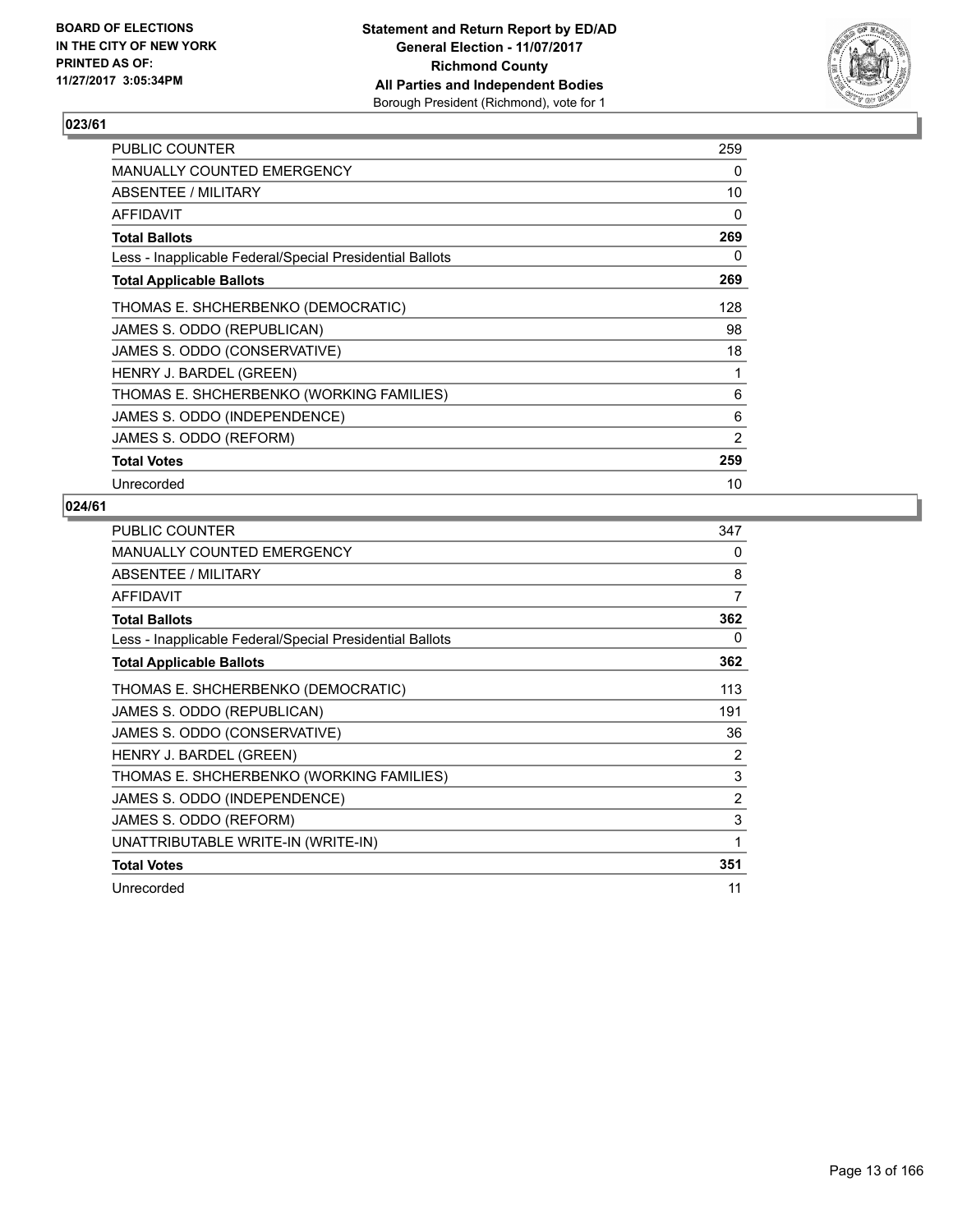

| <b>PUBLIC COUNTER</b>                                    | 327      |
|----------------------------------------------------------|----------|
| MANUALLY COUNTED EMERGENCY                               | 0        |
| ABSENTEE / MILITARY                                      | 10       |
| <b>AFFIDAVIT</b>                                         | 1        |
| <b>Total Ballots</b>                                     | 338      |
| Less - Inapplicable Federal/Special Presidential Ballots | 0        |
| <b>Total Applicable Ballots</b>                          | 338      |
| THOMAS E. SHCHERBENKO (DEMOCRATIC)                       | 141      |
| JAMES S. ODDO (REPUBLICAN)                               | 139      |
| JAMES S. ODDO (CONSERVATIVE)                             | 25       |
| HENRY J. BARDEL (GREEN)                                  | 2        |
| THOMAS E. SHCHERBENKO (WORKING FAMILIES)                 | 6        |
| JAMES S. ODDO (INDEPENDENCE)                             | 6        |
| JAMES S. ODDO (REFORM)                                   | $\Omega$ |
| <b>JUDY POOLE (WRITE-IN)</b>                             | 1        |
| <b>Total Votes</b>                                       | 320      |
| Unrecorded                                               | 18       |

| <b>PUBLIC COUNTER</b>                                    | 258 |
|----------------------------------------------------------|-----|
| <b>MANUALLY COUNTED EMERGENCY</b>                        | 0   |
| ABSENTEE / MILITARY                                      | 8   |
| AFFIDAVIT                                                | 0   |
| <b>Total Ballots</b>                                     | 266 |
| Less - Inapplicable Federal/Special Presidential Ballots | 0   |
| <b>Total Applicable Ballots</b>                          | 266 |
| THOMAS E. SHCHERBENKO (DEMOCRATIC)                       | 146 |
| JAMES S. ODDO (REPUBLICAN)                               | 77  |
| JAMES S. ODDO (CONSERVATIVE)                             | 8   |
| HENRY J. BARDEL (GREEN)                                  | 6   |
| THOMAS E. SHCHERBENKO (WORKING FAMILIES)                 | 7   |
| JAMES S. ODDO (INDEPENDENCE)                             | 11  |
| JAMES S. ODDO (REFORM)                                   | 2   |
| <b>Total Votes</b>                                       | 257 |
| Unrecorded                                               | 9   |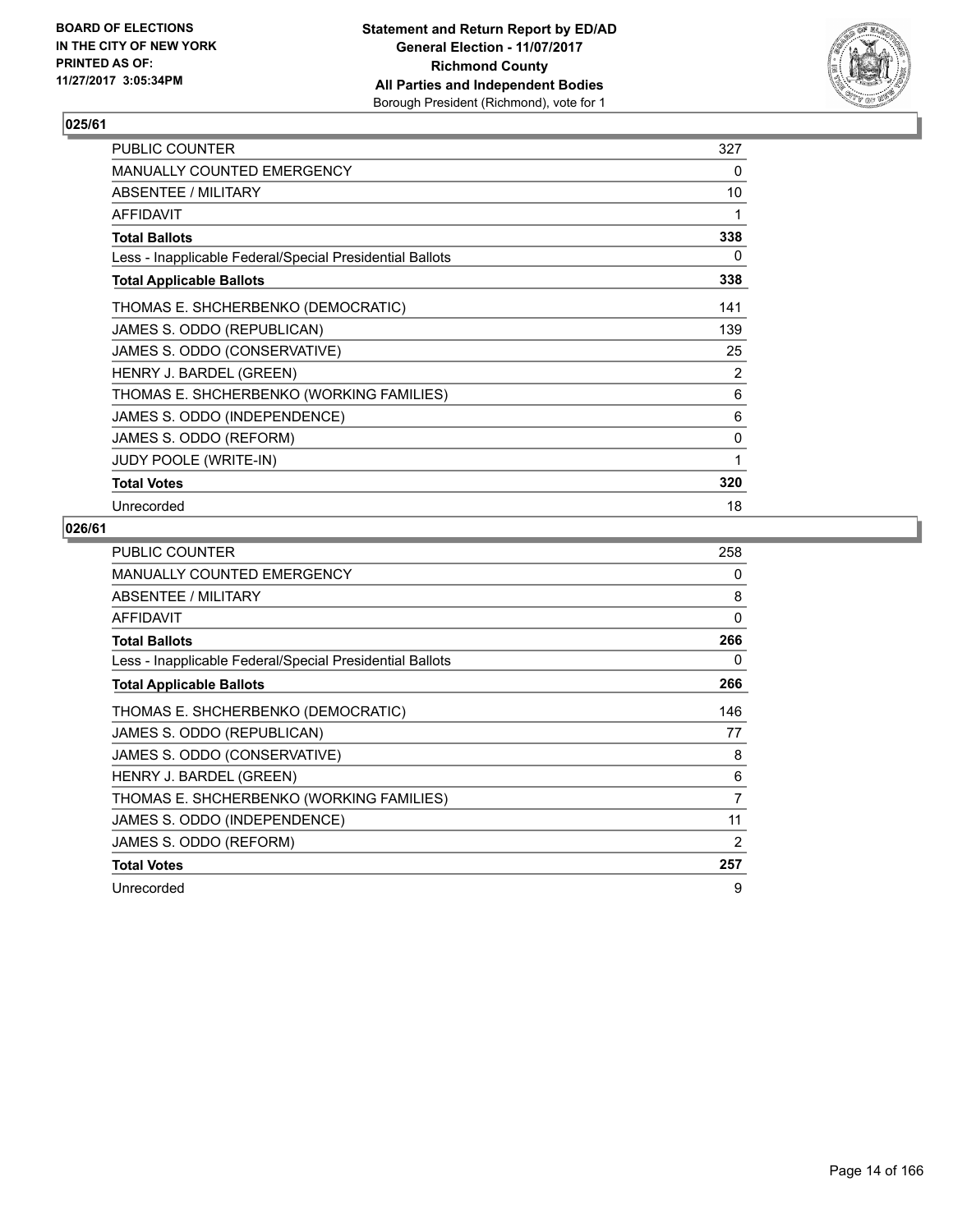

| <b>PUBLIC COUNTER</b>                                    | 245 |
|----------------------------------------------------------|-----|
| MANUALLY COUNTED EMERGENCY                               | 0   |
| <b>ABSENTEE / MILITARY</b>                               | 11  |
| AFFIDAVIT                                                | 2   |
| <b>Total Ballots</b>                                     | 258 |
| Less - Inapplicable Federal/Special Presidential Ballots | 0   |
| <b>Total Applicable Ballots</b>                          | 258 |
| THOMAS E. SHCHERBENKO (DEMOCRATIC)                       | 140 |
| JAMES S. ODDO (REPUBLICAN)                               | 82  |
| JAMES S. ODDO (CONSERVATIVE)                             | 11  |
| HENRY J. BARDEL (GREEN)                                  | 1   |
| THOMAS E. SHCHERBENKO (WORKING FAMILIES)                 | 6   |
| JAMES S. ODDO (INDEPENDENCE)                             | 6   |
| JAMES S. ODDO (REFORM)                                   | 0   |
| MARY JIMMENEZ (WRITE-IN)                                 | 1   |
| <b>Total Votes</b>                                       | 247 |
| Unrecorded                                               | 11  |

| <b>PUBLIC COUNTER</b>                                    | 186      |
|----------------------------------------------------------|----------|
| <b>MANUALLY COUNTED EMERGENCY</b>                        | 0        |
| ABSENTEE / MILITARY                                      | 5        |
| <b>AFFIDAVIT</b>                                         | $\Omega$ |
| <b>Total Ballots</b>                                     | 191      |
| Less - Inapplicable Federal/Special Presidential Ballots | 0        |
| <b>Total Applicable Ballots</b>                          | 191      |
| THOMAS E. SHCHERBENKO (DEMOCRATIC)                       | 104      |
| JAMES S. ODDO (REPUBLICAN)                               | 61       |
| JAMES S. ODDO (CONSERVATIVE)                             | 8        |
| HENRY J. BARDEL (GREEN)                                  | 1        |
| THOMAS E. SHCHERBENKO (WORKING FAMILIES)                 | 6        |
| JAMES S. ODDO (INDEPENDENCE)                             | 1        |
| JAMES S. ODDO (REFORM)                                   | 0        |
| <b>Total Votes</b>                                       | 181      |
| Unrecorded                                               | 10       |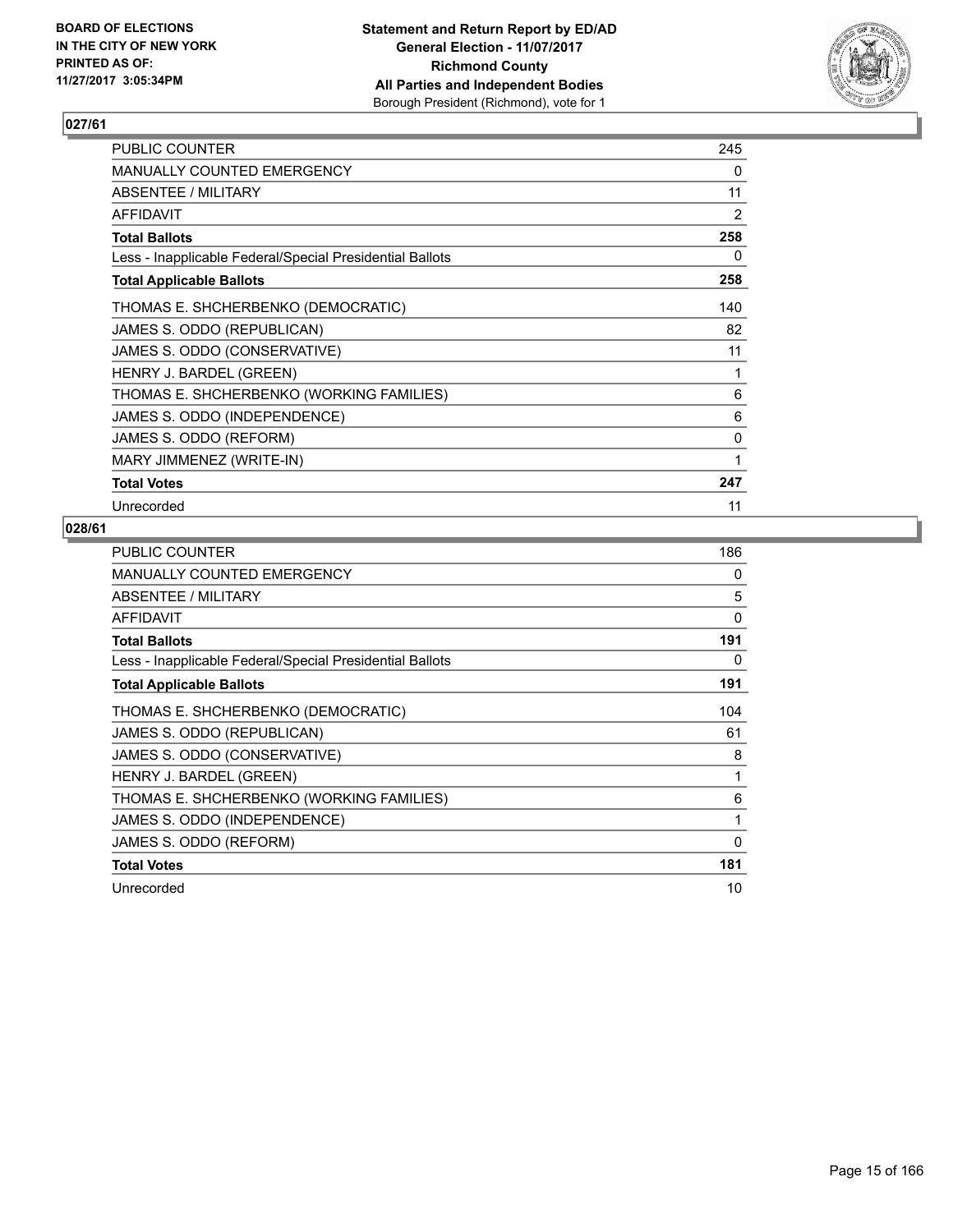

| <b>PUBLIC COUNTER</b>                                    | 295 |
|----------------------------------------------------------|-----|
| <b>MANUALLY COUNTED EMERGENCY</b>                        | 0   |
| ABSENTEE / MILITARY                                      | 11  |
| AFFIDAVIT                                                | 3   |
| <b>Total Ballots</b>                                     | 309 |
| Less - Inapplicable Federal/Special Presidential Ballots | 0   |
| <b>Total Applicable Ballots</b>                          | 309 |
| THOMAS E. SHCHERBENKO (DEMOCRATIC)                       | 93  |
| JAMES S. ODDO (REPUBLICAN)                               | 155 |
| JAMES S. ODDO (CONSERVATIVE)                             | 25  |
| HENRY J. BARDEL (GREEN)                                  | 2   |
| THOMAS E. SHCHERBENKO (WORKING FAMILIES)                 | 10  |
| JAMES S. ODDO (INDEPENDENCE)                             | 8   |
| JAMES S. ODDO (REFORM)                                   | 3   |
| <b>Total Votes</b>                                       | 296 |
| Unrecorded                                               | 13  |

| <b>PUBLIC COUNTER</b>                                    | 284            |
|----------------------------------------------------------|----------------|
| MANUALLY COUNTED EMERGENCY                               | 0              |
| <b>ABSENTEE / MILITARY</b>                               | 10             |
| <b>AFFIDAVIT</b>                                         | 2              |
| <b>Total Ballots</b>                                     | 296            |
| Less - Inapplicable Federal/Special Presidential Ballots | 0              |
| <b>Total Applicable Ballots</b>                          | 296            |
| THOMAS E. SHCHERBENKO (DEMOCRATIC)                       | 104            |
| JAMES S. ODDO (REPUBLICAN)                               | 147            |
| JAMES S. ODDO (CONSERVATIVE)                             | 20             |
| HENRY J. BARDEL (GREEN)                                  | 1              |
| THOMAS E. SHCHERBENKO (WORKING FAMILIES)                 | 8              |
| JAMES S. ODDO (INDEPENDENCE)                             | 2              |
| JAMES S. ODDO (REFORM)                                   | $\overline{2}$ |
| MICHAEL G. GRIMM (WRITE-IN)                              | 1              |
| <b>Total Votes</b>                                       | 285            |
| Unrecorded                                               | 11             |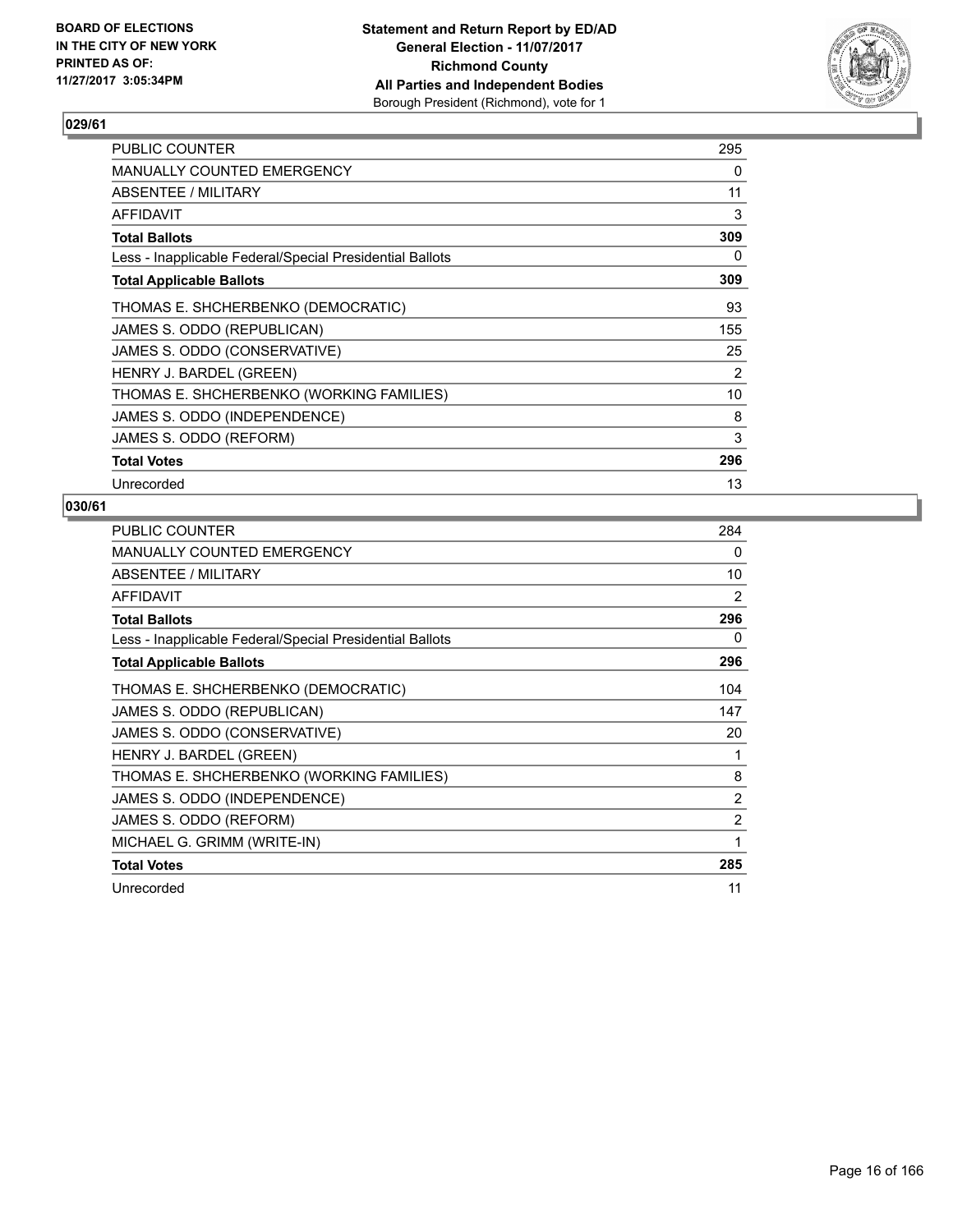

| <b>PUBLIC COUNTER</b>                                    | 275            |
|----------------------------------------------------------|----------------|
| <b>MANUALLY COUNTED EMERGENCY</b>                        | 0              |
| ABSENTEE / MILITARY                                      | 8              |
| AFFIDAVIT                                                | 5              |
| <b>Total Ballots</b>                                     | 288            |
| Less - Inapplicable Federal/Special Presidential Ballots | 0              |
| <b>Total Applicable Ballots</b>                          | 288            |
| THOMAS E. SHCHERBENKO (DEMOCRATIC)                       | 165            |
| JAMES S. ODDO (REPUBLICAN)                               | 85             |
| JAMES S. ODDO (CONSERVATIVE)                             | 11             |
| HENRY J. BARDEL (GREEN)                                  | 1              |
| THOMAS E. SHCHERBENKO (WORKING FAMILIES)                 | 10             |
| JAMES S. ODDO (INDEPENDENCE)                             | 2              |
| JAMES S. ODDO (REFORM)                                   | $\overline{2}$ |
| RENEE REDDICK (WRITE-IN)                                 | 1              |
| <b>Total Votes</b>                                       | 277            |
| Unrecorded                                               | 11             |

| PUBLIC COUNTER                                           | 238            |
|----------------------------------------------------------|----------------|
| <b>MANUALLY COUNTED EMERGENCY</b>                        | 0              |
| ABSENTEE / MILITARY                                      | 34             |
| <b>AFFIDAVIT</b>                                         | 5              |
| <b>Total Ballots</b>                                     | 277            |
| Less - Inapplicable Federal/Special Presidential Ballots | 0              |
| <b>Total Applicable Ballots</b>                          | 277            |
| THOMAS E. SHCHERBENKO (DEMOCRATIC)                       | 154            |
| JAMES S. ODDO (REPUBLICAN)                               | 74             |
| JAMES S. ODDO (CONSERVATIVE)                             | 13             |
| HENRY J. BARDEL (GREEN)                                  | 8              |
| THOMAS E. SHCHERBENKO (WORKING FAMILIES)                 | 10             |
| JAMES S. ODDO (INDEPENDENCE)                             | 3              |
| JAMES S. ODDO (REFORM)                                   | $\overline{2}$ |
| UNATTRIBUTABLE WRITE-IN (WRITE-IN)                       | 1              |
| <b>Total Votes</b>                                       | 265            |
| Unrecorded                                               | 12             |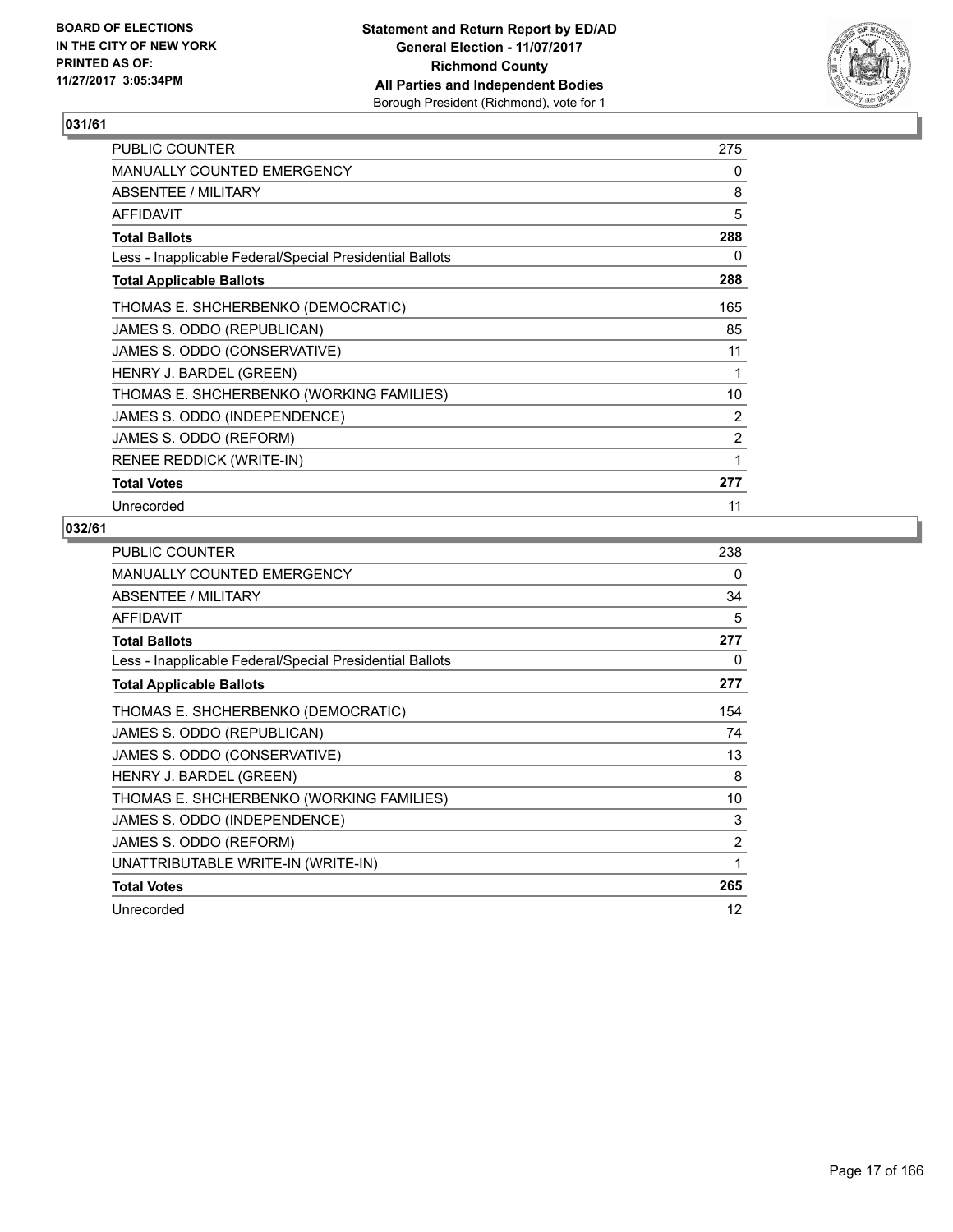

| <b>PUBLIC COUNTER</b>                                    | 245             |
|----------------------------------------------------------|-----------------|
| MANUALLY COUNTED EMERGENCY                               | 0               |
| ABSENTEE / MILITARY                                      | 11              |
| AFFIDAVIT                                                | 2               |
| <b>Total Ballots</b>                                     | 258             |
| Less - Inapplicable Federal/Special Presidential Ballots | 0               |
| <b>Total Applicable Ballots</b>                          | 258             |
| THOMAS E. SHCHERBENKO (DEMOCRATIC)                       | 140             |
| JAMES S. ODDO (REPUBLICAN)                               | 67              |
| JAMES S. ODDO (CONSERVATIVE)                             | 11              |
| HENRY J. BARDEL (GREEN)                                  | 7               |
| THOMAS E. SHCHERBENKO (WORKING FAMILIES)                 | 12 <sup>°</sup> |
| JAMES S. ODDO (INDEPENDENCE)                             | 4               |
| JAMES S. ODDO (REFORM)                                   | 1               |
| DANIEL WORTHY, JR. (WRITE-IN)                            | 1               |
| <b>Total Votes</b>                                       | 243             |
| Unrecorded                                               | 15              |

| <b>PUBLIC COUNTER</b>                                    | 373 |
|----------------------------------------------------------|-----|
| <b>MANUALLY COUNTED EMERGENCY</b>                        | 0   |
| ABSENTEE / MILITARY                                      | 21  |
| <b>AFFIDAVIT</b>                                         | 1   |
| <b>Total Ballots</b>                                     | 395 |
| Less - Inapplicable Federal/Special Presidential Ballots | 0   |
| <b>Total Applicable Ballots</b>                          | 395 |
| THOMAS E. SHCHERBENKO (DEMOCRATIC)                       | 61  |
| JAMES S. ODDO (REPUBLICAN)                               | 266 |
| JAMES S. ODDO (CONSERVATIVE)                             | 48  |
| HENRY J. BARDEL (GREEN)                                  | 3   |
| THOMAS E. SHCHERBENKO (WORKING FAMILIES)                 | 1   |
| JAMES S. ODDO (INDEPENDENCE)                             | 6   |
| JAMES S. ODDO (REFORM)                                   | 2   |
| MAX BAER, JR. (WRITE-IN)                                 | 1   |
| RONALD GLINSKI (WRITE-IN)                                | 1   |
| <b>Total Votes</b>                                       | 389 |
| Unrecorded                                               | 6   |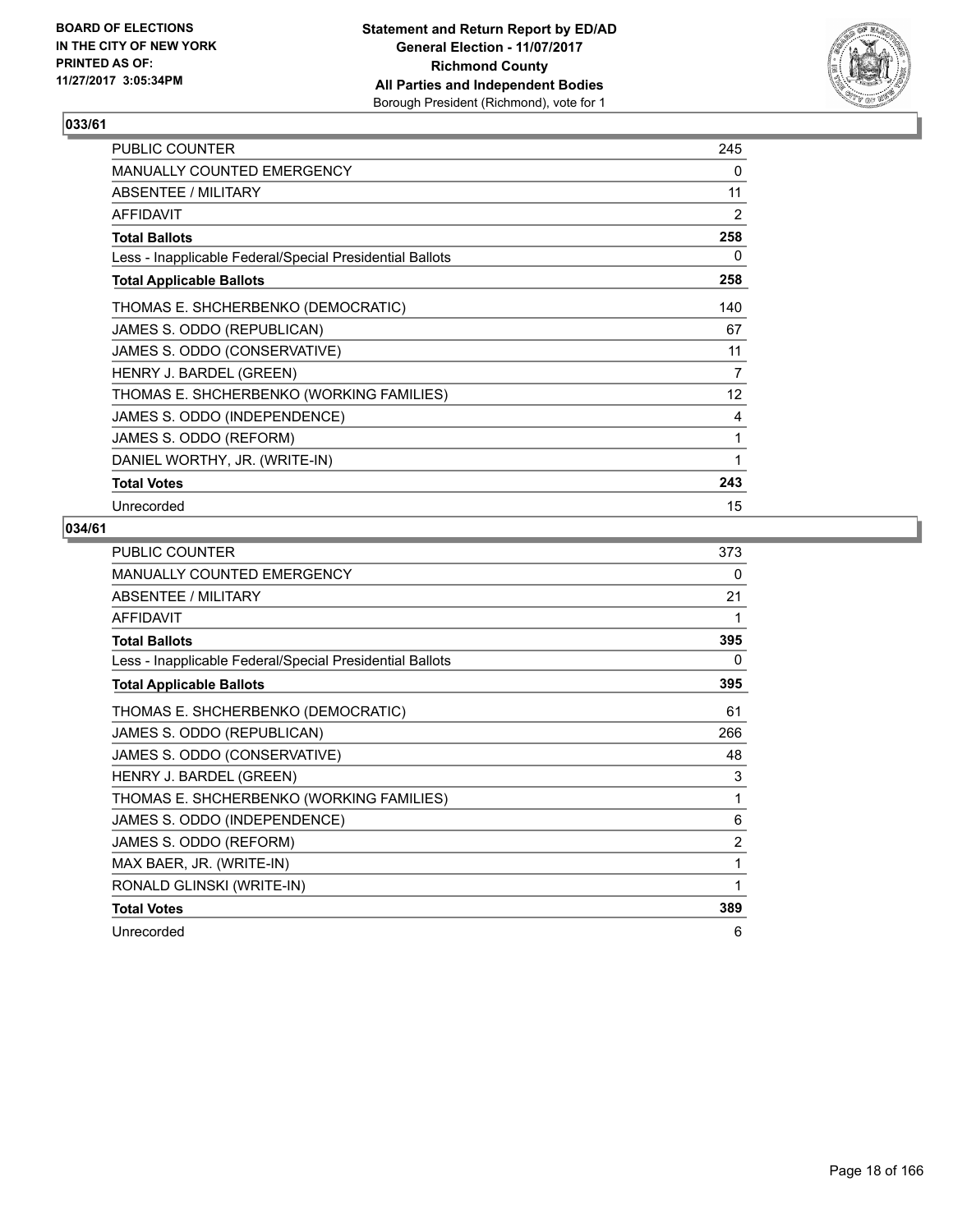

| <b>PUBLIC COUNTER</b>                                    | 365            |
|----------------------------------------------------------|----------------|
| MANUALLY COUNTED EMERGENCY                               | 0              |
| ABSENTEE / MILITARY                                      | 9              |
| AFFIDAVIT                                                | 2              |
| <b>Total Ballots</b>                                     | 376            |
| Less - Inapplicable Federal/Special Presidential Ballots | 0              |
| <b>Total Applicable Ballots</b>                          | 376            |
| THOMAS E. SHCHERBENKO (DEMOCRATIC)                       | 44             |
| JAMES S. ODDO (REPUBLICAN)                               | 272            |
| JAMES S. ODDO (CONSERVATIVE)                             | 41             |
| HENRY J. BARDEL (GREEN)                                  | 2              |
| THOMAS E. SHCHERBENKO (WORKING FAMILIES)                 | 0              |
| JAMES S. ODDO (INDEPENDENCE)                             | 5              |
| JAMES S. ODDO (REFORM)                                   | $\overline{2}$ |
| DEBORAH L. ROSE (WRITE-IN)                               | 1              |
| <b>Total Votes</b>                                       | 367            |
| Unrecorded                                               | 9              |

| <b>PUBLIC COUNTER</b>                                    | 228 |
|----------------------------------------------------------|-----|
| <b>MANUALLY COUNTED EMERGENCY</b>                        | 0   |
| ABSENTEE / MILITARY                                      | 10  |
| <b>AFFIDAVIT</b>                                         | 2   |
| <b>Total Ballots</b>                                     | 240 |
| Less - Inapplicable Federal/Special Presidential Ballots | 0   |
| <b>Total Applicable Ballots</b>                          | 240 |
| THOMAS E. SHCHERBENKO (DEMOCRATIC)                       | 38  |
| JAMES S. ODDO (REPUBLICAN)                               | 150 |
| JAMES S. ODDO (CONSERVATIVE)                             | 28  |
| HENRY J. BARDEL (GREEN)                                  | 4   |
| THOMAS E. SHCHERBENKO (WORKING FAMILIES)                 | 3   |
| JAMES S. ODDO (INDEPENDENCE)                             | 6   |
| JAMES S. ODDO (REFORM)                                   | 1   |
| <b>Total Votes</b>                                       | 230 |
| Unrecorded                                               | 10  |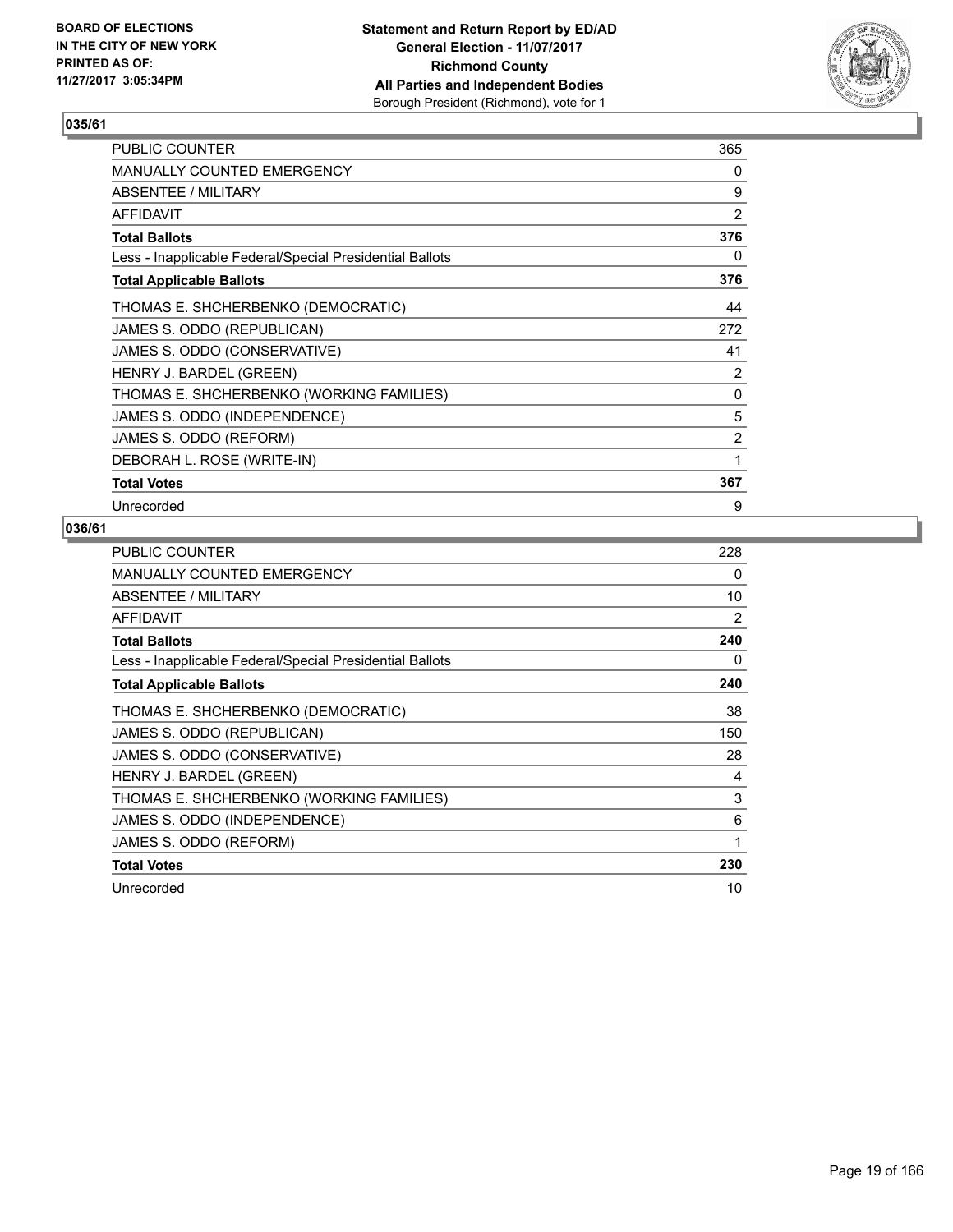

| <b>PUBLIC COUNTER</b>                                    | 364 |
|----------------------------------------------------------|-----|
| <b>MANUALLY COUNTED EMERGENCY</b>                        | 0   |
| ABSENTEE / MILITARY                                      | 22  |
| AFFIDAVIT                                                | 3   |
| <b>Total Ballots</b>                                     | 389 |
| Less - Inapplicable Federal/Special Presidential Ballots | 0   |
| <b>Total Applicable Ballots</b>                          | 389 |
| THOMAS E. SHCHERBENKO (DEMOCRATIC)                       | 115 |
| JAMES S. ODDO (REPUBLICAN)                               | 178 |
| JAMES S. ODDO (CONSERVATIVE)                             | 38  |
| HENRY J. BARDEL (GREEN)                                  | 5   |
| THOMAS E. SHCHERBENKO (WORKING FAMILIES)                 | 14  |
| JAMES S. ODDO (INDEPENDENCE)                             | 15  |
| JAMES S. ODDO (REFORM)                                   | 5   |
| <b>Total Votes</b>                                       | 370 |
| Unrecorded                                               | 19  |

| <b>PUBLIC COUNTER</b>                                    | 449 |
|----------------------------------------------------------|-----|
| <b>MANUALLY COUNTED EMERGENCY</b>                        | 0   |
| ABSENTEE / MILITARY                                      | 19  |
| <b>AFFIDAVIT</b>                                         | 5   |
| <b>Total Ballots</b>                                     | 473 |
| Less - Inapplicable Federal/Special Presidential Ballots | 0   |
| <b>Total Applicable Ballots</b>                          | 473 |
| THOMAS E. SHCHERBENKO (DEMOCRATIC)                       | 94  |
| JAMES S. ODDO (REPUBLICAN)                               | 279 |
| JAMES S. ODDO (CONSERVATIVE)                             | 61  |
| HENRY J. BARDEL (GREEN)                                  | 4   |
| THOMAS E. SHCHERBENKO (WORKING FAMILIES)                 | 8   |
| JAMES S. ODDO (INDEPENDENCE)                             | 12  |
| JAMES S. ODDO (REFORM)                                   | 5   |
| VERNON E. MADDOX (WRITE-IN)                              | 1   |
| <b>Total Votes</b>                                       | 464 |
| Unrecorded                                               | 9   |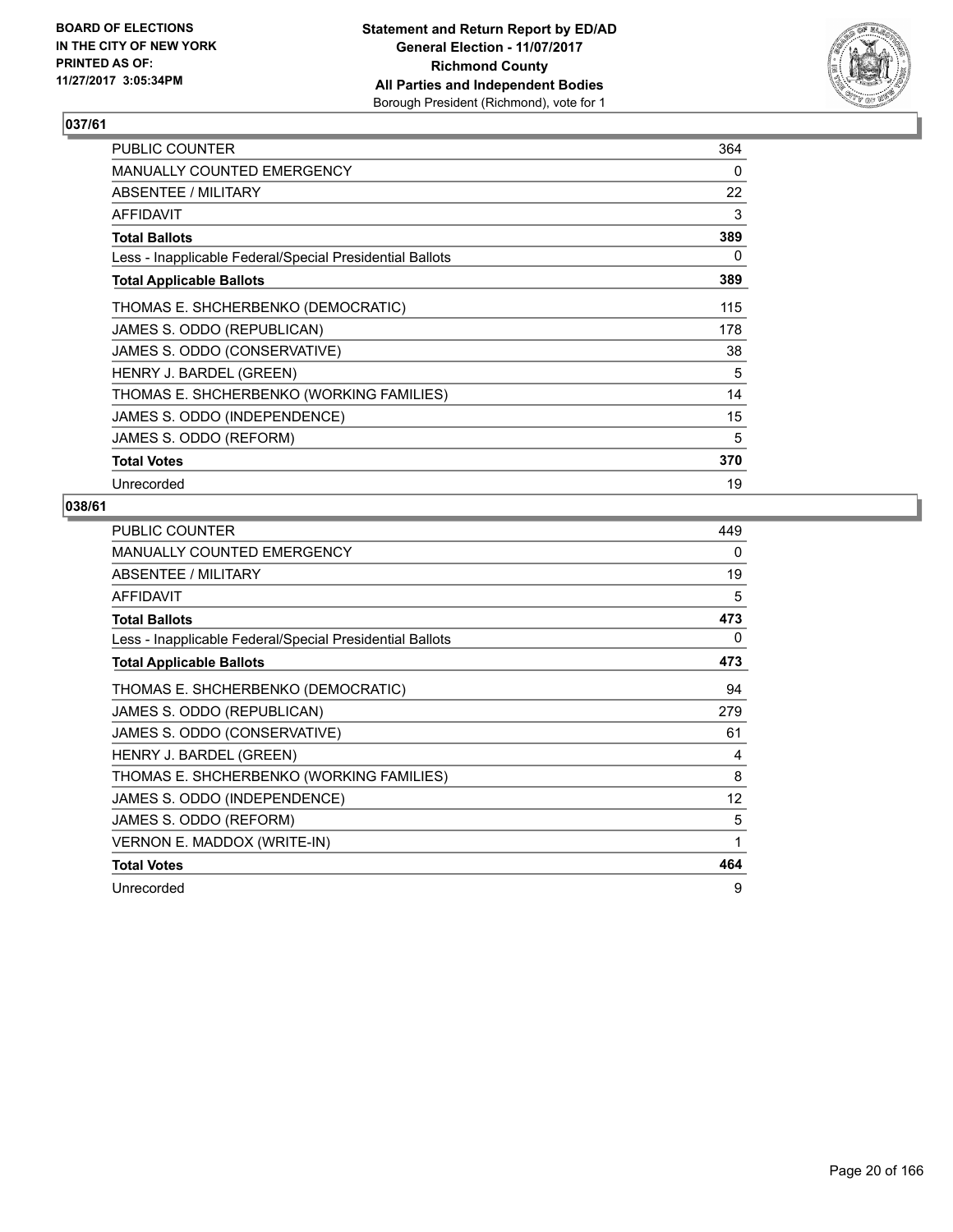

| <b>PUBLIC COUNTER</b>                                    | 407 |
|----------------------------------------------------------|-----|
| <b>MANUALLY COUNTED EMERGENCY</b>                        | 0   |
| ABSENTEE / MILITARY                                      | 11  |
| AFFIDAVIT                                                | 2   |
| Total Ballots                                            | 420 |
| Less - Inapplicable Federal/Special Presidential Ballots | 0   |
| <b>Total Applicable Ballots</b>                          | 420 |
| THOMAS E. SHCHERBENKO (DEMOCRATIC)                       | 86  |
| JAMES S. ODDO (REPUBLICAN)                               | 246 |
| JAMES S. ODDO (CONSERVATIVE)                             | 51  |
| HENRY J. BARDEL (GREEN)                                  | 2   |
| THOMAS E. SHCHERBENKO (WORKING FAMILIES)                 | 11  |
| JAMES S. ODDO (INDEPENDENCE)                             | 15  |
| JAMES S. ODDO (REFORM)                                   | 0   |
| <b>Total Votes</b>                                       | 411 |
| Unrecorded                                               | 9   |

| <b>PUBLIC COUNTER</b>                                    | 442 |
|----------------------------------------------------------|-----|
| <b>MANUALLY COUNTED EMERGENCY</b>                        | 0   |
| ABSENTEE / MILITARY                                      | 23  |
| <b>AFFIDAVIT</b>                                         |     |
| <b>Total Ballots</b>                                     | 466 |
| Less - Inapplicable Federal/Special Presidential Ballots | 0   |
| <b>Total Applicable Ballots</b>                          | 466 |
| THOMAS E. SHCHERBENKO (DEMOCRATIC)                       | 97  |
| JAMES S. ODDO (REPUBLICAN)                               | 274 |
| JAMES S. ODDO (CONSERVATIVE)                             | 64  |
| HENRY J. BARDEL (GREEN)                                  | 2   |
| THOMAS E. SHCHERBENKO (WORKING FAMILIES)                 | 5   |
| JAMES S. ODDO (INDEPENDENCE)                             | 9   |
| JAMES S. ODDO (REFORM)                                   | 5   |
| UNCOUNTED WRITE-IN PER STATUTE (WRITE-IN)                | 1   |
| <b>Total Votes</b>                                       | 457 |
| Unrecorded                                               | 9   |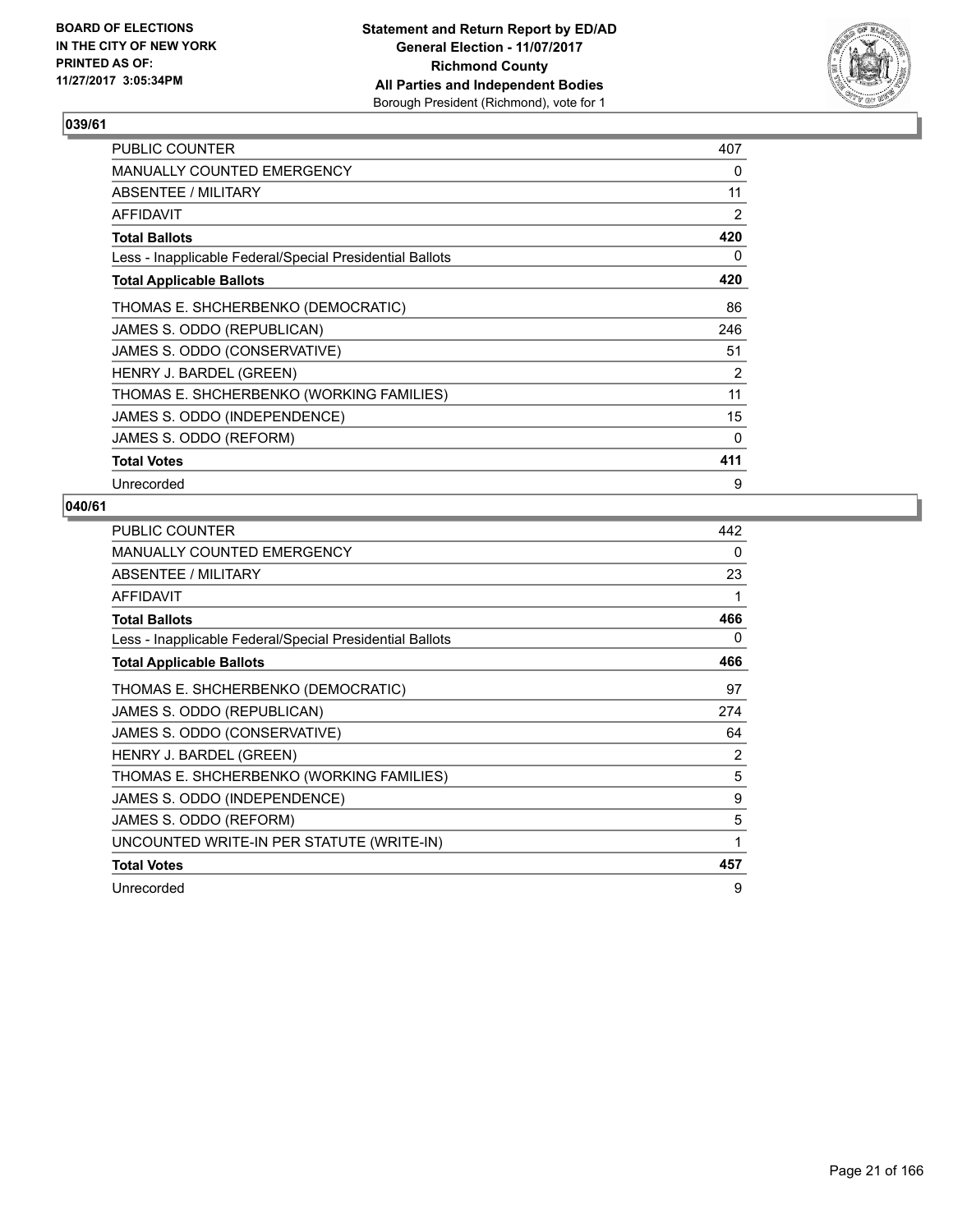

| <b>PUBLIC COUNTER</b>                                    | 387 |
|----------------------------------------------------------|-----|
| <b>MANUALLY COUNTED EMERGENCY</b>                        | 0   |
| ABSENTEE / MILITARY                                      | 17  |
| AFFIDAVIT                                                | 6   |
| <b>Total Ballots</b>                                     | 410 |
| Less - Inapplicable Federal/Special Presidential Ballots | 0   |
| <b>Total Applicable Ballots</b>                          | 410 |
| THOMAS E. SHCHERBENKO (DEMOCRATIC)                       | 59  |
| JAMES S. ODDO (REPUBLICAN)                               | 248 |
| JAMES S. ODDO (CONSERVATIVE)                             | 67  |
| HENRY J. BARDEL (GREEN)                                  | 6   |
| THOMAS E. SHCHERBENKO (WORKING FAMILIES)                 | 4   |
| JAMES S. ODDO (INDEPENDENCE)                             | 11  |
| JAMES S. ODDO (REFORM)                                   | 3   |
| <b>Total Votes</b>                                       | 398 |
| Unrecorded                                               | 12  |

| <b>PUBLIC COUNTER</b>                                    | 516 |
|----------------------------------------------------------|-----|
| <b>MANUALLY COUNTED EMERGENCY</b>                        | 0   |
| ABSENTEE / MILITARY                                      | 22  |
| <b>AFFIDAVIT</b>                                         | 5   |
| <b>Total Ballots</b>                                     | 543 |
| Less - Inapplicable Federal/Special Presidential Ballots | 0   |
| <b>Total Applicable Ballots</b>                          | 543 |
| THOMAS E. SHCHERBENKO (DEMOCRATIC)                       | 100 |
| JAMES S. ODDO (REPUBLICAN)                               | 339 |
| JAMES S. ODDO (CONSERVATIVE)                             | 63  |
| HENRY J. BARDEL (GREEN)                                  | 4   |
| THOMAS E. SHCHERBENKO (WORKING FAMILIES)                 | 9   |
| JAMES S. ODDO (INDEPENDENCE)                             | 14  |
| JAMES S. ODDO (REFORM)                                   | 3   |
| PATRICK HANLEY (WRITE-IN)                                | 1   |
| <b>Total Votes</b>                                       | 533 |
| Unrecorded                                               | 10  |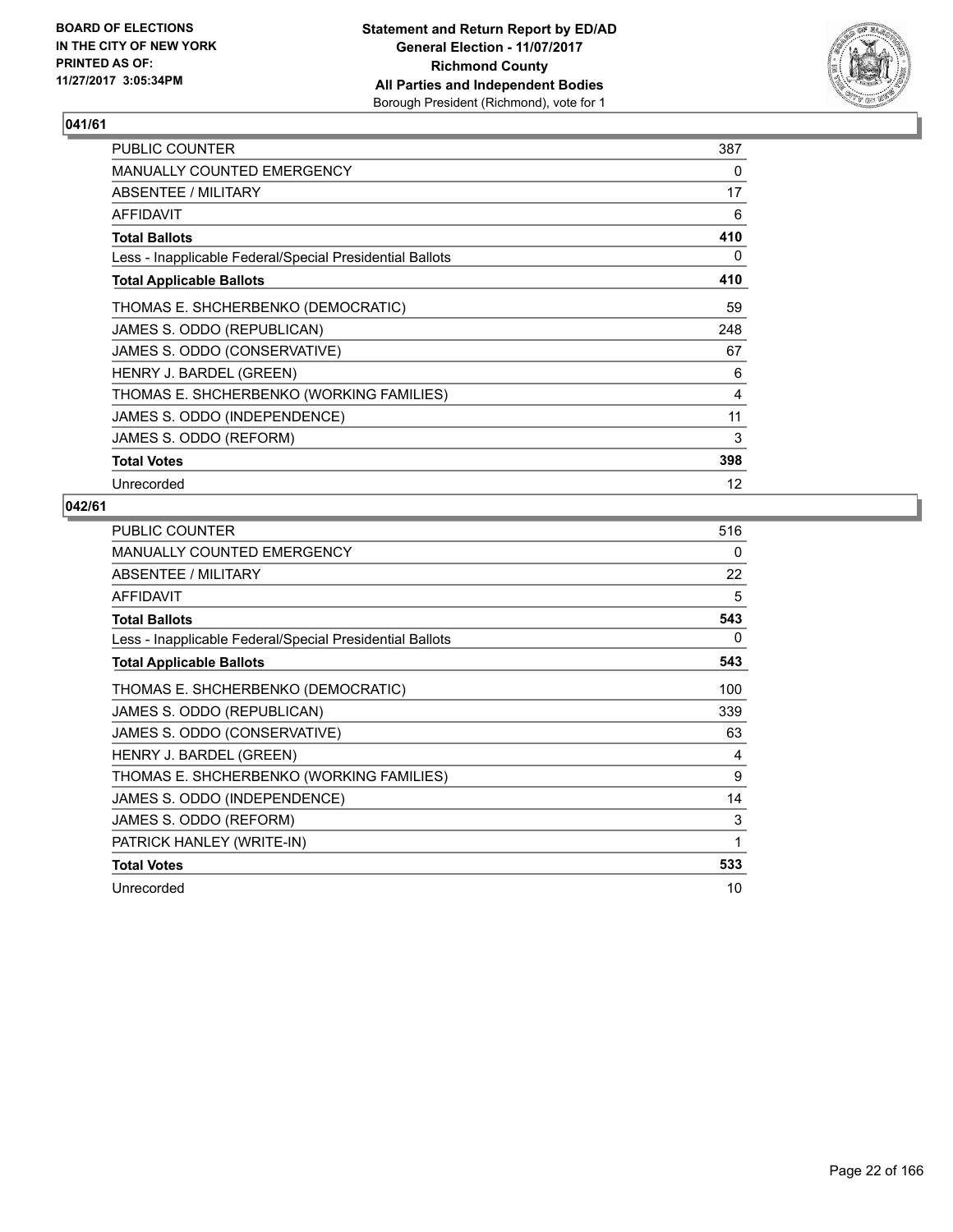

| <b>PUBLIC COUNTER</b>                                    | 350               |
|----------------------------------------------------------|-------------------|
| MANUALLY COUNTED EMERGENCY                               | 0                 |
| ABSENTEE / MILITARY                                      | 13                |
| <b>AFFIDAVIT</b>                                         | 1                 |
| <b>Total Ballots</b>                                     | 364               |
| Less - Inapplicable Federal/Special Presidential Ballots | 0                 |
| <b>Total Applicable Ballots</b>                          | 364               |
| THOMAS E. SHCHERBENKO (DEMOCRATIC)                       | 59                |
| JAMES S. ODDO (REPUBLICAN)                               | 226               |
| JAMES S. ODDO (CONSERVATIVE)                             | 50                |
| HENRY J. BARDEL (GREEN)                                  | 2                 |
| THOMAS E. SHCHERBENKO (WORKING FAMILIES)                 | 4                 |
| JAMES S. ODDO (INDEPENDENCE)                             | $12 \overline{ }$ |
| JAMES S. ODDO (REFORM)                                   | 2                 |
| CHRIS ROMANO (WRITE-IN)                                  | 1                 |
| <b>Total Votes</b>                                       | 356               |
| Unrecorded                                               | 8                 |

| <b>PUBLIC COUNTER</b>                                    | 317 |
|----------------------------------------------------------|-----|
| <b>MANUALLY COUNTED EMERGENCY</b>                        | 0   |
| ABSENTEE / MILITARY                                      | 22  |
| AFFIDAVIT                                                | 6   |
| <b>Total Ballots</b>                                     | 345 |
| Less - Inapplicable Federal/Special Presidential Ballots | 0   |
| <b>Total Applicable Ballots</b>                          | 345 |
| THOMAS E. SHCHERBENKO (DEMOCRATIC)                       | 61  |
| JAMES S. ODDO (REPUBLICAN)                               | 208 |
| JAMES S. ODDO (CONSERVATIVE)                             | 42  |
| HENRY J. BARDEL (GREEN)                                  | 1   |
| THOMAS E. SHCHERBENKO (WORKING FAMILIES)                 | 9   |
| JAMES S. ODDO (INDEPENDENCE)                             | 12  |
| JAMES S. ODDO (REFORM)                                   | 0   |
| <b>Total Votes</b>                                       | 333 |
| Unrecorded                                               | 12  |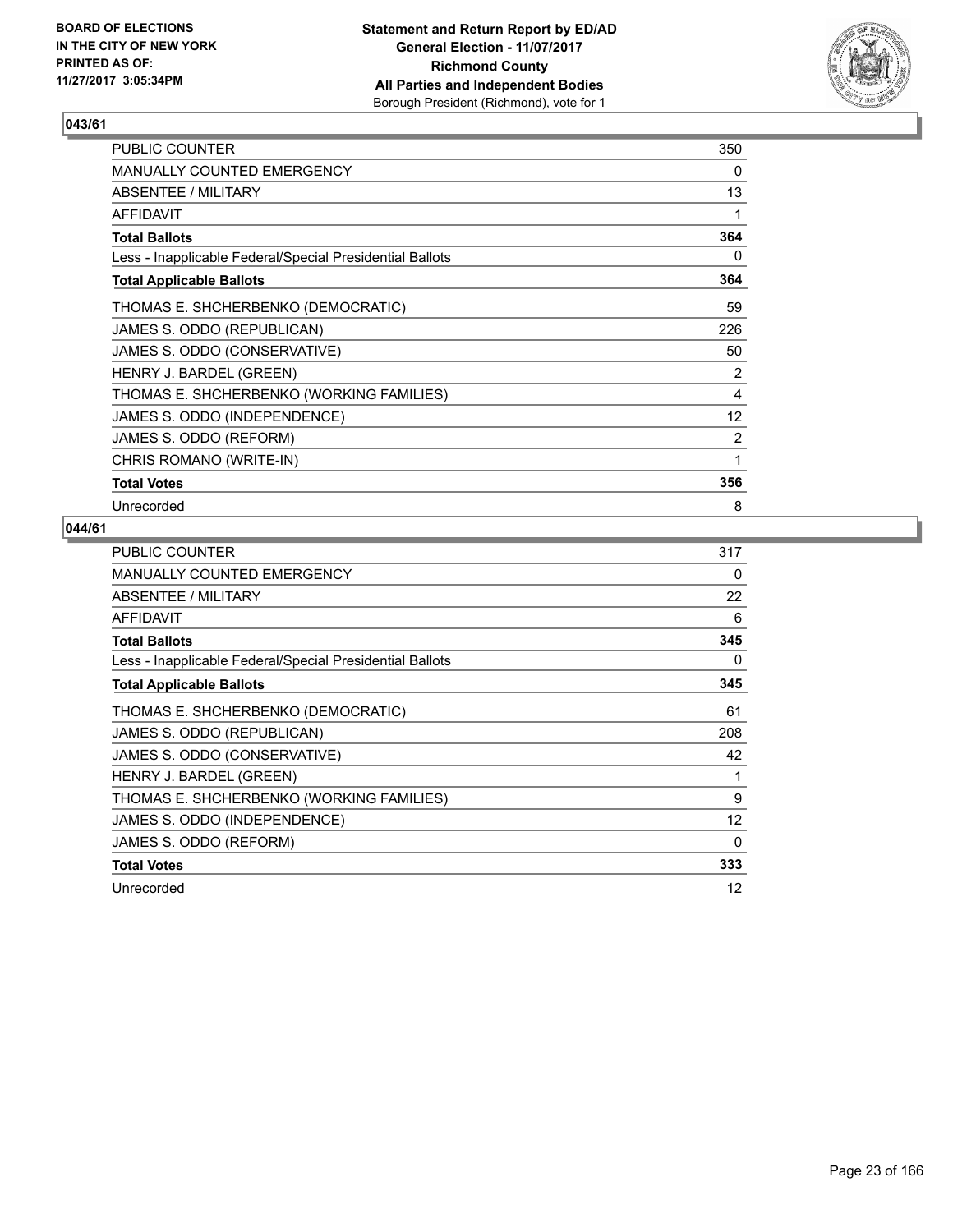

| <b>PUBLIC COUNTER</b>                                    | 386               |
|----------------------------------------------------------|-------------------|
| <b>MANUALLY COUNTED EMERGENCY</b>                        | 0                 |
| ABSENTEE / MILITARY                                      | $12 \overline{ }$ |
| <b>AFFIDAVIT</b>                                         | 5                 |
| <b>Total Ballots</b>                                     | 403               |
| Less - Inapplicable Federal/Special Presidential Ballots | 0                 |
| <b>Total Applicable Ballots</b>                          | 403               |
| THOMAS E. SHCHERBENKO (DEMOCRATIC)                       | 52                |
| JAMES S. ODDO (REPUBLICAN)                               | 259               |
| JAMES S. ODDO (CONSERVATIVE)                             | 61                |
| HENRY J. BARDEL (GREEN)                                  | 0                 |
| THOMAS E. SHCHERBENKO (WORKING FAMILIES)                 | 3                 |
| JAMES S. ODDO (INDEPENDENCE)                             | $12 \overline{ }$ |
| JAMES S. ODDO (REFORM)                                   | 1                 |
| <b>Total Votes</b>                                       | 388               |
| Unrecorded                                               | 15                |

| <b>PUBLIC COUNTER</b>                                    | 394 |
|----------------------------------------------------------|-----|
| <b>MANUALLY COUNTED EMERGENCY</b>                        | 0   |
| ABSENTEE / MILITARY                                      | 14  |
| <b>AFFIDAVIT</b>                                         | 3   |
| <b>Total Ballots</b>                                     | 411 |
| Less - Inapplicable Federal/Special Presidential Ballots | 0   |
| <b>Total Applicable Ballots</b>                          | 411 |
| THOMAS E. SHCHERBENKO (DEMOCRATIC)                       | 96  |
| JAMES S. ODDO (REPUBLICAN)                               | 244 |
| JAMES S. ODDO (CONSERVATIVE)                             | 41  |
| HENRY J. BARDEL (GREEN)                                  | 2   |
| THOMAS E. SHCHERBENKO (WORKING FAMILIES)                 | 6   |
| JAMES S. ODDO (INDEPENDENCE)                             | 8   |
| JAMES S. ODDO (REFORM)                                   | 3   |
| MATT MUSKARELLO (WRITE-IN)                               | 1   |
| <b>Total Votes</b>                                       | 401 |
| Unrecorded                                               | 10  |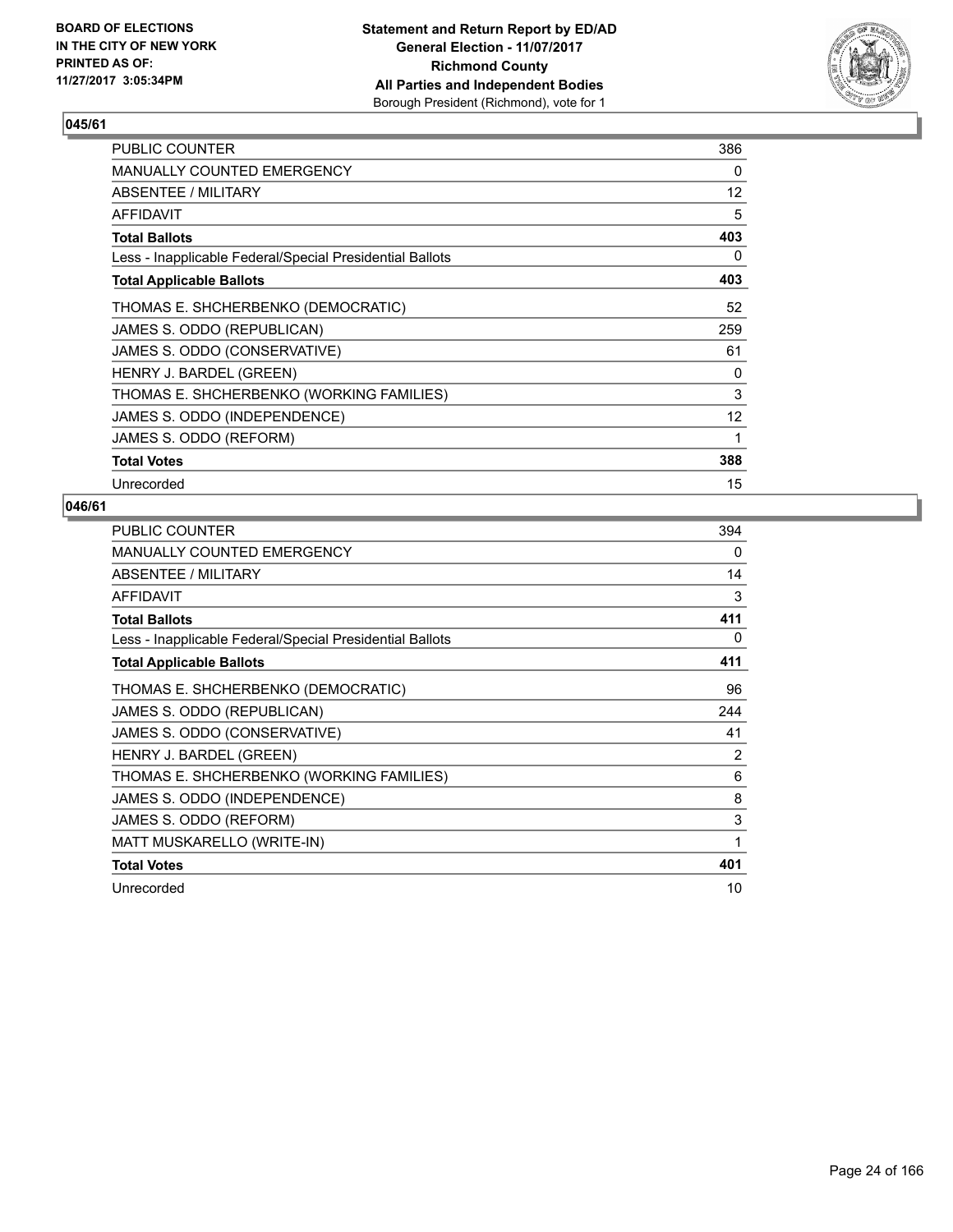

| <b>PUBLIC COUNTER</b>                                    | 430 |
|----------------------------------------------------------|-----|
| MANUALLY COUNTED EMERGENCY                               | 0   |
| ABSENTEE / MILITARY                                      | 16  |
| AFFIDAVIT                                                | 5   |
| <b>Total Ballots</b>                                     | 451 |
| Less - Inapplicable Federal/Special Presidential Ballots | 0   |
| <b>Total Applicable Ballots</b>                          | 451 |
| THOMAS E. SHCHERBENKO (DEMOCRATIC)                       | 66  |
| JAMES S. ODDO (REPUBLICAN)                               | 307 |
| JAMES S. ODDO (CONSERVATIVE)                             | 47  |
| HENRY J. BARDEL (GREEN)                                  | 4   |
| THOMAS E. SHCHERBENKO (WORKING FAMILIES)                 | 2   |
| JAMES S. ODDO (INDEPENDENCE)                             | 10  |
| JAMES S. ODDO (REFORM)                                   | 2   |
| ARIEN BOTTONE (WRITE-IN)                                 | 1   |
| <b>Total Votes</b>                                       | 439 |
| Unrecorded                                               | 12  |

| <b>PUBLIC COUNTER</b>                                    | 462 |
|----------------------------------------------------------|-----|
| <b>MANUALLY COUNTED EMERGENCY</b>                        | 0   |
| ABSENTEE / MILITARY                                      | 19  |
| AFFIDAVIT                                                | 0   |
| <b>Total Ballots</b>                                     | 481 |
| Less - Inapplicable Federal/Special Presidential Ballots | 0   |
| <b>Total Applicable Ballots</b>                          | 481 |
| THOMAS E. SHCHERBENKO (DEMOCRATIC)                       | 49  |
| JAMES S. ODDO (REPUBLICAN)                               | 348 |
| JAMES S. ODDO (CONSERVATIVE)                             | 51  |
| HENRY J. BARDEL (GREEN)                                  | 5   |
| THOMAS E. SHCHERBENKO (WORKING FAMILIES)                 | 4   |
| JAMES S. ODDO (INDEPENDENCE)                             | 8   |
| JAMES S. ODDO (REFORM)                                   | 3   |
| <b>Total Votes</b>                                       | 468 |
| Unrecorded                                               | 13  |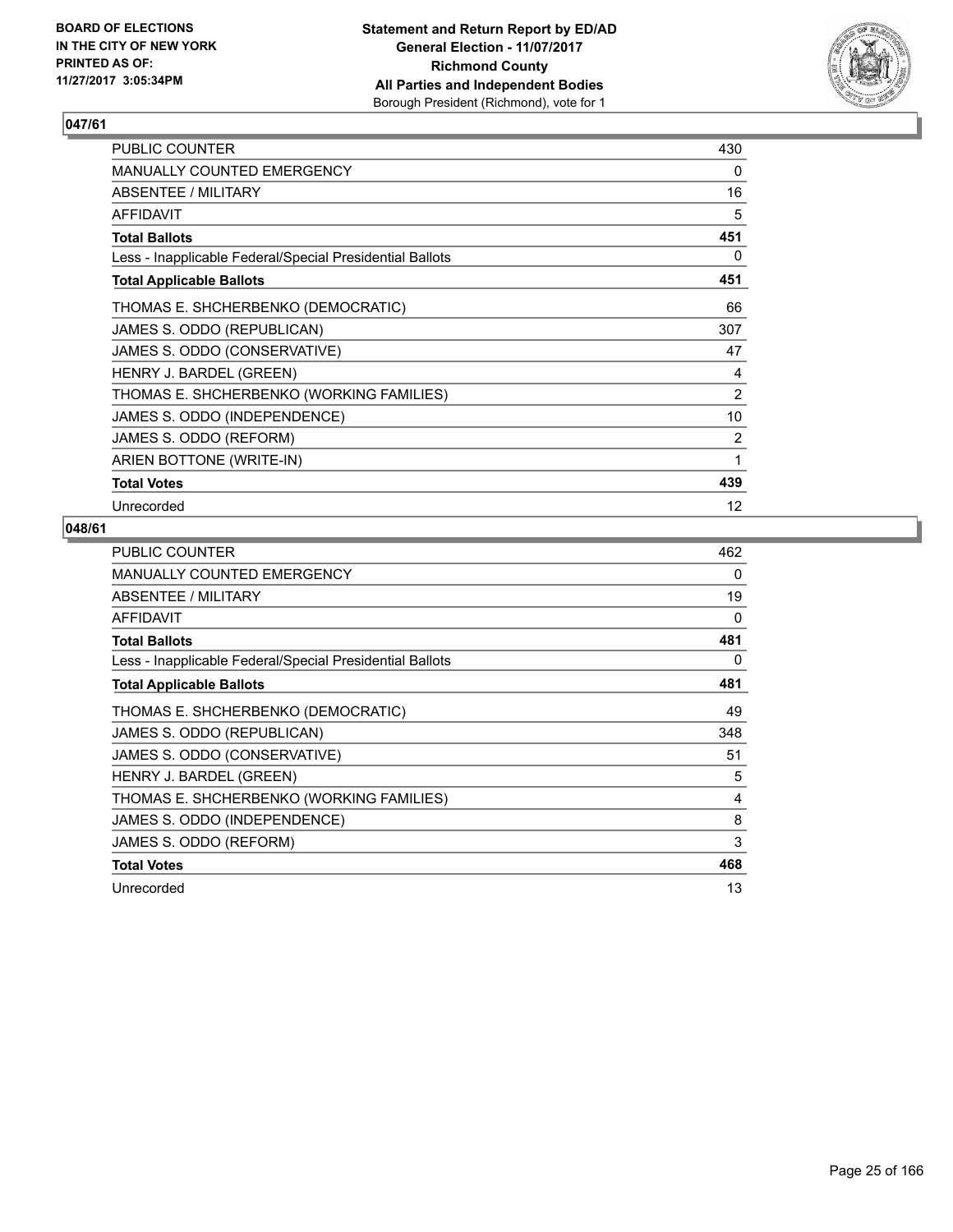

| <b>PUBLIC COUNTER</b>                                    | 148               |
|----------------------------------------------------------|-------------------|
| MANUALLY COUNTED EMERGENCY                               | 0                 |
| ABSENTEE / MILITARY                                      | 3                 |
| <b>AFFIDAVIT</b>                                         | 6                 |
| <b>Total Ballots</b>                                     | 157               |
| Less - Inapplicable Federal/Special Presidential Ballots | 0                 |
| <b>Total Applicable Ballots</b>                          | 157               |
| THOMAS E. SHCHERBENKO (DEMOCRATIC)                       | 97                |
| JAMES S. ODDO (REPUBLICAN)                               | 28                |
| JAMES S. ODDO (CONSERVATIVE)                             | 3                 |
| HENRY J. BARDEL (GREEN)                                  | 2                 |
| THOMAS E. SHCHERBENKO (WORKING FAMILIES)                 | $12 \overline{ }$ |
| JAMES S. ODDO (INDEPENDENCE)                             | 4                 |
| JAMES S. ODDO (REFORM)                                   | 1                 |
| UNATTRIBUTABLE WRITE-IN (WRITE-IN)                       | 1                 |
| <b>Total Votes</b>                                       | 148               |
| Unrecorded                                               | 9                 |

| <b>PUBLIC COUNTER</b>                                    | 187 |
|----------------------------------------------------------|-----|
| <b>MANUALLY COUNTED EMERGENCY</b>                        | 0   |
| ABSENTEE / MILITARY                                      | 4   |
| AFFIDAVIT                                                | 1   |
| <b>Total Ballots</b>                                     | 192 |
| Less - Inapplicable Federal/Special Presidential Ballots | 0   |
| <b>Total Applicable Ballots</b>                          | 192 |
| THOMAS E. SHCHERBENKO (DEMOCRATIC)                       | 120 |
| JAMES S. ODDO (REPUBLICAN)                               | 49  |
| JAMES S. ODDO (CONSERVATIVE)                             | 7   |
| HENRY J. BARDEL (GREEN)                                  | 0   |
| THOMAS E. SHCHERBENKO (WORKING FAMILIES)                 | 7   |
| JAMES S. ODDO (INDEPENDENCE)                             | 3   |
| JAMES S. ODDO (REFORM)                                   | 2   |
| <b>Total Votes</b>                                       | 188 |
| Unrecorded                                               | 4   |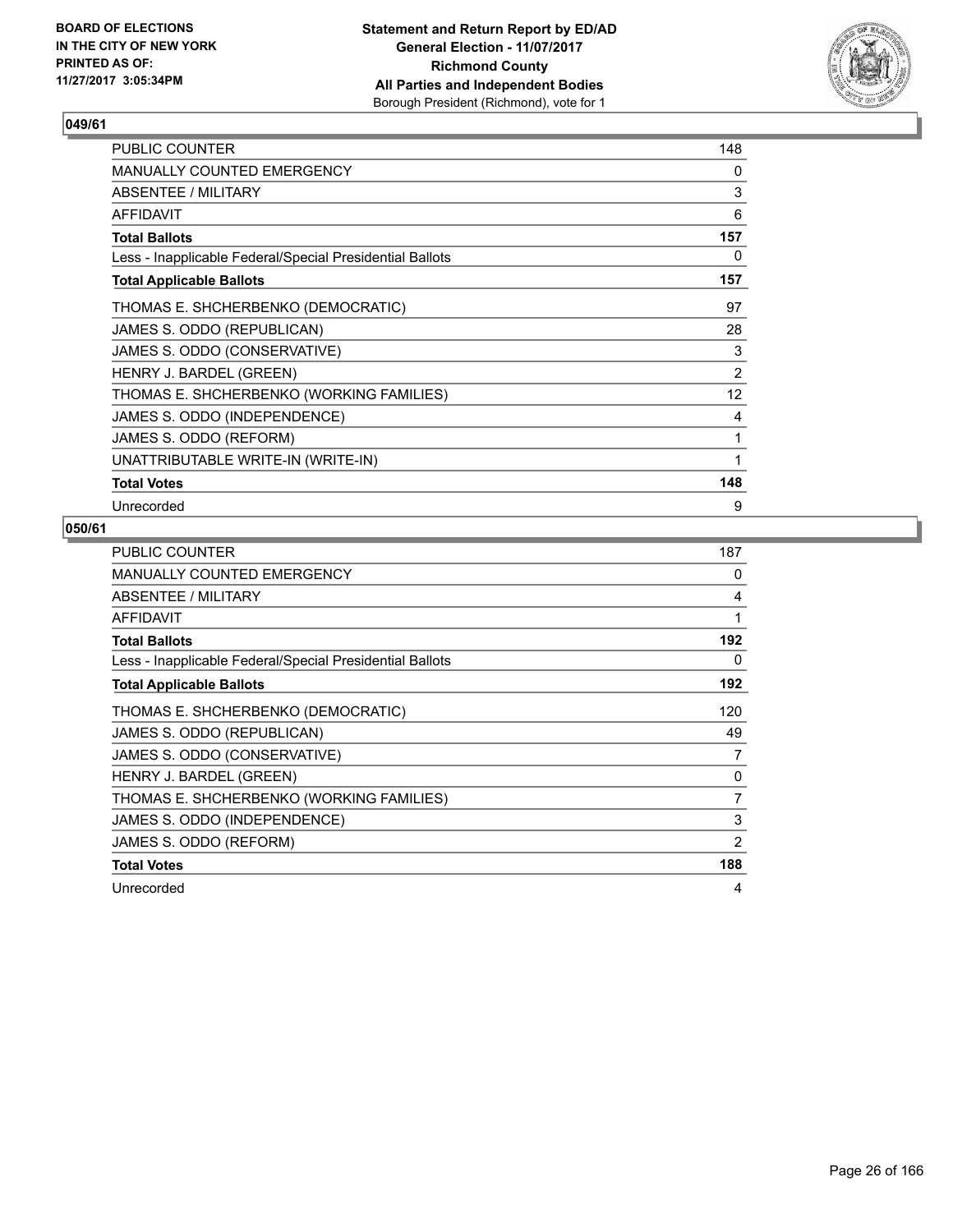

| <b>PUBLIC COUNTER</b>                                    | 262 |
|----------------------------------------------------------|-----|
| <b>MANUALLY COUNTED EMERGENCY</b>                        | 0   |
| ABSENTEE / MILITARY                                      | 24  |
| AFFIDAVIT                                                | 2   |
| <b>Total Ballots</b>                                     | 288 |
| Less - Inapplicable Federal/Special Presidential Ballots | 0   |
| <b>Total Applicable Ballots</b>                          | 288 |
| THOMAS E. SHCHERBENKO (DEMOCRATIC)                       | 138 |
| JAMES S. ODDO (REPUBLICAN)                               | 91  |
| JAMES S. ODDO (CONSERVATIVE)                             | 18  |
| HENRY J. BARDEL (GREEN)                                  | 3   |
| THOMAS E. SHCHERBENKO (WORKING FAMILIES)                 | 19  |
| JAMES S. ODDO (INDEPENDENCE)                             | 8   |
| JAMES S. ODDO (REFORM)                                   | 2   |
| <b>Total Votes</b>                                       | 279 |
| Unrecorded                                               | 9   |

| <b>PUBLIC COUNTER</b>                                    | 247 |
|----------------------------------------------------------|-----|
| <b>MANUALLY COUNTED EMERGENCY</b>                        | 0   |
| ABSENTEE / MILITARY                                      | 9   |
| <b>AFFIDAVIT</b>                                         | 1   |
| <b>Total Ballots</b>                                     | 257 |
| Less - Inapplicable Federal/Special Presidential Ballots | 0   |
| <b>Total Applicable Ballots</b>                          | 257 |
| THOMAS E. SHCHERBENKO (DEMOCRATIC)                       | 89  |
| JAMES S. ODDO (REPUBLICAN)                               | 122 |
| JAMES S. ODDO (CONSERVATIVE)                             | 14  |
| HENRY J. BARDEL (GREEN)                                  | 2   |
| THOMAS E. SHCHERBENKO (WORKING FAMILIES)                 | 3   |
| JAMES S. ODDO (INDEPENDENCE)                             | 13  |
| JAMES S. ODDO (REFORM)                                   | 5   |
| <b>Total Votes</b>                                       | 248 |
| Unrecorded                                               | 9   |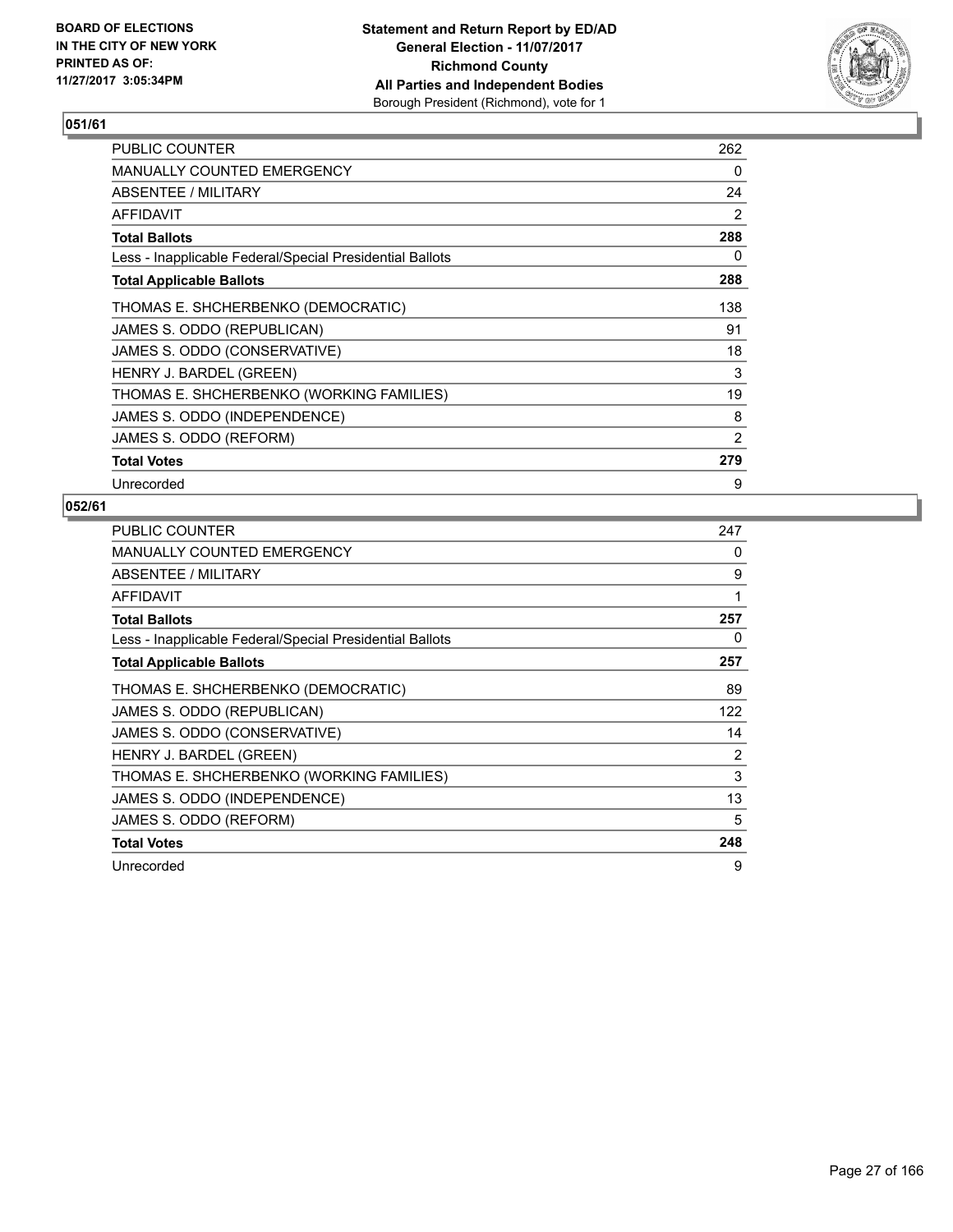

| <b>PUBLIC COUNTER</b>                                    | 229               |
|----------------------------------------------------------|-------------------|
| <b>MANUALLY COUNTED EMERGENCY</b>                        | 0                 |
| ABSENTEE / MILITARY                                      | $12 \overline{ }$ |
| <b>AFFIDAVIT</b>                                         | 2                 |
| <b>Total Ballots</b>                                     | 243               |
| Less - Inapplicable Federal/Special Presidential Ballots | 0                 |
| <b>Total Applicable Ballots</b>                          | 243               |
| THOMAS E. SHCHERBENKO (DEMOCRATIC)                       | 175               |
| JAMES S. ODDO (REPUBLICAN)                               | 24                |
| JAMES S. ODDO (CONSERVATIVE)                             | 4                 |
| HENRY J. BARDEL (GREEN)                                  | 4                 |
| THOMAS E. SHCHERBENKO (WORKING FAMILIES)                 | $\overline{7}$    |
| JAMES S. ODDO (INDEPENDENCE)                             | 2                 |
| JAMES S. ODDO (REFORM)                                   | 0                 |
| UNATTRIBUTABLE WRITE-IN (WRITE-IN)                       | 1                 |
| <b>Total Votes</b>                                       | 217               |
| Unrecorded                                               | 26                |

| <b>PUBLIC COUNTER</b>                                    | 148 |
|----------------------------------------------------------|-----|
| <b>MANUALLY COUNTED EMERGENCY</b>                        | 0   |
| ABSENTEE / MILITARY                                      | 60  |
| <b>AFFIDAVIT</b>                                         | 0   |
| <b>Total Ballots</b>                                     | 208 |
| Less - Inapplicable Federal/Special Presidential Ballots | 0   |
| <b>Total Applicable Ballots</b>                          | 208 |
| THOMAS E. SHCHERBENKO (DEMOCRATIC)                       | 98  |
| JAMES S. ODDO (REPUBLICAN)                               | 56  |
| JAMES S. ODDO (CONSERVATIVE)                             | 9   |
| HENRY J. BARDEL (GREEN)                                  | 8   |
| THOMAS E. SHCHERBENKO (WORKING FAMILIES)                 | 6   |
| JAMES S. ODDO (INDEPENDENCE)                             | 1   |
| JAMES S. ODDO (REFORM)                                   | 3   |
| PATRICIA ANN KILLEN (WRITE-IN)                           | 1   |
| <b>Total Votes</b>                                       | 182 |
| Unrecorded                                               | 26  |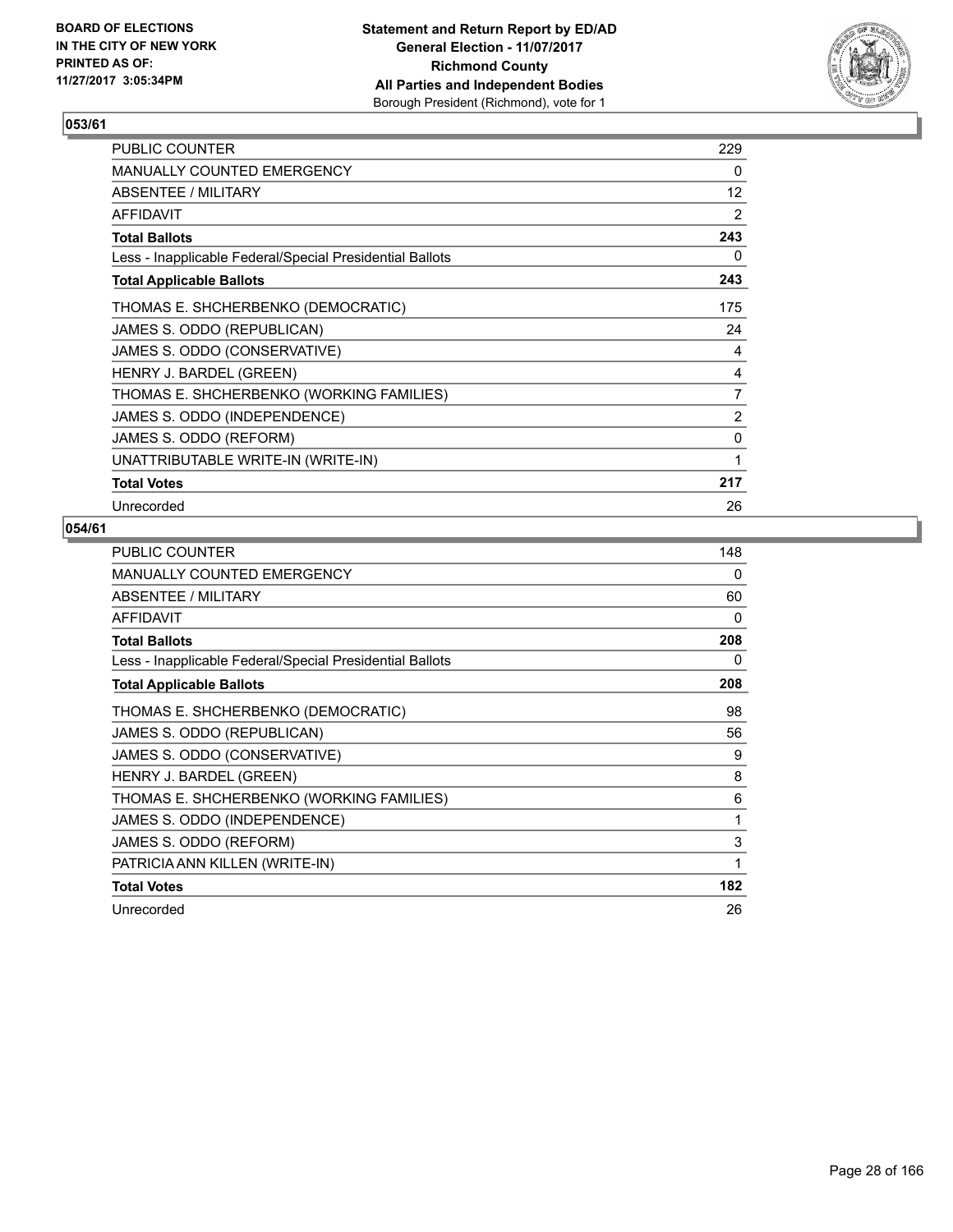

| <b>PUBLIC COUNTER</b>                                    | 236 |
|----------------------------------------------------------|-----|
| <b>MANUALLY COUNTED EMERGENCY</b>                        | 0   |
| ABSENTEE / MILITARY                                      | 11  |
| AFFIDAVIT                                                | 3   |
| Total Ballots                                            | 250 |
| Less - Inapplicable Federal/Special Presidential Ballots | 0   |
| <b>Total Applicable Ballots</b>                          | 250 |
| THOMAS E. SHCHERBENKO (DEMOCRATIC)                       | 182 |
| JAMES S. ODDO (REPUBLICAN)                               | 37  |
| JAMES S. ODDO (CONSERVATIVE)                             | 4   |
| HENRY J. BARDEL (GREEN)                                  | 2   |
| THOMAS E. SHCHERBENKO (WORKING FAMILIES)                 | 4   |
| JAMES S. ODDO (INDEPENDENCE)                             | 4   |
| JAMES S. ODDO (REFORM)                                   | 0   |
| <b>Total Votes</b>                                       | 233 |
| Unrecorded                                               | 17  |

| <b>PUBLIC COUNTER</b>                                    | 229 |
|----------------------------------------------------------|-----|
| <b>MANUALLY COUNTED EMERGENCY</b>                        | 0   |
| ABSENTEE / MILITARY                                      | 11  |
| AFFIDAVIT                                                | 3   |
| <b>Total Ballots</b>                                     | 243 |
| Less - Inapplicable Federal/Special Presidential Ballots | 0   |
| <b>Total Applicable Ballots</b>                          | 243 |
| THOMAS E. SHCHERBENKO (DEMOCRATIC)                       | 163 |
| JAMES S. ODDO (REPUBLICAN)                               | 45  |
| JAMES S. ODDO (CONSERVATIVE)                             | 4   |
| HENRY J. BARDEL (GREEN)                                  | 3   |
| THOMAS E. SHCHERBENKO (WORKING FAMILIES)                 | 10  |
| JAMES S. ODDO (INDEPENDENCE)                             | 6   |
| JAMES S. ODDO (REFORM)                                   | 1   |
| <b>Total Votes</b>                                       | 232 |
| Unrecorded                                               | 11  |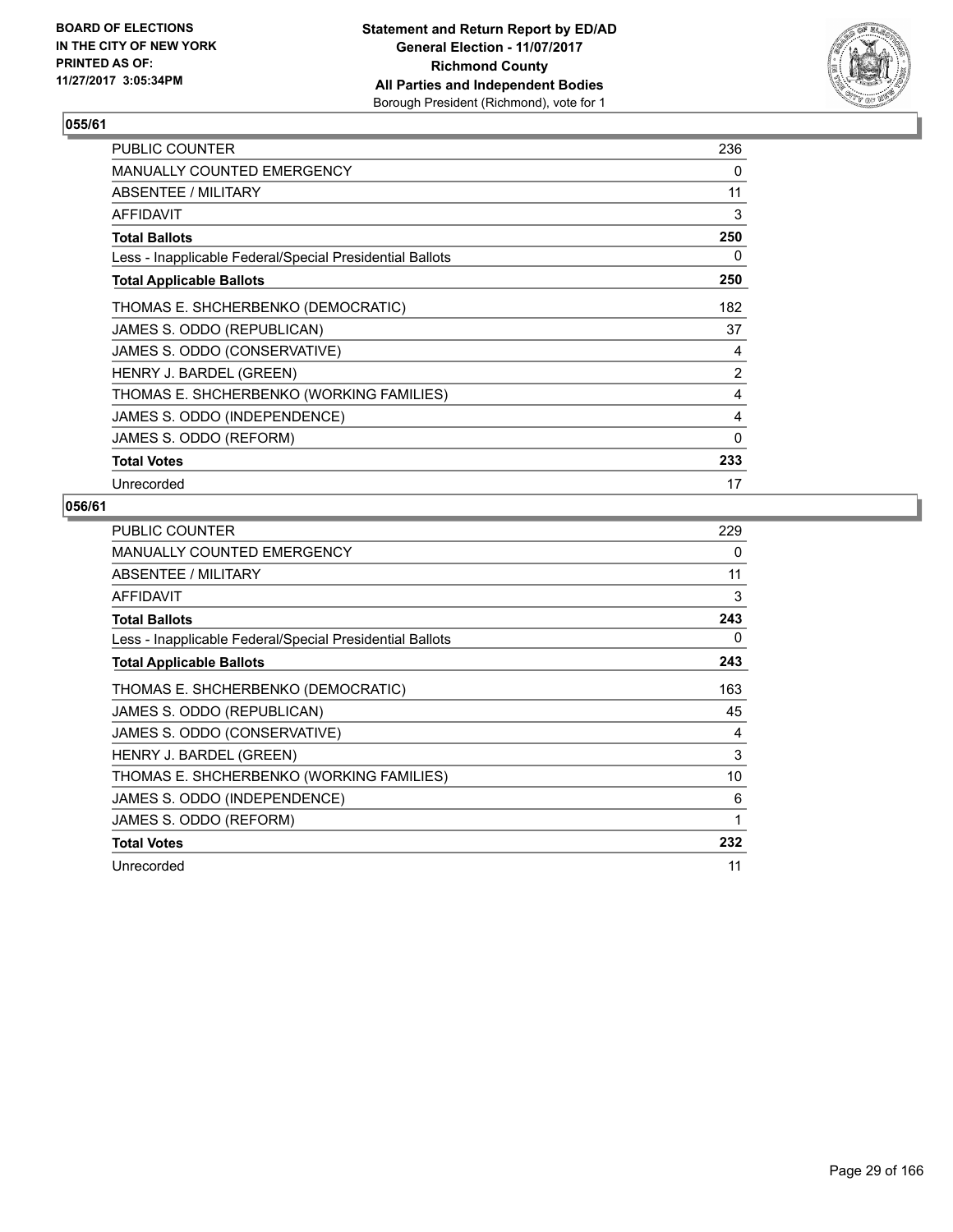

| <b>PUBLIC COUNTER</b>                                    | 322 |
|----------------------------------------------------------|-----|
| <b>MANUALLY COUNTED EMERGENCY</b>                        | 0   |
| ABSENTEE / MILITARY                                      | 15  |
| AFFIDAVIT                                                | 1   |
| Total Ballots                                            | 338 |
| Less - Inapplicable Federal/Special Presidential Ballots | 0   |
| <b>Total Applicable Ballots</b>                          | 338 |
| THOMAS E. SHCHERBENKO (DEMOCRATIC)                       | 138 |
| JAMES S. ODDO (REPUBLICAN)                               | 143 |
| JAMES S. ODDO (CONSERVATIVE)                             | 23  |
| HENRY J. BARDEL (GREEN)                                  | 4   |
| THOMAS E. SHCHERBENKO (WORKING FAMILIES)                 | 17  |
| JAMES S. ODDO (INDEPENDENCE)                             | 5   |
| JAMES S. ODDO (REFORM)                                   | 3   |
| <b>Total Votes</b>                                       | 333 |
| Unrecorded                                               | 5   |

| <b>PUBLIC COUNTER</b>                                    | 197      |
|----------------------------------------------------------|----------|
| <b>MANUALLY COUNTED EMERGENCY</b>                        | 0        |
| ABSENTEE / MILITARY                                      | 9        |
| <b>AFFIDAVIT</b>                                         | $\Omega$ |
| <b>Total Ballots</b>                                     | 206      |
| Less - Inapplicable Federal/Special Presidential Ballots | 0        |
| <b>Total Applicable Ballots</b>                          | 206      |
| THOMAS E. SHCHERBENKO (DEMOCRATIC)                       | 179      |
| JAMES S. ODDO (REPUBLICAN)                               | 9        |
| JAMES S. ODDO (CONSERVATIVE)                             | 0        |
| HENRY J. BARDEL (GREEN)                                  | 1        |
| THOMAS E. SHCHERBENKO (WORKING FAMILIES)                 | 2        |
| JAMES S. ODDO (INDEPENDENCE)                             | 1        |
| JAMES S. ODDO (REFORM)                                   | 0        |
| <b>Total Votes</b>                                       | 192      |
| Unrecorded                                               | 14       |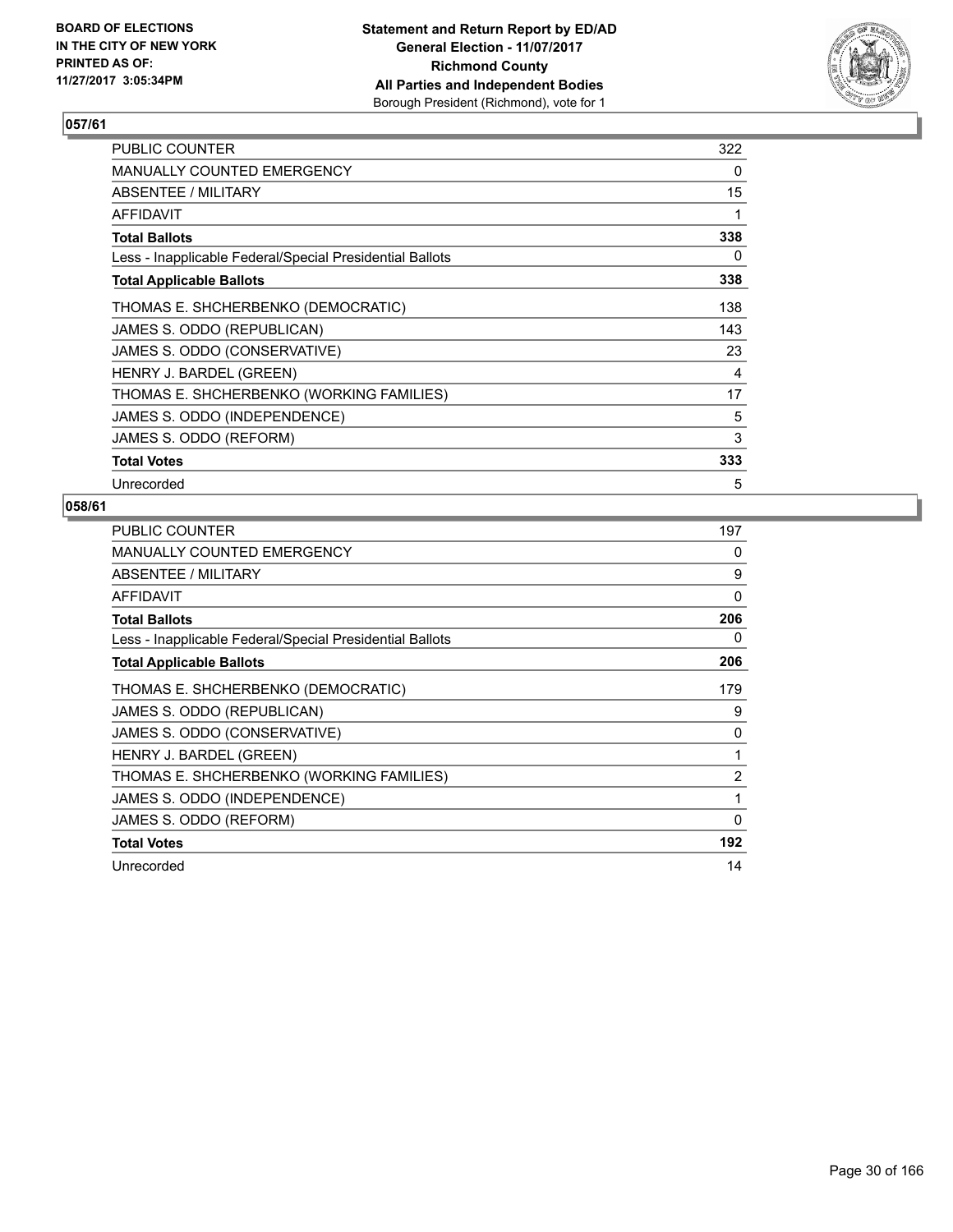

| <b>PUBLIC COUNTER</b>                                    | 220 |
|----------------------------------------------------------|-----|
| <b>MANUALLY COUNTED EMERGENCY</b>                        | 0   |
| ABSENTEE / MILITARY                                      | 6   |
| AFFIDAVIT                                                | 0   |
| Total Ballots                                            | 226 |
| Less - Inapplicable Federal/Special Presidential Ballots | 0   |
| <b>Total Applicable Ballots</b>                          | 226 |
| THOMAS E. SHCHERBENKO (DEMOCRATIC)                       | 169 |
| JAMES S. ODDO (REPUBLICAN)                               | 34  |
| JAMES S. ODDO (CONSERVATIVE)                             | 1   |
| HENRY J. BARDEL (GREEN)                                  | 4   |
| THOMAS E. SHCHERBENKO (WORKING FAMILIES)                 | 5   |
| JAMES S. ODDO (INDEPENDENCE)                             | 2   |
| JAMES S. ODDO (REFORM)                                   | 0   |
| <b>Total Votes</b>                                       | 215 |
| Unrecorded                                               | 11  |

| <b>PUBLIC COUNTER</b>                                    | 194 |
|----------------------------------------------------------|-----|
| <b>MANUALLY COUNTED EMERGENCY</b>                        | 0   |
| ABSENTEE / MILITARY                                      | 4   |
| <b>AFFIDAVIT</b>                                         | 3   |
| <b>Total Ballots</b>                                     | 201 |
| Less - Inapplicable Federal/Special Presidential Ballots | 0   |
| <b>Total Applicable Ballots</b>                          | 201 |
| THOMAS E. SHCHERBENKO (DEMOCRATIC)                       | 95  |
| JAMES S. ODDO (REPUBLICAN)                               | 66  |
| JAMES S. ODDO (CONSERVATIVE)                             | 12  |
| HENRY J. BARDEL (GREEN)                                  | 0   |
| THOMAS E. SHCHERBENKO (WORKING FAMILIES)                 | 4   |
| JAMES S. ODDO (INDEPENDENCE)                             | 3   |
| JAMES S. ODDO (REFORM)                                   | 1   |
| <b>Total Votes</b>                                       | 181 |
| Unrecorded                                               | 20  |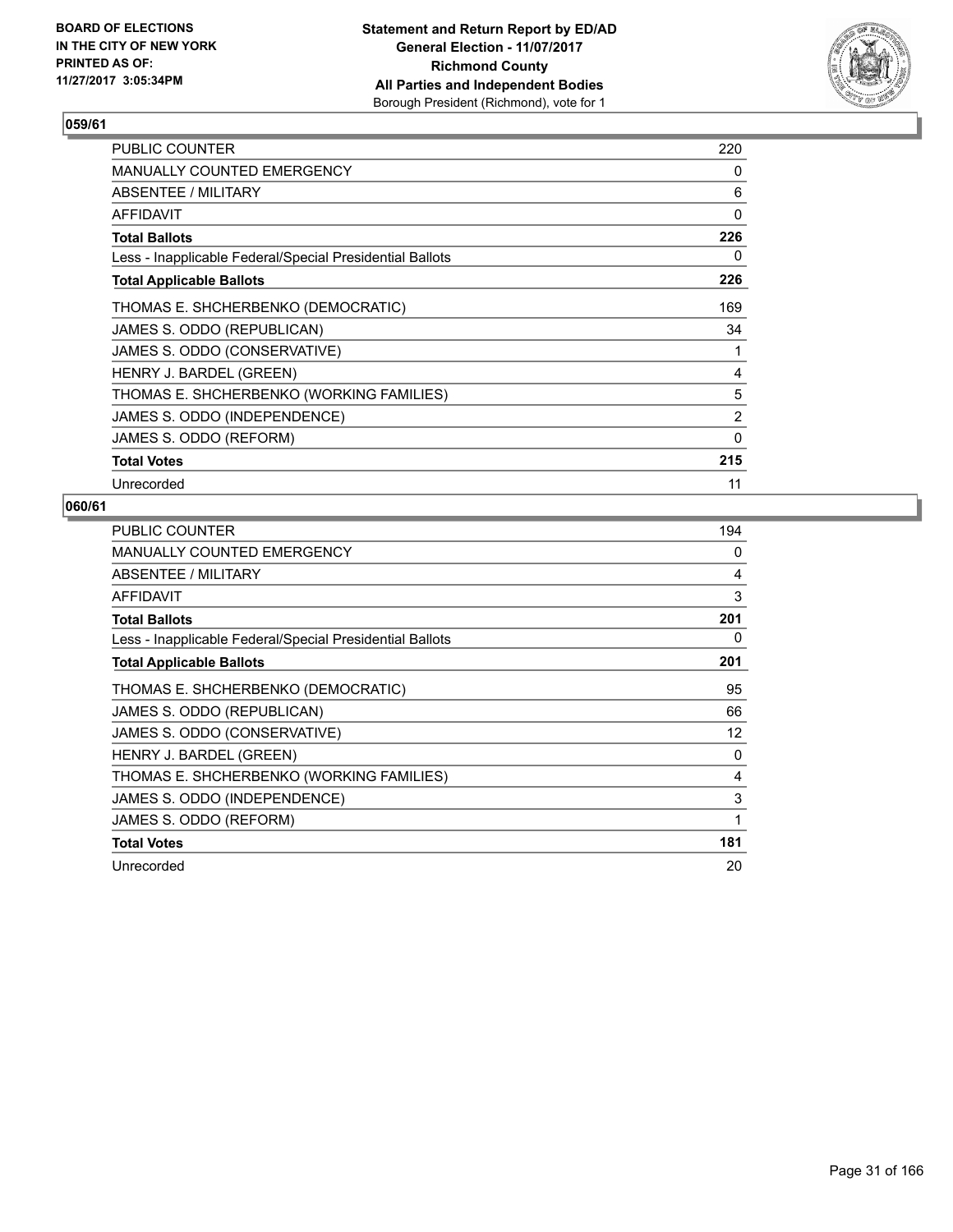

| <b>PUBLIC COUNTER</b>                                    | 217 |
|----------------------------------------------------------|-----|
| <b>MANUALLY COUNTED EMERGENCY</b>                        | 0   |
| ABSENTEE / MILITARY                                      | 8   |
| <b>AFFIDAVIT</b>                                         | 2   |
| <b>Total Ballots</b>                                     | 227 |
| Less - Inapplicable Federal/Special Presidential Ballots | 0   |
| <b>Total Applicable Ballots</b>                          | 227 |
| THOMAS E. SHCHERBENKO (DEMOCRATIC)                       | 190 |
| JAMES S. ODDO (REPUBLICAN)                               | 11  |
| JAMES S. ODDO (CONSERVATIVE)                             | 0   |
| HENRY J. BARDEL (GREEN)                                  | 0   |
| THOMAS E. SHCHERBENKO (WORKING FAMILIES)                 | 4   |
| JAMES S. ODDO (INDEPENDENCE)                             | 2   |
| JAMES S. ODDO (REFORM)                                   | 2   |
| <b>Total Votes</b>                                       | 209 |
| Unrecorded                                               | 18  |

| <b>PUBLIC COUNTER</b>                                    | 273 |
|----------------------------------------------------------|-----|
| <b>MANUALLY COUNTED EMERGENCY</b>                        | 0   |
| ABSENTEE / MILITARY                                      | 9   |
| AFFIDAVIT                                                | 3   |
| <b>Total Ballots</b>                                     | 285 |
| Less - Inapplicable Federal/Special Presidential Ballots | 0   |
| <b>Total Applicable Ballots</b>                          | 285 |
| THOMAS E. SHCHERBENKO (DEMOCRATIC)                       | 59  |
| JAMES S. ODDO (REPUBLICAN)                               | 173 |
| JAMES S. ODDO (CONSERVATIVE)                             | 32  |
| HENRY J. BARDEL (GREEN)                                  | 2   |
| THOMAS E. SHCHERBENKO (WORKING FAMILIES)                 | 5   |
| JAMES S. ODDO (INDEPENDENCE)                             | 2   |
| JAMES S. ODDO (REFORM)                                   | 1   |
| <b>Total Votes</b>                                       | 274 |
| Unrecorded                                               | 11  |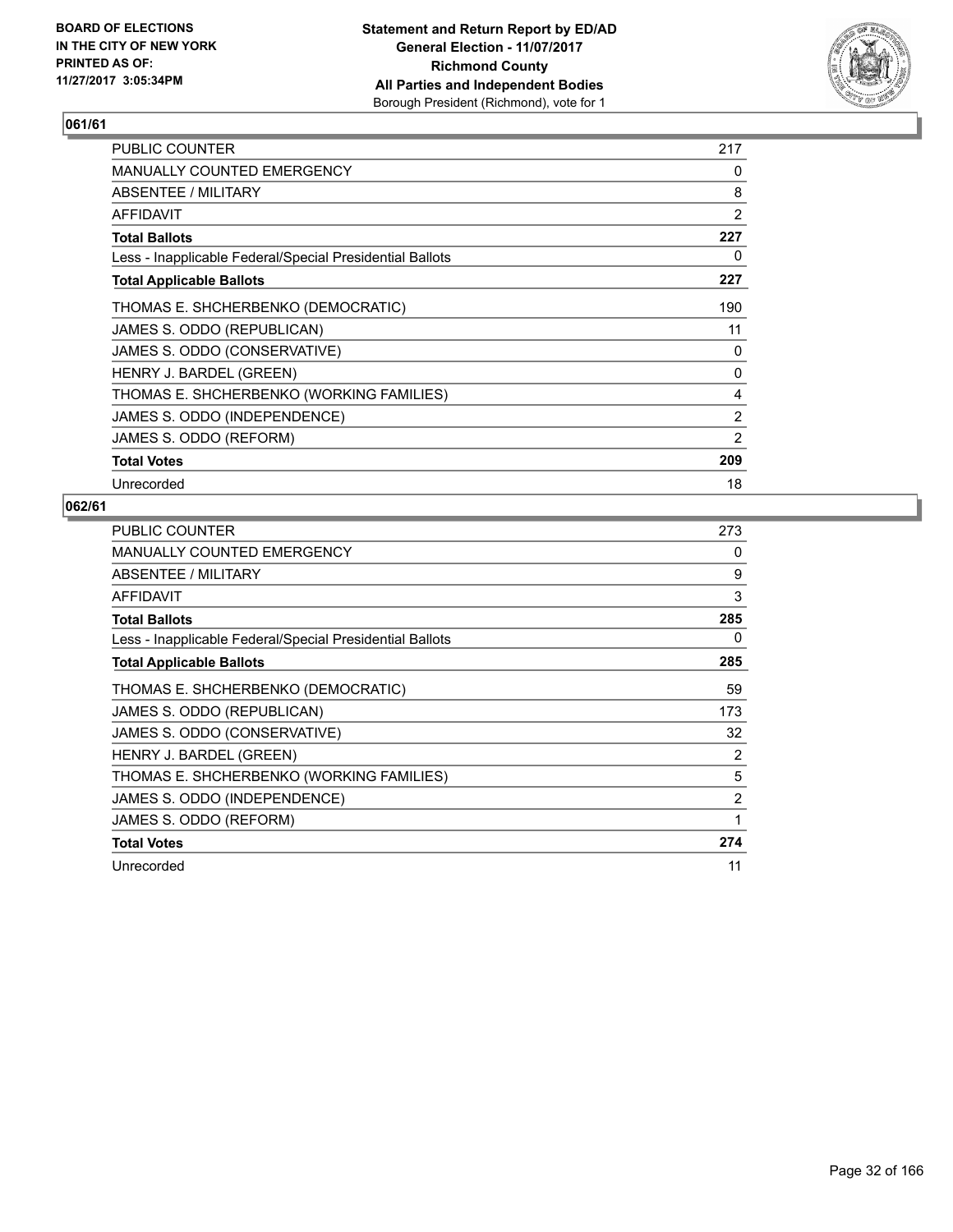

| <b>PUBLIC COUNTER</b>                                    | 102 |
|----------------------------------------------------------|-----|
| <b>MANUALLY COUNTED EMERGENCY</b>                        | 0   |
| ABSENTEE / MILITARY                                      | 5   |
| AFFIDAVIT                                                | 4   |
| <b>Total Ballots</b>                                     | 111 |
| Less - Inapplicable Federal/Special Presidential Ballots | 0   |
| <b>Total Applicable Ballots</b>                          | 111 |
| THOMAS E. SHCHERBENKO (DEMOCRATIC)                       | 29  |
| JAMES S. ODDO (REPUBLICAN)                               | 69  |
| JAMES S. ODDO (CONSERVATIVE)                             | 7   |
| HENRY J. BARDEL (GREEN)                                  | 1   |
| THOMAS E. SHCHERBENKO (WORKING FAMILIES)                 | 1   |
| JAMES S. ODDO (INDEPENDENCE)                             | 0   |
| JAMES S. ODDO (REFORM)                                   | 0   |
| <b>Total Votes</b>                                       | 107 |
| Unrecorded                                               | 4   |

| <b>PUBLIC COUNTER</b>                                    | 96             |
|----------------------------------------------------------|----------------|
| MANUALLY COUNTED EMERGENCY                               | 0              |
| ABSENTEE / MILITARY                                      | $\overline{2}$ |
| <b>AFFIDAVIT</b>                                         | 0              |
| <b>Total Ballots</b>                                     | 98             |
| Less - Inapplicable Federal/Special Presidential Ballots | 0              |
| <b>Total Applicable Ballots</b>                          | 98             |
| THOMAS E. SHCHERBENKO (DEMOCRATIC)                       | 51             |
| JAMES S. ODDO (REPUBLICAN)                               | 27             |
| JAMES S. ODDO (CONSERVATIVE)                             | 3              |
| HENRY J. BARDEL (GREEN)                                  | 4              |
| THOMAS E. SHCHERBENKO (WORKING FAMILIES)                 | 1              |
| JAMES S. ODDO (INDEPENDENCE)                             | 5              |
| JAMES S. ODDO (REFORM)                                   | 1              |
| <b>BOBBY ZAHN (WRITE-IN)</b>                             | 1              |
| <b>Total Votes</b>                                       | 93             |
| Unrecorded                                               | 5              |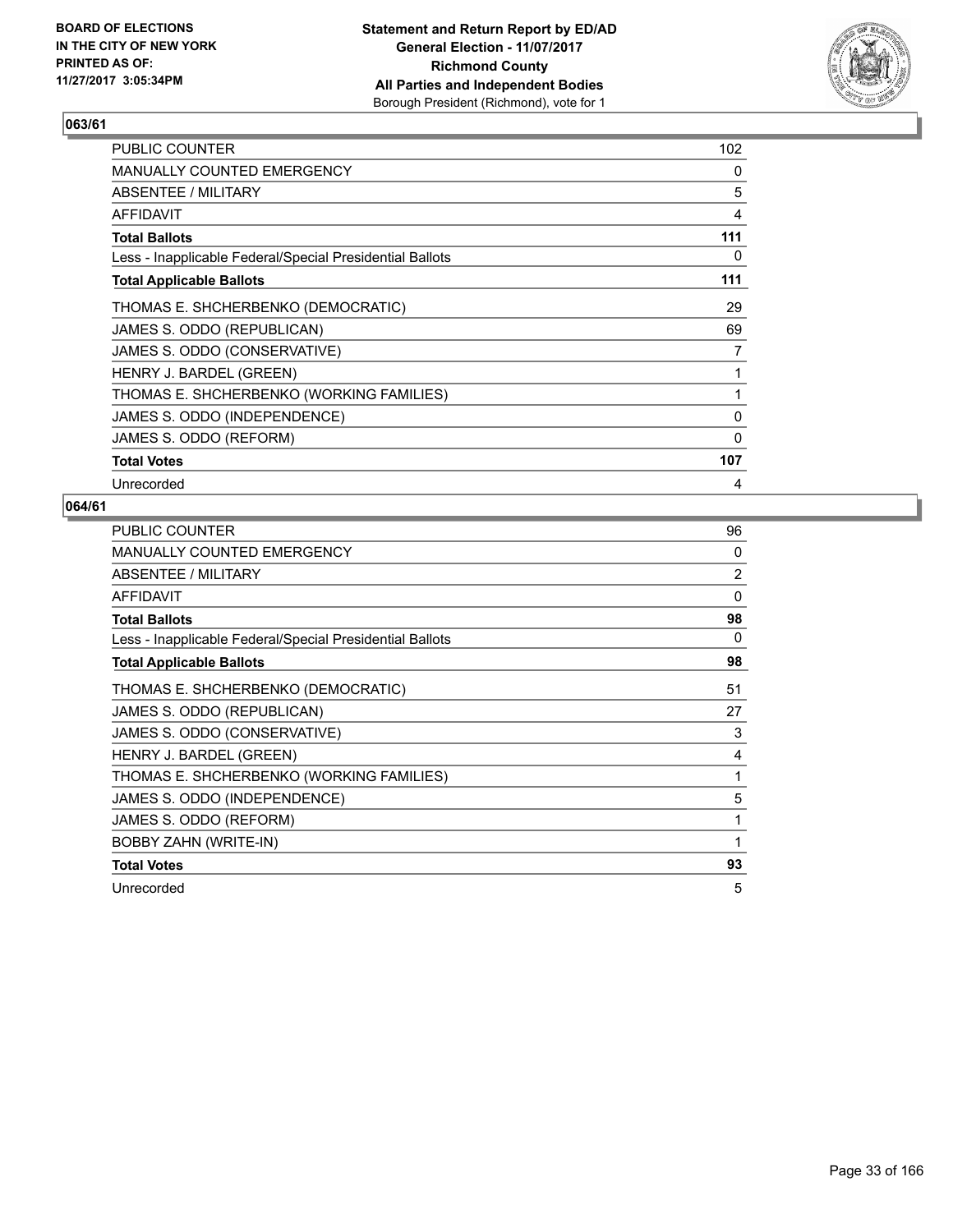

| <b>PUBLIC COUNTER</b>                                    | 269               |
|----------------------------------------------------------|-------------------|
| <b>MANUALLY COUNTED EMERGENCY</b>                        | 0                 |
| ABSENTEE / MILITARY                                      | 3                 |
| AFFIDAVIT                                                | 5                 |
| <b>Total Ballots</b>                                     | 277               |
| Less - Inapplicable Federal/Special Presidential Ballots | 0                 |
| <b>Total Applicable Ballots</b>                          | 277               |
| THOMAS E. SHCHERBENKO (DEMOCRATIC)                       | 161               |
| JAMES S. ODDO (REPUBLICAN)                               | 68                |
| JAMES S. ODDO (CONSERVATIVE)                             | $12 \overline{ }$ |
| HENRY J. BARDEL (GREEN)                                  | 4                 |
| THOMAS E. SHCHERBENKO (WORKING FAMILIES)                 | 12                |
| JAMES S. ODDO (INDEPENDENCE)                             | 9                 |
| JAMES S. ODDO (REFORM)                                   | 1                 |
| <b>Total Votes</b>                                       | 267               |
| Unrecorded                                               | 10                |

| <b>PUBLIC COUNTER</b>                                    | 244 |
|----------------------------------------------------------|-----|
| <b>MANUALLY COUNTED EMERGENCY</b>                        | 0   |
| ABSENTEE / MILITARY                                      | 12  |
| <b>AFFIDAVIT</b>                                         |     |
| <b>Total Ballots</b>                                     | 257 |
| Less - Inapplicable Federal/Special Presidential Ballots | 0   |
| <b>Total Applicable Ballots</b>                          | 257 |
| THOMAS E. SHCHERBENKO (DEMOCRATIC)                       | 114 |
| JAMES S. ODDO (REPUBLICAN)                               | 104 |
| JAMES S. ODDO (CONSERVATIVE)                             | 11  |
| HENRY J. BARDEL (GREEN)                                  |     |
| THOMAS E. SHCHERBENKO (WORKING FAMILIES)                 | 12  |
| JAMES S. ODDO (INDEPENDENCE)                             | 6   |
| JAMES S. ODDO (REFORM)                                   | 3   |
| <b>Total Votes</b>                                       | 251 |
| Unrecorded                                               | 6   |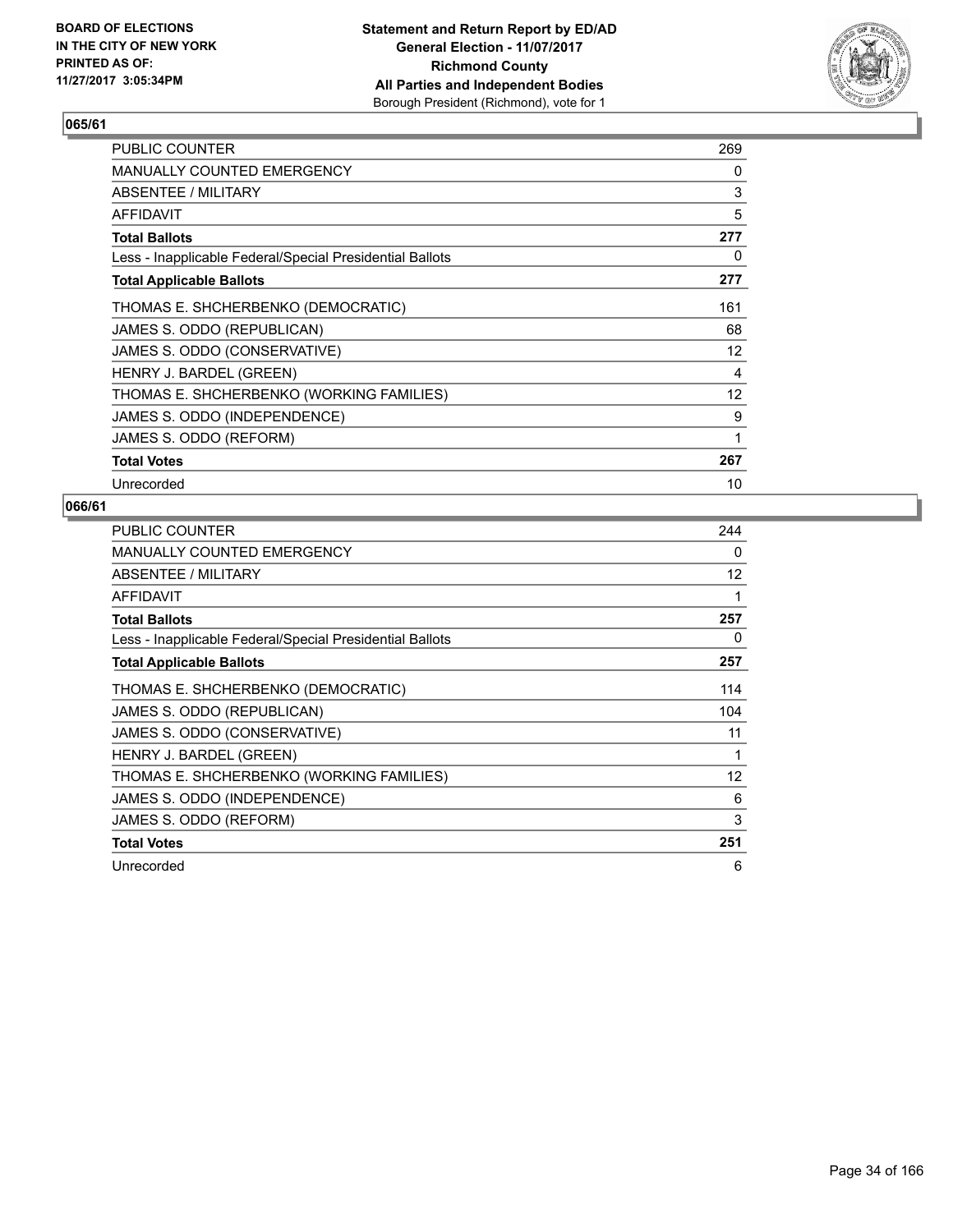

| <b>PUBLIC COUNTER</b>                                    | 272 |
|----------------------------------------------------------|-----|
| MANUALLY COUNTED EMERGENCY                               | 0   |
| ABSENTEE / MILITARY                                      | 12  |
| <b>AFFIDAVIT</b>                                         | 1   |
| <b>Total Ballots</b>                                     | 285 |
| Less - Inapplicable Federal/Special Presidential Ballots | 0   |
| <b>Total Applicable Ballots</b>                          | 285 |
| THOMAS E. SHCHERBENKO (DEMOCRATIC)                       | 150 |
| JAMES S. ODDO (REPUBLICAN)                               | 90  |
| JAMES S. ODDO (CONSERVATIVE)                             | 13  |
| HENRY J. BARDEL (GREEN)                                  | 2   |
| THOMAS E. SHCHERBENKO (WORKING FAMILIES)                 | 10  |
| JAMES S. ODDO (INDEPENDENCE)                             | 3   |
| JAMES S. ODDO (REFORM)                                   | 1   |
| KAREEM ROLLAND (WRITE-IN)                                | 1   |
| <b>Total Votes</b>                                       | 270 |
| Unrecorded                                               | 15  |

| PUBLIC COUNTER                                           | 209            |
|----------------------------------------------------------|----------------|
| MANUALLY COUNTED EMERGENCY                               | 0              |
| ABSENTEE / MILITARY                                      | 18             |
| <b>AFFIDAVIT</b>                                         | 3              |
| <b>Total Ballots</b>                                     | 230            |
| Less - Inapplicable Federal/Special Presidential Ballots | 0              |
| <b>Total Applicable Ballots</b>                          | 230            |
| THOMAS E. SHCHERBENKO (DEMOCRATIC)                       | 119            |
| JAMES S. ODDO (REPUBLICAN)                               | 71             |
| JAMES S. ODDO (CONSERVATIVE)                             | 17             |
| HENRY J. BARDEL (GREEN)                                  | 3              |
| THOMAS E. SHCHERBENKO (WORKING FAMILIES)                 | 6              |
| JAMES S. ODDO (INDEPENDENCE)                             | $\overline{2}$ |
| JAMES S. ODDO (REFORM)                                   | 1              |
| RANDY SIMS (WRITE-IN)                                    | 1              |
| UNATTRIBUTABLE WRITE-IN (WRITE-IN)                       | 1              |
| <b>Total Votes</b>                                       | 221            |
| Unrecorded                                               | 9              |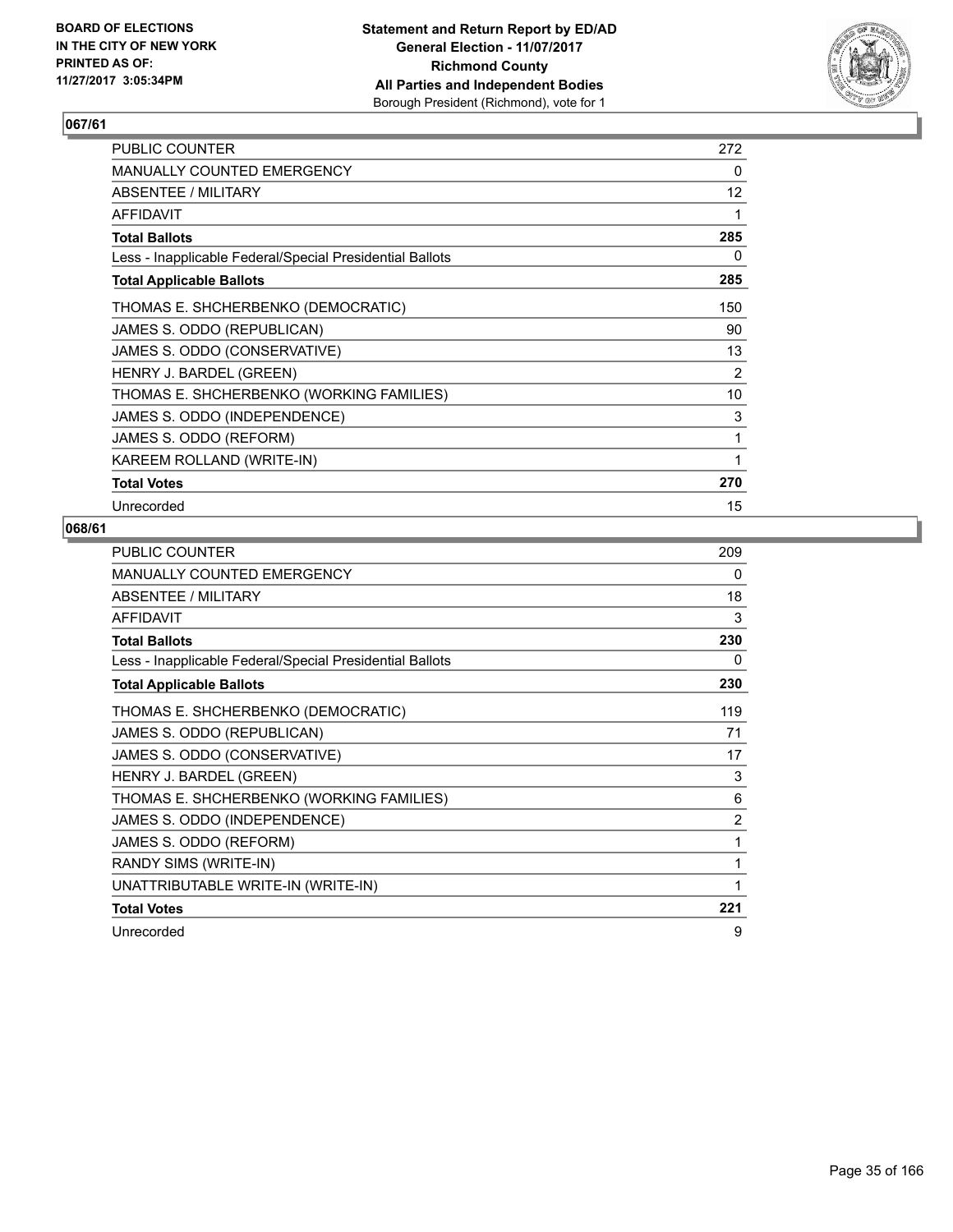

| <b>PUBLIC COUNTER</b>                                    | 235 |
|----------------------------------------------------------|-----|
| <b>MANUALLY COUNTED EMERGENCY</b>                        | 0   |
| ABSENTEE / MILITARY                                      | 8   |
| AFFIDAVIT                                                | 2   |
| <b>Total Ballots</b>                                     | 245 |
| Less - Inapplicable Federal/Special Presidential Ballots | 0   |
| <b>Total Applicable Ballots</b>                          | 245 |
| THOMAS E. SHCHERBENKO (DEMOCRATIC)                       | 146 |
| JAMES S. ODDO (REPUBLICAN)                               | 71  |
| JAMES S. ODDO (CONSERVATIVE)                             | 10  |
| HENRY J. BARDEL (GREEN)                                  | 3   |
| THOMAS E. SHCHERBENKO (WORKING FAMILIES)                 | 3   |
| JAMES S. ODDO (INDEPENDENCE)                             | 4   |
| JAMES S. ODDO (REFORM)                                   | 0   |
| <b>Total Votes</b>                                       | 237 |
| Unrecorded                                               | 8   |

| <b>PUBLIC COUNTER</b>                                    | 150 |
|----------------------------------------------------------|-----|
| <b>MANUALLY COUNTED EMERGENCY</b>                        | 0   |
| ABSENTEE / MILITARY                                      | 8   |
| AFFIDAVIT                                                | 3   |
| <b>Total Ballots</b>                                     | 161 |
| Less - Inapplicable Federal/Special Presidential Ballots | 0   |
| <b>Total Applicable Ballots</b>                          | 161 |
| THOMAS E. SHCHERBENKO (DEMOCRATIC)                       | 118 |
| JAMES S. ODDO (REPUBLICAN)                               | 20  |
| JAMES S. ODDO (CONSERVATIVE)                             | 1   |
| HENRY J. BARDEL (GREEN)                                  | 1   |
| THOMAS E. SHCHERBENKO (WORKING FAMILIES)                 | 5   |
| JAMES S. ODDO (INDEPENDENCE)                             | 0   |
| JAMES S. ODDO (REFORM)                                   | 3   |
| <b>Total Votes</b>                                       | 148 |
| Unrecorded                                               | 13  |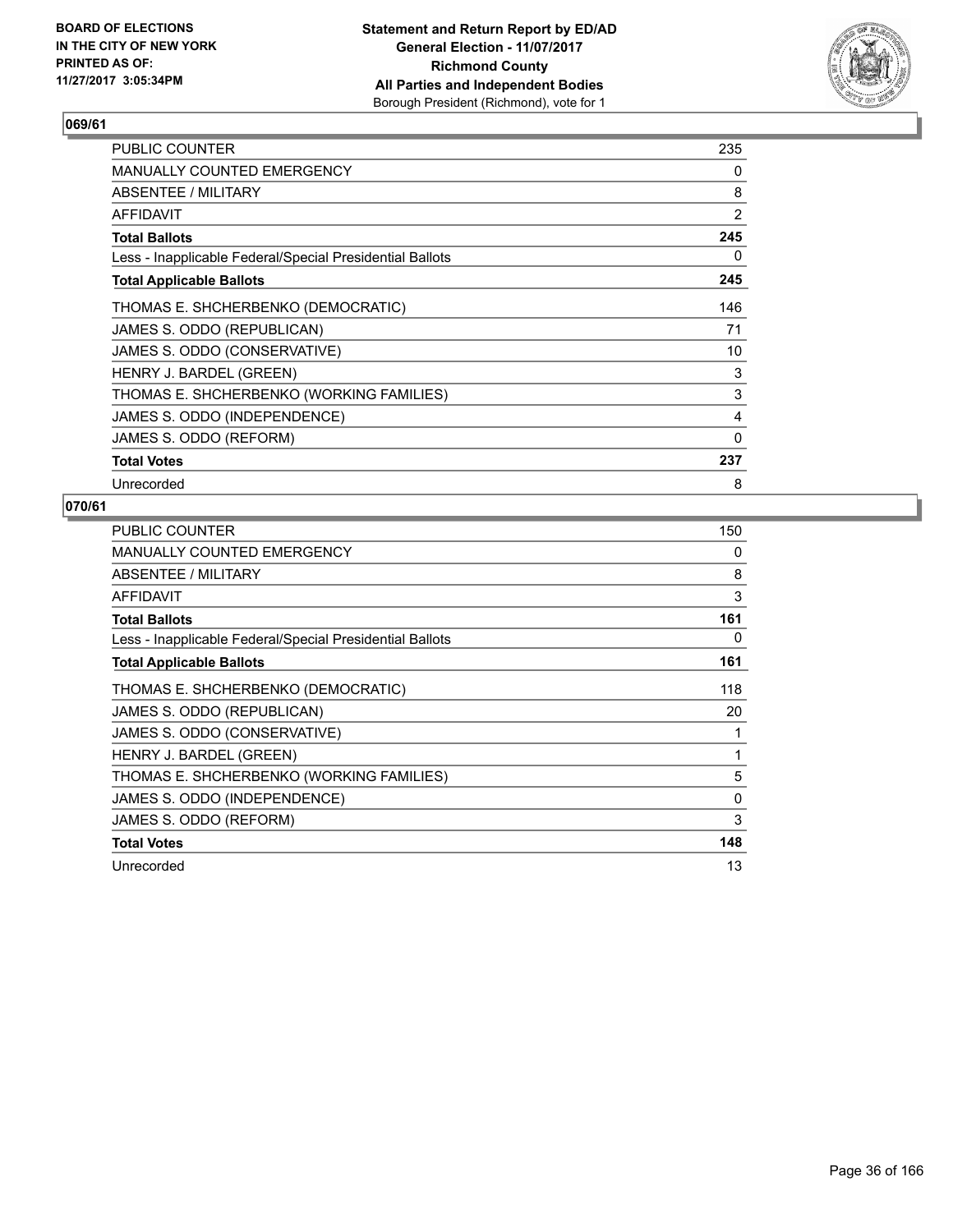

| <b>PUBLIC COUNTER</b>                                    | 354 |
|----------------------------------------------------------|-----|
| <b>MANUALLY COUNTED EMERGENCY</b>                        | 0   |
| ABSENTEE / MILITARY                                      | 10  |
| AFFIDAVIT                                                | 12  |
| <b>Total Ballots</b>                                     | 376 |
| Less - Inapplicable Federal/Special Presidential Ballots | 0   |
| <b>Total Applicable Ballots</b>                          | 376 |
| THOMAS E. SHCHERBENKO (DEMOCRATIC)                       | 68  |
| JAMES S. ODDO (REPUBLICAN)                               | 251 |
| JAMES S. ODDO (CONSERVATIVE)                             | 29  |
| HENRY J. BARDEL (GREEN)                                  | 2   |
| THOMAS E. SHCHERBENKO (WORKING FAMILIES)                 | 5   |
| JAMES S. ODDO (INDEPENDENCE)                             | 9   |
| JAMES S. ODDO (REFORM)                                   | 4   |
| <b>Total Votes</b>                                       | 368 |
| Unrecorded                                               | 8   |

| <b>PUBLIC COUNTER</b>                                    | 291            |
|----------------------------------------------------------|----------------|
| <b>MANUALLY COUNTED EMERGENCY</b>                        | 0              |
| ABSENTEE / MILITARY                                      | 13             |
| <b>AFFIDAVIT</b>                                         | 7              |
| <b>Total Ballots</b>                                     | 311            |
| Less - Inapplicable Federal/Special Presidential Ballots | 0              |
| <b>Total Applicable Ballots</b>                          | 311            |
| THOMAS E. SHCHERBENKO (DEMOCRATIC)                       | 86             |
| JAMES S. ODDO (REPUBLICAN)                               | 160            |
| JAMES S. ODDO (CONSERVATIVE)                             | 39             |
| HENRY J. BARDEL (GREEN)                                  | 2              |
| THOMAS E. SHCHERBENKO (WORKING FAMILIES)                 | $\overline{7}$ |
| JAMES S. ODDO (INDEPENDENCE)                             | 9              |
| JAMES S. ODDO (REFORM)                                   | 0              |
| HILLARY RODHAM CLINTON (WRITE-IN)                        | 1              |
| <b>Total Votes</b>                                       | 304            |
| Unrecorded                                               | 7              |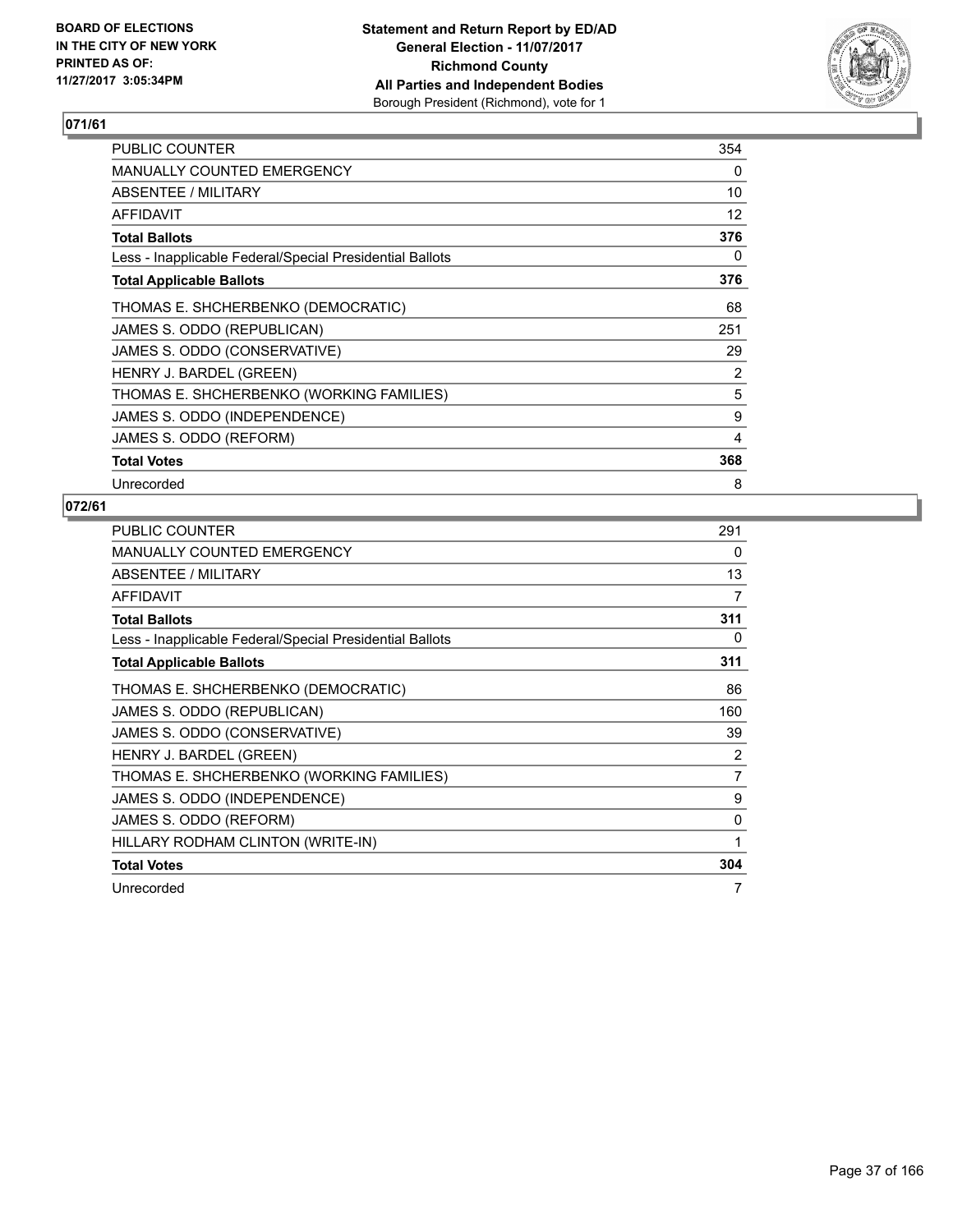

| <b>PUBLIC COUNTER</b>                                    | 276 |
|----------------------------------------------------------|-----|
| <b>MANUALLY COUNTED EMERGENCY</b>                        | 0   |
| ABSENTEE / MILITARY                                      | 4   |
| AFFIDAVIT                                                | 4   |
| <b>Total Ballots</b>                                     | 284 |
| Less - Inapplicable Federal/Special Presidential Ballots | 0   |
| <b>Total Applicable Ballots</b>                          | 284 |
| THOMAS E. SHCHERBENKO (DEMOCRATIC)                       | 211 |
| JAMES S. ODDO (REPUBLICAN)                               | 34  |
| JAMES S. ODDO (CONSERVATIVE)                             | 5   |
| HENRY J. BARDEL (GREEN)                                  | 2   |
| THOMAS E. SHCHERBENKO (WORKING FAMILIES)                 | 9   |
| JAMES S. ODDO (INDEPENDENCE)                             | 3   |
| JAMES S. ODDO (REFORM)                                   | 1   |
| <b>Total Votes</b>                                       | 265 |
| Unrecorded                                               | 19  |

| <b>PUBLIC COUNTER</b>                                    | 136 |
|----------------------------------------------------------|-----|
| <b>MANUALLY COUNTED EMERGENCY</b>                        | 0   |
| ABSENTEE / MILITARY                                      | 14  |
| <b>AFFIDAVIT</b>                                         | 0   |
| <b>Total Ballots</b>                                     | 150 |
| Less - Inapplicable Federal/Special Presidential Ballots | 0   |
| <b>Total Applicable Ballots</b>                          | 150 |
| THOMAS E. SHCHERBENKO (DEMOCRATIC)                       | 83  |
| JAMES S. ODDO (REPUBLICAN)                               | 41  |
| JAMES S. ODDO (CONSERVATIVE)                             | 4   |
| HENRY J. BARDEL (GREEN)                                  | 4   |
| THOMAS E. SHCHERBENKO (WORKING FAMILIES)                 | 9   |
| JAMES S. ODDO (INDEPENDENCE)                             | 1   |
| JAMES S. ODDO (REFORM)                                   | 2   |
| <b>Total Votes</b>                                       | 144 |
| Unrecorded                                               | 6   |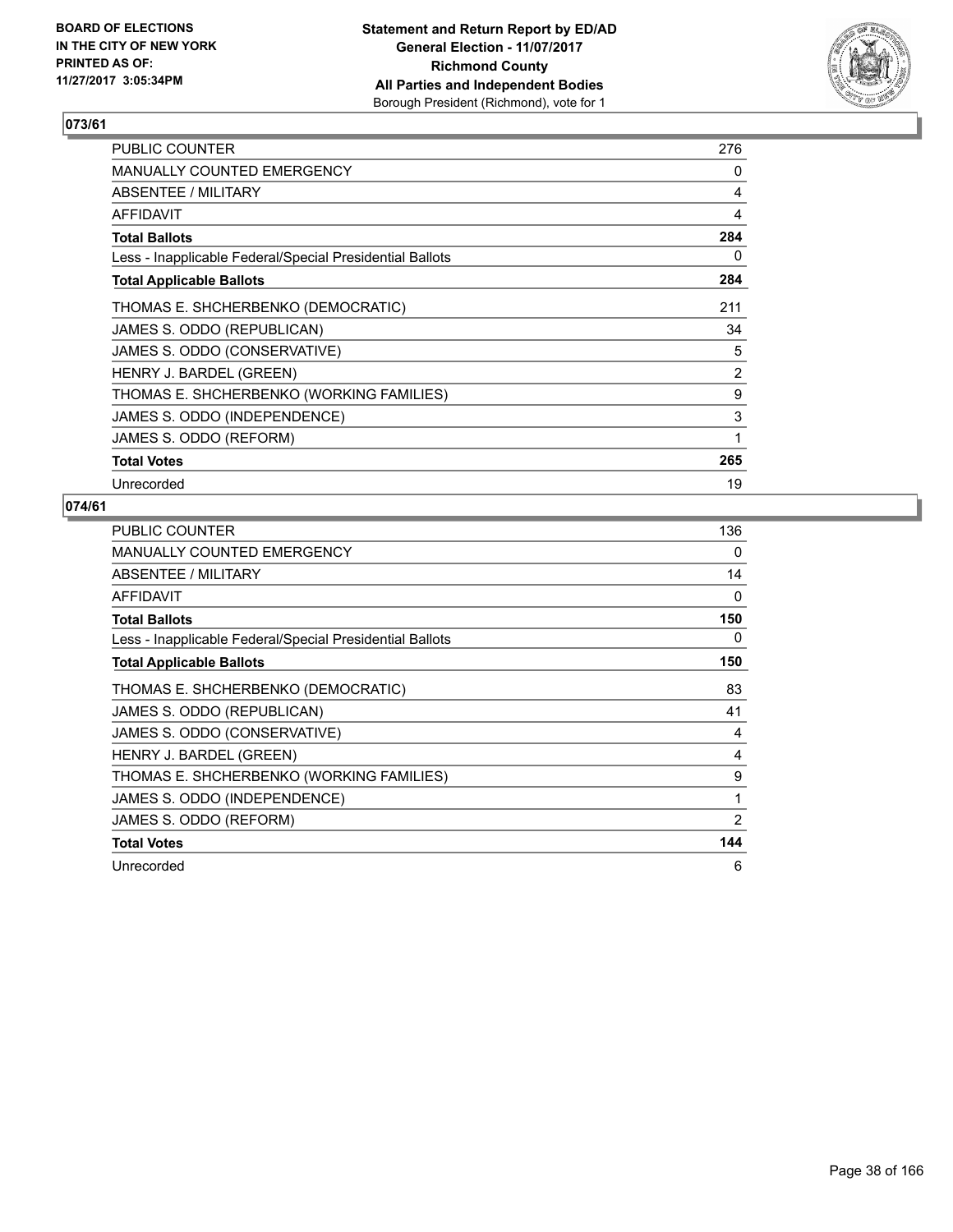

| <b>PUBLIC COUNTER</b>                                    | 197 |
|----------------------------------------------------------|-----|
| <b>MANUALLY COUNTED EMERGENCY</b>                        | 0   |
| ABSENTEE / MILITARY                                      | 11  |
| AFFIDAVIT                                                | 1   |
| <b>Total Ballots</b>                                     | 209 |
| Less - Inapplicable Federal/Special Presidential Ballots | 0   |
| <b>Total Applicable Ballots</b>                          | 209 |
| THOMAS E. SHCHERBENKO (DEMOCRATIC)                       | 81  |
| JAMES S. ODDO (REPUBLICAN)                               | 82  |
| JAMES S. ODDO (CONSERVATIVE)                             | 20  |
| HENRY J. BARDEL (GREEN)                                  | 4   |
| THOMAS E. SHCHERBENKO (WORKING FAMILIES)                 | 10  |
| JAMES S. ODDO (INDEPENDENCE)                             | 5   |
| JAMES S. ODDO (REFORM)                                   | 1   |
| <b>Total Votes</b>                                       | 203 |
| Unrecorded                                               | 6   |

| <b>PUBLIC COUNTER</b>                                    | 337            |
|----------------------------------------------------------|----------------|
| <b>MANUALLY COUNTED EMERGENCY</b>                        | 0              |
| ABSENTEE / MILITARY                                      | 10             |
| <b>AFFIDAVIT</b>                                         | 2              |
| <b>Total Ballots</b>                                     | 349            |
| Less - Inapplicable Federal/Special Presidential Ballots | 0              |
| <b>Total Applicable Ballots</b>                          | 349            |
| THOMAS E. SHCHERBENKO (DEMOCRATIC)                       | 142            |
| JAMES S. ODDO (REPUBLICAN)                               | 140            |
| JAMES S. ODDO (CONSERVATIVE)                             | 30             |
| HENRY J. BARDEL (GREEN)                                  | 3              |
| THOMAS E. SHCHERBENKO (WORKING FAMILIES)                 | 9              |
| JAMES S. ODDO (INDEPENDENCE)                             | 4              |
| JAMES S. ODDO (REFORM)                                   | $\overline{2}$ |
| EDGAR ROSALES (WRITE-IN)                                 | 1              |
| <b>Total Votes</b>                                       | 331            |
| Unrecorded                                               | 18             |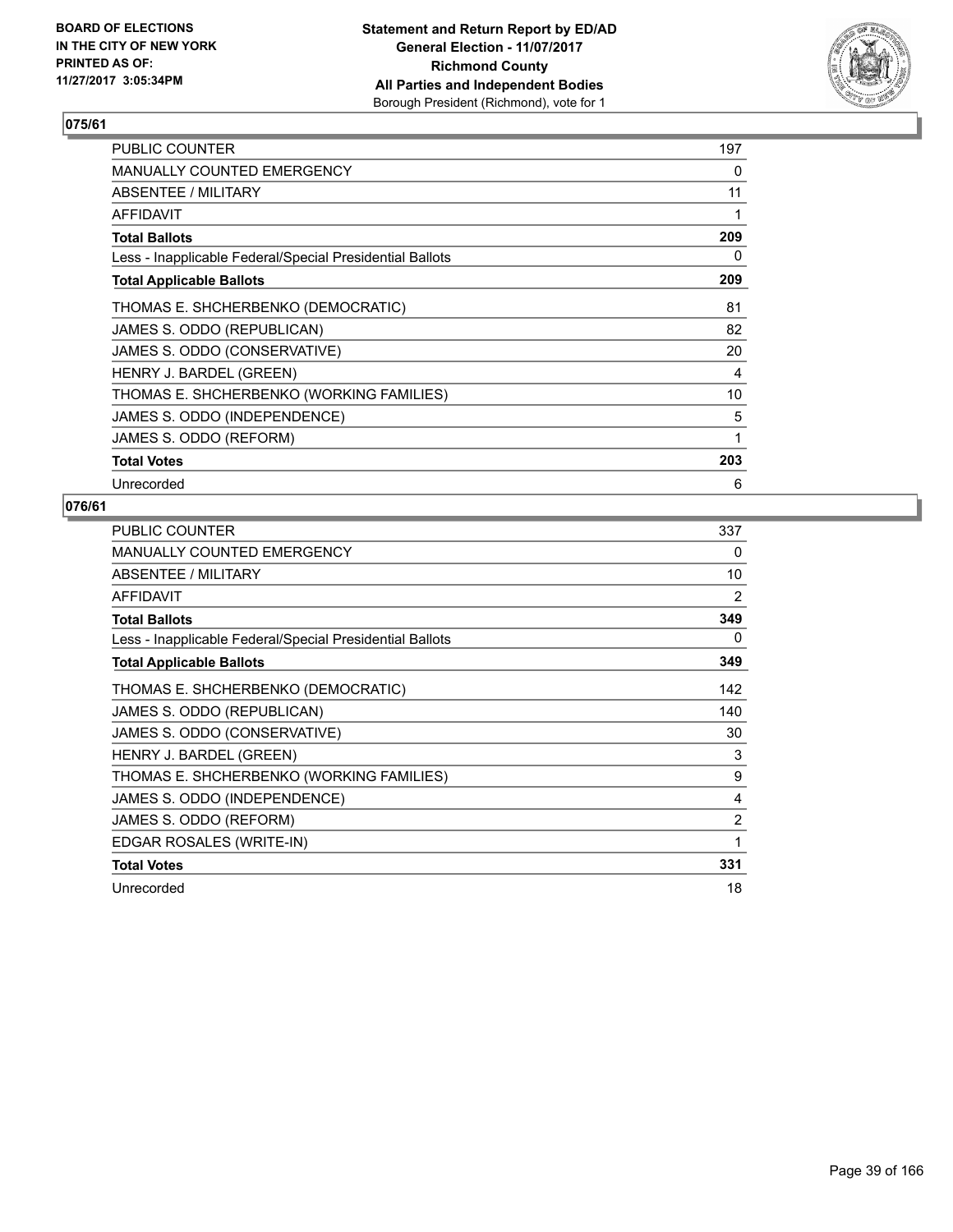

| PUBLIC COUNTER                                           | 164 |
|----------------------------------------------------------|-----|
| <b>MANUALLY COUNTED EMERGENCY</b>                        | 0   |
| ABSENTEE / MILITARY                                      | 3   |
| AFFIDAVIT                                                | 1   |
| <b>Total Ballots</b>                                     | 168 |
| Less - Inapplicable Federal/Special Presidential Ballots | 0   |
| <b>Total Applicable Ballots</b>                          | 168 |
| THOMAS E. SHCHERBENKO (DEMOCRATIC)                       | 118 |
| JAMES S. ODDO (REPUBLICAN)                               | 24  |
| JAMES S. ODDO (CONSERVATIVE)                             | 2   |
| HENRY J. BARDEL (GREEN)                                  | 4   |
| THOMAS E. SHCHERBENKO (WORKING FAMILIES)                 | 10  |
| JAMES S. ODDO (INDEPENDENCE)                             | 4   |
| JAMES S. ODDO (REFORM)                                   | 1   |
| <b>Total Votes</b>                                       | 163 |
| Unrecorded                                               | 5   |

| <b>PUBLIC COUNTER</b>                                    | 96             |
|----------------------------------------------------------|----------------|
| <b>MANUALLY COUNTED EMERGENCY</b>                        | 0              |
| ABSENTEE / MILITARY                                      | 19             |
| <b>AFFIDAVIT</b>                                         | 1              |
| <b>Total Ballots</b>                                     | 116            |
| Less - Inapplicable Federal/Special Presidential Ballots | 0              |
| <b>Total Applicable Ballots</b>                          | 116            |
| THOMAS E. SHCHERBENKO (DEMOCRATIC)                       | 79             |
| JAMES S. ODDO (REPUBLICAN)                               | 26             |
| JAMES S. ODDO (CONSERVATIVE)                             | 3              |
| HENRY J. BARDEL (GREEN)                                  | 3              |
| THOMAS E. SHCHERBENKO (WORKING FAMILIES)                 | $\Omega$       |
| JAMES S. ODDO (INDEPENDENCE)                             | 2              |
| JAMES S. ODDO (REFORM)                                   | 1              |
| <b>Total Votes</b>                                       | 114            |
| Unrecorded                                               | $\overline{2}$ |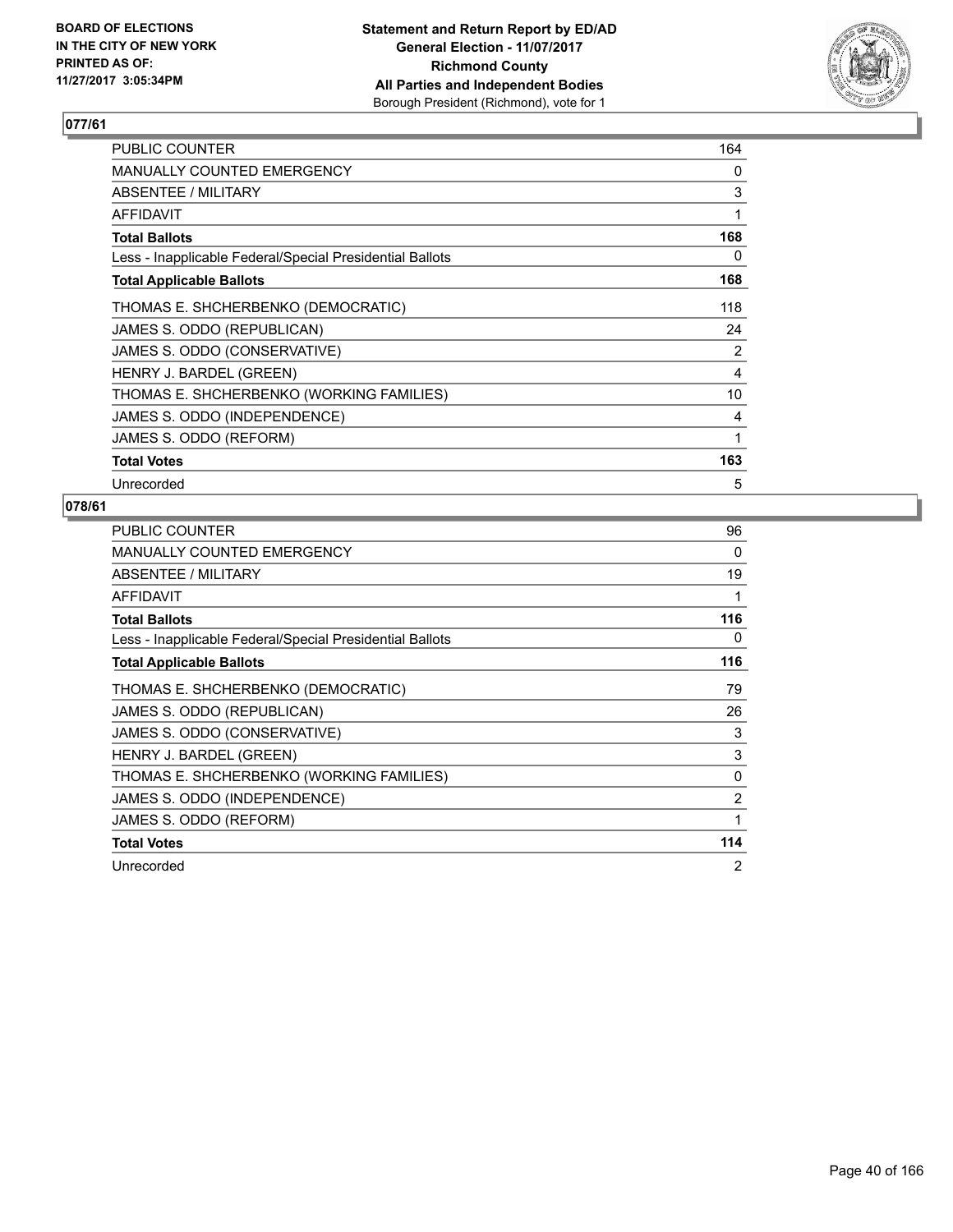

| <b>PUBLIC COUNTER</b>                                    | 0 |
|----------------------------------------------------------|---|
| MANUALLY COUNTED EMERGENCY                               | 0 |
| ABSENTEE / MILITARY                                      | 0 |
| <b>AFFIDAVIT</b>                                         | 0 |
| <b>Total Ballots</b>                                     | 0 |
| Less - Inapplicable Federal/Special Presidential Ballots | 0 |
| <b>Total Applicable Ballots</b>                          | 0 |
| THOMAS E. SHCHERBENKO (DEMOCRATIC)                       | 0 |
| JAMES S. ODDO (REPUBLICAN)                               | 0 |
| JAMES S. ODDO (CONSERVATIVE)                             | 0 |
| HENRY J. BARDEL (GREEN)                                  | 0 |
| THOMAS E. SHCHERBENKO (WORKING FAMILIES)                 | 0 |
| JAMES S. ODDO (INDEPENDENCE)                             | 0 |
| JAMES S. ODDO (REFORM)                                   | 0 |
| <b>Total Votes</b>                                       | 0 |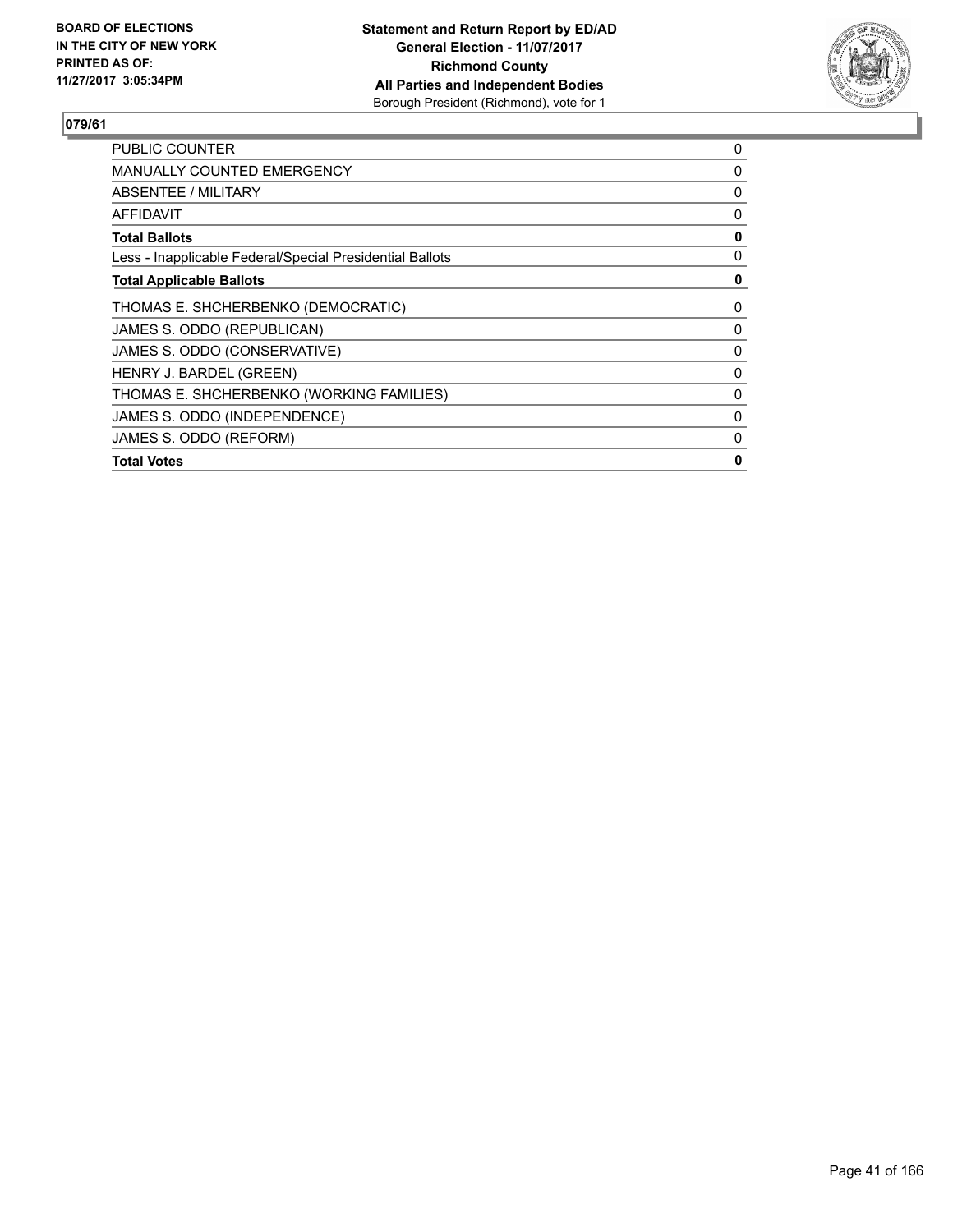

| <b>PUBLIC COUNTER</b>                                    | 378            |
|----------------------------------------------------------|----------------|
| <b>MANUALLY COUNTED EMERGENCY</b>                        | 0              |
| ABSENTEE / MILITARY                                      | 5              |
| <b>AFFIDAVIT</b>                                         | 4              |
| <b>Total Ballots</b>                                     | 387            |
| Less - Inapplicable Federal/Special Presidential Ballots | 0              |
| <b>Total Applicable Ballots</b>                          | 387            |
| THOMAS E. SHCHERBENKO (DEMOCRATIC)                       | 42             |
| JAMES S. ODDO (REPUBLICAN)                               | 287            |
| JAMES S. ODDO (CONSERVATIVE)                             | 35             |
| HENRY J. BARDEL (GREEN)                                  | 2              |
| THOMAS E. SHCHERBENKO (WORKING FAMILIES)                 | 1              |
| JAMES S. ODDO (INDEPENDENCE)                             | 6              |
| JAMES S. ODDO (REFORM)                                   | $\overline{2}$ |
| UNATTRIBUTABLE WRITE-IN (WRITE-IN)                       | 1              |
| <b>Total Votes</b>                                       | 376            |
| Unrecorded                                               | 11             |

| <b>PUBLIC COUNTER</b>                                    | 492 |
|----------------------------------------------------------|-----|
| <b>MANUALLY COUNTED EMERGENCY</b>                        | 0   |
| ABSENTEE / MILITARY                                      | 11  |
| <b>AFFIDAVIT</b>                                         | 6   |
| <b>Total Ballots</b>                                     | 509 |
| Less - Inapplicable Federal/Special Presidential Ballots | 0   |
| <b>Total Applicable Ballots</b>                          | 509 |
| THOMAS E. SHCHERBENKO (DEMOCRATIC)                       | 45  |
| JAMES S. ODDO (REPUBLICAN)                               | 363 |
| JAMES S. ODDO (CONSERVATIVE)                             | 66  |
| HENRY J. BARDEL (GREEN)                                  |     |
| THOMAS E. SHCHERBENKO (WORKING FAMILIES)                 | 5   |
| JAMES S. ODDO (INDEPENDENCE)                             | 11  |
| JAMES S. ODDO (REFORM)                                   | 1   |
| <b>Total Votes</b>                                       | 492 |
| Unrecorded                                               | 17  |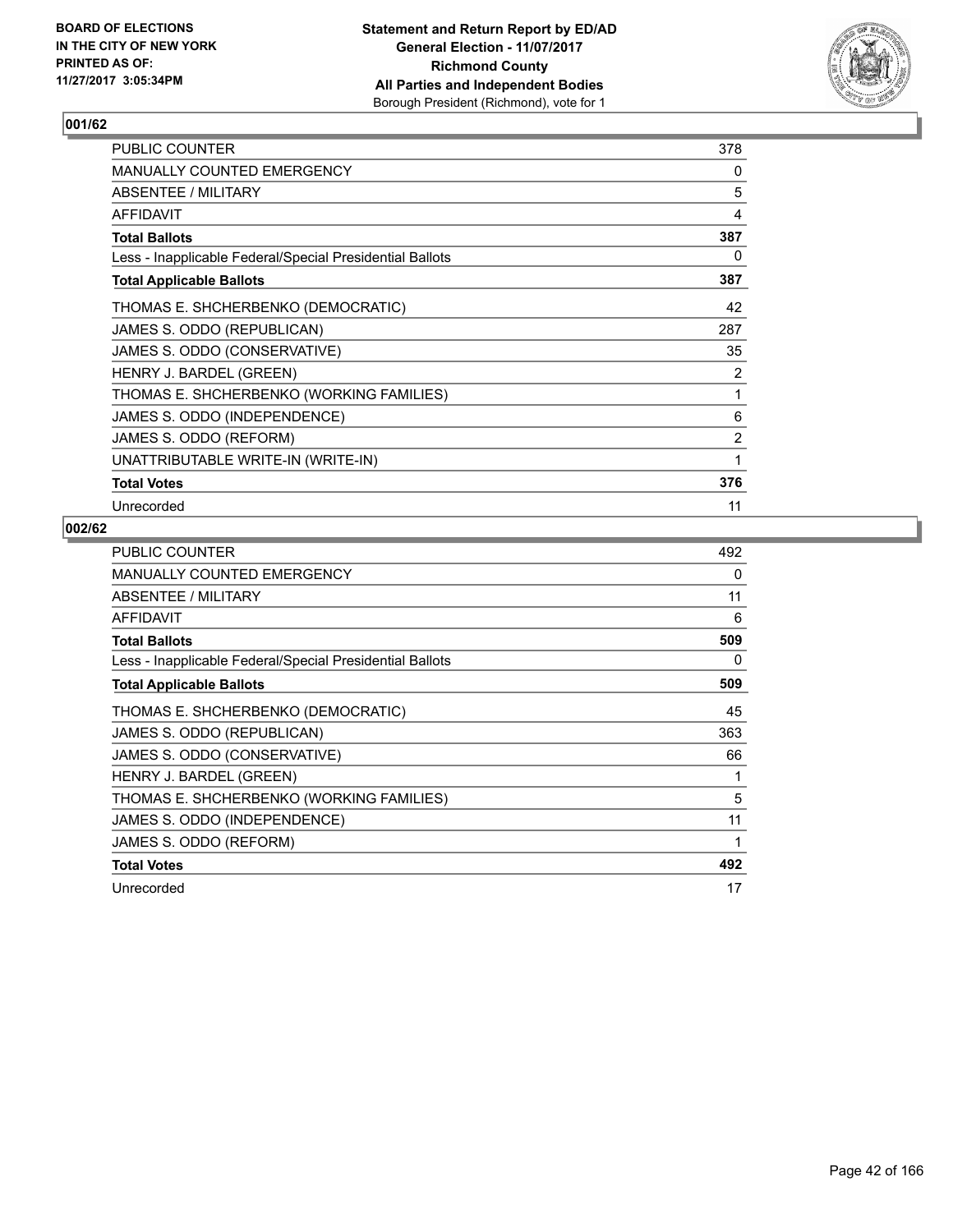

| <b>PUBLIC COUNTER</b>                                    | 346 |
|----------------------------------------------------------|-----|
| <b>MANUALLY COUNTED EMERGENCY</b>                        | 0   |
| ABSENTEE / MILITARY                                      | 6   |
| AFFIDAVIT                                                | 7   |
| <b>Total Ballots</b>                                     | 359 |
| Less - Inapplicable Federal/Special Presidential Ballots | 0   |
| <b>Total Applicable Ballots</b>                          | 359 |
| THOMAS E. SHCHERBENKO (DEMOCRATIC)                       | 46  |
| JAMES S. ODDO (REPUBLICAN)                               | 259 |
| JAMES S. ODDO (CONSERVATIVE)                             | 33  |
| HENRY J. BARDEL (GREEN)                                  | 6   |
| THOMAS E. SHCHERBENKO (WORKING FAMILIES)                 | 1   |
| JAMES S. ODDO (INDEPENDENCE)                             | 3   |
| JAMES S. ODDO (REFORM)                                   | 2   |
| <b>Total Votes</b>                                       | 350 |
| Unrecorded                                               | 9   |

| <b>PUBLIC COUNTER</b>                                    | 395            |
|----------------------------------------------------------|----------------|
| <b>MANUALLY COUNTED EMERGENCY</b>                        | 0              |
| ABSENTEE / MILITARY                                      | 8              |
| AFFIDAVIT                                                | 4              |
| <b>Total Ballots</b>                                     | 407            |
| Less - Inapplicable Federal/Special Presidential Ballots | 0              |
| <b>Total Applicable Ballots</b>                          | 407            |
| THOMAS E. SHCHERBENKO (DEMOCRATIC)                       | 51             |
| JAMES S. ODDO (REPUBLICAN)                               | 286            |
| JAMES S. ODDO (CONSERVATIVE)                             | 45             |
| HENRY J. BARDEL (GREEN)                                  | 1              |
| THOMAS E. SHCHERBENKO (WORKING FAMILIES)                 | $\overline{2}$ |
| JAMES S. ODDO (INDEPENDENCE)                             | 6              |
| JAMES S. ODDO (REFORM)                                   | 3              |
| <b>Total Votes</b>                                       | 394            |
| Unrecorded                                               | 13             |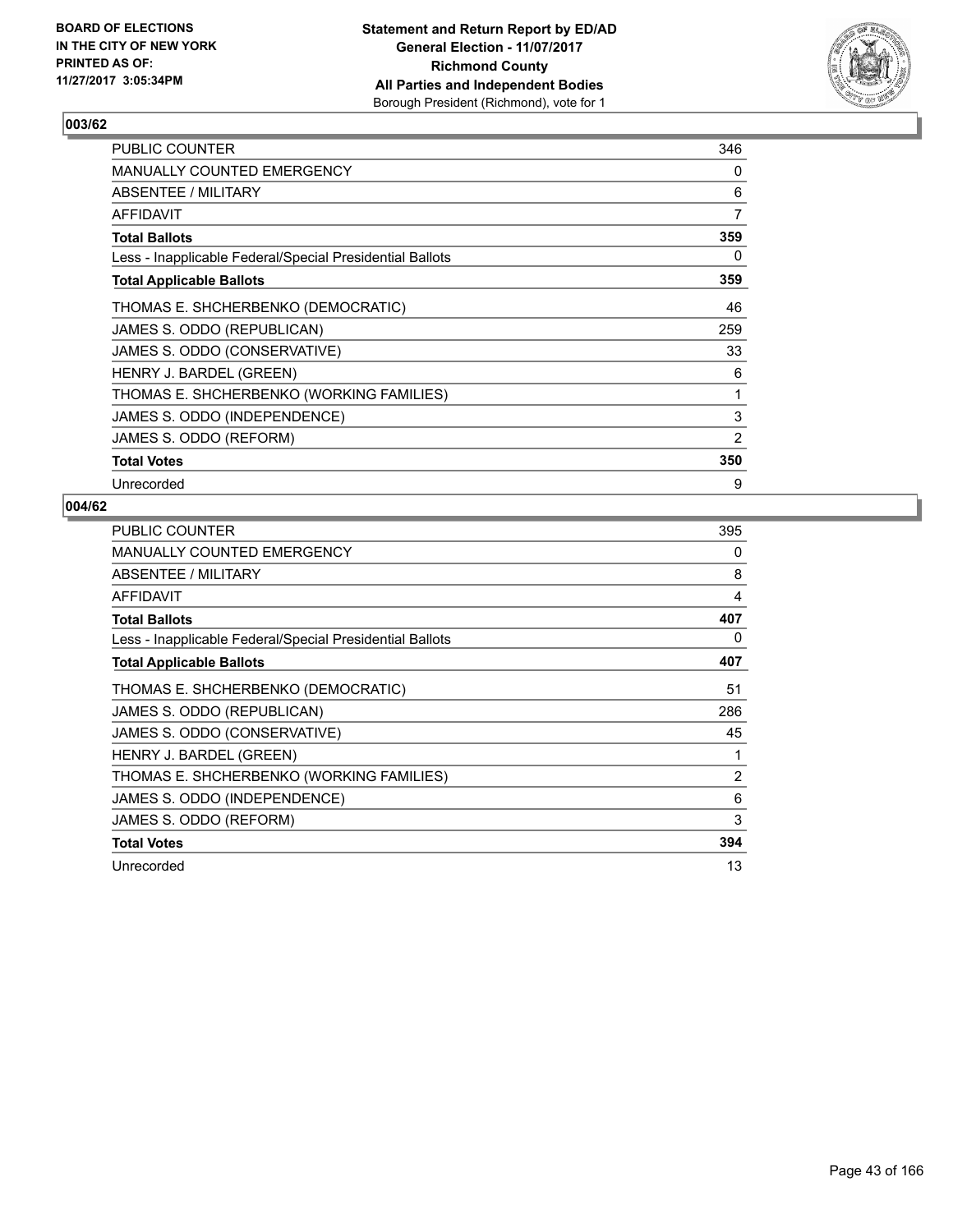

| <b>PUBLIC COUNTER</b>                                    | 365 |
|----------------------------------------------------------|-----|
| <b>MANUALLY COUNTED EMERGENCY</b>                        | 0   |
| ABSENTEE / MILITARY                                      | 13  |
| <b>AFFIDAVIT</b>                                         | 5   |
| <b>Total Ballots</b>                                     | 383 |
| Less - Inapplicable Federal/Special Presidential Ballots | 0   |
| <b>Total Applicable Ballots</b>                          | 383 |
| THOMAS E. SHCHERBENKO (DEMOCRATIC)                       | 24  |
| JAMES S. ODDO (REPUBLICAN)                               | 305 |
| JAMES S. ODDO (CONSERVATIVE)                             | 30  |
| HENRY J. BARDEL (GREEN)                                  | 4   |
| THOMAS E. SHCHERBENKO (WORKING FAMILIES)                 | 4   |
| JAMES S. ODDO (INDEPENDENCE)                             | 6   |
| JAMES S. ODDO (REFORM)                                   | 0   |
| <b>Total Votes</b>                                       | 373 |
| Unrecorded                                               | 10  |

| <b>PUBLIC COUNTER</b>                                    | 333 |
|----------------------------------------------------------|-----|
| <b>MANUALLY COUNTED EMERGENCY</b>                        | 0   |
| ABSENTEE / MILITARY                                      | 10  |
| <b>AFFIDAVIT</b>                                         | 3   |
| <b>Total Ballots</b>                                     | 346 |
| Less - Inapplicable Federal/Special Presidential Ballots | 0   |
| <b>Total Applicable Ballots</b>                          | 346 |
| THOMAS E. SHCHERBENKO (DEMOCRATIC)                       | 53  |
| JAMES S. ODDO (REPUBLICAN)                               | 233 |
| JAMES S. ODDO (CONSERVATIVE)                             | 34  |
| HENRY J. BARDEL (GREEN)                                  | 4   |
| THOMAS E. SHCHERBENKO (WORKING FAMILIES)                 | 6   |
| JAMES S. ODDO (INDEPENDENCE)                             | 7   |
| JAMES S. ODDO (REFORM)                                   | 3   |
| <b>Total Votes</b>                                       | 340 |
| Unrecorded                                               | 6   |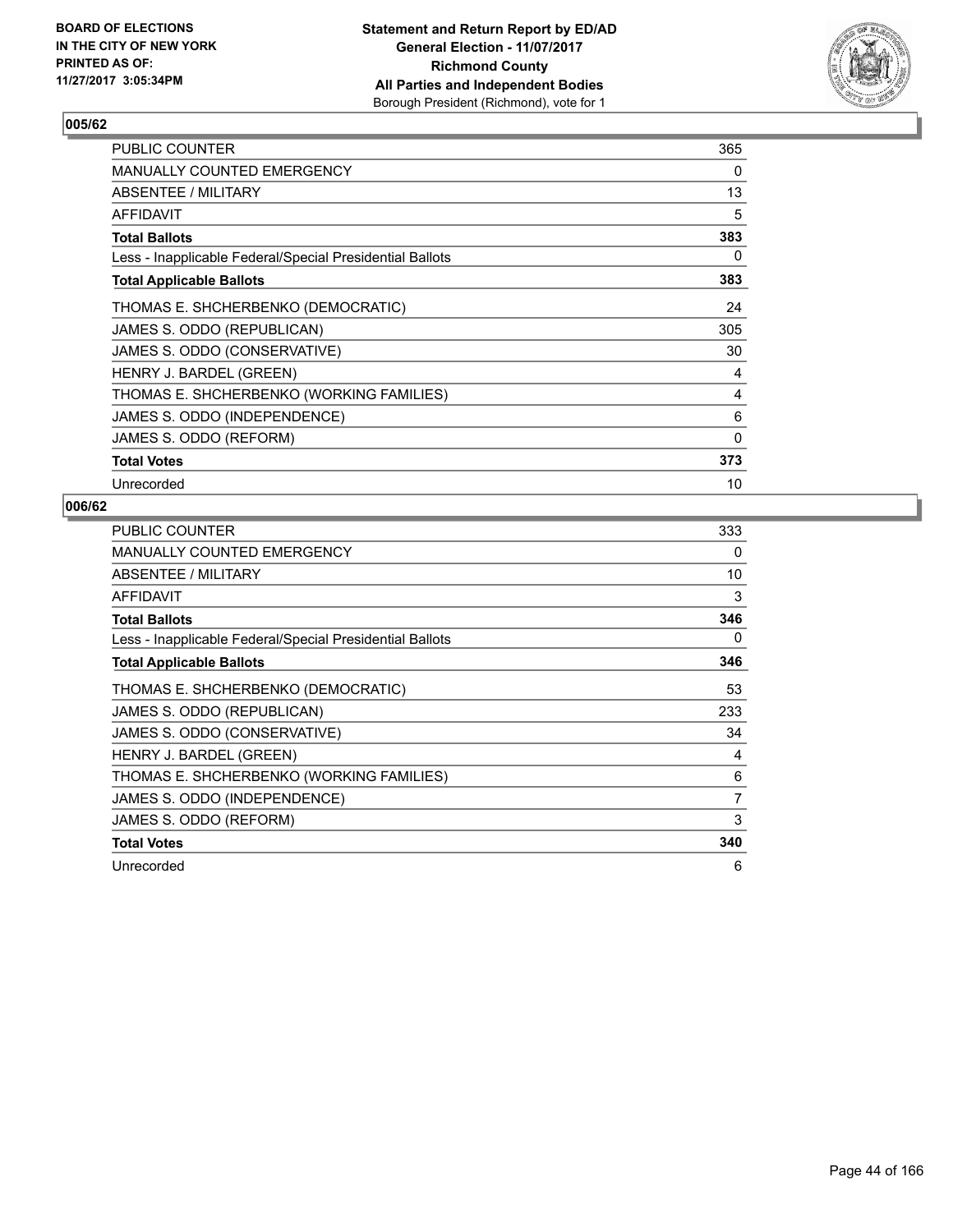

| PUBLIC COUNTER                                           | 409 |
|----------------------------------------------------------|-----|
| <b>MANUALLY COUNTED EMERGENCY</b>                        | 0   |
| ABSENTEE / MILITARY                                      | 7   |
| AFFIDAVIT                                                | 4   |
| <b>Total Ballots</b>                                     | 420 |
| Less - Inapplicable Federal/Special Presidential Ballots | 0   |
| <b>Total Applicable Ballots</b>                          | 420 |
| THOMAS E. SHCHERBENKO (DEMOCRATIC)                       | 43  |
| JAMES S. ODDO (REPUBLICAN)                               | 309 |
| JAMES S. ODDO (CONSERVATIVE)                             | 50  |
| HENRY J. BARDEL (GREEN)                                  | 4   |
| THOMAS E. SHCHERBENKO (WORKING FAMILIES)                 | 1   |
| JAMES S. ODDO (INDEPENDENCE)                             | 6   |
| JAMES S. ODDO (REFORM)                                   | 1   |
| <b>Total Votes</b>                                       | 414 |
| Unrecorded                                               | 6   |

| <b>PUBLIC COUNTER</b>                                    | 302 |
|----------------------------------------------------------|-----|
| <b>MANUALLY COUNTED EMERGENCY</b>                        | 0   |
| ABSENTEE / MILITARY                                      | 14  |
| <b>AFFIDAVIT</b>                                         | 3   |
| <b>Total Ballots</b>                                     | 319 |
| Less - Inapplicable Federal/Special Presidential Ballots | 0   |
| <b>Total Applicable Ballots</b>                          | 319 |
| THOMAS E. SHCHERBENKO (DEMOCRATIC)                       | 27  |
| JAMES S. ODDO (REPUBLICAN)                               | 235 |
| JAMES S. ODDO (CONSERVATIVE)                             | 35  |
| HENRY J. BARDEL (GREEN)                                  | 5   |
| THOMAS E. SHCHERBENKO (WORKING FAMILIES)                 | 0   |
| JAMES S. ODDO (INDEPENDENCE)                             | 4   |
| JAMES S. ODDO (REFORM)                                   | 1   |
| UNCOUNTED WRITE-IN PER STATUTE (WRITE-IN)                | 1   |
| <b>Total Votes</b>                                       | 308 |
| Unrecorded                                               | 11  |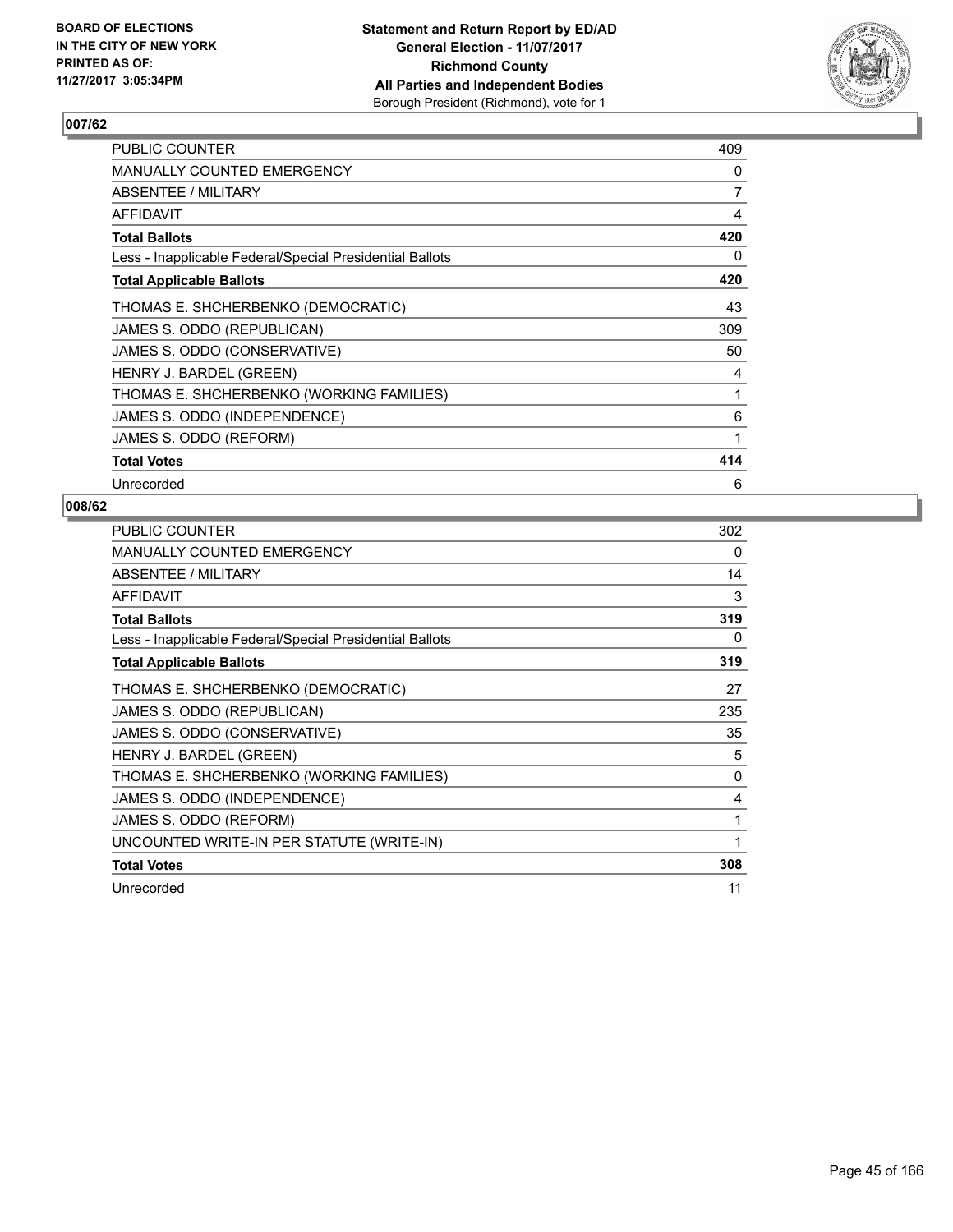

| <b>PUBLIC COUNTER</b>                                    | 225 |
|----------------------------------------------------------|-----|
| <b>MANUALLY COUNTED EMERGENCY</b>                        | 0   |
| ABSENTEE / MILITARY                                      | 7   |
| AFFIDAVIT                                                | 2   |
| <b>Total Ballots</b>                                     | 234 |
| Less - Inapplicable Federal/Special Presidential Ballots | 0   |
| <b>Total Applicable Ballots</b>                          | 234 |
| THOMAS E. SHCHERBENKO (DEMOCRATIC)                       | 37  |
| JAMES S. ODDO (REPUBLICAN)                               | 155 |
| JAMES S. ODDO (CONSERVATIVE)                             | 29  |
| HENRY J. BARDEL (GREEN)                                  | 2   |
| THOMAS E. SHCHERBENKO (WORKING FAMILIES)                 | 0   |
| JAMES S. ODDO (INDEPENDENCE)                             | 3   |
| JAMES S. ODDO (REFORM)                                   | 1   |
| <b>Total Votes</b>                                       | 227 |
| Unrecorded                                               | 7   |

| <b>PUBLIC COUNTER</b>                                    | 250            |
|----------------------------------------------------------|----------------|
| MANUALLY COUNTED EMERGENCY                               | 0              |
| ABSENTEE / MILITARY                                      | 5              |
| AFFIDAVIT                                                | 2              |
| <b>Total Ballots</b>                                     | 257            |
| Less - Inapplicable Federal/Special Presidential Ballots | 0              |
| <b>Total Applicable Ballots</b>                          | 257            |
| THOMAS E. SHCHERBENKO (DEMOCRATIC)                       | 18             |
| JAMES S. ODDO (REPUBLICAN)                               | 200            |
| JAMES S. ODDO (CONSERVATIVE)                             | 25             |
| HENRY J. BARDEL (GREEN)                                  | 0              |
| THOMAS E. SHCHERBENKO (WORKING FAMILIES)                 | $\overline{2}$ |
| JAMES S. ODDO (INDEPENDENCE)                             | 2              |
| JAMES S. ODDO (REFORM)                                   | 1              |
| <b>Total Votes</b>                                       | 248            |
| Unrecorded                                               | 9              |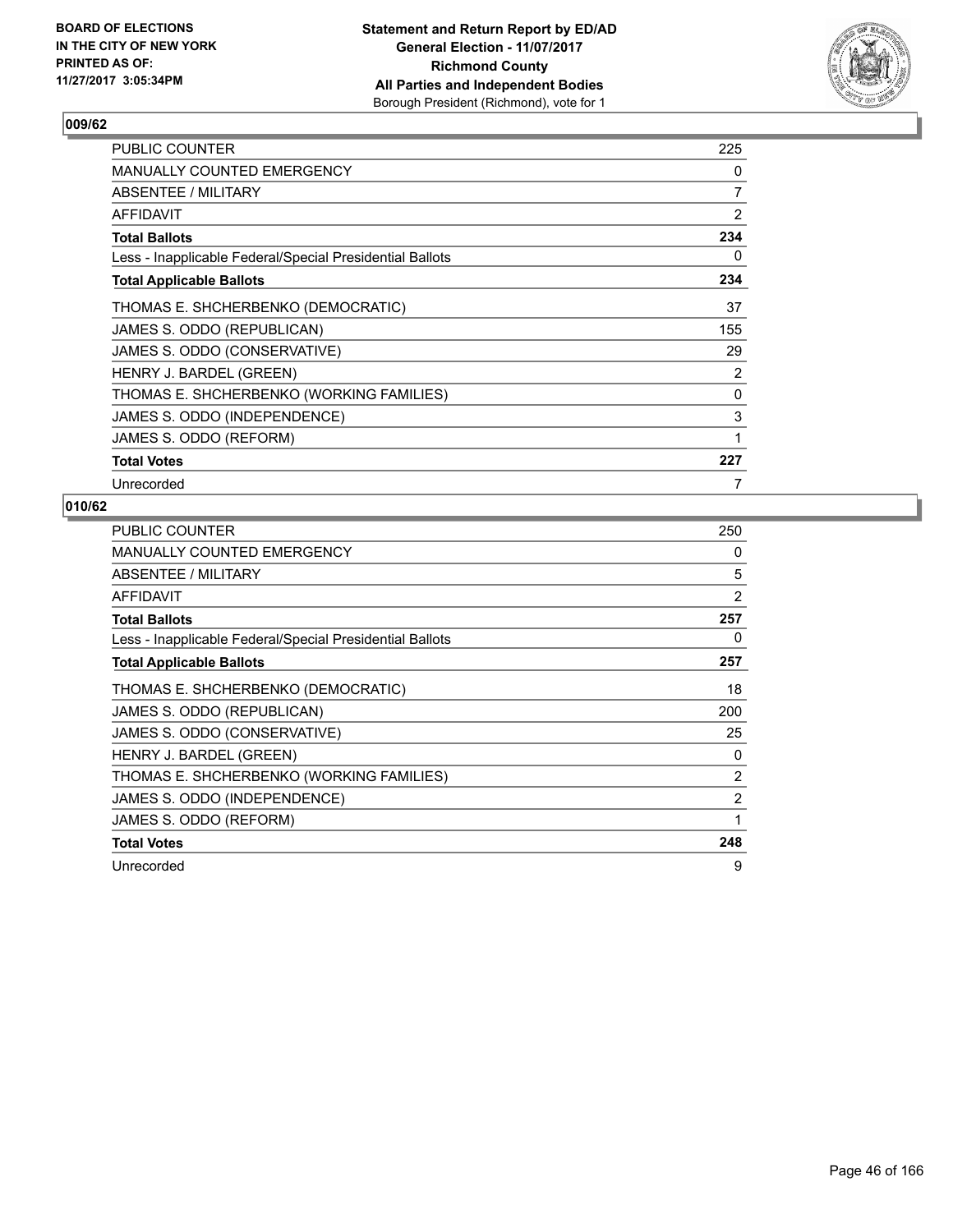

| <b>PUBLIC COUNTER</b>                                    | 363               |
|----------------------------------------------------------|-------------------|
| <b>MANUALLY COUNTED EMERGENCY</b>                        | 0                 |
| ABSENTEE / MILITARY                                      | $12 \overline{ }$ |
| AFFIDAVIT                                                | 2                 |
| <b>Total Ballots</b>                                     | 377               |
| Less - Inapplicable Federal/Special Presidential Ballots | 0                 |
| <b>Total Applicable Ballots</b>                          | 377               |
| THOMAS E. SHCHERBENKO (DEMOCRATIC)                       | 41                |
| JAMES S. ODDO (REPUBLICAN)                               | 277               |
| JAMES S. ODDO (CONSERVATIVE)                             | 41                |
| HENRY J. BARDEL (GREEN)                                  | 0                 |
| THOMAS E. SHCHERBENKO (WORKING FAMILIES)                 | 2                 |
| JAMES S. ODDO (INDEPENDENCE)                             | 2                 |
| JAMES S. ODDO (REFORM)                                   | 0                 |
| <b>Total Votes</b>                                       | 363               |
| Unrecorded                                               | 14                |

| <b>PUBLIC COUNTER</b>                                    | 255          |
|----------------------------------------------------------|--------------|
| <b>MANUALLY COUNTED EMERGENCY</b>                        | 0            |
| ABSENTEE / MILITARY                                      | 6            |
| <b>AFFIDAVIT</b>                                         | 6            |
| <b>Total Ballots</b>                                     | 267          |
| Less - Inapplicable Federal/Special Presidential Ballots | 0            |
| <b>Total Applicable Ballots</b>                          | 267          |
| THOMAS E. SHCHERBENKO (DEMOCRATIC)                       | 35           |
| JAMES S. ODDO (REPUBLICAN)                               | 199          |
| JAMES S. ODDO (CONSERVATIVE)                             | 21           |
| HENRY J. BARDEL (GREEN)                                  | 2            |
| THOMAS E. SHCHERBENKO (WORKING FAMILIES)                 | 2            |
| JAMES S. ODDO (INDEPENDENCE)                             | 2            |
| JAMES S. ODDO (REFORM)                                   | $\mathbf{0}$ |
| UNATTRIBUTABLE WRITE-IN (WRITE-IN)                       | 1            |
| <b>Total Votes</b>                                       | 262          |
| Unrecorded                                               | 5            |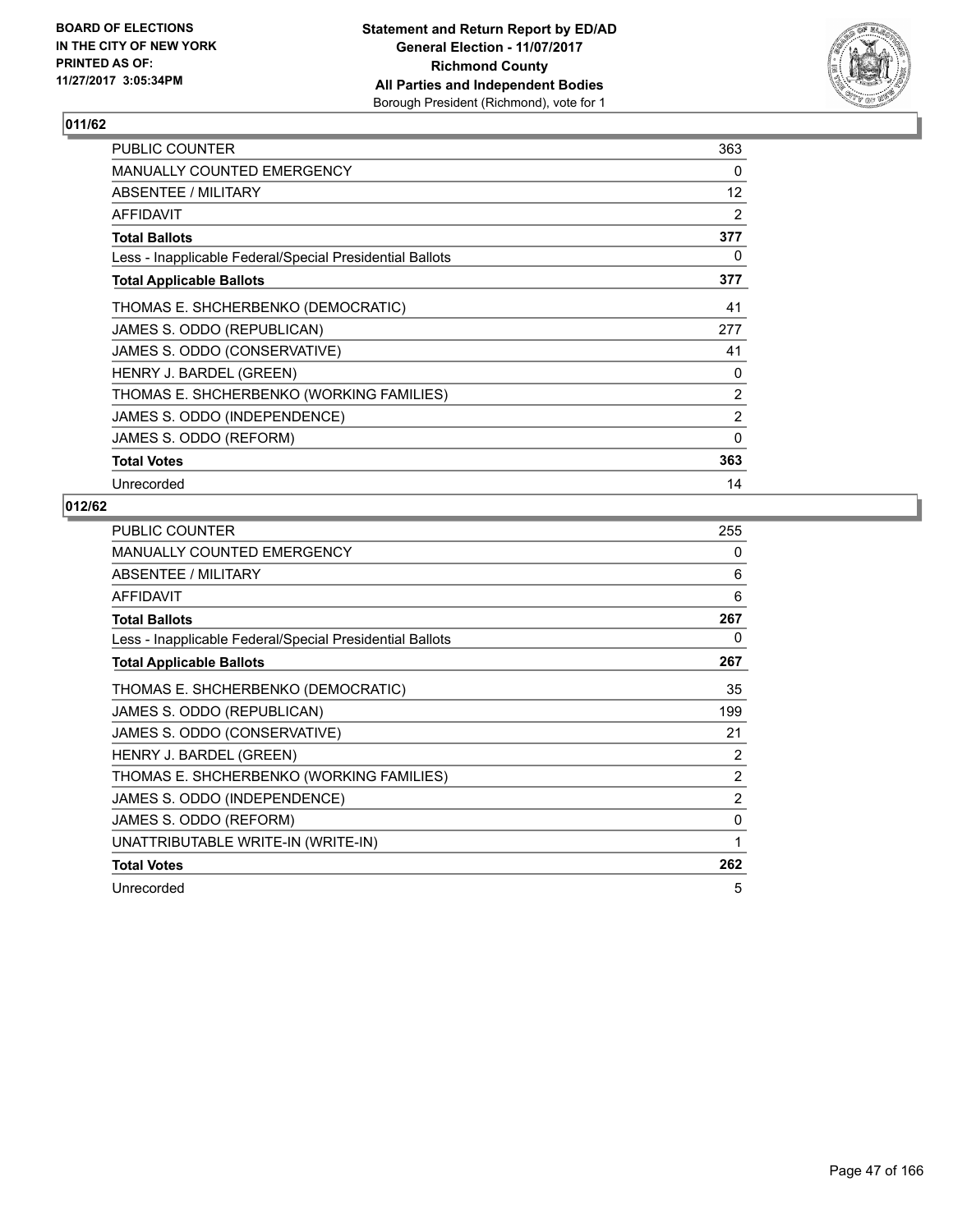

| <b>PUBLIC COUNTER</b>                                    | 354 |
|----------------------------------------------------------|-----|
| <b>MANUALLY COUNTED EMERGENCY</b>                        | 0   |
| ABSENTEE / MILITARY                                      | 11  |
| <b>AFFIDAVIT</b>                                         | 5   |
| <b>Total Ballots</b>                                     | 370 |
| Less - Inapplicable Federal/Special Presidential Ballots | 0   |
| <b>Total Applicable Ballots</b>                          | 370 |
| THOMAS E. SHCHERBENKO (DEMOCRATIC)                       | 47  |
| JAMES S. ODDO (REPUBLICAN)                               | 259 |
| JAMES S. ODDO (CONSERVATIVE)                             | 30  |
| HENRY J. BARDEL (GREEN)                                  | 7   |
| THOMAS E. SHCHERBENKO (WORKING FAMILIES)                 | 6   |
| JAMES S. ODDO (INDEPENDENCE)                             | 7   |
| JAMES S. ODDO (REFORM)                                   | 1   |
| <b>Total Votes</b>                                       | 357 |
| Unrecorded                                               | 13  |

| <b>PUBLIC COUNTER</b>                                    | 233 |
|----------------------------------------------------------|-----|
| <b>MANUALLY COUNTED EMERGENCY</b>                        | 0   |
| <b>ABSENTEE / MILITARY</b>                               | 5   |
| <b>AFFIDAVIT</b>                                         | 1   |
| <b>Total Ballots</b>                                     | 239 |
| Less - Inapplicable Federal/Special Presidential Ballots | 0   |
| <b>Total Applicable Ballots</b>                          | 239 |
| THOMAS E. SHCHERBENKO (DEMOCRATIC)                       | 32  |
| JAMES S. ODDO (REPUBLICAN)                               | 176 |
| JAMES S. ODDO (CONSERVATIVE)                             | 14  |
| HENRY J. BARDEL (GREEN)                                  | 3   |
| THOMAS E. SHCHERBENKO (WORKING FAMILIES)                 | 3   |
| JAMES S. ODDO (INDEPENDENCE)                             | 1   |
| JAMES S. ODDO (REFORM)                                   | 2   |
| <b>Total Votes</b>                                       | 231 |
| Unrecorded                                               | 8   |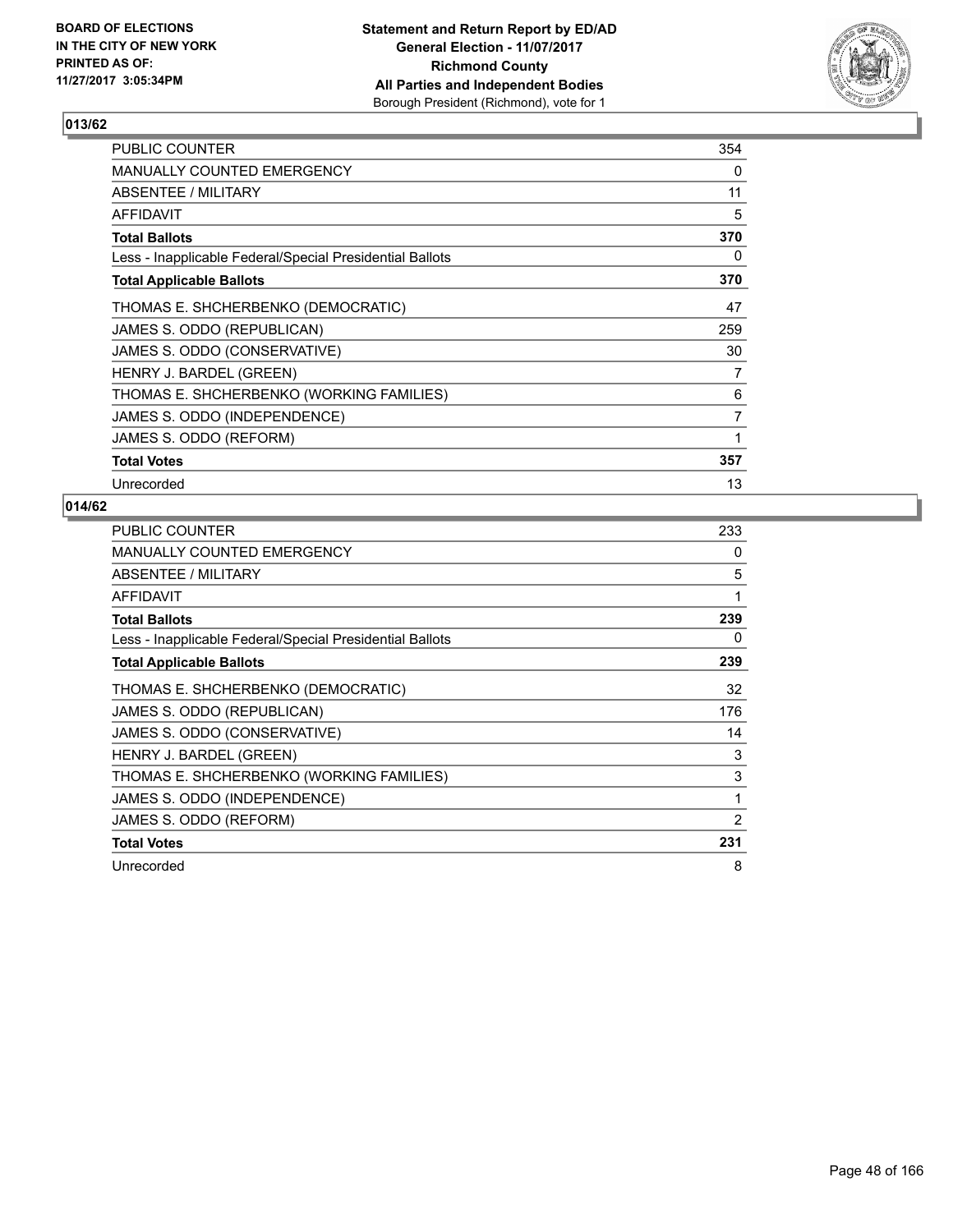

| <b>PUBLIC COUNTER</b>                                    | 363 |
|----------------------------------------------------------|-----|
| <b>MANUALLY COUNTED EMERGENCY</b>                        | 0   |
| ABSENTEE / MILITARY                                      | 10  |
| AFFIDAVIT                                                | 6   |
| <b>Total Ballots</b>                                     | 379 |
| Less - Inapplicable Federal/Special Presidential Ballots | 0   |
| <b>Total Applicable Ballots</b>                          | 379 |
| THOMAS E. SHCHERBENKO (DEMOCRATIC)                       | 46  |
| JAMES S. ODDO (REPUBLICAN)                               | 265 |
| JAMES S. ODDO (CONSERVATIVE)                             | 37  |
| HENRY J. BARDEL (GREEN)                                  | 3   |
| THOMAS E. SHCHERBENKO (WORKING FAMILIES)                 | 5   |
| JAMES S. ODDO (INDEPENDENCE)                             | 6   |
| JAMES S. ODDO (REFORM)                                   | 3   |
| <b>Total Votes</b>                                       | 365 |
| Unrecorded                                               | 14  |

| <b>PUBLIC COUNTER</b>                                    | 364 |
|----------------------------------------------------------|-----|
| <b>MANUALLY COUNTED EMERGENCY</b>                        | 0   |
| <b>ABSENTEE / MILITARY</b>                               | 12  |
| <b>AFFIDAVIT</b>                                         | 1   |
| <b>Total Ballots</b>                                     | 377 |
| Less - Inapplicable Federal/Special Presidential Ballots | 0   |
| <b>Total Applicable Ballots</b>                          | 377 |
| THOMAS E. SHCHERBENKO (DEMOCRATIC)                       | 57  |
| JAMES S. ODDO (REPUBLICAN)                               | 251 |
| JAMES S. ODDO (CONSERVATIVE)                             | 31  |
| HENRY J. BARDEL (GREEN)                                  | 2   |
| THOMAS E. SHCHERBENKO (WORKING FAMILIES)                 | 3   |
| JAMES S. ODDO (INDEPENDENCE)                             | 8   |
| JAMES S. ODDO (REFORM)                                   | 5   |
| UNATTRIBUTABLE WRITE-IN (WRITE-IN)                       | 1   |
| <b>Total Votes</b>                                       | 358 |
| Unrecorded                                               | 19  |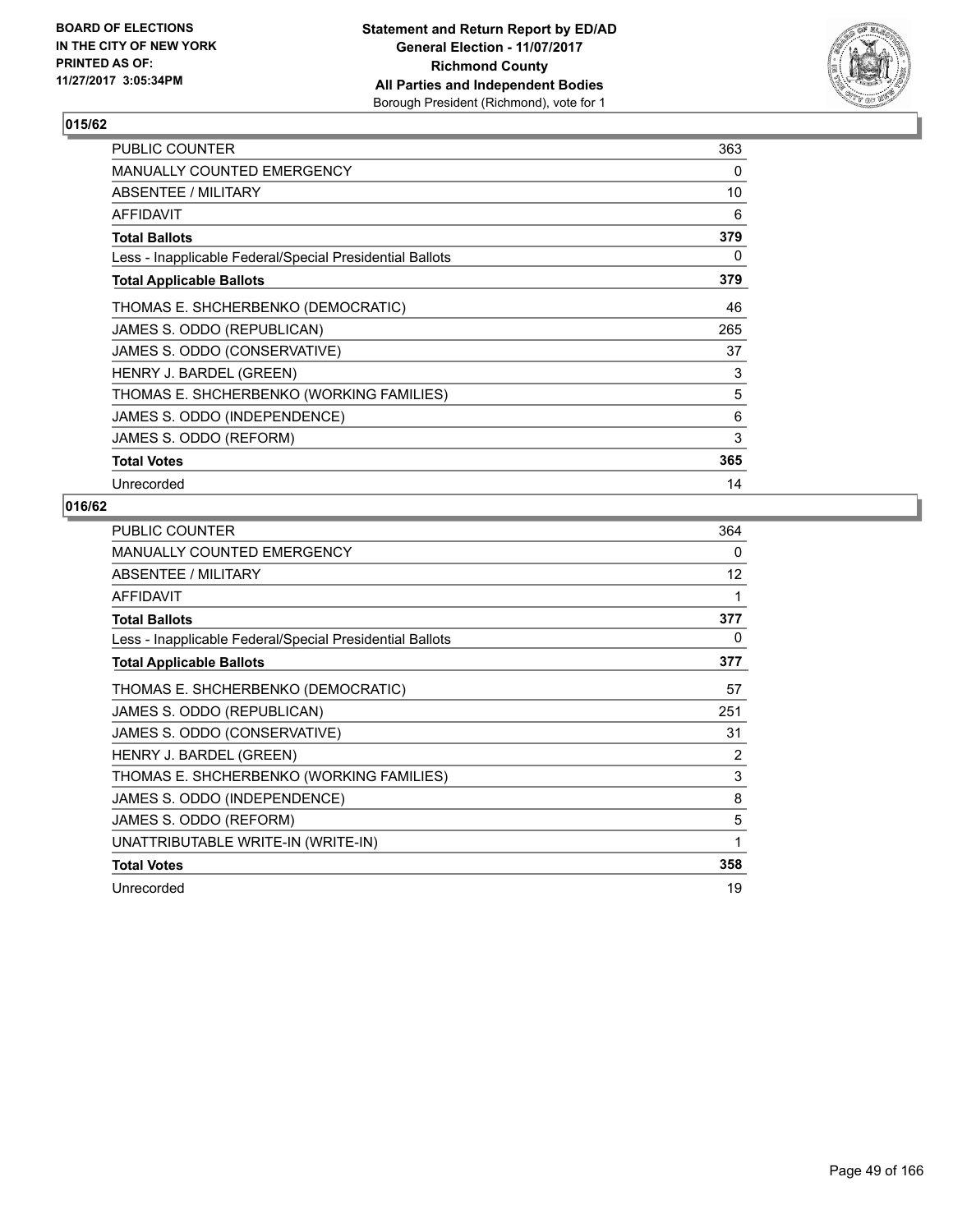

| <b>PUBLIC COUNTER</b>                                    | 277               |
|----------------------------------------------------------|-------------------|
| <b>MANUALLY COUNTED EMERGENCY</b>                        | 0                 |
| ABSENTEE / MILITARY                                      | $\overline{7}$    |
| AFFIDAVIT                                                | 4                 |
| <b>Total Ballots</b>                                     | 288               |
| Less - Inapplicable Federal/Special Presidential Ballots | 0                 |
| <b>Total Applicable Ballots</b>                          | 288               |
| THOMAS E. SHCHERBENKO (DEMOCRATIC)                       | 31                |
| JAMES S. ODDO (REPUBLICAN)                               | 217               |
| JAMES S. ODDO (CONSERVATIVE)                             | 20                |
| HENRY J. BARDEL (GREEN)                                  | 0                 |
| THOMAS E. SHCHERBENKO (WORKING FAMILIES)                 | 3                 |
| JAMES S. ODDO (INDEPENDENCE)                             | 2                 |
| JAMES S. ODDO (REFORM)                                   | $\overline{2}$    |
| TOMMY RANUCCI (WRITE-IN)                                 | 1                 |
| <b>Total Votes</b>                                       | 276               |
| Unrecorded                                               | $12 \overline{ }$ |

| <b>PUBLIC COUNTER</b>                                    | 272 |
|----------------------------------------------------------|-----|
| <b>MANUALLY COUNTED EMERGENCY</b>                        | 0   |
| ABSENTEE / MILITARY                                      | 2   |
| <b>AFFIDAVIT</b>                                         | 2   |
| <b>Total Ballots</b>                                     | 276 |
| Less - Inapplicable Federal/Special Presidential Ballots | 0   |
| <b>Total Applicable Ballots</b>                          | 276 |
| THOMAS E. SHCHERBENKO (DEMOCRATIC)                       | 39  |
| JAMES S. ODDO (REPUBLICAN)                               | 201 |
| JAMES S. ODDO (CONSERVATIVE)                             | 21  |
| HENRY J. BARDEL (GREEN)                                  | 1   |
| THOMAS E. SHCHERBENKO (WORKING FAMILIES)                 | 1   |
| JAMES S. ODDO (INDEPENDENCE)                             | 4   |
| JAMES S. ODDO (REFORM)                                   | 1   |
| UNATTRIBUTABLE WRITE-IN (WRITE-IN)                       | 1   |
| <b>Total Votes</b>                                       | 269 |
| Unrecorded                                               | 7   |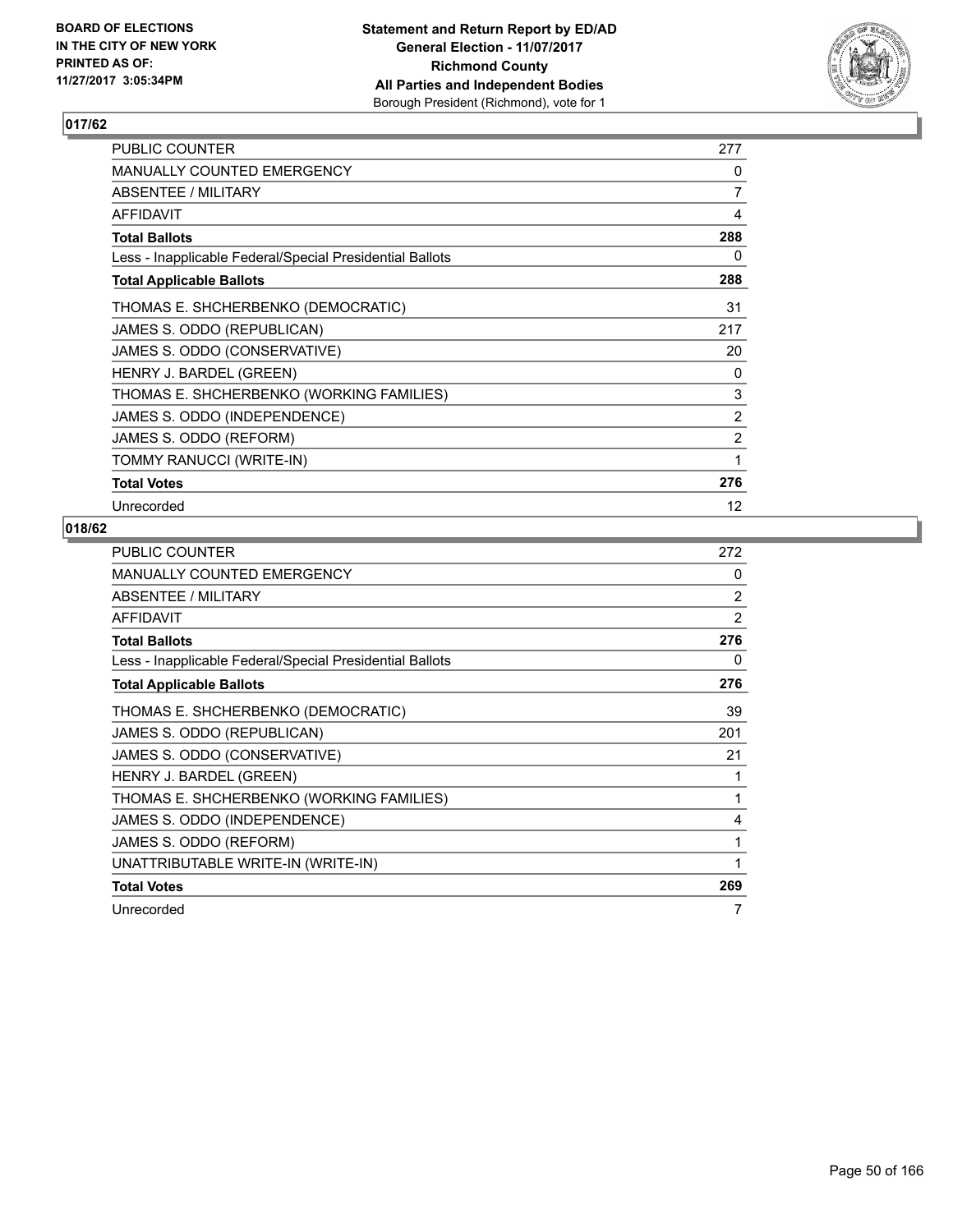

| <b>PUBLIC COUNTER</b>                                    | 300 |
|----------------------------------------------------------|-----|
| <b>MANUALLY COUNTED EMERGENCY</b>                        | 0   |
| ABSENTEE / MILITARY                                      | 8   |
| AFFIDAVIT                                                | 9   |
| Total Ballots                                            | 317 |
| Less - Inapplicable Federal/Special Presidential Ballots | 0   |
| <b>Total Applicable Ballots</b>                          | 317 |
| THOMAS E. SHCHERBENKO (DEMOCRATIC)                       | 35  |
| JAMES S. ODDO (REPUBLICAN)                               | 220 |
| JAMES S. ODDO (CONSERVATIVE)                             | 33  |
| HENRY J. BARDEL (GREEN)                                  | 1   |
| THOMAS E. SHCHERBENKO (WORKING FAMILIES)                 | 3   |
| JAMES S. ODDO (INDEPENDENCE)                             | 13  |
| JAMES S. ODDO (REFORM)                                   | 3   |
| <b>Total Votes</b>                                       | 308 |
| Unrecorded                                               | 9   |

| <b>PUBLIC COUNTER</b>                                    | 378            |
|----------------------------------------------------------|----------------|
| <b>MANUALLY COUNTED EMERGENCY</b>                        | 0              |
| ABSENTEE / MILITARY                                      | 18             |
| <b>AFFIDAVIT</b>                                         | 2              |
| <b>Total Ballots</b>                                     | 398            |
| Less - Inapplicable Federal/Special Presidential Ballots | 0              |
| <b>Total Applicable Ballots</b>                          | 398            |
| THOMAS E. SHCHERBENKO (DEMOCRATIC)                       | 27             |
| JAMES S. ODDO (REPUBLICAN)                               | 311            |
| JAMES S. ODDO (CONSERVATIVE)                             | 40             |
| HENRY J. BARDEL (GREEN)                                  | 3              |
| THOMAS E. SHCHERBENKO (WORKING FAMILIES)                 | $\overline{2}$ |
| JAMES S. ODDO (INDEPENDENCE)                             | 1              |
| JAMES S. ODDO (REFORM)                                   | 1              |
| <b>Total Votes</b>                                       | 385            |
| Unrecorded                                               | 13             |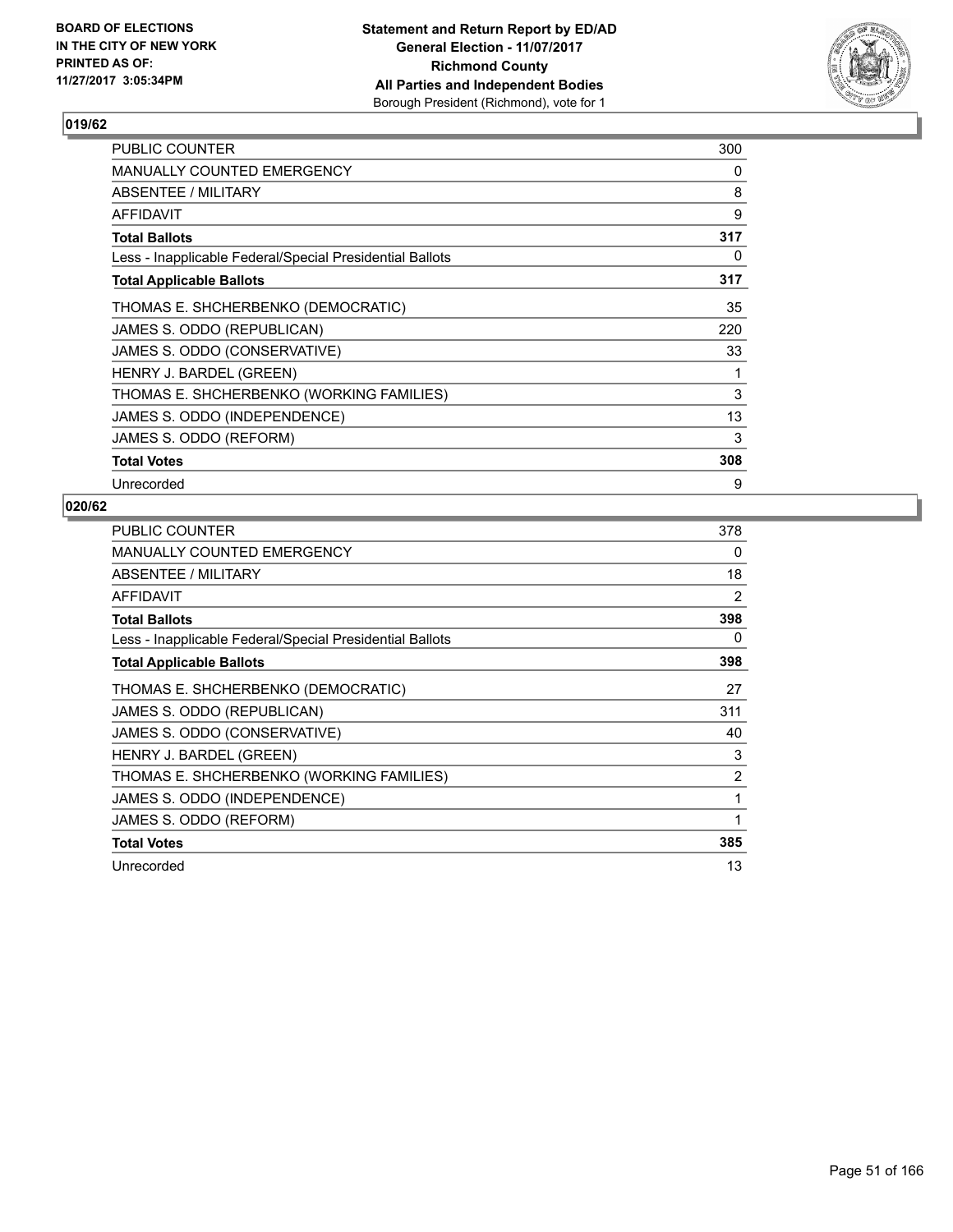

| PUBLIC COUNTER                                           | 392 |
|----------------------------------------------------------|-----|
| MANUALLY COUNTED EMERGENCY                               | 0   |
| ABSENTEE / MILITARY                                      | 17  |
| <b>AFFIDAVIT</b>                                         | 7   |
| <b>Total Ballots</b>                                     | 416 |
| Less - Inapplicable Federal/Special Presidential Ballots | 0   |
| <b>Total Applicable Ballots</b>                          | 416 |
| THOMAS E. SHCHERBENKO (DEMOCRATIC)                       | 28  |
| JAMES S. ODDO (REPUBLICAN)                               | 298 |
| JAMES S. ODDO (CONSERVATIVE)                             | 59  |
| HENRY J. BARDEL (GREEN)                                  | 2   |
| THOMAS E. SHCHERBENKO (WORKING FAMILIES)                 | 7   |
| JAMES S. ODDO (INDEPENDENCE)                             | 3   |
| JAMES S. ODDO (REFORM)                                   | 5   |
| <b>Total Votes</b>                                       | 402 |
| Unrecorded                                               | 14  |

| <b>PUBLIC COUNTER</b>                                    | 396 |
|----------------------------------------------------------|-----|
| <b>MANUALLY COUNTED EMERGENCY</b>                        | 0   |
| ABSENTEE / MILITARY                                      | 17  |
| <b>AFFIDAVIT</b>                                         | 2   |
| <b>Total Ballots</b>                                     | 415 |
| Less - Inapplicable Federal/Special Presidential Ballots | 0   |
| <b>Total Applicable Ballots</b>                          | 415 |
| THOMAS E. SHCHERBENKO (DEMOCRATIC)                       | 45  |
| JAMES S. ODDO (REPUBLICAN)                               | 306 |
| JAMES S. ODDO (CONSERVATIVE)                             | 35  |
| HENRY J. BARDEL (GREEN)                                  | 0   |
| THOMAS E. SHCHERBENKO (WORKING FAMILIES)                 | 5   |
| JAMES S. ODDO (INDEPENDENCE)                             | 6   |
| JAMES S. ODDO (REFORM)                                   | 2   |
| <b>Total Votes</b>                                       | 399 |
| Unrecorded                                               | 16  |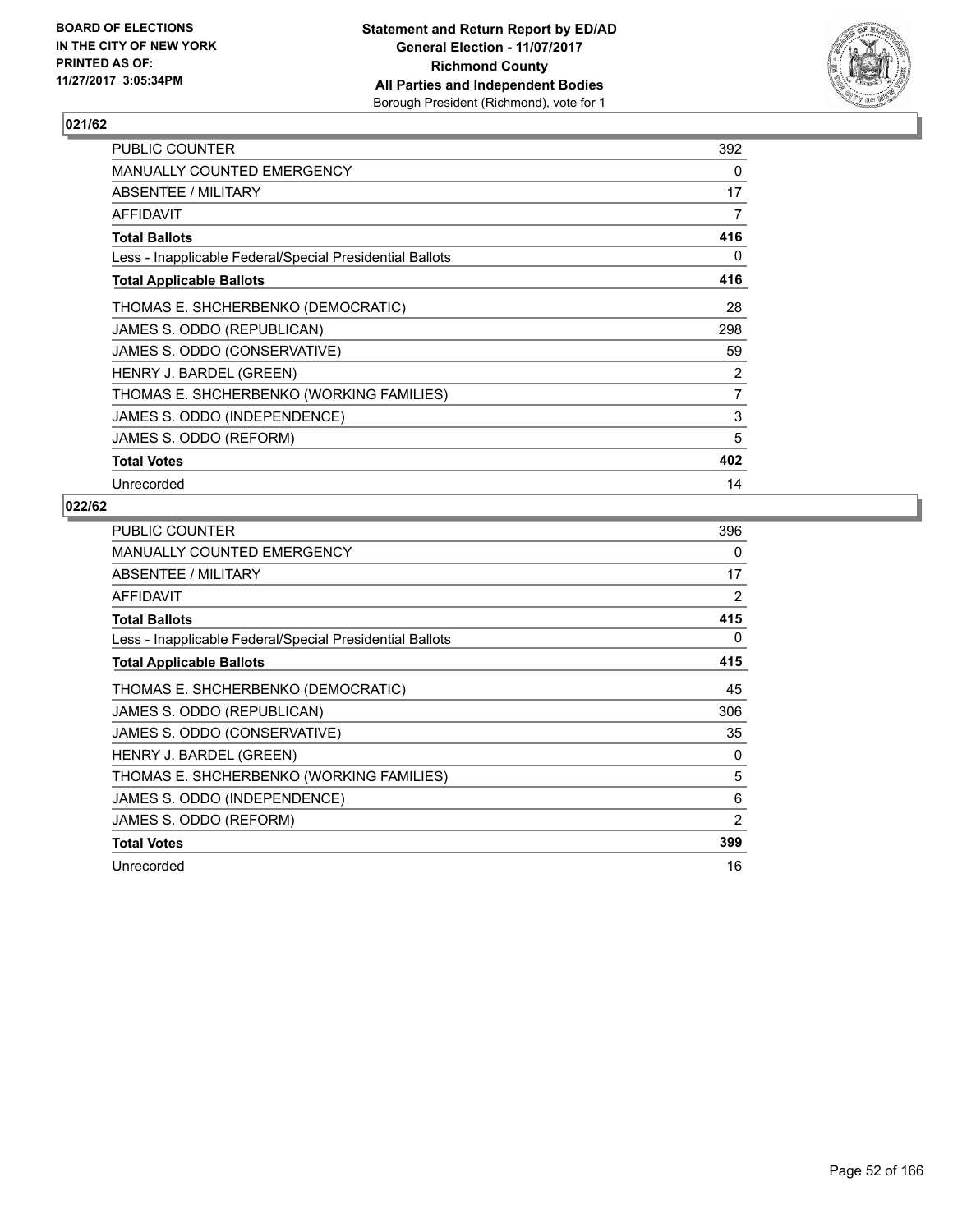

| PUBLIC COUNTER                                           | 336 |
|----------------------------------------------------------|-----|
| <b>MANUALLY COUNTED EMERGENCY</b>                        | 0   |
| ABSENTEE / MILITARY                                      | 6   |
| AFFIDAVIT                                                | 2   |
| <b>Total Ballots</b>                                     | 344 |
| Less - Inapplicable Federal/Special Presidential Ballots | 0   |
| <b>Total Applicable Ballots</b>                          | 344 |
| THOMAS E. SHCHERBENKO (DEMOCRATIC)                       | 31  |
| JAMES S. ODDO (REPUBLICAN)                               | 265 |
| JAMES S. ODDO (CONSERVATIVE)                             | 33  |
| HENRY J. BARDEL (GREEN)                                  |     |
| THOMAS E. SHCHERBENKO (WORKING FAMILIES)                 | 1   |
| JAMES S. ODDO (INDEPENDENCE)                             | 3   |
| JAMES S. ODDO (REFORM)                                   | 0   |
| <b>Total Votes</b>                                       | 334 |
| Unrecorded                                               | 10  |

| <b>PUBLIC COUNTER</b>                                    | 263            |
|----------------------------------------------------------|----------------|
| <b>MANUALLY COUNTED EMERGENCY</b>                        | 0              |
| ABSENTEE / MILITARY                                      | 21             |
| <b>AFFIDAVIT</b>                                         | 5              |
| <b>Total Ballots</b>                                     | 289            |
| Less - Inapplicable Federal/Special Presidential Ballots | 0              |
| <b>Total Applicable Ballots</b>                          | 289            |
| THOMAS E. SHCHERBENKO (DEMOCRATIC)                       | 54             |
| JAMES S. ODDO (REPUBLICAN)                               | 191            |
| JAMES S. ODDO (CONSERVATIVE)                             | 20             |
| HENRY J. BARDEL (GREEN)                                  | 0              |
| THOMAS E. SHCHERBENKO (WORKING FAMILIES)                 | $\overline{2}$ |
| JAMES S. ODDO (INDEPENDENCE)                             | 6              |
| JAMES S. ODDO (REFORM)                                   | 1              |
| UNATTRIBUTABLE WRITE-IN (WRITE-IN)                       | 1              |
| <b>Total Votes</b>                                       | 275            |
| Unrecorded                                               | 14             |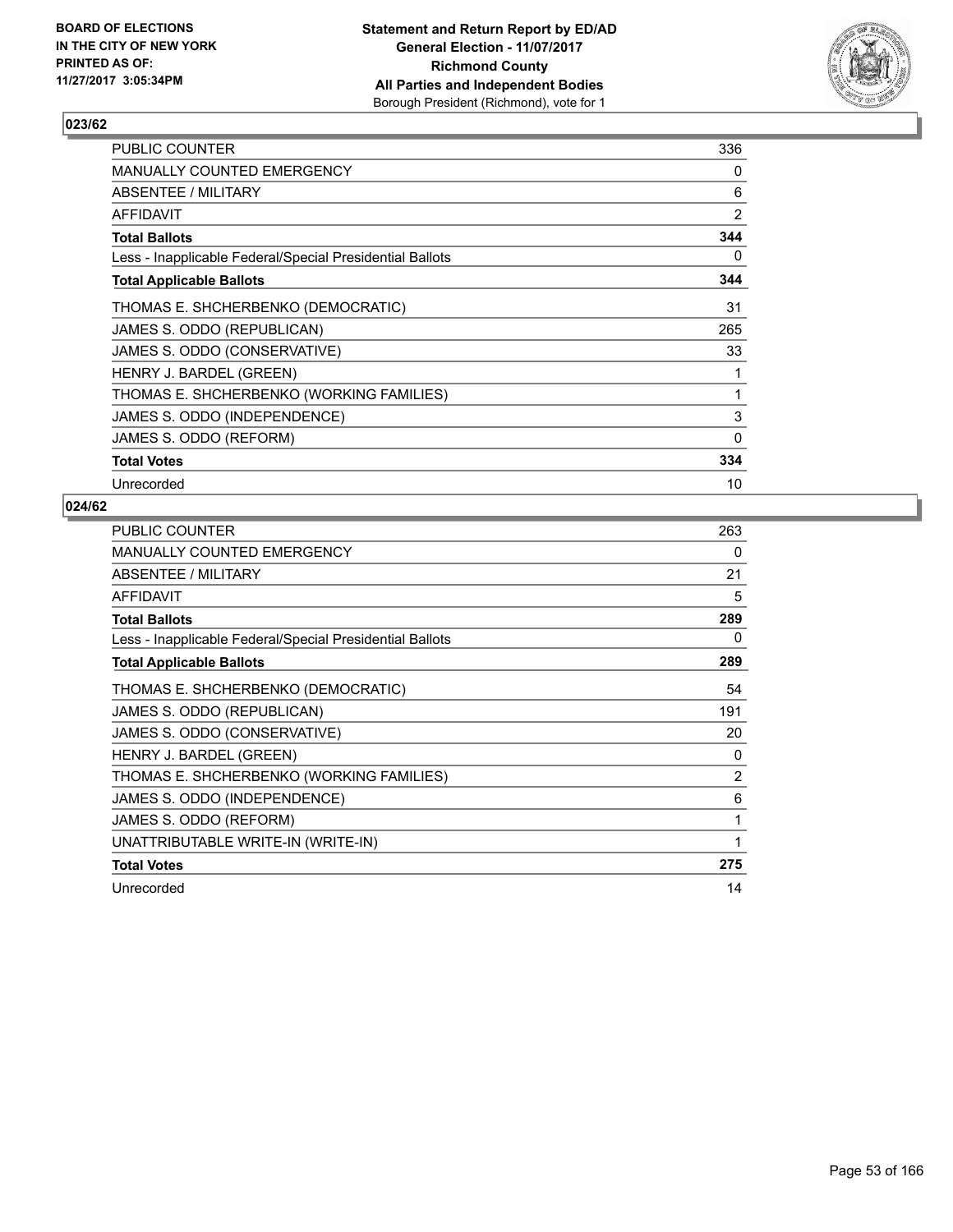

| PUBLIC COUNTER                                           | 329 |
|----------------------------------------------------------|-----|
| <b>MANUALLY COUNTED EMERGENCY</b>                        | 0   |
| ABSENTEE / MILITARY                                      | 13  |
| AFFIDAVIT                                                | 0   |
| <b>Total Ballots</b>                                     | 342 |
| Less - Inapplicable Federal/Special Presidential Ballots | 0   |
| <b>Total Applicable Ballots</b>                          | 342 |
| THOMAS E. SHCHERBENKO (DEMOCRATIC)                       | 21  |
| JAMES S. ODDO (REPUBLICAN)                               | 252 |
| JAMES S. ODDO (CONSERVATIVE)                             | 51  |
| HENRY J. BARDEL (GREEN)                                  |     |
| THOMAS E. SHCHERBENKO (WORKING FAMILIES)                 | 3   |
| JAMES S. ODDO (INDEPENDENCE)                             | 5   |
| JAMES S. ODDO (REFORM)                                   | 1   |
| <b>Total Votes</b>                                       | 334 |
| Unrecorded                                               | 8   |

| <b>PUBLIC COUNTER</b>                                    | 359 |
|----------------------------------------------------------|-----|
| <b>MANUALLY COUNTED EMERGENCY</b>                        | 0   |
| ABSENTEE / MILITARY                                      | 13  |
| <b>AFFIDAVIT</b>                                         | 4   |
| <b>Total Ballots</b>                                     | 376 |
| Less - Inapplicable Federal/Special Presidential Ballots | 0   |
| <b>Total Applicable Ballots</b>                          | 376 |
| THOMAS E. SHCHERBENKO (DEMOCRATIC)                       | 83  |
| JAMES S. ODDO (REPUBLICAN)                               | 208 |
| JAMES S. ODDO (CONSERVATIVE)                             | 40  |
| HENRY J. BARDEL (GREEN)                                  | 2   |
| THOMAS E. SHCHERBENKO (WORKING FAMILIES)                 | 7   |
| JAMES S. ODDO (INDEPENDENCE)                             | 9   |
| JAMES S. ODDO (REFORM)                                   | 2   |
| UNATTRIBUTABLE WRITE-IN (WRITE-IN)                       | 1   |
| <b>Total Votes</b>                                       | 352 |
| Unrecorded                                               | 24  |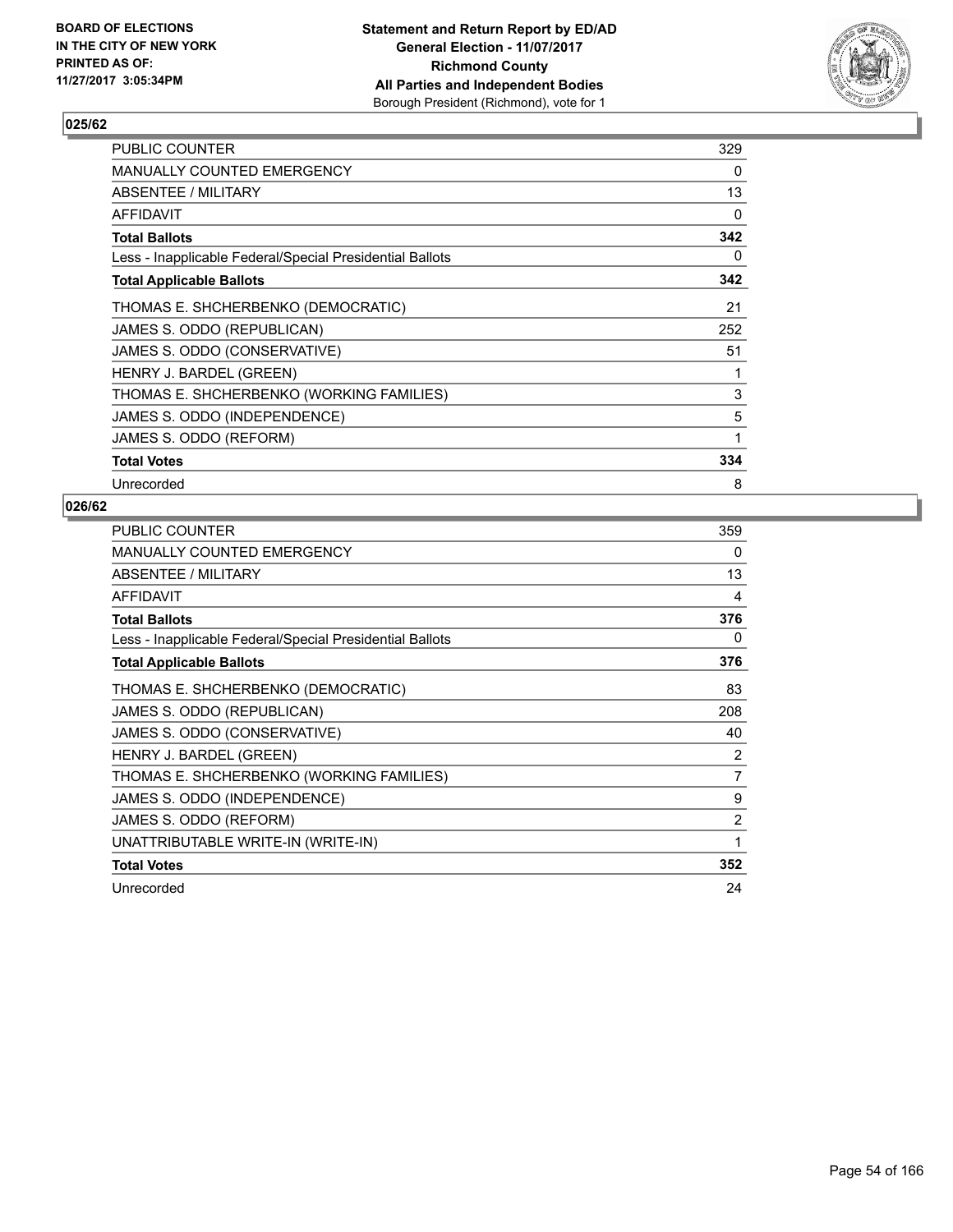

| <b>PUBLIC COUNTER</b>                                    | 424 |
|----------------------------------------------------------|-----|
| MANUALLY COUNTED EMERGENCY                               | 0   |
| <b>ABSENTEE / MILITARY</b>                               | 9   |
| AFFIDAVIT                                                | 6   |
| <b>Total Ballots</b>                                     | 439 |
| Less - Inapplicable Federal/Special Presidential Ballots | 0   |
| <b>Total Applicable Ballots</b>                          | 439 |
| THOMAS E. SHCHERBENKO (DEMOCRATIC)                       | 42  |
| JAMES S. ODDO (REPUBLICAN)                               | 336 |
| JAMES S. ODDO (CONSERVATIVE)                             | 35  |
| HENRY J. BARDEL (GREEN)                                  | 0   |
| THOMAS E. SHCHERBENKO (WORKING FAMILIES)                 | 3   |
| JAMES S. ODDO (INDEPENDENCE)                             | 6   |
| JAMES S. ODDO (REFORM)                                   | 3   |
| STEWART FEIGEL (WRITE-IN)                                | 1   |
| <b>Total Votes</b>                                       | 426 |
| Unrecorded                                               | 13  |

| <b>PUBLIC COUNTER</b>                                    | 364 |
|----------------------------------------------------------|-----|
| <b>MANUALLY COUNTED EMERGENCY</b>                        | 0   |
| ABSENTEE / MILITARY                                      | 1   |
| <b>AFFIDAVIT</b>                                         | 4   |
| <b>Total Ballots</b>                                     | 369 |
| Less - Inapplicable Federal/Special Presidential Ballots | 0   |
| <b>Total Applicable Ballots</b>                          | 369 |
| THOMAS E. SHCHERBENKO (DEMOCRATIC)                       | 44  |
| JAMES S. ODDO (REPUBLICAN)                               | 277 |
| JAMES S. ODDO (CONSERVATIVE)                             | 28  |
| HENRY J. BARDEL (GREEN)                                  |     |
| THOMAS E. SHCHERBENKO (WORKING FAMILIES)                 | 1   |
| JAMES S. ODDO (INDEPENDENCE)                             | 7   |
| JAMES S. ODDO (REFORM)                                   | 1   |
| <b>Total Votes</b>                                       | 359 |
| Unrecorded                                               | 10  |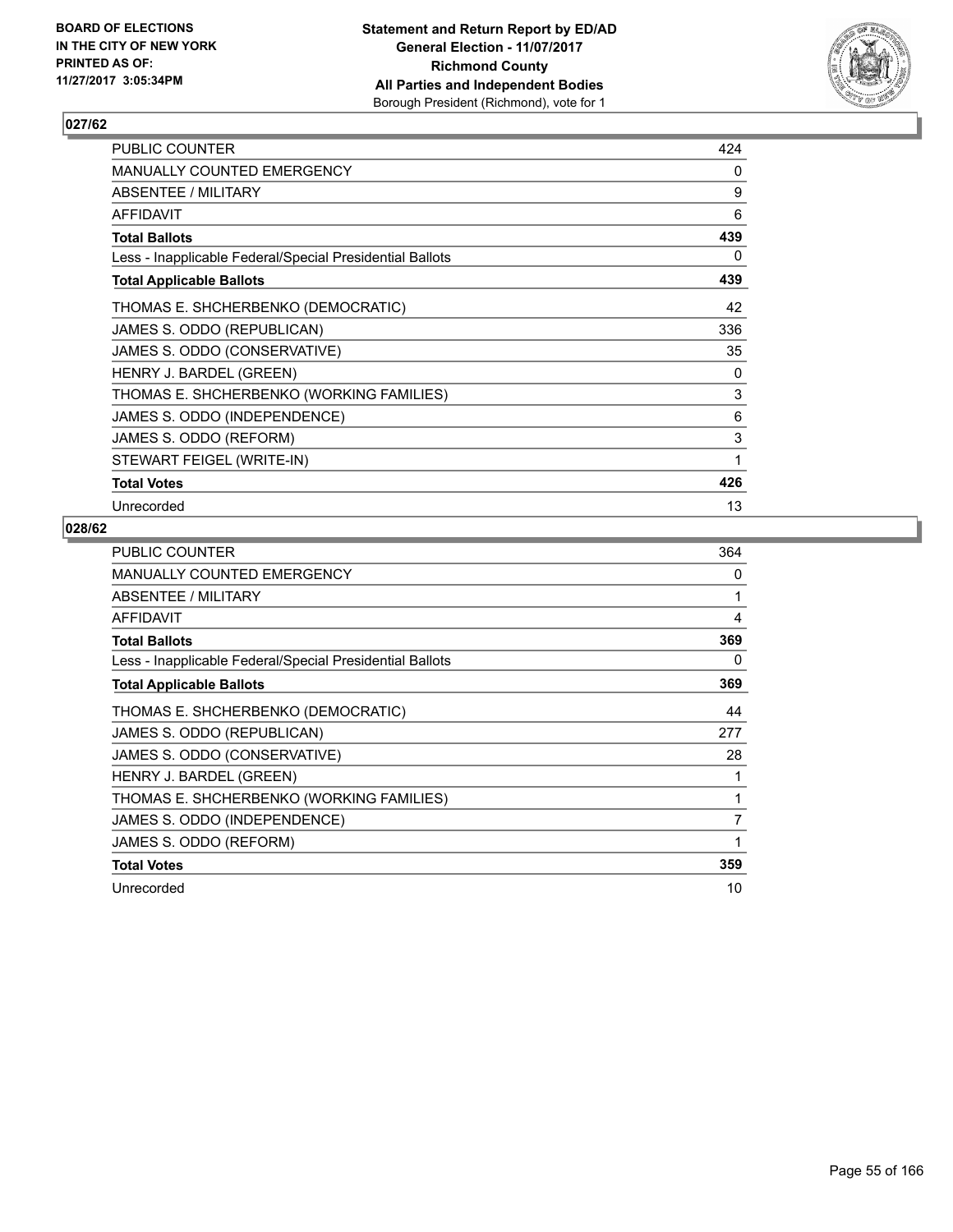

| <b>PUBLIC COUNTER</b>                                    | 264            |
|----------------------------------------------------------|----------------|
| <b>MANUALLY COUNTED EMERGENCY</b>                        | 0              |
| ABSENTEE / MILITARY                                      | 12             |
| AFFIDAVIT                                                | 0              |
| <b>Total Ballots</b>                                     | 276            |
| Less - Inapplicable Federal/Special Presidential Ballots | 0              |
| <b>Total Applicable Ballots</b>                          | 276            |
| THOMAS E. SHCHERBENKO (DEMOCRATIC)                       | 23             |
| JAMES S. ODDO (REPUBLICAN)                               | 198            |
| JAMES S. ODDO (CONSERVATIVE)                             | 32             |
| HENRY J. BARDEL (GREEN)                                  | 2              |
| THOMAS E. SHCHERBENKO (WORKING FAMILIES)                 | 6              |
| JAMES S. ODDO (INDEPENDENCE)                             | 5              |
| JAMES S. ODDO (REFORM)                                   | $\overline{2}$ |
| <b>Total Votes</b>                                       | 268            |
| Unrecorded                                               | 8              |

| <b>PUBLIC COUNTER</b>                                    | 331 |
|----------------------------------------------------------|-----|
| <b>MANUALLY COUNTED EMERGENCY</b>                        | 0   |
| ABSENTEE / MILITARY                                      | 4   |
| AFFIDAVIT                                                | 3   |
| <b>Total Ballots</b>                                     | 338 |
| Less - Inapplicable Federal/Special Presidential Ballots | 0   |
| <b>Total Applicable Ballots</b>                          | 338 |
| THOMAS E. SHCHERBENKO (DEMOCRATIC)                       | 33  |
| JAMES S. ODDO (REPUBLICAN)                               | 253 |
| JAMES S. ODDO (CONSERVATIVE)                             | 33  |
| HENRY J. BARDEL (GREEN)                                  | 3   |
| THOMAS E. SHCHERBENKO (WORKING FAMILIES)                 | 1   |
| JAMES S. ODDO (INDEPENDENCE)                             | 7   |
| JAMES S. ODDO (REFORM)                                   | 1   |
| <b>Total Votes</b>                                       | 331 |
| Unrecorded                                               | 7   |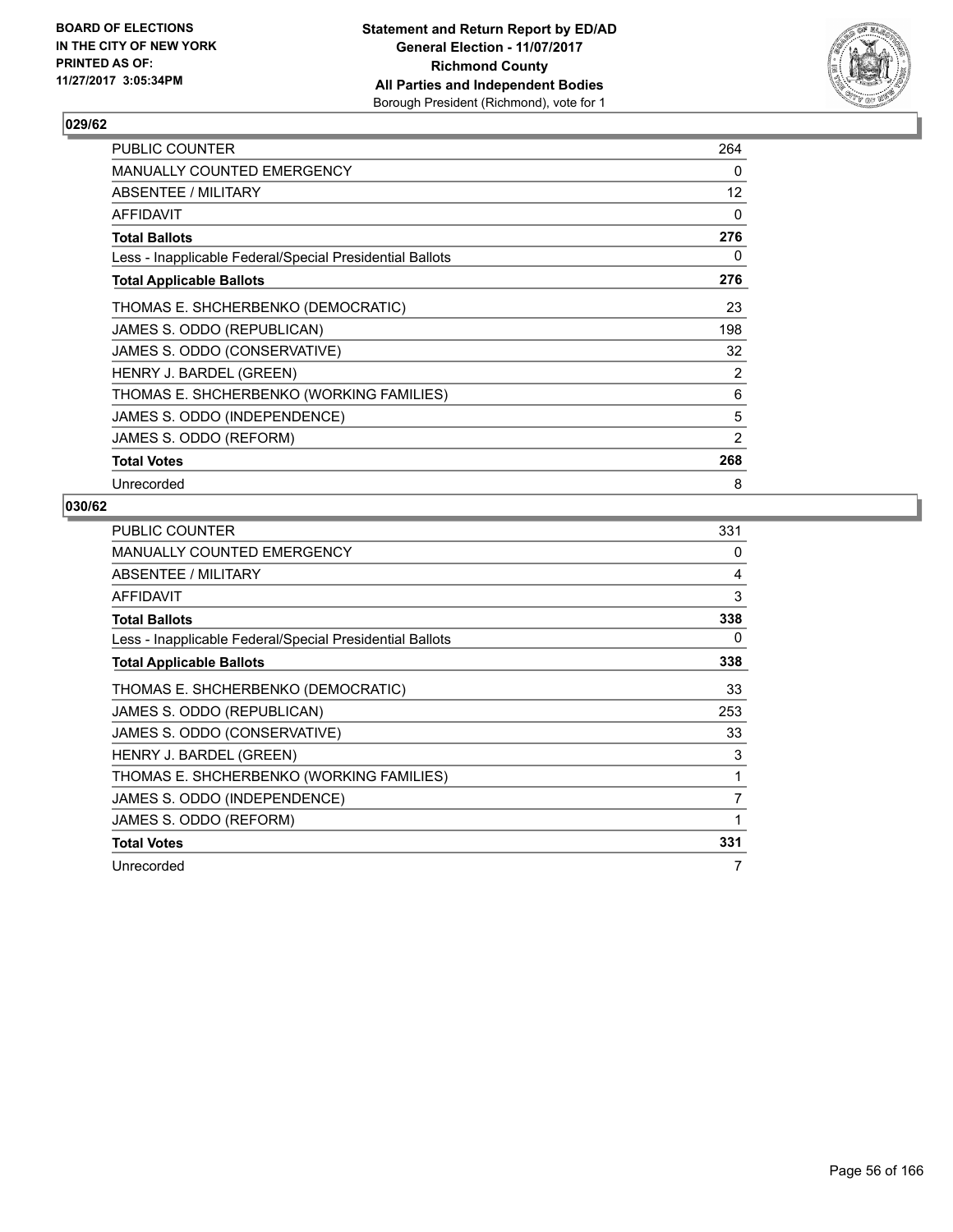

| <b>PUBLIC COUNTER</b>                                    | 372 |
|----------------------------------------------------------|-----|
| <b>MANUALLY COUNTED EMERGENCY</b>                        | 0   |
| ABSENTEE / MILITARY                                      | 20  |
| AFFIDAVIT                                                | 5   |
| <b>Total Ballots</b>                                     | 397 |
| Less - Inapplicable Federal/Special Presidential Ballots | 0   |
| <b>Total Applicable Ballots</b>                          | 397 |
| THOMAS E. SHCHERBENKO (DEMOCRATIC)                       | 39  |
| JAMES S. ODDO (REPUBLICAN)                               | 286 |
| JAMES S. ODDO (CONSERVATIVE)                             | 47  |
| HENRY J. BARDEL (GREEN)                                  | 4   |
| THOMAS E. SHCHERBENKO (WORKING FAMILIES)                 | 2   |
| JAMES S. ODDO (INDEPENDENCE)                             | 8   |
| JAMES S. ODDO (REFORM)                                   | 2   |
| <b>Total Votes</b>                                       | 388 |
| Unrecorded                                               | 9   |

| <b>PUBLIC COUNTER</b>                                    | 344 |
|----------------------------------------------------------|-----|
| <b>MANUALLY COUNTED EMERGENCY</b>                        | 0   |
| ABSENTEE / MILITARY                                      | 21  |
| AFFIDAVIT                                                | 5   |
| <b>Total Ballots</b>                                     | 370 |
| Less - Inapplicable Federal/Special Presidential Ballots | 0   |
| <b>Total Applicable Ballots</b>                          | 370 |
| THOMAS E. SHCHERBENKO (DEMOCRATIC)                       | 22  |
| JAMES S. ODDO (REPUBLICAN)                               | 284 |
| JAMES S. ODDO (CONSERVATIVE)                             | 38  |
| HENRY J. BARDEL (GREEN)                                  | 1   |
| THOMAS E. SHCHERBENKO (WORKING FAMILIES)                 | 7   |
| JAMES S. ODDO (INDEPENDENCE)                             | 5   |
| JAMES S. ODDO (REFORM)                                   | 1   |
| <b>Total Votes</b>                                       | 358 |
| Unrecorded                                               | 12  |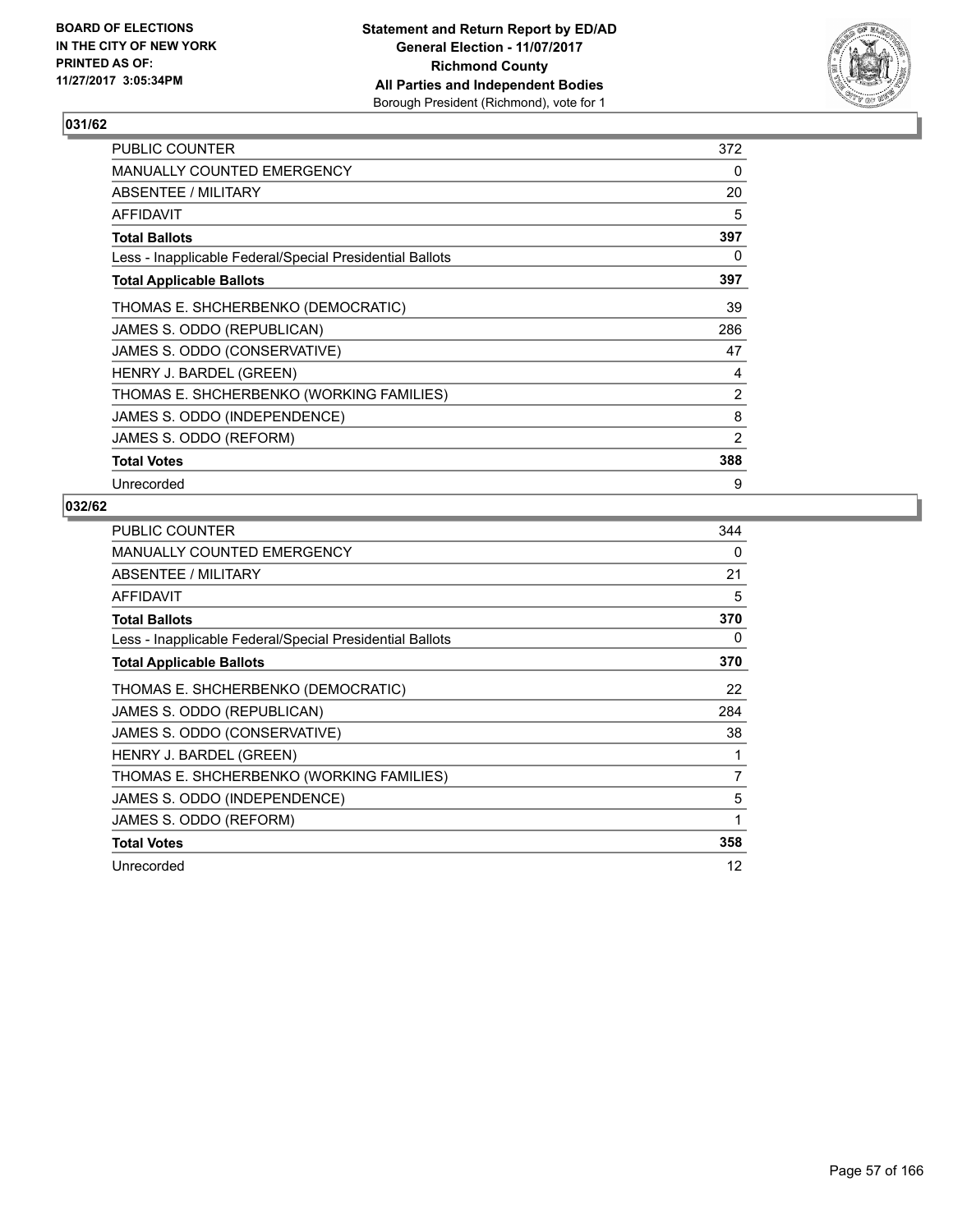

| <b>PUBLIC COUNTER</b>                                    | 364 |
|----------------------------------------------------------|-----|
| MANUALLY COUNTED EMERGENCY                               | 0   |
| ABSENTEE / MILITARY                                      | 5   |
| <b>AFFIDAVIT</b>                                         | 3   |
| <b>Total Ballots</b>                                     | 372 |
| Less - Inapplicable Federal/Special Presidential Ballots | 0   |
| <b>Total Applicable Ballots</b>                          | 372 |
| THOMAS E. SHCHERBENKO (DEMOCRATIC)                       | 27  |
| JAMES S. ODDO (REPUBLICAN)                               | 282 |
| JAMES S. ODDO (CONSERVATIVE)                             | 37  |
| HENRY J. BARDEL (GREEN)                                  | 4   |
| THOMAS E. SHCHERBENKO (WORKING FAMILIES)                 | 2   |
| JAMES S. ODDO (INDEPENDENCE)                             | 4   |
| JAMES S. ODDO (REFORM)                                   | 1   |
| MICHAEL A. MULIN, JR. (WRITE-IN)                         | 1   |
| <b>Total Votes</b>                                       | 358 |
| Unrecorded                                               | 14  |

| <b>PUBLIC COUNTER</b>                                    | 389 |
|----------------------------------------------------------|-----|
| <b>MANUALLY COUNTED EMERGENCY</b>                        | 0   |
| ABSENTEE / MILITARY                                      | 13  |
| AFFIDAVIT                                                | 5   |
| <b>Total Ballots</b>                                     | 407 |
| Less - Inapplicable Federal/Special Presidential Ballots | 0   |
| <b>Total Applicable Ballots</b>                          | 407 |
| THOMAS E. SHCHERBENKO (DEMOCRATIC)                       | 36  |
| JAMES S. ODDO (REPUBLICAN)                               | 299 |
| JAMES S. ODDO (CONSERVATIVE)                             | 42  |
| HENRY J. BARDEL (GREEN)                                  | 1   |
| THOMAS E. SHCHERBENKO (WORKING FAMILIES)                 | 4   |
| JAMES S. ODDO (INDEPENDENCE)                             | 5   |
| JAMES S. ODDO (REFORM)                                   | 4   |
| JOEL BIBULA (WRITE-IN)                                   | 1   |
| <b>Total Votes</b>                                       | 392 |
| Unrecorded                                               | 15  |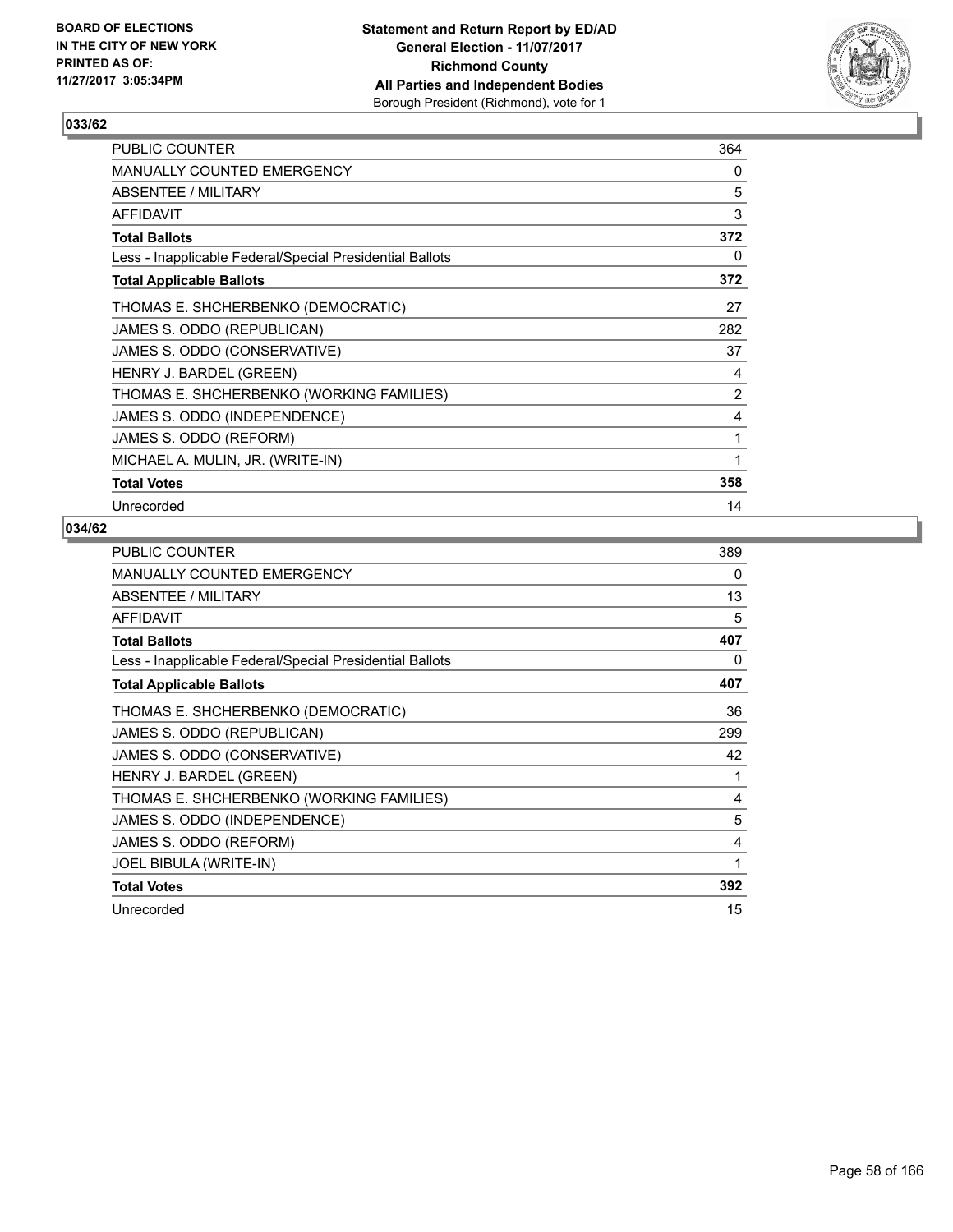

| <b>PUBLIC COUNTER</b>                                    | 345 |
|----------------------------------------------------------|-----|
| MANUALLY COUNTED EMERGENCY                               | 0   |
| ABSENTEE / MILITARY                                      | 3   |
| <b>AFFIDAVIT</b>                                         | 0   |
| <b>Total Ballots</b>                                     | 348 |
| Less - Inapplicable Federal/Special Presidential Ballots | 0   |
| <b>Total Applicable Ballots</b>                          | 348 |
| THOMAS E. SHCHERBENKO (DEMOCRATIC)                       | 30  |
| JAMES S. ODDO (REPUBLICAN)                               | 271 |
| JAMES S. ODDO (CONSERVATIVE)                             | 30  |
| HENRY J. BARDEL (GREEN)                                  | 2   |
| THOMAS E. SHCHERBENKO (WORKING FAMILIES)                 | 1   |
| JAMES S. ODDO (INDEPENDENCE)                             | 6   |
| JAMES S. ODDO (REFORM)                                   | 3   |
| KATHLEEN GORMAN (WRITE-IN)                               | 1   |
| <b>Total Votes</b>                                       | 344 |
| Unrecorded                                               | 4   |

| <b>PUBLIC COUNTER</b>                                    | 321            |
|----------------------------------------------------------|----------------|
| MANUALLY COUNTED EMERGENCY                               | 0              |
| ABSENTEE / MILITARY                                      | 8              |
| AFFIDAVIT                                                | $\overline{2}$ |
| <b>Total Ballots</b>                                     | 331            |
| Less - Inapplicable Federal/Special Presidential Ballots | 0              |
| <b>Total Applicable Ballots</b>                          | 331            |
| THOMAS E. SHCHERBENKO (DEMOCRATIC)                       | 38             |
| JAMES S. ODDO (REPUBLICAN)                               | 239            |
| JAMES S. ODDO (CONSERVATIVE)                             | 32             |
| HENRY J. BARDEL (GREEN)                                  | $\overline{2}$ |
| THOMAS E. SHCHERBENKO (WORKING FAMILIES)                 | 4              |
| JAMES S. ODDO (INDEPENDENCE)                             | 6              |
| JAMES S. ODDO (REFORM)                                   | $\overline{2}$ |
| RYAN J. GALLAGHER (WRITE-IN)                             | 1              |
| <b>Total Votes</b>                                       | 324            |
| Unrecorded                                               | 7              |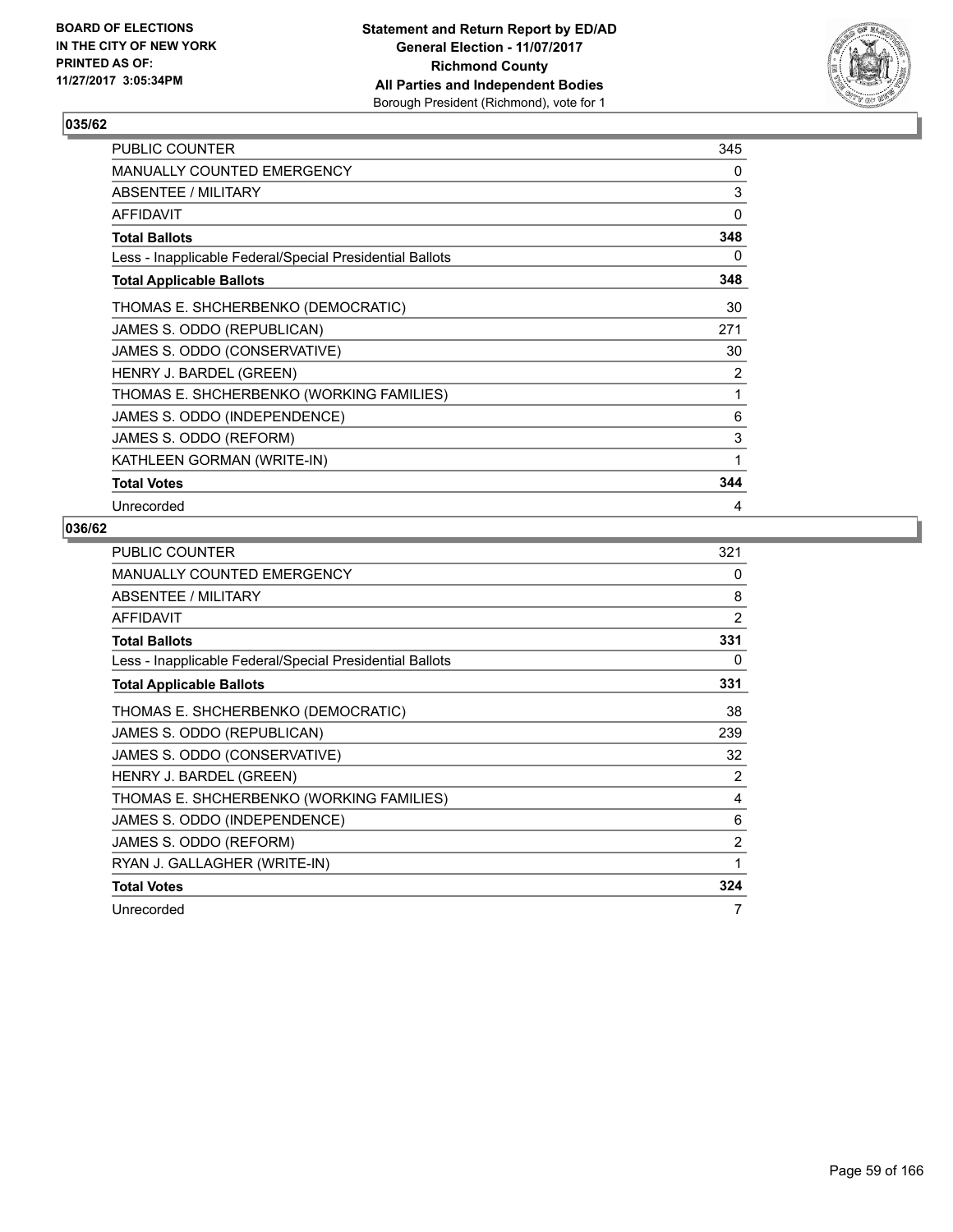

| <b>PUBLIC COUNTER</b>                                    | 421 |
|----------------------------------------------------------|-----|
| <b>MANUALLY COUNTED EMERGENCY</b>                        | 0   |
| ABSENTEE / MILITARY                                      | 11  |
| <b>AFFIDAVIT</b>                                         | 2   |
| <b>Total Ballots</b>                                     | 434 |
| Less - Inapplicable Federal/Special Presidential Ballots | 0   |
| <b>Total Applicable Ballots</b>                          | 434 |
| THOMAS E. SHCHERBENKO (DEMOCRATIC)                       | 38  |
| JAMES S. ODDO (REPUBLICAN)                               | 316 |
| JAMES S. ODDO (CONSERVATIVE)                             | 49  |
| HENRY J. BARDEL (GREEN)                                  | 1   |
| THOMAS E. SHCHERBENKO (WORKING FAMILIES)                 | 4   |
| JAMES S. ODDO (INDEPENDENCE)                             | 7   |
| JAMES S. ODDO (REFORM)                                   | 1   |
| <b>Total Votes</b>                                       | 416 |
| Unrecorded                                               | 18  |

| <b>PUBLIC COUNTER</b>                                    | 440 |
|----------------------------------------------------------|-----|
| <b>MANUALLY COUNTED EMERGENCY</b>                        | 0   |
| ABSENTEE / MILITARY                                      | 18  |
| AFFIDAVIT                                                | 5   |
| <b>Total Ballots</b>                                     | 463 |
| Less - Inapplicable Federal/Special Presidential Ballots | 0   |
| <b>Total Applicable Ballots</b>                          | 463 |
| THOMAS E. SHCHERBENKO (DEMOCRATIC)                       | 51  |
| JAMES S. ODDO (REPUBLICAN)                               | 325 |
| JAMES S. ODDO (CONSERVATIVE)                             | 52  |
| HENRY J. BARDEL (GREEN)                                  | 0   |
| THOMAS E. SHCHERBENKO (WORKING FAMILIES)                 | 8   |
| JAMES S. ODDO (INDEPENDENCE)                             | 11  |
| JAMES S. ODDO (REFORM)                                   | 3   |
| <b>Total Votes</b>                                       | 450 |
| Unrecorded                                               | 13  |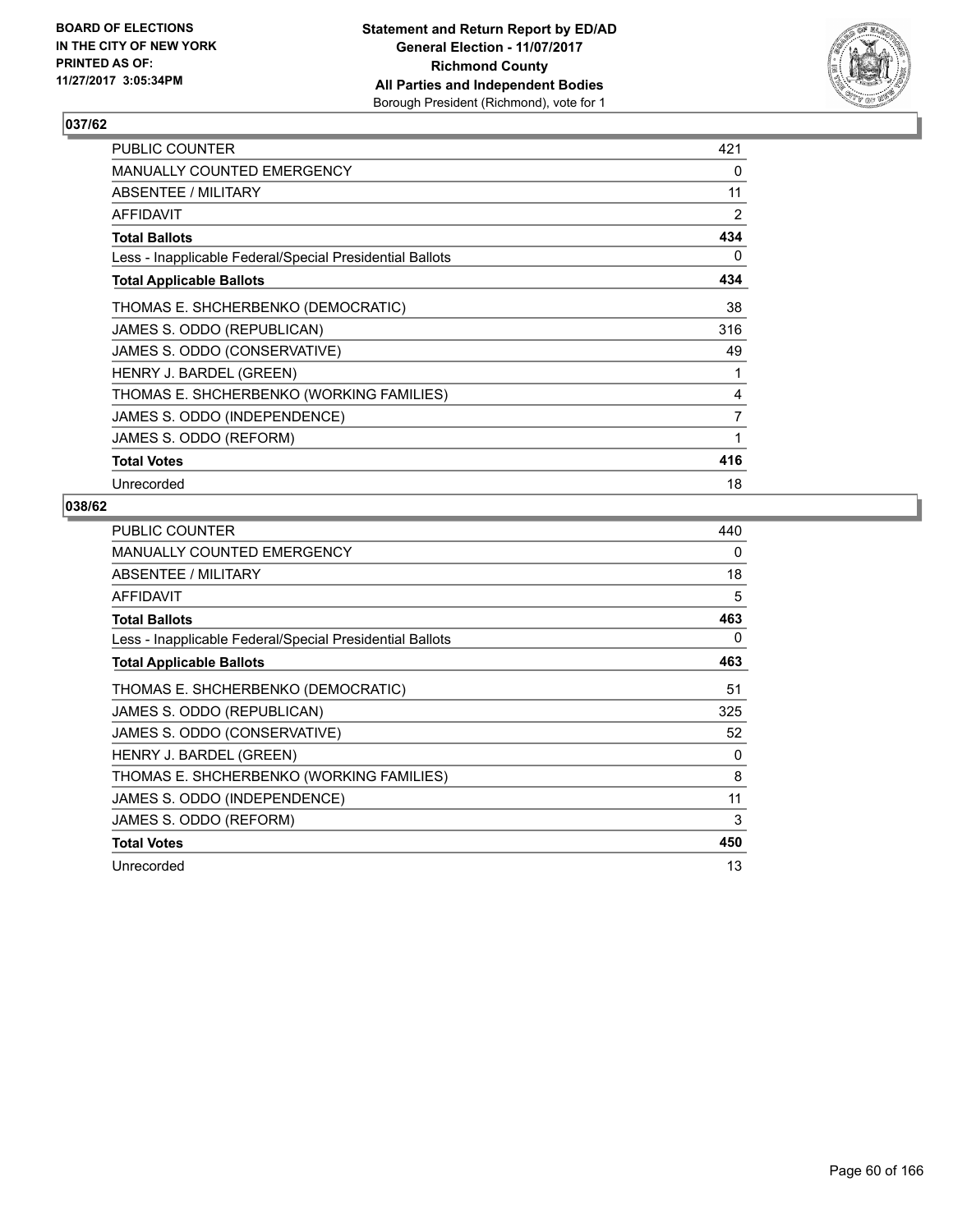

| <b>PUBLIC COUNTER</b>                                    | 455 |
|----------------------------------------------------------|-----|
| <b>MANUALLY COUNTED EMERGENCY</b>                        | 0   |
| ABSENTEE / MILITARY                                      | 13  |
| <b>AFFIDAVIT</b>                                         | 5   |
| <b>Total Ballots</b>                                     | 473 |
| Less - Inapplicable Federal/Special Presidential Ballots | 0   |
| <b>Total Applicable Ballots</b>                          | 473 |
| THOMAS E. SHCHERBENKO (DEMOCRATIC)                       | 47  |
| JAMES S. ODDO (REPUBLICAN)                               | 329 |
| JAMES S. ODDO (CONSERVATIVE)                             | 73  |
| HENRY J. BARDEL (GREEN)                                  | 0   |
| THOMAS E. SHCHERBENKO (WORKING FAMILIES)                 | 1   |
| JAMES S. ODDO (INDEPENDENCE)                             | 7   |
| JAMES S. ODDO (REFORM)                                   | 6   |
| <b>Total Votes</b>                                       | 463 |
| Unrecorded                                               | 10  |

| <b>PUBLIC COUNTER</b>                                    | 403 |
|----------------------------------------------------------|-----|
| <b>MANUALLY COUNTED EMERGENCY</b>                        | 0   |
| ABSENTEE / MILITARY                                      | 16  |
| <b>AFFIDAVIT</b>                                         | 7   |
| <b>Total Ballots</b>                                     | 426 |
| Less - Inapplicable Federal/Special Presidential Ballots | 0   |
| <b>Total Applicable Ballots</b>                          | 426 |
| THOMAS E. SHCHERBENKO (DEMOCRATIC)                       | 46  |
| JAMES S. ODDO (REPUBLICAN)                               | 300 |
| JAMES S. ODDO (CONSERVATIVE)                             | 44  |
| HENRY J. BARDEL (GREEN)                                  | 8   |
| THOMAS E. SHCHERBENKO (WORKING FAMILIES)                 | 5   |
| JAMES S. ODDO (INDEPENDENCE)                             | 5   |
| JAMES S. ODDO (REFORM)                                   | 2   |
| <b>Total Votes</b>                                       | 410 |
| Unrecorded                                               | 16  |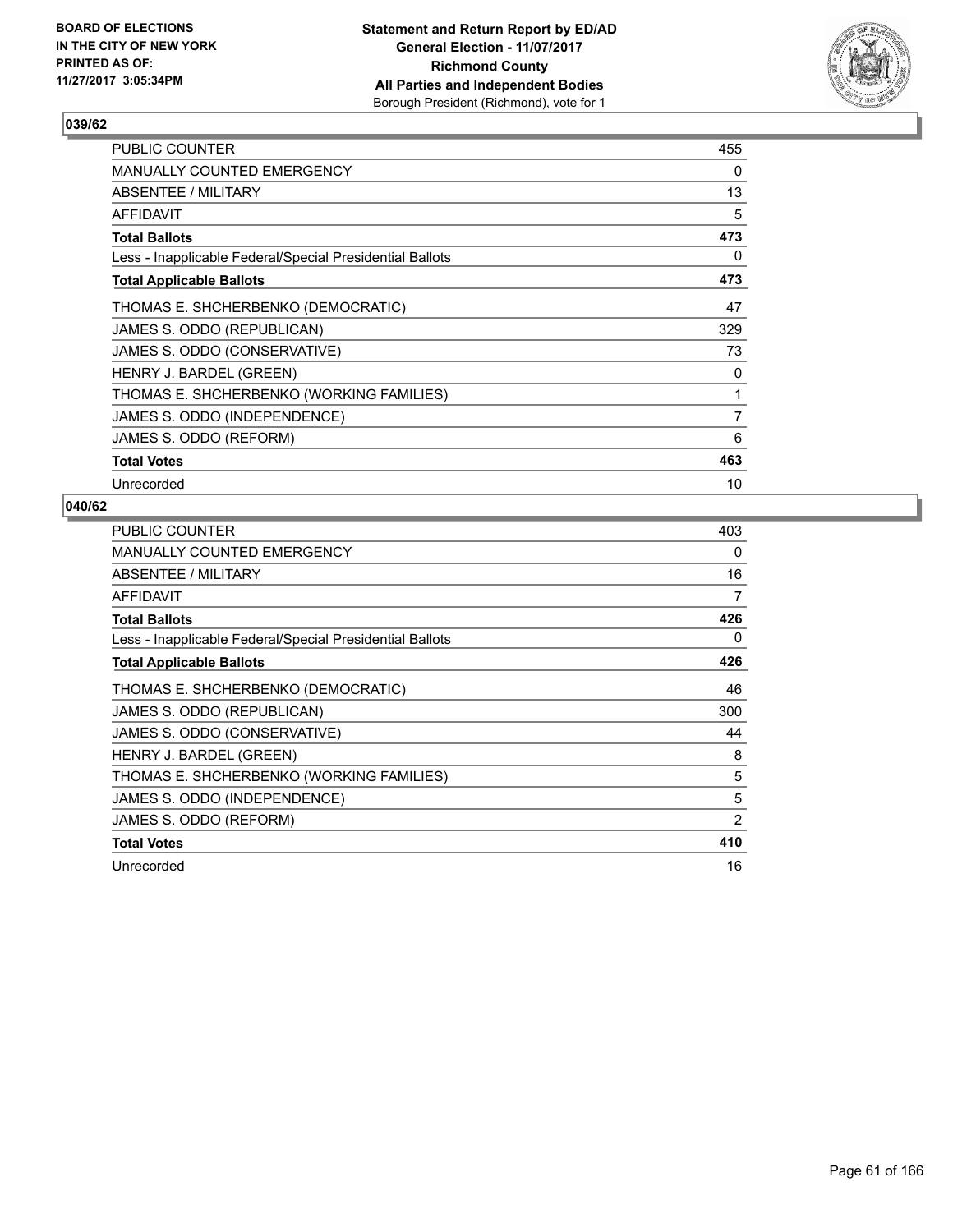

| PUBLIC COUNTER                                           | 363            |
|----------------------------------------------------------|----------------|
| MANUALLY COUNTED EMERGENCY                               | 0              |
| <b>ABSENTEE / MILITARY</b>                               | 25             |
| <b>AFFIDAVIT</b>                                         | 1              |
| <b>Total Ballots</b>                                     | 389            |
| Less - Inapplicable Federal/Special Presidential Ballots | 0              |
| <b>Total Applicable Ballots</b>                          | 389            |
| THOMAS E. SHCHERBENKO (DEMOCRATIC)                       | 34             |
| JAMES S. ODDO (REPUBLICAN)                               | 287            |
| JAMES S. ODDO (CONSERVATIVE)                             | 41             |
| HENRY J. BARDEL (GREEN)                                  | 1              |
| THOMAS E. SHCHERBENKO (WORKING FAMILIES)                 | 0              |
| JAMES S. ODDO (INDEPENDENCE)                             | 9              |
| JAMES S. ODDO (REFORM)                                   | 1              |
| ALAN CATANEO (WRITE-IN)                                  | $\overline{2}$ |
| DONALD J. TRUMP, JR. (WRITE-IN)                          | 1              |
| UNATTRIBUTABLE WRITE-IN (WRITE-IN)                       | 1              |
| <b>Total Votes</b>                                       | 377            |
| Unrecorded                                               | 12             |

| <b>PUBLIC COUNTER</b>                                    | 392            |
|----------------------------------------------------------|----------------|
| MANUALLY COUNTED EMERGENCY                               | 0              |
| ABSENTEE / MILITARY                                      | 12             |
| <b>AFFIDAVIT</b>                                         | $\overline{2}$ |
| <b>Total Ballots</b>                                     | 406            |
| Less - Inapplicable Federal/Special Presidential Ballots | 0              |
| <b>Total Applicable Ballots</b>                          | 406            |
| THOMAS E. SHCHERBENKO (DEMOCRATIC)                       | 51             |
| JAMES S. ODDO (REPUBLICAN)                               | 275            |
| JAMES S. ODDO (CONSERVATIVE)                             | 44             |
| HENRY J. BARDEL (GREEN)                                  | 2              |
| THOMAS E. SHCHERBENKO (WORKING FAMILIES)                 | 8              |
| JAMES S. ODDO (INDEPENDENCE)                             | 11             |
| JAMES S. ODDO (REFORM)                                   | 3              |
| <b>Total Votes</b>                                       | 394            |
| Unrecorded                                               | 12             |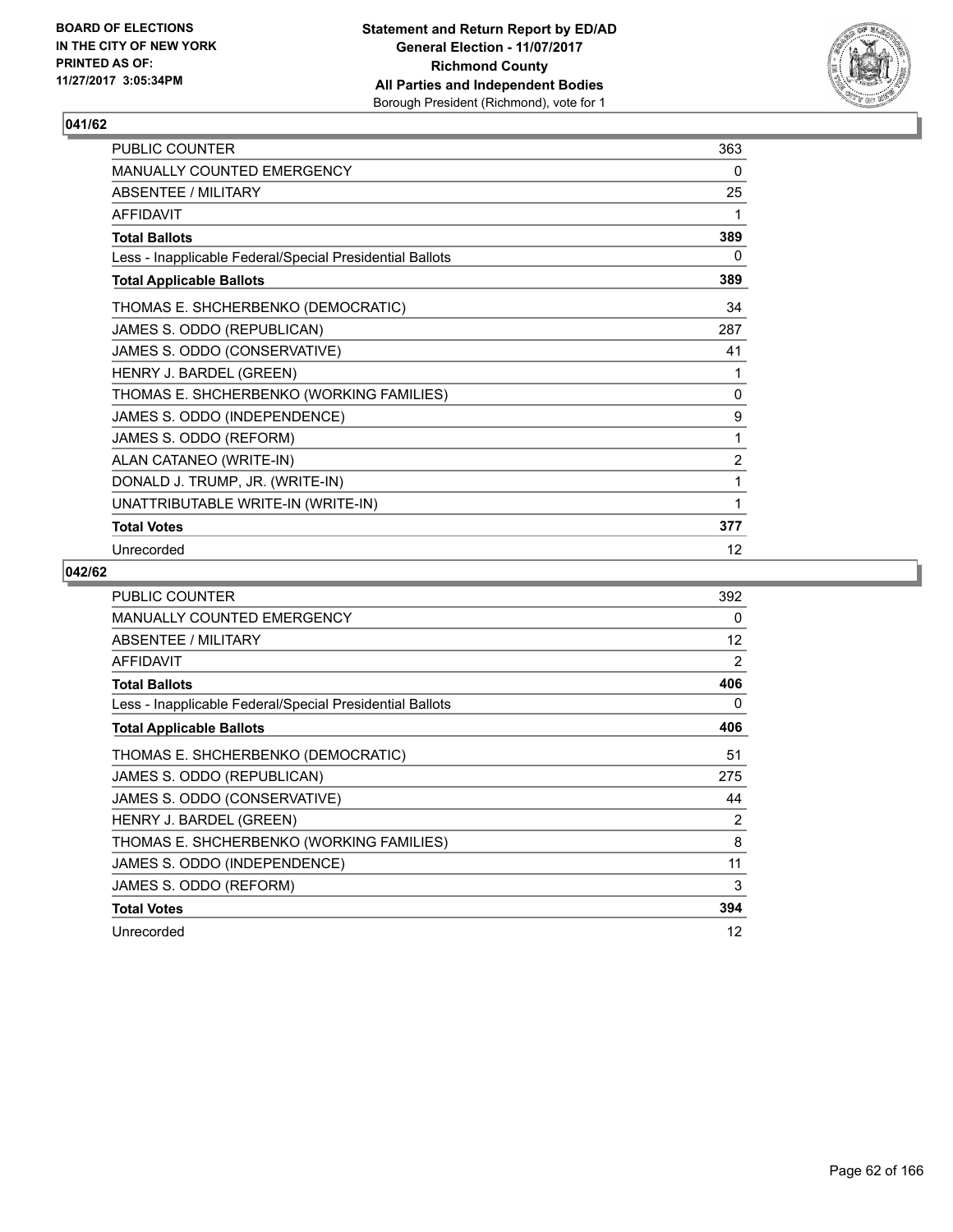

| <b>PUBLIC COUNTER</b>                                    | 387 |
|----------------------------------------------------------|-----|
| <b>MANUALLY COUNTED EMERGENCY</b>                        | 0   |
| ABSENTEE / MILITARY                                      | 11  |
| AFFIDAVIT                                                | 3   |
| <b>Total Ballots</b>                                     | 401 |
| Less - Inapplicable Federal/Special Presidential Ballots | 0   |
| <b>Total Applicable Ballots</b>                          | 401 |
| THOMAS E. SHCHERBENKO (DEMOCRATIC)                       | 45  |
| JAMES S. ODDO (REPUBLICAN)                               | 298 |
| JAMES S. ODDO (CONSERVATIVE)                             | 33  |
| HENRY J. BARDEL (GREEN)                                  | 1   |
| THOMAS E. SHCHERBENKO (WORKING FAMILIES)                 | 5   |
| JAMES S. ODDO (INDEPENDENCE)                             | 6   |
| JAMES S. ODDO (REFORM)                                   | 2   |
| <b>Total Votes</b>                                       | 390 |
| Unrecorded                                               | 11  |

| <b>PUBLIC COUNTER</b>                                    | 370 |
|----------------------------------------------------------|-----|
| <b>MANUALLY COUNTED EMERGENCY</b>                        | 0   |
| ABSENTEE / MILITARY                                      | 11  |
| <b>AFFIDAVIT</b>                                         | 8   |
| <b>Total Ballots</b>                                     | 389 |
| Less - Inapplicable Federal/Special Presidential Ballots | 0   |
| <b>Total Applicable Ballots</b>                          | 389 |
| THOMAS E. SHCHERBENKO (DEMOCRATIC)                       | 49  |
| JAMES S. ODDO (REPUBLICAN)                               | 263 |
| JAMES S. ODDO (CONSERVATIVE)                             | 53  |
| HENRY J. BARDEL (GREEN)                                  | 3   |
| THOMAS E. SHCHERBENKO (WORKING FAMILIES)                 | 4   |
| JAMES S. ODDO (INDEPENDENCE)                             | 4   |
| JAMES S. ODDO (REFORM)                                   | 1   |
| <b>Total Votes</b>                                       | 377 |
| Unrecorded                                               | 12  |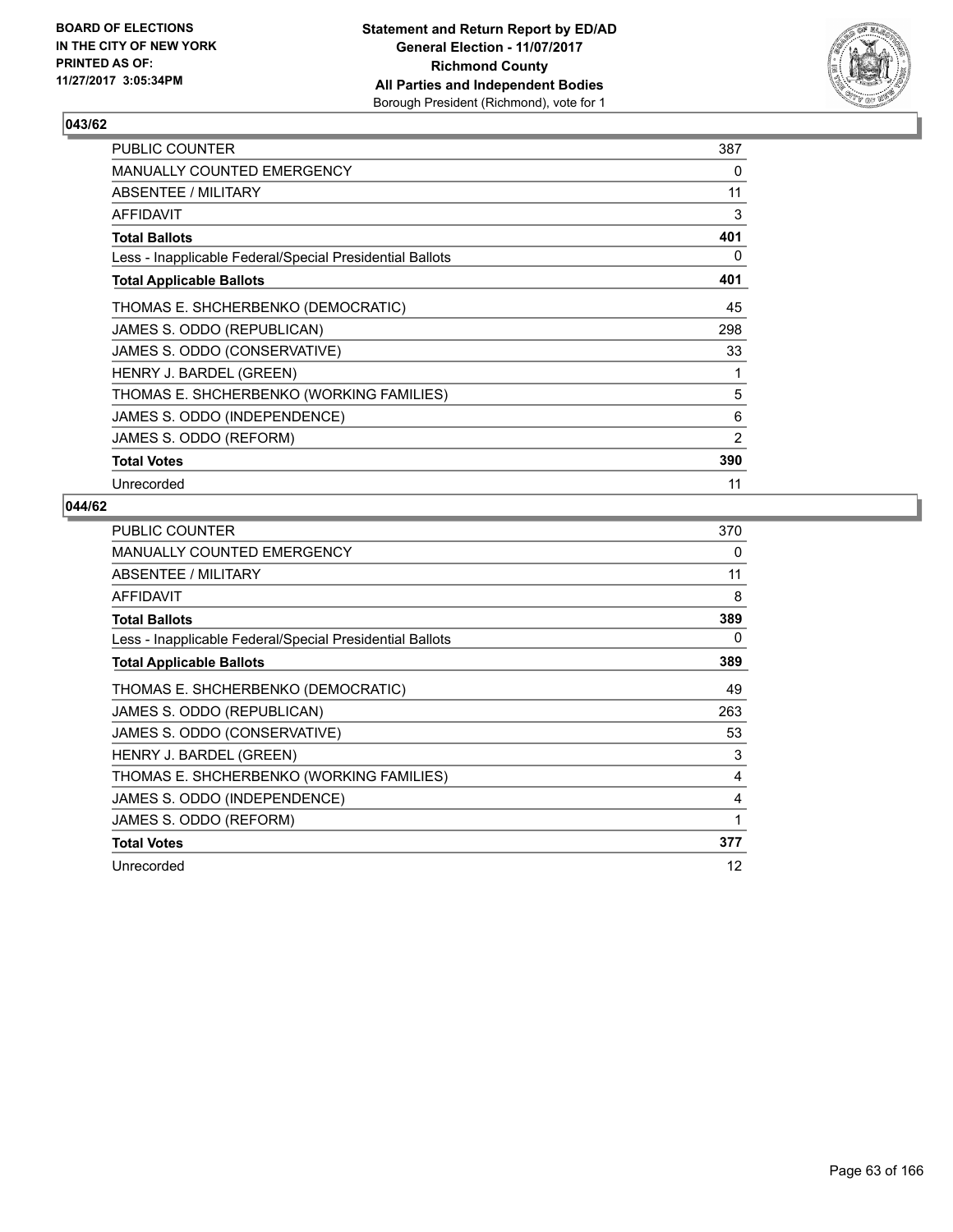

| PUBLIC COUNTER                                           | 341 |
|----------------------------------------------------------|-----|
| <b>MANUALLY COUNTED EMERGENCY</b>                        | 0   |
| ABSENTEE / MILITARY                                      | 10  |
| <b>AFFIDAVIT</b>                                         | 3   |
| <b>Total Ballots</b>                                     | 354 |
| Less - Inapplicable Federal/Special Presidential Ballots | 0   |
| <b>Total Applicable Ballots</b>                          | 354 |
| THOMAS E. SHCHERBENKO (DEMOCRATIC)                       | 31  |
| JAMES S. ODDO (REPUBLICAN)                               | 270 |
| JAMES S. ODDO (CONSERVATIVE)                             | 28  |
| HENRY J. BARDEL (GREEN)                                  | 1   |
| THOMAS E. SHCHERBENKO (WORKING FAMILIES)                 | 1   |
| JAMES S. ODDO (INDEPENDENCE)                             | 5   |
| JAMES S. ODDO (REFORM)                                   | 0   |
| JOHN VUOLO (WRITE-IN)                                    | 1   |
| <b>MARTIN LAWRENCE (WRITE-IN)</b>                        | 1   |
| <b>Total Votes</b>                                       | 338 |
| Unrecorded                                               | 16  |

| <b>PUBLIC COUNTER</b>                                    | 469 |
|----------------------------------------------------------|-----|
| <b>MANUALLY COUNTED EMERGENCY</b>                        | 0   |
| <b>ABSENTEE / MILITARY</b>                               | 8   |
| AFFIDAVIT                                                | 6   |
| <b>Total Ballots</b>                                     | 483 |
| Less - Inapplicable Federal/Special Presidential Ballots | 0   |
| <b>Total Applicable Ballots</b>                          | 483 |
| THOMAS E. SHCHERBENKO (DEMOCRATIC)                       | 49  |
| JAMES S. ODDO (REPUBLICAN)                               | 370 |
| JAMES S. ODDO (CONSERVATIVE)                             | 37  |
| HENRY J. BARDEL (GREEN)                                  | 3   |
| THOMAS E. SHCHERBENKO (WORKING FAMILIES)                 | 1   |
| JAMES S. ODDO (INDEPENDENCE)                             | 7   |
| JAMES S. ODDO (REFORM)                                   | 3   |
| <b>Total Votes</b>                                       | 470 |
| Unrecorded                                               | 13  |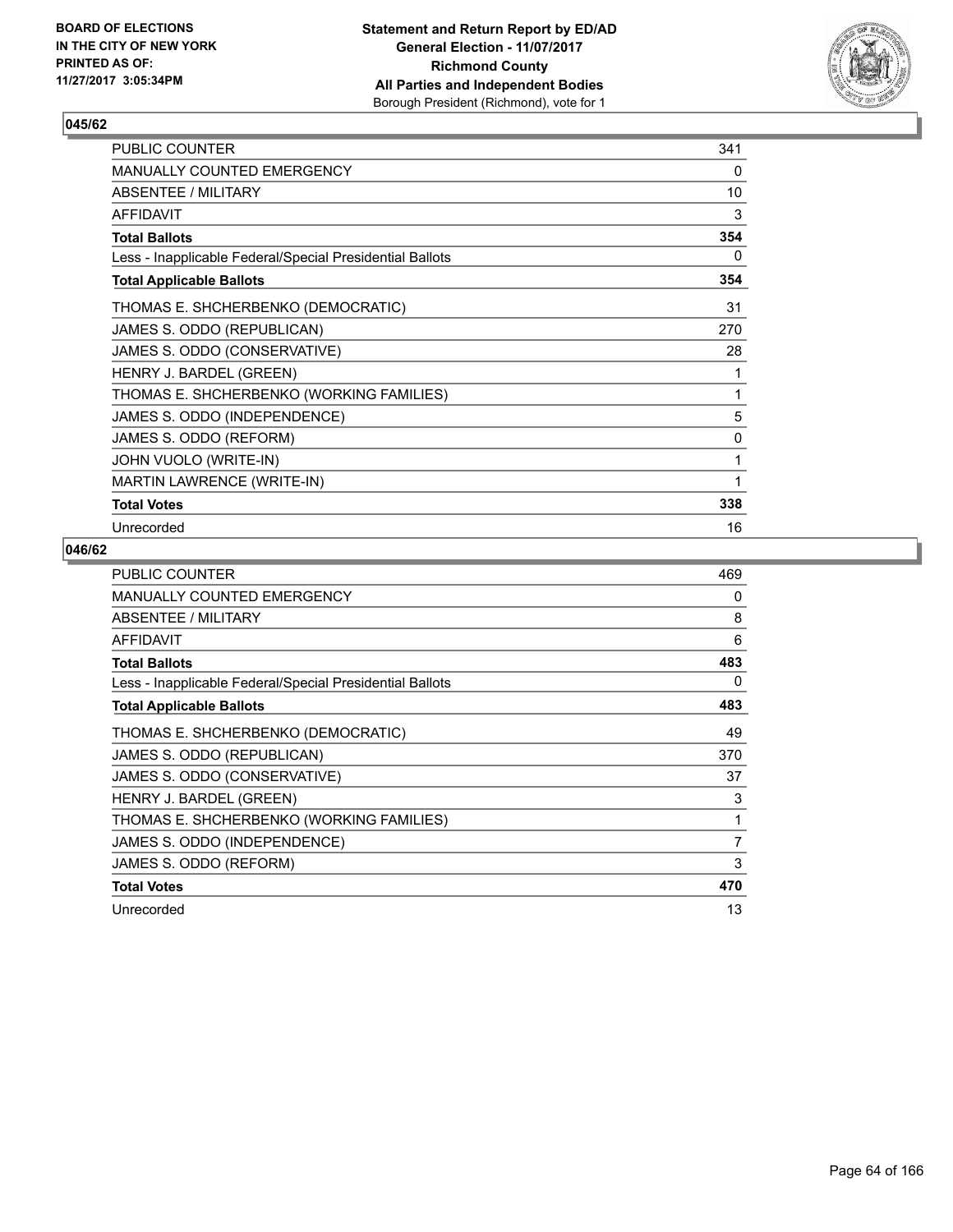

| PUBLIC COUNTER                                           | 400 |
|----------------------------------------------------------|-----|
| <b>MANUALLY COUNTED EMERGENCY</b>                        | 0   |
| ABSENTEE / MILITARY                                      | 13  |
| AFFIDAVIT                                                | 7   |
| <b>Total Ballots</b>                                     | 420 |
| Less - Inapplicable Federal/Special Presidential Ballots | 0   |
| <b>Total Applicable Ballots</b>                          | 420 |
| THOMAS E. SHCHERBENKO (DEMOCRATIC)                       | 35  |
| JAMES S. ODDO (REPUBLICAN)                               | 316 |
| JAMES S. ODDO (CONSERVATIVE)                             | 48  |
| HENRY J. BARDEL (GREEN)                                  | 0   |
| THOMAS E. SHCHERBENKO (WORKING FAMILIES)                 | 4   |
| JAMES S. ODDO (INDEPENDENCE)                             | 6   |
| JAMES S. ODDO (REFORM)                                   | 2   |
| <b>Total Votes</b>                                       | 411 |
| Unrecorded                                               | 9   |

| <b>PUBLIC COUNTER</b>                                    | 331            |
|----------------------------------------------------------|----------------|
| <b>MANUALLY COUNTED EMERGENCY</b>                        | 0              |
| ABSENTEE / MILITARY                                      | 6              |
| <b>AFFIDAVIT</b>                                         | $\overline{2}$ |
| <b>Total Ballots</b>                                     | 339            |
| Less - Inapplicable Federal/Special Presidential Ballots | 0              |
| <b>Total Applicable Ballots</b>                          | 339            |
| THOMAS E. SHCHERBENKO (DEMOCRATIC)                       | 39             |
| JAMES S. ODDO (REPUBLICAN)                               | 240            |
| JAMES S. ODDO (CONSERVATIVE)                             | 34             |
| HENRY J. BARDEL (GREEN)                                  | 4              |
| THOMAS E. SHCHERBENKO (WORKING FAMILIES)                 | 4              |
| JAMES S. ODDO (INDEPENDENCE)                             | 6              |
| JAMES S. ODDO (REFORM)                                   | 0              |
| <b>Total Votes</b>                                       | 327            |
| Unrecorded                                               | 12             |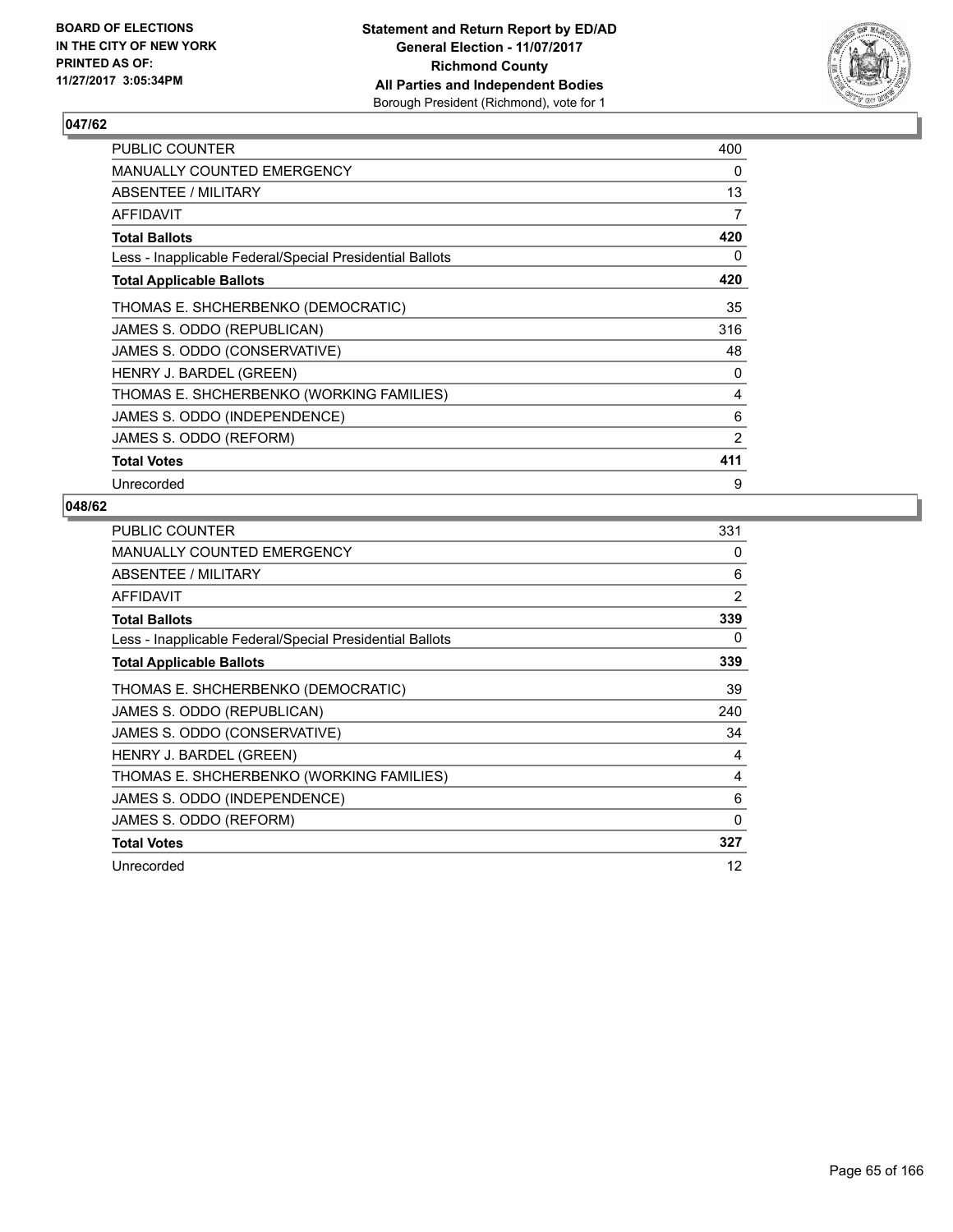

| PUBLIC COUNTER                                           | 422 |
|----------------------------------------------------------|-----|
| <b>MANUALLY COUNTED EMERGENCY</b>                        | 0   |
| ABSENTEE / MILITARY                                      | 15  |
| AFFIDAVIT                                                | 5   |
| <b>Total Ballots</b>                                     | 442 |
| Less - Inapplicable Federal/Special Presidential Ballots | 0   |
| <b>Total Applicable Ballots</b>                          | 442 |
| THOMAS E. SHCHERBENKO (DEMOCRATIC)                       | 65  |
| JAMES S. ODDO (REPUBLICAN)                               | 316 |
| JAMES S. ODDO (CONSERVATIVE)                             | 47  |
| HENRY J. BARDEL (GREEN)                                  |     |
| THOMAS E. SHCHERBENKO (WORKING FAMILIES)                 | 2   |
| JAMES S. ODDO (INDEPENDENCE)                             | 1   |
| JAMES S. ODDO (REFORM)                                   | 2   |
| <b>Total Votes</b>                                       | 434 |
| Unrecorded                                               | 8   |

| <b>PUBLIC COUNTER</b>                                    | 443 |
|----------------------------------------------------------|-----|
| <b>MANUALLY COUNTED EMERGENCY</b>                        | 0   |
| ABSENTEE / MILITARY                                      | 16  |
| <b>AFFIDAVIT</b>                                         | 0   |
| <b>Total Ballots</b>                                     | 459 |
| Less - Inapplicable Federal/Special Presidential Ballots | 0   |
| <b>Total Applicable Ballots</b>                          | 459 |
| THOMAS E. SHCHERBENKO (DEMOCRATIC)                       | 39  |
| JAMES S. ODDO (REPUBLICAN)                               | 343 |
| JAMES S. ODDO (CONSERVATIVE)                             | 52  |
| HENRY J. BARDEL (GREEN)                                  | 2   |
| THOMAS E. SHCHERBENKO (WORKING FAMILIES)                 | 5   |
| JAMES S. ODDO (INDEPENDENCE)                             | 4   |
| JAMES S. ODDO (REFORM)                                   | 4   |
| CARL GALLO (WRITE-IN)                                    | 1   |
| <b>Total Votes</b>                                       | 450 |
| Unrecorded                                               | 9   |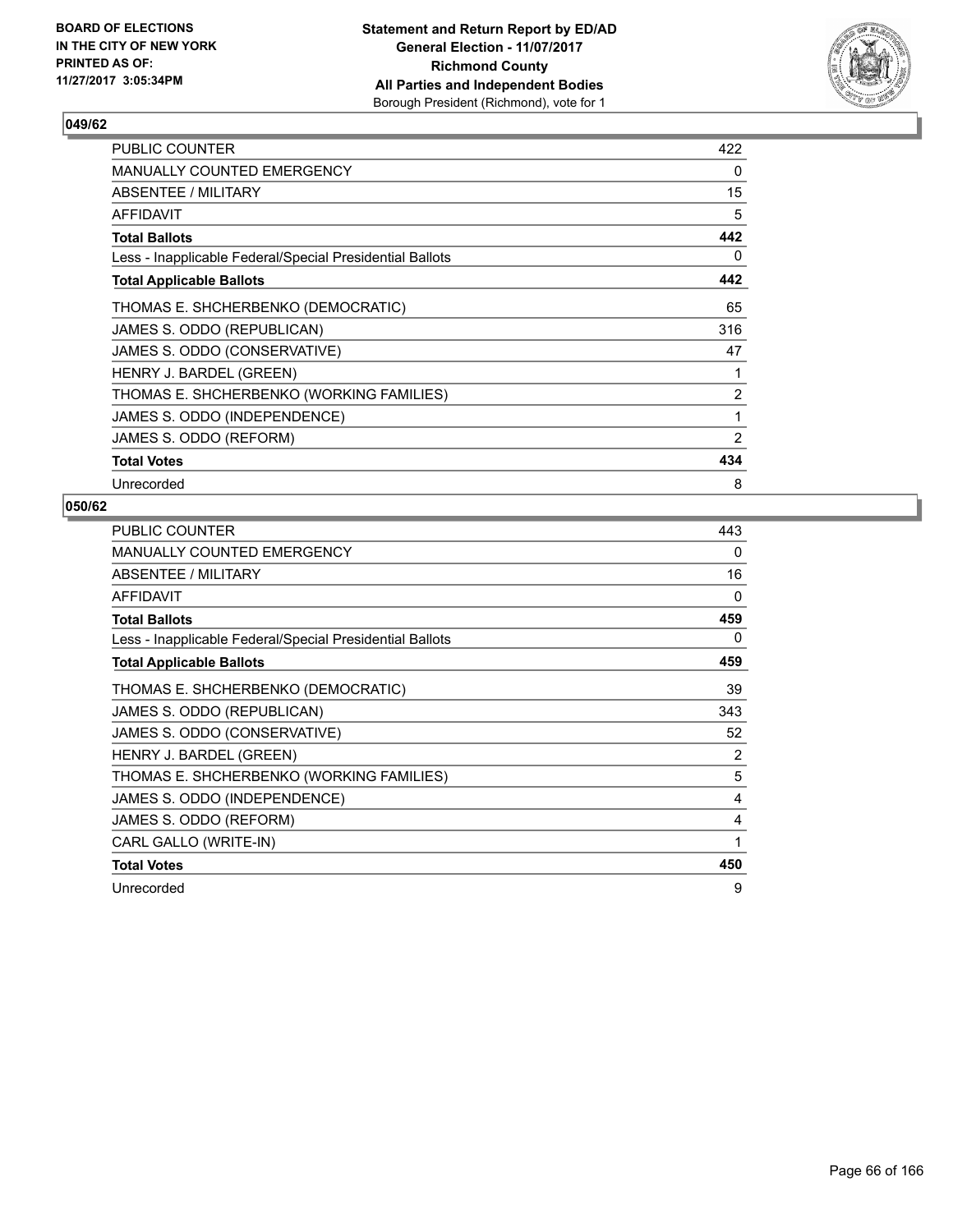

| <b>PUBLIC COUNTER</b>                                    | 386 |
|----------------------------------------------------------|-----|
| <b>MANUALLY COUNTED EMERGENCY</b>                        | 0   |
| ABSENTEE / MILITARY                                      | 14  |
| AFFIDAVIT                                                | 2   |
| <b>Total Ballots</b>                                     | 402 |
| Less - Inapplicable Federal/Special Presidential Ballots | 0   |
| <b>Total Applicable Ballots</b>                          | 402 |
| THOMAS E. SHCHERBENKO (DEMOCRATIC)                       | 65  |
| JAMES S. ODDO (REPUBLICAN)                               | 265 |
| JAMES S. ODDO (CONSERVATIVE)                             | 38  |
| HENRY J. BARDEL (GREEN)                                  | 2   |
| THOMAS E. SHCHERBENKO (WORKING FAMILIES)                 | 3   |
| JAMES S. ODDO (INDEPENDENCE)                             | 11  |
| JAMES S. ODDO (REFORM)                                   | 2   |
| <b>Total Votes</b>                                       | 386 |
| Unrecorded                                               | 16  |

| <b>PUBLIC COUNTER</b>                                    | 451      |
|----------------------------------------------------------|----------|
| MANUALLY COUNTED EMERGENCY                               | $\Omega$ |
| ABSENTEE / MILITARY                                      | 10       |
| <b>AFFIDAVIT</b>                                         | 3        |
| <b>Total Ballots</b>                                     | 464      |
| Less - Inapplicable Federal/Special Presidential Ballots | 0        |
| <b>Total Applicable Ballots</b>                          | 464      |
| THOMAS E. SHCHERBENKO (DEMOCRATIC)                       | 58       |
| JAMES S. ODDO (REPUBLICAN)                               | 322      |
| JAMES S. ODDO (CONSERVATIVE)                             | 55       |
| HENRY J. BARDEL (GREEN)                                  | 3        |
| THOMAS E. SHCHERBENKO (WORKING FAMILIES)                 | 3        |
| JAMES S. ODDO (INDEPENDENCE)                             | 8        |
| JAMES S. ODDO (REFORM)                                   | 4        |
| <b>JOSEPH MIONE (WRITE-IN)</b>                           | 1        |
| NICO GONZALEZ (WRITE-IN)                                 |          |
| <b>Total Votes</b>                                       | 455      |
| Unrecorded                                               | 9        |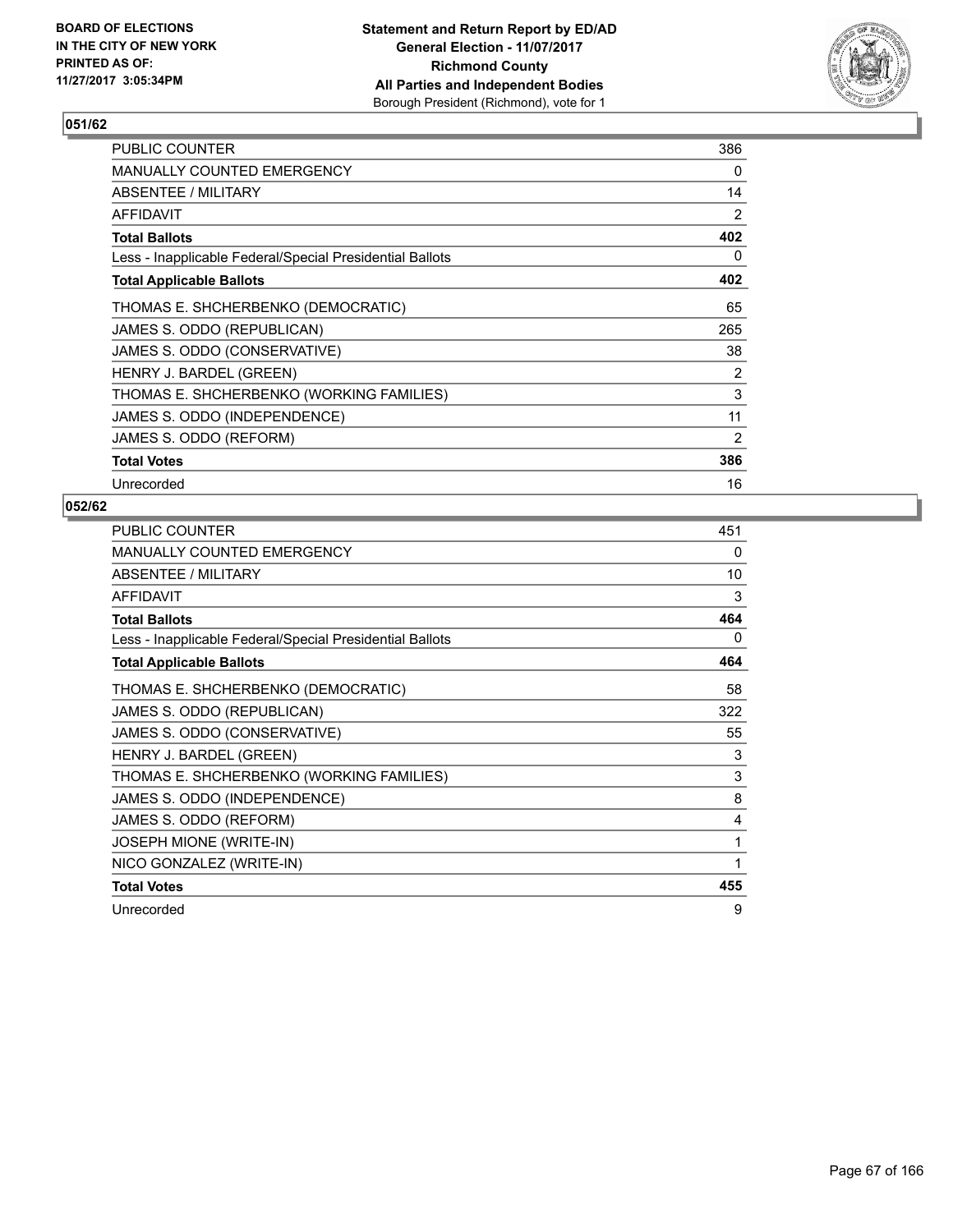

| <b>PUBLIC COUNTER</b>                                    | 452 |
|----------------------------------------------------------|-----|
| <b>MANUALLY COUNTED EMERGENCY</b>                        | 0   |
| ABSENTEE / MILITARY                                      | 9   |
| <b>AFFIDAVIT</b>                                         | 4   |
| <b>Total Ballots</b>                                     | 465 |
| Less - Inapplicable Federal/Special Presidential Ballots | 0   |
| <b>Total Applicable Ballots</b>                          | 465 |
| THOMAS E. SHCHERBENKO (DEMOCRATIC)                       | 45  |
| JAMES S. ODDO (REPUBLICAN)                               | 352 |
| JAMES S. ODDO (CONSERVATIVE)                             | 33  |
| HENRY J. BARDEL (GREEN)                                  | 4   |
| THOMAS E. SHCHERBENKO (WORKING FAMILIES)                 | 4   |
| JAMES S. ODDO (INDEPENDENCE)                             | 12  |
| JAMES S. ODDO (REFORM)                                   | 3   |
| <b>Total Votes</b>                                       | 453 |
| Unrecorded                                               | 12  |

| <b>PUBLIC COUNTER</b>                                    | 352            |
|----------------------------------------------------------|----------------|
| <b>MANUALLY COUNTED EMERGENCY</b>                        | 0              |
| ABSENTEE / MILITARY                                      | 10             |
| <b>AFFIDAVIT</b>                                         | 1              |
| <b>Total Ballots</b>                                     | 363            |
| Less - Inapplicable Federal/Special Presidential Ballots | 0              |
| <b>Total Applicable Ballots</b>                          | 363            |
| THOMAS E. SHCHERBENKO (DEMOCRATIC)                       | 51             |
| JAMES S. ODDO (REPUBLICAN)                               | 255            |
| JAMES S. ODDO (CONSERVATIVE)                             | 39             |
| HENRY J. BARDEL (GREEN)                                  |                |
| THOMAS E. SHCHERBENKO (WORKING FAMILIES)                 | 1              |
| JAMES S. ODDO (INDEPENDENCE)                             | 5              |
| JAMES S. ODDO (REFORM)                                   | $\overline{2}$ |
| DONALD J. TRUMP, JR. (WRITE-IN)                          | 1              |
| <b>Total Votes</b>                                       | 355            |
| Unrecorded                                               | 8              |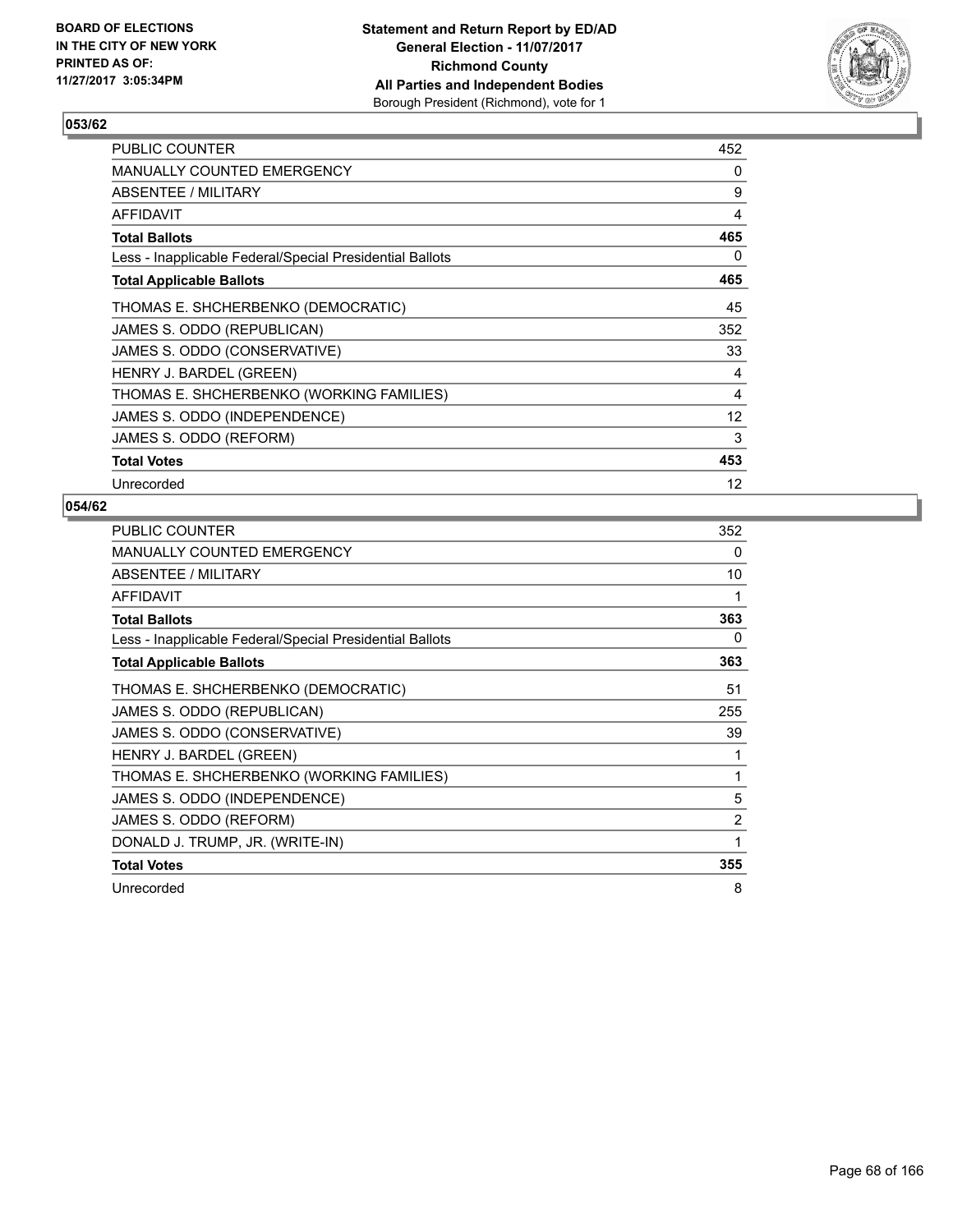

| PUBLIC COUNTER                                           | 444 |
|----------------------------------------------------------|-----|
| <b>MANUALLY COUNTED EMERGENCY</b>                        | 0   |
| ABSENTEE / MILITARY                                      | 17  |
| AFFIDAVIT                                                | 4   |
| <b>Total Ballots</b>                                     | 465 |
| Less - Inapplicable Federal/Special Presidential Ballots | 0   |
| <b>Total Applicable Ballots</b>                          | 465 |
| THOMAS E. SHCHERBENKO (DEMOCRATIC)                       | 46  |
| JAMES S. ODDO (REPUBLICAN)                               | 347 |
| JAMES S. ODDO (CONSERVATIVE)                             | 49  |
| HENRY J. BARDEL (GREEN)                                  | 2   |
| THOMAS E. SHCHERBENKO (WORKING FAMILIES)                 | 1   |
| JAMES S. ODDO (INDEPENDENCE)                             | 6   |
| JAMES S. ODDO (REFORM)                                   | 5   |
| <b>Total Votes</b>                                       | 456 |
| Unrecorded                                               | 9   |

| <b>PUBLIC COUNTER</b>                                    | 352 |
|----------------------------------------------------------|-----|
| <b>MANUALLY COUNTED EMERGENCY</b>                        | 0   |
| ABSENTEE / MILITARY                                      | 4   |
| <b>AFFIDAVIT</b>                                         | 2   |
| <b>Total Ballots</b>                                     | 358 |
| Less - Inapplicable Federal/Special Presidential Ballots | 0   |
| <b>Total Applicable Ballots</b>                          | 358 |
| THOMAS E. SHCHERBENKO (DEMOCRATIC)                       | 51  |
| JAMES S. ODDO (REPUBLICAN)                               | 232 |
| JAMES S. ODDO (CONSERVATIVE)                             | 39  |
| HENRY J. BARDEL (GREEN)                                  | 2   |
| THOMAS E. SHCHERBENKO (WORKING FAMILIES)                 | 4   |
| JAMES S. ODDO (INDEPENDENCE)                             | 10  |
| JAMES S. ODDO (REFORM)                                   |     |
| MIRANDA HIRSCH (WRITE-IN)                                | 1   |
| <b>Total Votes</b>                                       | 340 |
| Unrecorded                                               | 18  |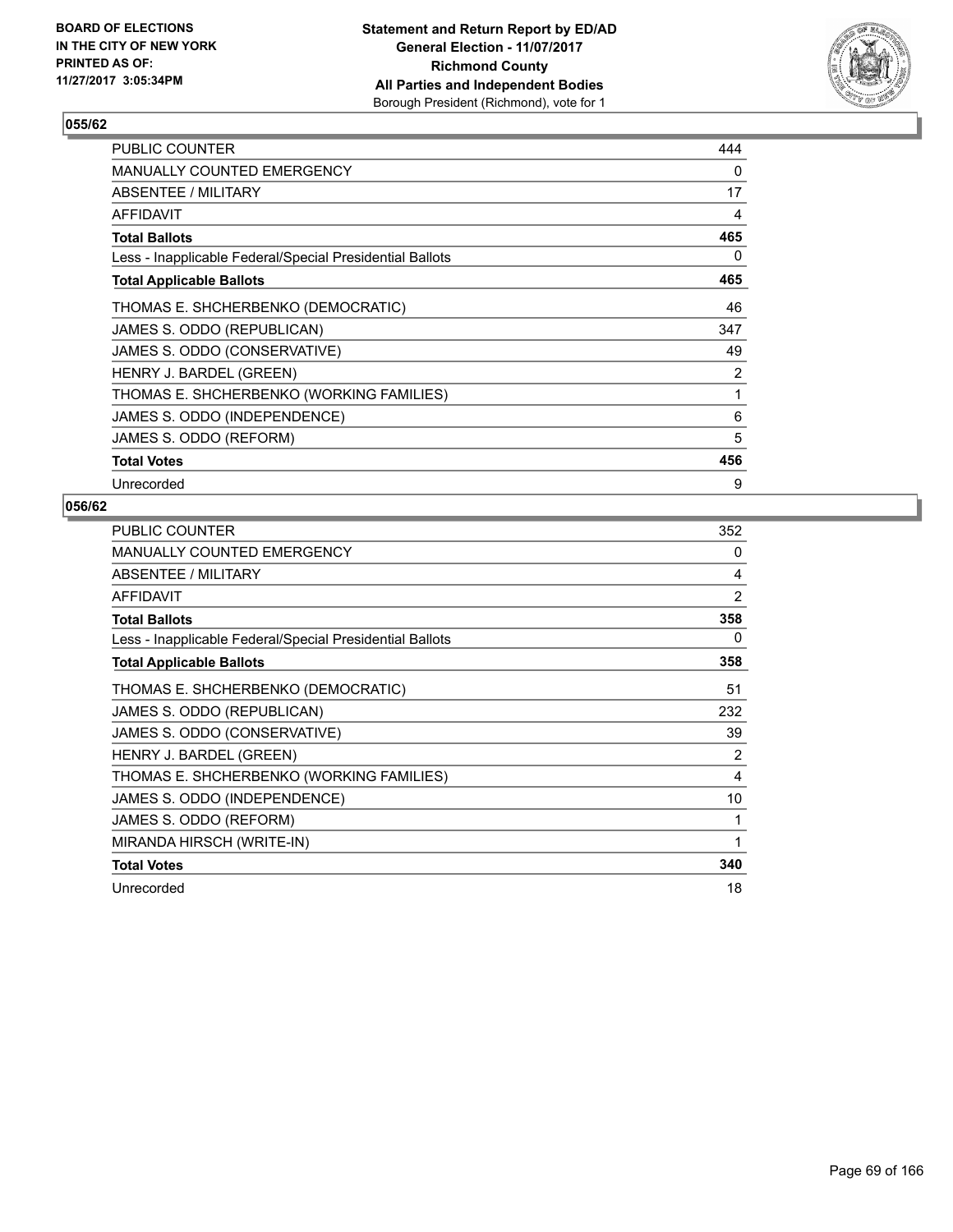

| <b>PUBLIC COUNTER</b>                                    | 417 |
|----------------------------------------------------------|-----|
| <b>MANUALLY COUNTED EMERGENCY</b>                        | 0   |
| ABSENTEE / MILITARY                                      | 13  |
| AFFIDAVIT                                                | 1   |
| <b>Total Ballots</b>                                     | 431 |
| Less - Inapplicable Federal/Special Presidential Ballots | 0   |
| <b>Total Applicable Ballots</b>                          | 431 |
| THOMAS E. SHCHERBENKO (DEMOCRATIC)                       | 50  |
| JAMES S. ODDO (REPUBLICAN)                               | 316 |
| JAMES S. ODDO (CONSERVATIVE)                             | 45  |
| HENRY J. BARDEL (GREEN)                                  | 2   |
| THOMAS E. SHCHERBENKO (WORKING FAMILIES)                 | 4   |
| JAMES S. ODDO (INDEPENDENCE)                             | 7   |
| JAMES S. ODDO (REFORM)                                   | 1   |
| <b>Total Votes</b>                                       | 425 |
| Unrecorded                                               | 6   |

| <b>PUBLIC COUNTER</b>                                    | 402 |
|----------------------------------------------------------|-----|
| <b>MANUALLY COUNTED EMERGENCY</b>                        | 0   |
| ABSENTEE / MILITARY                                      | 14  |
| <b>AFFIDAVIT</b>                                         | 2   |
| <b>Total Ballots</b>                                     | 418 |
| Less - Inapplicable Federal/Special Presidential Ballots | 0   |
| <b>Total Applicable Ballots</b>                          | 418 |
| THOMAS E. SHCHERBENKO (DEMOCRATIC)                       | 43  |
| JAMES S. ODDO (REPUBLICAN)                               | 303 |
| JAMES S. ODDO (CONSERVATIVE)                             | 41  |
| HENRY J. BARDEL (GREEN)                                  | 1   |
| THOMAS E. SHCHERBENKO (WORKING FAMILIES)                 | 3   |
| JAMES S. ODDO (INDEPENDENCE)                             | 11  |
| JAMES S. ODDO (REFORM)                                   | 1   |
| <b>Total Votes</b>                                       | 403 |
| Unrecorded                                               | 15  |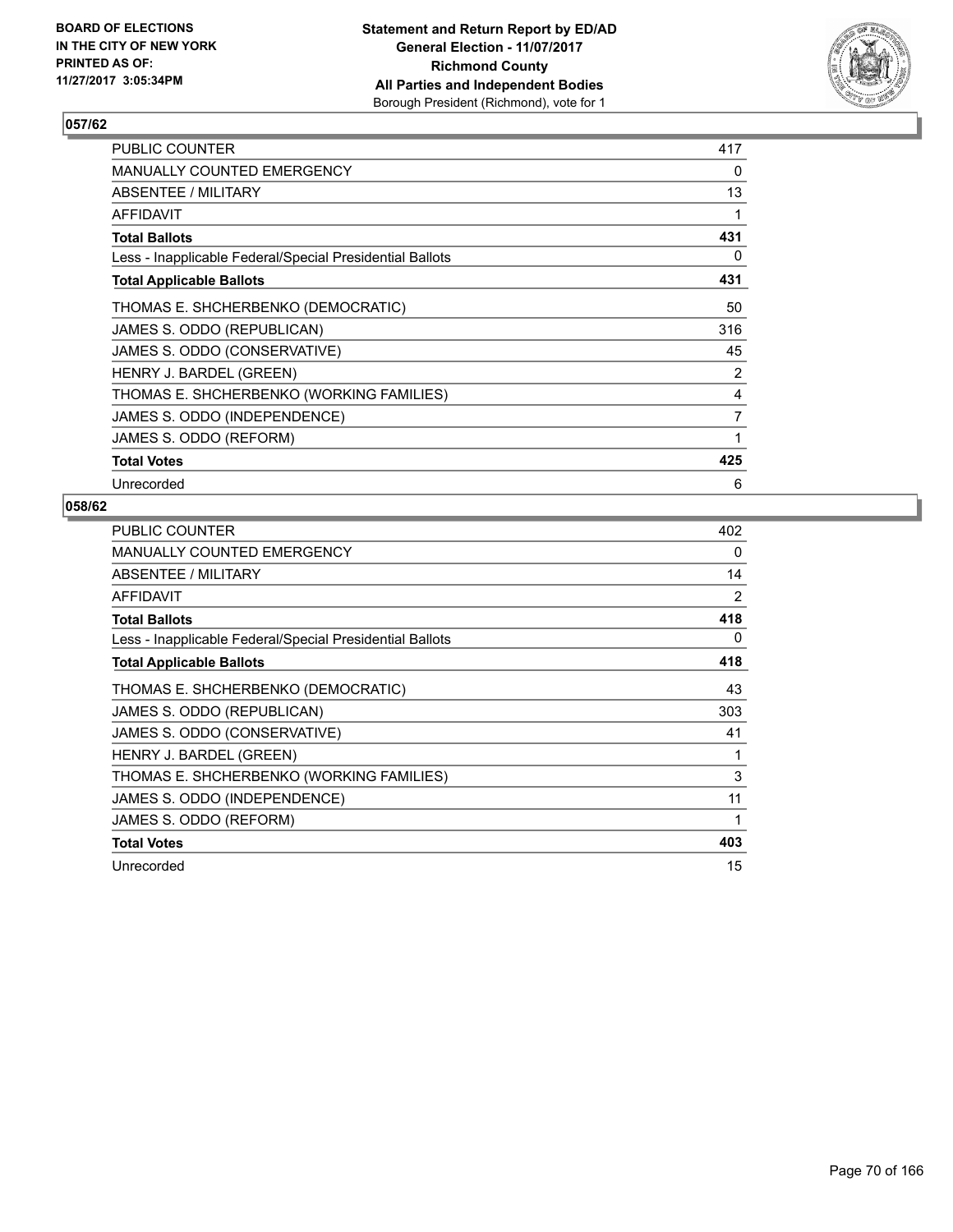

| <b>PUBLIC COUNTER</b>                                    | 333 |
|----------------------------------------------------------|-----|
| <b>MANUALLY COUNTED EMERGENCY</b>                        | 0   |
| ABSENTEE / MILITARY                                      | 21  |
| <b>AFFIDAVIT</b>                                         | 4   |
| <b>Total Ballots</b>                                     | 358 |
| Less - Inapplicable Federal/Special Presidential Ballots | 0   |
| <b>Total Applicable Ballots</b>                          | 358 |
| THOMAS E. SHCHERBENKO (DEMOCRATIC)                       | 48  |
| JAMES S. ODDO (REPUBLICAN)                               | 250 |
| JAMES S. ODDO (CONSERVATIVE)                             | 40  |
| HENRY J. BARDEL (GREEN)                                  | 2   |
| THOMAS E. SHCHERBENKO (WORKING FAMILIES)                 | 1   |
| JAMES S. ODDO (INDEPENDENCE)                             | 7   |
| JAMES S. ODDO (REFORM)                                   | 3   |
| <b>Total Votes</b>                                       | 351 |
| Unrecorded                                               | 7   |

| <b>PUBLIC COUNTER</b>                                    | 424 |
|----------------------------------------------------------|-----|
| <b>MANUALLY COUNTED EMERGENCY</b>                        | 0   |
| ABSENTEE / MILITARY                                      | 10  |
| <b>AFFIDAVIT</b>                                         | 7   |
| <b>Total Ballots</b>                                     | 441 |
| Less - Inapplicable Federal/Special Presidential Ballots | 0   |
| <b>Total Applicable Ballots</b>                          | 441 |
| THOMAS E. SHCHERBENKO (DEMOCRATIC)                       | 67  |
| JAMES S. ODDO (REPUBLICAN)                               | 305 |
| JAMES S. ODDO (CONSERVATIVE)                             | 33  |
| HENRY J. BARDEL (GREEN)                                  | 6   |
| THOMAS E. SHCHERBENKO (WORKING FAMILIES)                 | 5   |
| JAMES S. ODDO (INDEPENDENCE)                             | 6   |
| JAMES S. ODDO (REFORM)                                   | 3   |
| <b>Total Votes</b>                                       | 425 |
| Unrecorded                                               | 16  |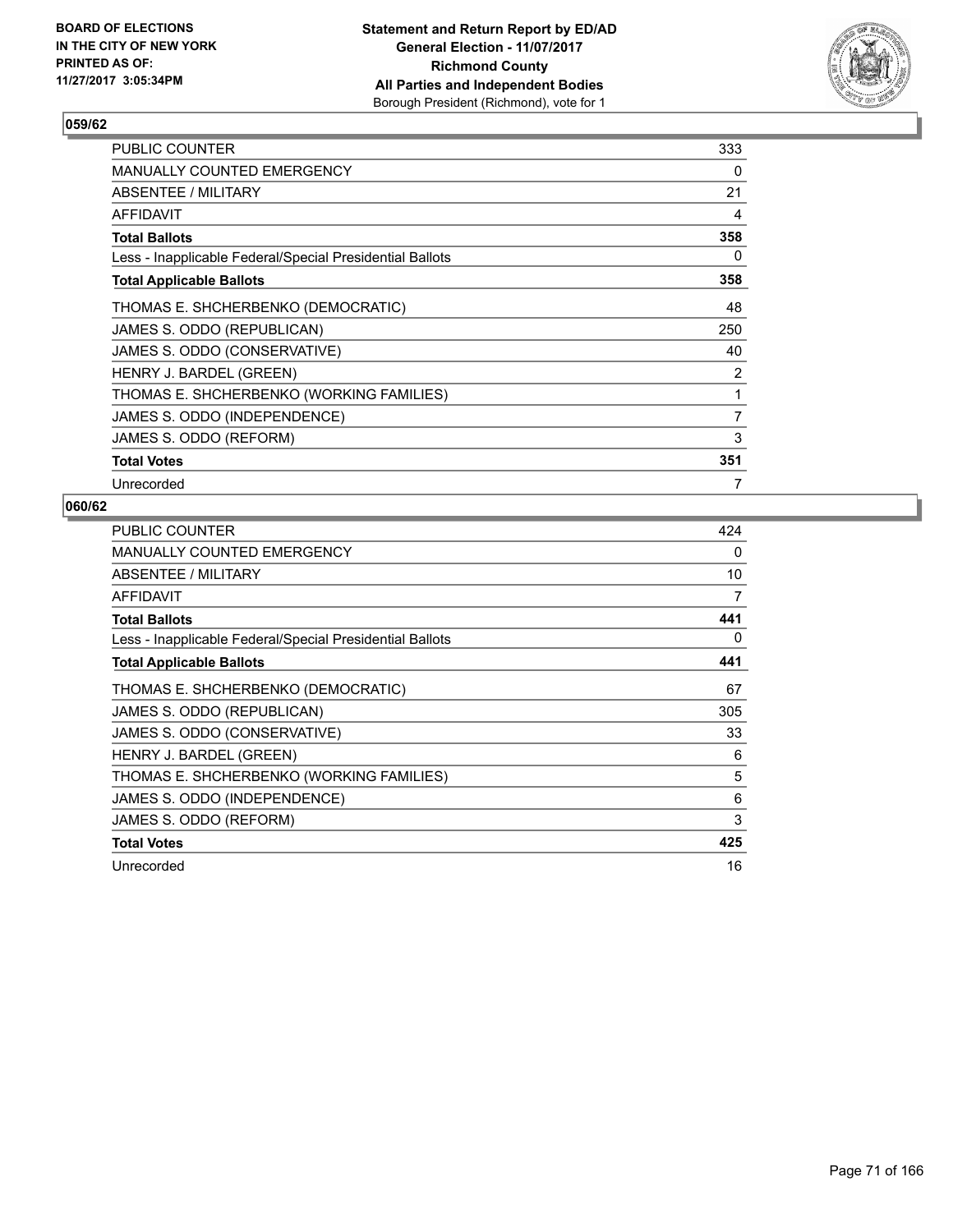

| <b>PUBLIC COUNTER</b>                                    | 465 |
|----------------------------------------------------------|-----|
| <b>MANUALLY COUNTED EMERGENCY</b>                        | 0   |
| ABSENTEE / MILITARY                                      | 9   |
| AFFIDAVIT                                                | 5   |
| <b>Total Ballots</b>                                     | 479 |
| Less - Inapplicable Federal/Special Presidential Ballots | 0   |
| <b>Total Applicable Ballots</b>                          | 479 |
| THOMAS E. SHCHERBENKO (DEMOCRATIC)                       | 45  |
| JAMES S. ODDO (REPUBLICAN)                               | 358 |
| JAMES S. ODDO (CONSERVATIVE)                             | 46  |
| HENRY J. BARDEL (GREEN)                                  | 2   |
| THOMAS E. SHCHERBENKO (WORKING FAMILIES)                 | 4   |
| JAMES S. ODDO (INDEPENDENCE)                             | 10  |
| JAMES S. ODDO (REFORM)                                   | 2   |
| <b>Total Votes</b>                                       | 467 |
| Unrecorded                                               | 12  |

| <b>PUBLIC COUNTER</b>                                    | 418 |
|----------------------------------------------------------|-----|
| <b>MANUALLY COUNTED EMERGENCY</b>                        | 0   |
| ABSENTEE / MILITARY                                      | 14  |
| AFFIDAVIT                                                | 1   |
| <b>Total Ballots</b>                                     | 433 |
| Less - Inapplicable Federal/Special Presidential Ballots | 0   |
| <b>Total Applicable Ballots</b>                          | 433 |
| THOMAS E. SHCHERBENKO (DEMOCRATIC)                       | 39  |
| JAMES S. ODDO (REPUBLICAN)                               | 315 |
| JAMES S. ODDO (CONSERVATIVE)                             | 44  |
| HENRY J. BARDEL (GREEN)                                  | 4   |
| THOMAS E. SHCHERBENKO (WORKING FAMILIES)                 | 4   |
| JAMES S. ODDO (INDEPENDENCE)                             | 8   |
| JAMES S. ODDO (REFORM)                                   | 3   |
| <b>Total Votes</b>                                       | 417 |
| Unrecorded                                               | 16  |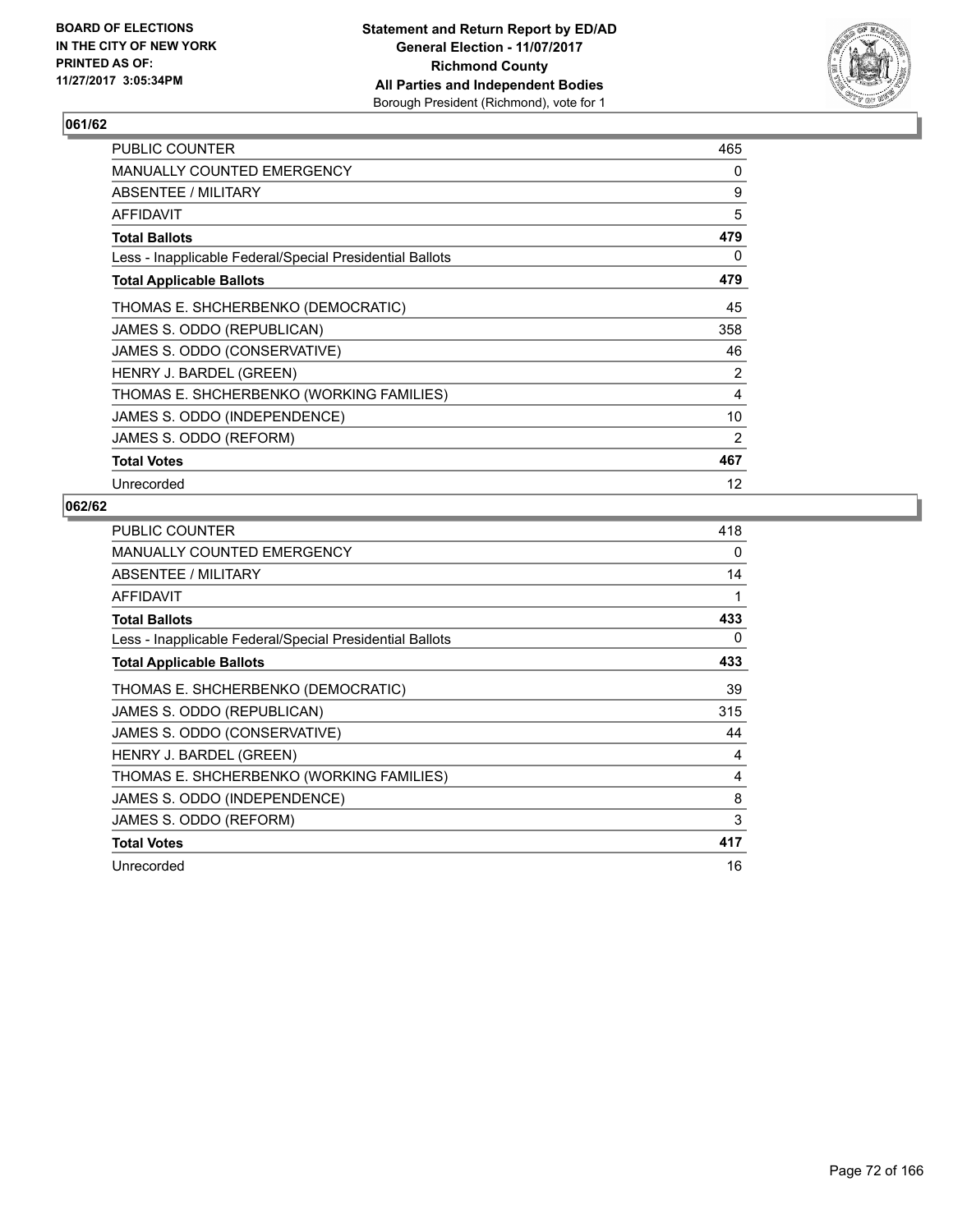

| <b>PUBLIC COUNTER</b>                                    | 274 |
|----------------------------------------------------------|-----|
| <b>MANUALLY COUNTED EMERGENCY</b>                        | 0   |
| ABSENTEE / MILITARY                                      | 7   |
| AFFIDAVIT                                                | 0   |
| <b>Total Ballots</b>                                     | 281 |
| Less - Inapplicable Federal/Special Presidential Ballots | 0   |
| <b>Total Applicable Ballots</b>                          | 281 |
| THOMAS E. SHCHERBENKO (DEMOCRATIC)                       | 49  |
| JAMES S. ODDO (REPUBLICAN)                               | 196 |
| JAMES S. ODDO (CONSERVATIVE)                             | 24  |
| HENRY J. BARDEL (GREEN)                                  | 0   |
| THOMAS E. SHCHERBENKO (WORKING FAMILIES)                 | 4   |
| JAMES S. ODDO (INDEPENDENCE)                             | 6   |
| JAMES S. ODDO (REFORM)                                   | 0   |
| <b>Total Votes</b>                                       | 279 |
| Unrecorded                                               | 2   |

| <b>PUBLIC COUNTER</b>                                    | 211 |
|----------------------------------------------------------|-----|
| <b>MANUALLY COUNTED EMERGENCY</b>                        | 0   |
| ABSENTEE / MILITARY                                      | 9   |
| <b>AFFIDAVIT</b>                                         | 1   |
| <b>Total Ballots</b>                                     | 221 |
| Less - Inapplicable Federal/Special Presidential Ballots | 0   |
| <b>Total Applicable Ballots</b>                          | 221 |
| THOMAS E. SHCHERBENKO (DEMOCRATIC)                       | 33  |
| JAMES S. ODDO (REPUBLICAN)                               | 151 |
| JAMES S. ODDO (CONSERVATIVE)                             | 23  |
| HENRY J. BARDEL (GREEN)                                  | 1   |
| THOMAS E. SHCHERBENKO (WORKING FAMILIES)                 | 0   |
| JAMES S. ODDO (INDEPENDENCE)                             | 6   |
| JAMES S. ODDO (REFORM)                                   | 2   |
| <b>Total Votes</b>                                       | 216 |
| Unrecorded                                               | 5   |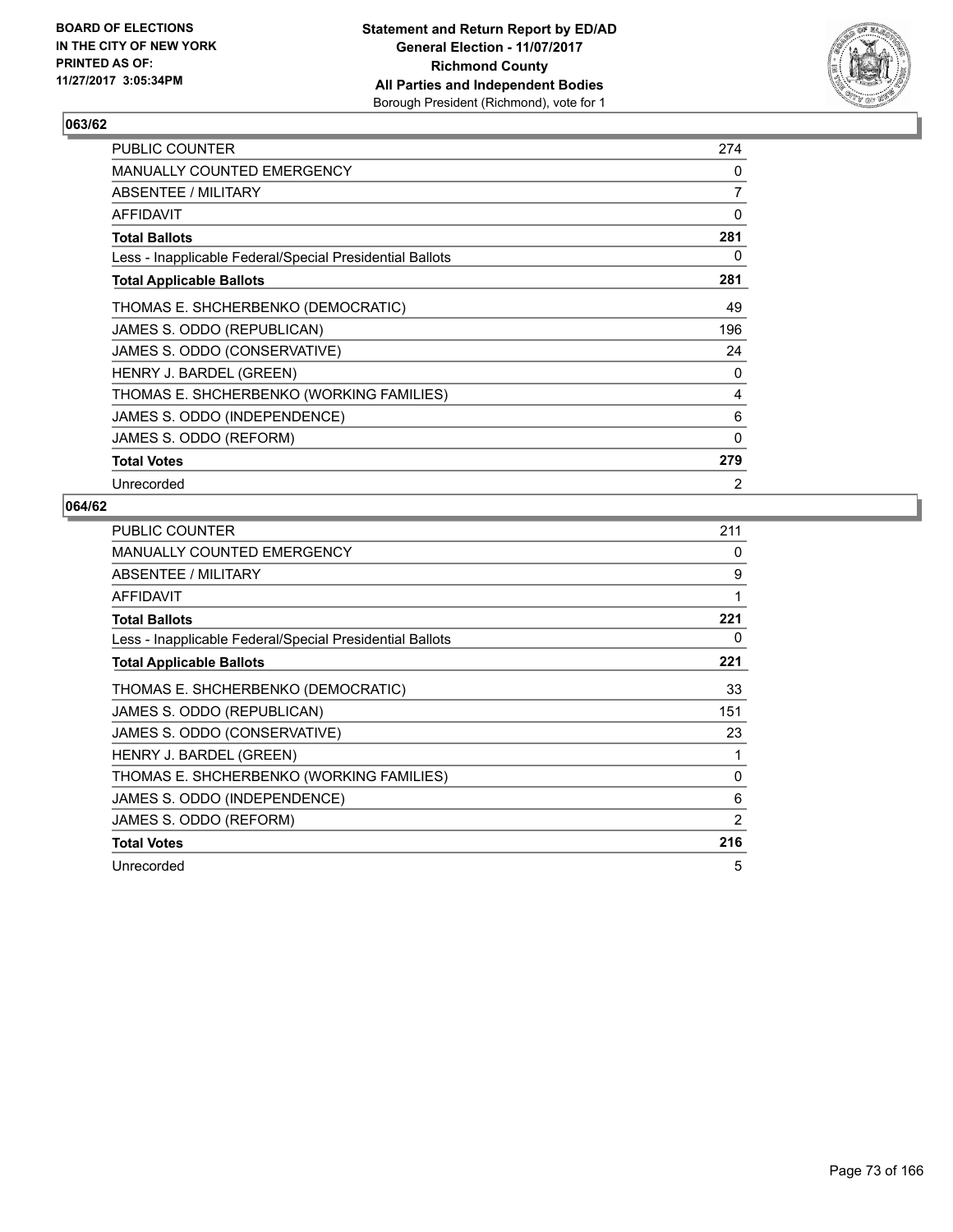

| <b>PUBLIC COUNTER</b>                                    | 454 |
|----------------------------------------------------------|-----|
| <b>MANUALLY COUNTED EMERGENCY</b>                        | 0   |
| ABSENTEE / MILITARY                                      | 17  |
| <b>AFFIDAVIT</b>                                         | 5   |
| <b>Total Ballots</b>                                     | 476 |
| Less - Inapplicable Federal/Special Presidential Ballots | 0   |
| <b>Total Applicable Ballots</b>                          | 476 |
| THOMAS E. SHCHERBENKO (DEMOCRATIC)                       | 41  |
| JAMES S. ODDO (REPUBLICAN)                               | 353 |
| JAMES S. ODDO (CONSERVATIVE)                             | 46  |
| HENRY J. BARDEL (GREEN)                                  | 3   |
| THOMAS E. SHCHERBENKO (WORKING FAMILIES)                 | 5   |
| JAMES S. ODDO (INDEPENDENCE)                             | 7   |
| JAMES S. ODDO (REFORM)                                   | 4   |
| <b>Total Votes</b>                                       | 459 |
| Unrecorded                                               | 17  |

| <b>PUBLIC COUNTER</b>                                    | 399 |
|----------------------------------------------------------|-----|
| <b>MANUALLY COUNTED EMERGENCY</b>                        | 0   |
| ABSENTEE / MILITARY                                      | 12  |
| <b>AFFIDAVIT</b>                                         | 1   |
| <b>Total Ballots</b>                                     | 412 |
| Less - Inapplicable Federal/Special Presidential Ballots | 0   |
| <b>Total Applicable Ballots</b>                          | 412 |
| THOMAS E. SHCHERBENKO (DEMOCRATIC)                       | 24  |
| JAMES S. ODDO (REPUBLICAN)                               | 317 |
| JAMES S. ODDO (CONSERVATIVE)                             | 36  |
| HENRY J. BARDEL (GREEN)                                  | 4   |
| THOMAS E. SHCHERBENKO (WORKING FAMILIES)                 | 0   |
| JAMES S. ODDO (INDEPENDENCE)                             | 15  |
| JAMES S. ODDO (REFORM)                                   | 1   |
| UNATTRIBUTABLE WRITE-IN (WRITE-IN)                       | 1   |
| <b>Total Votes</b>                                       | 398 |
| Unrecorded                                               | 14  |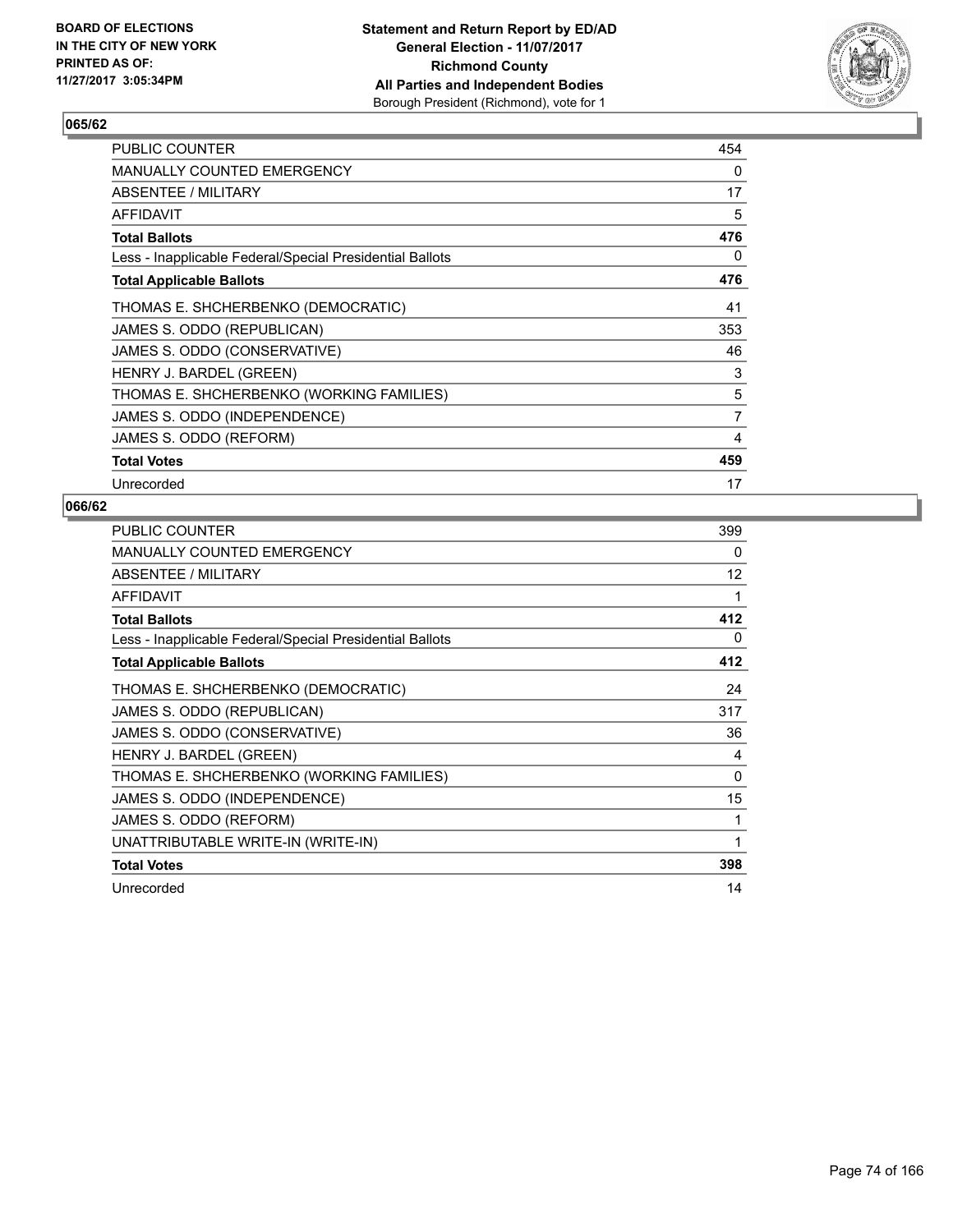

| <b>PUBLIC COUNTER</b>                                    | 433 |
|----------------------------------------------------------|-----|
| <b>MANUALLY COUNTED EMERGENCY</b>                        | 0   |
| ABSENTEE / MILITARY                                      | 16  |
| <b>AFFIDAVIT</b>                                         | 1   |
| <b>Total Ballots</b>                                     | 450 |
| Less - Inapplicable Federal/Special Presidential Ballots | 0   |
| <b>Total Applicable Ballots</b>                          | 450 |
| THOMAS E. SHCHERBENKO (DEMOCRATIC)                       | 44  |
| JAMES S. ODDO (REPUBLICAN)                               | 328 |
| JAMES S. ODDO (CONSERVATIVE)                             | 38  |
| HENRY J. BARDEL (GREEN)                                  | 0   |
| THOMAS E. SHCHERBENKO (WORKING FAMILIES)                 | 7   |
| JAMES S. ODDO (INDEPENDENCE)                             | 7   |
| JAMES S. ODDO (REFORM)                                   | 1   |
| <b>Total Votes</b>                                       | 425 |
| Unrecorded                                               | 25  |

| <b>PUBLIC COUNTER</b>                                    | 382            |
|----------------------------------------------------------|----------------|
| <b>MANUALLY COUNTED EMERGENCY</b>                        | 0              |
| ABSENTEE / MILITARY                                      | 17             |
| <b>AFFIDAVIT</b>                                         | 1              |
| <b>Total Ballots</b>                                     | 400            |
| Less - Inapplicable Federal/Special Presidential Ballots | 0              |
| <b>Total Applicable Ballots</b>                          | 400            |
| THOMAS E. SHCHERBENKO (DEMOCRATIC)                       | 59             |
| JAMES S. ODDO (REPUBLICAN)                               | 262            |
| JAMES S. ODDO (CONSERVATIVE)                             | 50             |
| HENRY J. BARDEL (GREEN)                                  | 2              |
| THOMAS E. SHCHERBENKO (WORKING FAMILIES)                 | $\overline{7}$ |
| JAMES S. ODDO (INDEPENDENCE)                             | 10             |
| JAMES S. ODDO (REFORM)                                   | 3              |
| <b>Total Votes</b>                                       | 393            |
| Unrecorded                                               | 7              |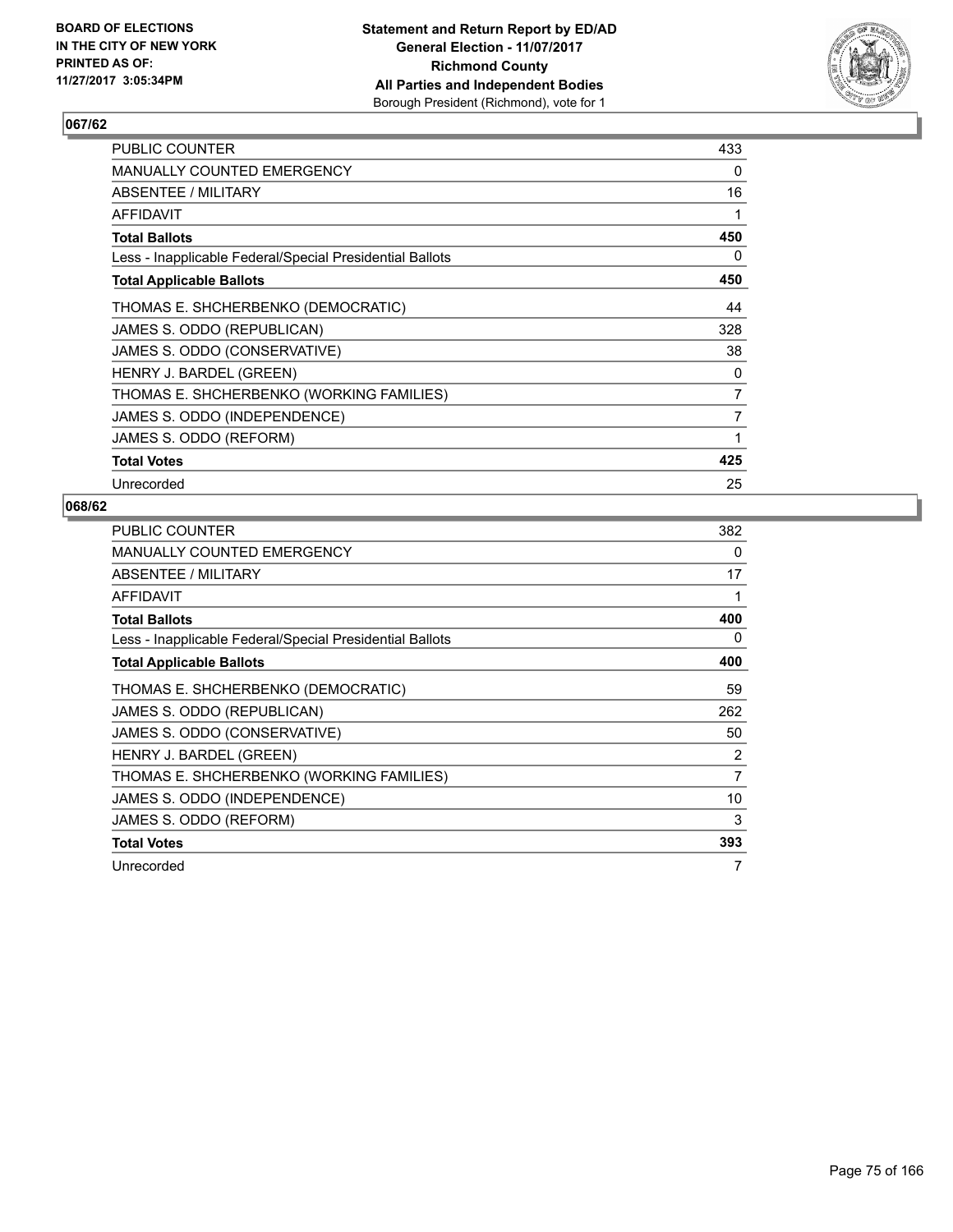

| PUBLIC COUNTER                                           | 323 |
|----------------------------------------------------------|-----|
| <b>MANUALLY COUNTED EMERGENCY</b>                        | 0   |
| ABSENTEE / MILITARY                                      | 19  |
| AFFIDAVIT                                                | 6   |
| <b>Total Ballots</b>                                     | 348 |
| Less - Inapplicable Federal/Special Presidential Ballots | 0   |
| <b>Total Applicable Ballots</b>                          | 348 |
| THOMAS E. SHCHERBENKO (DEMOCRATIC)                       | 38  |
| JAMES S. ODDO (REPUBLICAN)                               | 257 |
| JAMES S. ODDO (CONSERVATIVE)                             | 30  |
| HENRY J. BARDEL (GREEN)                                  | 4   |
| THOMAS E. SHCHERBENKO (WORKING FAMILIES)                 | 1   |
| JAMES S. ODDO (INDEPENDENCE)                             | 4   |
| JAMES S. ODDO (REFORM)                                   | 6   |
| <b>Total Votes</b>                                       | 340 |
| Unrecorded                                               | 8   |

| <b>PUBLIC COUNTER</b>                                    | 212 |
|----------------------------------------------------------|-----|
| <b>MANUALLY COUNTED EMERGENCY</b>                        | 0   |
| ABSENTEE / MILITARY                                      | 7   |
| <b>AFFIDAVIT</b>                                         | 0   |
| <b>Total Ballots</b>                                     | 219 |
| Less - Inapplicable Federal/Special Presidential Ballots | 0   |
| <b>Total Applicable Ballots</b>                          | 219 |
| THOMAS E. SHCHERBENKO (DEMOCRATIC)                       | 27  |
| JAMES S. ODDO (REPUBLICAN)                               | 146 |
| JAMES S. ODDO (CONSERVATIVE)                             | 21  |
| HENRY J. BARDEL (GREEN)                                  | 1   |
| THOMAS E. SHCHERBENKO (WORKING FAMILIES)                 | 4   |
| JAMES S. ODDO (INDEPENDENCE)                             | 5   |
| JAMES S. ODDO (REFORM)                                   | 5   |
| <b>Total Votes</b>                                       | 209 |
| Unrecorded                                               | 10  |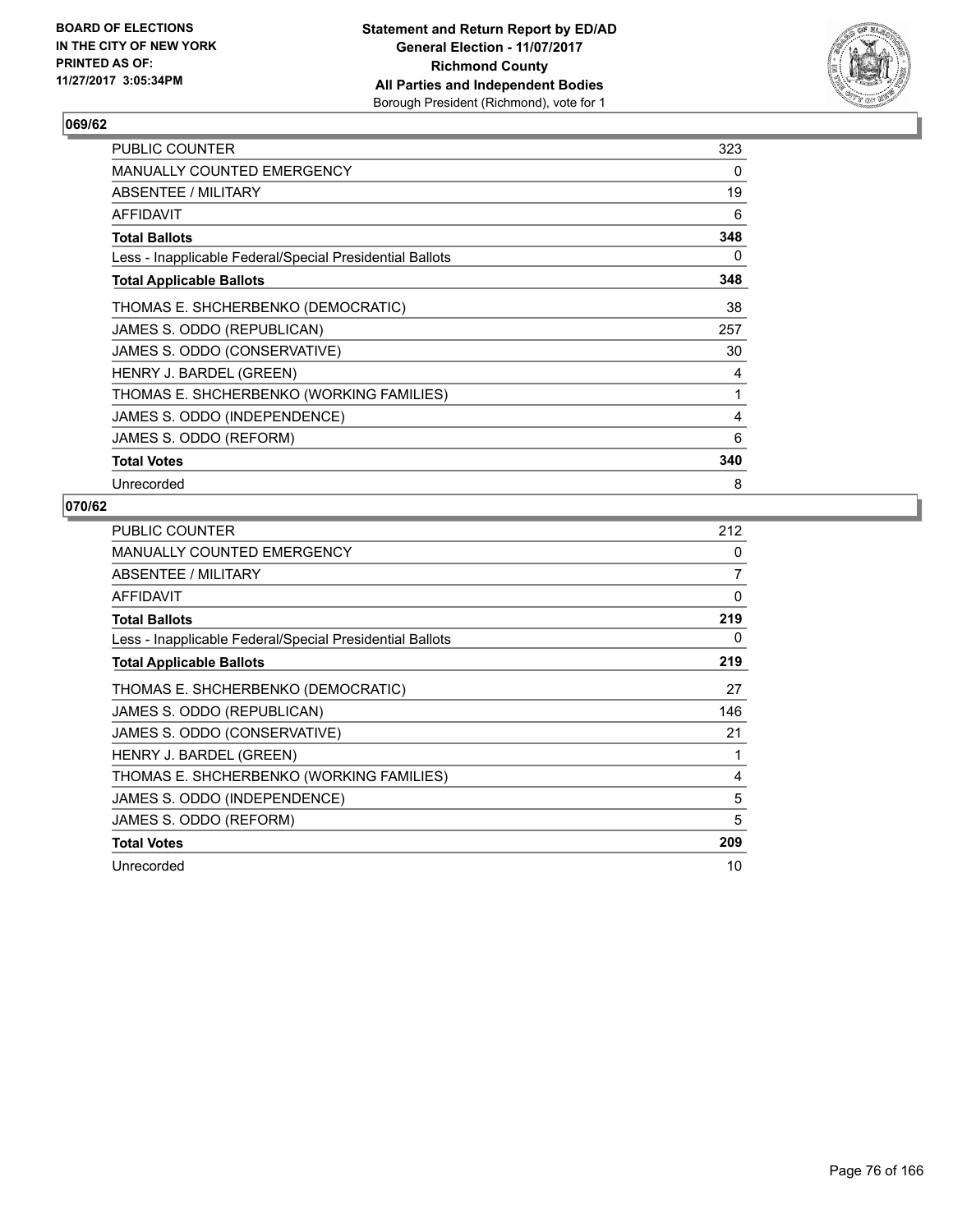

| <b>PUBLIC COUNTER</b>                                    | 372 |
|----------------------------------------------------------|-----|
| <b>MANUALLY COUNTED EMERGENCY</b>                        | 0   |
| ABSENTEE / MILITARY                                      | 18  |
| AFFIDAVIT                                                | 3   |
| <b>Total Ballots</b>                                     | 393 |
| Less - Inapplicable Federal/Special Presidential Ballots | 0   |
| <b>Total Applicable Ballots</b>                          | 393 |
| THOMAS E. SHCHERBENKO (DEMOCRATIC)                       | 50  |
| JAMES S. ODDO (REPUBLICAN)                               | 278 |
| JAMES S. ODDO (CONSERVATIVE)                             | 41  |
| HENRY J. BARDEL (GREEN)                                  |     |
| THOMAS E. SHCHERBENKO (WORKING FAMILIES)                 | 1   |
| JAMES S. ODDO (INDEPENDENCE)                             | 9   |
| JAMES S. ODDO (REFORM)                                   | 3   |
| <b>Total Votes</b>                                       | 383 |
| Unrecorded                                               | 10  |

| <b>PUBLIC COUNTER</b>                                    | 288 |
|----------------------------------------------------------|-----|
| <b>MANUALLY COUNTED EMERGENCY</b>                        | 0   |
| ABSENTEE / MILITARY                                      | 5   |
| <b>AFFIDAVIT</b>                                         | 3   |
| <b>Total Ballots</b>                                     | 296 |
| Less - Inapplicable Federal/Special Presidential Ballots | 0   |
| <b>Total Applicable Ballots</b>                          | 296 |
| THOMAS E. SHCHERBENKO (DEMOCRATIC)                       | 26  |
| JAMES S. ODDO (REPUBLICAN)                               | 234 |
| JAMES S. ODDO (CONSERVATIVE)                             | 24  |
| HENRY J. BARDEL (GREEN)                                  | 0   |
| THOMAS E. SHCHERBENKO (WORKING FAMILIES)                 | 1   |
| JAMES S. ODDO (INDEPENDENCE)                             | 3   |
| JAMES S. ODDO (REFORM)                                   | 5   |
| <b>Total Votes</b>                                       | 293 |
| Unrecorded                                               | 3   |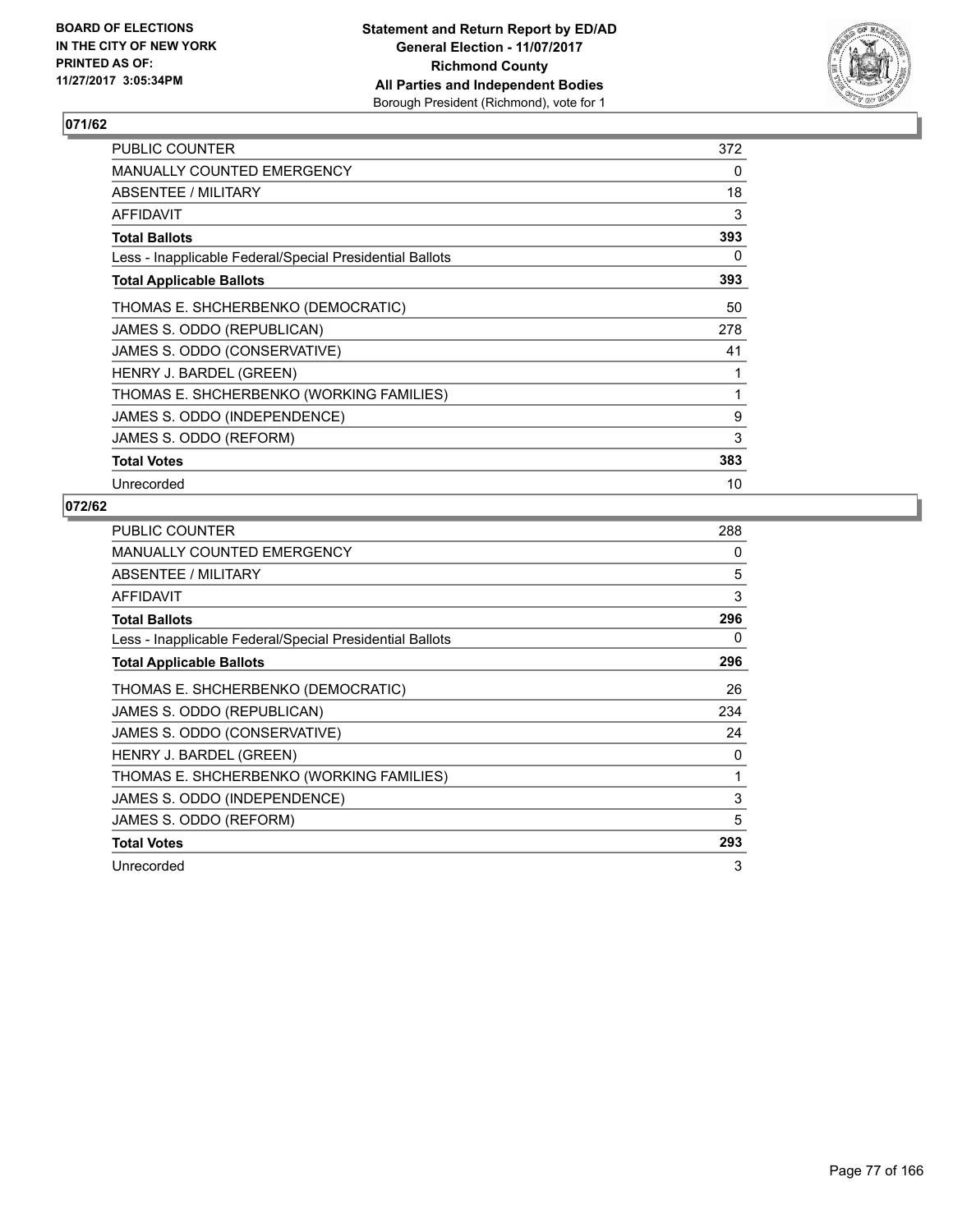

| <b>PUBLIC COUNTER</b>                                    | 375               |
|----------------------------------------------------------|-------------------|
| <b>MANUALLY COUNTED EMERGENCY</b>                        | 0                 |
| <b>ABSENTEE / MILITARY</b>                               | 17                |
| <b>AFFIDAVIT</b>                                         | 1                 |
| <b>Total Ballots</b>                                     | 393               |
| Less - Inapplicable Federal/Special Presidential Ballots | 0                 |
| <b>Total Applicable Ballots</b>                          | 393               |
| THOMAS E. SHCHERBENKO (DEMOCRATIC)                       | 52                |
| JAMES S. ODDO (REPUBLICAN)                               | 276               |
| JAMES S. ODDO (CONSERVATIVE)                             | 34                |
| HENRY J. BARDEL (GREEN)                                  | 1                 |
| THOMAS E. SHCHERBENKO (WORKING FAMILIES)                 | 5                 |
| JAMES S. ODDO (INDEPENDENCE)                             | $12 \overline{ }$ |
| JAMES S. ODDO (REFORM)                                   | $\overline{2}$    |
| <b>KENNETH RAISCH (WRITE-IN)</b>                         | 2                 |
| <b>Total Votes</b>                                       | 384               |
| Unrecorded                                               | 9                 |

| <b>PUBLIC COUNTER</b>                                    | 457 |
|----------------------------------------------------------|-----|
| <b>MANUALLY COUNTED EMERGENCY</b>                        | 0   |
| ABSENTEE / MILITARY                                      | 16  |
| <b>AFFIDAVIT</b>                                         | 5   |
| <b>Total Ballots</b>                                     | 478 |
| Less - Inapplicable Federal/Special Presidential Ballots | 0   |
| <b>Total Applicable Ballots</b>                          | 478 |
| THOMAS E. SHCHERBENKO (DEMOCRATIC)                       | 32  |
| JAMES S. ODDO (REPUBLICAN)                               | 368 |
| JAMES S. ODDO (CONSERVATIVE)                             | 47  |
| HENRY J. BARDEL (GREEN)                                  | 4   |
| THOMAS E. SHCHERBENKO (WORKING FAMILIES)                 | 2   |
| JAMES S. ODDO (INDEPENDENCE)                             | 8   |
| JAMES S. ODDO (REFORM)                                   | 0   |
| UNATTRIBUTABLE WRITE-IN (WRITE-IN)                       | 1   |
| <b>Total Votes</b>                                       | 462 |
| Unrecorded                                               | 16  |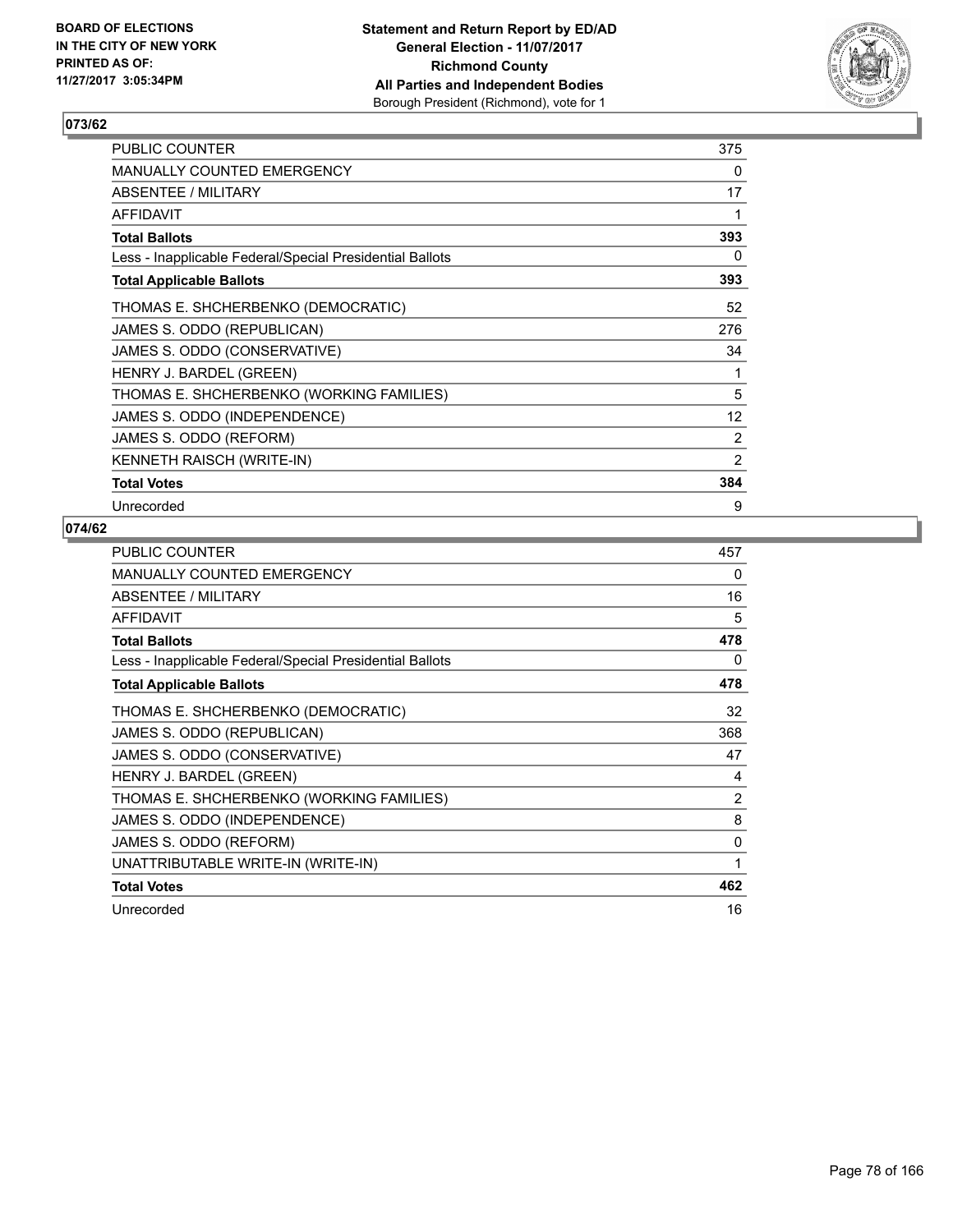

| <b>PUBLIC COUNTER</b>                                    | 346 |
|----------------------------------------------------------|-----|
| <b>MANUALLY COUNTED EMERGENCY</b>                        | 0   |
| ABSENTEE / MILITARY                                      | 7   |
| AFFIDAVIT                                                | 2   |
| Total Ballots                                            | 355 |
| Less - Inapplicable Federal/Special Presidential Ballots | 0   |
| <b>Total Applicable Ballots</b>                          | 355 |
| THOMAS E. SHCHERBENKO (DEMOCRATIC)                       | 30  |
| JAMES S. ODDO (REPUBLICAN)                               | 262 |
| JAMES S. ODDO (CONSERVATIVE)                             | 43  |
| HENRY J. BARDEL (GREEN)                                  | 2   |
| THOMAS E. SHCHERBENKO (WORKING FAMILIES)                 | 2   |
| JAMES S. ODDO (INDEPENDENCE)                             | 5   |
| JAMES S. ODDO (REFORM)                                   | 3   |
| <b>Total Votes</b>                                       | 347 |
| Unrecorded                                               | 8   |

| <b>PUBLIC COUNTER</b>                                    | 365 |
|----------------------------------------------------------|-----|
| <b>MANUALLY COUNTED EMERGENCY</b>                        | 0   |
| ABSENTEE / MILITARY                                      | 4   |
| <b>AFFIDAVIT</b>                                         | 4   |
| <b>Total Ballots</b>                                     | 373 |
| Less - Inapplicable Federal/Special Presidential Ballots | 0   |
| <b>Total Applicable Ballots</b>                          | 373 |
| THOMAS E. SHCHERBENKO (DEMOCRATIC)                       | 24  |
| JAMES S. ODDO (REPUBLICAN)                               | 279 |
| JAMES S. ODDO (CONSERVATIVE)                             | 45  |
| HENRY J. BARDEL (GREEN)                                  | 1   |
| THOMAS E. SHCHERBENKO (WORKING FAMILIES)                 | 4   |
| JAMES S. ODDO (INDEPENDENCE)                             | 7   |
| JAMES S. ODDO (REFORM)                                   | 2   |
| <b>Total Votes</b>                                       | 362 |
| Unrecorded                                               | 11  |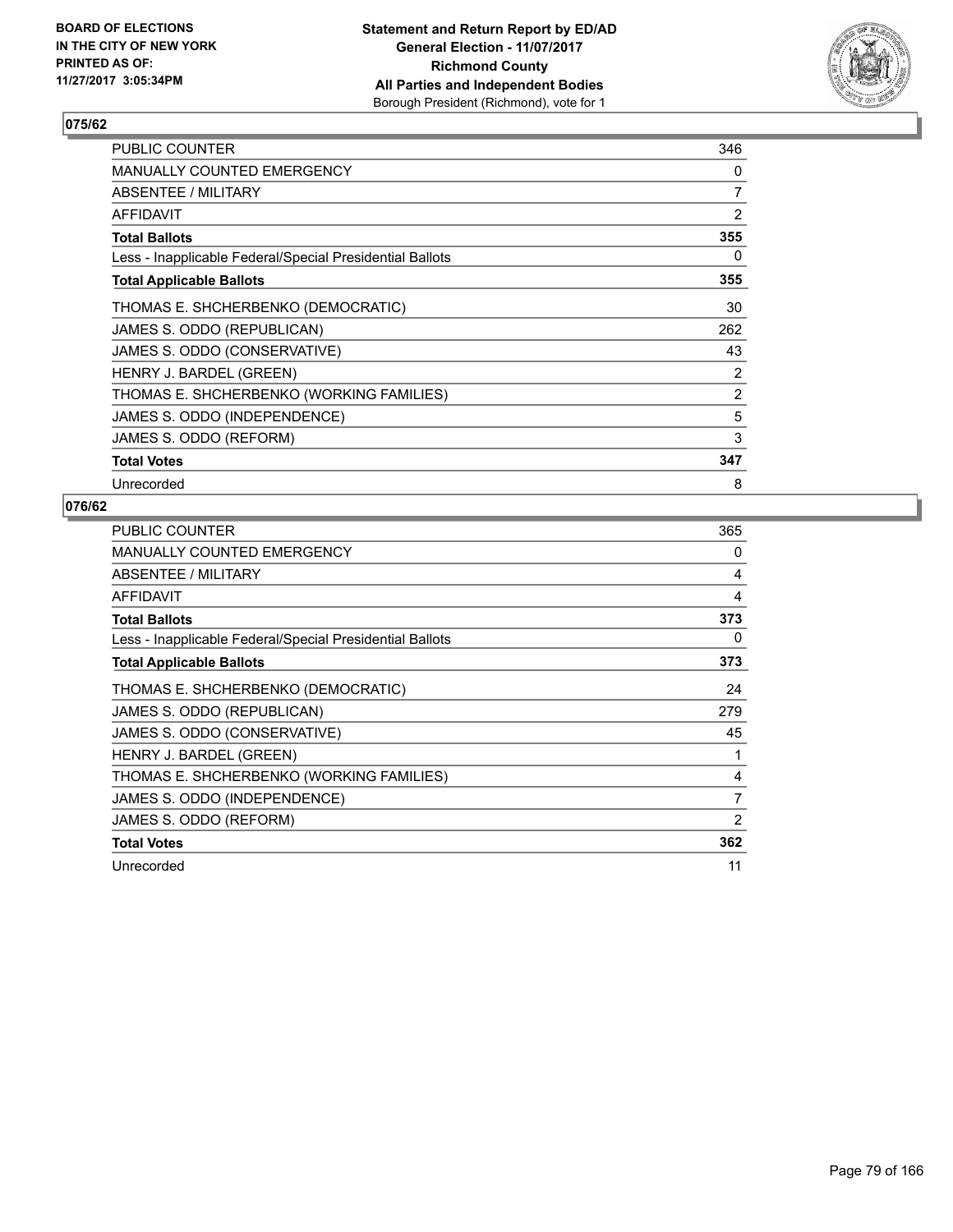

| <b>PUBLIC COUNTER</b>                                    | 409 |
|----------------------------------------------------------|-----|
| <b>MANUALLY COUNTED EMERGENCY</b>                        | 0   |
| ABSENTEE / MILITARY                                      | 15  |
| <b>AFFIDAVIT</b>                                         | 1   |
| <b>Total Ballots</b>                                     | 425 |
| Less - Inapplicable Federal/Special Presidential Ballots | 0   |
| <b>Total Applicable Ballots</b>                          | 425 |
| THOMAS E. SHCHERBENKO (DEMOCRATIC)                       | 29  |
| JAMES S. ODDO (REPUBLICAN)                               | 324 |
| JAMES S. ODDO (CONSERVATIVE)                             | 56  |
| HENRY J. BARDEL (GREEN)                                  | 0   |
| THOMAS E. SHCHERBENKO (WORKING FAMILIES)                 | 3   |
| JAMES S. ODDO (INDEPENDENCE)                             | 3   |
| JAMES S. ODDO (REFORM)                                   | 2   |
| <b>Total Votes</b>                                       | 417 |
| Unrecorded                                               | 8   |

| <b>PUBLIC COUNTER</b>                                    | 389 |
|----------------------------------------------------------|-----|
| <b>MANUALLY COUNTED EMERGENCY</b>                        | 0   |
| ABSENTEE / MILITARY                                      | 10  |
| <b>AFFIDAVIT</b>                                         | 2   |
| <b>Total Ballots</b>                                     | 401 |
| Less - Inapplicable Federal/Special Presidential Ballots | 0   |
| <b>Total Applicable Ballots</b>                          | 401 |
| THOMAS E. SHCHERBENKO (DEMOCRATIC)                       | 33  |
| JAMES S. ODDO (REPUBLICAN)                               | 297 |
| JAMES S. ODDO (CONSERVATIVE)                             | 39  |
| HENRY J. BARDEL (GREEN)                                  |     |
| THOMAS E. SHCHERBENKO (WORKING FAMILIES)                 | 4   |
| JAMES S. ODDO (INDEPENDENCE)                             | 3   |
| JAMES S. ODDO (REFORM)                                   | 4   |
| <b>Total Votes</b>                                       | 381 |
| Unrecorded                                               | 20  |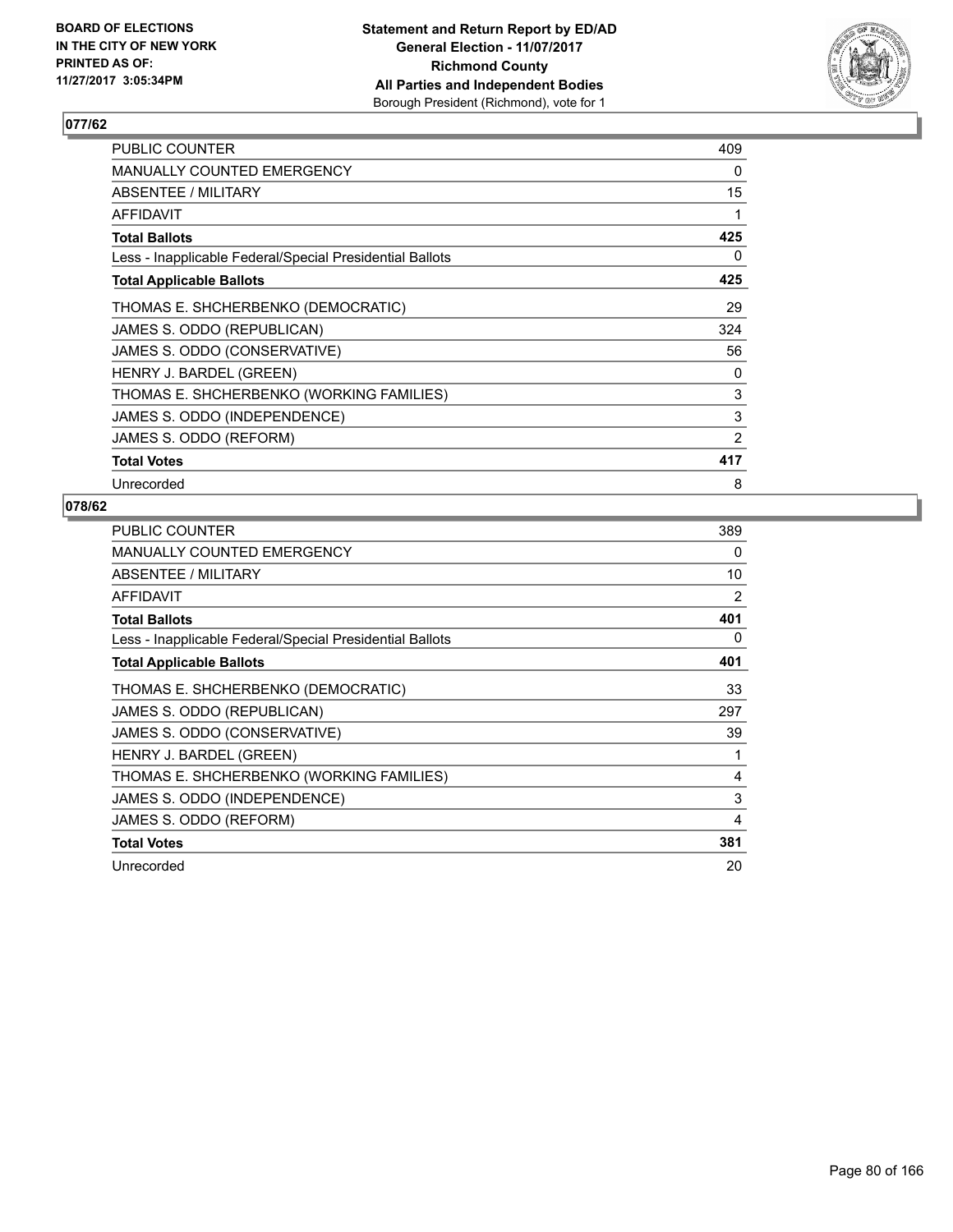

| <b>PUBLIC COUNTER</b>                                    | 210 |
|----------------------------------------------------------|-----|
| <b>MANUALLY COUNTED EMERGENCY</b>                        | 0   |
| ABSENTEE / MILITARY                                      | 4   |
| AFFIDAVIT                                                | 3   |
| <b>Total Ballots</b>                                     | 217 |
| Less - Inapplicable Federal/Special Presidential Ballots | 0   |
| <b>Total Applicable Ballots</b>                          | 217 |
| THOMAS E. SHCHERBENKO (DEMOCRATIC)                       | 18  |
| JAMES S. ODDO (REPUBLICAN)                               | 170 |
| JAMES S. ODDO (CONSERVATIVE)                             | 16  |
| HENRY J. BARDEL (GREEN)                                  | 1   |
| THOMAS E. SHCHERBENKO (WORKING FAMILIES)                 | 0   |
| JAMES S. ODDO (INDEPENDENCE)                             | 2   |
| JAMES S. ODDO (REFORM)                                   | 3   |
| <b>Total Votes</b>                                       | 210 |
| Unrecorded                                               | 7   |

| <b>PUBLIC COUNTER</b>                                    | 340 |
|----------------------------------------------------------|-----|
| MANUALLY COUNTED EMERGENCY                               | 0   |
| ABSENTEE / MILITARY                                      | 4   |
| AFFIDAVIT                                                | 5   |
| <b>Total Ballots</b>                                     | 349 |
| Less - Inapplicable Federal/Special Presidential Ballots | 0   |
| <b>Total Applicable Ballots</b>                          | 349 |
| THOMAS E. SHCHERBENKO (DEMOCRATIC)                       | 40  |
| JAMES S. ODDO (REPUBLICAN)                               | 256 |
| JAMES S. ODDO (CONSERVATIVE)                             | 20  |
| HENRY J. BARDEL (GREEN)                                  | 2   |
| THOMAS E. SHCHERBENKO (WORKING FAMILIES)                 | 4   |
| JAMES S. ODDO (INDEPENDENCE)                             | 7   |
| JAMES S. ODDO (REFORM)                                   | 4   |
| UNATTRIBUTABLE WRITE-IN (WRITE-IN)                       | 1   |
| <b>Total Votes</b>                                       | 334 |
| Unrecorded                                               | 15  |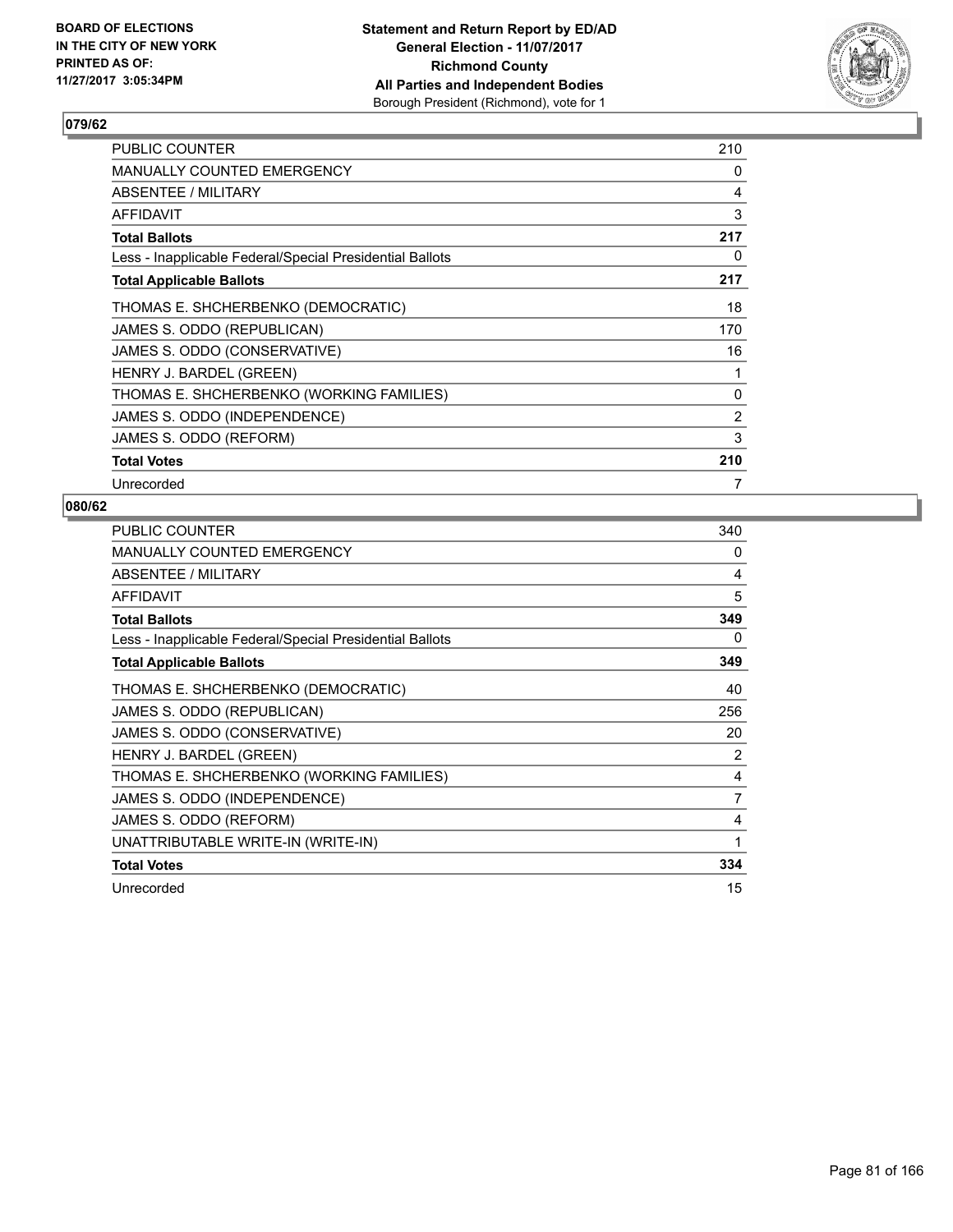

| <b>PUBLIC COUNTER</b>                                    | 336 |
|----------------------------------------------------------|-----|
| <b>MANUALLY COUNTED EMERGENCY</b>                        | 0   |
| ABSENTEE / MILITARY                                      | 12  |
| AFFIDAVIT                                                | 4   |
| <b>Total Ballots</b>                                     | 352 |
| Less - Inapplicable Federal/Special Presidential Ballots | 0   |
| <b>Total Applicable Ballots</b>                          | 352 |
| THOMAS E. SHCHERBENKO (DEMOCRATIC)                       | 33  |
| JAMES S. ODDO (REPUBLICAN)                               | 265 |
| JAMES S. ODDO (CONSERVATIVE)                             | 27  |
| HENRY J. BARDEL (GREEN)                                  | 2   |
| THOMAS E. SHCHERBENKO (WORKING FAMILIES)                 | 1   |
| JAMES S. ODDO (INDEPENDENCE)                             | 5   |
| JAMES S. ODDO (REFORM)                                   | 2   |
| <b>Total Votes</b>                                       | 335 |
| Unrecorded                                               | 17  |

| <b>PUBLIC COUNTER</b>                                    | 374            |
|----------------------------------------------------------|----------------|
| <b>MANUALLY COUNTED EMERGENCY</b>                        | 0              |
| ABSENTEE / MILITARY                                      | 9              |
| AFFIDAVIT                                                | 5              |
| <b>Total Ballots</b>                                     | 388            |
| Less - Inapplicable Federal/Special Presidential Ballots | 0              |
| <b>Total Applicable Ballots</b>                          | 388            |
| THOMAS E. SHCHERBENKO (DEMOCRATIC)                       | 37             |
| JAMES S. ODDO (REPUBLICAN)                               | 278            |
| JAMES S. ODDO (CONSERVATIVE)                             | 50             |
| HENRY J. BARDEL (GREEN)                                  | 3              |
| THOMAS E. SHCHERBENKO (WORKING FAMILIES)                 | $\overline{2}$ |
| JAMES S. ODDO (INDEPENDENCE)                             | 7              |
| JAMES S. ODDO (REFORM)                                   | 2              |
| <b>Total Votes</b>                                       | 379            |
| Unrecorded                                               | 9              |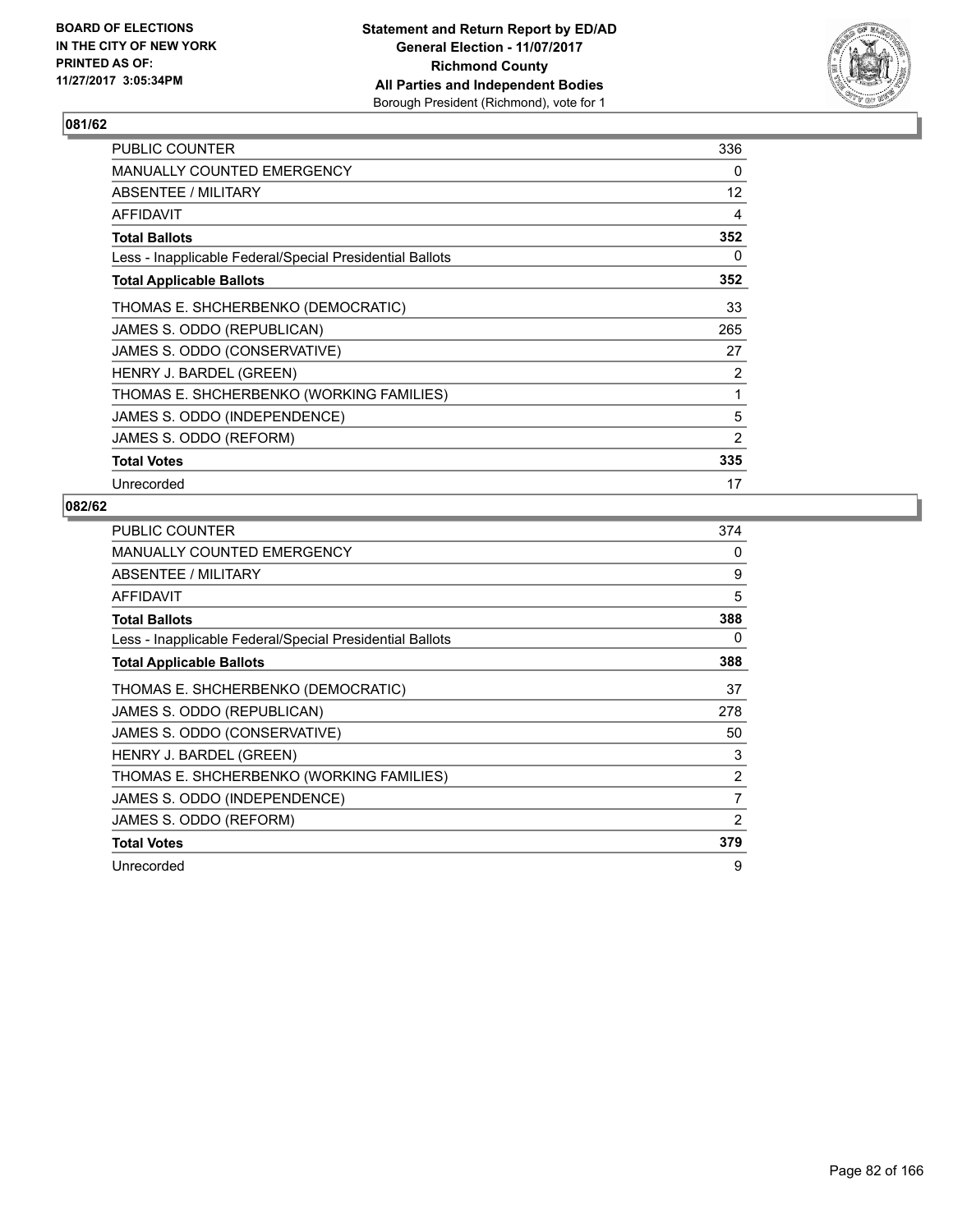

| <b>PUBLIC COUNTER</b>                                    | 349      |
|----------------------------------------------------------|----------|
| <b>MANUALLY COUNTED EMERGENCY</b>                        | 0        |
| ABSENTEE / MILITARY                                      | 3        |
| <b>AFFIDAVIT</b>                                         | 7        |
| <b>Total Ballots</b>                                     | 359      |
| Less - Inapplicable Federal/Special Presidential Ballots | 0        |
| <b>Total Applicable Ballots</b>                          | 359      |
| THOMAS E. SHCHERBENKO (DEMOCRATIC)                       | 36       |
| JAMES S. ODDO (REPUBLICAN)                               | 263      |
| JAMES S. ODDO (CONSERVATIVE)                             | 34       |
| HENRY J. BARDEL (GREEN)                                  | 5        |
| THOMAS E. SHCHERBENKO (WORKING FAMILIES)                 | 3        |
| JAMES S. ODDO (INDEPENDENCE)                             | $\Omega$ |
| JAMES S. ODDO (REFORM)                                   | 3        |
| <b>Total Votes</b>                                       | 344      |
| Unrecorded                                               | 15       |

| <b>PUBLIC COUNTER</b>                                    | 395 |
|----------------------------------------------------------|-----|
| <b>MANUALLY COUNTED EMERGENCY</b>                        | 0   |
| ABSENTEE / MILITARY                                      | 9   |
| <b>AFFIDAVIT</b>                                         | 1   |
| <b>Total Ballots</b>                                     | 405 |
| Less - Inapplicable Federal/Special Presidential Ballots | 0   |
| <b>Total Applicable Ballots</b>                          | 405 |
| THOMAS E. SHCHERBENKO (DEMOCRATIC)                       | 28  |
| JAMES S. ODDO (REPUBLICAN)                               | 291 |
| JAMES S. ODDO (CONSERVATIVE)                             | 54  |
| HENRY J. BARDEL (GREEN)                                  | 5   |
| THOMAS E. SHCHERBENKO (WORKING FAMILIES)                 | 5   |
| JAMES S. ODDO (INDEPENDENCE)                             | 6   |
| JAMES S. ODDO (REFORM)                                   | 3   |
| ROBERT BROWN (WRITE-IN)                                  | 1   |
| <b>Total Votes</b>                                       | 393 |
| Unrecorded                                               | 12  |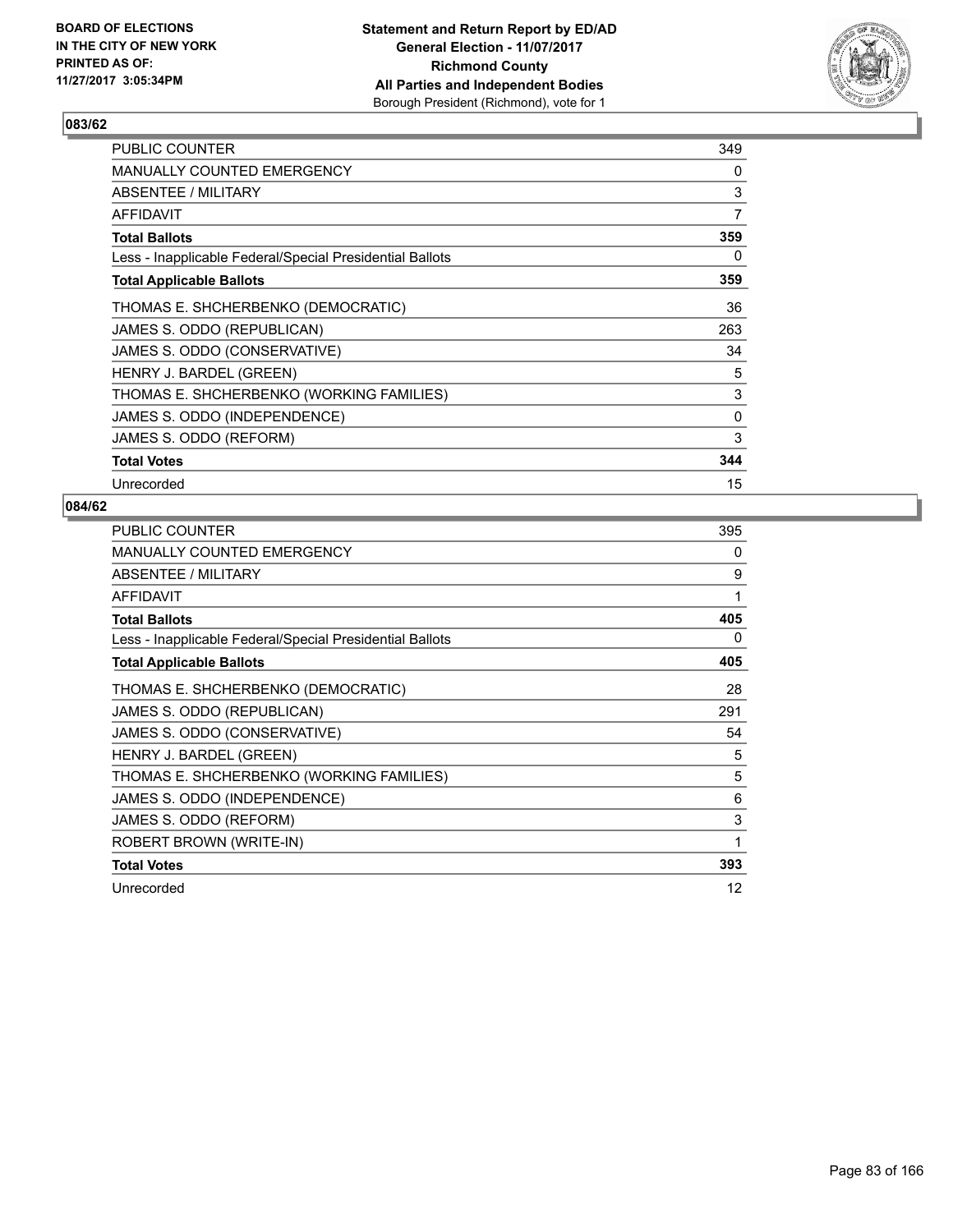

| <b>PUBLIC COUNTER</b>                                    | 332            |
|----------------------------------------------------------|----------------|
| MANUALLY COUNTED EMERGENCY                               | 0              |
| ABSENTEE / MILITARY                                      | 15             |
| AFFIDAVIT                                                | 4              |
| <b>Total Ballots</b>                                     | 351            |
| Less - Inapplicable Federal/Special Presidential Ballots | 0              |
| <b>Total Applicable Ballots</b>                          | 351            |
| THOMAS E. SHCHERBENKO (DEMOCRATIC)                       | 64             |
| JAMES S. ODDO (REPUBLICAN)                               | 240            |
| JAMES S. ODDO (CONSERVATIVE)                             | 22             |
| HENRY J. BARDEL (GREEN)                                  | 1              |
| THOMAS E. SHCHERBENKO (WORKING FAMILIES)                 | $\overline{7}$ |
| JAMES S. ODDO (INDEPENDENCE)                             | 10             |
| JAMES S. ODDO (REFORM)                                   | 1              |
| MICHAEL LOFFREDO (WRITE-IN)                              | 1              |
| <b>Total Votes</b>                                       | 346            |
| Unrecorded                                               | 5              |

| <b>PUBLIC COUNTER</b>                                    | 332 |
|----------------------------------------------------------|-----|
| <b>MANUALLY COUNTED EMERGENCY</b>                        | 0   |
| ABSENTEE / MILITARY                                      | 19  |
| <b>AFFIDAVIT</b>                                         | 5   |
| <b>Total Ballots</b>                                     | 356 |
| Less - Inapplicable Federal/Special Presidential Ballots | 0   |
| <b>Total Applicable Ballots</b>                          | 356 |
| THOMAS E. SHCHERBENKO (DEMOCRATIC)                       | 45  |
| JAMES S. ODDO (REPUBLICAN)                               | 248 |
| JAMES S. ODDO (CONSERVATIVE)                             | 39  |
| HENRY J. BARDEL (GREEN)                                  |     |
| THOMAS E. SHCHERBENKO (WORKING FAMILIES)                 | 10  |
| JAMES S. ODDO (INDEPENDENCE)                             | 4   |
| JAMES S. ODDO (REFORM)                                   | 0   |
| <b>Total Votes</b>                                       | 347 |
| Unrecorded                                               | 9   |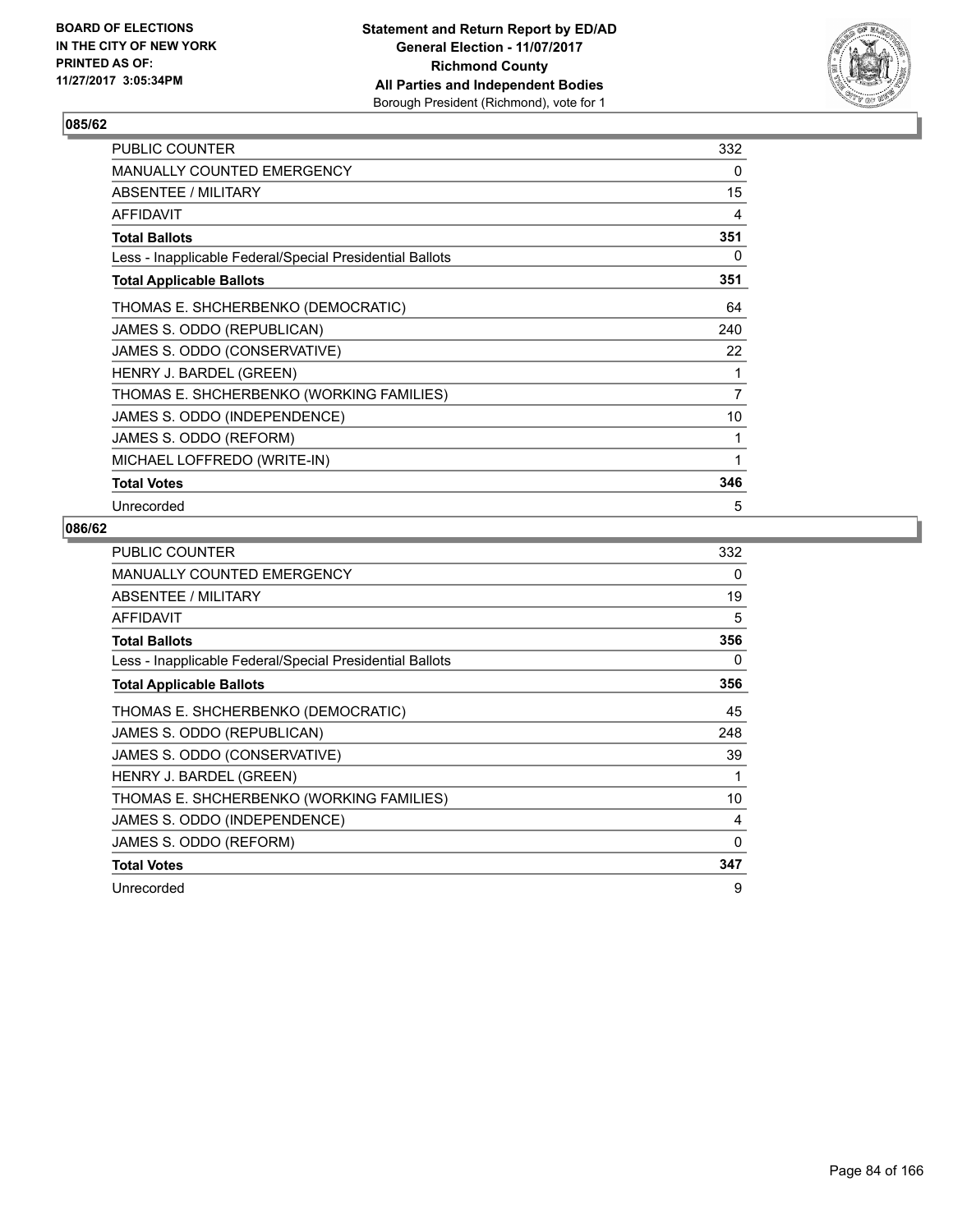

| 088/62 COMBINED into: 009/63                             |              |
|----------------------------------------------------------|--------------|
| <b>Total Votes</b>                                       | 0            |
| JAMES S. ODDO (REFORM)                                   | 0            |
| JAMES S. ODDO (INDEPENDENCE)                             | $\mathbf{0}$ |
| THOMAS E. SHCHERBENKO (WORKING FAMILIES)                 | 0            |
| HENRY J. BARDEL (GREEN)                                  | 0            |
| JAMES S. ODDO (CONSERVATIVE)                             | 0            |
| JAMES S. ODDO (REPUBLICAN)                               | 0            |
| THOMAS E. SHCHERBENKO (DEMOCRATIC)                       | 0            |
| <b>Total Applicable Ballots</b>                          | 0            |
| Less - Inapplicable Federal/Special Presidential Ballots | 0            |
| <b>Total Ballots</b>                                     | $\mathbf 0$  |
| <b>AFFIDAVIT</b>                                         | 0            |
| ABSENTEE / MILITARY                                      | 0            |
| <b>MANUALLY COUNTED EMERGENCY</b>                        | 0            |
| <b>PUBLIC COUNTER</b>                                    | 0            |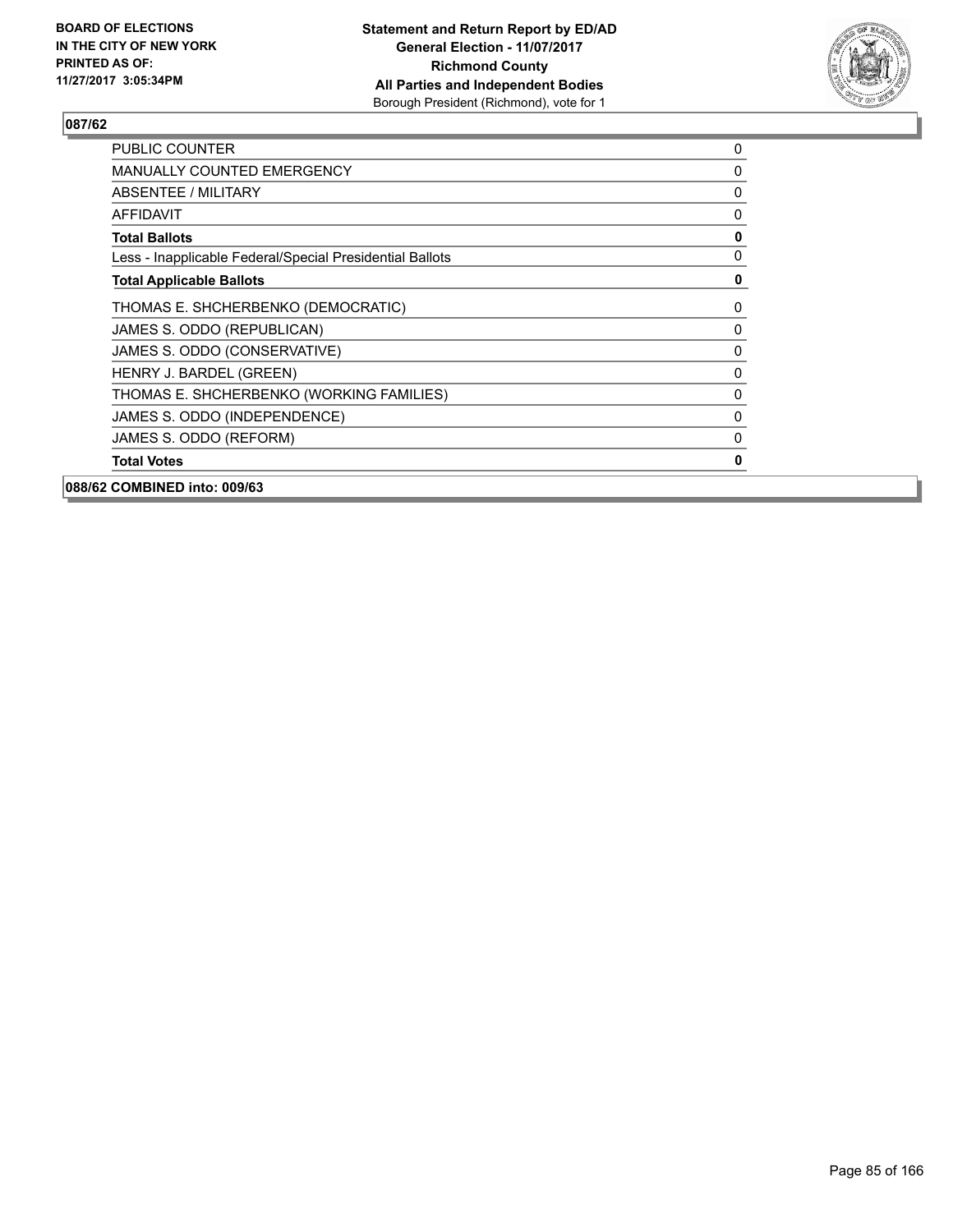

| <b>PUBLIC COUNTER</b>                                    | 405 |
|----------------------------------------------------------|-----|
| <b>MANUALLY COUNTED EMERGENCY</b>                        | 0   |
| ABSENTEE / MILITARY                                      | 9   |
| AFFIDAVIT                                                | 2   |
| <b>Total Ballots</b>                                     | 416 |
| Less - Inapplicable Federal/Special Presidential Ballots | 0   |
| <b>Total Applicable Ballots</b>                          | 416 |
| THOMAS E. SHCHERBENKO (DEMOCRATIC)                       | 68  |
| JAMES S. ODDO (REPUBLICAN)                               | 289 |
| JAMES S. ODDO (CONSERVATIVE)                             | 32  |
| HENRY J. BARDEL (GREEN)                                  | 0   |
| THOMAS E. SHCHERBENKO (WORKING FAMILIES)                 | 4   |
| JAMES S. ODDO (INDEPENDENCE)                             | 9   |
| JAMES S. ODDO (REFORM)                                   | 1   |
| <b>Total Votes</b>                                       | 403 |
| Unrecorded                                               | 13  |

| <b>PUBLIC COUNTER</b>                                    | 353            |
|----------------------------------------------------------|----------------|
| <b>MANUALLY COUNTED EMERGENCY</b>                        | 0              |
| ABSENTEE / MILITARY                                      | 10             |
| <b>AFFIDAVIT</b>                                         | $\overline{2}$ |
| <b>Total Ballots</b>                                     | 365            |
| Less - Inapplicable Federal/Special Presidential Ballots | 0              |
| <b>Total Applicable Ballots</b>                          | 365            |
| THOMAS E. SHCHERBENKO (DEMOCRATIC)                       | 98             |
| JAMES S. ODDO (REPUBLICAN)                               | 198            |
| JAMES S. ODDO (CONSERVATIVE)                             | 23             |
| HENRY J. BARDEL (GREEN)                                  | 2              |
| THOMAS E. SHCHERBENKO (WORKING FAMILIES)                 | 9              |
| JAMES S. ODDO (INDEPENDENCE)                             | 7              |
| JAMES S. ODDO (REFORM)                                   | 2              |
| <b>Total Votes</b>                                       | 339            |
| Unrecorded                                               | 26             |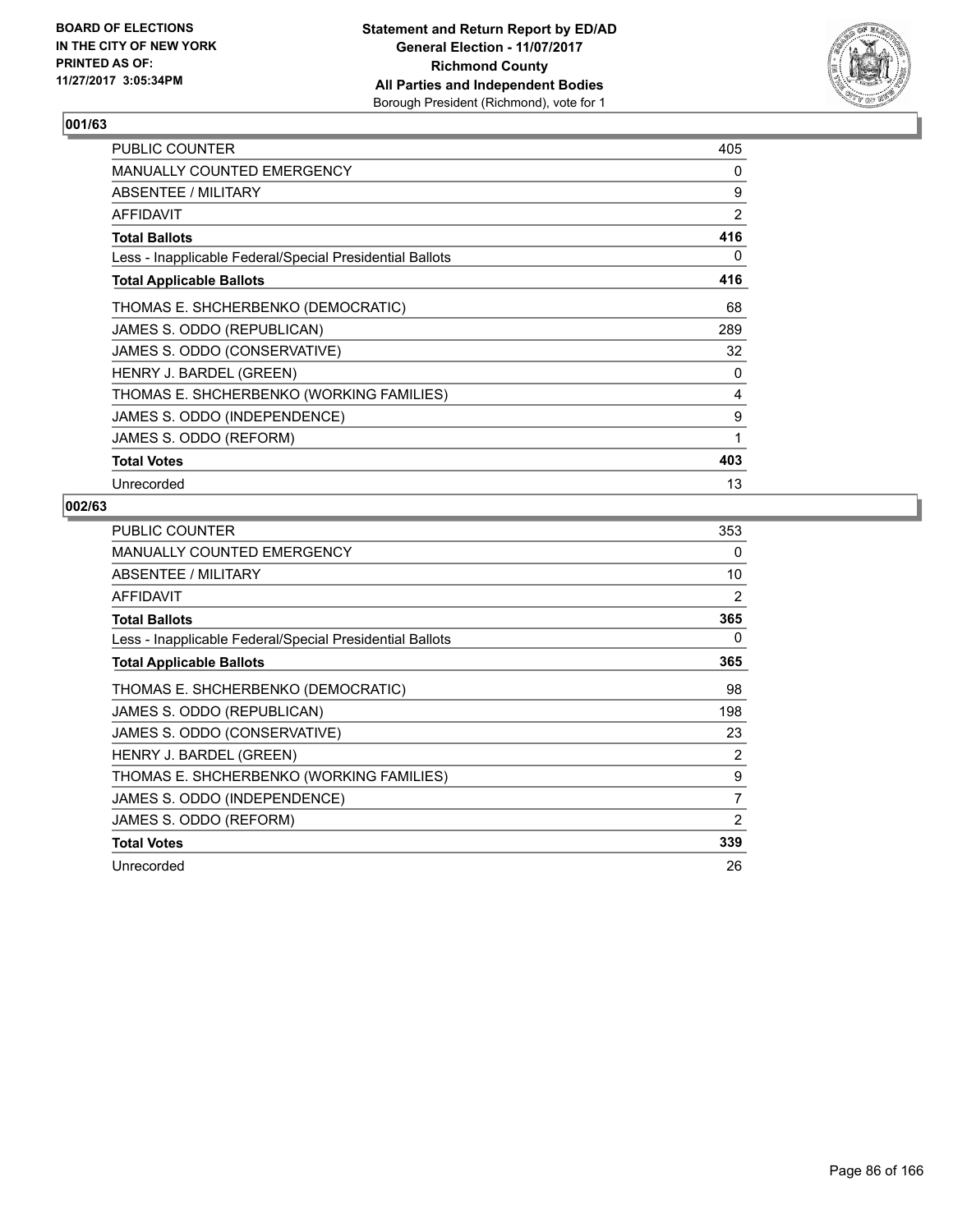

| <b>PUBLIC COUNTER</b>                                    | 263 |
|----------------------------------------------------------|-----|
| <b>MANUALLY COUNTED EMERGENCY</b>                        | 0   |
| ABSENTEE / MILITARY                                      | 10  |
| AFFIDAVIT                                                | 1   |
| <b>Total Ballots</b>                                     | 274 |
| Less - Inapplicable Federal/Special Presidential Ballots | 0   |
| <b>Total Applicable Ballots</b>                          | 274 |
| THOMAS E. SHCHERBENKO (DEMOCRATIC)                       | 76  |
| JAMES S. ODDO (REPUBLICAN)                               | 152 |
| JAMES S. ODDO (CONSERVATIVE)                             | 14  |
| HENRY J. BARDEL (GREEN)                                  | 3   |
| THOMAS E. SHCHERBENKO (WORKING FAMILIES)                 | 4   |
| JAMES S. ODDO (INDEPENDENCE)                             | 4   |
| JAMES S. ODDO (REFORM)                                   | 1   |
| <b>Total Votes</b>                                       | 254 |
| Unrecorded                                               | 20  |

| <b>PUBLIC COUNTER</b>                                    | 369 |
|----------------------------------------------------------|-----|
| <b>MANUALLY COUNTED EMERGENCY</b>                        | 0   |
| ABSENTEE / MILITARY                                      | 19  |
| <b>AFFIDAVIT</b>                                         | 3   |
| <b>Total Ballots</b>                                     | 391 |
| Less - Inapplicable Federal/Special Presidential Ballots | 0   |
| <b>Total Applicable Ballots</b>                          | 391 |
| THOMAS E. SHCHERBENKO (DEMOCRATIC)                       | 50  |
| JAMES S. ODDO (REPUBLICAN)                               | 282 |
| JAMES S. ODDO (CONSERVATIVE)                             | 31  |
| HENRY J. BARDEL (GREEN)                                  | 3   |
| THOMAS E. SHCHERBENKO (WORKING FAMILIES)                 | 5   |
| JAMES S. ODDO (INDEPENDENCE)                             | 4   |
| JAMES S. ODDO (REFORM)                                   | 0   |
| RICHARD CISAK (WRITE-IN)                                 | 1   |
| <b>Total Votes</b>                                       | 376 |
| Unrecorded                                               | 15  |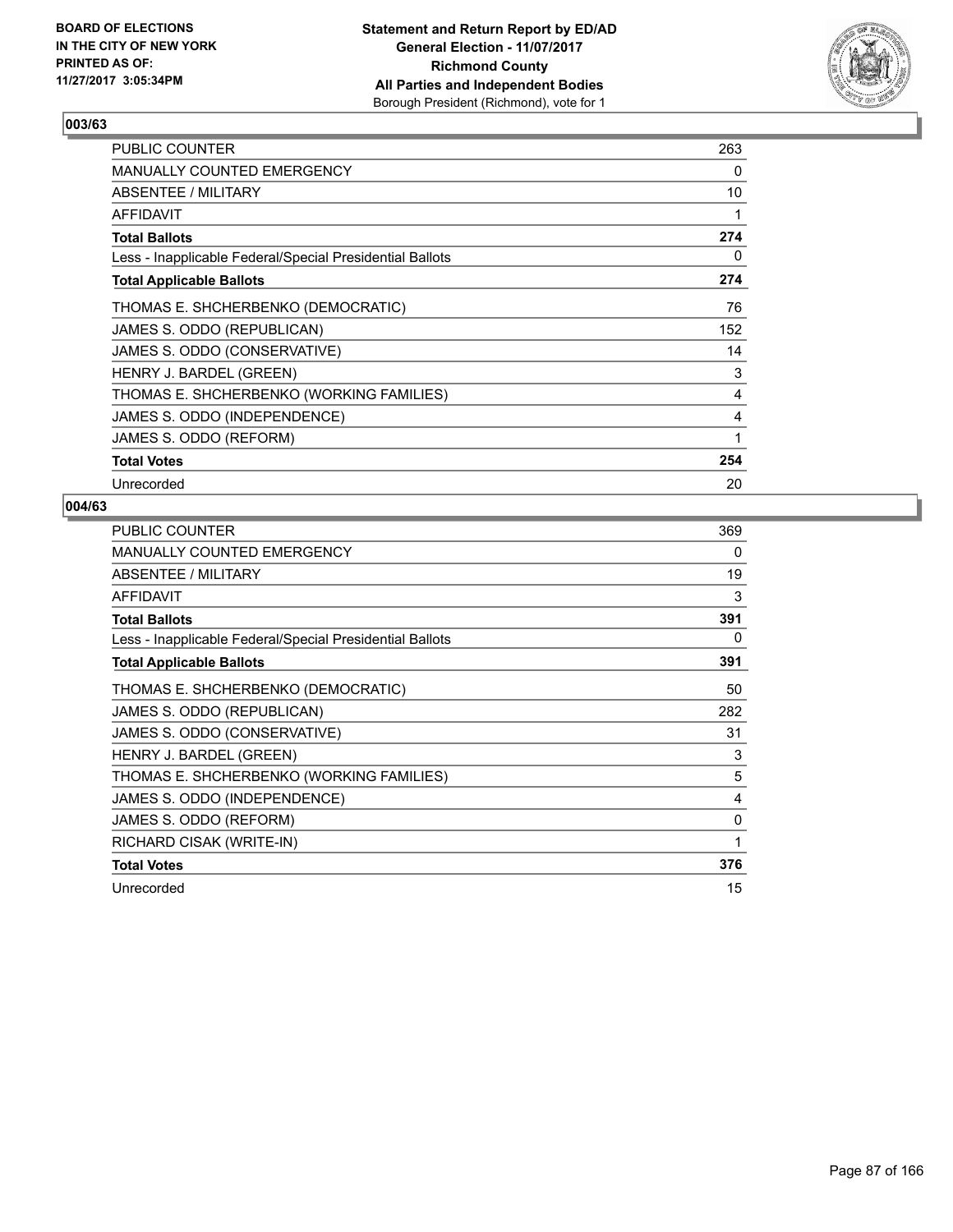

| <b>PUBLIC COUNTER</b>                                    | 336            |
|----------------------------------------------------------|----------------|
| MANUALLY COUNTED EMERGENCY                               | 0              |
| ABSENTEE / MILITARY                                      | 9              |
| <b>AFFIDAVIT</b>                                         | $\overline{2}$ |
| <b>Total Ballots</b>                                     | 347            |
| Less - Inapplicable Federal/Special Presidential Ballots | 0              |
| <b>Total Applicable Ballots</b>                          | 347            |
| THOMAS E. SHCHERBENKO (DEMOCRATIC)                       | 43             |
| JAMES S. ODDO (REPUBLICAN)                               | 256            |
| JAMES S. ODDO (CONSERVATIVE)                             | 24             |
| HENRY J. BARDEL (GREEN)                                  | 0              |
| THOMAS E. SHCHERBENKO (WORKING FAMILIES)                 | 2              |
| JAMES S. ODDO (INDEPENDENCE)                             | 6              |
| JAMES S. ODDO (REFORM)                                   | $\Omega$       |
| SANTIANO L. PERRO (WRITE-IN)                             | $\overline{2}$ |
| <b>Total Votes</b>                                       | 333            |
| Unrecorded                                               | 14             |

| <b>PUBLIC COUNTER</b>                                    | 349 |
|----------------------------------------------------------|-----|
| <b>MANUALLY COUNTED EMERGENCY</b>                        | 0   |
| ABSENTEE / MILITARY                                      | 16  |
| <b>AFFIDAVIT</b>                                         | 0   |
| <b>Total Ballots</b>                                     | 365 |
| Less - Inapplicable Federal/Special Presidential Ballots | 0   |
| <b>Total Applicable Ballots</b>                          | 365 |
| THOMAS E. SHCHERBENKO (DEMOCRATIC)                       | 60  |
| JAMES S. ODDO (REPUBLICAN)                               | 244 |
| JAMES S. ODDO (CONSERVATIVE)                             | 38  |
| HENRY J. BARDEL (GREEN)                                  | 0   |
| THOMAS E. SHCHERBENKO (WORKING FAMILIES)                 | 5   |
| JAMES S. ODDO (INDEPENDENCE)                             | 5   |
| JAMES S. ODDO (REFORM)                                   | 3   |
| <b>Total Votes</b>                                       | 355 |
| Unrecorded                                               | 10  |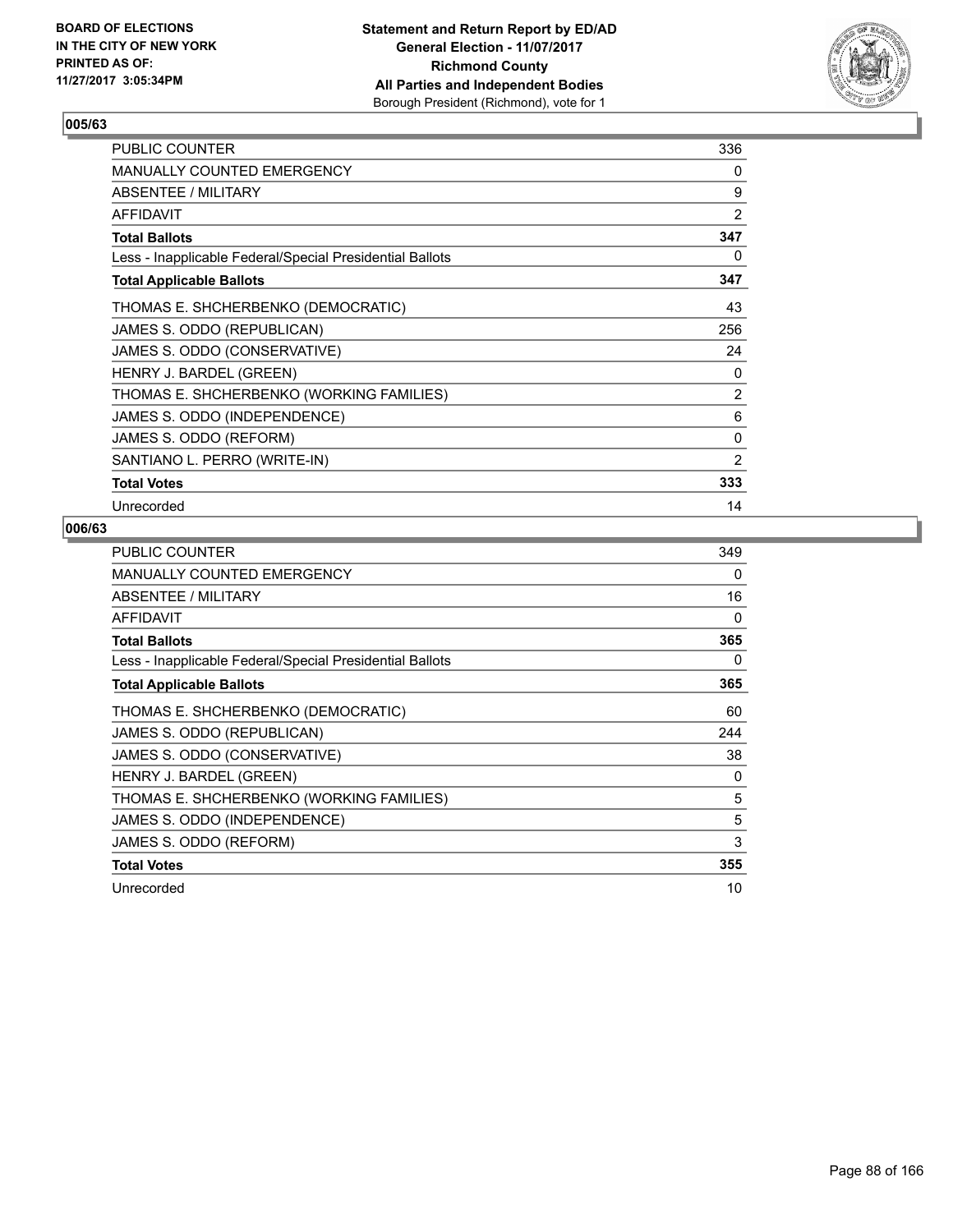

| <b>PUBLIC COUNTER</b>                                    | 226          |
|----------------------------------------------------------|--------------|
| MANUALLY COUNTED EMERGENCY                               | 0            |
| ABSENTEE / MILITARY                                      | 7            |
| <b>AFFIDAVIT</b>                                         | 1            |
| <b>Total Ballots</b>                                     | 234          |
| Less - Inapplicable Federal/Special Presidential Ballots | 0            |
| <b>Total Applicable Ballots</b>                          | 234          |
| THOMAS E. SHCHERBENKO (DEMOCRATIC)                       | 74           |
| JAMES S. ODDO (REPUBLICAN)                               | 128          |
| JAMES S. ODDO (CONSERVATIVE)                             | 15           |
| HENRY J. BARDEL (GREEN)                                  | 1            |
| THOMAS E. SHCHERBENKO (WORKING FAMILIES)                 | 3            |
| JAMES S. ODDO (INDEPENDENCE)                             | 4            |
| JAMES S. ODDO (REFORM)                                   | $\mathbf{0}$ |
| UNATTRIBUTABLE WRITE-IN (WRITE-IN)                       | 1            |
| <b>Total Votes</b>                                       | 226          |
| Unrecorded                                               | 8            |

| <b>PUBLIC COUNTER</b>                                    | 279 |
|----------------------------------------------------------|-----|
| <b>MANUALLY COUNTED EMERGENCY</b>                        | 0   |
| ABSENTEE / MILITARY                                      | 11  |
| AFFIDAVIT                                                | 7   |
| <b>Total Ballots</b>                                     | 297 |
| Less - Inapplicable Federal/Special Presidential Ballots | 0   |
| <b>Total Applicable Ballots</b>                          | 297 |
| THOMAS E. SHCHERBENKO (DEMOCRATIC)                       | 46  |
| JAMES S. ODDO (REPUBLICAN)                               | 206 |
| JAMES S. ODDO (CONSERVATIVE)                             | 20  |
| HENRY J. BARDEL (GREEN)                                  | 3   |
| THOMAS E. SHCHERBENKO (WORKING FAMILIES)                 | 5   |
| JAMES S. ODDO (INDEPENDENCE)                             | 4   |
| JAMES S. ODDO (REFORM)                                   | 1   |
| <b>Total Votes</b>                                       | 285 |
| Unrecorded                                               | 12  |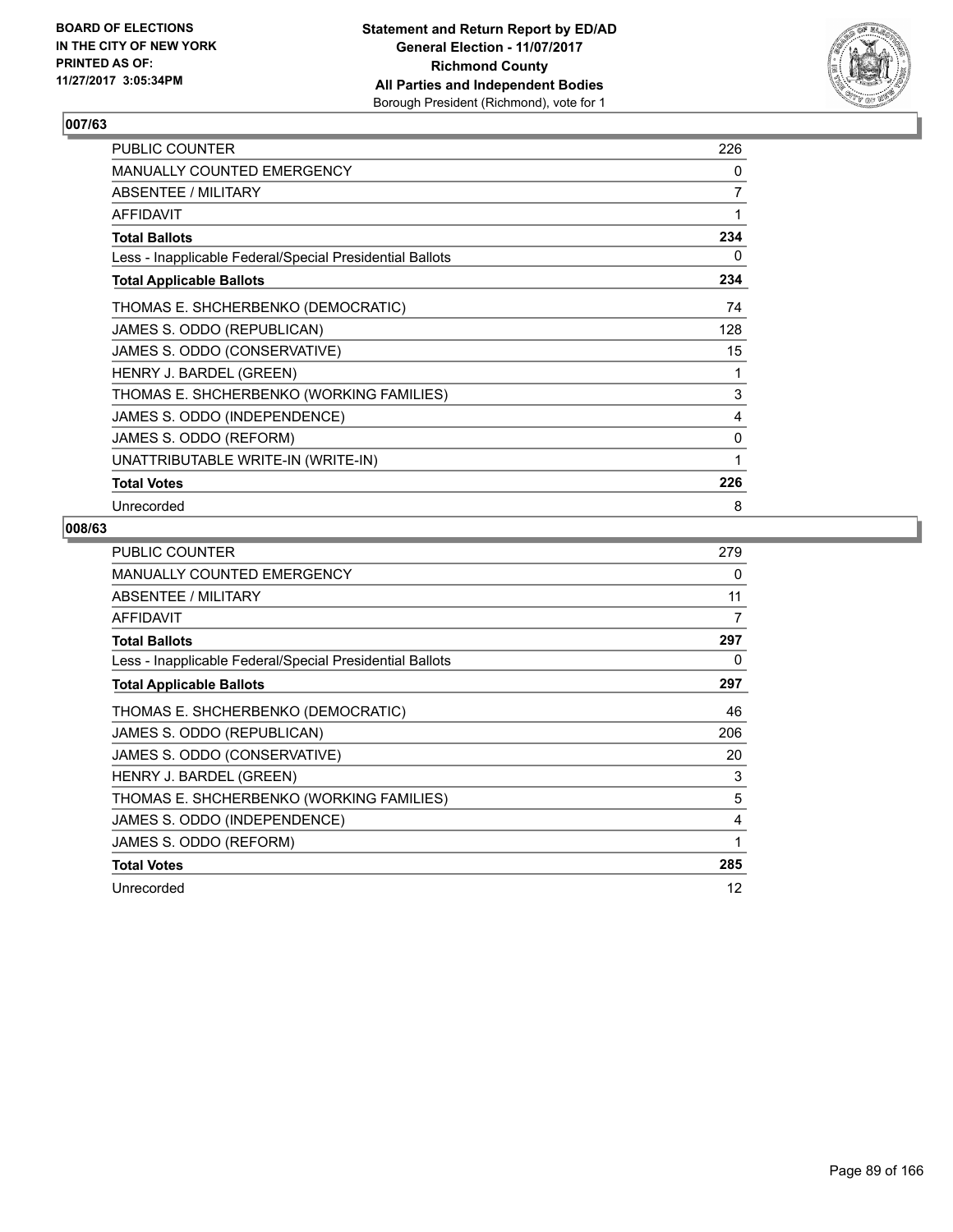

| <b>PUBLIC COUNTER</b>                                    | 25             |
|----------------------------------------------------------|----------------|
| <b>MANUALLY COUNTED EMERGENCY</b>                        | 0              |
| ABSENTEE / MILITARY                                      | 3              |
| <b>AFFIDAVIT</b>                                         | 1              |
| <b>Total Ballots</b>                                     | 29             |
| Less - Inapplicable Federal/Special Presidential Ballots | 0              |
| <b>Total Applicable Ballots</b>                          | 29             |
| THOMAS E. SHCHERBENKO (DEMOCRATIC)                       | $\overline{2}$ |
| JAMES S. ODDO (REPUBLICAN)                               | 26             |
| JAMES S. ODDO (CONSERVATIVE)                             | 1              |
| HENRY J. BARDEL (GREEN)                                  | 0              |
| THOMAS E. SHCHERBENKO (WORKING FAMILIES)                 | 0              |
| JAMES S. ODDO (INDEPENDENCE)                             | 0              |
| JAMES S. ODDO (REFORM)                                   | 0              |
| <b>Total Votes</b>                                       | 29             |

| <b>PUBLIC COUNTER</b>                                    | 172               |
|----------------------------------------------------------|-------------------|
| <b>MANUALLY COUNTED EMERGENCY</b>                        | 0                 |
| ABSENTEE / MILITARY                                      | 8                 |
| AFFIDAVIT                                                | $\Omega$          |
| Total Ballots                                            | 180               |
| Less - Inapplicable Federal/Special Presidential Ballots | 0                 |
| <b>Total Applicable Ballots</b>                          | 180               |
| THOMAS E. SHCHERBENKO (DEMOCRATIC)                       | 70                |
| JAMES S. ODDO (REPUBLICAN)                               | 79                |
| JAMES S. ODDO (CONSERVATIVE)                             | $12 \overline{ }$ |
| HENRY J. BARDEL (GREEN)                                  | 5                 |
| THOMAS E. SHCHERBENKO (WORKING FAMILIES)                 | 4                 |
| JAMES S. ODDO (INDEPENDENCE)                             | 3                 |
| JAMES S. ODDO (REFORM)                                   | 0                 |
| <b>Total Votes</b>                                       | 173               |
| Unrecorded                                               | 7                 |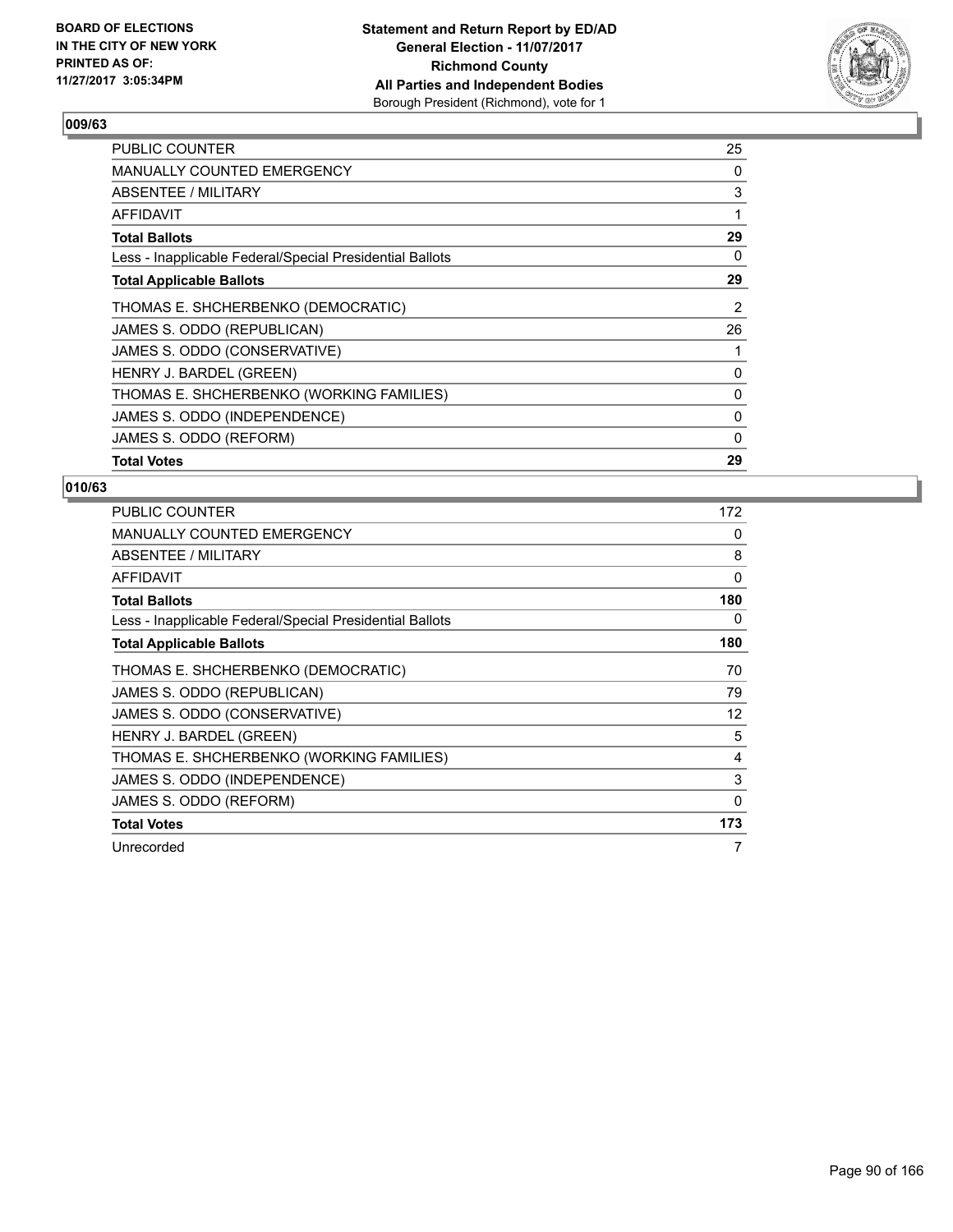

| <b>PUBLIC COUNTER</b>                                    | 279 |
|----------------------------------------------------------|-----|
| MANUALLY COUNTED EMERGENCY                               | 0   |
| ABSENTEE / MILITARY                                      | 15  |
| <b>AFFIDAVIT</b>                                         | 0   |
| <b>Total Ballots</b>                                     | 294 |
| Less - Inapplicable Federal/Special Presidential Ballots | 0   |
| <b>Total Applicable Ballots</b>                          | 294 |
| THOMAS E. SHCHERBENKO (DEMOCRATIC)                       | 72  |
| JAMES S. ODDO (REPUBLICAN)                               | 181 |
| JAMES S. ODDO (CONSERVATIVE)                             | 24  |
| HENRY J. BARDEL (GREEN)                                  | 2   |
| THOMAS E. SHCHERBENKO (WORKING FAMILIES)                 | 3   |
| JAMES S. ODDO (INDEPENDENCE)                             | 5   |
| JAMES S. ODDO (REFORM)                                   | 0   |
| <b>Total Votes</b>                                       | 287 |
| Unrecorded                                               | 7   |

| <b>PUBLIC COUNTER</b>                                    | 200 |
|----------------------------------------------------------|-----|
| <b>MANUALLY COUNTED EMERGENCY</b>                        | 0   |
| ABSENTEE / MILITARY                                      | 15  |
| <b>AFFIDAVIT</b>                                         | 4   |
| <b>Total Ballots</b>                                     | 219 |
| Less - Inapplicable Federal/Special Presidential Ballots | 0   |
| <b>Total Applicable Ballots</b>                          | 219 |
| THOMAS E. SHCHERBENKO (DEMOCRATIC)                       | 55  |
| JAMES S. ODDO (REPUBLICAN)                               | 118 |
| JAMES S. ODDO (CONSERVATIVE)                             | 26  |
| HENRY J. BARDEL (GREEN)                                  |     |
| THOMAS E. SHCHERBENKO (WORKING FAMILIES)                 | 1   |
| JAMES S. ODDO (INDEPENDENCE)                             | 1   |
| JAMES S. ODDO (REFORM)                                   | 3   |
| MICHAEL TERUTO (WRITE-IN)                                | 1   |
| <b>Total Votes</b>                                       | 206 |
| Unrecorded                                               | 13  |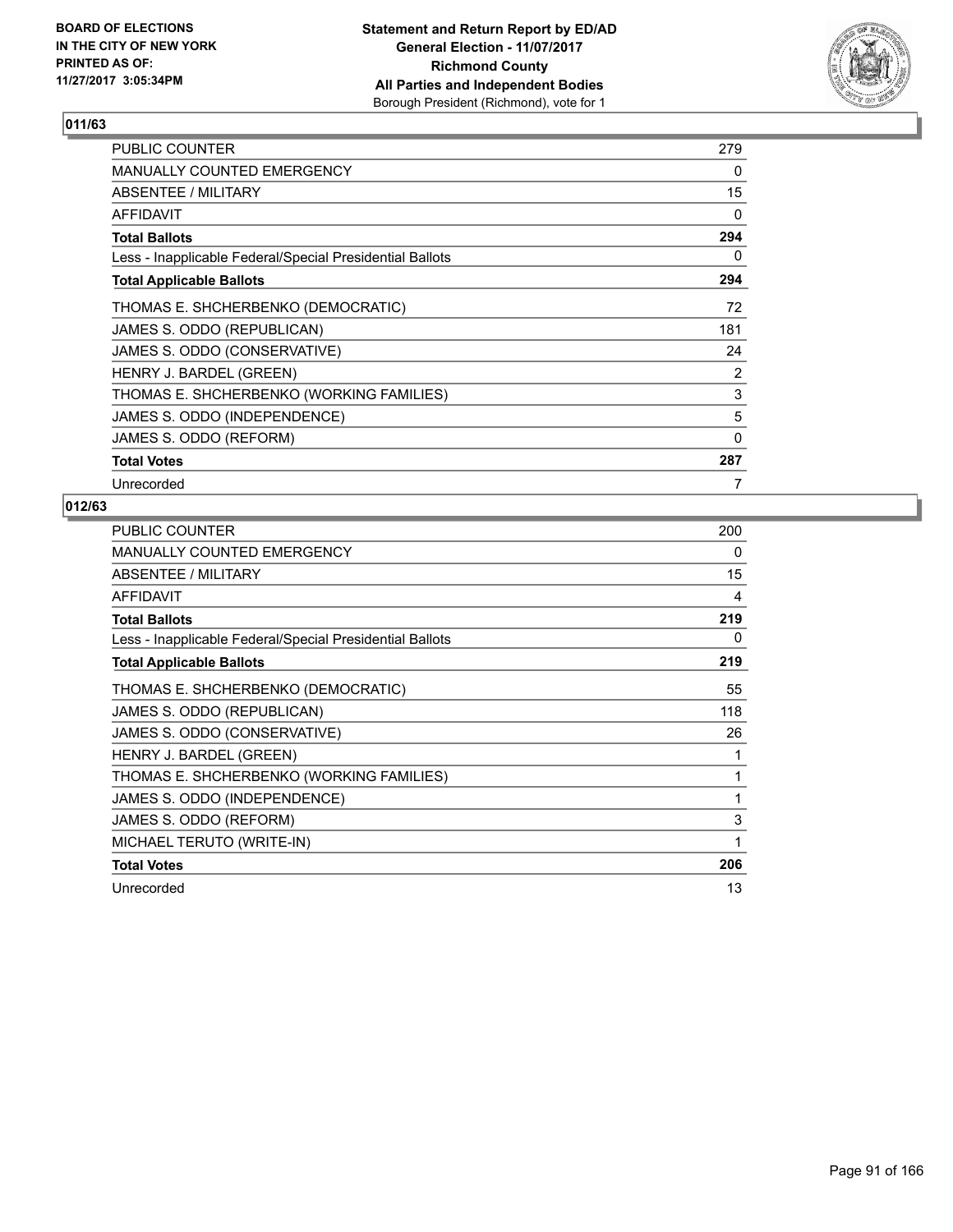

| <b>PUBLIC COUNTER</b>                                    | 279 |
|----------------------------------------------------------|-----|
| <b>MANUALLY COUNTED EMERGENCY</b>                        | 0   |
| ABSENTEE / MILITARY                                      | 8   |
| AFFIDAVIT                                                | 3   |
| Total Ballots                                            | 290 |
| Less - Inapplicable Federal/Special Presidential Ballots | 0   |
| <b>Total Applicable Ballots</b>                          | 290 |
| THOMAS E. SHCHERBENKO (DEMOCRATIC)                       | 90  |
| JAMES S. ODDO (REPUBLICAN)                               | 154 |
| JAMES S. ODDO (CONSERVATIVE)                             | 17  |
| HENRY J. BARDEL (GREEN)                                  | 3   |
| THOMAS E. SHCHERBENKO (WORKING FAMILIES)                 | 8   |
| JAMES S. ODDO (INDEPENDENCE)                             | 5   |
| JAMES S. ODDO (REFORM)                                   | 2   |
| <b>Total Votes</b>                                       | 279 |
| Unrecorded                                               | 11  |

| <b>PUBLIC COUNTER</b>                                    | 240 |
|----------------------------------------------------------|-----|
| <b>MANUALLY COUNTED EMERGENCY</b>                        | 0   |
| ABSENTEE / MILITARY                                      | 13  |
| <b>AFFIDAVIT</b>                                         | 0   |
| <b>Total Ballots</b>                                     | 253 |
| Less - Inapplicable Federal/Special Presidential Ballots | 0   |
| <b>Total Applicable Ballots</b>                          | 253 |
| THOMAS E. SHCHERBENKO (DEMOCRATIC)                       | 57  |
| JAMES S. ODDO (REPUBLICAN)                               | 145 |
| JAMES S. ODDO (CONSERVATIVE)                             | 21  |
| HENRY J. BARDEL (GREEN)                                  | 2   |
| THOMAS E. SHCHERBENKO (WORKING FAMILIES)                 | 4   |
| JAMES S. ODDO (INDEPENDENCE)                             | 6   |
| JAMES S. ODDO (REFORM)                                   | 0   |
| <b>Total Votes</b>                                       | 235 |
| Unrecorded                                               | 18  |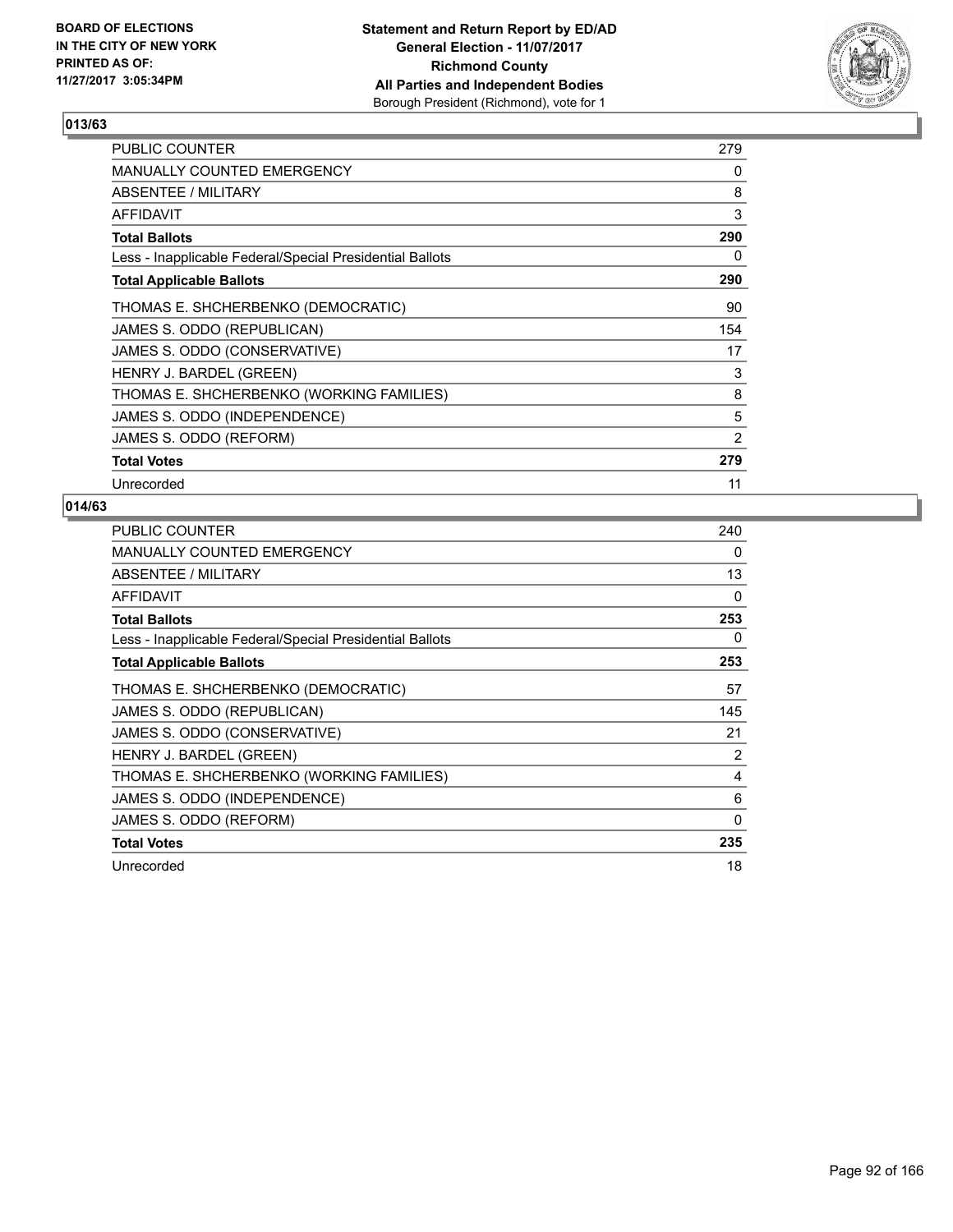

| <b>PUBLIC COUNTER</b>                                    | 316 |
|----------------------------------------------------------|-----|
| <b>MANUALLY COUNTED EMERGENCY</b>                        | 0   |
| ABSENTEE / MILITARY                                      | 10  |
| <b>AFFIDAVIT</b>                                         | 5   |
| <b>Total Ballots</b>                                     | 331 |
| Less - Inapplicable Federal/Special Presidential Ballots | 0   |
| <b>Total Applicable Ballots</b>                          | 331 |
| THOMAS E. SHCHERBENKO (DEMOCRATIC)                       | 60  |
| JAMES S. ODDO (REPUBLICAN)                               | 207 |
| JAMES S. ODDO (CONSERVATIVE)                             | 27  |
| HENRY J. BARDEL (GREEN)                                  | 3   |
| THOMAS E. SHCHERBENKO (WORKING FAMILIES)                 | 7   |
| JAMES S. ODDO (INDEPENDENCE)                             | 11  |
| JAMES S. ODDO (REFORM)                                   | 3   |
| <b>Total Votes</b>                                       | 318 |
| Unrecorded                                               | 13  |

| <b>PUBLIC COUNTER</b>                                    | 197 |
|----------------------------------------------------------|-----|
| <b>MANUALLY COUNTED EMERGENCY</b>                        | 0   |
| ABSENTEE / MILITARY                                      | 5   |
| AFFIDAVIT                                                | 0   |
| <b>Total Ballots</b>                                     | 202 |
| Less - Inapplicable Federal/Special Presidential Ballots | 0   |
| <b>Total Applicable Ballots</b>                          | 202 |
| THOMAS E. SHCHERBENKO (DEMOCRATIC)                       | 62  |
| JAMES S. ODDO (REPUBLICAN)                               | 102 |
| JAMES S. ODDO (CONSERVATIVE)                             | 18  |
| HENRY J. BARDEL (GREEN)                                  |     |
| THOMAS E. SHCHERBENKO (WORKING FAMILIES)                 | 5   |
| JAMES S. ODDO (INDEPENDENCE)                             | 5   |
| JAMES S. ODDO (REFORM)                                   | 3   |
| <b>Total Votes</b>                                       | 196 |
| Unrecorded                                               | 6   |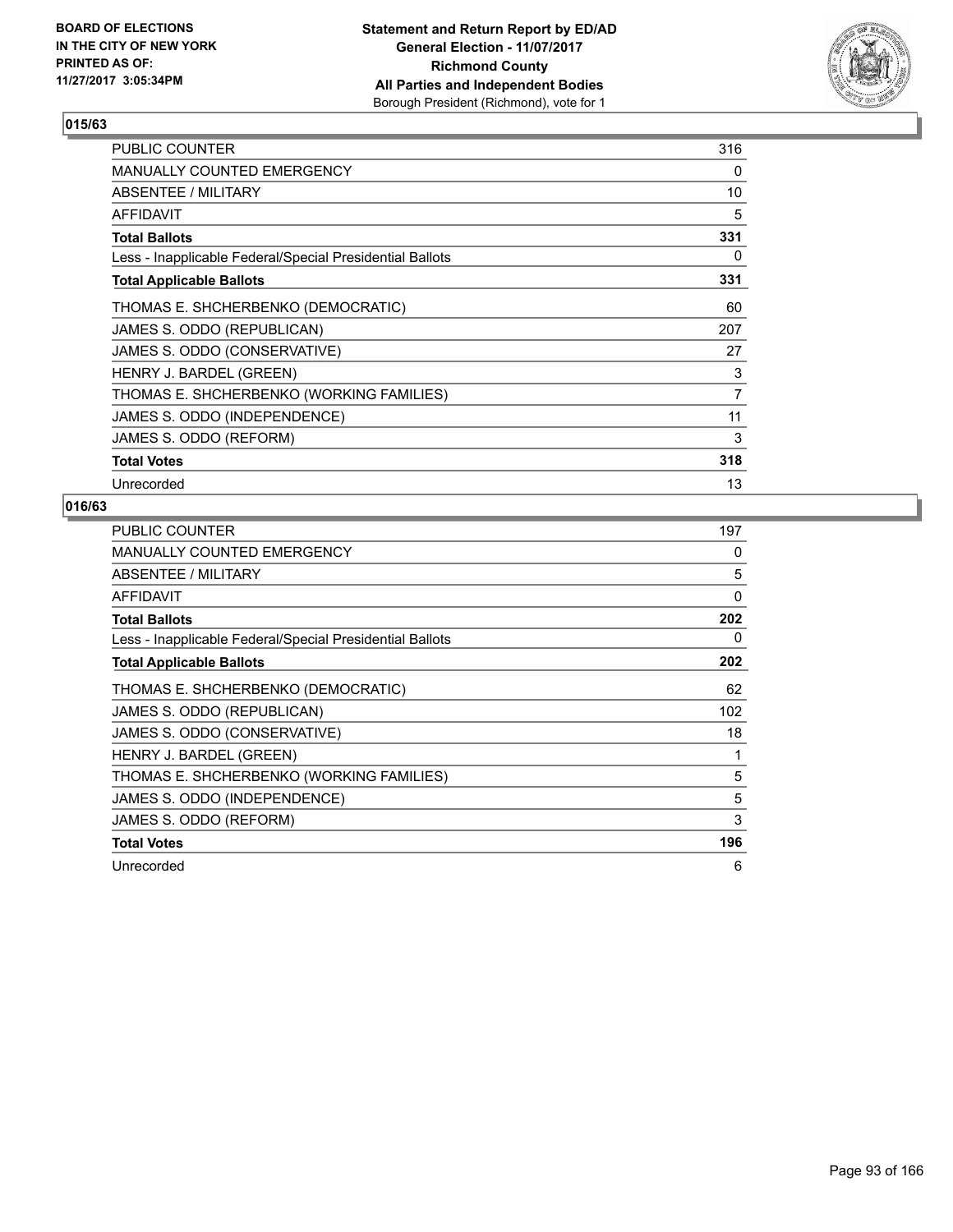

| <b>PUBLIC COUNTER</b>                                    | 96       |
|----------------------------------------------------------|----------|
| <b>MANUALLY COUNTED EMERGENCY</b>                        | $\Omega$ |
| ABSENTEE / MILITARY                                      | 8        |
| <b>AFFIDAVIT</b>                                         | 3        |
| <b>Total Ballots</b>                                     | 107      |
| Less - Inapplicable Federal/Special Presidential Ballots | 0        |
| <b>Total Applicable Ballots</b>                          | 107      |
| THOMAS E. SHCHERBENKO (DEMOCRATIC)                       | 34       |
| JAMES S. ODDO (REPUBLICAN)                               | 54       |
| JAMES S. ODDO (CONSERVATIVE)                             | 11       |
| HENRY J. BARDEL (GREEN)                                  | 0        |
| THOMAS E. SHCHERBENKO (WORKING FAMILIES)                 | 0        |
| JAMES S. ODDO (INDEPENDENCE)                             | 4        |
| JAMES S. ODDO (REFORM)                                   | 0        |
| <b>Total Votes</b>                                       | 103      |
| Unrecorded                                               | 4        |

| <b>PUBLIC COUNTER</b>                                    | 366 |
|----------------------------------------------------------|-----|
| <b>MANUALLY COUNTED EMERGENCY</b>                        | 0   |
| ABSENTEE / MILITARY                                      | 13  |
| <b>AFFIDAVIT</b>                                         | 7   |
| <b>Total Ballots</b>                                     | 386 |
| Less - Inapplicable Federal/Special Presidential Ballots | 0   |
| <b>Total Applicable Ballots</b>                          | 386 |
| THOMAS E. SHCHERBENKO (DEMOCRATIC)                       | 51  |
| JAMES S. ODDO (REPUBLICAN)                               | 262 |
| JAMES S. ODDO (CONSERVATIVE)                             | 42  |
| HENRY J. BARDEL (GREEN)                                  | 5   |
| THOMAS E. SHCHERBENKO (WORKING FAMILIES)                 | 6   |
| JAMES S. ODDO (INDEPENDENCE)                             | 8   |
| JAMES S. ODDO (REFORM)                                   | 6   |
| <b>Total Votes</b>                                       | 380 |
| Unrecorded                                               | 6   |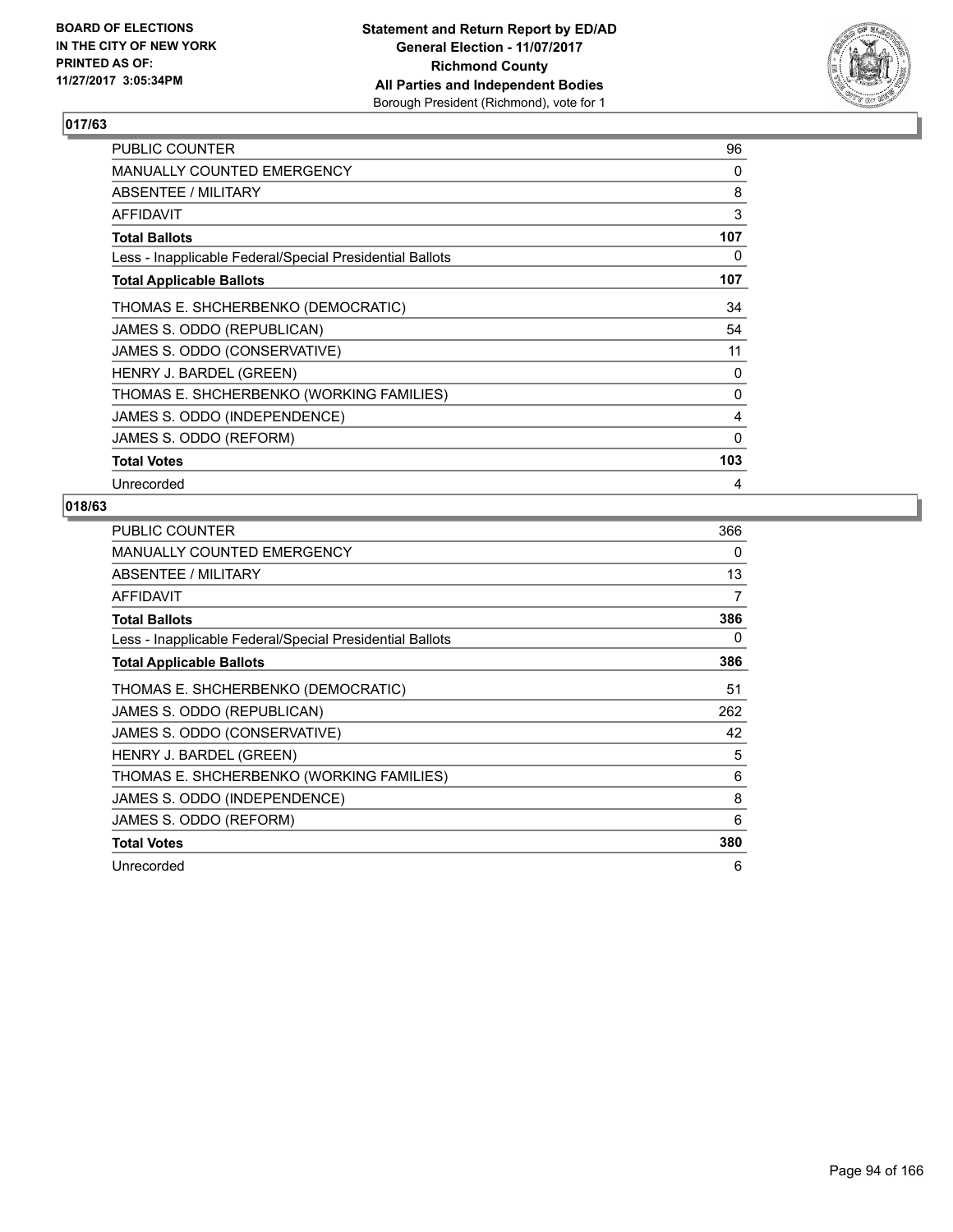

| <b>PUBLIC COUNTER</b>                                    | 268 |
|----------------------------------------------------------|-----|
| <b>MANUALLY COUNTED EMERGENCY</b>                        | 0   |
| ABSENTEE / MILITARY                                      | 5   |
| AFFIDAVIT                                                | 1   |
| <b>Total Ballots</b>                                     | 274 |
| Less - Inapplicable Federal/Special Presidential Ballots | 0   |
| <b>Total Applicable Ballots</b>                          | 274 |
| THOMAS E. SHCHERBENKO (DEMOCRATIC)                       | 41  |
| JAMES S. ODDO (REPUBLICAN)                               | 178 |
| JAMES S. ODDO (CONSERVATIVE)                             | 29  |
| HENRY J. BARDEL (GREEN)                                  | 3   |
| THOMAS E. SHCHERBENKO (WORKING FAMILIES)                 | 5   |
| JAMES S. ODDO (INDEPENDENCE)                             | 11  |
| JAMES S. ODDO (REFORM)                                   | 3   |
| <b>Total Votes</b>                                       | 270 |
| Unrecorded                                               | 4   |

| <b>PUBLIC COUNTER</b>                                    | 191 |
|----------------------------------------------------------|-----|
| <b>MANUALLY COUNTED EMERGENCY</b>                        | 0   |
| ABSENTEE / MILITARY                                      | 52  |
| <b>AFFIDAVIT</b>                                         | 1   |
| <b>Total Ballots</b>                                     | 244 |
| Less - Inapplicable Federal/Special Presidential Ballots | 0   |
| <b>Total Applicable Ballots</b>                          | 244 |
| THOMAS E. SHCHERBENKO (DEMOCRATIC)                       | 48  |
| JAMES S. ODDO (REPUBLICAN)                               | 140 |
| JAMES S. ODDO (CONSERVATIVE)                             | 30  |
| HENRY J. BARDEL (GREEN)                                  | 1   |
| THOMAS E. SHCHERBENKO (WORKING FAMILIES)                 | 0   |
| JAMES S. ODDO (INDEPENDENCE)                             | 10  |
| JAMES S. ODDO (REFORM)                                   |     |
| UNATTRIBUTABLE WRITE-IN (WRITE-IN)                       | 1   |
| <b>Total Votes</b>                                       | 231 |
| Unrecorded                                               | 13  |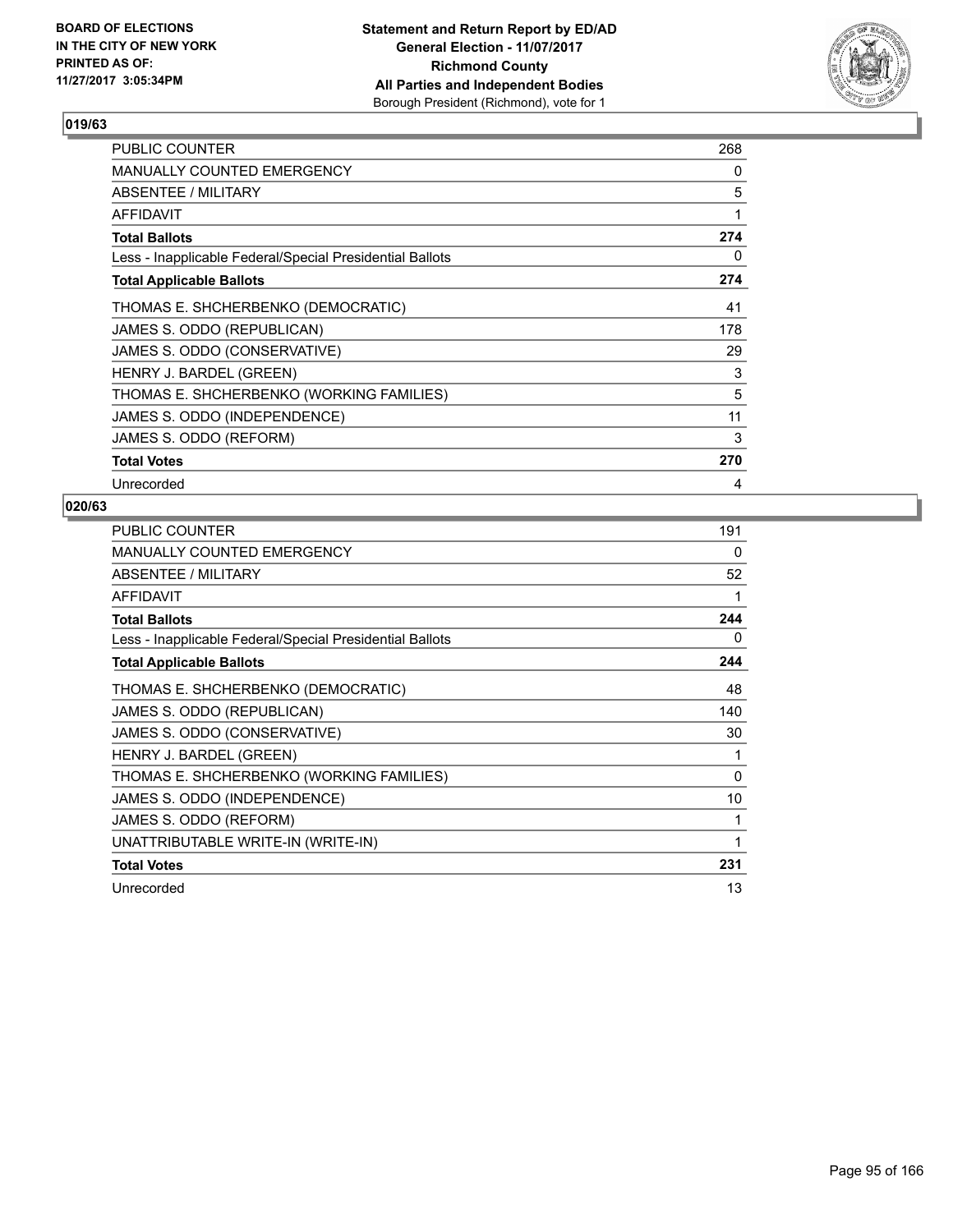

| <b>PUBLIC COUNTER</b>                                    | 247            |
|----------------------------------------------------------|----------------|
| <b>MANUALLY COUNTED EMERGENCY</b>                        | 0              |
| ABSENTEE / MILITARY                                      | 9              |
| AFFIDAVIT                                                | 3              |
| <b>Total Ballots</b>                                     | 259            |
| Less - Inapplicable Federal/Special Presidential Ballots | 0              |
| <b>Total Applicable Ballots</b>                          | 259            |
| THOMAS E. SHCHERBENKO (DEMOCRATIC)                       | 41             |
| JAMES S. ODDO (REPUBLICAN)                               | 177            |
| JAMES S. ODDO (CONSERVATIVE)                             | 24             |
| HENRY J. BARDEL (GREEN)                                  | 0              |
| THOMAS E. SHCHERBENKO (WORKING FAMILIES)                 | 2              |
| JAMES S. ODDO (INDEPENDENCE)                             | 6              |
| JAMES S. ODDO (REFORM)                                   | $\overline{2}$ |
| KYLE BLUTH (WRITE-IN)                                    | 1              |
| <b>Total Votes</b>                                       | 253            |
| Unrecorded                                               | 6              |

| <b>PUBLIC COUNTER</b>                                    | 264 |
|----------------------------------------------------------|-----|
| <b>MANUALLY COUNTED EMERGENCY</b>                        | 0   |
| ABSENTEE / MILITARY                                      | 10  |
| <b>AFFIDAVIT</b>                                         | 6   |
| <b>Total Ballots</b>                                     | 280 |
| Less - Inapplicable Federal/Special Presidential Ballots | 0   |
| <b>Total Applicable Ballots</b>                          | 280 |
| THOMAS E. SHCHERBENKO (DEMOCRATIC)                       | 62  |
| JAMES S. ODDO (REPUBLICAN)                               | 172 |
| JAMES S. ODDO (CONSERVATIVE)                             | 19  |
| HENRY J. BARDEL (GREEN)                                  | 1   |
| THOMAS E. SHCHERBENKO (WORKING FAMILIES)                 | 5   |
| JAMES S. ODDO (INDEPENDENCE)                             | 6   |
| JAMES S. ODDO (REFORM)                                   | 4   |
| <b>Total Votes</b>                                       | 269 |
| Unrecorded                                               | 11  |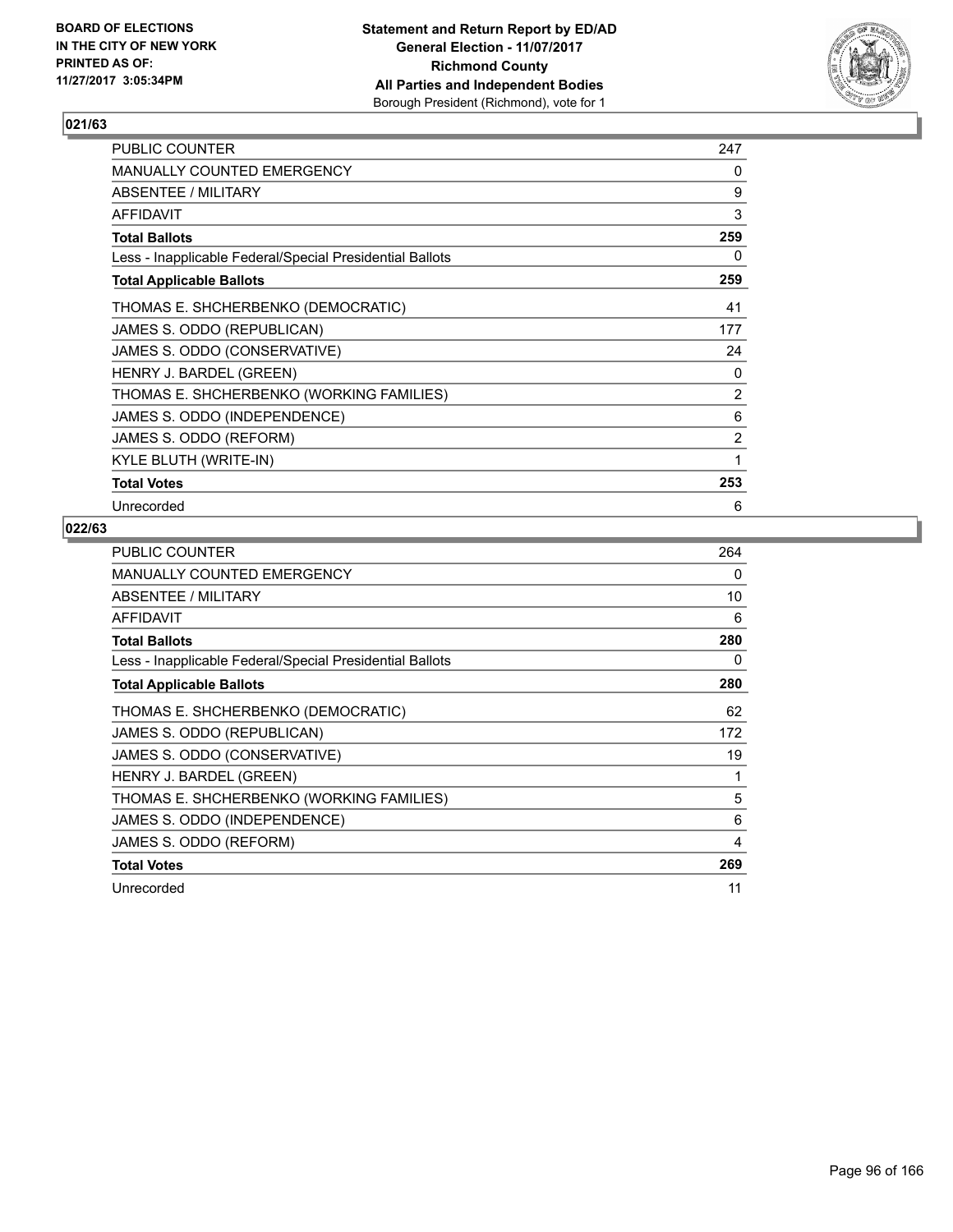

| <b>PUBLIC COUNTER</b>                                    | 272 |
|----------------------------------------------------------|-----|
| <b>MANUALLY COUNTED EMERGENCY</b>                        | 0   |
| ABSENTEE / MILITARY                                      | 4   |
| AFFIDAVIT                                                | 2   |
| Total Ballots                                            | 278 |
| Less - Inapplicable Federal/Special Presidential Ballots | 0   |
| <b>Total Applicable Ballots</b>                          | 278 |
| THOMAS E. SHCHERBENKO (DEMOCRATIC)                       | 48  |
| JAMES S. ODDO (REPUBLICAN)                               | 172 |
| JAMES S. ODDO (CONSERVATIVE)                             | 26  |
| HENRY J. BARDEL (GREEN)                                  | 3   |
| THOMAS E. SHCHERBENKO (WORKING FAMILIES)                 | 5   |
| JAMES S. ODDO (INDEPENDENCE)                             | 11  |
| JAMES S. ODDO (REFORM)                                   | 0   |
| <b>Total Votes</b>                                       | 265 |
| Unrecorded                                               | 13  |

| <b>PUBLIC COUNTER</b>                                    | 290 |
|----------------------------------------------------------|-----|
| <b>MANUALLY COUNTED EMERGENCY</b>                        | 0   |
| <b>ABSENTEE / MILITARY</b>                               | 10  |
| <b>AFFIDAVIT</b>                                         | 1   |
| <b>Total Ballots</b>                                     | 301 |
| Less - Inapplicable Federal/Special Presidential Ballots | 0   |
| <b>Total Applicable Ballots</b>                          | 301 |
| THOMAS E. SHCHERBENKO (DEMOCRATIC)                       | 70  |
| JAMES S. ODDO (REPUBLICAN)                               | 185 |
| JAMES S. ODDO (CONSERVATIVE)                             | 21  |
| HENRY J. BARDEL (GREEN)                                  | 4   |
| THOMAS E. SHCHERBENKO (WORKING FAMILIES)                 | 0   |
| JAMES S. ODDO (INDEPENDENCE)                             | 9   |
| JAMES S. ODDO (REFORM)                                   | 1   |
| UNATTRIBUTABLE WRITE-IN (WRITE-IN)                       | 1   |
| <b>Total Votes</b>                                       | 291 |
| Unrecorded                                               | 10  |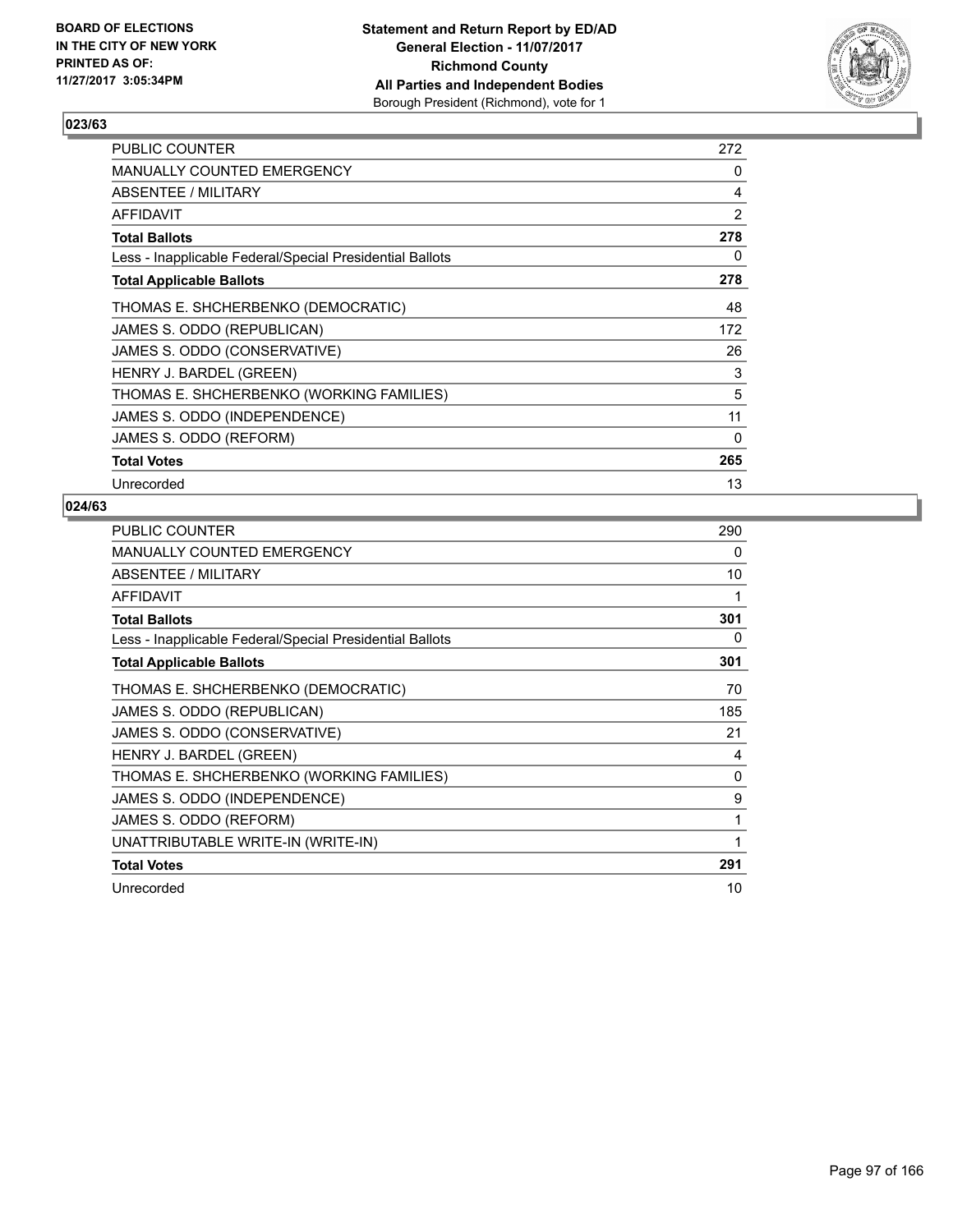

| <b>PUBLIC COUNTER</b>                                    | 216 |
|----------------------------------------------------------|-----|
| <b>MANUALLY COUNTED EMERGENCY</b>                        | 0   |
| ABSENTEE / MILITARY                                      | 4   |
| AFFIDAVIT                                                | 2   |
| Total Ballots                                            | 222 |
| Less - Inapplicable Federal/Special Presidential Ballots | 0   |
| <b>Total Applicable Ballots</b>                          | 222 |
| THOMAS E. SHCHERBENKO (DEMOCRATIC)                       | 31  |
| JAMES S. ODDO (REPUBLICAN)                               | 160 |
| JAMES S. ODDO (CONSERVATIVE)                             | 19  |
| HENRY J. BARDEL (GREEN)                                  | 0   |
| THOMAS E. SHCHERBENKO (WORKING FAMILIES)                 | 2   |
| JAMES S. ODDO (INDEPENDENCE)                             | 1   |
| JAMES S. ODDO (REFORM)                                   | 0   |
| <b>Total Votes</b>                                       | 213 |
| Unrecorded                                               | 9   |

| <b>PUBLIC COUNTER</b>                                    | 317 |
|----------------------------------------------------------|-----|
| MANUALLY COUNTED EMERGENCY                               | 0   |
| ABSENTEE / MILITARY                                      | 11  |
| <b>AFFIDAVIT</b>                                         | 1   |
| <b>Total Ballots</b>                                     | 329 |
| Less - Inapplicable Federal/Special Presidential Ballots | 0   |
| <b>Total Applicable Ballots</b>                          | 329 |
| THOMAS E. SHCHERBENKO (DEMOCRATIC)                       | 31  |
| JAMES S. ODDO (REPUBLICAN)                               | 242 |
| JAMES S. ODDO (CONSERVATIVE)                             | 33  |
| HENRY J. BARDEL (GREEN)                                  | 3   |
| THOMAS E. SHCHERBENKO (WORKING FAMILIES)                 | 3   |
| JAMES S. ODDO (INDEPENDENCE)                             | 9   |
| JAMES S. ODDO (REFORM)                                   | 0   |
| <b>Total Votes</b>                                       | 321 |
| Unrecorded                                               | 8   |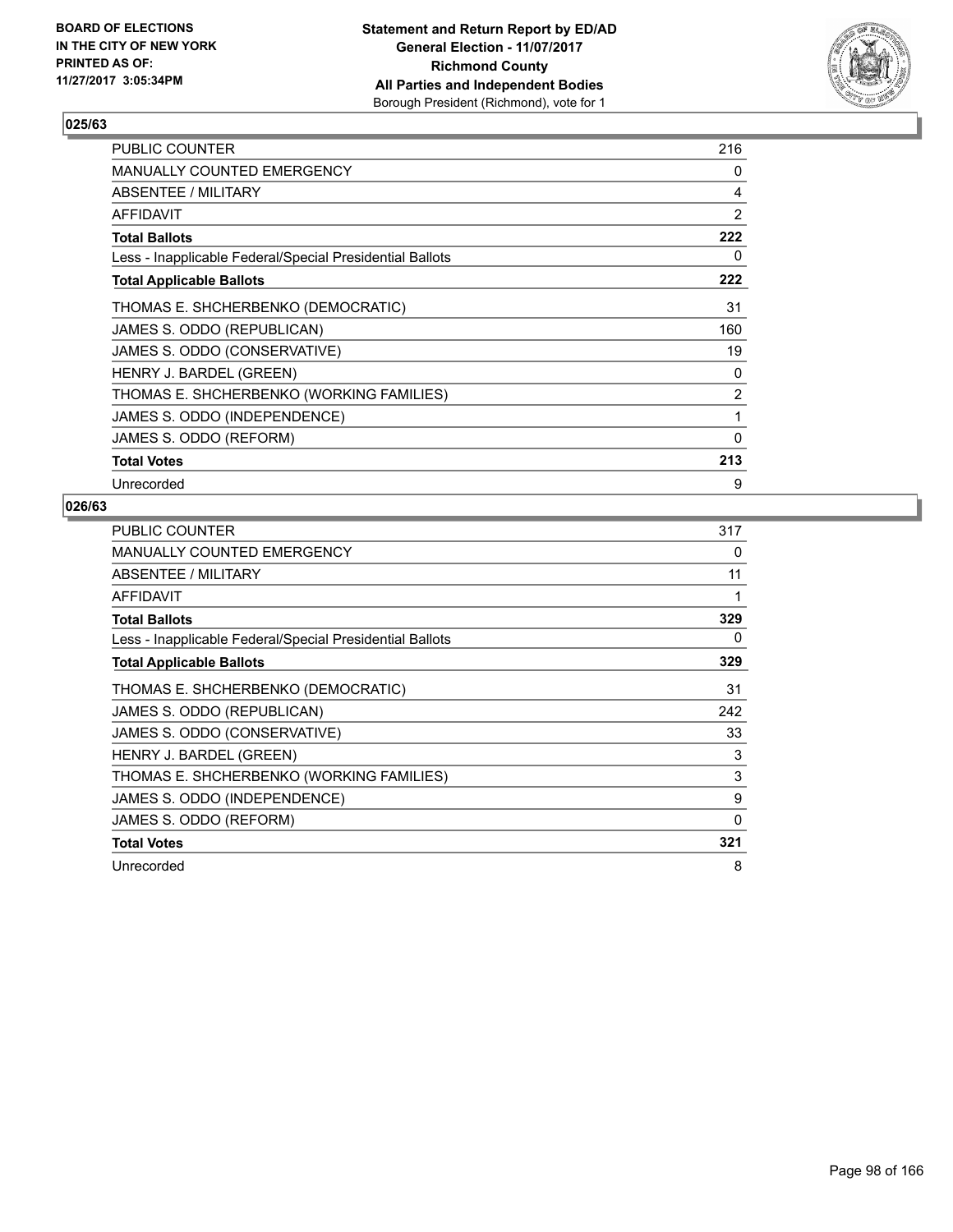

| <b>PUBLIC COUNTER</b>                                    | 266 |
|----------------------------------------------------------|-----|
| <b>MANUALLY COUNTED EMERGENCY</b>                        | 0   |
| ABSENTEE / MILITARY                                      | 23  |
| AFFIDAVIT                                                | 2   |
| Total Ballots                                            | 291 |
| Less - Inapplicable Federal/Special Presidential Ballots | 0   |
| <b>Total Applicable Ballots</b>                          | 291 |
| THOMAS E. SHCHERBENKO (DEMOCRATIC)                       | 59  |
| JAMES S. ODDO (REPUBLICAN)                               | 181 |
| JAMES S. ODDO (CONSERVATIVE)                             | 31  |
| HENRY J. BARDEL (GREEN)                                  | 3   |
| THOMAS E. SHCHERBENKO (WORKING FAMILIES)                 | 3   |
| JAMES S. ODDO (INDEPENDENCE)                             | 6   |
| JAMES S. ODDO (REFORM)                                   | 1   |
| <b>Total Votes</b>                                       | 284 |
| Unrecorded                                               | 7   |

| <b>PUBLIC COUNTER</b>                                    | 272 |
|----------------------------------------------------------|-----|
| <b>MANUALLY COUNTED EMERGENCY</b>                        | 0   |
| ABSENTEE / MILITARY                                      | 22  |
| AFFIDAVIT                                                | 0   |
| <b>Total Ballots</b>                                     | 294 |
| Less - Inapplicable Federal/Special Presidential Ballots | 0   |
| <b>Total Applicable Ballots</b>                          | 294 |
| THOMAS E. SHCHERBENKO (DEMOCRATIC)                       | 41  |
| JAMES S. ODDO (REPUBLICAN)                               | 191 |
| JAMES S. ODDO (CONSERVATIVE)                             | 32  |
| HENRY J. BARDEL (GREEN)                                  | 0   |
| THOMAS E. SHCHERBENKO (WORKING FAMILIES)                 | 3   |
| JAMES S. ODDO (INDEPENDENCE)                             | 4   |
| JAMES S. ODDO (REFORM)                                   | 4   |
| <b>Total Votes</b>                                       | 275 |
| Unrecorded                                               | 19  |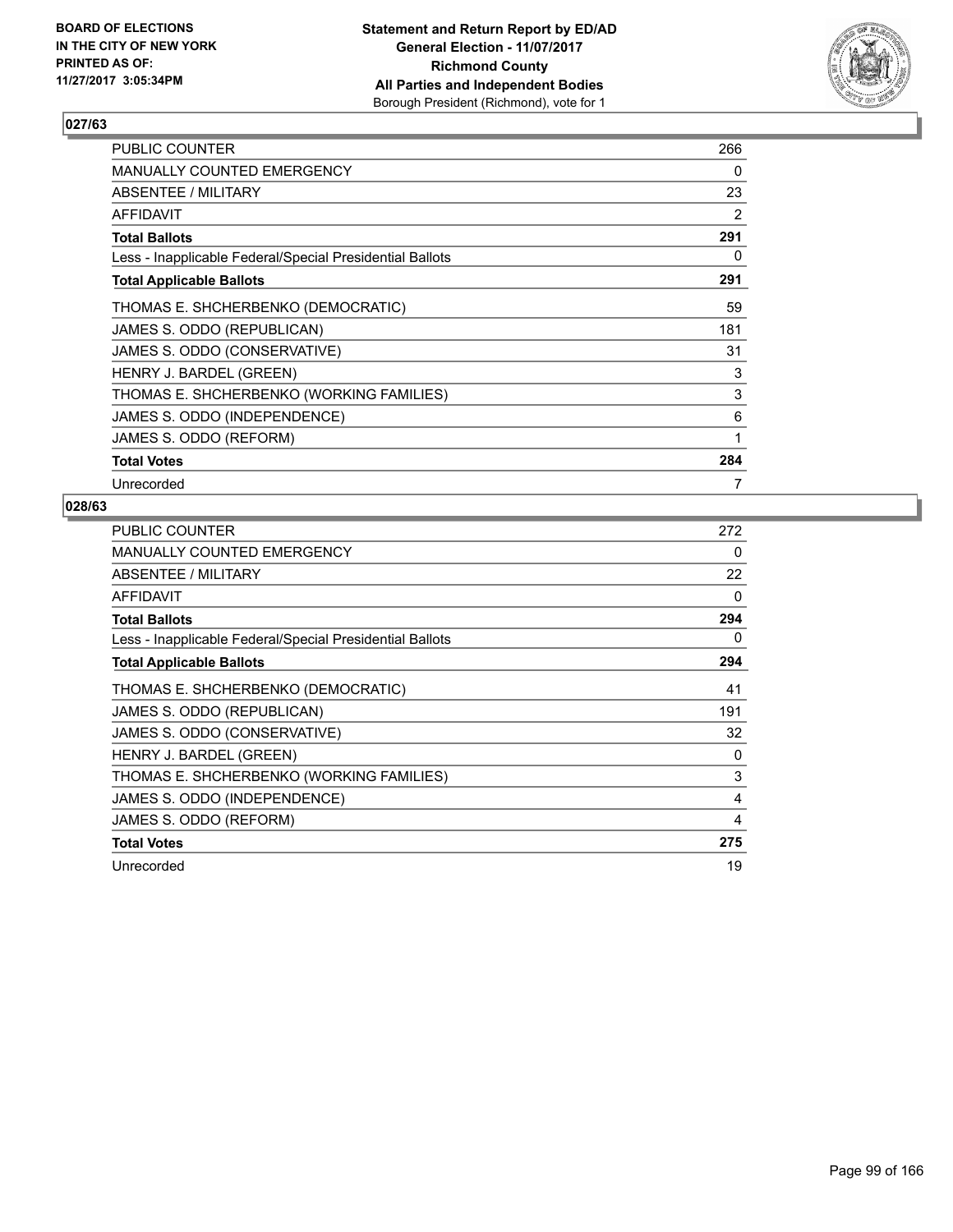

| <b>PUBLIC COUNTER</b>                                    | 323 |
|----------------------------------------------------------|-----|
| MANUALLY COUNTED EMERGENCY                               | 0   |
| ABSENTEE / MILITARY                                      | 10  |
| AFFIDAVIT                                                | 4   |
| <b>Total Ballots</b>                                     | 337 |
| Less - Inapplicable Federal/Special Presidential Ballots | 0   |
| <b>Total Applicable Ballots</b>                          | 337 |
| THOMAS E. SHCHERBENKO (DEMOCRATIC)                       | 56  |
| JAMES S. ODDO (REPUBLICAN)                               | 228 |
| JAMES S. ODDO (CONSERVATIVE)                             | 24  |
| HENRY J. BARDEL (GREEN)                                  | 3   |
| THOMAS E. SHCHERBENKO (WORKING FAMILIES)                 | 6   |
| JAMES S. ODDO (INDEPENDENCE)                             | 10  |
| JAMES S. ODDO (REFORM)                                   | 3   |
| ALEX ZABLOCKI (WRITE-IN)                                 | 1   |
| <b>Total Votes</b>                                       | 331 |
| Unrecorded                                               | 6   |

| <b>PUBLIC COUNTER</b>                                    | 256 |
|----------------------------------------------------------|-----|
| MANUALLY COUNTED EMERGENCY                               | 0   |
| ABSENTEE / MILITARY                                      | 10  |
| <b>AFFIDAVIT</b>                                         | 2   |
| <b>Total Ballots</b>                                     | 268 |
| Less - Inapplicable Federal/Special Presidential Ballots | 0   |
| <b>Total Applicable Ballots</b>                          | 268 |
| THOMAS E. SHCHERBENKO (DEMOCRATIC)                       | 57  |
| JAMES S. ODDO (REPUBLICAN)                               | 160 |
| JAMES S. ODDO (CONSERVATIVE)                             | 34  |
| HENRY J. BARDEL (GREEN)                                  | 2   |
| THOMAS E. SHCHERBENKO (WORKING FAMILIES)                 | 2   |
| JAMES S. ODDO (INDEPENDENCE)                             | 6   |
| JAMES S. ODDO (REFORM)                                   | 2   |
| <b>Total Votes</b>                                       | 263 |
| Unrecorded                                               | 5   |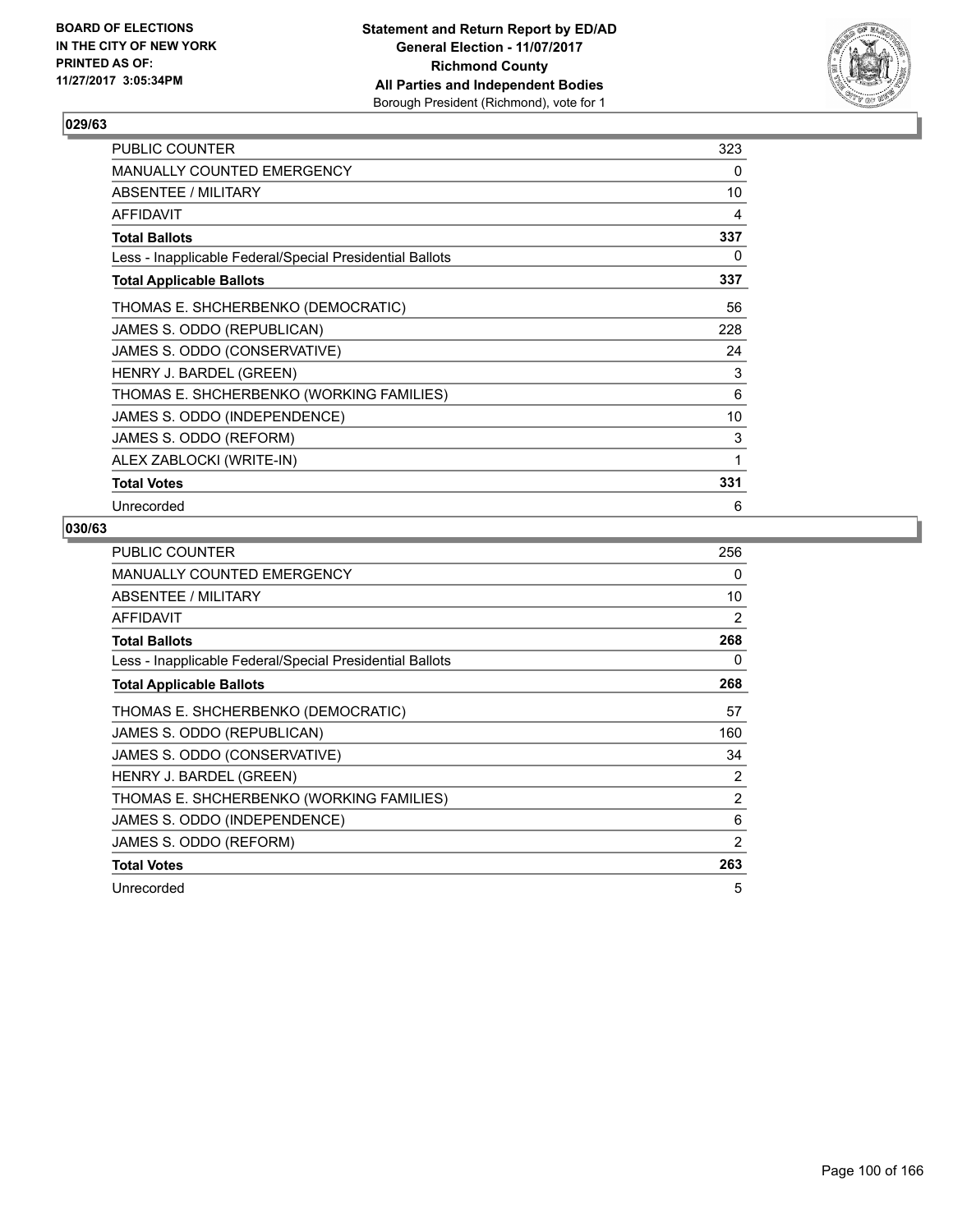

| <b>PUBLIC COUNTER</b>                                    | 284 |
|----------------------------------------------------------|-----|
| <b>MANUALLY COUNTED EMERGENCY</b>                        | 0   |
| ABSENTEE / MILITARY                                      | 26  |
| AFFIDAVIT                                                | 6   |
| <b>Total Ballots</b>                                     | 316 |
| Less - Inapplicable Federal/Special Presidential Ballots | 0   |
| <b>Total Applicable Ballots</b>                          | 316 |
| THOMAS E. SHCHERBENKO (DEMOCRATIC)                       | 71  |
| JAMES S. ODDO (REPUBLICAN)                               | 200 |
| JAMES S. ODDO (CONSERVATIVE)                             | 19  |
| HENRY J. BARDEL (GREEN)                                  | 2   |
| THOMAS E. SHCHERBENKO (WORKING FAMILIES)                 | 6   |
| JAMES S. ODDO (INDEPENDENCE)                             | 9   |
| JAMES S. ODDO (REFORM)                                   | 1   |
| <b>Total Votes</b>                                       | 308 |
| Unrecorded                                               | 8   |

| <b>PUBLIC COUNTER</b>                                    | 358            |
|----------------------------------------------------------|----------------|
| <b>MANUALLY COUNTED EMERGENCY</b>                        | 0              |
| ABSENTEE / MILITARY                                      | 5              |
| <b>AFFIDAVIT</b>                                         | $\overline{2}$ |
| <b>Total Ballots</b>                                     | 365            |
| Less - Inapplicable Federal/Special Presidential Ballots | 0              |
| <b>Total Applicable Ballots</b>                          | 365            |
| THOMAS E. SHCHERBENKO (DEMOCRATIC)                       | 65             |
| JAMES S. ODDO (REPUBLICAN)                               | 242            |
| JAMES S. ODDO (CONSERVATIVE)                             | 26             |
| HENRY J. BARDEL (GREEN)                                  | 5              |
| THOMAS E. SHCHERBENKO (WORKING FAMILIES)                 | 5              |
| JAMES S. ODDO (INDEPENDENCE)                             | 5              |
| JAMES S. ODDO (REFORM)                                   | 2              |
| <b>Total Votes</b>                                       | 350            |
| Unrecorded                                               | 15             |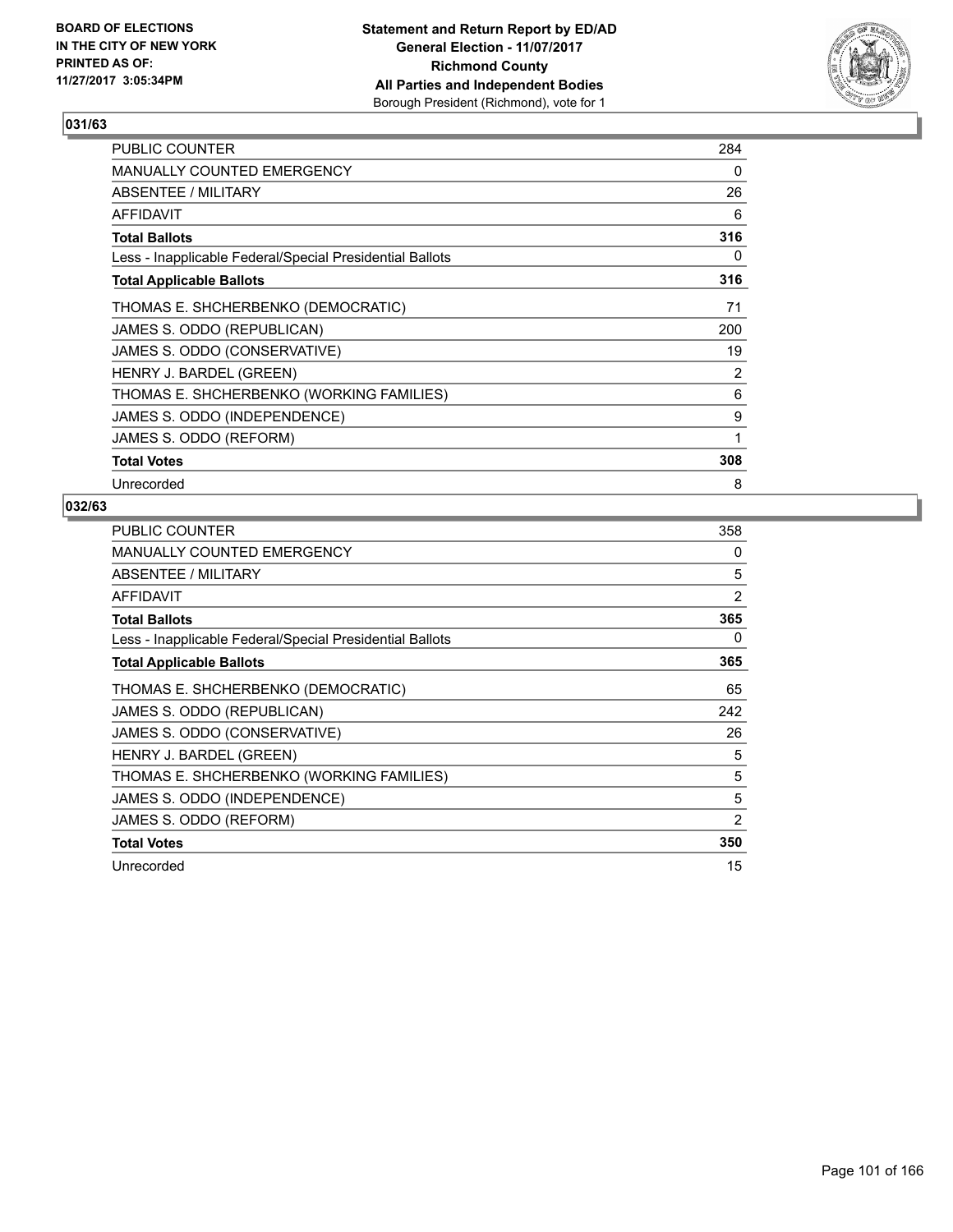

| <b>PUBLIC COUNTER</b>                                    | 417 |
|----------------------------------------------------------|-----|
| MANUALLY COUNTED EMERGENCY                               | 0   |
| ABSENTEE / MILITARY                                      | 14  |
| <b>AFFIDAVIT</b>                                         | 9   |
| <b>Total Ballots</b>                                     | 440 |
| Less - Inapplicable Federal/Special Presidential Ballots | 0   |
| <b>Total Applicable Ballots</b>                          | 440 |
| THOMAS E. SHCHERBENKO (DEMOCRATIC)                       | 83  |
| JAMES S. ODDO (REPUBLICAN)                               | 280 |
| JAMES S. ODDO (CONSERVATIVE)                             | 45  |
| HENRY J. BARDEL (GREEN)                                  | 5   |
| THOMAS E. SHCHERBENKO (WORKING FAMILIES)                 | 6   |
| JAMES S. ODDO (INDEPENDENCE)                             | 11  |
| JAMES S. ODDO (REFORM)                                   | 1   |
| UNATTRIBUTABLE WRITE-IN (WRITE-IN)                       | 1   |
| <b>Total Votes</b>                                       | 432 |
| Unrecorded                                               | 8   |

| <b>PUBLIC COUNTER</b>                                    | 387 |
|----------------------------------------------------------|-----|
| <b>MANUALLY COUNTED EMERGENCY</b>                        | 0   |
| ABSENTEE / MILITARY                                      | 16  |
| AFFIDAVIT                                                | 2   |
| <b>Total Ballots</b>                                     | 405 |
| Less - Inapplicable Federal/Special Presidential Ballots | 0   |
| <b>Total Applicable Ballots</b>                          | 405 |
| THOMAS E. SHCHERBENKO (DEMOCRATIC)                       | 38  |
| JAMES S. ODDO (REPUBLICAN)                               | 288 |
| JAMES S. ODDO (CONSERVATIVE)                             | 46  |
| HENRY J. BARDEL (GREEN)                                  | 3   |
| THOMAS E. SHCHERBENKO (WORKING FAMILIES)                 | 1   |
| JAMES S. ODDO (INDEPENDENCE)                             | 13  |
| JAMES S. ODDO (REFORM)                                   | 1   |
| <b>Total Votes</b>                                       | 390 |
| Unrecorded                                               | 15  |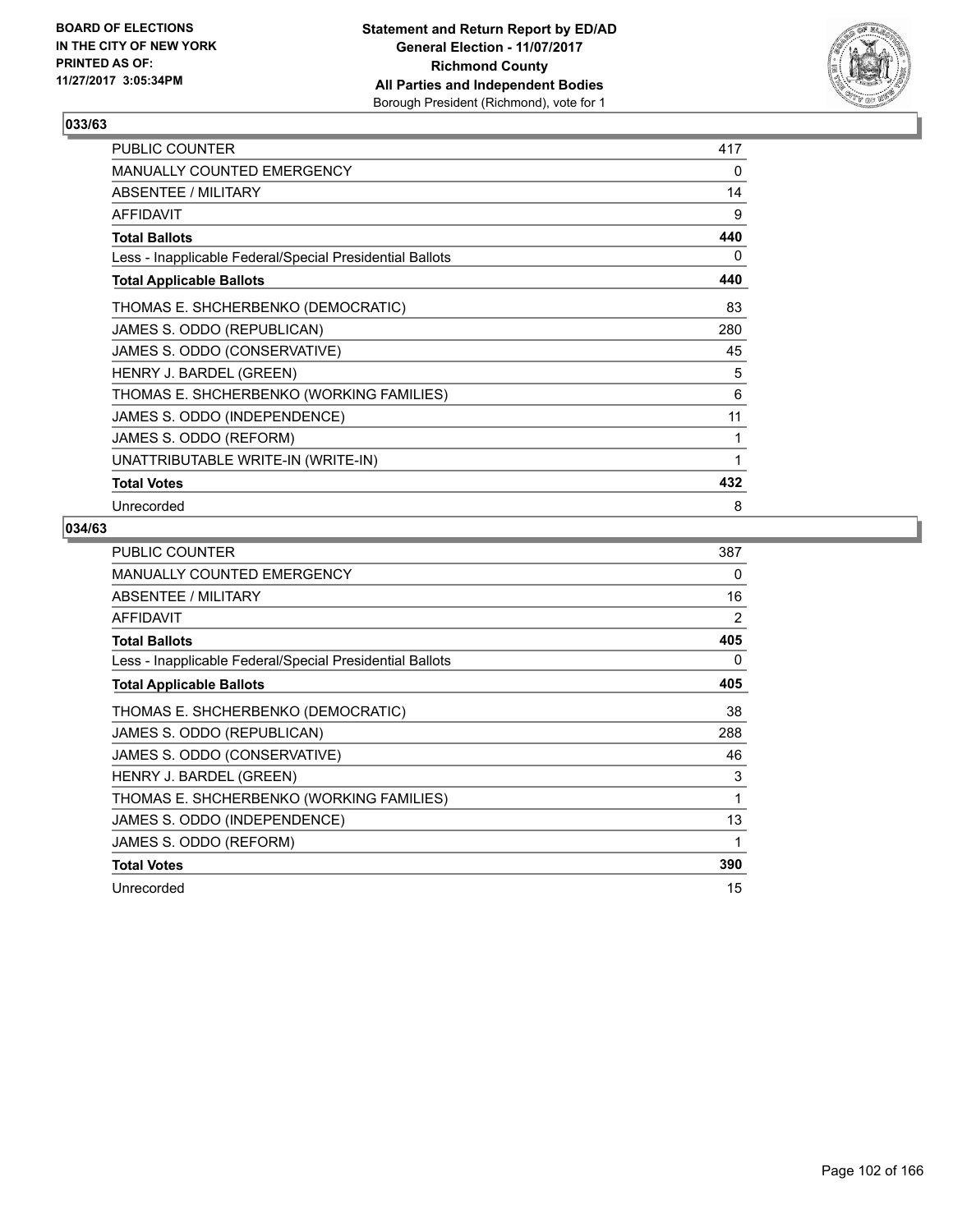

| PUBLIC COUNTER                                           | 443 |
|----------------------------------------------------------|-----|
| <b>MANUALLY COUNTED EMERGENCY</b>                        | 0   |
| ABSENTEE / MILITARY                                      | 22  |
| <b>AFFIDAVIT</b>                                         | 5   |
| <b>Total Ballots</b>                                     | 470 |
| Less - Inapplicable Federal/Special Presidential Ballots | 0   |
| <b>Total Applicable Ballots</b>                          | 470 |
| THOMAS E. SHCHERBENKO (DEMOCRATIC)                       | 45  |
| JAMES S. ODDO (REPUBLICAN)                               | 303 |
| JAMES S. ODDO (CONSERVATIVE)                             | 74  |
| HENRY J. BARDEL (GREEN)                                  | 6   |
| THOMAS E. SHCHERBENKO (WORKING FAMILIES)                 | 5   |
| JAMES S. ODDO (INDEPENDENCE)                             | 17  |
| JAMES S. ODDO (REFORM)                                   | 5   |
| <b>Total Votes</b>                                       | 455 |
| Unrecorded                                               | 15  |

| <b>PUBLIC COUNTER</b>                                    | 414 |
|----------------------------------------------------------|-----|
| <b>MANUALLY COUNTED EMERGENCY</b>                        | 0   |
| <b>ABSENTEE / MILITARY</b>                               | 17  |
| <b>AFFIDAVIT</b>                                         | 5   |
| <b>Total Ballots</b>                                     | 436 |
| Less - Inapplicable Federal/Special Presidential Ballots | 0   |
| <b>Total Applicable Ballots</b>                          | 436 |
| THOMAS E. SHCHERBENKO (DEMOCRATIC)                       | 103 |
| JAMES S. ODDO (REPUBLICAN)                               | 244 |
| JAMES S. ODDO (CONSERVATIVE)                             | 42  |
| HENRY J. BARDEL (GREEN)                                  | 3   |
| THOMAS E. SHCHERBENKO (WORKING FAMILIES)                 | 4   |
| JAMES S. ODDO (INDEPENDENCE)                             | 15  |
| JAMES S. ODDO (REFORM)                                   | 2   |
| THOMAS DEUZ CURRY (WRITE-IN)                             | 1   |
| <b>Total Votes</b>                                       | 414 |
| Unrecorded                                               | 22  |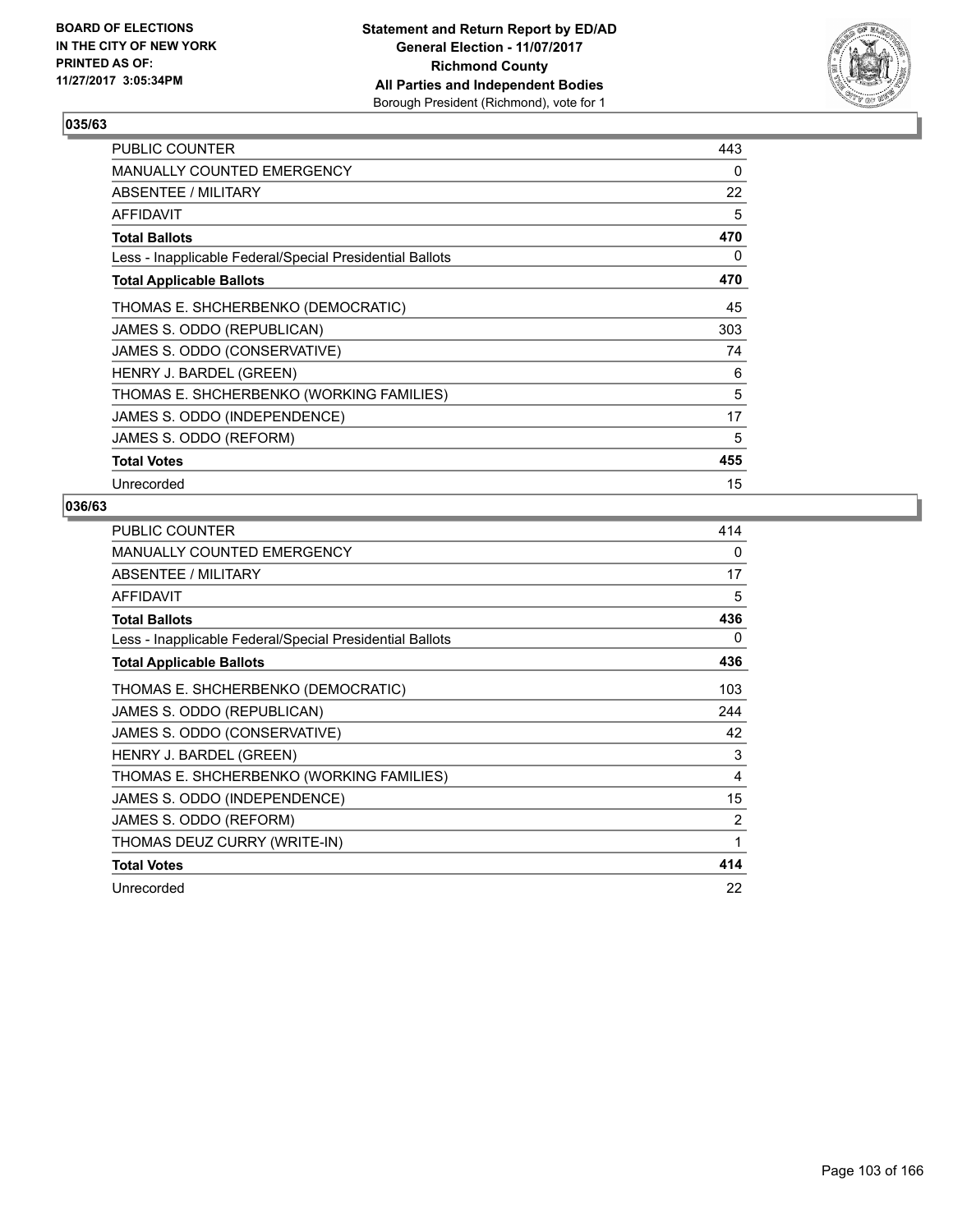

| <b>PUBLIC COUNTER</b>                                    | 279 |
|----------------------------------------------------------|-----|
| <b>MANUALLY COUNTED EMERGENCY</b>                        | 0   |
| ABSENTEE / MILITARY                                      | 11  |
| <b>AFFIDAVIT</b>                                         |     |
| <b>Total Ballots</b>                                     | 291 |
| Less - Inapplicable Federal/Special Presidential Ballots | 0   |
| <b>Total Applicable Ballots</b>                          | 291 |
| THOMAS E. SHCHERBENKO (DEMOCRATIC)                       | 128 |
| JAMES S. ODDO (REPUBLICAN)                               | 119 |
| JAMES S. ODDO (CONSERVATIVE)                             | 19  |
| HENRY J. BARDEL (GREEN)                                  | 0   |
| THOMAS E. SHCHERBENKO (WORKING FAMILIES)                 | 9   |
| JAMES S. ODDO (INDEPENDENCE)                             | 5   |
| JAMES S. ODDO (REFORM)                                   | 1   |
| <b>Total Votes</b>                                       | 281 |
| Unrecorded                                               | 10  |

| <b>PUBLIC COUNTER</b>                                    | 296 |
|----------------------------------------------------------|-----|
| <b>MANUALLY COUNTED EMERGENCY</b>                        | 0   |
| ABSENTEE / MILITARY                                      | 14  |
| <b>AFFIDAVIT</b>                                         | 4   |
| <b>Total Ballots</b>                                     | 314 |
| Less - Inapplicable Federal/Special Presidential Ballots | 0   |
| <b>Total Applicable Ballots</b>                          | 314 |
| THOMAS E. SHCHERBENKO (DEMOCRATIC)                       | 166 |
| JAMES S. ODDO (REPUBLICAN)                               | 109 |
| JAMES S. ODDO (CONSERVATIVE)                             | 11  |
| HENRY J. BARDEL (GREEN)                                  | 6   |
| THOMAS E. SHCHERBENKO (WORKING FAMILIES)                 | 7   |
| JAMES S. ODDO (INDEPENDENCE)                             | 5   |
| JAMES S. ODDO (REFORM)                                   | 0   |
| <b>Total Votes</b>                                       | 304 |
| Unrecorded                                               | 10  |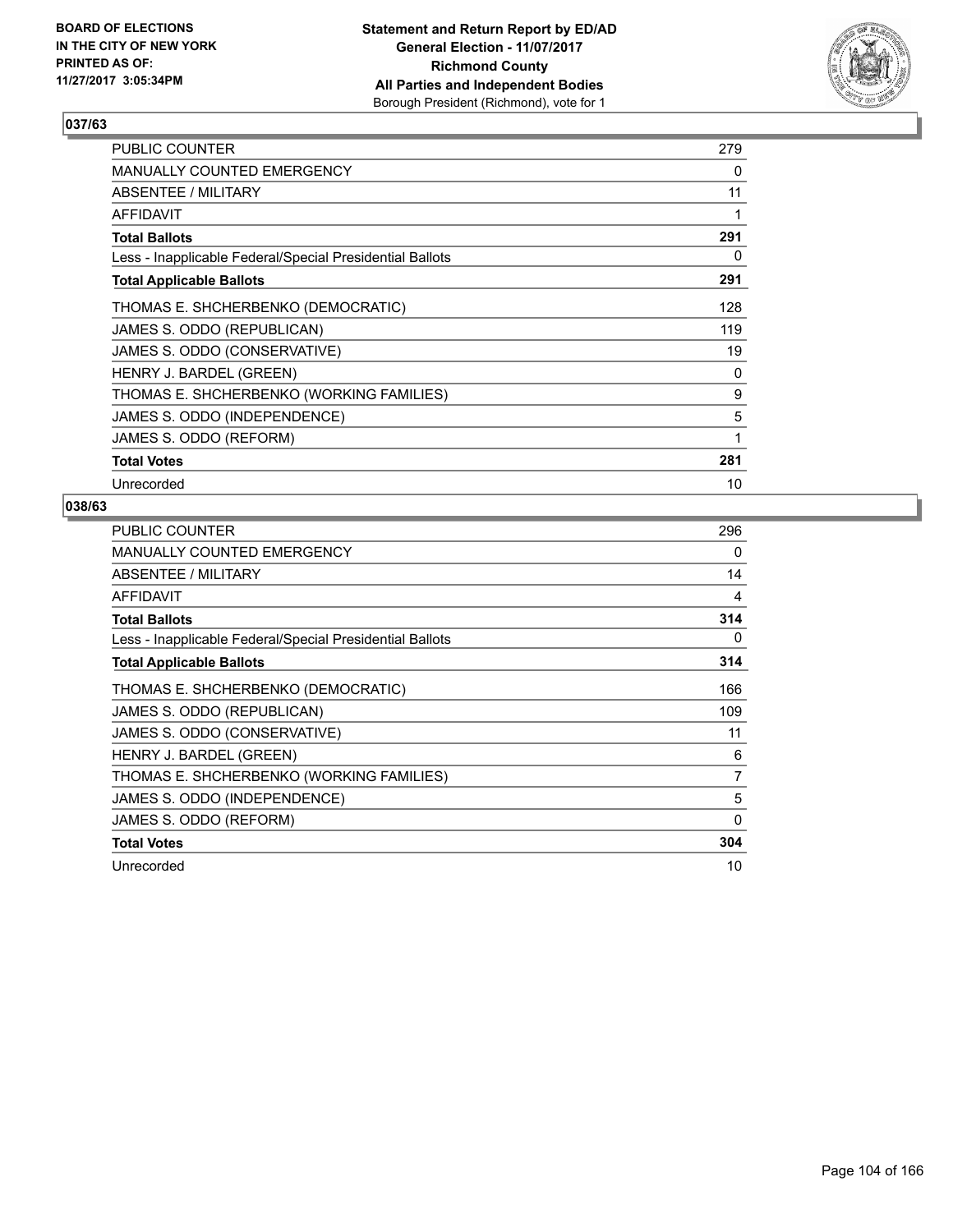

| PUBLIC COUNTER                                           | 206 |
|----------------------------------------------------------|-----|
| <b>MANUALLY COUNTED EMERGENCY</b>                        | 0   |
| ABSENTEE / MILITARY                                      | 5   |
| <b>AFFIDAVIT</b>                                         | 5   |
| <b>Total Ballots</b>                                     | 216 |
| Less - Inapplicable Federal/Special Presidential Ballots | 0   |
| <b>Total Applicable Ballots</b>                          | 216 |
| THOMAS E. SHCHERBENKO (DEMOCRATIC)                       | 128 |
| JAMES S. ODDO (REPUBLICAN)                               | 56  |
| JAMES S. ODDO (CONSERVATIVE)                             | 9   |
| HENRY J. BARDEL (GREEN)                                  | 0   |
| THOMAS E. SHCHERBENKO (WORKING FAMILIES)                 | 5   |
| JAMES S. ODDO (INDEPENDENCE)                             | 1   |
| JAMES S. ODDO (REFORM)                                   | 2   |
| <b>Total Votes</b>                                       | 201 |
| Unrecorded                                               | 15  |

| <b>PUBLIC COUNTER</b>                                    | 170 |
|----------------------------------------------------------|-----|
| <b>MANUALLY COUNTED EMERGENCY</b>                        | 0   |
| ABSENTEE / MILITARY                                      | 10  |
| <b>AFFIDAVIT</b>                                         | 3   |
| <b>Total Ballots</b>                                     | 183 |
| Less - Inapplicable Federal/Special Presidential Ballots | 0   |
| <b>Total Applicable Ballots</b>                          | 183 |
| THOMAS E. SHCHERBENKO (DEMOCRATIC)                       | 110 |
| JAMES S. ODDO (REPUBLICAN)                               | 54  |
| JAMES S. ODDO (CONSERVATIVE)                             | 5   |
| HENRY J. BARDEL (GREEN)                                  | 0   |
| THOMAS E. SHCHERBENKO (WORKING FAMILIES)                 | 3   |
| JAMES S. ODDO (INDEPENDENCE)                             | 2   |
| JAMES S. ODDO (REFORM)                                   | 0   |
| <b>Total Votes</b>                                       | 174 |
| Unrecorded                                               | 9   |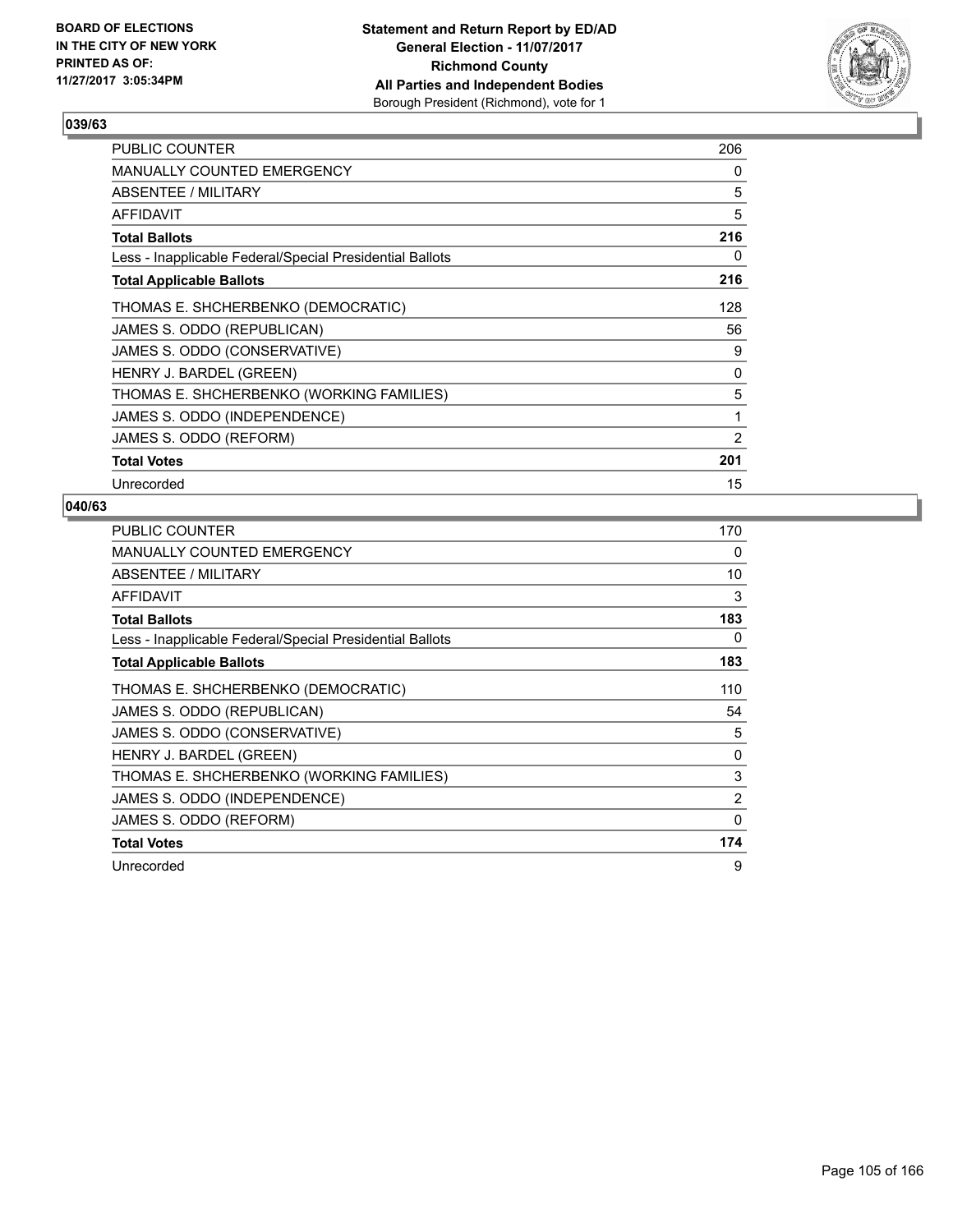

| PUBLIC COUNTER                                           | 131 |
|----------------------------------------------------------|-----|
| <b>MANUALLY COUNTED EMERGENCY</b>                        | 0   |
| ABSENTEE / MILITARY                                      | 8   |
| AFFIDAVIT                                                | 1   |
| <b>Total Ballots</b>                                     | 140 |
| Less - Inapplicable Federal/Special Presidential Ballots | 0   |
| <b>Total Applicable Ballots</b>                          | 140 |
| THOMAS E. SHCHERBENKO (DEMOCRATIC)                       | 105 |
| JAMES S. ODDO (REPUBLICAN)                               | 10  |
| JAMES S. ODDO (CONSERVATIVE)                             | 5   |
| HENRY J. BARDEL (GREEN)                                  | 4   |
| THOMAS E. SHCHERBENKO (WORKING FAMILIES)                 | 5   |
| JAMES S. ODDO (INDEPENDENCE)                             | 1   |
| JAMES S. ODDO (REFORM)                                   | 2   |
| <b>Total Votes</b>                                       | 132 |
| Unrecorded                                               | 8   |

| <b>PUBLIC COUNTER</b>                                    | 155            |
|----------------------------------------------------------|----------------|
| <b>MANUALLY COUNTED EMERGENCY</b>                        | 0              |
| ABSENTEE / MILITARY                                      | 7              |
| <b>AFFIDAVIT</b>                                         | 2              |
| <b>Total Ballots</b>                                     | 164            |
| Less - Inapplicable Federal/Special Presidential Ballots | 0              |
| <b>Total Applicable Ballots</b>                          | 164            |
| THOMAS E. SHCHERBENKO (DEMOCRATIC)                       | 123            |
| JAMES S. ODDO (REPUBLICAN)                               | 20             |
| JAMES S. ODDO (CONSERVATIVE)                             | 0              |
| HENRY J. BARDEL (GREEN)                                  | 2              |
| THOMAS E. SHCHERBENKO (WORKING FAMILIES)                 | $\overline{7}$ |
| JAMES S. ODDO (INDEPENDENCE)                             | 2              |
| JAMES S. ODDO (REFORM)                                   | 0              |
| <b>Total Votes</b>                                       | 154            |
| Unrecorded                                               | 10             |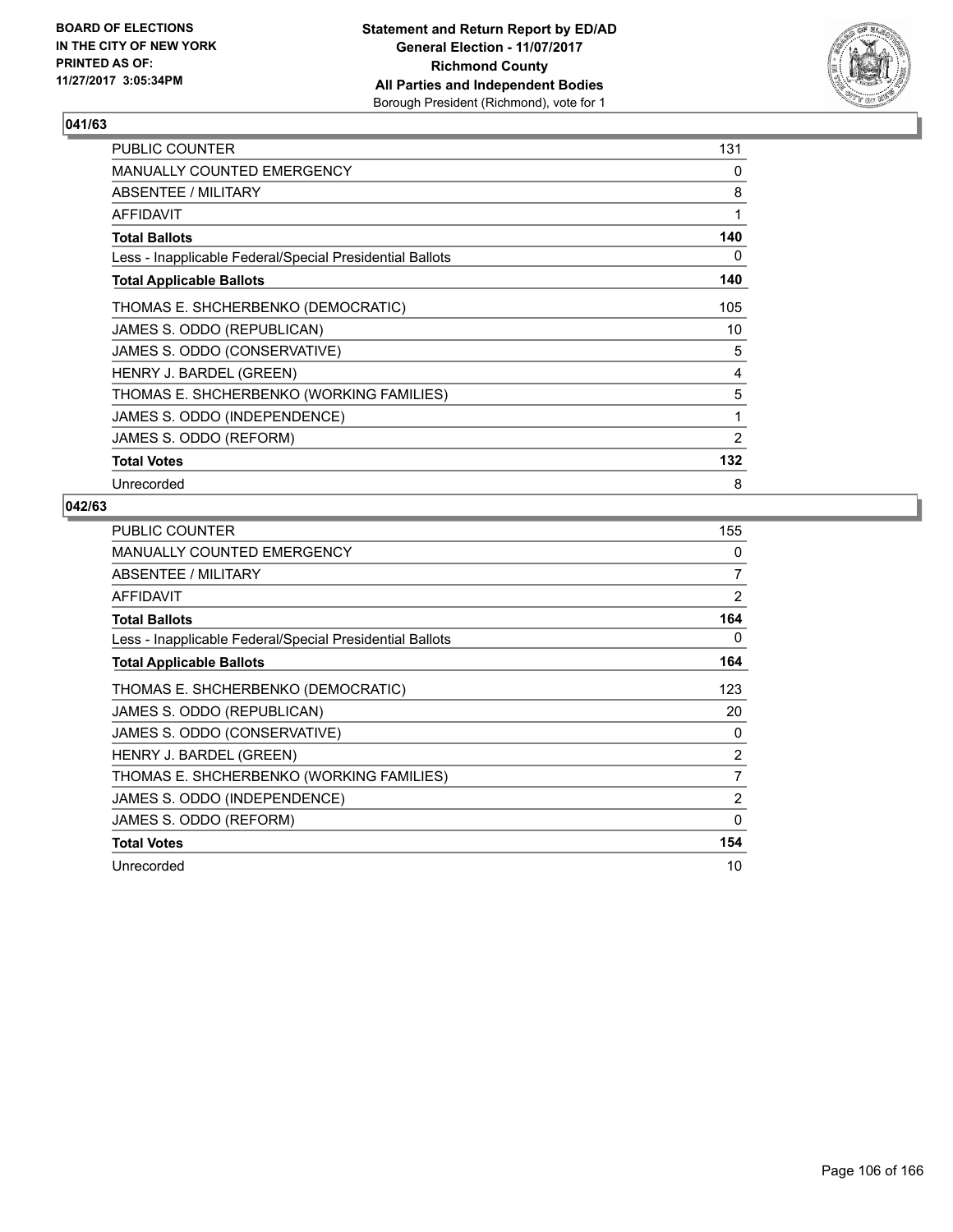

| <b>PUBLIC COUNTER</b>                                    | 276 |
|----------------------------------------------------------|-----|
| MANUALLY COUNTED EMERGENCY                               | 0   |
| ABSENTEE / MILITARY                                      | 7   |
| AFFIDAVIT                                                | 5   |
| <b>Total Ballots</b>                                     | 288 |
| Less - Inapplicable Federal/Special Presidential Ballots | 0   |
| <b>Total Applicable Ballots</b>                          | 288 |
| THOMAS E. SHCHERBENKO (DEMOCRATIC)                       | 204 |
| JAMES S. ODDO (REPUBLICAN)                               | 44  |
| JAMES S. ODDO (CONSERVATIVE)                             | 6   |
| HENRY J. BARDEL (GREEN)                                  | 4   |
| THOMAS E. SHCHERBENKO (WORKING FAMILIES)                 | 5   |
| JAMES S. ODDO (INDEPENDENCE)                             | 5   |
| JAMES S. ODDO (REFORM)                                   | 0   |
| BERNIE SANDERS (WRITE-IN)                                | 1   |
| <b>Total Votes</b>                                       | 269 |
| Unrecorded                                               | 19  |

| PUBLIC COUNTER                                           | 267 |
|----------------------------------------------------------|-----|
| <b>MANUALLY COUNTED EMERGENCY</b>                        | 0   |
| ABSENTEE / MILITARY                                      | 10  |
| <b>AFFIDAVIT</b>                                         | 2   |
| <b>Total Ballots</b>                                     | 279 |
| Less - Inapplicable Federal/Special Presidential Ballots | 0   |
| <b>Total Applicable Ballots</b>                          | 279 |
| THOMAS E. SHCHERBENKO (DEMOCRATIC)                       | 197 |
| JAMES S. ODDO (REPUBLICAN)                               | 37  |
| JAMES S. ODDO (CONSERVATIVE)                             | 12  |
| HENRY J. BARDEL (GREEN)                                  | 1   |
| THOMAS E. SHCHERBENKO (WORKING FAMILIES)                 | 6   |
| JAMES S. ODDO (INDEPENDENCE)                             | 7   |
| JAMES S. ODDO (REFORM)                                   | 0   |
| UNATTRIBUTABLE WRITE-IN (WRITE-IN)                       | 1   |
| <b>Total Votes</b>                                       | 261 |
| Unrecorded                                               | 18  |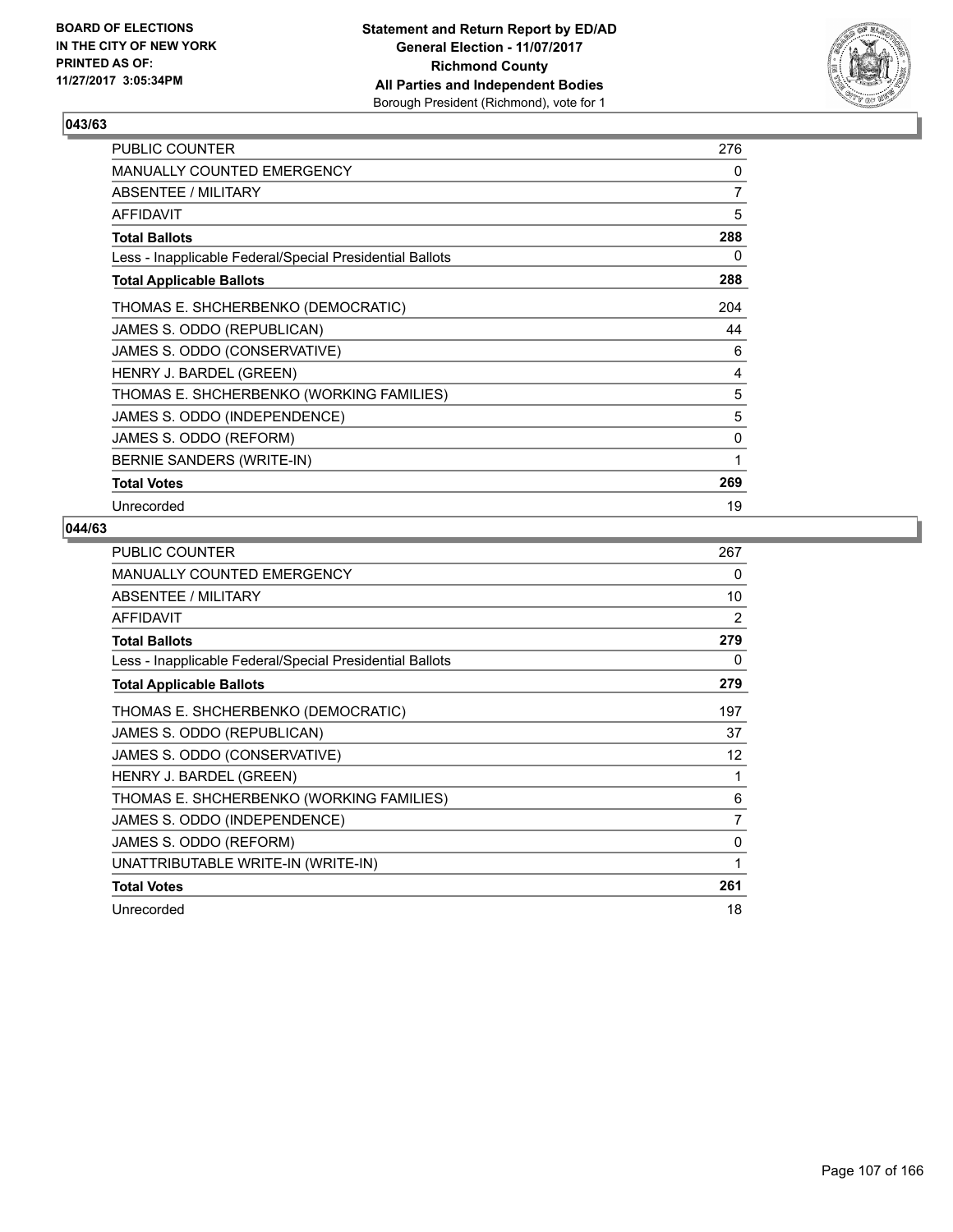

| PUBLIC COUNTER                                           | 169 |
|----------------------------------------------------------|-----|
| <b>MANUALLY COUNTED EMERGENCY</b>                        | 0   |
| ABSENTEE / MILITARY                                      | 13  |
| <b>AFFIDAVIT</b>                                         | 4   |
| <b>Total Ballots</b>                                     | 186 |
| Less - Inapplicable Federal/Special Presidential Ballots | 0   |
| <b>Total Applicable Ballots</b>                          | 186 |
| THOMAS E. SHCHERBENKO (DEMOCRATIC)                       | 133 |
| JAMES S. ODDO (REPUBLICAN)                               | 26  |
| JAMES S. ODDO (CONSERVATIVE)                             | 6   |
| HENRY J. BARDEL (GREEN)                                  | 3   |
| THOMAS E. SHCHERBENKO (WORKING FAMILIES)                 | 5   |
| JAMES S. ODDO (INDEPENDENCE)                             | 2   |
| JAMES S. ODDO (REFORM)                                   | 0   |
| <b>Total Votes</b>                                       | 175 |
| Unrecorded                                               | 11  |

| <b>PUBLIC COUNTER</b>                                    | 353 |
|----------------------------------------------------------|-----|
| <b>MANUALLY COUNTED EMERGENCY</b>                        | 0   |
| ABSENTEE / MILITARY                                      | 13  |
| <b>AFFIDAVIT</b>                                         | 2   |
| <b>Total Ballots</b>                                     | 368 |
| Less - Inapplicable Federal/Special Presidential Ballots | 0   |
| <b>Total Applicable Ballots</b>                          | 368 |
| THOMAS E. SHCHERBENKO (DEMOCRATIC)                       | 59  |
| JAMES S. ODDO (REPUBLICAN)                               | 239 |
| JAMES S. ODDO (CONSERVATIVE)                             | 43  |
| HENRY J. BARDEL (GREEN)                                  | 4   |
| THOMAS E. SHCHERBENKO (WORKING FAMILIES)                 | 5   |
| JAMES S. ODDO (INDEPENDENCE)                             | 8   |
| JAMES S. ODDO (REFORM)                                   | 2   |
| <b>Total Votes</b>                                       | 360 |
| Unrecorded                                               | 8   |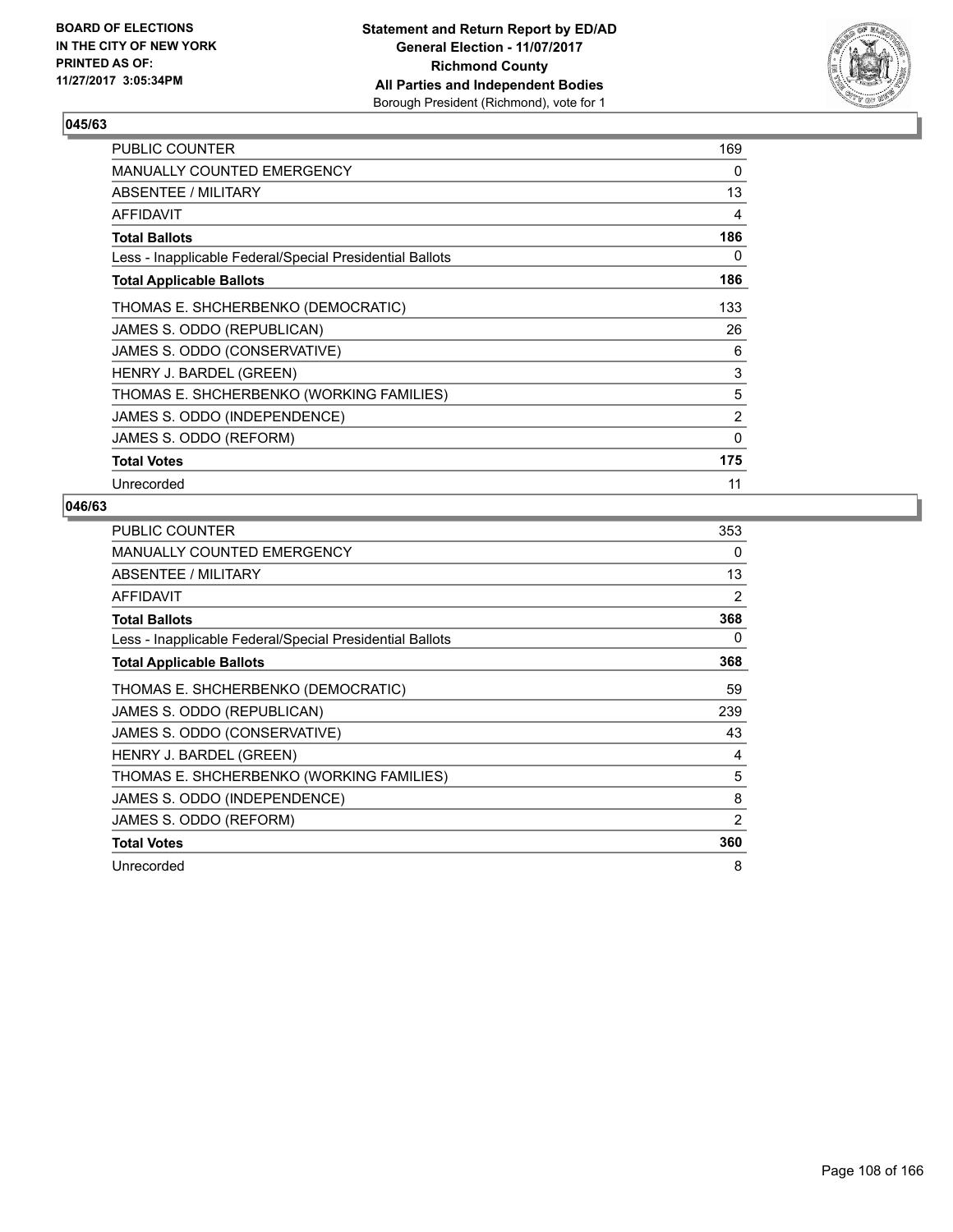

| <b>PUBLIC COUNTER</b>                                    | 321            |
|----------------------------------------------------------|----------------|
| <b>MANUALLY COUNTED EMERGENCY</b>                        | 0              |
| ABSENTEE / MILITARY                                      | 18             |
| AFFIDAVIT                                                | 5              |
| <b>Total Ballots</b>                                     | 344            |
| Less - Inapplicable Federal/Special Presidential Ballots | 0              |
| <b>Total Applicable Ballots</b>                          | 344            |
| THOMAS E. SHCHERBENKO (DEMOCRATIC)                       | 52             |
| JAMES S. ODDO (REPUBLICAN)                               | 227            |
| JAMES S. ODDO (CONSERVATIVE)                             | 38             |
| HENRY J. BARDEL (GREEN)                                  | 3              |
| THOMAS E. SHCHERBENKO (WORKING FAMILIES)                 | 5              |
| JAMES S. ODDO (INDEPENDENCE)                             | $\overline{7}$ |
| JAMES S. ODDO (REFORM)                                   | 2              |
| <b>Total Votes</b>                                       | 334            |
| Unrecorded                                               | 10             |

| <b>PUBLIC COUNTER</b>                                    | 311 |
|----------------------------------------------------------|-----|
| <b>MANUALLY COUNTED EMERGENCY</b>                        | 0   |
| ABSENTEE / MILITARY                                      | 9   |
| <b>AFFIDAVIT</b>                                         | 1   |
| <b>Total Ballots</b>                                     | 321 |
| Less - Inapplicable Federal/Special Presidential Ballots | 0   |
| <b>Total Applicable Ballots</b>                          | 321 |
| THOMAS E. SHCHERBENKO (DEMOCRATIC)                       | 34  |
| JAMES S. ODDO (REPUBLICAN)                               | 235 |
| JAMES S. ODDO (CONSERVATIVE)                             | 36  |
| HENRY J. BARDEL (GREEN)                                  | 1   |
| THOMAS E. SHCHERBENKO (WORKING FAMILIES)                 | 2   |
| JAMES S. ODDO (INDEPENDENCE)                             | 5   |
| JAMES S. ODDO (REFORM)                                   | 2   |
| <b>Total Votes</b>                                       | 315 |
| Unrecorded                                               | 6   |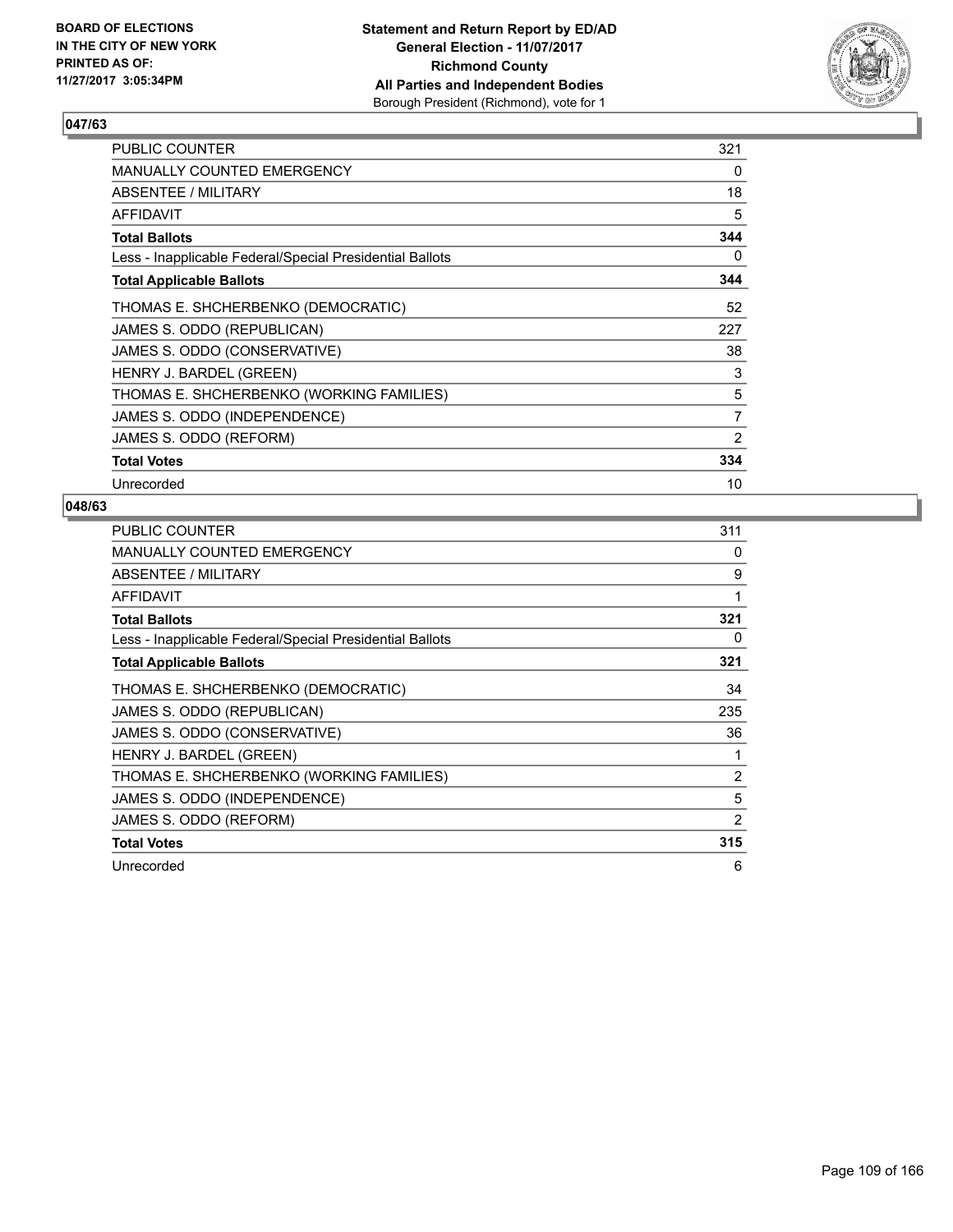

| <b>PUBLIC COUNTER</b>                                    | 359 |
|----------------------------------------------------------|-----|
| MANUALLY COUNTED EMERGENCY                               | 0   |
| ABSENTEE / MILITARY                                      | 27  |
| AFFIDAVIT                                                | 5   |
| <b>Total Ballots</b>                                     | 391 |
| Less - Inapplicable Federal/Special Presidential Ballots | 0   |
| <b>Total Applicable Ballots</b>                          | 391 |
| THOMAS E. SHCHERBENKO (DEMOCRATIC)                       | 47  |
| JAMES S. ODDO (REPUBLICAN)                               | 279 |
| JAMES S. ODDO (CONSERVATIVE)                             | 38  |
| HENRY J. BARDEL (GREEN)                                  | 1   |
| THOMAS E. SHCHERBENKO (WORKING FAMILIES)                 | 3   |
| JAMES S. ODDO (INDEPENDENCE)                             | 10  |
| JAMES S. ODDO (REFORM)                                   | 1   |
| MARIO A. ROMANO (WRITE-IN)                               | 1   |
| <b>Total Votes</b>                                       | 380 |
| Unrecorded                                               | 11  |

| <b>PUBLIC COUNTER</b>                                    | 330 |
|----------------------------------------------------------|-----|
| <b>MANUALLY COUNTED EMERGENCY</b>                        | 0   |
| ABSENTEE / MILITARY                                      | 10  |
| <b>AFFIDAVIT</b>                                         | 3   |
| <b>Total Ballots</b>                                     | 343 |
| Less - Inapplicable Federal/Special Presidential Ballots | 0   |
| <b>Total Applicable Ballots</b>                          | 343 |
| THOMAS E. SHCHERBENKO (DEMOCRATIC)                       | 61  |
| JAMES S. ODDO (REPUBLICAN)                               | 222 |
| JAMES S. ODDO (CONSERVATIVE)                             | 30  |
| HENRY J. BARDEL (GREEN)                                  | 2   |
| THOMAS E. SHCHERBENKO (WORKING FAMILIES)                 | 5   |
| JAMES S. ODDO (INDEPENDENCE)                             | 11  |
| JAMES S. ODDO (REFORM)                                   | 3   |
| ALEXSEY DRUKATOV (WRITE-IN)                              | 1   |
| <b>Total Votes</b>                                       | 335 |
| Unrecorded                                               | 8   |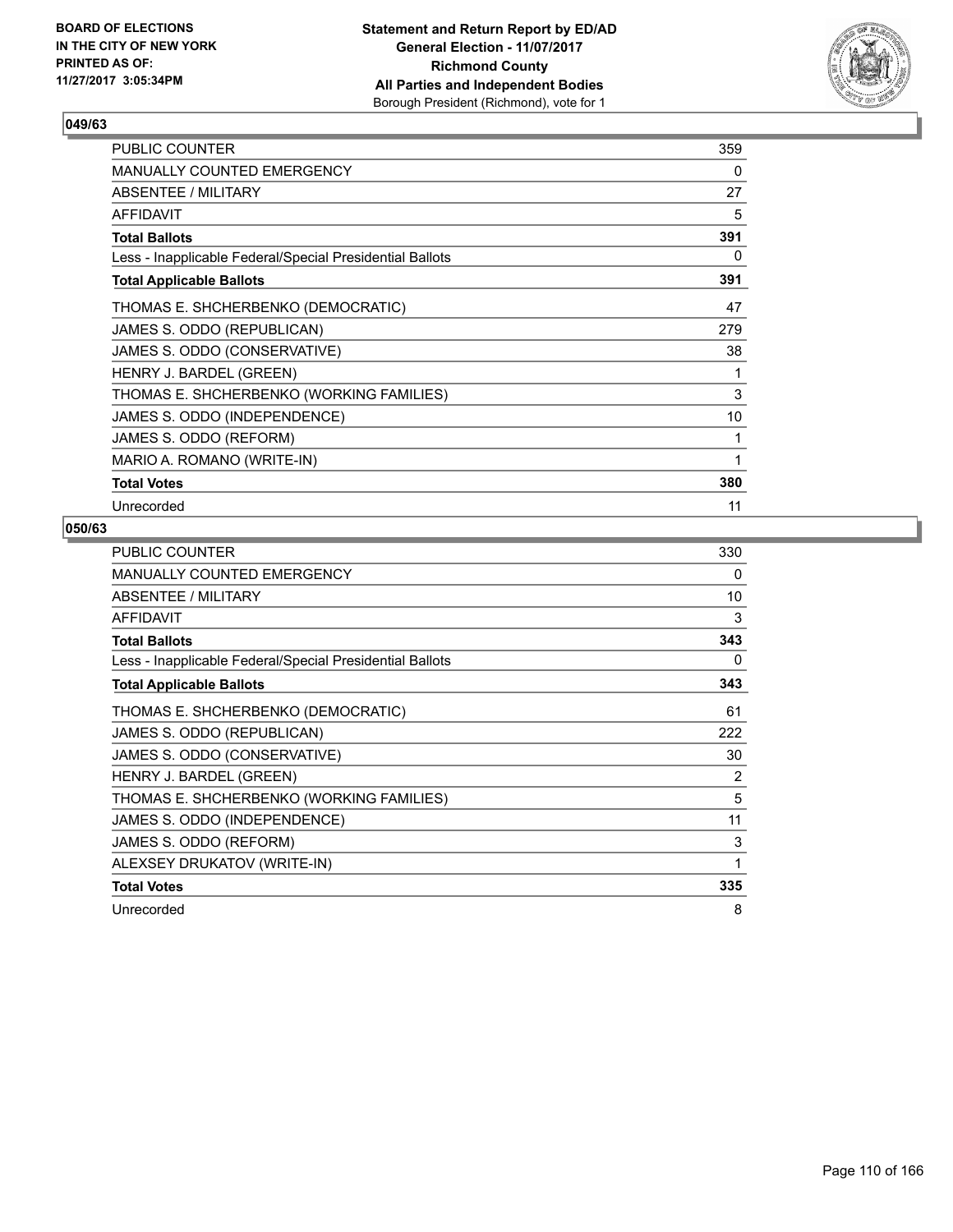

| <b>PUBLIC COUNTER</b>                                    | 305 |
|----------------------------------------------------------|-----|
| <b>MANUALLY COUNTED EMERGENCY</b>                        | 0   |
| ABSENTEE / MILITARY                                      | 26  |
| AFFIDAVIT                                                | 0   |
| <b>Total Ballots</b>                                     | 331 |
| Less - Inapplicable Federal/Special Presidential Ballots | 0   |
| <b>Total Applicable Ballots</b>                          | 331 |
| THOMAS E. SHCHERBENKO (DEMOCRATIC)                       | 55  |
| JAMES S. ODDO (REPUBLICAN)                               | 226 |
| JAMES S. ODDO (CONSERVATIVE)                             | 26  |
| HENRY J. BARDEL (GREEN)                                  | 0   |
| THOMAS E. SHCHERBENKO (WORKING FAMILIES)                 | 2   |
| JAMES S. ODDO (INDEPENDENCE)                             | 7   |
| JAMES S. ODDO (REFORM)                                   | 6   |
| <b>Total Votes</b>                                       | 322 |
| Unrecorded                                               | 9   |

| <b>PUBLIC COUNTER</b>                                    | 242 |
|----------------------------------------------------------|-----|
| MANUALLY COUNTED EMERGENCY                               | 0   |
| ABSENTEE / MILITARY                                      | 11  |
| AFFIDAVIT                                                | 0   |
| <b>Total Ballots</b>                                     | 253 |
| Less - Inapplicable Federal/Special Presidential Ballots | 0   |
| <b>Total Applicable Ballots</b>                          | 253 |
| THOMAS E. SHCHERBENKO (DEMOCRATIC)                       | 33  |
| JAMES S. ODDO (REPUBLICAN)                               | 171 |
| JAMES S. ODDO (CONSERVATIVE)                             | 26  |
| HENRY J. BARDEL (GREEN)                                  |     |
| THOMAS E. SHCHERBENKO (WORKING FAMILIES)                 | 1   |
| JAMES S. ODDO (INDEPENDENCE)                             | 5   |
| JAMES S. ODDO (REFORM)                                   | 2   |
| <b>Total Votes</b>                                       | 239 |
| Unrecorded                                               | 14  |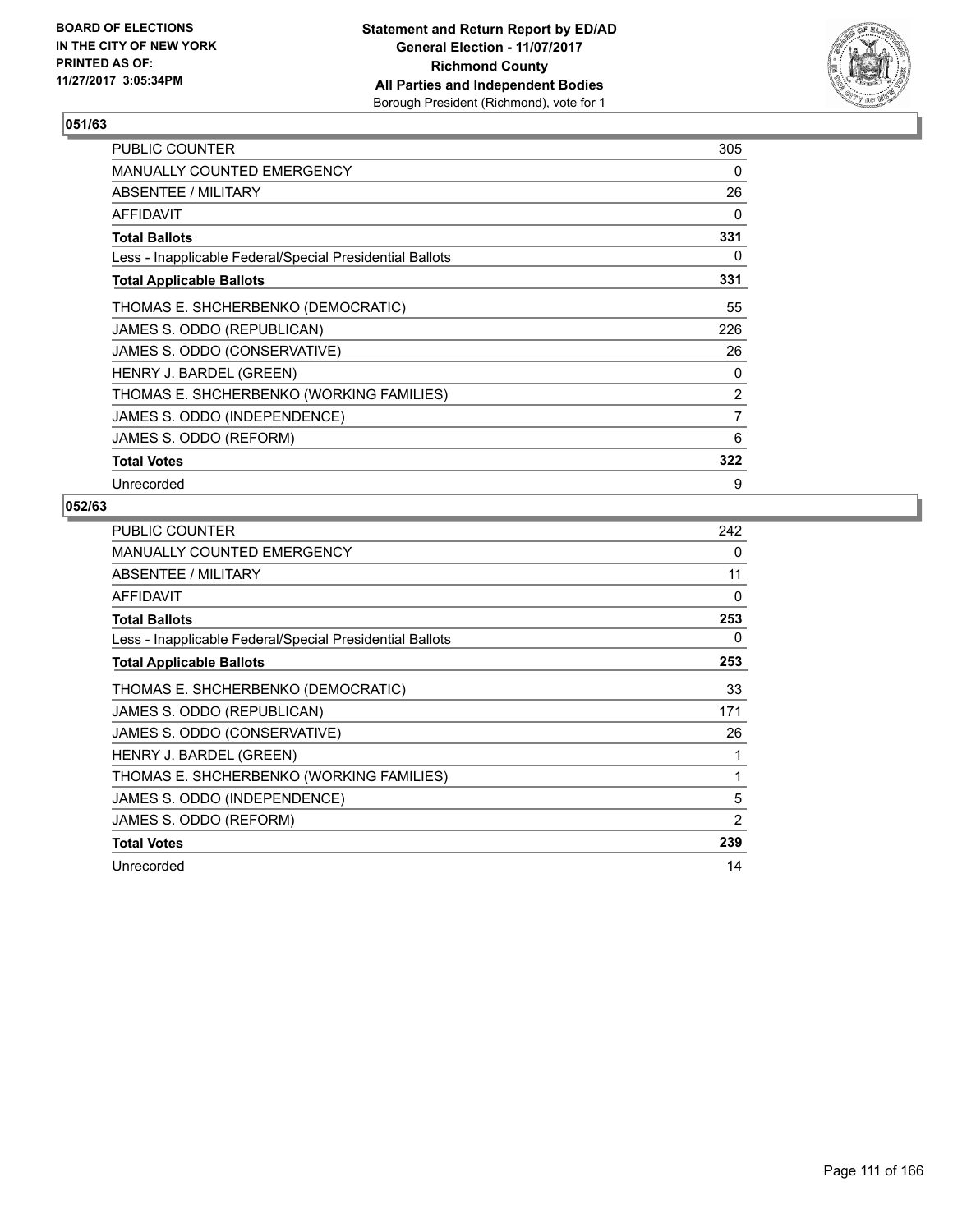

| <b>PUBLIC COUNTER</b>                                    | 307 |
|----------------------------------------------------------|-----|
| <b>MANUALLY COUNTED EMERGENCY</b>                        | 0   |
| ABSENTEE / MILITARY                                      | 11  |
| AFFIDAVIT                                                | 5   |
| Total Ballots                                            | 323 |
| Less - Inapplicable Federal/Special Presidential Ballots | 0   |
| <b>Total Applicable Ballots</b>                          | 323 |
| THOMAS E. SHCHERBENKO (DEMOCRATIC)                       | 60  |
| JAMES S. ODDO (REPUBLICAN)                               | 209 |
| JAMES S. ODDO (CONSERVATIVE)                             | 34  |
| HENRY J. BARDEL (GREEN)                                  | 6   |
| THOMAS E. SHCHERBENKO (WORKING FAMILIES)                 | 2   |
| JAMES S. ODDO (INDEPENDENCE)                             | 9   |
| JAMES S. ODDO (REFORM)                                   | 0   |
| <b>Total Votes</b>                                       | 320 |
| Unrecorded                                               | 3   |

| <b>PUBLIC COUNTER</b>                                    | 321            |
|----------------------------------------------------------|----------------|
| <b>MANUALLY COUNTED EMERGENCY</b>                        | $\Omega$       |
| <b>ABSENTEE / MILITARY</b>                               | 43             |
| <b>AFFIDAVIT</b>                                         | $\Omega$       |
| <b>Total Ballots</b>                                     | 364            |
| Less - Inapplicable Federal/Special Presidential Ballots | 0              |
| <b>Total Applicable Ballots</b>                          | 364            |
| THOMAS E. SHCHERBENKO (DEMOCRATIC)                       | 82             |
| JAMES S. ODDO (REPUBLICAN)                               | 218            |
| JAMES S. ODDO (CONSERVATIVE)                             | 37             |
| HENRY J. BARDEL (GREEN)                                  | 3              |
| THOMAS E. SHCHERBENKO (WORKING FAMILIES)                 | $\overline{2}$ |
| JAMES S. ODDO (INDEPENDENCE)                             | 5              |
| JAMES S. ODDO (REFORM)                                   | 3              |
| FRANK AVERSA (WRITE-IN)                                  | 1              |
| <b>GALE BREWER (WRITE-IN)</b>                            | 1              |
| UNATTRIBUTABLE WRITE-IN (WRITE-IN)                       | 1              |
| <b>Total Votes</b>                                       | 353            |
| Unrecorded                                               | 11             |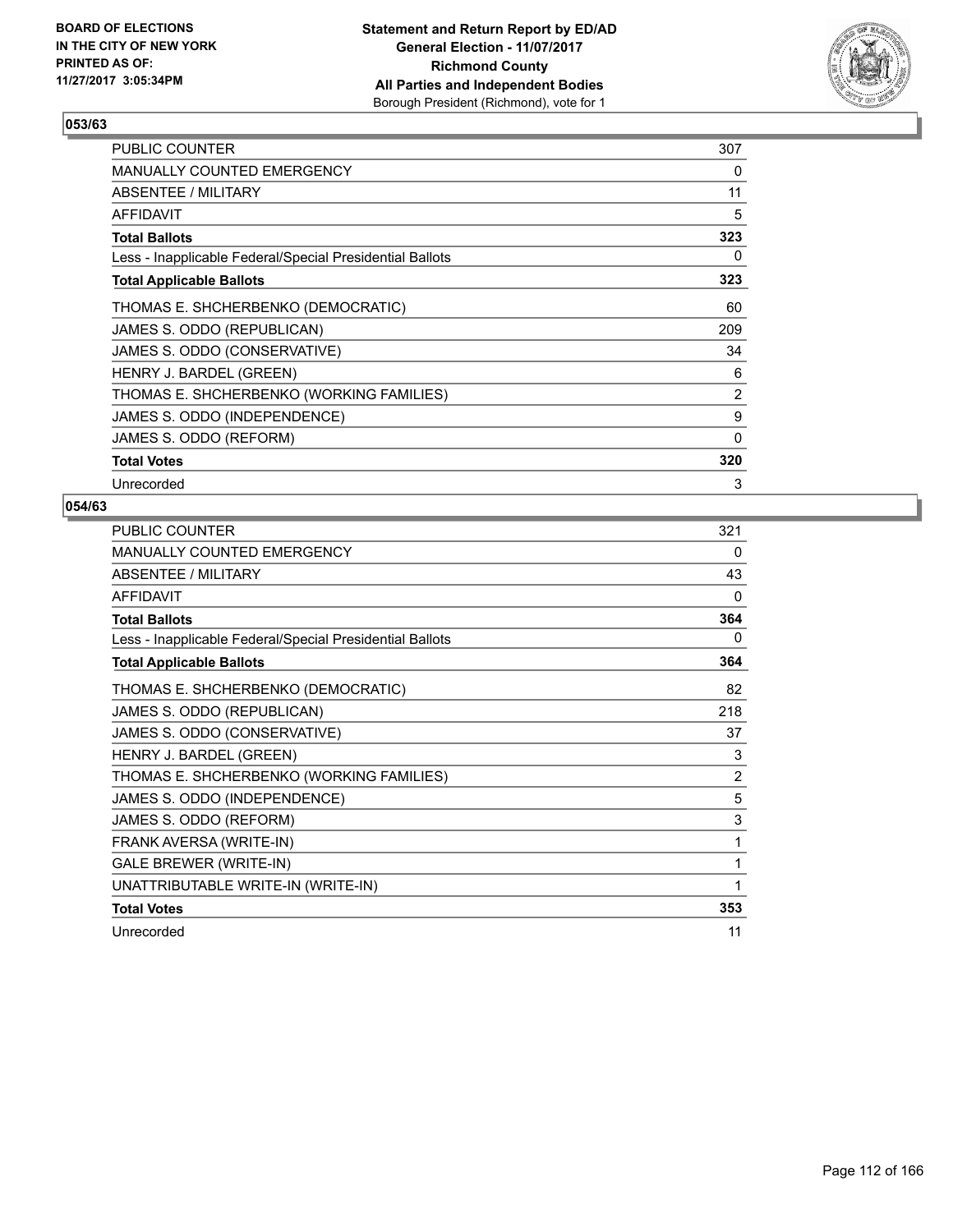

| <b>PUBLIC COUNTER</b>                                    | 269 |
|----------------------------------------------------------|-----|
| <b>MANUALLY COUNTED EMERGENCY</b>                        | 0   |
| ABSENTEE / MILITARY                                      | 11  |
| AFFIDAVIT                                                | 5   |
| <b>Total Ballots</b>                                     | 285 |
| Less - Inapplicable Federal/Special Presidential Ballots | 0   |
| <b>Total Applicable Ballots</b>                          | 285 |
| THOMAS E. SHCHERBENKO (DEMOCRATIC)                       | 49  |
| JAMES S. ODDO (REPUBLICAN)                               | 171 |
| JAMES S. ODDO (CONSERVATIVE)                             | 29  |
| HENRY J. BARDEL (GREEN)                                  | 5   |
| THOMAS E. SHCHERBENKO (WORKING FAMILIES)                 | 7   |
| JAMES S. ODDO (INDEPENDENCE)                             | 9   |
| JAMES S. ODDO (REFORM)                                   | 3   |
| <b>Total Votes</b>                                       | 273 |
| Unrecorded                                               | 12  |

| <b>PUBLIC COUNTER</b>                                    | 216 |
|----------------------------------------------------------|-----|
| <b>MANUALLY COUNTED EMERGENCY</b>                        | 0   |
| ABSENTEE / MILITARY                                      | 3   |
| <b>AFFIDAVIT</b>                                         | 4   |
| <b>Total Ballots</b>                                     | 223 |
| Less - Inapplicable Federal/Special Presidential Ballots | 0   |
| <b>Total Applicable Ballots</b>                          | 223 |
| THOMAS E. SHCHERBENKO (DEMOCRATIC)                       | 65  |
| JAMES S. ODDO (REPUBLICAN)                               | 119 |
| JAMES S. ODDO (CONSERVATIVE)                             | 19  |
| HENRY J. BARDEL (GREEN)                                  | 0   |
| THOMAS E. SHCHERBENKO (WORKING FAMILIES)                 | 4   |
| JAMES S. ODDO (INDEPENDENCE)                             | 5   |
| JAMES S. ODDO (REFORM)                                   | 1   |
| <b>Total Votes</b>                                       | 213 |
| Unrecorded                                               | 10  |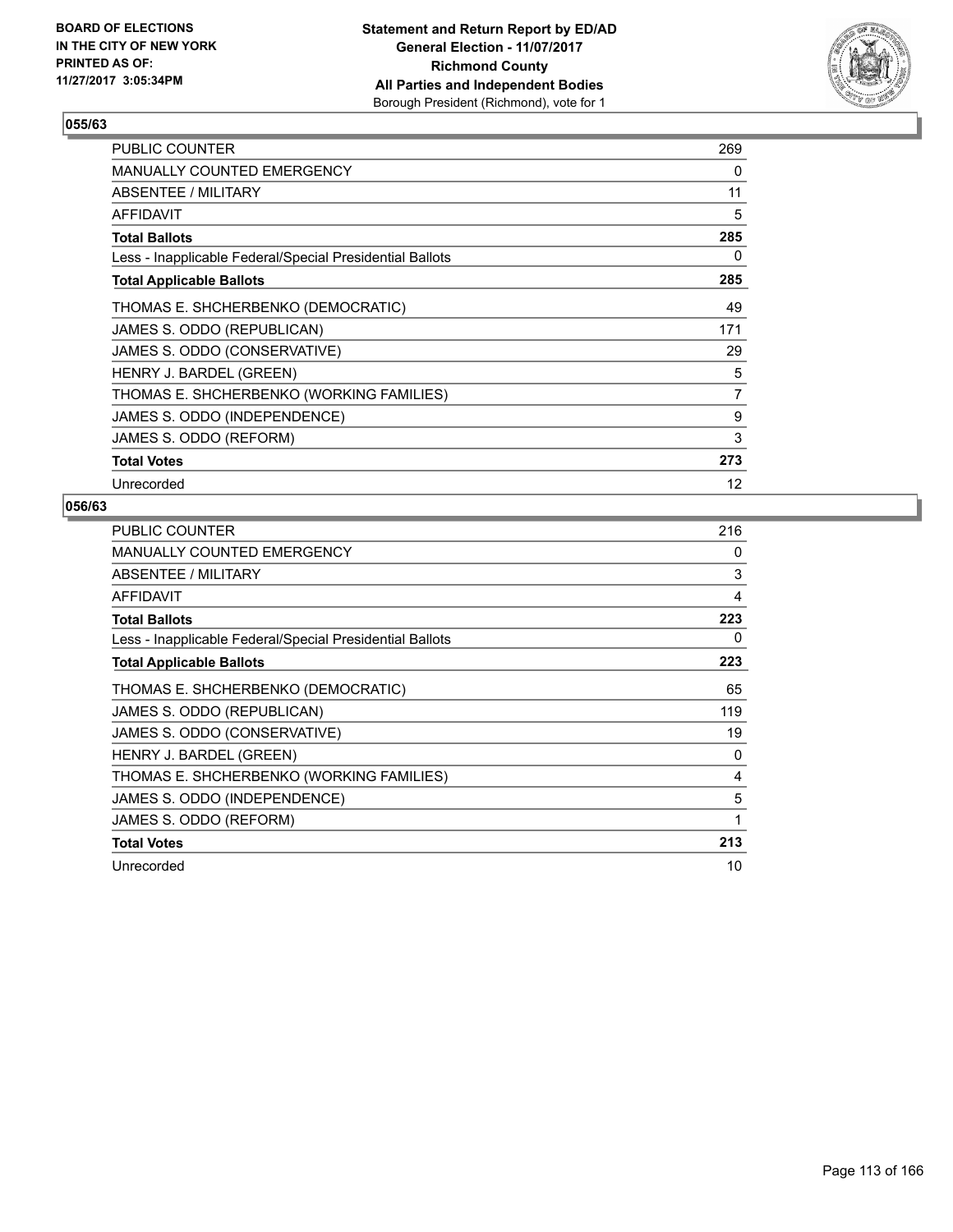

| <b>PUBLIC COUNTER</b>                                    | 356            |
|----------------------------------------------------------|----------------|
| <b>MANUALLY COUNTED EMERGENCY</b>                        | 0              |
| ABSENTEE / MILITARY                                      | 8              |
| <b>AFFIDAVIT</b>                                         | 1              |
| <b>Total Ballots</b>                                     | 365            |
| Less - Inapplicable Federal/Special Presidential Ballots | 0              |
| <b>Total Applicable Ballots</b>                          | 365            |
| THOMAS E. SHCHERBENKO (DEMOCRATIC)                       | 69             |
| JAMES S. ODDO (REPUBLICAN)                               | 249            |
| JAMES S. ODDO (CONSERVATIVE)                             | 22             |
| HENRY J. BARDEL (GREEN)                                  | 2              |
| THOMAS E. SHCHERBENKO (WORKING FAMILIES)                 | $\overline{2}$ |
| JAMES S. ODDO (INDEPENDENCE)                             | 7              |
| JAMES S. ODDO (REFORM)                                   | 2              |
| <b>Total Votes</b>                                       | 353            |
| Unrecorded                                               | 12             |

| <b>PUBLIC COUNTER</b>                                    | 314 |
|----------------------------------------------------------|-----|
| <b>MANUALLY COUNTED EMERGENCY</b>                        | 0   |
| ABSENTEE / MILITARY                                      | 15  |
| <b>AFFIDAVIT</b>                                         | 3   |
| <b>Total Ballots</b>                                     | 332 |
| Less - Inapplicable Federal/Special Presidential Ballots | 0   |
| <b>Total Applicable Ballots</b>                          | 332 |
| THOMAS E. SHCHERBENKO (DEMOCRATIC)                       | 67  |
| JAMES S. ODDO (REPUBLICAN)                               | 199 |
| JAMES S. ODDO (CONSERVATIVE)                             | 37  |
| HENRY J. BARDEL (GREEN)                                  | 6   |
| THOMAS E. SHCHERBENKO (WORKING FAMILIES)                 | 1   |
| JAMES S. ODDO (INDEPENDENCE)                             | 11  |
| JAMES S. ODDO (REFORM)                                   |     |
| YURIKO DEGAETANO (WRITE-IN)                              | 1   |
| <b>Total Votes</b>                                       | 323 |
| Unrecorded                                               | 9   |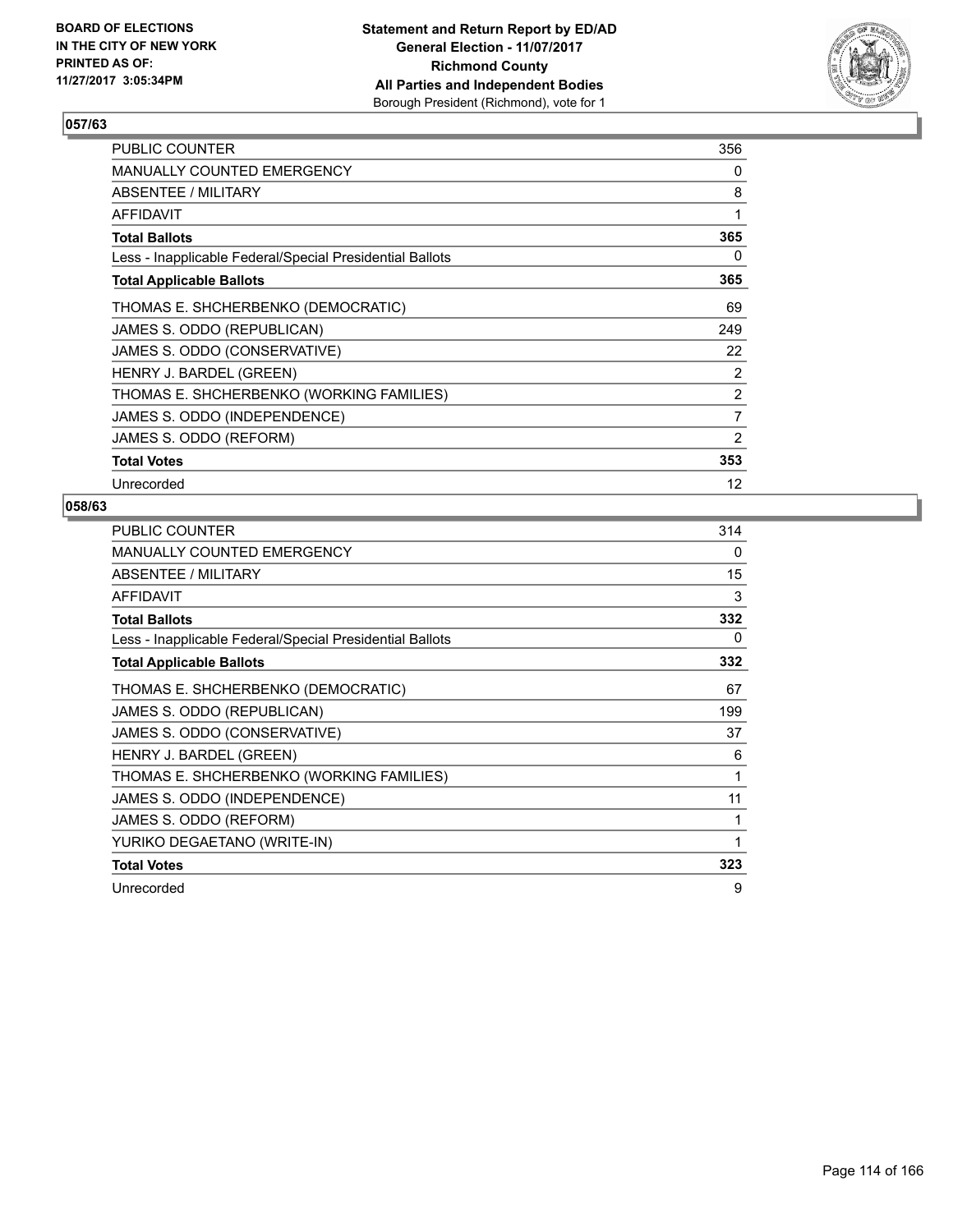

| <b>PUBLIC COUNTER</b>                                    | 347               |
|----------------------------------------------------------|-------------------|
| MANUALLY COUNTED EMERGENCY                               | 0                 |
| ABSENTEE / MILITARY                                      | $12 \overline{ }$ |
| <b>AFFIDAVIT</b>                                         | 5                 |
| <b>Total Ballots</b>                                     | 364               |
| Less - Inapplicable Federal/Special Presidential Ballots | 0                 |
| <b>Total Applicable Ballots</b>                          | 364               |
| THOMAS E. SHCHERBENKO (DEMOCRATIC)                       | 59                |
| JAMES S. ODDO (REPUBLICAN)                               | 244               |
| JAMES S. ODDO (CONSERVATIVE)                             | 39                |
| HENRY J. BARDEL (GREEN)                                  | 0                 |
| THOMAS E. SHCHERBENKO (WORKING FAMILIES)                 | 1                 |
| JAMES S. ODDO (INDEPENDENCE)                             | 6                 |
| JAMES S. ODDO (REFORM)                                   | 1                 |
| UNATTRIBUTABLE WRITE-IN (WRITE-IN)                       | 1                 |
| <b>Total Votes</b>                                       | 351               |
| Unrecorded                                               | 13                |

| <b>PUBLIC COUNTER</b>                                    | 226 |
|----------------------------------------------------------|-----|
| <b>MANUALLY COUNTED EMERGENCY</b>                        | 0   |
| ABSENTEE / MILITARY                                      | 9   |
| AFFIDAVIT                                                | 1   |
| <b>Total Ballots</b>                                     | 236 |
| Less - Inapplicable Federal/Special Presidential Ballots | 0   |
| <b>Total Applicable Ballots</b>                          | 236 |
| THOMAS E. SHCHERBENKO (DEMOCRATIC)                       | 36  |
| JAMES S. ODDO (REPUBLICAN)                               | 165 |
| JAMES S. ODDO (CONSERVATIVE)                             | 11  |
| HENRY J. BARDEL (GREEN)                                  | 5   |
| THOMAS E. SHCHERBENKO (WORKING FAMILIES)                 | 5   |
| JAMES S. ODDO (INDEPENDENCE)                             | 2   |
| JAMES S. ODDO (REFORM)                                   | 1   |
| <b>Total Votes</b>                                       | 225 |
| Unrecorded                                               | 11  |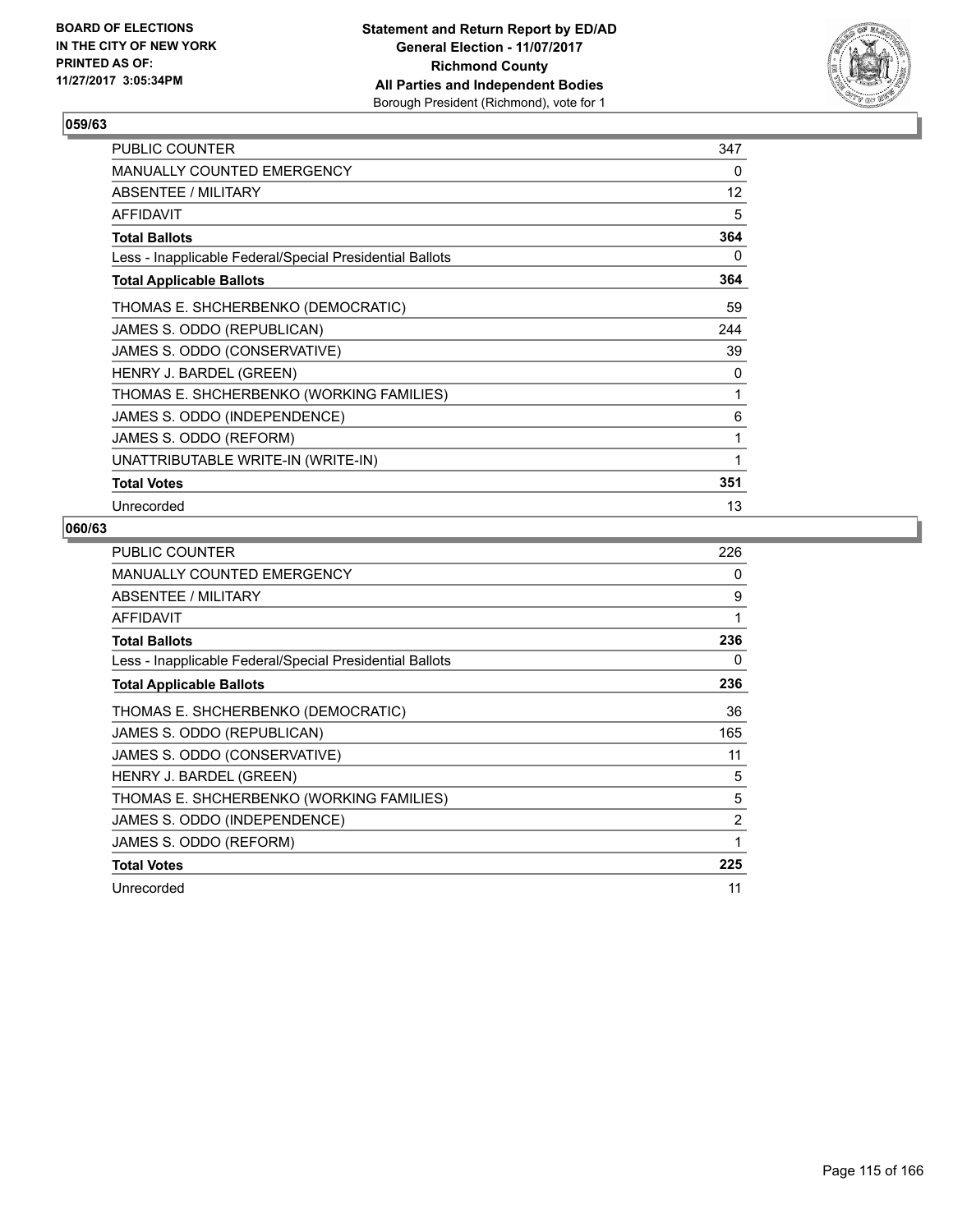

| PUBLIC COUNTER                                           | 316 |
|----------------------------------------------------------|-----|
| <b>MANUALLY COUNTED EMERGENCY</b>                        | 0   |
| ABSENTEE / MILITARY                                      | 19  |
| <b>AFFIDAVIT</b>                                         | 0   |
| <b>Total Ballots</b>                                     | 335 |
| Less - Inapplicable Federal/Special Presidential Ballots | 0   |
| <b>Total Applicable Ballots</b>                          | 335 |
| THOMAS E. SHCHERBENKO (DEMOCRATIC)                       | 101 |
| JAMES S. ODDO (REPUBLICAN)                               | 169 |
| JAMES S. ODDO (CONSERVATIVE)                             | 23  |
| HENRY J. BARDEL (GREEN)                                  | 5   |
| THOMAS E. SHCHERBENKO (WORKING FAMILIES)                 | 8   |
| JAMES S. ODDO (INDEPENDENCE)                             | 10  |
| JAMES S. ODDO (REFORM)                                   | 7   |
| BRENDAN T. LANTRY (WRITE-IN)                             | 1   |
| UNATTRIBUTABLE WRITE-IN (WRITE-IN)                       | 1   |
| <b>Total Votes</b>                                       | 325 |
| Unrecorded                                               | 10  |

| <b>PUBLIC COUNTER</b>                                    | 284          |
|----------------------------------------------------------|--------------|
| <b>MANUALLY COUNTED EMERGENCY</b>                        | 0            |
| ABSENTEE / MILITARY                                      | 10           |
| AFFIDAVIT                                                | 3            |
| <b>Total Ballots</b>                                     | 297          |
| Less - Inapplicable Federal/Special Presidential Ballots | 0            |
| <b>Total Applicable Ballots</b>                          | 297          |
| THOMAS E. SHCHERBENKO (DEMOCRATIC)                       | 38           |
| JAMES S. ODDO (REPUBLICAN)                               | 204          |
| JAMES S. ODDO (CONSERVATIVE)                             | 29           |
| HENRY J. BARDEL (GREEN)                                  | 3            |
| THOMAS E. SHCHERBENKO (WORKING FAMILIES)                 | 8            |
| JAMES S. ODDO (INDEPENDENCE)                             | 9            |
| JAMES S. ODDO (REFORM)                                   | $\mathbf{1}$ |
| <b>Total Votes</b>                                       | 292          |
| Unrecorded                                               | 5            |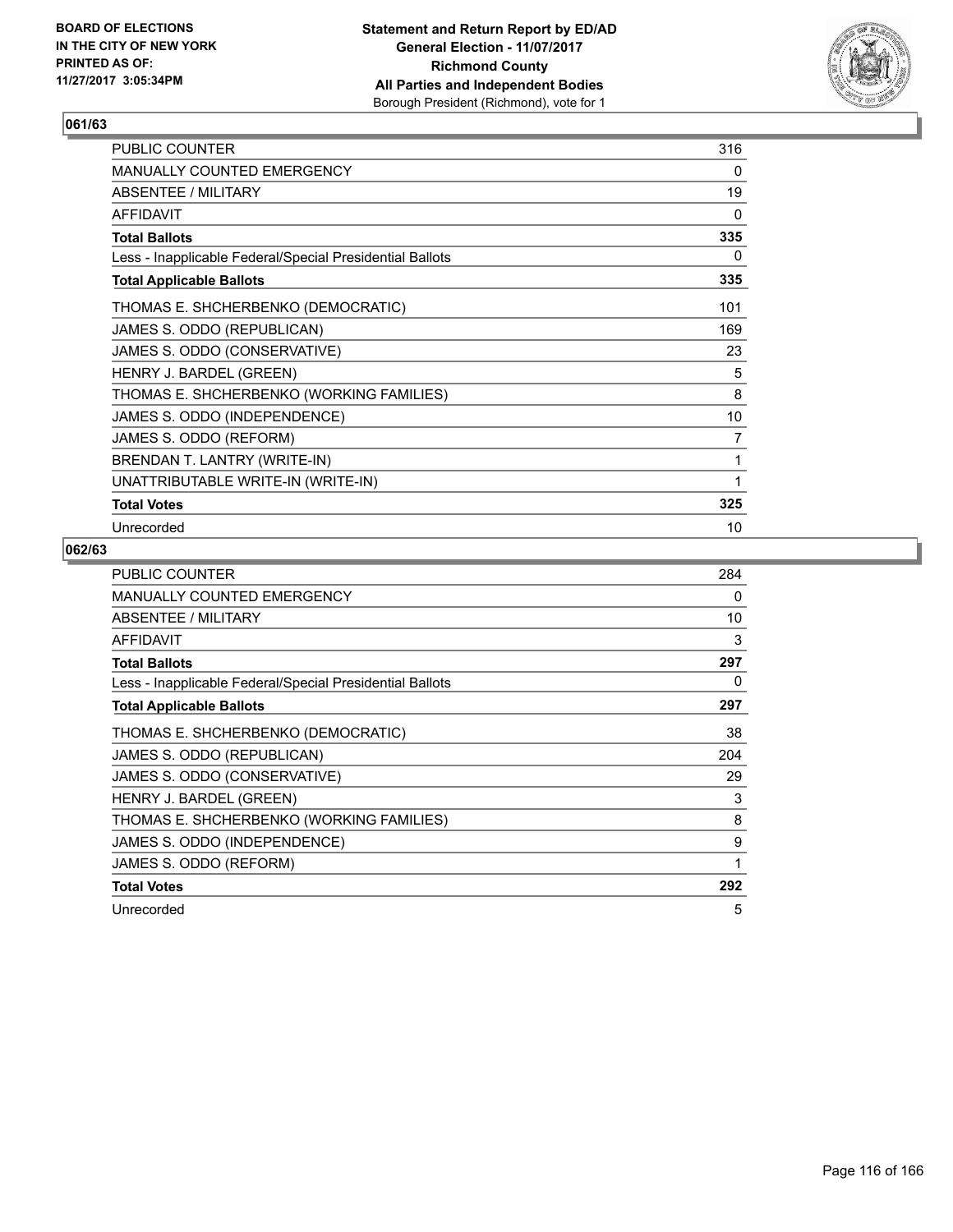

| PUBLIC COUNTER                                           | 493 |
|----------------------------------------------------------|-----|
| MANUALLY COUNTED EMERGENCY                               | 0   |
| ABSENTEE / MILITARY                                      | 16  |
| <b>AFFIDAVIT</b>                                         | 5   |
| <b>Total Ballots</b>                                     | 514 |
| Less - Inapplicable Federal/Special Presidential Ballots | 0   |
| <b>Total Applicable Ballots</b>                          | 514 |
| THOMAS E. SHCHERBENKO (DEMOCRATIC)                       | 71  |
| JAMES S. ODDO (REPUBLICAN)                               | 327 |
| JAMES S. ODDO (CONSERVATIVE)                             | 54  |
| HENRY J. BARDEL (GREEN)                                  | 5   |
| THOMAS E. SHCHERBENKO (WORKING FAMILIES)                 | 13  |
| JAMES S. ODDO (INDEPENDENCE)                             | 17  |
| JAMES S. ODDO (REFORM)                                   | 3   |
| FRANK AVERSA (WRITE-IN)                                  | 1   |
| RPBERT GERRISH (WRITE-IN)                                | 1   |
| UNATTRIBUTABLE WRITE-IN (WRITE-IN)                       | 1   |
| <b>Total Votes</b>                                       | 493 |
| Unrecorded                                               | 21  |

| <b>PUBLIC COUNTER</b>                                    | 452            |
|----------------------------------------------------------|----------------|
| MANUALLY COUNTED EMERGENCY                               | 0              |
| ABSENTEE / MILITARY                                      | 12             |
| <b>AFFIDAVIT</b>                                         | $\overline{2}$ |
| <b>Total Ballots</b>                                     | 466            |
| Less - Inapplicable Federal/Special Presidential Ballots | 0              |
| <b>Total Applicable Ballots</b>                          | 466            |
| THOMAS E. SHCHERBENKO (DEMOCRATIC)                       | 63             |
| JAMES S. ODDO (REPUBLICAN)                               | 319            |
| JAMES S. ODDO (CONSERVATIVE)                             | 55             |
| HENRY J. BARDEL (GREEN)                                  | 5              |
| THOMAS E. SHCHERBENKO (WORKING FAMILIES)                 | 4              |
| JAMES S. ODDO (INDEPENDENCE)                             | 6              |
| JAMES S. ODDO (REFORM)                                   | 4              |
| <b>Total Votes</b>                                       | 456            |
| Unrecorded                                               | 10             |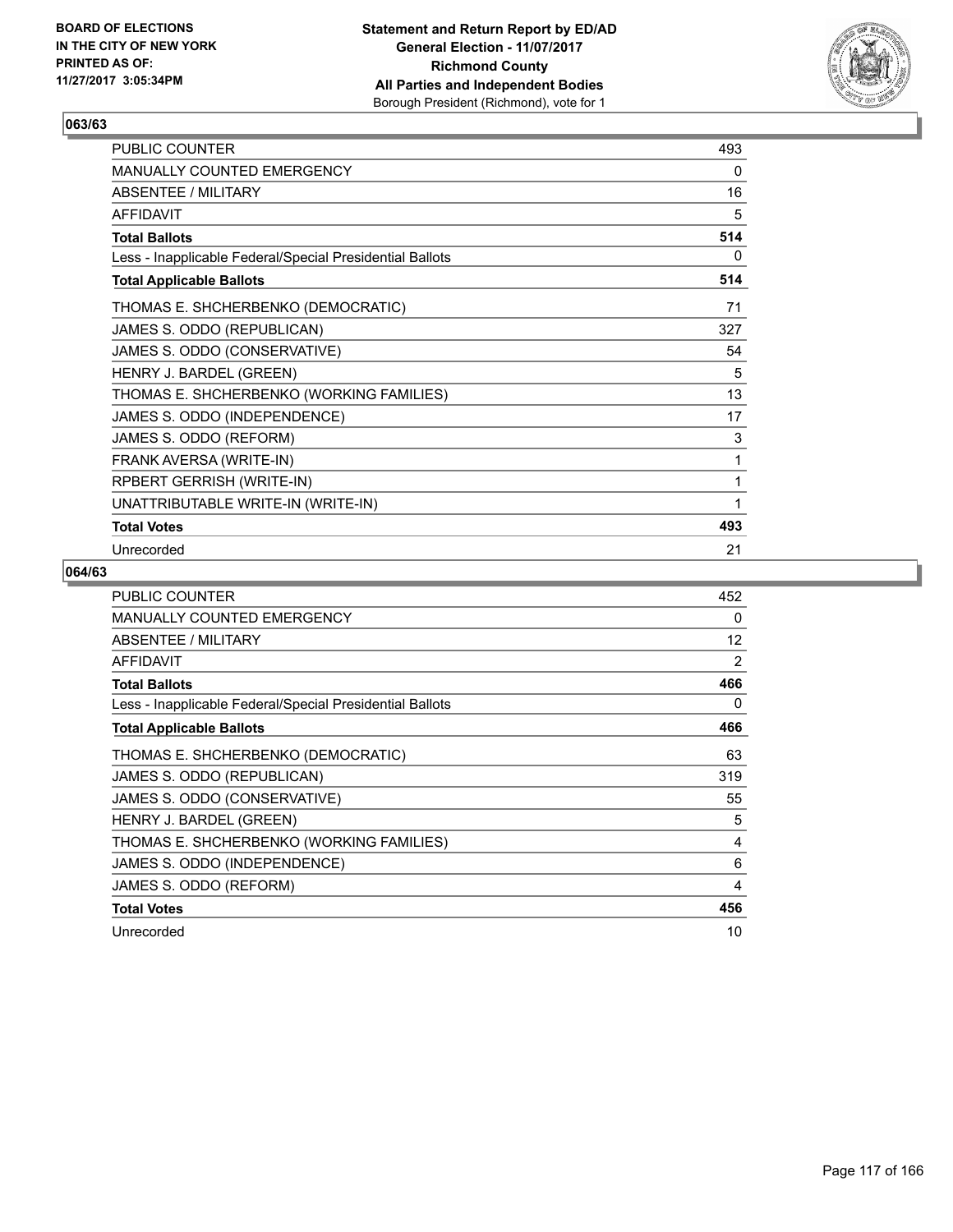

| <b>PUBLIC COUNTER</b>                                    | 417 |
|----------------------------------------------------------|-----|
| <b>MANUALLY COUNTED EMERGENCY</b>                        | 0   |
| <b>ABSENTEE / MILITARY</b>                               | 9   |
| <b>AFFIDAVIT</b>                                         | 3   |
| <b>Total Ballots</b>                                     | 429 |
| Less - Inapplicable Federal/Special Presidential Ballots | 0   |
| <b>Total Applicable Ballots</b>                          | 429 |
| THOMAS E. SHCHERBENKO (DEMOCRATIC)                       | 82  |
| JAMES S. ODDO (REPUBLICAN)                               | 271 |
| JAMES S. ODDO (CONSERVATIVE)                             | 45  |
| HENRY J. BARDEL (GREEN)                                  | 1   |
| THOMAS E. SHCHERBENKO (WORKING FAMILIES)                 | 6   |
| JAMES S. ODDO (INDEPENDENCE)                             | 10  |
| JAMES S. ODDO (REFORM)                                   | 4   |
| <b>Total Votes</b>                                       | 419 |
| Unrecorded                                               | 10  |

| <b>PUBLIC COUNTER</b>                                    | 449 |
|----------------------------------------------------------|-----|
| <b>MANUALLY COUNTED EMERGENCY</b>                        | 0   |
| ABSENTEE / MILITARY                                      | 9   |
| AFFIDAVIT                                                | 4   |
| <b>Total Ballots</b>                                     | 462 |
| Less - Inapplicable Federal/Special Presidential Ballots | 0   |
| <b>Total Applicable Ballots</b>                          | 462 |
| THOMAS E. SHCHERBENKO (DEMOCRATIC)                       | 66  |
| JAMES S. ODDO (REPUBLICAN)                               | 305 |
| JAMES S. ODDO (CONSERVATIVE)                             | 58  |
| HENRY J. BARDEL (GREEN)                                  | 3   |
| THOMAS E. SHCHERBENKO (WORKING FAMILIES)                 | 7   |
| JAMES S. ODDO (INDEPENDENCE)                             | 13  |
| JAMES S. ODDO (REFORM)                                   | 1   |
| TONI PESCE (WRITE-IN)                                    | 2   |
| <b>Total Votes</b>                                       | 455 |
| Unrecorded                                               | 7   |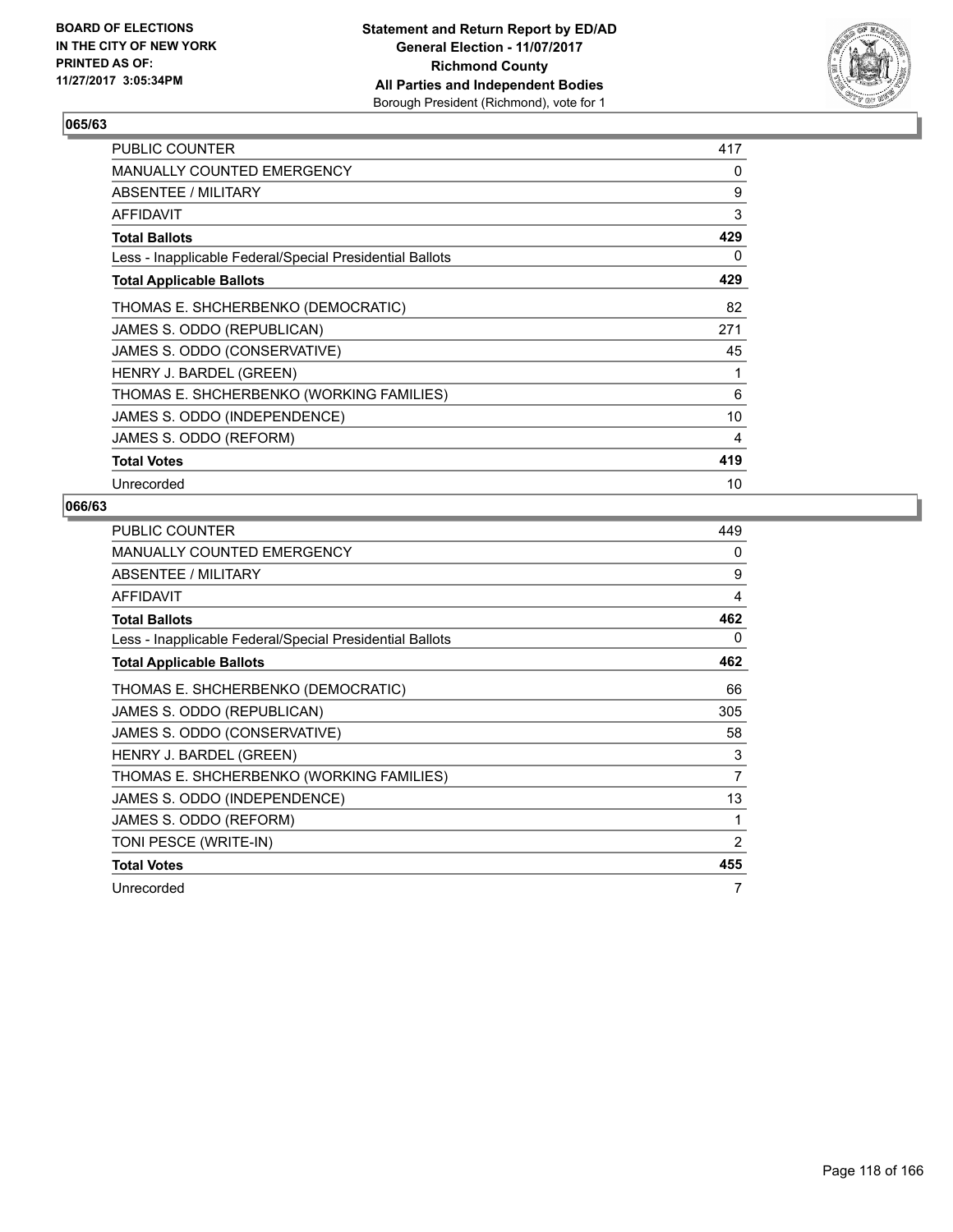

| <b>PUBLIC COUNTER</b>                                    | 447 |
|----------------------------------------------------------|-----|
| <b>MANUALLY COUNTED EMERGENCY</b>                        | 0   |
| ABSENTEE / MILITARY                                      | 4   |
| AFFIDAVIT                                                | 9   |
| <b>Total Ballots</b>                                     | 460 |
| Less - Inapplicable Federal/Special Presidential Ballots | 0   |
| <b>Total Applicable Ballots</b>                          | 460 |
| THOMAS E. SHCHERBENKO (DEMOCRATIC)                       | 63  |
| JAMES S. ODDO (REPUBLICAN)                               | 298 |
| JAMES S. ODDO (CONSERVATIVE)                             | 63  |
| HENRY J. BARDEL (GREEN)                                  | 3   |
| THOMAS E. SHCHERBENKO (WORKING FAMILIES)                 | 3   |
| JAMES S. ODDO (INDEPENDENCE)                             | 13  |
| JAMES S. ODDO (REFORM)                                   | 5   |
| <b>Total Votes</b>                                       | 448 |
| Unrecorded                                               | 12  |

| <b>PUBLIC COUNTER</b>                                    | 78             |
|----------------------------------------------------------|----------------|
| <b>MANUALLY COUNTED EMERGENCY</b>                        | 0              |
| ABSENTEE / MILITARY                                      | 11             |
| AFFIDAVIT                                                |                |
| <b>Total Ballots</b>                                     | 90             |
| Less - Inapplicable Federal/Special Presidential Ballots | 0              |
| <b>Total Applicable Ballots</b>                          | 90             |
| THOMAS E. SHCHERBENKO (DEMOCRATIC)                       | 40             |
| JAMES S. ODDO (REPUBLICAN)                               | 34             |
| JAMES S. ODDO (CONSERVATIVE)                             | 4              |
| HENRY J. BARDEL (GREEN)                                  | 0              |
| THOMAS E. SHCHERBENKO (WORKING FAMILIES)                 | $\overline{c}$ |
| JAMES S. ODDO (INDEPENDENCE)                             | 1              |
| JAMES S. ODDO (REFORM)                                   | 1              |
| <b>Total Votes</b>                                       | 82             |
| Unrecorded                                               | 8              |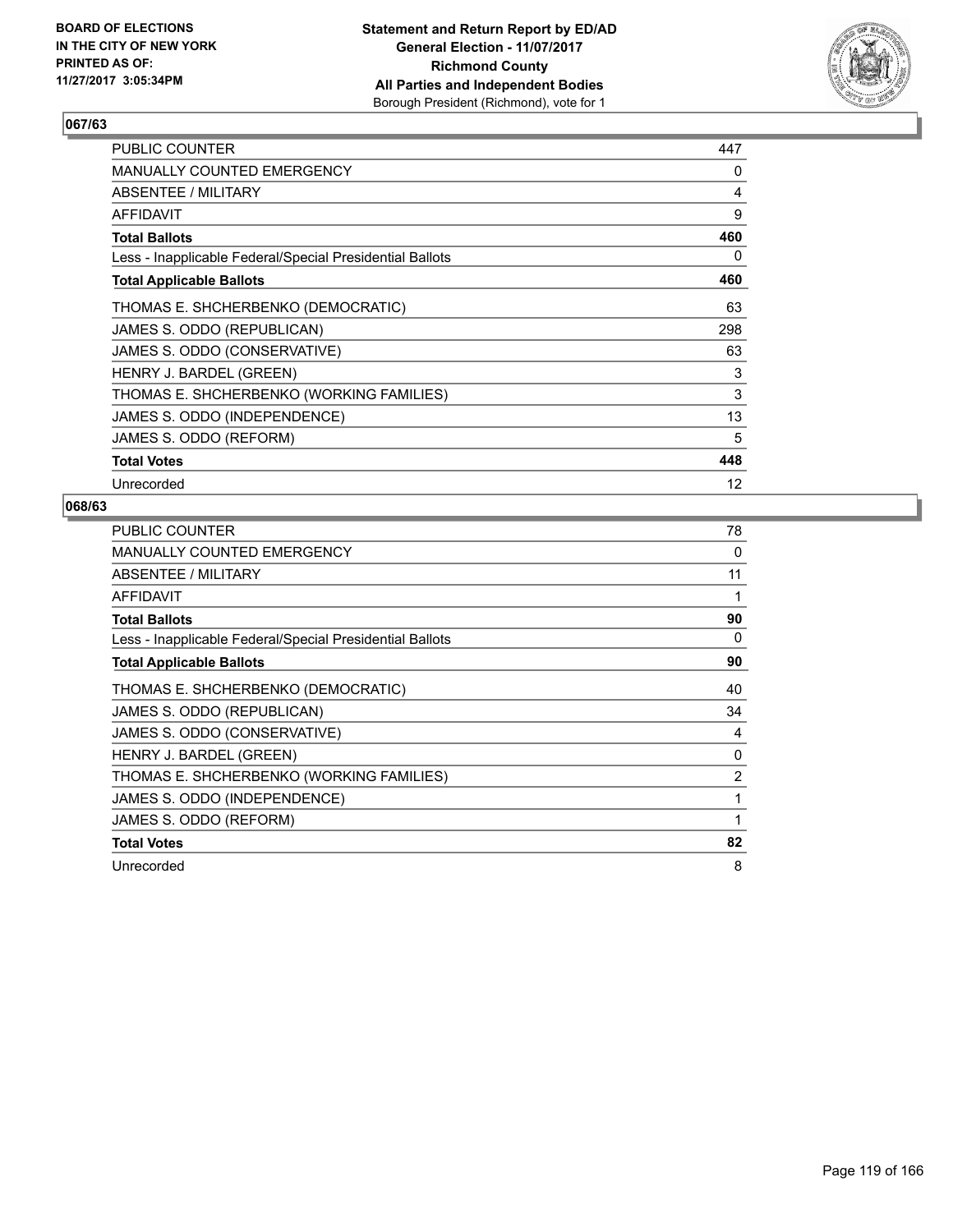

| <b>PUBLIC COUNTER</b>                                    | 257 |
|----------------------------------------------------------|-----|
| <b>MANUALLY COUNTED EMERGENCY</b>                        | 0   |
| ABSENTEE / MILITARY                                      | 41  |
| AFFIDAVIT                                                | 4   |
| <b>Total Ballots</b>                                     | 302 |
| Less - Inapplicable Federal/Special Presidential Ballots | 0   |
| <b>Total Applicable Ballots</b>                          | 302 |
| THOMAS E. SHCHERBENKO (DEMOCRATIC)                       | 57  |
| JAMES S. ODDO (REPUBLICAN)                               | 174 |
| JAMES S. ODDO (CONSERVATIVE)                             | 44  |
| HENRY J. BARDEL (GREEN)                                  | 4   |
| THOMAS E. SHCHERBENKO (WORKING FAMILIES)                 | 2   |
| JAMES S. ODDO (INDEPENDENCE)                             | 5   |
| JAMES S. ODDO (REFORM)                                   | 2   |
| <b>Total Votes</b>                                       | 288 |
| Unrecorded                                               | 14  |

| <b>PUBLIC COUNTER</b>                                    | 177 |
|----------------------------------------------------------|-----|
| <b>MANUALLY COUNTED EMERGENCY</b>                        | 0   |
| ABSENTEE / MILITARY                                      | 4   |
| <b>AFFIDAVIT</b>                                         | 1   |
| <b>Total Ballots</b>                                     | 182 |
| Less - Inapplicable Federal/Special Presidential Ballots | 0   |
| <b>Total Applicable Ballots</b>                          | 182 |
| THOMAS E. SHCHERBENKO (DEMOCRATIC)                       | 33  |
| JAMES S. ODDO (REPUBLICAN)                               | 117 |
| JAMES S. ODDO (CONSERVATIVE)                             | 19  |
| HENRY J. BARDEL (GREEN)                                  | 1   |
| THOMAS E. SHCHERBENKO (WORKING FAMILIES)                 | 1   |
| JAMES S. ODDO (INDEPENDENCE)                             | 2   |
| JAMES S. ODDO (REFORM)                                   | 1   |
| <b>Total Votes</b>                                       | 174 |
| Unrecorded                                               | 8   |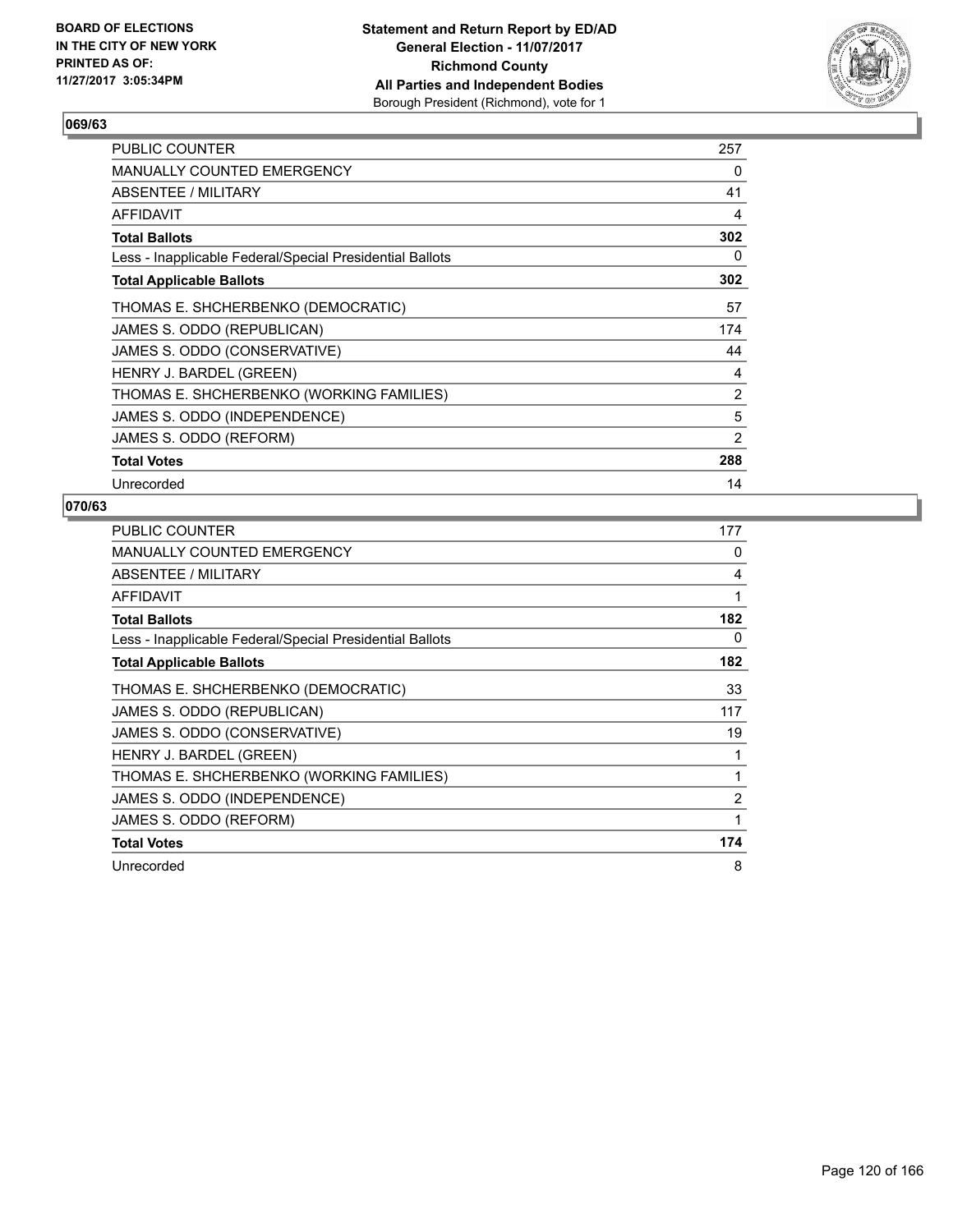

| <b>PUBLIC COUNTER</b>                                    | 176 |
|----------------------------------------------------------|-----|
| <b>MANUALLY COUNTED EMERGENCY</b>                        | 0   |
| ABSENTEE / MILITARY                                      | 9   |
| AFFIDAVIT                                                | 2   |
| <b>Total Ballots</b>                                     | 187 |
| Less - Inapplicable Federal/Special Presidential Ballots | 0   |
| <b>Total Applicable Ballots</b>                          | 187 |
| THOMAS E. SHCHERBENKO (DEMOCRATIC)                       | 119 |
| JAMES S. ODDO (REPUBLICAN)                               | 42  |
| JAMES S. ODDO (CONSERVATIVE)                             | 3   |
| HENRY J. BARDEL (GREEN)                                  | 2   |
| THOMAS E. SHCHERBENKO (WORKING FAMILIES)                 | 6   |
| JAMES S. ODDO (INDEPENDENCE)                             | 1   |
| JAMES S. ODDO (REFORM)                                   | 2   |
| <b>Total Votes</b>                                       | 175 |
| Unrecorded                                               | 12  |

| <b>PUBLIC COUNTER</b>                                    | 357 |
|----------------------------------------------------------|-----|
| <b>MANUALLY COUNTED EMERGENCY</b>                        | 0   |
| ABSENTEE / MILITARY                                      | 15  |
| <b>AFFIDAVIT</b>                                         | 0   |
| <b>Total Ballots</b>                                     | 372 |
| Less - Inapplicable Federal/Special Presidential Ballots | 0   |
| <b>Total Applicable Ballots</b>                          | 372 |
| THOMAS E. SHCHERBENKO (DEMOCRATIC)                       | 57  |
| JAMES S. ODDO (REPUBLICAN)                               | 240 |
| JAMES S. ODDO (CONSERVATIVE)                             | 36  |
| HENRY J. BARDEL (GREEN)                                  | 6   |
| THOMAS E. SHCHERBENKO (WORKING FAMILIES)                 | 8   |
| JAMES S. ODDO (INDEPENDENCE)                             | 8   |
| JAMES S. ODDO (REFORM)                                   | 3   |
| TAMAR OWENS (WRITE-IN)                                   | 1   |
| <b>Total Votes</b>                                       | 359 |
| Unrecorded                                               | 13  |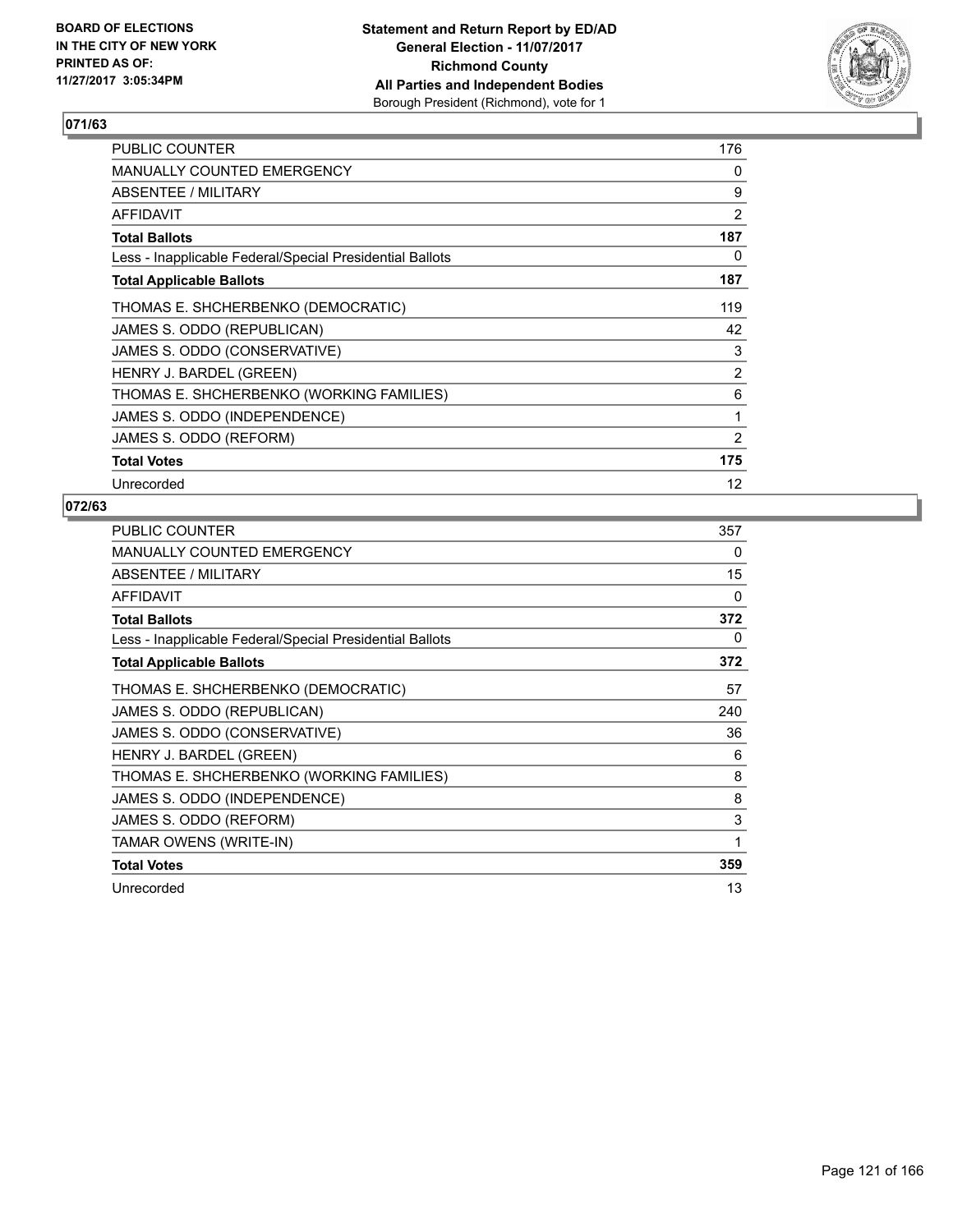

| <b>PUBLIC COUNTER</b>                                    | 335               |
|----------------------------------------------------------|-------------------|
| <b>MANUALLY COUNTED EMERGENCY</b>                        | 0                 |
| ABSENTEE / MILITARY                                      | $12 \overline{ }$ |
| AFFIDAVIT                                                | 2                 |
| <b>Total Ballots</b>                                     | 349               |
| Less - Inapplicable Federal/Special Presidential Ballots | 0                 |
| <b>Total Applicable Ballots</b>                          | 349               |
| THOMAS E. SHCHERBENKO (DEMOCRATIC)                       | 73                |
| JAMES S. ODDO (REPUBLICAN)                               | 207               |
| JAMES S. ODDO (CONSERVATIVE)                             | 34                |
| HENRY J. BARDEL (GREEN)                                  | 6                 |
| THOMAS E. SHCHERBENKO (WORKING FAMILIES)                 | 3                 |
| JAMES S. ODDO (INDEPENDENCE)                             | 11                |
| JAMES S. ODDO (REFORM)                                   | 6                 |
| <b>Total Votes</b>                                       | 340               |
| Unrecorded                                               | 9                 |

| <b>PUBLIC COUNTER</b>                                    | 198 |
|----------------------------------------------------------|-----|
| <b>MANUALLY COUNTED EMERGENCY</b>                        | 0   |
| ABSENTEE / MILITARY                                      | 14  |
| AFFIDAVIT                                                | 1   |
| <b>Total Ballots</b>                                     | 213 |
| Less - Inapplicable Federal/Special Presidential Ballots | 0   |
| <b>Total Applicable Ballots</b>                          | 213 |
| THOMAS E. SHCHERBENKO (DEMOCRATIC)                       | 51  |
| JAMES S. ODDO (REPUBLICAN)                               | 120 |
| JAMES S. ODDO (CONSERVATIVE)                             | 23  |
| HENRY J. BARDEL (GREEN)                                  | 2   |
| THOMAS E. SHCHERBENKO (WORKING FAMILIES)                 | 3   |
| JAMES S. ODDO (INDEPENDENCE)                             | 4   |
| JAMES S. ODDO (REFORM)                                   | 3   |
| <b>Total Votes</b>                                       | 206 |
| Unrecorded                                               | 7   |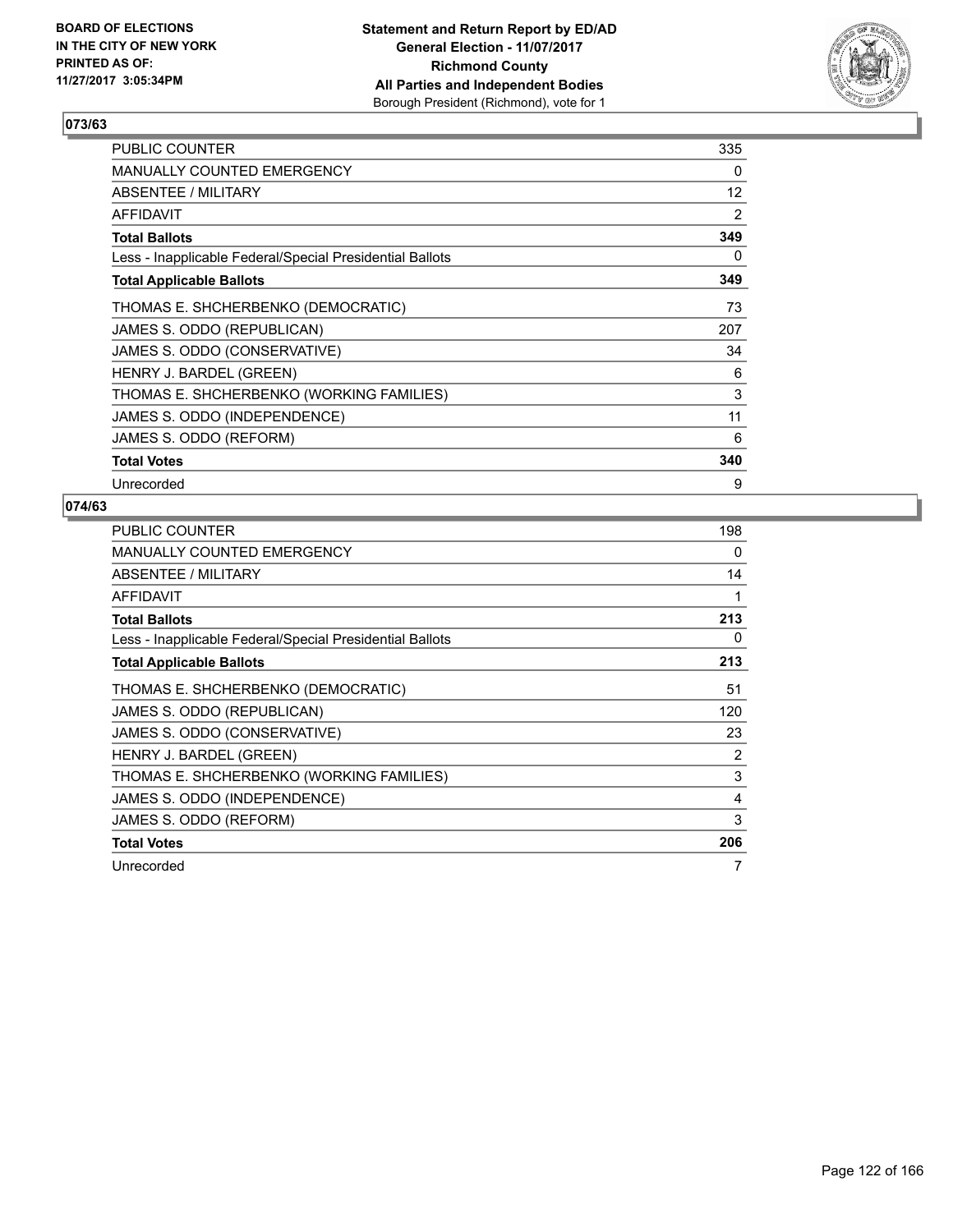

| <b>PUBLIC COUNTER</b>                                    | 159 |
|----------------------------------------------------------|-----|
| <b>MANUALLY COUNTED EMERGENCY</b>                        | 0   |
| ABSENTEE / MILITARY                                      | 12  |
| AFFIDAVIT                                                | 1   |
| <b>Total Ballots</b>                                     | 172 |
| Less - Inapplicable Federal/Special Presidential Ballots | 0   |
| <b>Total Applicable Ballots</b>                          | 172 |
| THOMAS E. SHCHERBENKO (DEMOCRATIC)                       | 77  |
| JAMES S. ODDO (REPUBLICAN)                               | 54  |
| JAMES S. ODDO (CONSERVATIVE)                             | 10  |
| HENRY J. BARDEL (GREEN)                                  | 0   |
| THOMAS E. SHCHERBENKO (WORKING FAMILIES)                 | 7   |
| JAMES S. ODDO (INDEPENDENCE)                             | 7   |
| JAMES S. ODDO (REFORM)                                   | 0   |
| <b>Total Votes</b>                                       | 155 |
| Unrecorded                                               | 17  |

| <b>PUBLIC COUNTER</b>                                    | 323 |
|----------------------------------------------------------|-----|
| <b>MANUALLY COUNTED EMERGENCY</b>                        | 0   |
| ABSENTEE / MILITARY                                      | 7   |
| <b>AFFIDAVIT</b>                                         | 4   |
| <b>Total Ballots</b>                                     | 334 |
| Less - Inapplicable Federal/Special Presidential Ballots | 0   |
| <b>Total Applicable Ballots</b>                          | 334 |
| THOMAS E. SHCHERBENKO (DEMOCRATIC)                       | 49  |
| JAMES S. ODDO (REPUBLICAN)                               | 234 |
| JAMES S. ODDO (CONSERVATIVE)                             | 30  |
| HENRY J. BARDEL (GREEN)                                  | 0   |
| THOMAS E. SHCHERBENKO (WORKING FAMILIES)                 | 1   |
| JAMES S. ODDO (INDEPENDENCE)                             | 6   |
| JAMES S. ODDO (REFORM)                                   | 4   |
| <b>Total Votes</b>                                       | 324 |
| Unrecorded                                               | 10  |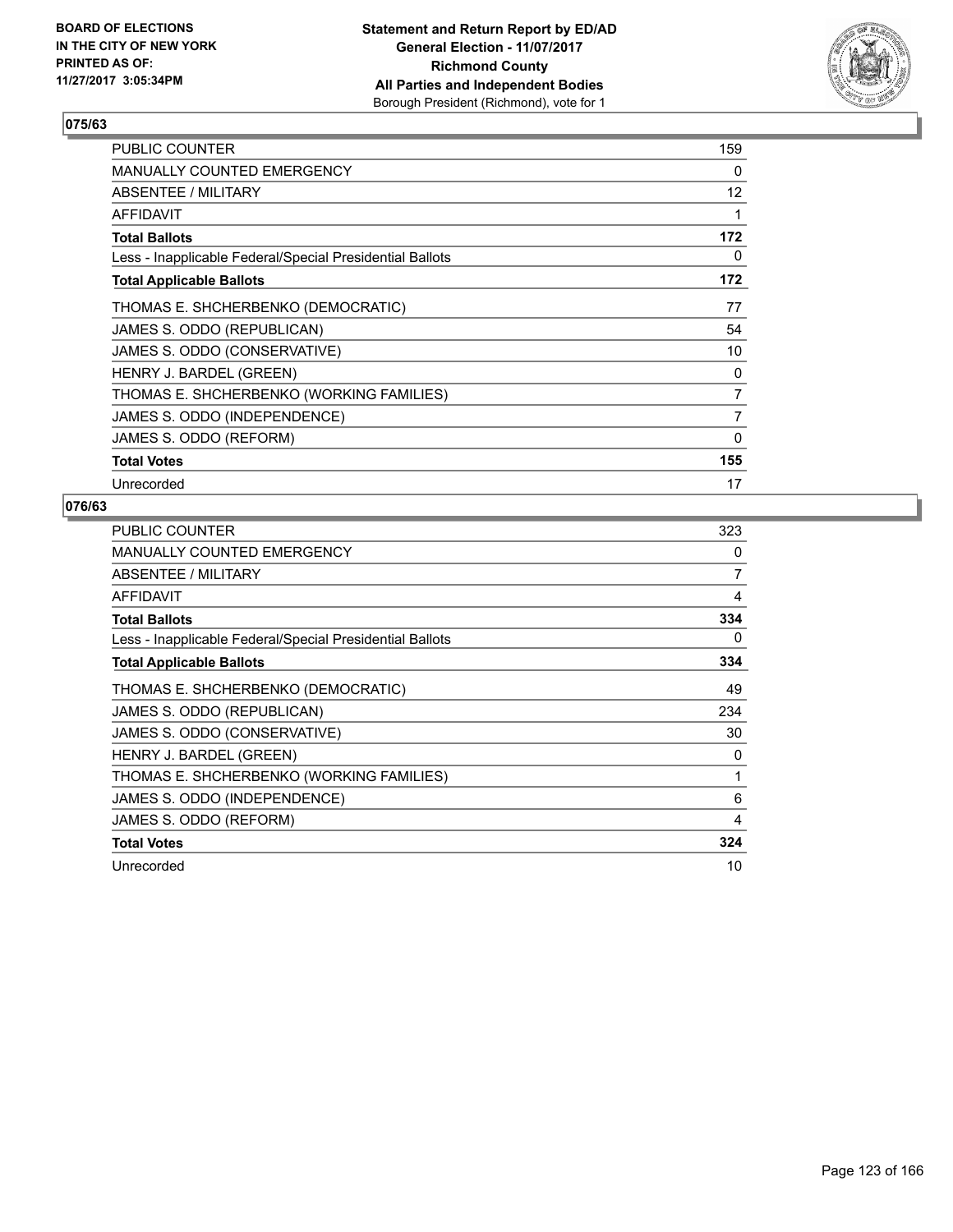

| <b>PUBLIC COUNTER</b>                                    | 250 |
|----------------------------------------------------------|-----|
| <b>MANUALLY COUNTED EMERGENCY</b>                        | 0   |
| <b>ABSENTEE / MILITARY</b>                               | 4   |
| AFFIDAVIT                                                | 2   |
| <b>Total Ballots</b>                                     | 256 |
| Less - Inapplicable Federal/Special Presidential Ballots | 0   |
| <b>Total Applicable Ballots</b>                          | 256 |
| THOMAS E. SHCHERBENKO (DEMOCRATIC)                       | 69  |
| JAMES S. ODDO (REPUBLICAN)                               | 146 |
| JAMES S. ODDO (CONSERVATIVE)                             | 23  |
| HENRY J. BARDEL (GREEN)                                  | 4   |
| THOMAS E. SHCHERBENKO (WORKING FAMILIES)                 | 3   |
| JAMES S. ODDO (INDEPENDENCE)                             | 4   |
| JAMES S. ODDO (REFORM)                                   | 3   |
| <b>Total Votes</b>                                       | 252 |
| Unrecorded                                               | 4   |

| <b>PUBLIC COUNTER</b>                                    | 163            |
|----------------------------------------------------------|----------------|
| MANUALLY COUNTED EMERGENCY                               | 0              |
| ABSENTEE / MILITARY                                      | 17             |
| AFFIDAVIT                                                | 0              |
| <b>Total Ballots</b>                                     | 180            |
| Less - Inapplicable Federal/Special Presidential Ballots | 0              |
| <b>Total Applicable Ballots</b>                          | 180            |
| THOMAS E. SHCHERBENKO (DEMOCRATIC)                       | 30             |
| JAMES S. ODDO (REPUBLICAN)                               | 121            |
| JAMES S. ODDO (CONSERVATIVE)                             | 15             |
| HENRY J. BARDEL (GREEN)                                  | 1              |
| THOMAS E. SHCHERBENKO (WORKING FAMILIES)                 | 1              |
| JAMES S. ODDO (INDEPENDENCE)                             | $\overline{2}$ |
| JAMES S. ODDO (REFORM)                                   | 1              |
| <b>Total Votes</b>                                       | 171            |
| Unrecorded                                               | 9              |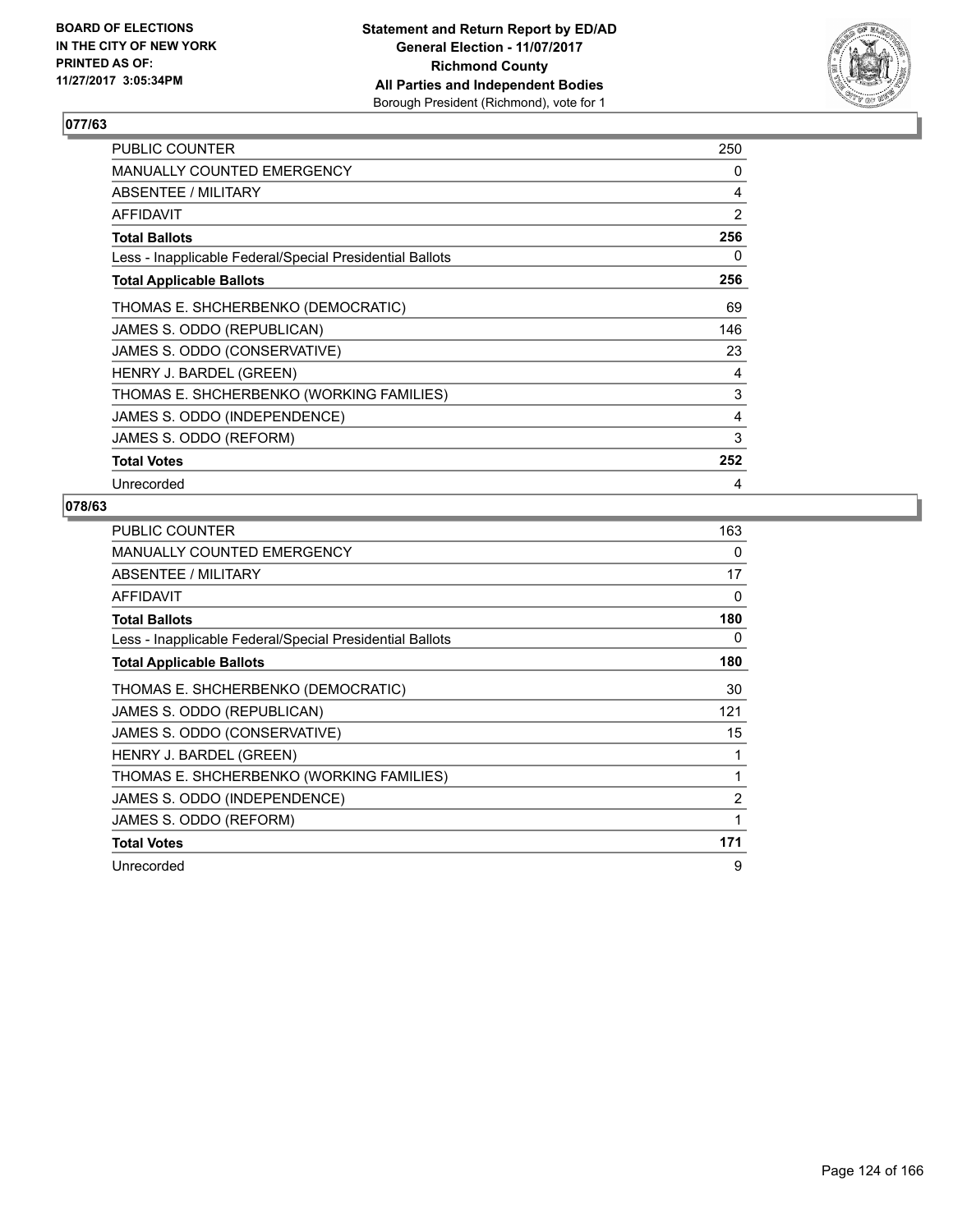

| <b>PUBLIC COUNTER</b>                                    | 278 |
|----------------------------------------------------------|-----|
| <b>MANUALLY COUNTED EMERGENCY</b>                        | 0   |
| ABSENTEE / MILITARY                                      | 11  |
| AFFIDAVIT                                                | 2   |
| <b>Total Ballots</b>                                     | 291 |
| Less - Inapplicable Federal/Special Presidential Ballots | 0   |
| <b>Total Applicable Ballots</b>                          | 291 |
| THOMAS E. SHCHERBENKO (DEMOCRATIC)                       | 34  |
| JAMES S. ODDO (REPUBLICAN)                               | 210 |
| JAMES S. ODDO (CONSERVATIVE)                             | 26  |
| HENRY J. BARDEL (GREEN)                                  | 0   |
| THOMAS E. SHCHERBENKO (WORKING FAMILIES)                 | 2   |
| JAMES S. ODDO (INDEPENDENCE)                             | 9   |
| JAMES S. ODDO (REFORM)                                   | 6   |
| <b>Total Votes</b>                                       | 287 |
| Unrecorded                                               | 4   |

| <b>PUBLIC COUNTER</b>                                    | 239            |
|----------------------------------------------------------|----------------|
| <b>MANUALLY COUNTED EMERGENCY</b>                        | 0              |
| ABSENTEE / MILITARY                                      | 7              |
| <b>AFFIDAVIT</b>                                         | 7              |
| <b>Total Ballots</b>                                     | 253            |
| Less - Inapplicable Federal/Special Presidential Ballots | 0              |
| <b>Total Applicable Ballots</b>                          | 253            |
| THOMAS E. SHCHERBENKO (DEMOCRATIC)                       | 130            |
| JAMES S. ODDO (REPUBLICAN)                               | 80             |
| JAMES S. ODDO (CONSERVATIVE)                             | 16             |
| HENRY J. BARDEL (GREEN)                                  | 2              |
| THOMAS E. SHCHERBENKO (WORKING FAMILIES)                 | 5              |
| JAMES S. ODDO (INDEPENDENCE)                             | $\overline{7}$ |
| JAMES S. ODDO (REFORM)                                   | 2              |
| <b>Total Votes</b>                                       | 242            |
| Unrecorded                                               | 11             |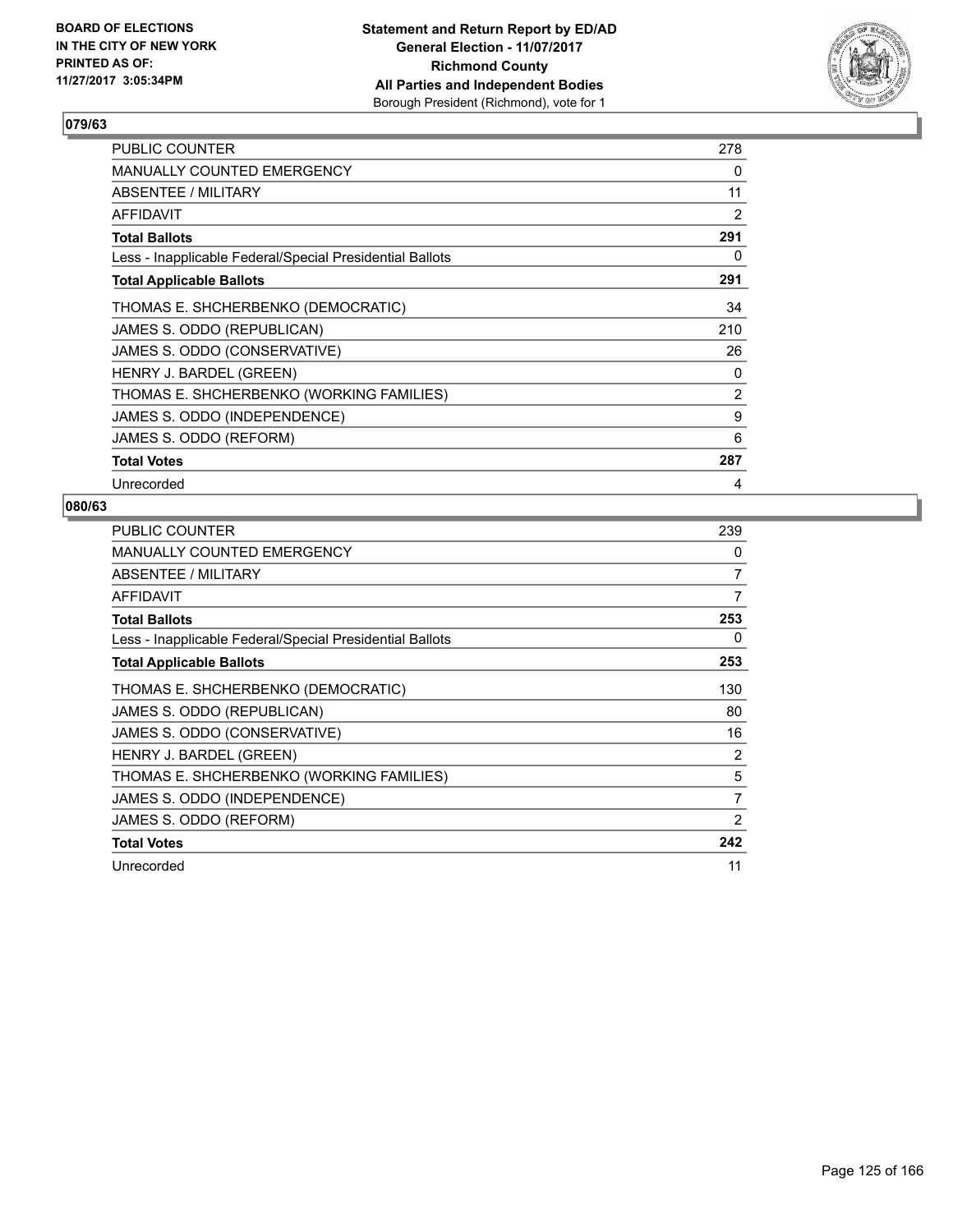

| <b>PUBLIC COUNTER</b>                                    | 218 |
|----------------------------------------------------------|-----|
| <b>MANUALLY COUNTED EMERGENCY</b>                        | 0   |
| <b>ABSENTEE / MILITARY</b>                               | 10  |
| <b>AFFIDAVIT</b>                                         |     |
| <b>Total Ballots</b>                                     | 229 |
| Less - Inapplicable Federal/Special Presidential Ballots | 0   |
| <b>Total Applicable Ballots</b>                          | 229 |
| THOMAS E. SHCHERBENKO (DEMOCRATIC)                       | 39  |
| JAMES S. ODDO (REPUBLICAN)                               | 165 |
| JAMES S. ODDO (CONSERVATIVE)                             | 18  |
| HENRY J. BARDEL (GREEN)                                  | 1   |
| THOMAS E. SHCHERBENKO (WORKING FAMILIES)                 | 2   |
| JAMES S. ODDO (INDEPENDENCE)                             | 3   |
| JAMES S. ODDO (REFORM)                                   | 0   |
| <b>Total Votes</b>                                       | 228 |
| Unrecorded                                               | 1   |

| <b>PUBLIC COUNTER</b>                                    | 196 |
|----------------------------------------------------------|-----|
| <b>MANUALLY COUNTED EMERGENCY</b>                        | 0   |
| ABSENTEE / MILITARY                                      | 15  |
| <b>AFFIDAVIT</b>                                         | 0   |
| <b>Total Ballots</b>                                     | 211 |
| Less - Inapplicable Federal/Special Presidential Ballots | 0   |
| <b>Total Applicable Ballots</b>                          | 211 |
| THOMAS E. SHCHERBENKO (DEMOCRATIC)                       | 42  |
| JAMES S. ODDO (REPUBLICAN)                               | 132 |
| JAMES S. ODDO (CONSERVATIVE)                             | 24  |
| HENRY J. BARDEL (GREEN)                                  |     |
| THOMAS E. SHCHERBENKO (WORKING FAMILIES)                 | 3   |
| JAMES S. ODDO (INDEPENDENCE)                             | 2   |
| JAMES S. ODDO (REFORM)                                   | 1   |
| <b>Total Votes</b>                                       | 205 |
| Unrecorded                                               | 6   |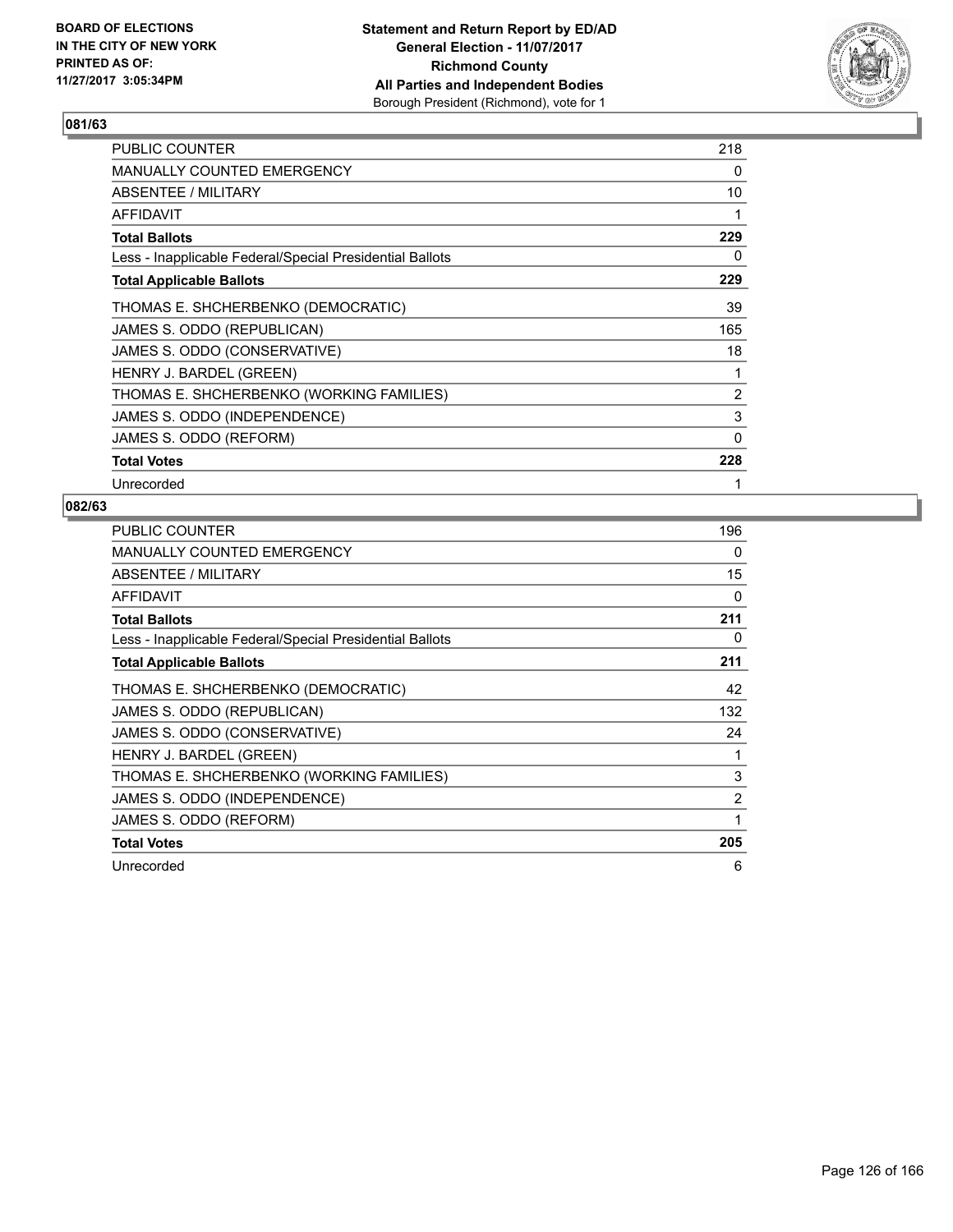

| <b>PUBLIC COUNTER</b>                                    | 249 |
|----------------------------------------------------------|-----|
| <b>MANUALLY COUNTED EMERGENCY</b>                        | 0   |
| ABSENTEE / MILITARY                                      | 6   |
| AFFIDAVIT                                                | 1   |
| <b>Total Ballots</b>                                     | 256 |
| Less - Inapplicable Federal/Special Presidential Ballots | 0   |
| <b>Total Applicable Ballots</b>                          | 256 |
| THOMAS E. SHCHERBENKO (DEMOCRATIC)                       | 109 |
| JAMES S. ODDO (REPUBLICAN)                               | 116 |
| JAMES S. ODDO (CONSERVATIVE)                             | 14  |
| HENRY J. BARDEL (GREEN)                                  | 2   |
| THOMAS E. SHCHERBENKO (WORKING FAMILIES)                 | 3   |
| JAMES S. ODDO (INDEPENDENCE)                             | 4   |
| JAMES S. ODDO (REFORM)                                   | 0   |
| WILL BAROZ (WRITE-IN)                                    | 1   |
| <b>Total Votes</b>                                       | 249 |
| Unrecorded                                               | 7   |

| <b>PUBLIC COUNTER</b>                                    | 258 |
|----------------------------------------------------------|-----|
| MANUALLY COUNTED EMERGENCY                               | 0   |
| ABSENTEE / MILITARY                                      | 13  |
| AFFIDAVIT                                                | 1   |
| <b>Total Ballots</b>                                     | 272 |
| Less - Inapplicable Federal/Special Presidential Ballots | 0   |
| <b>Total Applicable Ballots</b>                          | 272 |
| THOMAS E. SHCHERBENKO (DEMOCRATIC)                       | 55  |
| JAMES S. ODDO (REPUBLICAN)                               | 165 |
| JAMES S. ODDO (CONSERVATIVE)                             | 22  |
| HENRY J. BARDEL (GREEN)                                  | 1   |
| THOMAS E. SHCHERBENKO (WORKING FAMILIES)                 | 4   |
| JAMES S. ODDO (INDEPENDENCE)                             | 8   |
| JAMES S. ODDO (REFORM)                                   | 3   |
| SCOTT LOBAIDO (WRITE-IN)                                 | 1   |
| <b>Total Votes</b>                                       | 259 |
| Unrecorded                                               | 13  |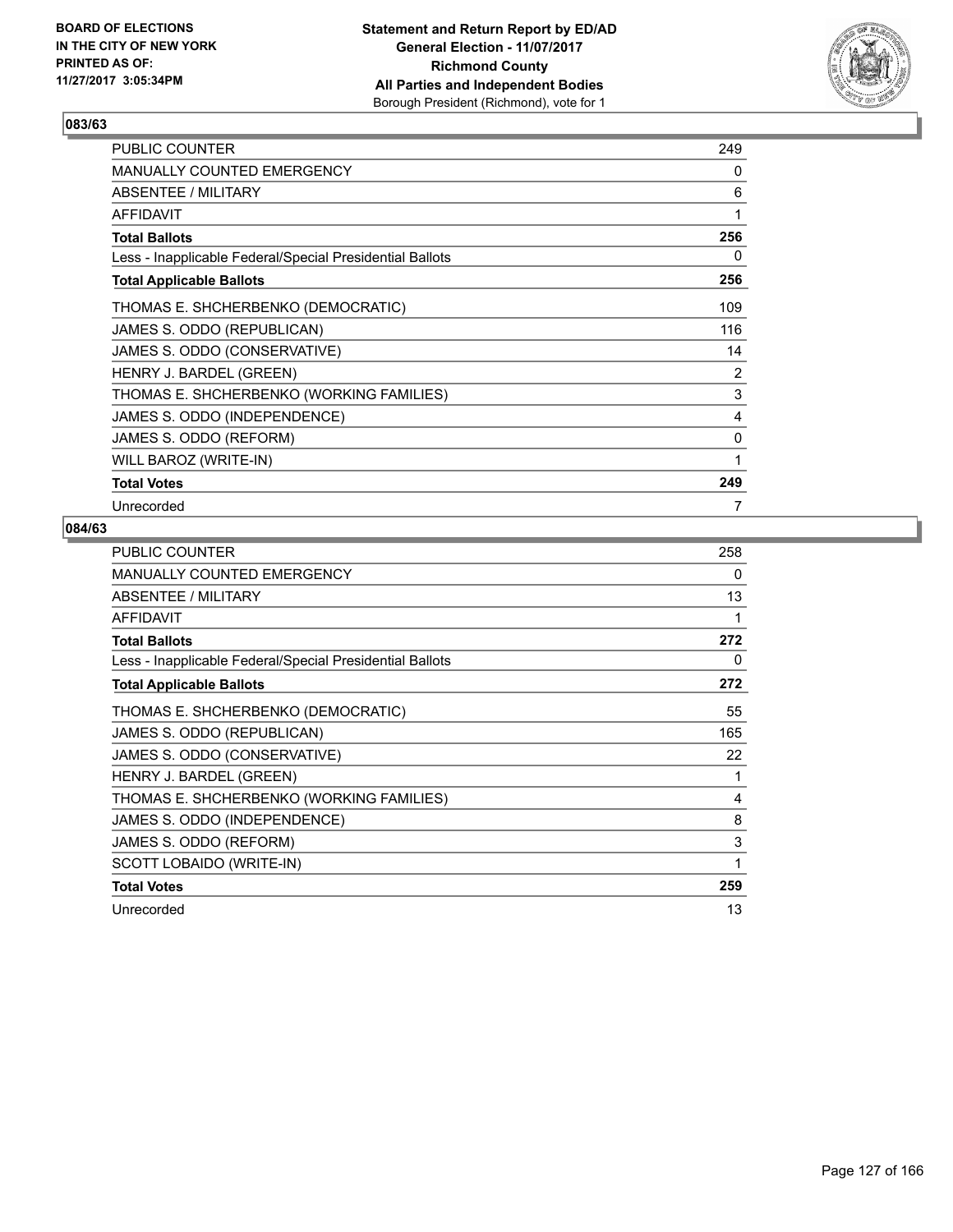

| PUBLIC COUNTER                                           | 258 |
|----------------------------------------------------------|-----|
| MANUALLY COUNTED EMERGENCY                               | 0   |
| ABSENTEE / MILITARY                                      | 2   |
| <b>AFFIDAVIT</b>                                         | 3   |
| <b>Total Ballots</b>                                     | 263 |
| Less - Inapplicable Federal/Special Presidential Ballots | 0   |
| <b>Total Applicable Ballots</b>                          | 263 |
| THOMAS E. SHCHERBENKO (DEMOCRATIC)                       | 52  |
| JAMES S. ODDO (REPUBLICAN)                               | 166 |
| JAMES S. ODDO (CONSERVATIVE)                             | 15  |
| HENRY J. BARDEL (GREEN)                                  | 4   |
| THOMAS E. SHCHERBENKO (WORKING FAMILIES)                 | 8   |
| JAMES S. ODDO (INDEPENDENCE)                             | 3   |
| JAMES S. ODDO (REFORM)                                   | 1   |
| MARYANN CHRISTAFELY (WRITE-IN)                           | 1   |
| <b>Total Votes</b>                                       | 250 |
| Unrecorded                                               | 13  |

| <b>PUBLIC COUNTER</b>                                    | 0 |
|----------------------------------------------------------|---|
| <b>MANUALLY COUNTED EMERGENCY</b>                        | 0 |
| ABSENTEE / MILITARY                                      | 0 |
| AFFIDAVIT                                                | 0 |
| <b>Total Ballots</b>                                     | 0 |
| Less - Inapplicable Federal/Special Presidential Ballots | 0 |
| <b>Total Applicable Ballots</b>                          | 0 |
| THOMAS E. SHCHERBENKO (DEMOCRATIC)                       | 0 |
| JAMES S. ODDO (REPUBLICAN)                               | 0 |
| JAMES S. ODDO (CONSERVATIVE)                             | 0 |
| HENRY J. BARDEL (GREEN)                                  | 0 |
| THOMAS E. SHCHERBENKO (WORKING FAMILIES)                 | 0 |
| JAMES S. ODDO (INDEPENDENCE)                             | 0 |
| JAMES S. ODDO (REFORM)                                   | 0 |
| <b>Total Votes</b>                                       | 0 |
|                                                          |   |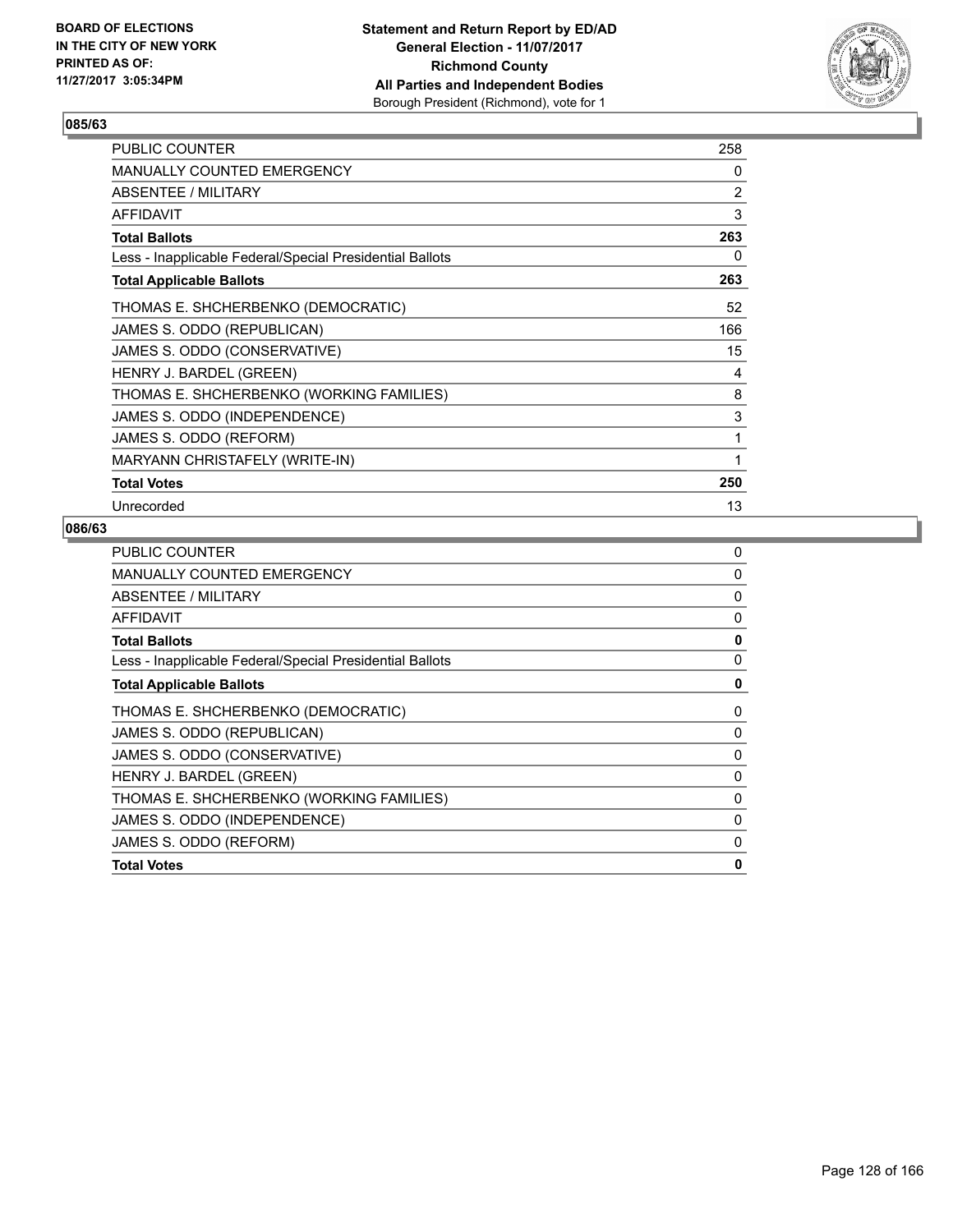

| <b>PUBLIC COUNTER</b>                                    | 0 |
|----------------------------------------------------------|---|
| <b>MANUALLY COUNTED EMERGENCY</b>                        | 0 |
| ABSENTEE / MILITARY                                      | 0 |
| AFFIDAVIT                                                | 0 |
| <b>Total Ballots</b>                                     | 0 |
| Less - Inapplicable Federal/Special Presidential Ballots | 0 |
| <b>Total Applicable Ballots</b>                          | 0 |
| THOMAS E. SHCHERBENKO (DEMOCRATIC)                       | 0 |
| JAMES S. ODDO (REPUBLICAN)                               | 0 |
| JAMES S. ODDO (CONSERVATIVE)                             | 0 |
| HENRY J. BARDEL (GREEN)                                  | 0 |
| THOMAS E. SHCHERBENKO (WORKING FAMILIES)                 | 0 |
| JAMES S. ODDO (INDEPENDENCE)                             | 0 |
| JAMES S. ODDO (REFORM)                                   | 0 |
| <b>Total Votes</b>                                       | 0 |

| <b>PUBLIC COUNTER</b>                                    | 0 |
|----------------------------------------------------------|---|
| <b>MANUALLY COUNTED EMERGENCY</b>                        | 0 |
| ABSENTEE / MILITARY                                      | 0 |
| <b>AFFIDAVIT</b>                                         | 0 |
| <b>Total Ballots</b>                                     | 0 |
| Less - Inapplicable Federal/Special Presidential Ballots | 0 |
| <b>Total Applicable Ballots</b>                          | 0 |
| THOMAS E. SHCHERBENKO (DEMOCRATIC)                       | 0 |
| JAMES S. ODDO (REPUBLICAN)                               | 0 |
| JAMES S. ODDO (CONSERVATIVE)                             | 0 |
| HENRY J. BARDEL (GREEN)                                  | 0 |
| THOMAS E. SHCHERBENKO (WORKING FAMILIES)                 | 0 |
| JAMES S. ODDO (INDEPENDENCE)                             | 0 |
| JAMES S. ODDO (REFORM)                                   | 0 |
| <b>Total Votes</b>                                       | 0 |
|                                                          |   |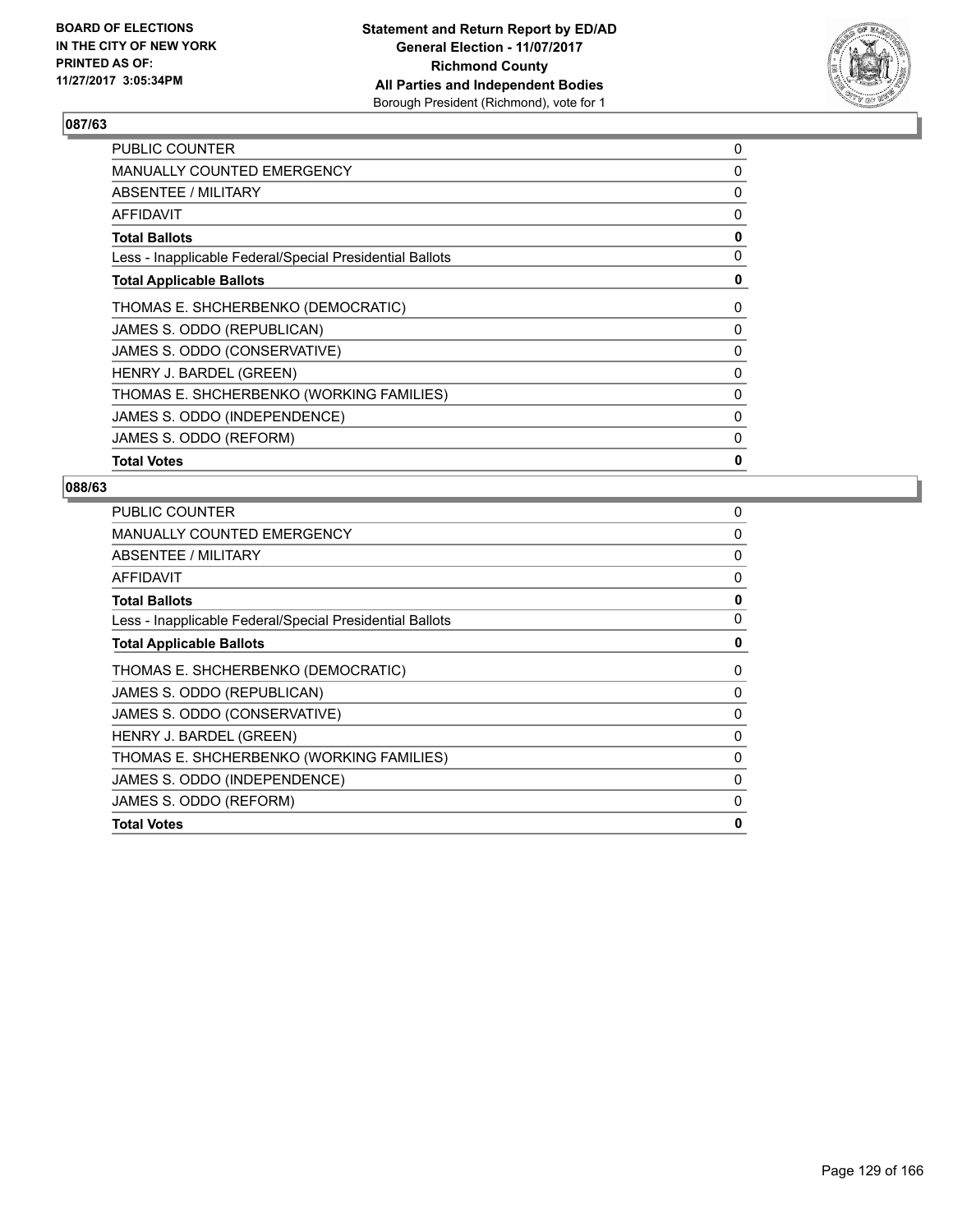

| <b>PUBLIC COUNTER</b>                                    | 0 |
|----------------------------------------------------------|---|
| <b>MANUALLY COUNTED EMERGENCY</b>                        | 0 |
| ABSENTEE / MILITARY                                      | 0 |
| AFFIDAVIT                                                | 0 |
| <b>Total Ballots</b>                                     | 0 |
| Less - Inapplicable Federal/Special Presidential Ballots | 0 |
| <b>Total Applicable Ballots</b>                          | 0 |
| THOMAS E. SHCHERBENKO (DEMOCRATIC)                       | 0 |
| JAMES S. ODDO (REPUBLICAN)                               | 0 |
| JAMES S. ODDO (CONSERVATIVE)                             | 0 |
| HENRY J. BARDEL (GREEN)                                  | 0 |
| THOMAS E. SHCHERBENKO (WORKING FAMILIES)                 | 0 |
| JAMES S. ODDO (INDEPENDENCE)                             | 0 |
| JAMES S. ODDO (REFORM)                                   | 0 |
| <b>Total Votes</b>                                       | 0 |

| <b>PUBLIC COUNTER</b>                                    | 0 |
|----------------------------------------------------------|---|
| MANUALLY COUNTED EMERGENCY                               | 0 |
| ABSENTEE / MILITARY                                      | 0 |
| <b>AFFIDAVIT</b>                                         | 0 |
| <b>Total Ballots</b>                                     | 0 |
| Less - Inapplicable Federal/Special Presidential Ballots | 0 |
| <b>Total Applicable Ballots</b>                          | 0 |
| THOMAS E. SHCHERBENKO (DEMOCRATIC)                       | 0 |
| JAMES S. ODDO (REPUBLICAN)                               | 0 |
| JAMES S. ODDO (CONSERVATIVE)                             | 0 |
| HENRY J. BARDEL (GREEN)                                  | 0 |
| THOMAS E. SHCHERBENKO (WORKING FAMILIES)                 | 0 |
| JAMES S. ODDO (INDEPENDENCE)                             | 0 |
| JAMES S. ODDO (REFORM)                                   | 0 |
| <b>Total Votes</b>                                       | 0 |
|                                                          |   |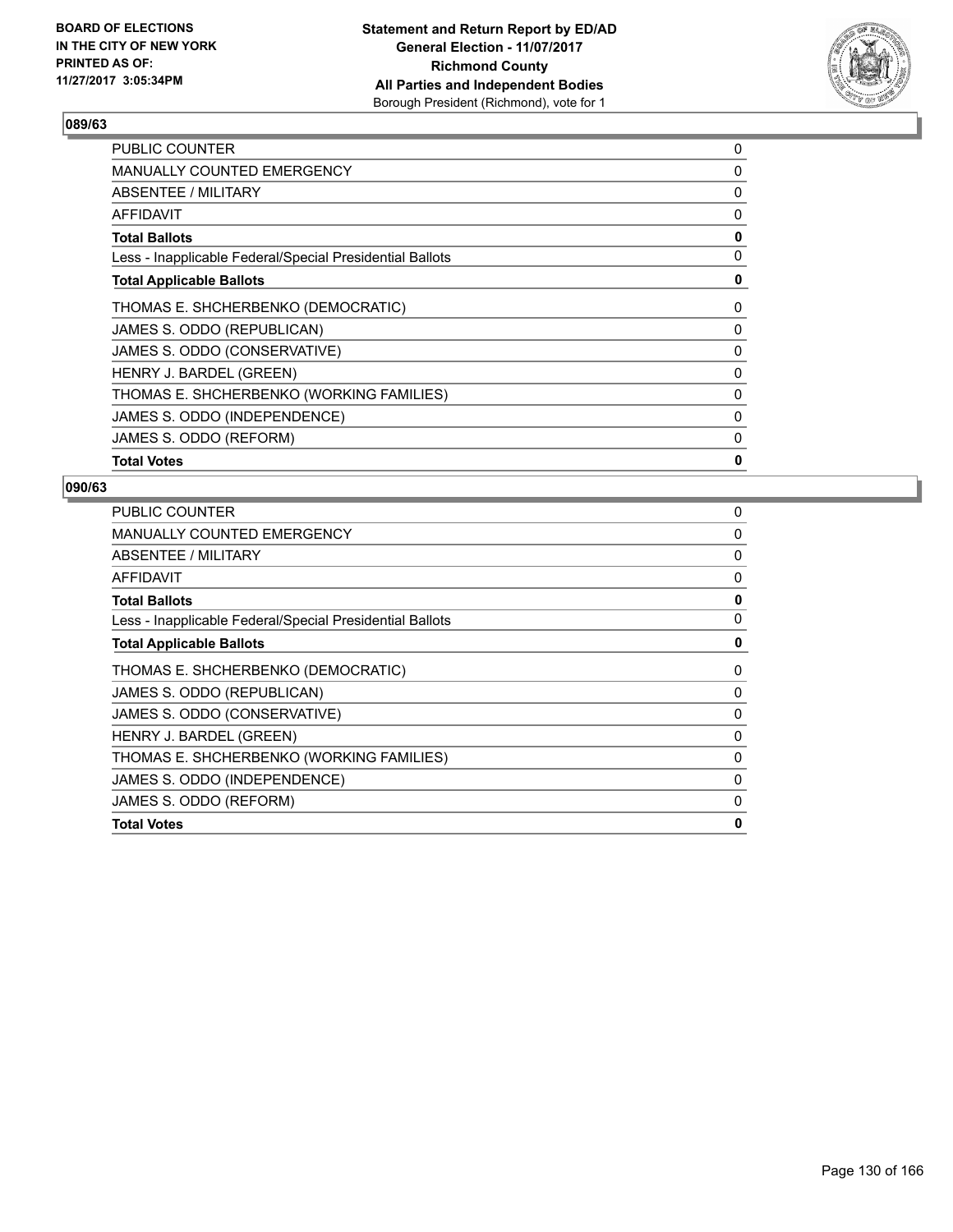

| <b>PUBLIC COUNTER</b>                                    | 313 |
|----------------------------------------------------------|-----|
| <b>MANUALLY COUNTED EMERGENCY</b>                        | 0   |
| ABSENTEE / MILITARY                                      | 13  |
| AFFIDAVIT                                                | 2   |
| <b>Total Ballots</b>                                     | 328 |
| Less - Inapplicable Federal/Special Presidential Ballots | 0   |
| <b>Total Applicable Ballots</b>                          | 328 |
| THOMAS E. SHCHERBENKO (DEMOCRATIC)                       | 50  |
| JAMES S. ODDO (REPUBLICAN)                               | 226 |
| JAMES S. ODDO (CONSERVATIVE)                             | 31  |
| HENRY J. BARDEL (GREEN)                                  | 4   |
| THOMAS E. SHCHERBENKO (WORKING FAMILIES)                 | 3   |
| JAMES S. ODDO (INDEPENDENCE)                             | 8   |
| JAMES S. ODDO (REFORM)                                   | 0   |
| <b>Total Votes</b>                                       | 322 |
| Unrecorded                                               | 6   |

| <b>PUBLIC COUNTER</b>                                    | 404 |
|----------------------------------------------------------|-----|
| <b>MANUALLY COUNTED EMERGENCY</b>                        | 0   |
| ABSENTEE / MILITARY                                      | 22  |
| <b>AFFIDAVIT</b>                                         | 5   |
| <b>Total Ballots</b>                                     | 431 |
| Less - Inapplicable Federal/Special Presidential Ballots | 0   |
| <b>Total Applicable Ballots</b>                          | 431 |
| THOMAS E. SHCHERBENKO (DEMOCRATIC)                       | 28  |
| JAMES S. ODDO (REPUBLICAN)                               | 305 |
| JAMES S. ODDO (CONSERVATIVE)                             | 54  |
| HENRY J. BARDEL (GREEN)                                  | 2   |
| THOMAS E. SHCHERBENKO (WORKING FAMILIES)                 | 6   |
| JAMES S. ODDO (INDEPENDENCE)                             | 10  |
| JAMES S. ODDO (REFORM)                                   | 4   |
| JOHN SZELUGA (WRITE-IN)                                  | 1   |
| <b>Total Votes</b>                                       | 410 |
| Unrecorded                                               | 21  |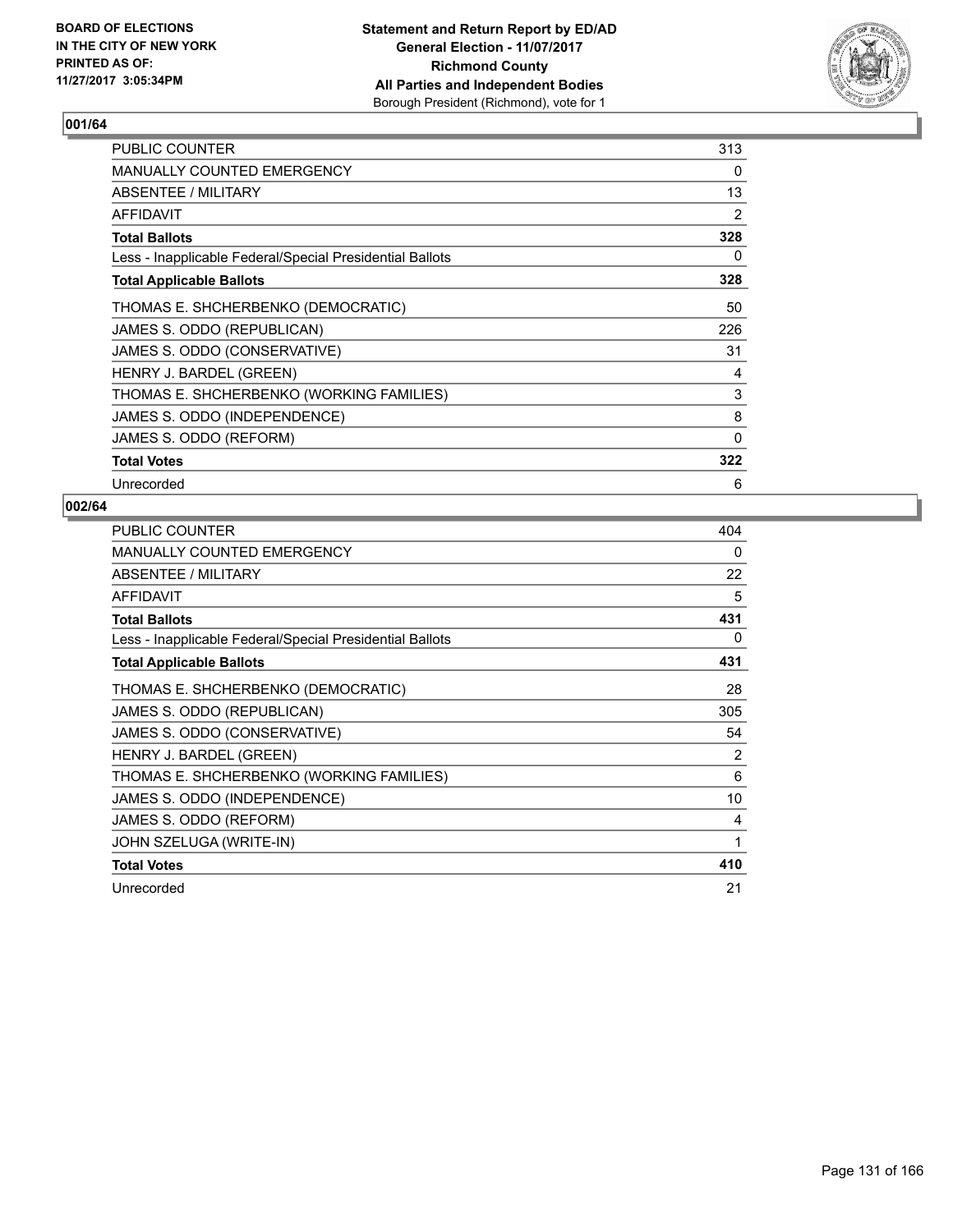

| <b>PUBLIC COUNTER</b>                                    | 394 |
|----------------------------------------------------------|-----|
| <b>MANUALLY COUNTED EMERGENCY</b>                        | 0   |
| ABSENTEE / MILITARY                                      | 21  |
| AFFIDAVIT                                                | 2   |
| <b>Total Ballots</b>                                     | 417 |
| Less - Inapplicable Federal/Special Presidential Ballots | 0   |
| <b>Total Applicable Ballots</b>                          | 417 |
| THOMAS E. SHCHERBENKO (DEMOCRATIC)                       | 36  |
| JAMES S. ODDO (REPUBLICAN)                               | 300 |
| JAMES S. ODDO (CONSERVATIVE)                             | 53  |
| HENRY J. BARDEL (GREEN)                                  | 3   |
| THOMAS E. SHCHERBENKO (WORKING FAMILIES)                 | 3   |
| JAMES S. ODDO (INDEPENDENCE)                             | 10  |
| JAMES S. ODDO (REFORM)                                   | 0   |
| <b>Total Votes</b>                                       | 405 |
| Unrecorded                                               | 12  |

| <b>PUBLIC COUNTER</b>                                    | 307 |
|----------------------------------------------------------|-----|
| MANUALLY COUNTED EMERGENCY                               | 0   |
| ABSENTEE / MILITARY                                      | 11  |
| <b>AFFIDAVIT</b>                                         | 0   |
| <b>Total Ballots</b>                                     | 318 |
| Less - Inapplicable Federal/Special Presidential Ballots | 0   |
| <b>Total Applicable Ballots</b>                          | 318 |
| THOMAS E. SHCHERBENKO (DEMOCRATIC)                       | 28  |
| JAMES S. ODDO (REPUBLICAN)                               | 227 |
| JAMES S. ODDO (CONSERVATIVE)                             | 49  |
| HENRY J. BARDEL (GREEN)                                  | 2   |
| THOMAS E. SHCHERBENKO (WORKING FAMILIES)                 | 3   |
| JAMES S. ODDO (INDEPENDENCE)                             | 3   |
| JAMES S. ODDO (REFORM)                                   | 1   |
| <b>Total Votes</b>                                       | 313 |
| Unrecorded                                               | 5   |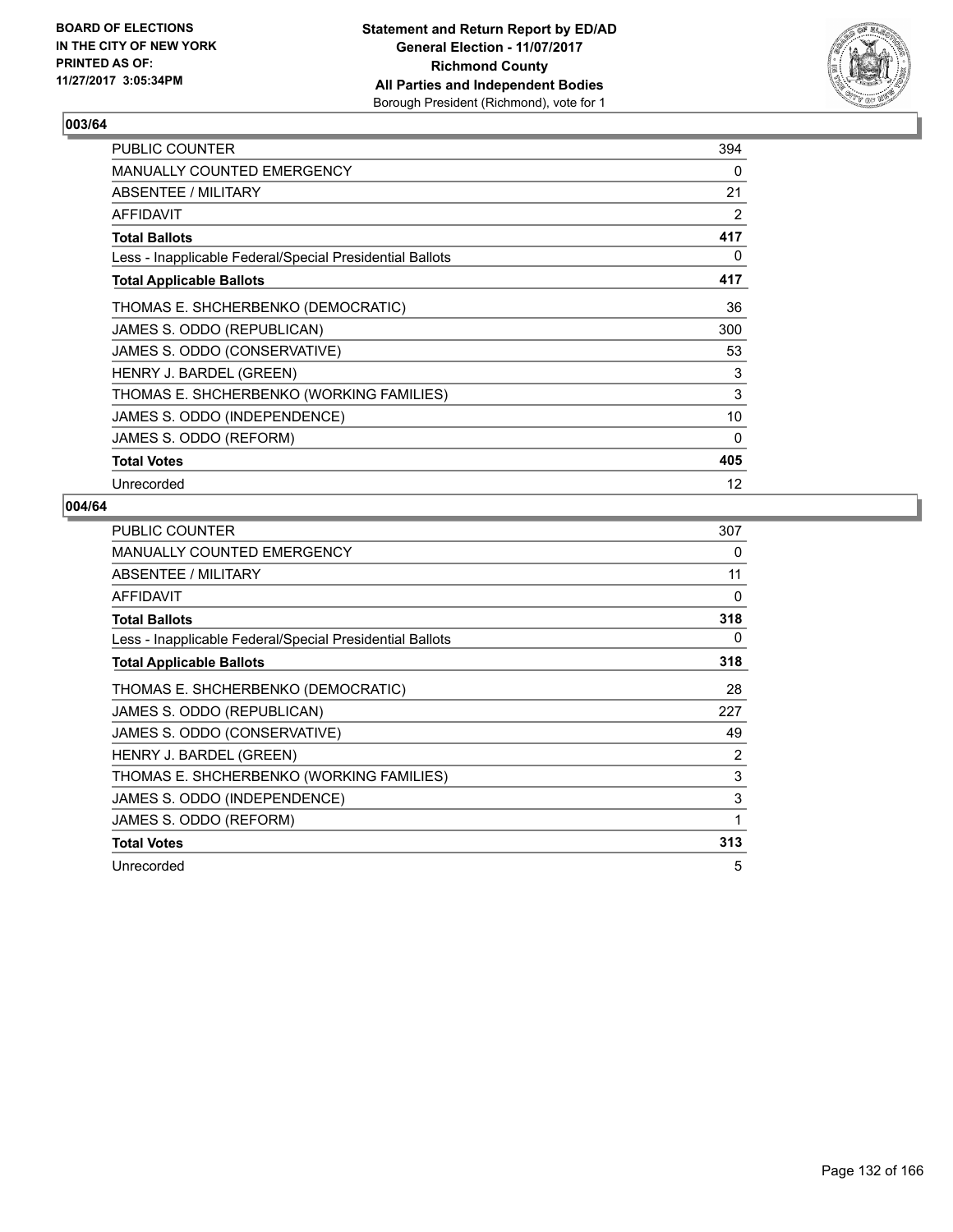

| PUBLIC COUNTER                                           | 416 |
|----------------------------------------------------------|-----|
| <b>MANUALLY COUNTED EMERGENCY</b>                        | 0   |
| <b>ABSENTEE / MILITARY</b>                               | 18  |
| <b>AFFIDAVIT</b>                                         | 4   |
| <b>Total Ballots</b>                                     | 438 |
| Less - Inapplicable Federal/Special Presidential Ballots | 0   |
| <b>Total Applicable Ballots</b>                          | 438 |
| THOMAS E. SHCHERBENKO (DEMOCRATIC)                       | 53  |
| JAMES S. ODDO (REPUBLICAN)                               | 313 |
| JAMES S. ODDO (CONSERVATIVE)                             | 40  |
| HENRY J. BARDEL (GREEN)                                  | 1   |
| THOMAS E. SHCHERBENKO (WORKING FAMILIES)                 | 4   |
| JAMES S. ODDO (INDEPENDENCE)                             | 15  |
| JAMES S. ODDO (REFORM)                                   | 2   |
| <b>Total Votes</b>                                       | 428 |
| Unrecorded                                               | 10  |

| <b>PUBLIC COUNTER</b>                                    | 426            |
|----------------------------------------------------------|----------------|
| <b>MANUALLY COUNTED EMERGENCY</b>                        | 0              |
| ABSENTEE / MILITARY                                      | 16             |
| <b>AFFIDAVIT</b>                                         | 6              |
| <b>Total Ballots</b>                                     | 448            |
| Less - Inapplicable Federal/Special Presidential Ballots | 0              |
| <b>Total Applicable Ballots</b>                          | 448            |
| THOMAS E. SHCHERBENKO (DEMOCRATIC)                       | 50             |
| JAMES S. ODDO (REPUBLICAN)                               | 309            |
| JAMES S. ODDO (CONSERVATIVE)                             | 62             |
| HENRY J. BARDEL (GREEN)                                  | $\overline{2}$ |
| THOMAS E. SHCHERBENKO (WORKING FAMILIES)                 | 10             |
| JAMES S. ODDO (INDEPENDENCE)                             | 7              |
| JAMES S. ODDO (REFORM)                                   | 3              |
| <b>Total Votes</b>                                       | 443            |
| Unrecorded                                               | 5              |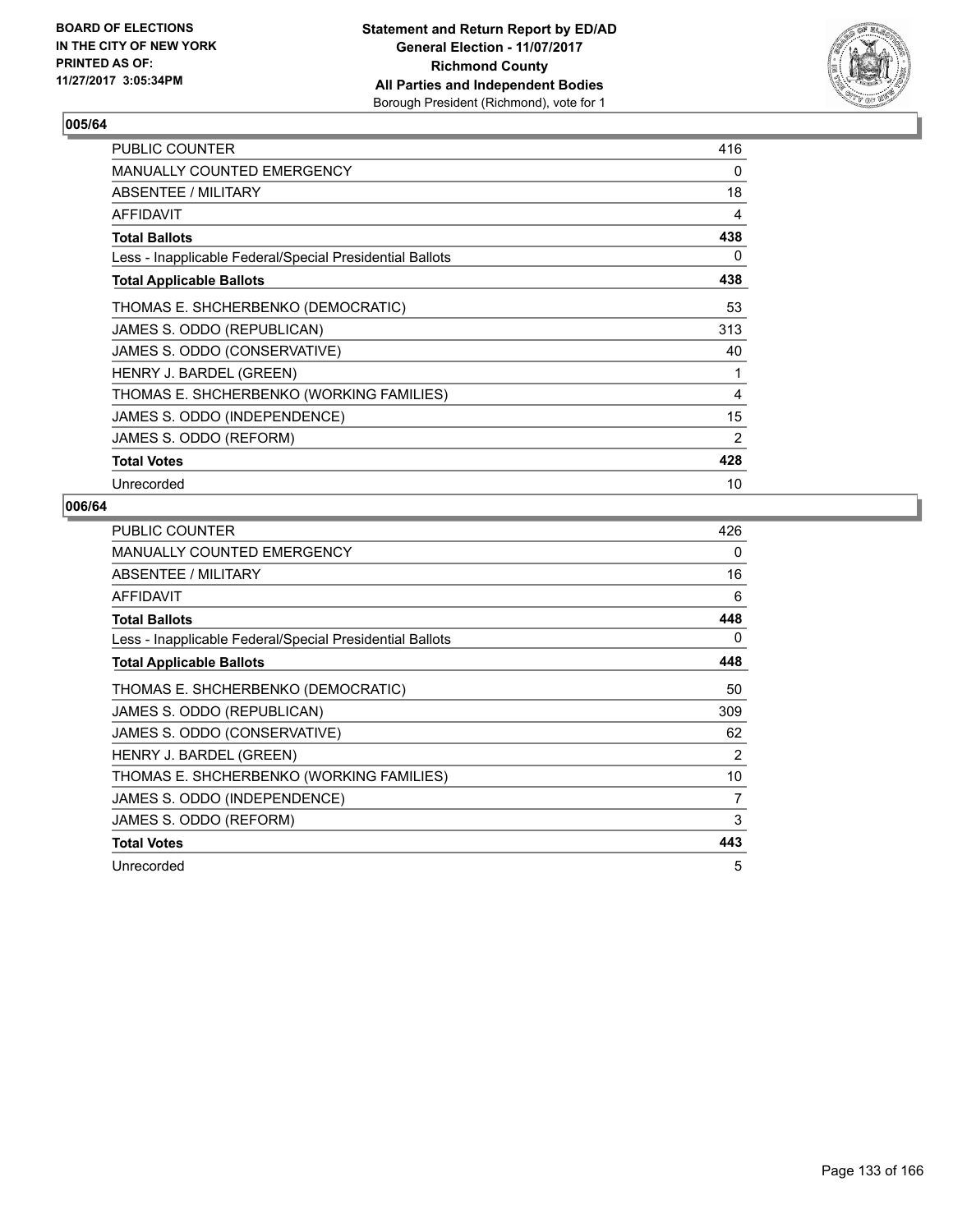

| <b>PUBLIC COUNTER</b>                                    | 427            |
|----------------------------------------------------------|----------------|
| <b>MANUALLY COUNTED EMERGENCY</b>                        | 0              |
| ABSENTEE / MILITARY                                      | 13             |
| <b>AFFIDAVIT</b>                                         | 2              |
| <b>Total Ballots</b>                                     | 442            |
| Less - Inapplicable Federal/Special Presidential Ballots | 0              |
| <b>Total Applicable Ballots</b>                          | 442            |
| THOMAS E. SHCHERBENKO (DEMOCRATIC)                       | 51             |
| JAMES S. ODDO (REPUBLICAN)                               | 313            |
| JAMES S. ODDO (CONSERVATIVE)                             | 54             |
| HENRY J. BARDEL (GREEN)                                  | 3              |
| THOMAS E. SHCHERBENKO (WORKING FAMILIES)                 | 4              |
| JAMES S. ODDO (INDEPENDENCE)                             | 4              |
| JAMES S. ODDO (REFORM)                                   | $\overline{2}$ |
| RALPH NADER (WRITE-IN)                                   | 1              |
| <b>Total Votes</b>                                       | 432            |
| Unrecorded                                               | 10             |

| <b>PUBLIC COUNTER</b>                                    | 332 |
|----------------------------------------------------------|-----|
| MANUALLY COUNTED EMERGENCY                               | 0   |
| ABSENTEE / MILITARY                                      | 20  |
| AFFIDAVIT                                                | 3   |
| <b>Total Ballots</b>                                     | 355 |
| Less - Inapplicable Federal/Special Presidential Ballots | 0   |
| <b>Total Applicable Ballots</b>                          | 355 |
| THOMAS E. SHCHERBENKO (DEMOCRATIC)                       | 36  |
| JAMES S. ODDO (REPUBLICAN)                               | 254 |
| JAMES S. ODDO (CONSERVATIVE)                             | 34  |
| HENRY J. BARDEL (GREEN)                                  | 5   |
| THOMAS E. SHCHERBENKO (WORKING FAMILIES)                 | 4   |
| JAMES S. ODDO (INDEPENDENCE)                             | 8   |
| JAMES S. ODDO (REFORM)                                   | 5   |
| ALBERT BEVACQUA (WRITE-IN)                               | 1   |
| <b>Total Votes</b>                                       | 347 |
| Unrecorded                                               | 8   |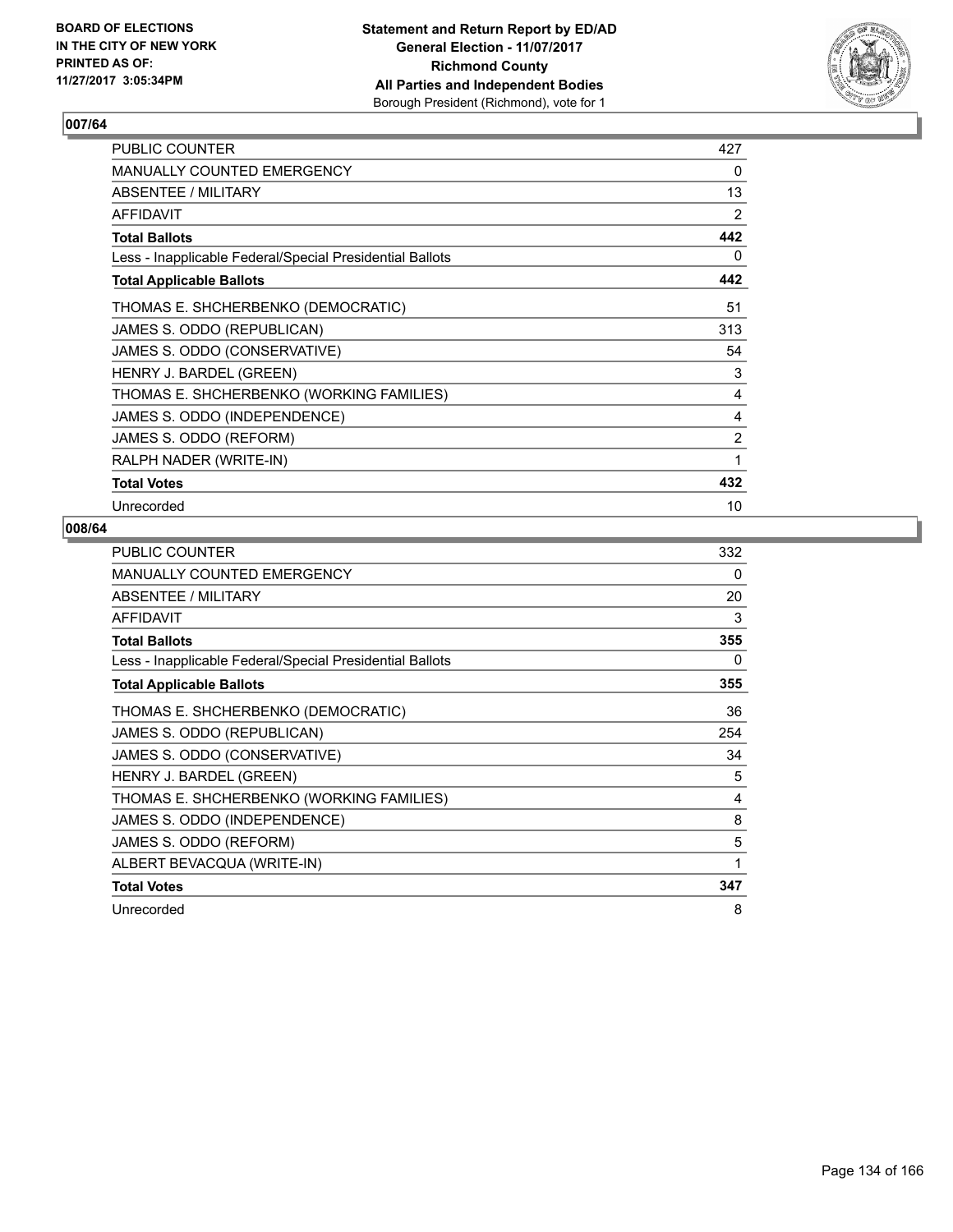

| <b>PUBLIC COUNTER</b>                                    | 317            |
|----------------------------------------------------------|----------------|
| MANUALLY COUNTED EMERGENCY                               | 0              |
| ABSENTEE / MILITARY                                      | 8              |
| <b>AFFIDAVIT</b>                                         | 1              |
| <b>Total Ballots</b>                                     | 326            |
| Less - Inapplicable Federal/Special Presidential Ballots | 0              |
| <b>Total Applicable Ballots</b>                          | 326            |
| THOMAS E. SHCHERBENKO (DEMOCRATIC)                       | 36             |
| JAMES S. ODDO (REPUBLICAN)                               | 219            |
| JAMES S. ODDO (CONSERVATIVE)                             | 48             |
| HENRY J. BARDEL (GREEN)                                  | $\overline{2}$ |
| THOMAS E. SHCHERBENKO (WORKING FAMILIES)                 | 3              |
| JAMES S. ODDO (INDEPENDENCE)                             | 3              |
| JAMES S. ODDO (REFORM)                                   | 1              |
| ANTHONY DELORENZO (WRITE-IN)                             | 1              |
| <b>Total Votes</b>                                       | 313            |
| Unrecorded                                               | 13             |

| PUBLIC COUNTER                                           | 318 |
|----------------------------------------------------------|-----|
| <b>MANUALLY COUNTED EMERGENCY</b>                        | 0   |
| ABSENTEE / MILITARY                                      | 8   |
| <b>AFFIDAVIT</b>                                         | 6   |
| <b>Total Ballots</b>                                     | 332 |
| Less - Inapplicable Federal/Special Presidential Ballots | 0   |
| <b>Total Applicable Ballots</b>                          | 332 |
| THOMAS E. SHCHERBENKO (DEMOCRATIC)                       | 32  |
| JAMES S. ODDO (REPUBLICAN)                               | 250 |
| JAMES S. ODDO (CONSERVATIVE)                             | 38  |
| HENRY J. BARDEL (GREEN)                                  | 0   |
| THOMAS E. SHCHERBENKO (WORKING FAMILIES)                 | 2   |
| JAMES S. ODDO (INDEPENDENCE)                             | 2   |
| JAMES S. ODDO (REFORM)                                   | 2   |
| <b>Total Votes</b>                                       | 326 |
| Unrecorded                                               | 6   |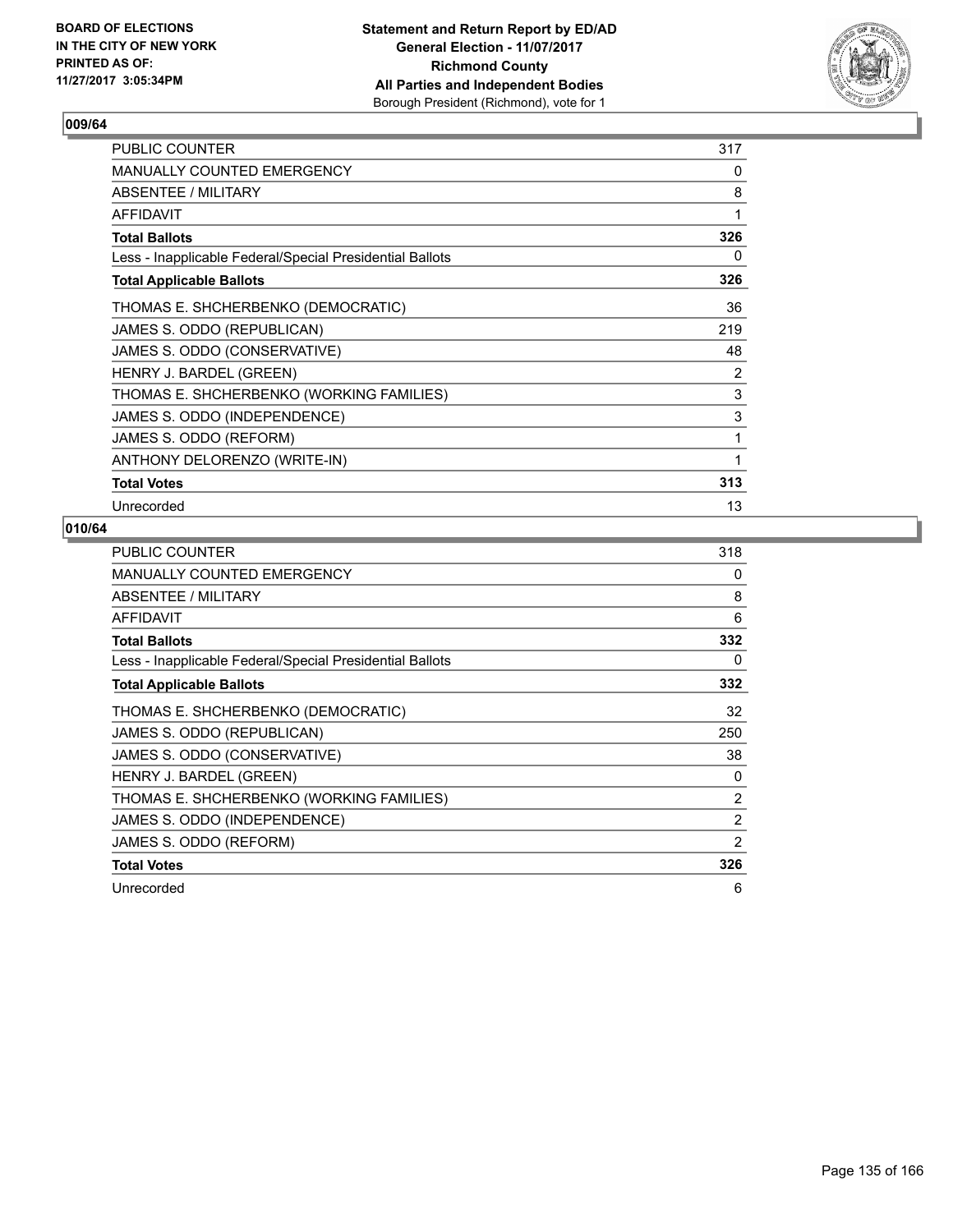

| PUBLIC COUNTER                                           | 145 |
|----------------------------------------------------------|-----|
| <b>MANUALLY COUNTED EMERGENCY</b>                        | 0   |
| ABSENTEE / MILITARY                                      | 11  |
| AFFIDAVIT                                                | 0   |
| <b>Total Ballots</b>                                     | 156 |
| Less - Inapplicable Federal/Special Presidential Ballots | 0   |
| <b>Total Applicable Ballots</b>                          | 156 |
| THOMAS E. SHCHERBENKO (DEMOCRATIC)                       | 10  |
| JAMES S. ODDO (REPUBLICAN)                               | 110 |
| JAMES S. ODDO (CONSERVATIVE)                             | 28  |
| HENRY J. BARDEL (GREEN)                                  | 0   |
| THOMAS E. SHCHERBENKO (WORKING FAMILIES)                 | 0   |
| JAMES S. ODDO (INDEPENDENCE)                             | 1   |
| JAMES S. ODDO (REFORM)                                   | 3   |
| <b>Total Votes</b>                                       | 152 |
| Unrecorded                                               | 4   |

| <b>PUBLIC COUNTER</b>                                    | 293            |
|----------------------------------------------------------|----------------|
| <b>MANUALLY COUNTED EMERGENCY</b>                        | 0              |
| ABSENTEE / MILITARY                                      | 13             |
| <b>AFFIDAVIT</b>                                         | 3              |
| <b>Total Ballots</b>                                     | 309            |
| Less - Inapplicable Federal/Special Presidential Ballots | 0              |
| <b>Total Applicable Ballots</b>                          | 309            |
| THOMAS E. SHCHERBENKO (DEMOCRATIC)                       | 37             |
| JAMES S. ODDO (REPUBLICAN)                               | 236            |
| JAMES S. ODDO (CONSERVATIVE)                             | 18             |
| HENRY J. BARDEL (GREEN)                                  | 2              |
| THOMAS E. SHCHERBENKO (WORKING FAMILIES)                 | 1              |
| JAMES S. ODDO (INDEPENDENCE)                             | $\overline{7}$ |
| JAMES S. ODDO (REFORM)                                   | 2              |
| <b>Total Votes</b>                                       | 303            |
| Unrecorded                                               | 6              |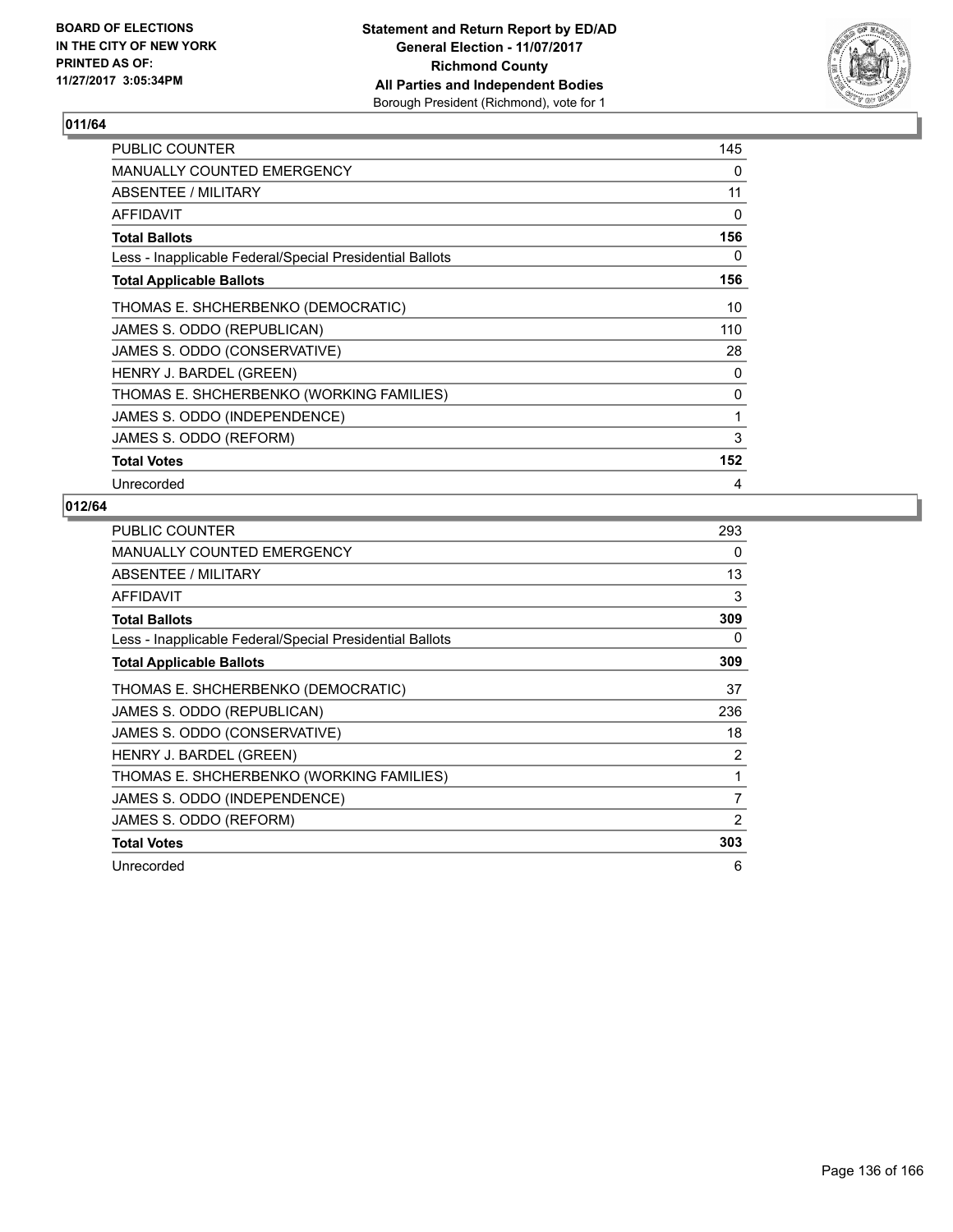

| <b>PUBLIC COUNTER</b>                                    | 148 |
|----------------------------------------------------------|-----|
| MANUALLY COUNTED EMERGENCY                               | 0   |
| ABSENTEE / MILITARY                                      | 4   |
| <b>AFFIDAVIT</b>                                         | 1   |
| <b>Total Ballots</b>                                     | 153 |
| Less - Inapplicable Federal/Special Presidential Ballots | 0   |
| <b>Total Applicable Ballots</b>                          | 153 |
| THOMAS E. SHCHERBENKO (DEMOCRATIC)                       | 25  |
| JAMES S. ODDO (REPUBLICAN)                               | 106 |
| JAMES S. ODDO (CONSERVATIVE)                             | 16  |
| HENRY J. BARDEL (GREEN)                                  | 1   |
| THOMAS E. SHCHERBENKO (WORKING FAMILIES)                 | 3   |
| JAMES S. ODDO (INDEPENDENCE)                             | 1   |
| JAMES S. ODDO (REFORM)                                   | 0   |
| <b>Total Votes</b>                                       | 152 |
| Unrecorded                                               | 1   |

| <b>PUBLIC COUNTER</b>                                    | 379 |
|----------------------------------------------------------|-----|
| <b>MANUALLY COUNTED EMERGENCY</b>                        | 0   |
| <b>ABSENTEE / MILITARY</b>                               | 12  |
| <b>AFFIDAVIT</b>                                         | 2   |
| <b>Total Ballots</b>                                     | 393 |
| Less - Inapplicable Federal/Special Presidential Ballots | 0   |
| <b>Total Applicable Ballots</b>                          | 393 |
| THOMAS E. SHCHERBENKO (DEMOCRATIC)                       | 36  |
| JAMES S. ODDO (REPUBLICAN)                               | 311 |
| JAMES S. ODDO (CONSERVATIVE)                             | 21  |
| HENRY J. BARDEL (GREEN)                                  |     |
| THOMAS E. SHCHERBENKO (WORKING FAMILIES)                 | 1   |
| JAMES S. ODDO (INDEPENDENCE)                             | 9   |
| JAMES S. ODDO (REFORM)                                   | 0   |
| GENA MIMOZO (WRITE-IN)                                   | 1   |
| <b>Total Votes</b>                                       | 380 |
| Unrecorded                                               | 13  |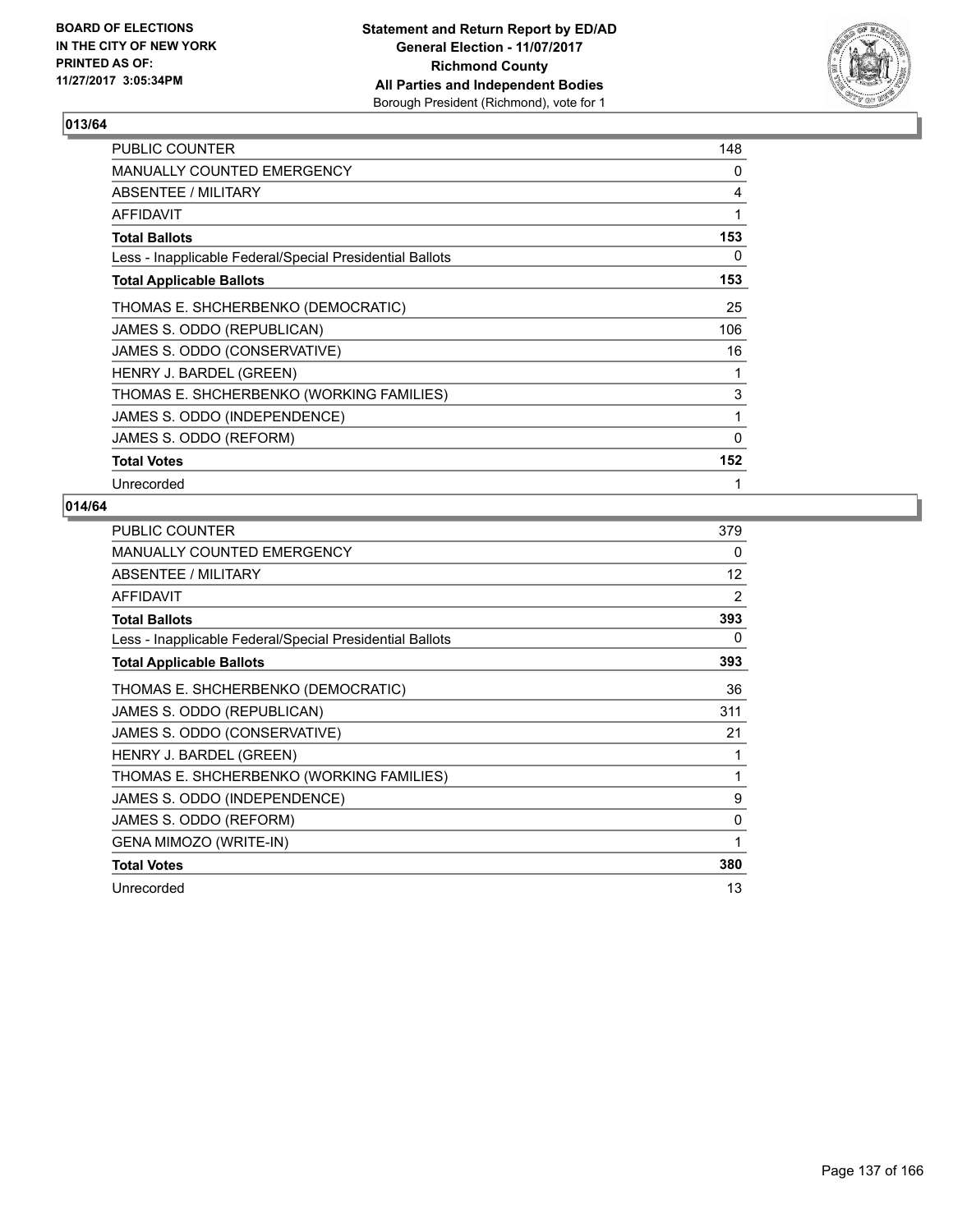

| <b>PUBLIC COUNTER</b>                                    | 439 |
|----------------------------------------------------------|-----|
| <b>MANUALLY COUNTED EMERGENCY</b>                        | 0   |
| ABSENTEE / MILITARY                                      | 12  |
| AFFIDAVIT                                                | 2   |
| <b>Total Ballots</b>                                     | 453 |
| Less - Inapplicable Federal/Special Presidential Ballots | 0   |
| <b>Total Applicable Ballots</b>                          | 453 |
| THOMAS E. SHCHERBENKO (DEMOCRATIC)                       | 45  |
| JAMES S. ODDO (REPUBLICAN)                               | 332 |
| JAMES S. ODDO (CONSERVATIVE)                             | 37  |
| HENRY J. BARDEL (GREEN)                                  | 10  |
| THOMAS E. SHCHERBENKO (WORKING FAMILIES)                 | 2   |
| JAMES S. ODDO (INDEPENDENCE)                             | 9   |
| JAMES S. ODDO (REFORM)                                   | 0   |
| <b>Total Votes</b>                                       | 435 |
| Unrecorded                                               | 18  |

| <b>PUBLIC COUNTER</b>                                    | 356 |
|----------------------------------------------------------|-----|
| <b>MANUALLY COUNTED EMERGENCY</b>                        | 0   |
| ABSENTEE / MILITARY                                      | 13  |
| <b>AFFIDAVIT</b>                                         | 4   |
| <b>Total Ballots</b>                                     | 373 |
| Less - Inapplicable Federal/Special Presidential Ballots | 0   |
| <b>Total Applicable Ballots</b>                          | 373 |
| THOMAS E. SHCHERBENKO (DEMOCRATIC)                       | 38  |
| JAMES S. ODDO (REPUBLICAN)                               | 256 |
| JAMES S. ODDO (CONSERVATIVE)                             | 47  |
| HENRY J. BARDEL (GREEN)                                  | 3   |
| THOMAS E. SHCHERBENKO (WORKING FAMILIES)                 | 2   |
| JAMES S. ODDO (INDEPENDENCE)                             | 12  |
| JAMES S. ODDO (REFORM)                                   | 0   |
| <b>Total Votes</b>                                       | 358 |
| Unrecorded                                               | 15  |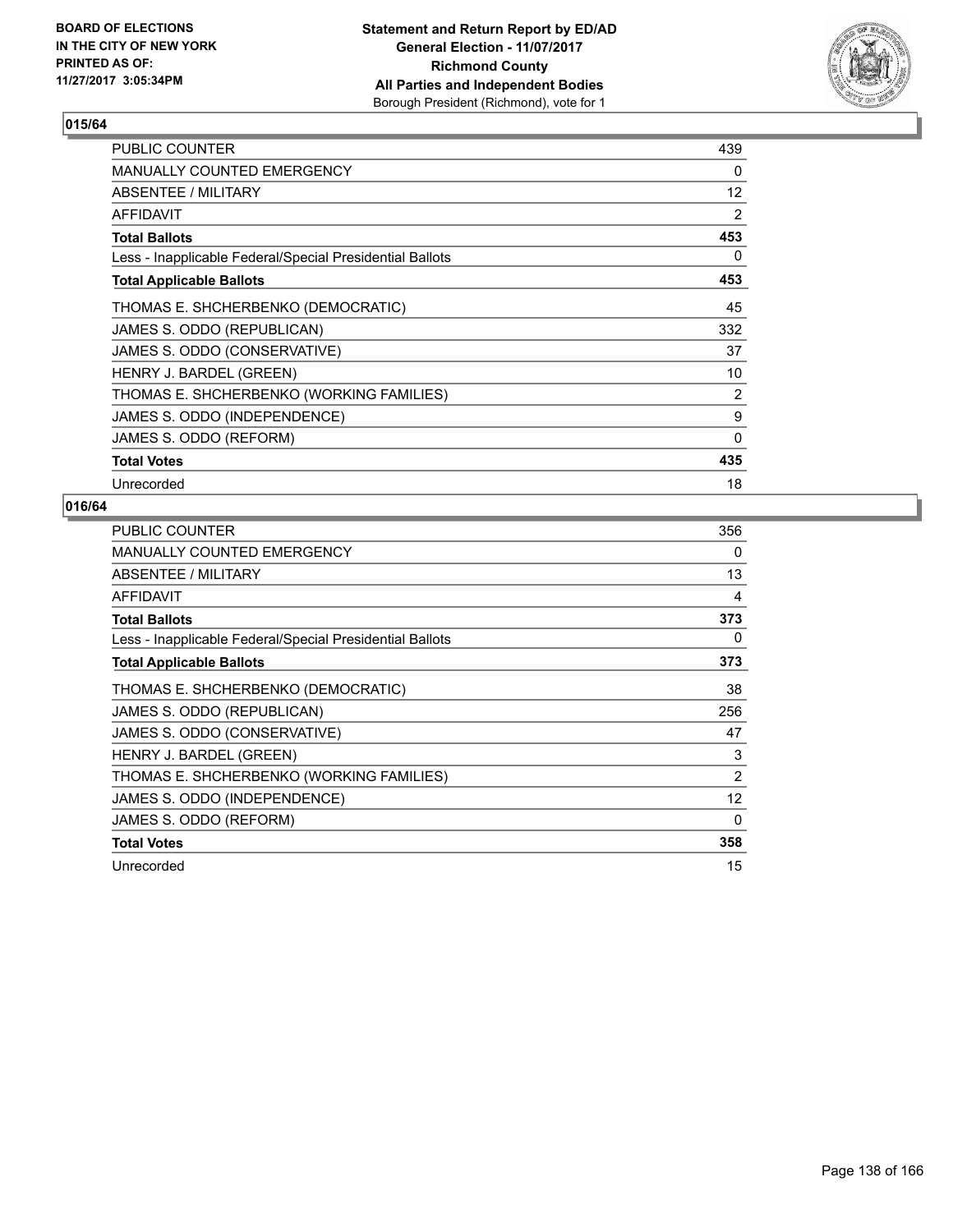

| <b>PUBLIC COUNTER</b>                                    | 368 |
|----------------------------------------------------------|-----|
| <b>MANUALLY COUNTED EMERGENCY</b>                        | 0   |
| ABSENTEE / MILITARY                                      | 31  |
| AFFIDAVIT                                                | 2   |
| <b>Total Ballots</b>                                     | 401 |
| Less - Inapplicable Federal/Special Presidential Ballots | 0   |
| <b>Total Applicable Ballots</b>                          | 401 |
| THOMAS E. SHCHERBENKO (DEMOCRATIC)                       | 47  |
| JAMES S. ODDO (REPUBLICAN)                               | 270 |
| JAMES S. ODDO (CONSERVATIVE)                             | 46  |
| HENRY J. BARDEL (GREEN)                                  | 2   |
| THOMAS E. SHCHERBENKO (WORKING FAMILIES)                 | 7   |
| JAMES S. ODDO (INDEPENDENCE)                             | 12  |
| JAMES S. ODDO (REFORM)                                   | 3   |
| <b>Total Votes</b>                                       | 387 |
| Unrecorded                                               | 14  |

| <b>PUBLIC COUNTER</b>                                    | 270 |
|----------------------------------------------------------|-----|
| <b>MANUALLY COUNTED EMERGENCY</b>                        | 0   |
| ABSENTEE / MILITARY                                      | 14  |
| AFFIDAVIT                                                | 0   |
| <b>Total Ballots</b>                                     | 284 |
| Less - Inapplicable Federal/Special Presidential Ballots | 0   |
| <b>Total Applicable Ballots</b>                          | 284 |
| THOMAS E. SHCHERBENKO (DEMOCRATIC)                       | 44  |
| JAMES S. ODDO (REPUBLICAN)                               | 185 |
| JAMES S. ODDO (CONSERVATIVE)                             | 25  |
| HENRY J. BARDEL (GREEN)                                  |     |
| THOMAS E. SHCHERBENKO (WORKING FAMILIES)                 | 5   |
| JAMES S. ODDO (INDEPENDENCE)                             | 11  |
| JAMES S. ODDO (REFORM)                                   | 4   |
| <b>Total Votes</b>                                       | 275 |
| Unrecorded                                               | 9   |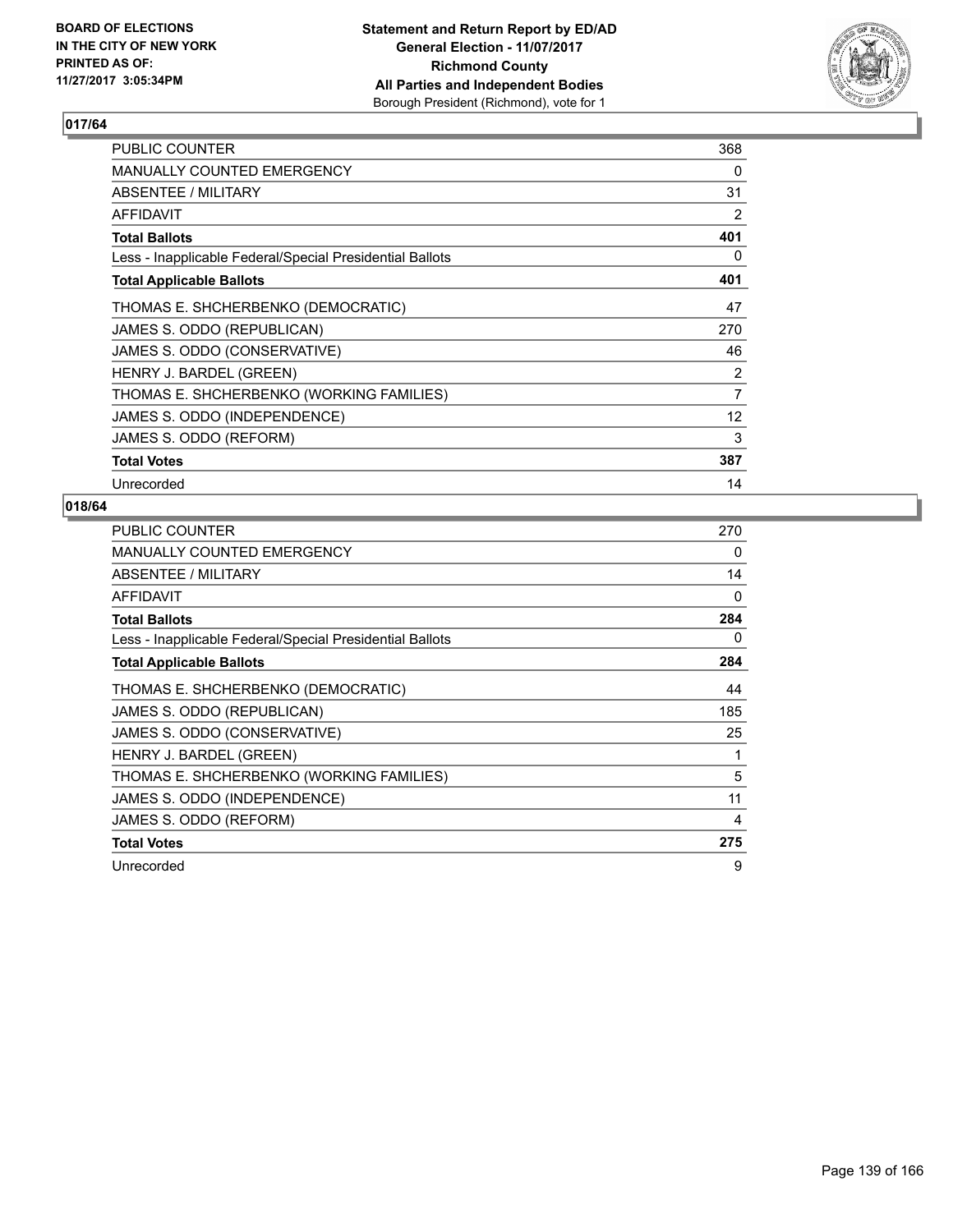

| <b>PUBLIC COUNTER</b>                                    | 200 |
|----------------------------------------------------------|-----|
| <b>MANUALLY COUNTED EMERGENCY</b>                        | 0   |
| ABSENTEE / MILITARY                                      | 35  |
| AFFIDAVIT                                                | 2   |
| <b>Total Ballots</b>                                     | 237 |
| Less - Inapplicable Federal/Special Presidential Ballots | 0   |
| <b>Total Applicable Ballots</b>                          | 237 |
| THOMAS E. SHCHERBENKO (DEMOCRATIC)                       | 85  |
| JAMES S. ODDO (REPUBLICAN)                               | 125 |
| JAMES S. ODDO (CONSERVATIVE)                             | 13  |
| HENRY J. BARDEL (GREEN)                                  | 2   |
| THOMAS E. SHCHERBENKO (WORKING FAMILIES)                 | 2   |
| JAMES S. ODDO (INDEPENDENCE)                             | 5   |
| JAMES S. ODDO (REFORM)                                   | 0   |
| <b>Total Votes</b>                                       | 232 |
| Unrecorded                                               | 5   |

| <b>PUBLIC COUNTER</b>                                    | 303            |
|----------------------------------------------------------|----------------|
| <b>MANUALLY COUNTED EMERGENCY</b>                        | 0              |
| ABSENTEE / MILITARY                                      | 11             |
| <b>AFFIDAVIT</b>                                         | $\overline{2}$ |
| <b>Total Ballots</b>                                     | 316            |
| Less - Inapplicable Federal/Special Presidential Ballots | 0              |
| <b>Total Applicable Ballots</b>                          | 316            |
| THOMAS E. SHCHERBENKO (DEMOCRATIC)                       | 60             |
| JAMES S. ODDO (REPUBLICAN)                               | 206            |
| JAMES S. ODDO (CONSERVATIVE)                             | 28             |
| HENRY J. BARDEL (GREEN)                                  | 4              |
| THOMAS E. SHCHERBENKO (WORKING FAMILIES)                 | 4              |
| JAMES S. ODDO (INDEPENDENCE)                             | 5              |
| JAMES S. ODDO (REFORM)                                   | 1              |
| ROBERT DAVIS (WRITE-IN)                                  | 1              |
| UNATTRIBUTABLE WRITE-IN (WRITE-IN)                       | 1              |
| <b>Total Votes</b>                                       | 310            |
| Unrecorded                                               | 6              |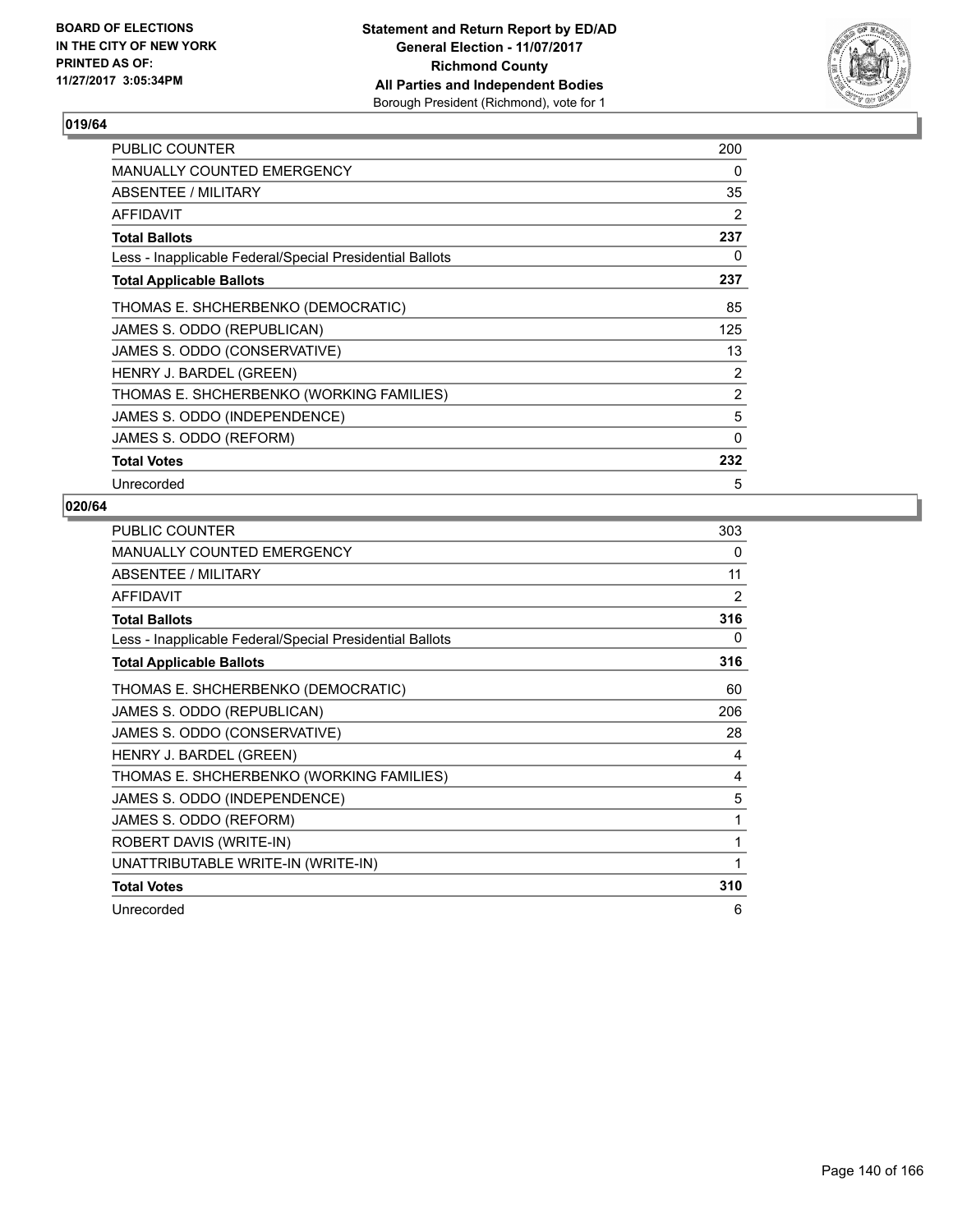

| PUBLIC COUNTER                                           | 327            |
|----------------------------------------------------------|----------------|
| MANUALLY COUNTED EMERGENCY                               | 0              |
| ABSENTEE / MILITARY                                      | 8              |
| <b>AFFIDAVIT</b>                                         | $\overline{2}$ |
| <b>Total Ballots</b>                                     | 337            |
| Less - Inapplicable Federal/Special Presidential Ballots | 0              |
| <b>Total Applicable Ballots</b>                          | 337            |
| THOMAS E. SHCHERBENKO (DEMOCRATIC)                       | 50             |
| JAMES S. ODDO (REPUBLICAN)                               | 224            |
| JAMES S. ODDO (CONSERVATIVE)                             | 30             |
| HENRY J. BARDEL (GREEN)                                  | 3              |
| THOMAS E. SHCHERBENKO (WORKING FAMILIES)                 | 5              |
| JAMES S. ODDO (INDEPENDENCE)                             | 11             |
| JAMES S. ODDO (REFORM)                                   | 3              |
| UNATTRIBUTABLE WRITE-IN (WRITE-IN)                       | 1              |
| <b>Total Votes</b>                                       | 327            |
| Unrecorded                                               | 10             |

| PUBLIC COUNTER                                           | 362 |
|----------------------------------------------------------|-----|
| <b>MANUALLY COUNTED EMERGENCY</b>                        | 0   |
| ABSENTEE / MILITARY                                      | 22  |
| <b>AFFIDAVIT</b>                                         | 4   |
| <b>Total Ballots</b>                                     | 388 |
| Less - Inapplicable Federal/Special Presidential Ballots | 0   |
| <b>Total Applicable Ballots</b>                          | 388 |
| THOMAS E. SHCHERBENKO (DEMOCRATIC)                       | 51  |
| JAMES S. ODDO (REPUBLICAN)                               | 260 |
| JAMES S. ODDO (CONSERVATIVE)                             | 43  |
| HENRY J. BARDEL (GREEN)                                  | 1   |
| THOMAS E. SHCHERBENKO (WORKING FAMILIES)                 | 5   |
| JAMES S. ODDO (INDEPENDENCE)                             | 10  |
| JAMES S. ODDO (REFORM)                                   | 4   |
| <b>Total Votes</b>                                       | 374 |
| Unrecorded                                               | 14  |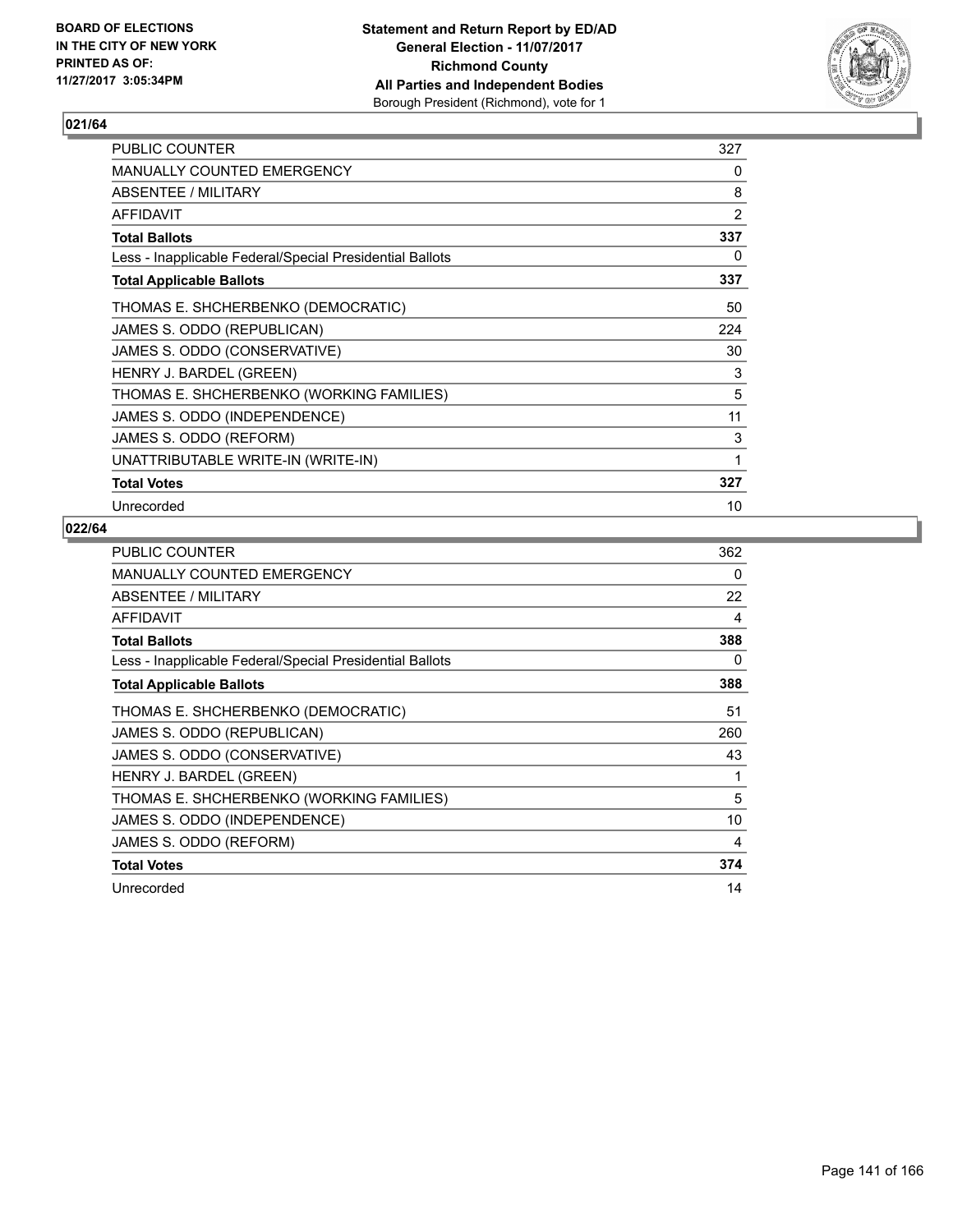

| <b>PUBLIC COUNTER</b>                                    | 317 |
|----------------------------------------------------------|-----|
| <b>MANUALLY COUNTED EMERGENCY</b>                        | 0   |
| ABSENTEE / MILITARY                                      | 15  |
| AFFIDAVIT                                                | 7   |
| Total Ballots                                            | 339 |
| Less - Inapplicable Federal/Special Presidential Ballots | 0   |
| <b>Total Applicable Ballots</b>                          | 339 |
| THOMAS E. SHCHERBENKO (DEMOCRATIC)                       | 32  |
| JAMES S. ODDO (REPUBLICAN)                               | 248 |
| JAMES S. ODDO (CONSERVATIVE)                             | 36  |
| HENRY J. BARDEL (GREEN)                                  | 3   |
| THOMAS E. SHCHERBENKO (WORKING FAMILIES)                 | 4   |
| JAMES S. ODDO (INDEPENDENCE)                             | 8   |
| JAMES S. ODDO (REFORM)                                   | 2   |
| <b>Total Votes</b>                                       | 333 |
| Unrecorded                                               | 6   |

| <b>PUBLIC COUNTER</b>                                    | 315 |
|----------------------------------------------------------|-----|
| <b>MANUALLY COUNTED EMERGENCY</b>                        | 0   |
| ABSENTEE / MILITARY                                      | 4   |
| AFFIDAVIT                                                | 1   |
| <b>Total Ballots</b>                                     | 320 |
| Less - Inapplicable Federal/Special Presidential Ballots | 0   |
| <b>Total Applicable Ballots</b>                          | 320 |
| THOMAS E. SHCHERBENKO (DEMOCRATIC)                       | 44  |
| JAMES S. ODDO (REPUBLICAN)                               | 205 |
| JAMES S. ODDO (CONSERVATIVE)                             | 43  |
| HENRY J. BARDEL (GREEN)                                  | 6   |
| THOMAS E. SHCHERBENKO (WORKING FAMILIES)                 | 7   |
| JAMES S. ODDO (INDEPENDENCE)                             | 9   |
| JAMES S. ODDO (REFORM)                                   | 1   |
| <b>Total Votes</b>                                       | 315 |
| Unrecorded                                               | 5   |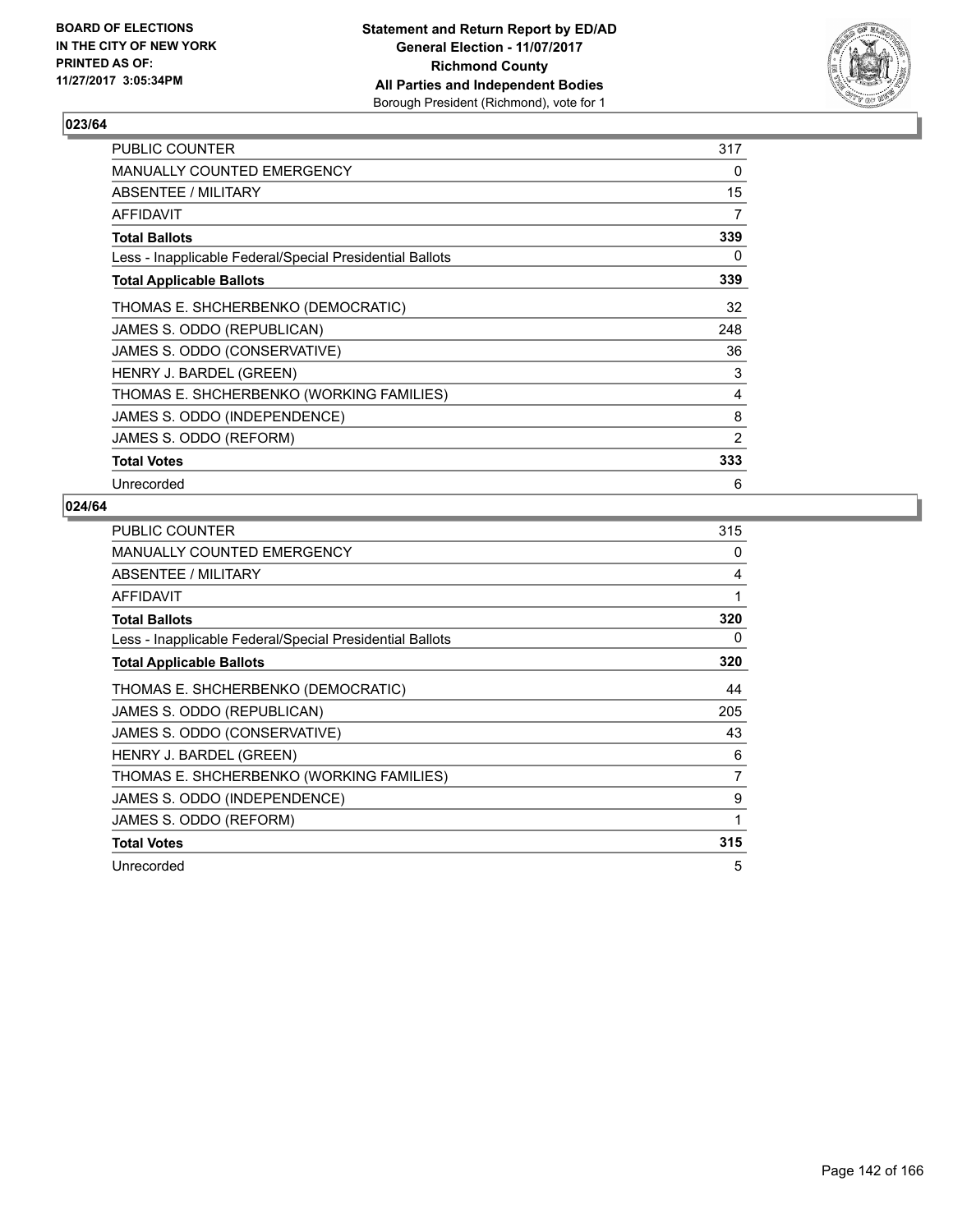

| <b>PUBLIC COUNTER</b>                                    | 303            |
|----------------------------------------------------------|----------------|
| <b>MANUALLY COUNTED EMERGENCY</b>                        | 0              |
| ABSENTEE / MILITARY                                      | 18             |
| <b>AFFIDAVIT</b>                                         | 5              |
| <b>Total Ballots</b>                                     | 326            |
| Less - Inapplicable Federal/Special Presidential Ballots | 0              |
| <b>Total Applicable Ballots</b>                          | 326            |
| THOMAS E. SHCHERBENKO (DEMOCRATIC)                       | 35             |
| JAMES S. ODDO (REPUBLICAN)                               | 216            |
| JAMES S. ODDO (CONSERVATIVE)                             | 38             |
| HENRY J. BARDEL (GREEN)                                  | 4              |
| THOMAS E. SHCHERBENKO (WORKING FAMILIES)                 | $\overline{7}$ |
| JAMES S. ODDO (INDEPENDENCE)                             | 14             |
| JAMES S. ODDO (REFORM)                                   | 1              |
| <b>JONATHAN BUSCEMI (WRITE-IN)</b>                       | 1              |
| <b>Total Votes</b>                                       | 316            |
| Unrecorded                                               | 10             |

| PUBLIC COUNTER                                           | 315 |
|----------------------------------------------------------|-----|
| <b>MANUALLY COUNTED EMERGENCY</b>                        | 0   |
| ABSENTEE / MILITARY                                      | 10  |
| <b>AFFIDAVIT</b>                                         | 1   |
| <b>Total Ballots</b>                                     | 326 |
| Less - Inapplicable Federal/Special Presidential Ballots | 0   |
| <b>Total Applicable Ballots</b>                          | 326 |
| THOMAS E. SHCHERBENKO (DEMOCRATIC)                       | 40  |
| JAMES S. ODDO (REPUBLICAN)                               | 220 |
| JAMES S. ODDO (CONSERVATIVE)                             | 36  |
| HENRY J. BARDEL (GREEN)                                  | 4   |
| THOMAS E. SHCHERBENKO (WORKING FAMILIES)                 | 3   |
| JAMES S. ODDO (INDEPENDENCE)                             | 11  |
| JAMES S. ODDO (REFORM)                                   | 0   |
| <b>JOSEPH IGNERI (WRITE-IN)</b>                          | 1   |
| <b>Total Votes</b>                                       | 315 |
| Unrecorded                                               | 11  |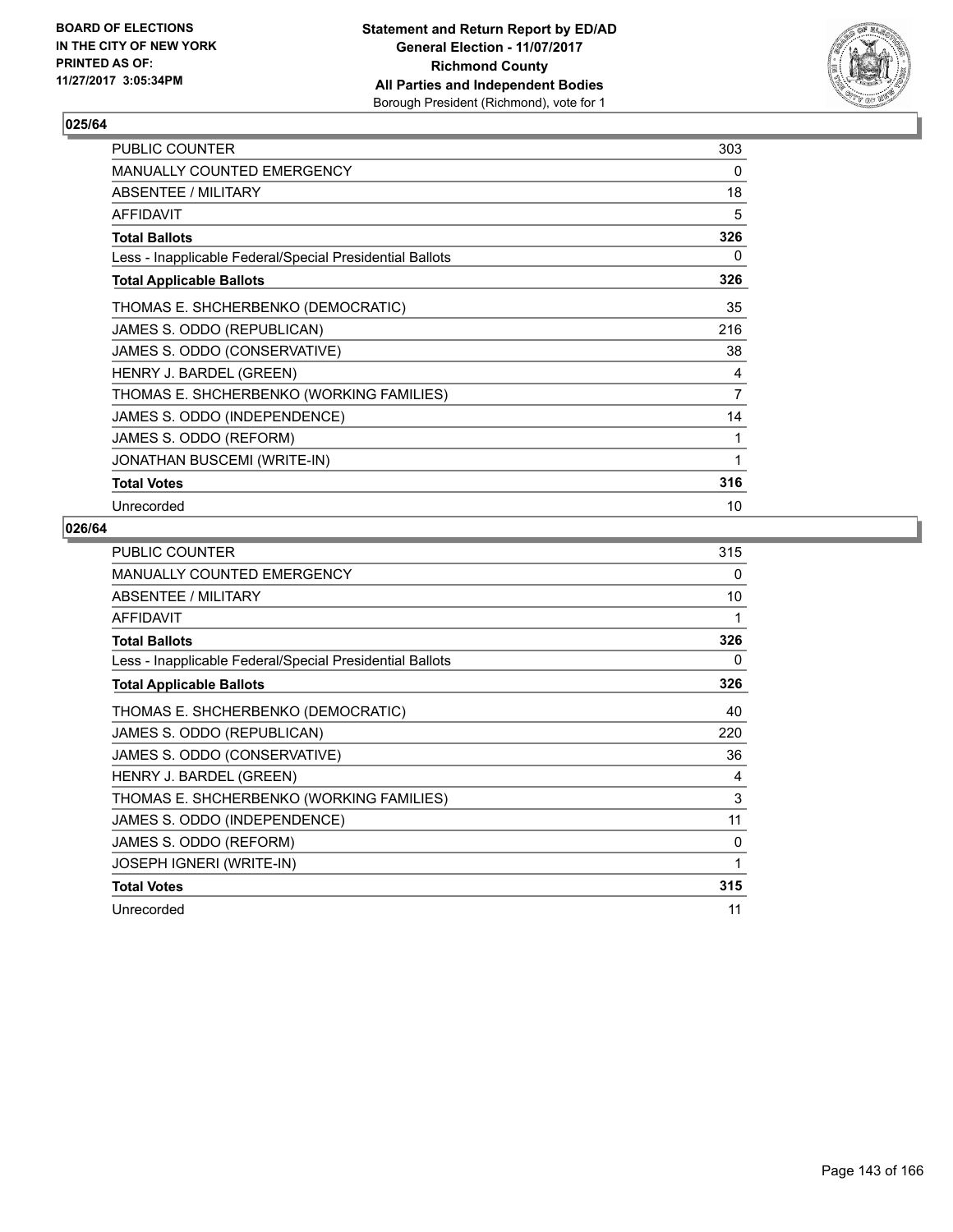

| <b>PUBLIC COUNTER</b>                                    | 278 |
|----------------------------------------------------------|-----|
| <b>MANUALLY COUNTED EMERGENCY</b>                        | 0   |
| ABSENTEE / MILITARY                                      | 7   |
| AFFIDAVIT                                                | 1   |
| <b>Total Ballots</b>                                     | 286 |
| Less - Inapplicable Federal/Special Presidential Ballots | 0   |
| <b>Total Applicable Ballots</b>                          | 286 |
| THOMAS E. SHCHERBENKO (DEMOCRATIC)                       | 40  |
| JAMES S. ODDO (REPUBLICAN)                               | 177 |
| JAMES S. ODDO (CONSERVATIVE)                             | 44  |
| HENRY J. BARDEL (GREEN)                                  | 2   |
| THOMAS E. SHCHERBENKO (WORKING FAMILIES)                 | 5   |
| JAMES S. ODDO (INDEPENDENCE)                             | 8   |
| JAMES S. ODDO (REFORM)                                   | 0   |
| <b>Total Votes</b>                                       | 276 |
| Unrecorded                                               | 10  |

| <b>PUBLIC COUNTER</b>                                    | 201 |
|----------------------------------------------------------|-----|
| <b>MANUALLY COUNTED EMERGENCY</b>                        | 0   |
| ABSENTEE / MILITARY                                      | 3   |
| AFFIDAVIT                                                | 0   |
| <b>Total Ballots</b>                                     | 204 |
| Less - Inapplicable Federal/Special Presidential Ballots | 0   |
| <b>Total Applicable Ballots</b>                          | 204 |
| THOMAS E. SHCHERBENKO (DEMOCRATIC)                       | 21  |
| JAMES S. ODDO (REPUBLICAN)                               | 151 |
| JAMES S. ODDO (CONSERVATIVE)                             | 15  |
| HENRY J. BARDEL (GREEN)                                  | 2   |
| THOMAS E. SHCHERBENKO (WORKING FAMILIES)                 | 3   |
| JAMES S. ODDO (INDEPENDENCE)                             | 4   |
| JAMES S. ODDO (REFORM)                                   | 2   |
| <b>Total Votes</b>                                       | 198 |
| Unrecorded                                               | 6   |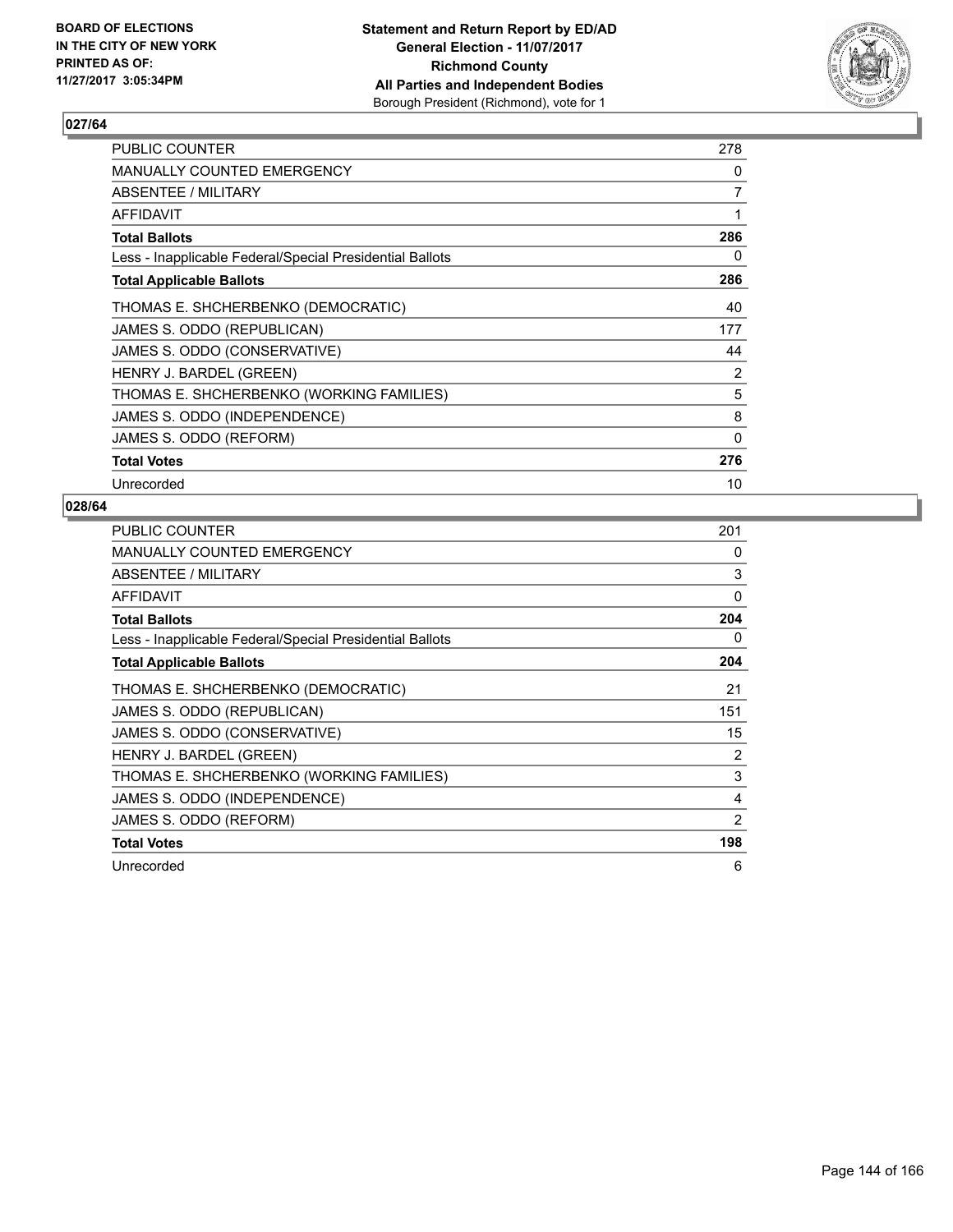

| <b>PUBLIC COUNTER</b>                                    | 347 |
|----------------------------------------------------------|-----|
| <b>MANUALLY COUNTED EMERGENCY</b>                        | 0   |
| ABSENTEE / MILITARY                                      | 9   |
| AFFIDAVIT                                                | 0   |
| <b>Total Ballots</b>                                     | 356 |
| Less - Inapplicable Federal/Special Presidential Ballots | 0   |
| <b>Total Applicable Ballots</b>                          | 356 |
| THOMAS E. SHCHERBENKO (DEMOCRATIC)                       | 40  |
| JAMES S. ODDO (REPUBLICAN)                               | 250 |
| JAMES S. ODDO (CONSERVATIVE)                             | 32  |
| HENRY J. BARDEL (GREEN)                                  | 5   |
| THOMAS E. SHCHERBENKO (WORKING FAMILIES)                 | 5   |
| JAMES S. ODDO (INDEPENDENCE)                             | 6   |
| JAMES S. ODDO (REFORM)                                   | 1   |
| <b>Total Votes</b>                                       | 339 |
| Unrecorded                                               | 17  |

| <b>PUBLIC COUNTER</b>                                    | 297 |
|----------------------------------------------------------|-----|
| <b>MANUALLY COUNTED EMERGENCY</b>                        | 0   |
| ABSENTEE / MILITARY                                      | 5   |
| <b>AFFIDAVIT</b>                                         | 1   |
| <b>Total Ballots</b>                                     | 303 |
| Less - Inapplicable Federal/Special Presidential Ballots | 0   |
| <b>Total Applicable Ballots</b>                          | 303 |
| THOMAS E. SHCHERBENKO (DEMOCRATIC)                       | 47  |
| JAMES S. ODDO (REPUBLICAN)                               | 212 |
| JAMES S. ODDO (CONSERVATIVE)                             | 24  |
| HENRY J. BARDEL (GREEN)                                  | 1   |
| THOMAS E. SHCHERBENKO (WORKING FAMILIES)                 | 4   |
| JAMES S. ODDO (INDEPENDENCE)                             | 4   |
| JAMES S. ODDO (REFORM)                                   | 1   |
| <b>HEATHER KARLSBURG (WRITE-IN)</b>                      | 1   |
| RONALD TALIERCIO (WRITE-IN)                              | 1   |
| <b>Total Votes</b>                                       | 295 |
| Unrecorded                                               | 8   |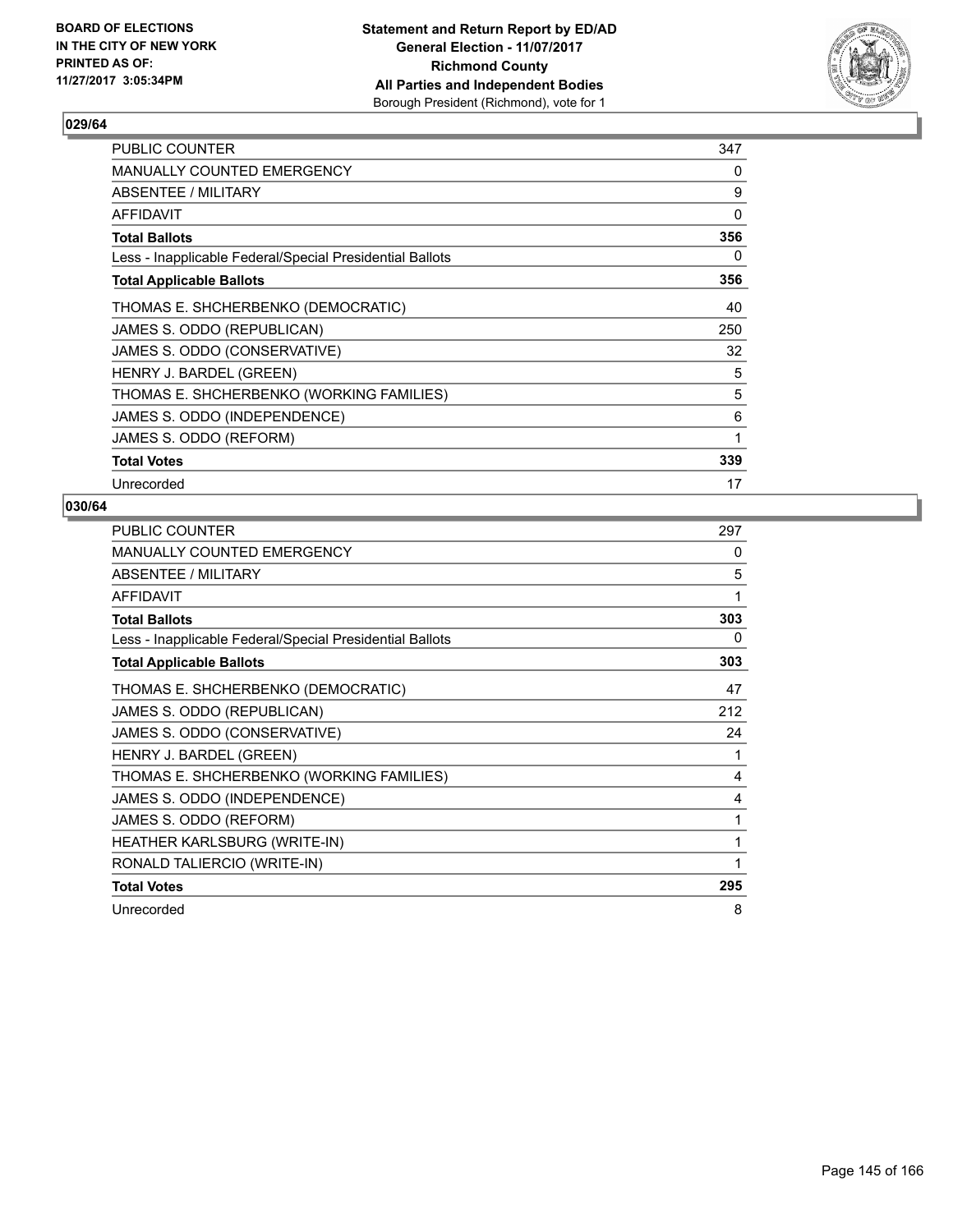

| <b>PUBLIC COUNTER</b>                                    | 289            |
|----------------------------------------------------------|----------------|
| MANUALLY COUNTED EMERGENCY                               | 0              |
| <b>ABSENTEE / MILITARY</b>                               | 3              |
| <b>AFFIDAVIT</b>                                         | $\overline{2}$ |
| <b>Total Ballots</b>                                     | 294            |
| Less - Inapplicable Federal/Special Presidential Ballots | 0              |
| <b>Total Applicable Ballots</b>                          | 294            |
| THOMAS E. SHCHERBENKO (DEMOCRATIC)                       | 37             |
| JAMES S. ODDO (REPUBLICAN)                               | 211            |
| JAMES S. ODDO (CONSERVATIVE)                             | 26             |
| HENRY J. BARDEL (GREEN)                                  | 5              |
| THOMAS E. SHCHERBENKO (WORKING FAMILIES)                 | 3              |
| JAMES S. ODDO (INDEPENDENCE)                             | 5              |
| JAMES S. ODDO (REFORM)                                   | 1              |
| RONALD TALIERCIO (WRITE-IN)                              | 1              |
| <b>Total Votes</b>                                       | 289            |
| Unrecorded                                               | 5              |

| <b>PUBLIC COUNTER</b>                                    | 336 |
|----------------------------------------------------------|-----|
| <b>MANUALLY COUNTED EMERGENCY</b>                        | 0   |
| ABSENTEE / MILITARY                                      | 12  |
| <b>AFFIDAVIT</b>                                         | 1   |
| <b>Total Ballots</b>                                     | 349 |
| Less - Inapplicable Federal/Special Presidential Ballots | 0   |
| <b>Total Applicable Ballots</b>                          | 349 |
| THOMAS E. SHCHERBENKO (DEMOCRATIC)                       | 62  |
| JAMES S. ODDO (REPUBLICAN)                               | 228 |
| JAMES S. ODDO (CONSERVATIVE)                             | 39  |
| HENRY J. BARDEL (GREEN)                                  | 4   |
| THOMAS E. SHCHERBENKO (WORKING FAMILIES)                 | 3   |
| JAMES S. ODDO (INDEPENDENCE)                             | 6   |
| JAMES S. ODDO (REFORM)                                   | 0   |
| MICHAEL CASTAGNETTI (WRITE-IN)                           | 1   |
| <b>Total Votes</b>                                       | 343 |
| Unrecorded                                               | 6   |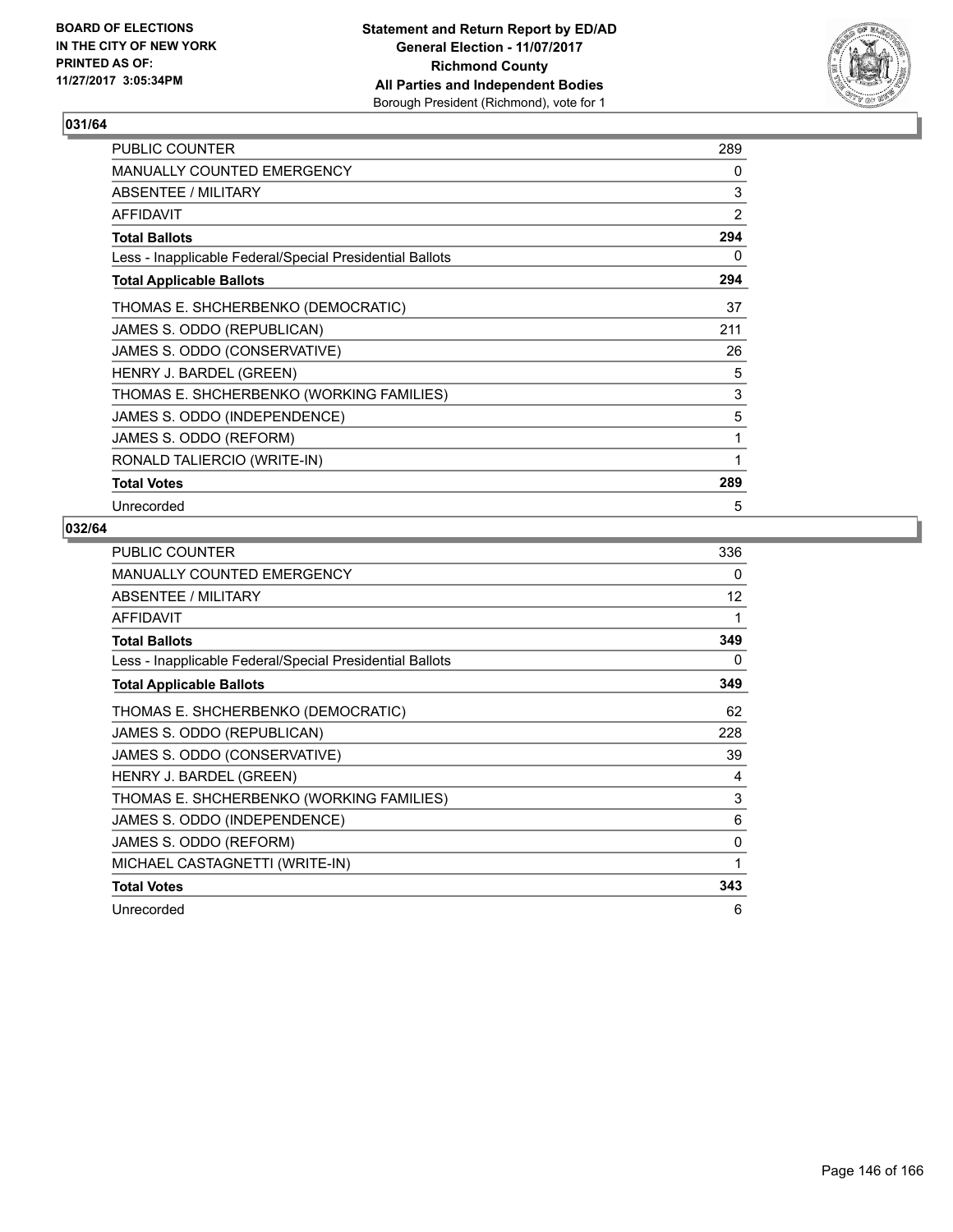

| <b>PUBLIC COUNTER</b>                                    | 286            |
|----------------------------------------------------------|----------------|
| MANUALLY COUNTED EMERGENCY                               | 0              |
| ABSENTEE / MILITARY                                      | 14             |
| <b>AFFIDAVIT</b>                                         | 1              |
| <b>Total Ballots</b>                                     | 301            |
| Less - Inapplicable Federal/Special Presidential Ballots | 0              |
| <b>Total Applicable Ballots</b>                          | 301            |
| THOMAS E. SHCHERBENKO (DEMOCRATIC)                       | 29             |
| JAMES S. ODDO (REPUBLICAN)                               | 220            |
| JAMES S. ODDO (CONSERVATIVE)                             | 36             |
| HENRY J. BARDEL (GREEN)                                  | 1              |
| THOMAS E. SHCHERBENKO (WORKING FAMILIES)                 | 3              |
| JAMES S. ODDO (INDEPENDENCE)                             | $\overline{7}$ |
| JAMES S. ODDO (REFORM)                                   | $\mathbf{0}$   |
| JAMES MOLINARO (WRITE-IN)                                | 1              |
| <b>Total Votes</b>                                       | 297            |
| Unrecorded                                               | 4              |

| <b>PUBLIC COUNTER</b>                                    | 320 |
|----------------------------------------------------------|-----|
| <b>MANUALLY COUNTED EMERGENCY</b>                        | 0   |
| ABSENTEE / MILITARY                                      | 44  |
| <b>AFFIDAVIT</b>                                         | 8   |
| <b>Total Ballots</b>                                     | 372 |
| Less - Inapplicable Federal/Special Presidential Ballots | 0   |
| <b>Total Applicable Ballots</b>                          | 372 |
| THOMAS E. SHCHERBENKO (DEMOCRATIC)                       | 60  |
| JAMES S. ODDO (REPUBLICAN)                               | 260 |
| JAMES S. ODDO (CONSERVATIVE)                             | 27  |
| HENRY J. BARDEL (GREEN)                                  | 2   |
| THOMAS E. SHCHERBENKO (WORKING FAMILIES)                 | 4   |
| JAMES S. ODDO (INDEPENDENCE)                             | 4   |
| JAMES S. ODDO (REFORM)                                   | 2   |
| <b>Total Votes</b>                                       | 359 |
| Unrecorded                                               | 13  |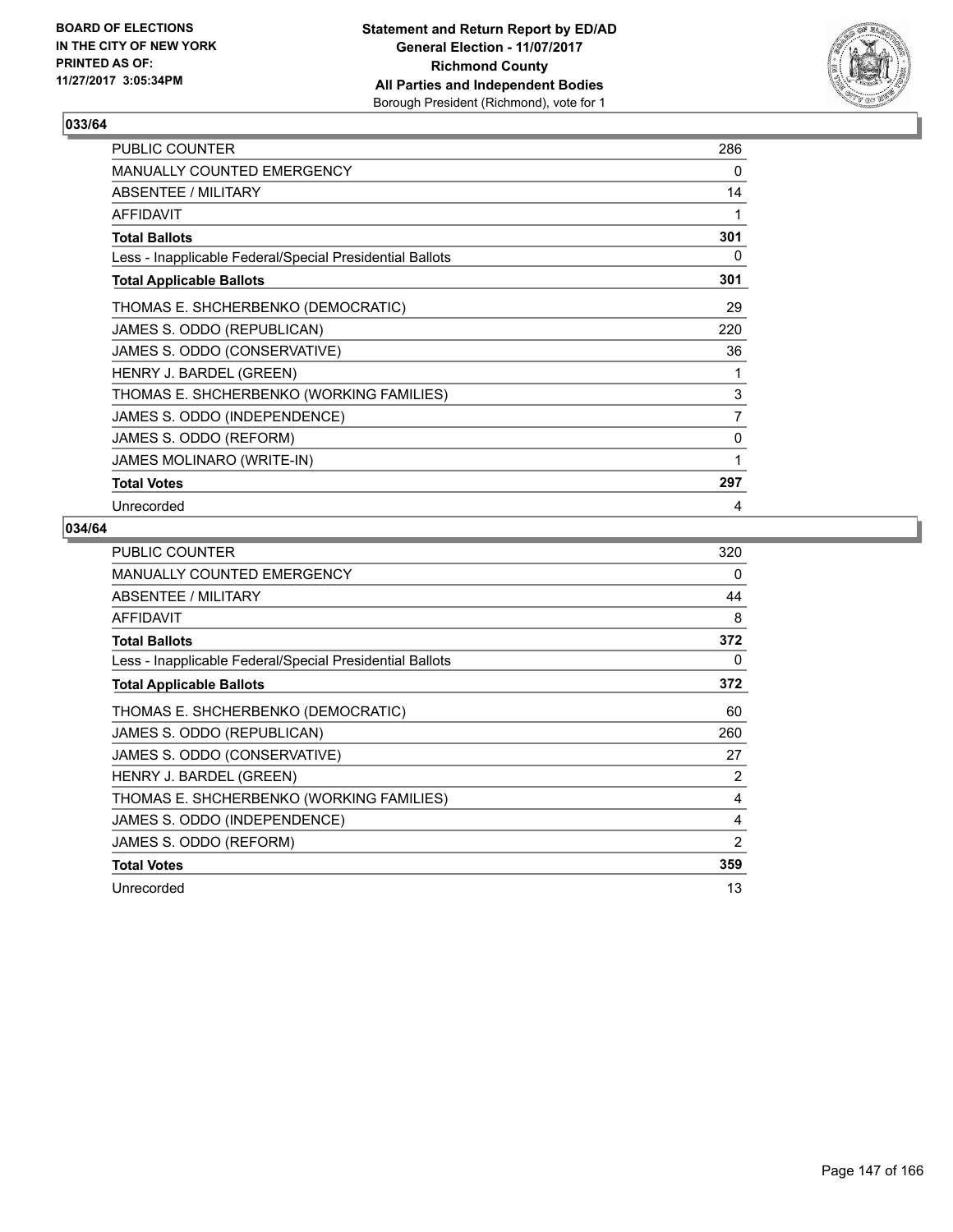

| <b>PUBLIC COUNTER</b>                                    | 307 |
|----------------------------------------------------------|-----|
| <b>MANUALLY COUNTED EMERGENCY</b>                        | 0   |
| ABSENTEE / MILITARY                                      | 20  |
| AFFIDAVIT                                                | 0   |
| <b>Total Ballots</b>                                     | 327 |
| Less - Inapplicable Federal/Special Presidential Ballots | 0   |
| <b>Total Applicable Ballots</b>                          | 327 |
| THOMAS E. SHCHERBENKO (DEMOCRATIC)                       | 36  |
| JAMES S. ODDO (REPUBLICAN)                               | 235 |
| JAMES S. ODDO (CONSERVATIVE)                             | 34  |
| HENRY J. BARDEL (GREEN)                                  | 3   |
| THOMAS E. SHCHERBENKO (WORKING FAMILIES)                 | 0   |
| JAMES S. ODDO (INDEPENDENCE)                             | 5   |
| JAMES S. ODDO (REFORM)                                   | 1   |
| <b>Total Votes</b>                                       | 314 |
| Unrecorded                                               | 13  |

| <b>PUBLIC COUNTER</b>                                    | 349 |
|----------------------------------------------------------|-----|
| <b>MANUALLY COUNTED EMERGENCY</b>                        | 0   |
| ABSENTEE / MILITARY                                      | 9   |
| <b>AFFIDAVIT</b>                                         | 4   |
| <b>Total Ballots</b>                                     | 362 |
| Less - Inapplicable Federal/Special Presidential Ballots | 0   |
| <b>Total Applicable Ballots</b>                          | 362 |
| THOMAS E. SHCHERBENKO (DEMOCRATIC)                       | 69  |
| JAMES S. ODDO (REPUBLICAN)                               | 225 |
| JAMES S. ODDO (CONSERVATIVE)                             | 36  |
| HENRY J. BARDEL (GREEN)                                  | 3   |
| THOMAS E. SHCHERBENKO (WORKING FAMILIES)                 | 5   |
| JAMES S. ODDO (INDEPENDENCE)                             | 9   |
| JAMES S. ODDO (REFORM)                                   | 0   |
| <b>Total Votes</b>                                       | 347 |
| Unrecorded                                               | 15  |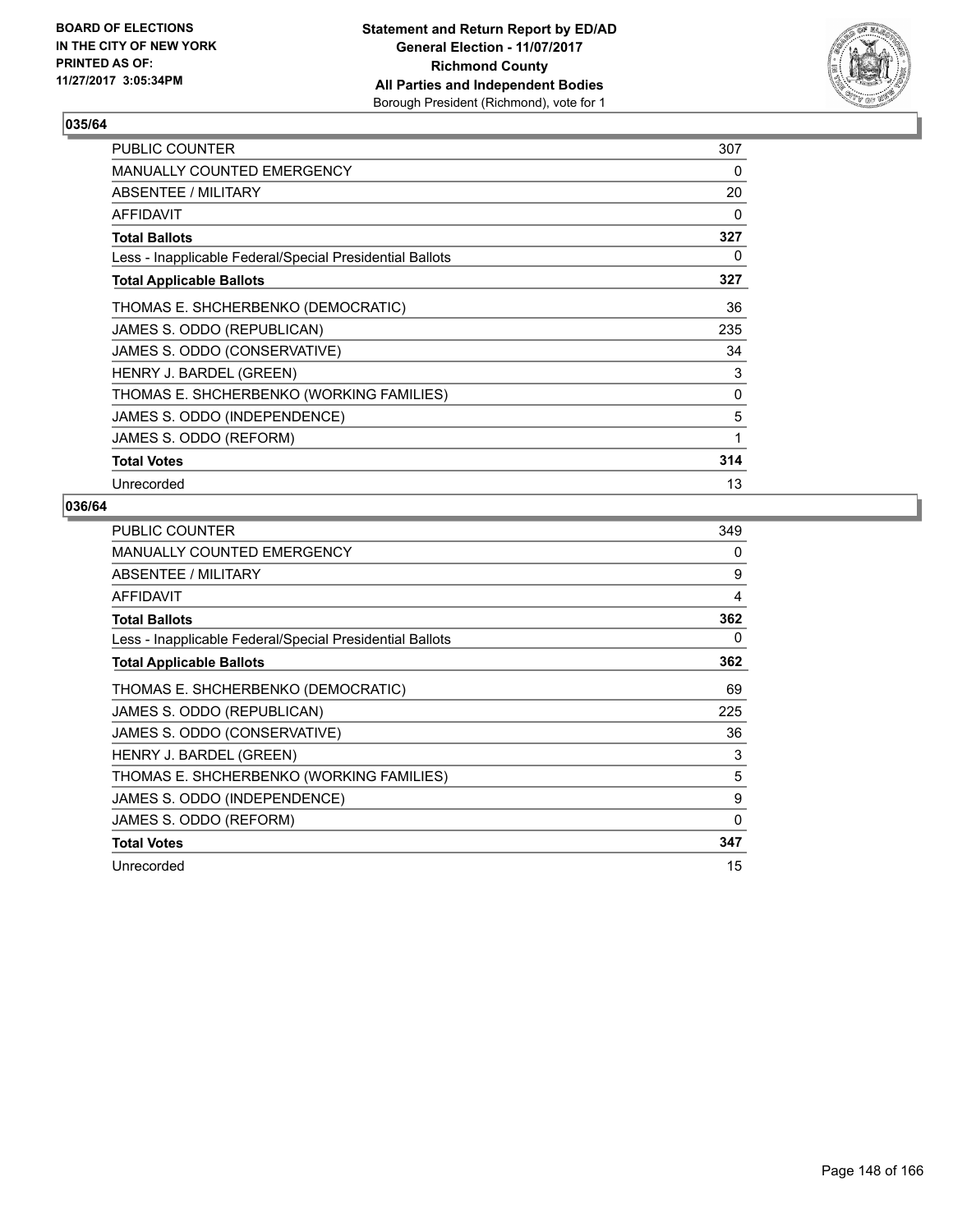

| <b>PUBLIC COUNTER</b>                                    | 283               |
|----------------------------------------------------------|-------------------|
| MANUALLY COUNTED EMERGENCY                               | 0                 |
| ABSENTEE / MILITARY                                      | $12 \overline{ }$ |
| <b>AFFIDAVIT</b>                                         | 1                 |
| <b>Total Ballots</b>                                     | 296               |
| Less - Inapplicable Federal/Special Presidential Ballots | 0                 |
| <b>Total Applicable Ballots</b>                          | 296               |
| THOMAS E. SHCHERBENKO (DEMOCRATIC)                       | 39                |
| JAMES S. ODDO (REPUBLICAN)                               | 207               |
| JAMES S. ODDO (CONSERVATIVE)                             | 30                |
| HENRY J. BARDEL (GREEN)                                  | 3                 |
| THOMAS E. SHCHERBENKO (WORKING FAMILIES)                 | 1                 |
| JAMES S. ODDO (INDEPENDENCE)                             | 8                 |
| JAMES S. ODDO (REFORM)                                   | 1                 |
| UNATTRIBUTABLE WRITE-IN (WRITE-IN)                       | 1                 |
| <b>Total Votes</b>                                       | 290               |
| Unrecorded                                               | 6                 |

| <b>PUBLIC COUNTER</b>                                    | 280            |
|----------------------------------------------------------|----------------|
| MANUALLY COUNTED EMERGENCY                               | 0              |
| ABSENTEE / MILITARY                                      | 18             |
| AFFIDAVIT                                                | 0              |
| <b>Total Ballots</b>                                     | 298            |
| Less - Inapplicable Federal/Special Presidential Ballots | 0              |
| <b>Total Applicable Ballots</b>                          | 298            |
| THOMAS E. SHCHERBENKO (DEMOCRATIC)                       | 53             |
| JAMES S. ODDO (REPUBLICAN)                               | 197            |
| JAMES S. ODDO (CONSERVATIVE)                             | 23             |
| HENRY J. BARDEL (GREEN)                                  | 5              |
| THOMAS E. SHCHERBENKO (WORKING FAMILIES)                 | 3              |
| JAMES S. ODDO (INDEPENDENCE)                             | $\overline{7}$ |
| JAMES S. ODDO (REFORM)                                   | 0              |
| ANDREW J. OLSEN (WRITE-IN)                               | 1              |
| <b>Total Votes</b>                                       | 289            |
| Unrecorded                                               | 9              |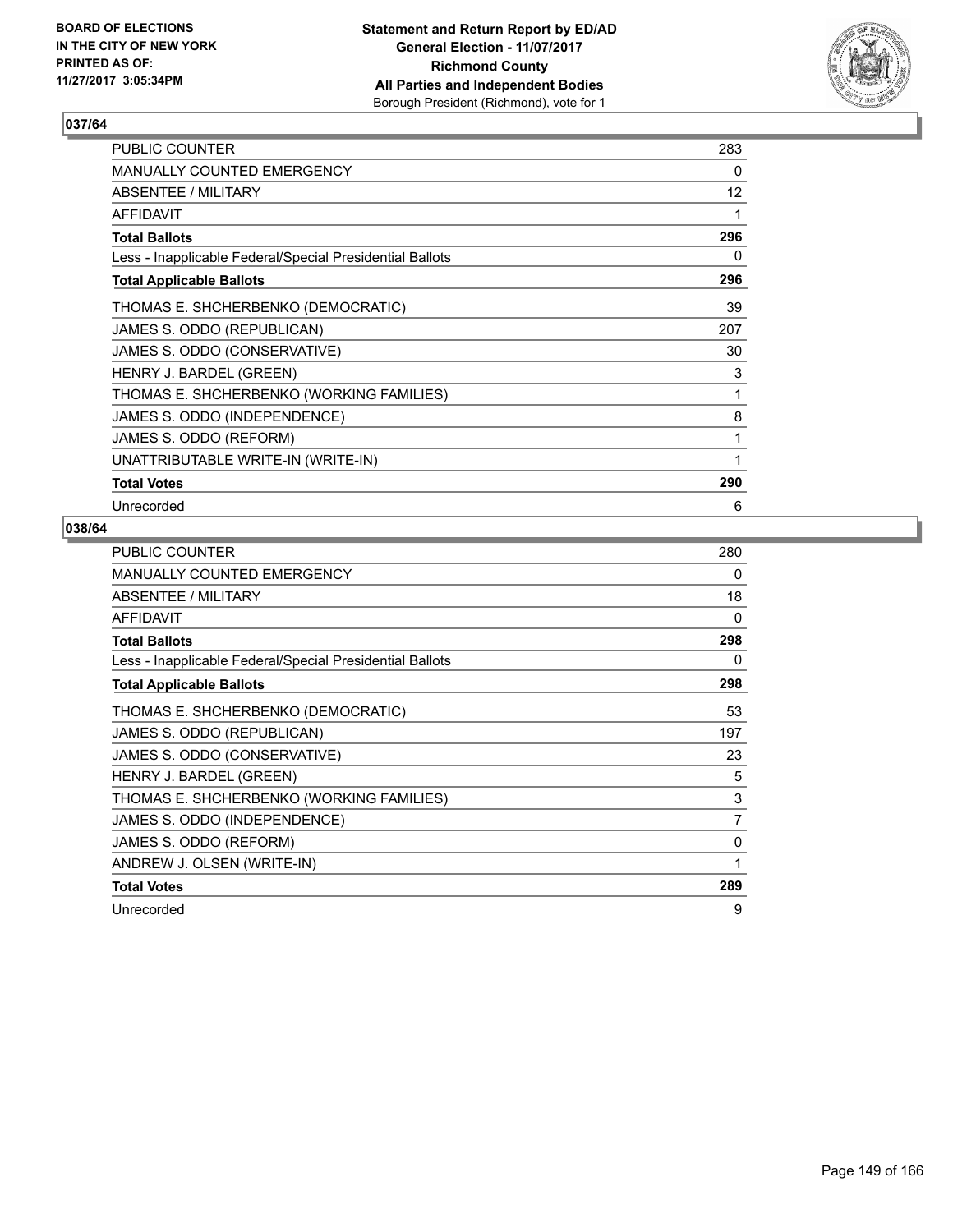

| <b>PUBLIC COUNTER</b>                                    | 272 |
|----------------------------------------------------------|-----|
| MANUALLY COUNTED EMERGENCY                               | 0   |
| ABSENTEE / MILITARY                                      | 7   |
| <b>AFFIDAVIT</b>                                         | 0   |
| <b>Total Ballots</b>                                     | 279 |
| Less - Inapplicable Federal/Special Presidential Ballots | 0   |
| <b>Total Applicable Ballots</b>                          | 279 |
| THOMAS E. SHCHERBENKO (DEMOCRATIC)                       | 40  |
| JAMES S. ODDO (REPUBLICAN)                               | 180 |
| JAMES S. ODDO (CONSERVATIVE)                             | 25  |
| HENRY J. BARDEL (GREEN)                                  | 3   |
| THOMAS E. SHCHERBENKO (WORKING FAMILIES)                 | 4   |
| JAMES S. ODDO (INDEPENDENCE)                             | 10  |
| JAMES S. ODDO (REFORM)                                   | 3   |
| SHANA LEE (WRITE-IN)                                     | 1   |
| <b>Total Votes</b>                                       | 266 |
| Unrecorded                                               | 13  |

| <b>PUBLIC COUNTER</b>                                    | 211 |
|----------------------------------------------------------|-----|
| <b>MANUALLY COUNTED EMERGENCY</b>                        | 0   |
| ABSENTEE / MILITARY                                      | 14  |
| <b>AFFIDAVIT</b>                                         | 7   |
| <b>Total Ballots</b>                                     | 232 |
| Less - Inapplicable Federal/Special Presidential Ballots | 0   |
| <b>Total Applicable Ballots</b>                          | 232 |
| THOMAS E. SHCHERBENKO (DEMOCRATIC)                       | 83  |
| JAMES S. ODDO (REPUBLICAN)                               | 111 |
| JAMES S. ODDO (CONSERVATIVE)                             | 18  |
| HENRY J. BARDEL (GREEN)                                  | 0   |
| THOMAS E. SHCHERBENKO (WORKING FAMILIES)                 | 4   |
| JAMES S. ODDO (INDEPENDENCE)                             | 5   |
| JAMES S. ODDO (REFORM)                                   | 4   |
| <b>Total Votes</b>                                       | 225 |
| Unrecorded                                               | 7   |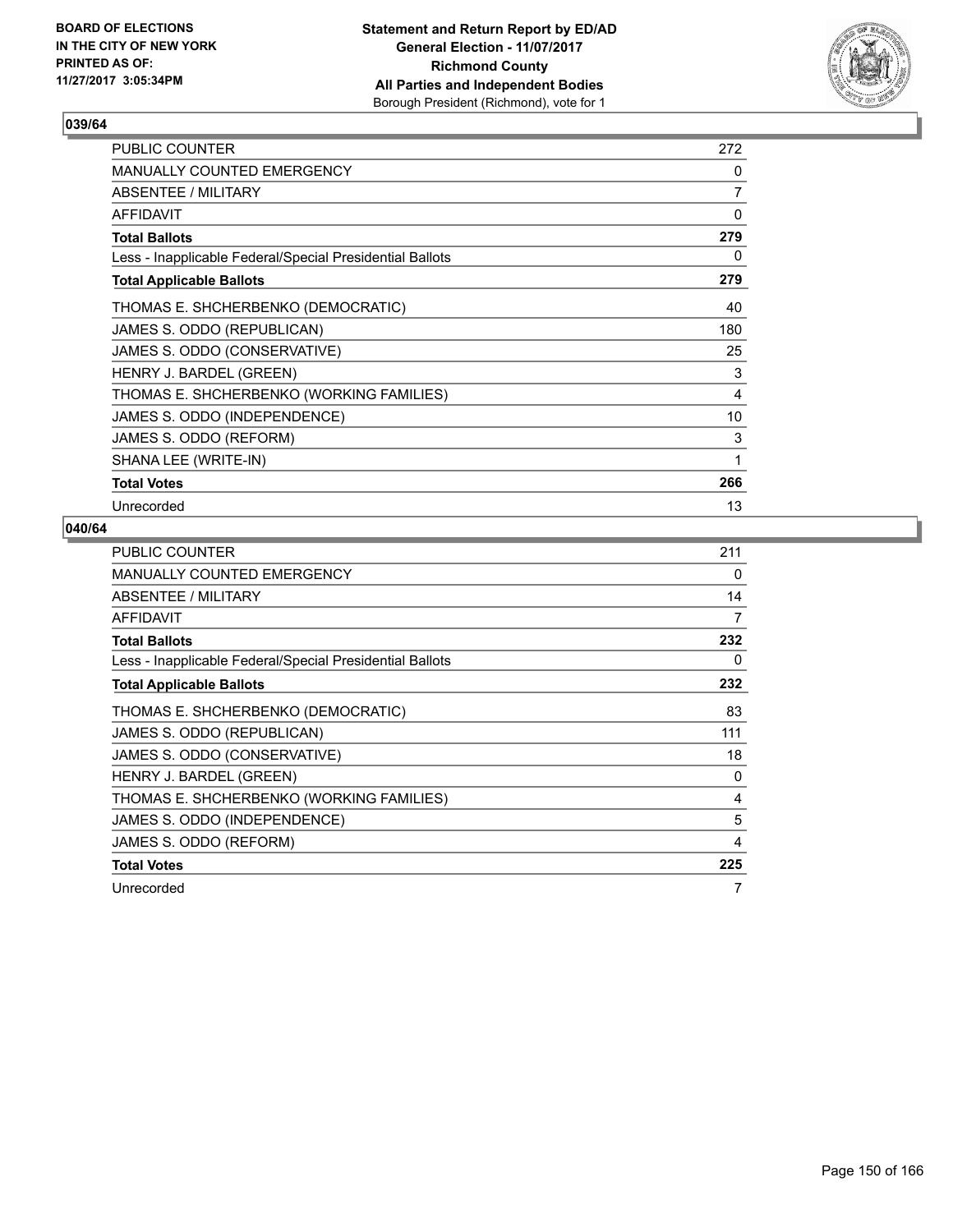

| <b>PUBLIC COUNTER</b>                                    | 238 |
|----------------------------------------------------------|-----|
| MANUALLY COUNTED EMERGENCY                               | 0   |
| ABSENTEE / MILITARY                                      | 2   |
| <b>AFFIDAVIT</b>                                         | 2   |
| <b>Total Ballots</b>                                     | 242 |
| Less - Inapplicable Federal/Special Presidential Ballots | 0   |
| <b>Total Applicable Ballots</b>                          | 242 |
| THOMAS E. SHCHERBENKO (DEMOCRATIC)                       | 39  |
| JAMES S. ODDO (REPUBLICAN)                               | 160 |
| JAMES S. ODDO (CONSERVATIVE)                             | 20  |
| HENRY J. BARDEL (GREEN)                                  | 1   |
| THOMAS E. SHCHERBENKO (WORKING FAMILIES)                 | 3   |
| JAMES S. ODDO (INDEPENDENCE)                             | 2   |
| JAMES S. ODDO (REFORM)                                   | 3   |
| <b>JAMES MCKAY (WRITE-IN)</b>                            | 1   |
| <b>Total Votes</b>                                       | 229 |
| Unrecorded                                               | 13  |

| <b>PUBLIC COUNTER</b>                                    | 238 |
|----------------------------------------------------------|-----|
| <b>MANUALLY COUNTED EMERGENCY</b>                        | 0   |
| ABSENTEE / MILITARY                                      | 14  |
| <b>AFFIDAVIT</b>                                         | 3   |
| <b>Total Ballots</b>                                     | 255 |
| Less - Inapplicable Federal/Special Presidential Ballots | 0   |
| <b>Total Applicable Ballots</b>                          | 255 |
| THOMAS E. SHCHERBENKO (DEMOCRATIC)                       | 75  |
| JAMES S. ODDO (REPUBLICAN)                               | 130 |
| JAMES S. ODDO (CONSERVATIVE)                             | 19  |
| HENRY J. BARDEL (GREEN)                                  | 2   |
| THOMAS E. SHCHERBENKO (WORKING FAMILIES)                 | 3   |
| JAMES S. ODDO (INDEPENDENCE)                             | 7   |
| JAMES S. ODDO (REFORM)                                   | 3   |
| UNATTRIBUTABLE WRITE-IN (WRITE-IN)                       | 2   |
| <b>Total Votes</b>                                       | 241 |
| Unrecorded                                               | 14  |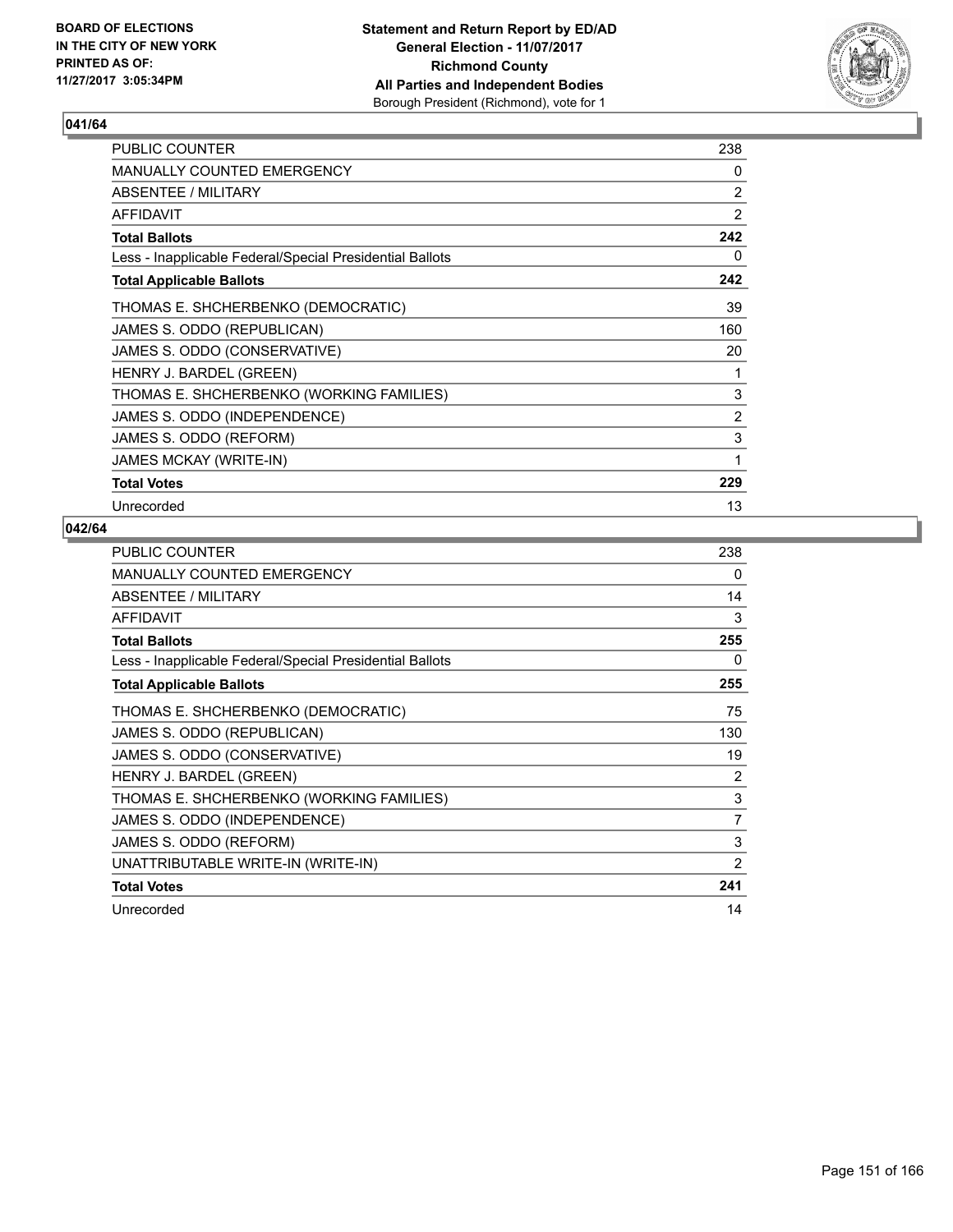

| PUBLIC COUNTER                                           | 153 |
|----------------------------------------------------------|-----|
| <b>MANUALLY COUNTED EMERGENCY</b>                        | 0   |
| ABSENTEE / MILITARY                                      | 5   |
| AFFIDAVIT                                                | 2   |
| <b>Total Ballots</b>                                     | 160 |
| Less - Inapplicable Federal/Special Presidential Ballots | 0   |
| <b>Total Applicable Ballots</b>                          | 160 |
| THOMAS E. SHCHERBENKO (DEMOCRATIC)                       | 35  |
| JAMES S. ODDO (REPUBLICAN)                               | 102 |
| JAMES S. ODDO (CONSERVATIVE)                             | 12  |
| HENRY J. BARDEL (GREEN)                                  | 0   |
| THOMAS E. SHCHERBENKO (WORKING FAMILIES)                 | 1   |
| JAMES S. ODDO (INDEPENDENCE)                             | 4   |
| JAMES S. ODDO (REFORM)                                   | 0   |
| <b>Total Votes</b>                                       | 154 |
| Unrecorded                                               | 6   |

| <b>PUBLIC COUNTER</b>                                    | 284 |
|----------------------------------------------------------|-----|
| <b>MANUALLY COUNTED EMERGENCY</b>                        | 0   |
| ABSENTEE / MILITARY                                      | 9   |
| <b>AFFIDAVIT</b>                                         | 1   |
| <b>Total Ballots</b>                                     | 294 |
| Less - Inapplicable Federal/Special Presidential Ballots | 0   |
| <b>Total Applicable Ballots</b>                          | 294 |
| THOMAS E. SHCHERBENKO (DEMOCRATIC)                       | 60  |
| JAMES S. ODDO (REPUBLICAN)                               | 177 |
| JAMES S. ODDO (CONSERVATIVE)                             | 18  |
| HENRY J. BARDEL (GREEN)                                  | 4   |
| THOMAS E. SHCHERBENKO (WORKING FAMILIES)                 | 7   |
| JAMES S. ODDO (INDEPENDENCE)                             | 12  |
| JAMES S. ODDO (REFORM)                                   |     |
| ESTEBAN E. GONZALEZ (WRITE-IN)                           | 1   |
| <b>Total Votes</b>                                       | 280 |
| Unrecorded                                               | 14  |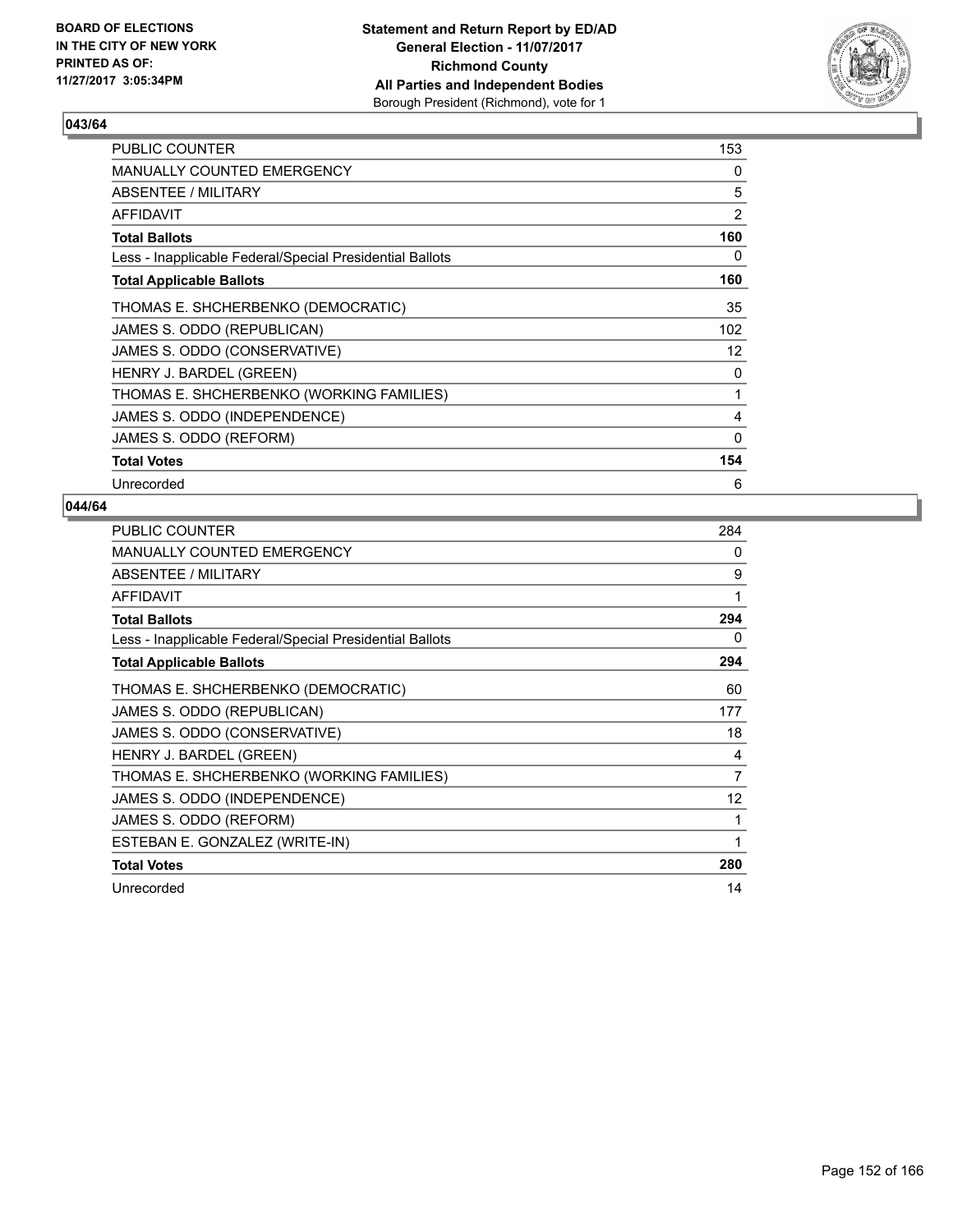

| <b>PUBLIC COUNTER</b>                                    | 244 |
|----------------------------------------------------------|-----|
| MANUALLY COUNTED EMERGENCY                               | 0   |
| ABSENTEE / MILITARY                                      | 13  |
| <b>AFFIDAVIT</b>                                         | 0   |
| <b>Total Ballots</b>                                     | 257 |
| Less - Inapplicable Federal/Special Presidential Ballots | 0   |
| <b>Total Applicable Ballots</b>                          | 257 |
| THOMAS E. SHCHERBENKO (DEMOCRATIC)                       | 50  |
| JAMES S. ODDO (REPUBLICAN)                               | 166 |
| JAMES S. ODDO (CONSERVATIVE)                             | 24  |
| HENRY J. BARDEL (GREEN)                                  | 2   |
| THOMAS E. SHCHERBENKO (WORKING FAMILIES)                 | 4   |
| JAMES S. ODDO (INDEPENDENCE)                             | 3   |
| JAMES S. ODDO (REFORM)                                   | 1   |
| ANDREW DILORENZO (WRITE-IN)                              | 1   |
| <b>Total Votes</b>                                       | 251 |
| Unrecorded                                               | 6   |

| <b>PUBLIC COUNTER</b>                                    | 254      |
|----------------------------------------------------------|----------|
| <b>MANUALLY COUNTED EMERGENCY</b>                        | 0        |
| ABSENTEE / MILITARY                                      | 6        |
| <b>AFFIDAVIT</b>                                         | $\Omega$ |
| <b>Total Ballots</b>                                     | 260      |
| Less - Inapplicable Federal/Special Presidential Ballots | 0        |
| <b>Total Applicable Ballots</b>                          | 260      |
| THOMAS E. SHCHERBENKO (DEMOCRATIC)                       | 56       |
| JAMES S. ODDO (REPUBLICAN)                               | 141      |
| JAMES S. ODDO (CONSERVATIVE)                             | 38       |
| HENRY J. BARDEL (GREEN)                                  | 2        |
| THOMAS E. SHCHERBENKO (WORKING FAMILIES)                 | 2        |
| JAMES S. ODDO (INDEPENDENCE)                             | 7        |
| JAMES S. ODDO (REFORM)                                   | 3        |
| UNATTRIBUTABLE WRITE-IN (WRITE-IN)                       | 1        |
| <b>Total Votes</b>                                       | 250      |
| Unrecorded                                               | 10       |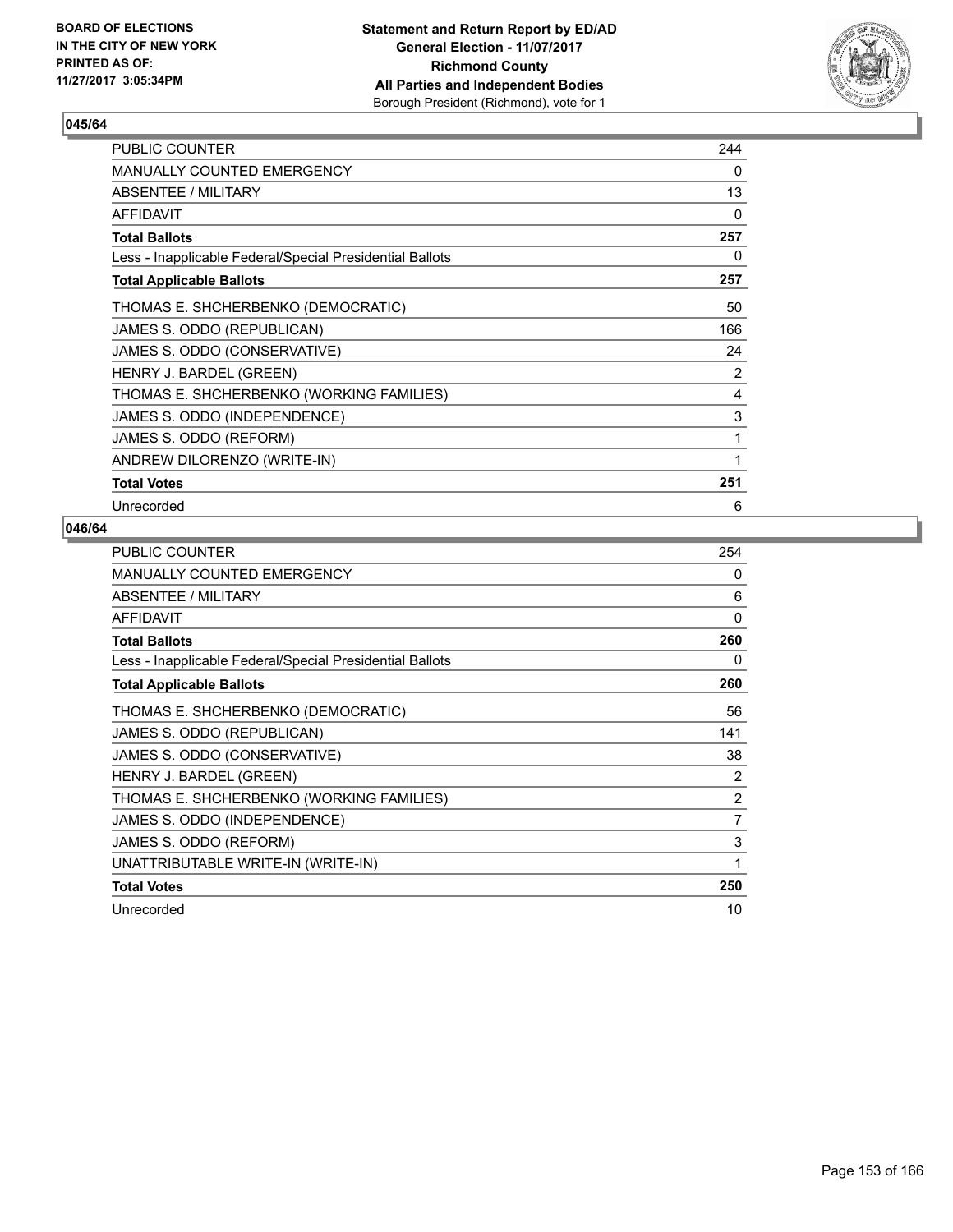

| <b>PUBLIC COUNTER</b>                                    | 309 |
|----------------------------------------------------------|-----|
| <b>MANUALLY COUNTED EMERGENCY</b>                        | 0   |
| ABSENTEE / MILITARY                                      | 17  |
| AFFIDAVIT                                                |     |
| <b>Total Ballots</b>                                     | 327 |
| Less - Inapplicable Federal/Special Presidential Ballots | 0   |
| <b>Total Applicable Ballots</b>                          | 327 |
| THOMAS E. SHCHERBENKO (DEMOCRATIC)                       | 76  |
| JAMES S. ODDO (REPUBLICAN)                               | 187 |
| JAMES S. ODDO (CONSERVATIVE)                             | 36  |
| HENRY J. BARDEL (GREEN)                                  | 5   |
| THOMAS E. SHCHERBENKO (WORKING FAMILIES)                 | 9   |
| JAMES S. ODDO (INDEPENDENCE)                             | 4   |
| JAMES S. ODDO (REFORM)                                   | 1   |
| <b>Total Votes</b>                                       | 318 |
| Unrecorded                                               | 9   |

| <b>PUBLIC COUNTER</b>                                    | 377 |
|----------------------------------------------------------|-----|
| <b>MANUALLY COUNTED EMERGENCY</b>                        | 0   |
| ABSENTEE / MILITARY                                      | 15  |
| <b>AFFIDAVIT</b>                                         | 2   |
| <b>Total Ballots</b>                                     | 394 |
| Less - Inapplicable Federal/Special Presidential Ballots | 0   |
| <b>Total Applicable Ballots</b>                          | 394 |
| THOMAS E. SHCHERBENKO (DEMOCRATIC)                       | 32  |
| JAMES S. ODDO (REPUBLICAN)                               | 290 |
| JAMES S. ODDO (CONSERVATIVE)                             | 46  |
| HENRY J. BARDEL (GREEN)                                  | 4   |
| THOMAS E. SHCHERBENKO (WORKING FAMILIES)                 | 3   |
| JAMES S. ODDO (INDEPENDENCE)                             | 10  |
| JAMES S. ODDO (REFORM)                                   | 1   |
| RON PAUL (WRITE-IN)                                      | 1   |
| <b>Total Votes</b>                                       | 387 |
| Unrecorded                                               | 7   |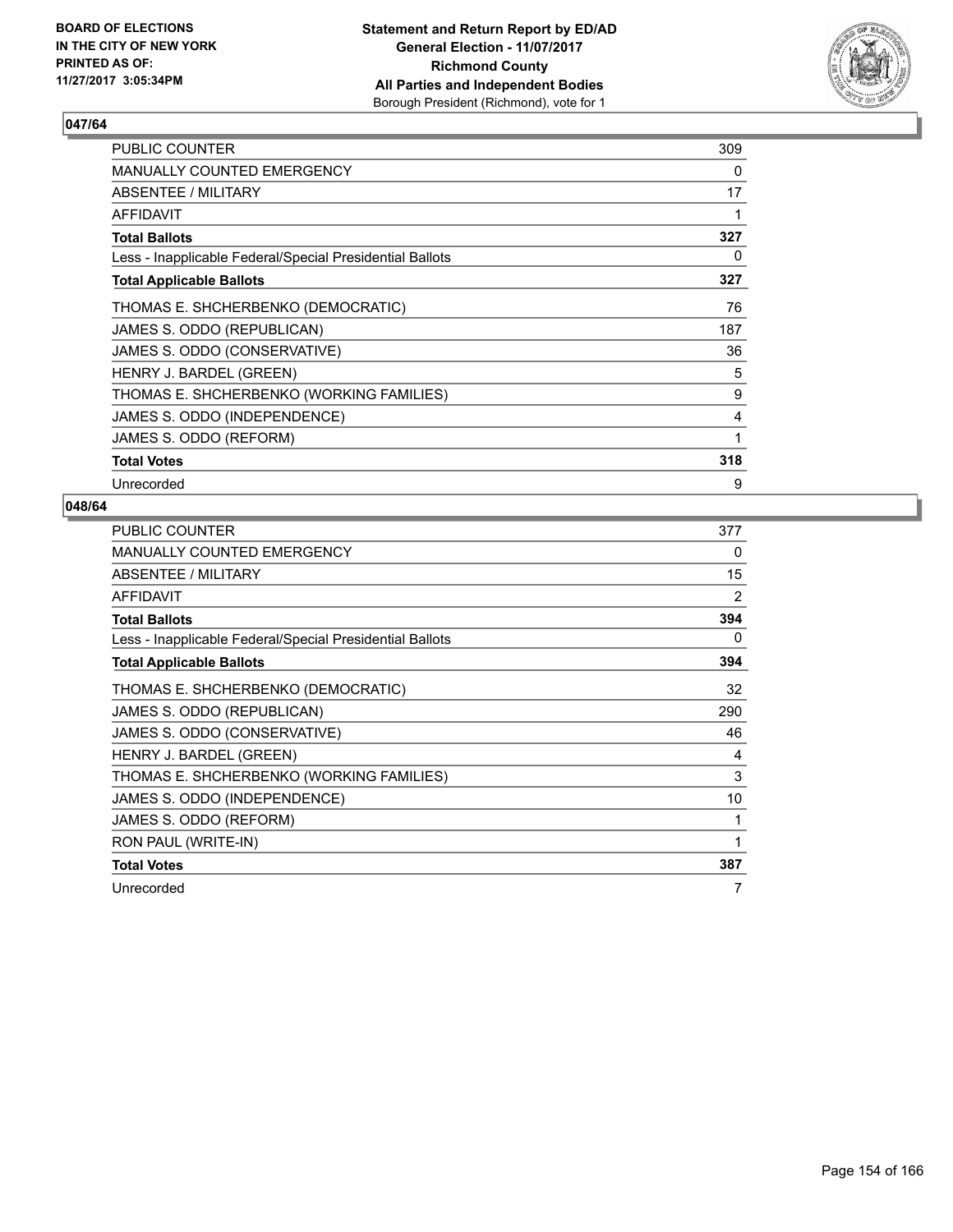

| <b>PUBLIC COUNTER</b>                                    | 299 |
|----------------------------------------------------------|-----|
| <b>MANUALLY COUNTED EMERGENCY</b>                        | 0   |
| <b>ABSENTEE / MILITARY</b>                               | 35  |
| <b>AFFIDAVIT</b>                                         | 4   |
| <b>Total Ballots</b>                                     | 338 |
| Less - Inapplicable Federal/Special Presidential Ballots | 0   |
| <b>Total Applicable Ballots</b>                          | 338 |
| THOMAS E. SHCHERBENKO (DEMOCRATIC)                       | 105 |
| JAMES S. ODDO (REPUBLICAN)                               | 173 |
| JAMES S. ODDO (CONSERVATIVE)                             | 23  |
| HENRY J. BARDEL (GREEN)                                  | 9   |
| THOMAS E. SHCHERBENKO (WORKING FAMILIES)                 | 4   |
| JAMES S. ODDO (INDEPENDENCE)                             | 4   |
| JAMES S. ODDO (REFORM)                                   | 2   |
| <b>Total Votes</b>                                       | 320 |
| Unrecorded                                               | 18  |

| <b>PUBLIC COUNTER</b>                                    | 275 |
|----------------------------------------------------------|-----|
| MANUALLY COUNTED EMERGENCY                               | 0   |
| ABSENTEE / MILITARY                                      | 13  |
| AFFIDAVIT                                                | 5   |
| <b>Total Ballots</b>                                     | 293 |
| Less - Inapplicable Federal/Special Presidential Ballots | 0   |
| <b>Total Applicable Ballots</b>                          | 293 |
| THOMAS E. SHCHERBENKO (DEMOCRATIC)                       | 82  |
| JAMES S. ODDO (REPUBLICAN)                               | 161 |
| JAMES S. ODDO (CONSERVATIVE)                             | 27  |
| HENRY J. BARDEL (GREEN)                                  | 3   |
| THOMAS E. SHCHERBENKO (WORKING FAMILIES)                 | 6   |
| JAMES S. ODDO (INDEPENDENCE)                             | 5   |
| JAMES S. ODDO (REFORM)                                   | 2   |
| <b>Total Votes</b>                                       | 286 |
| Unrecorded                                               | 7   |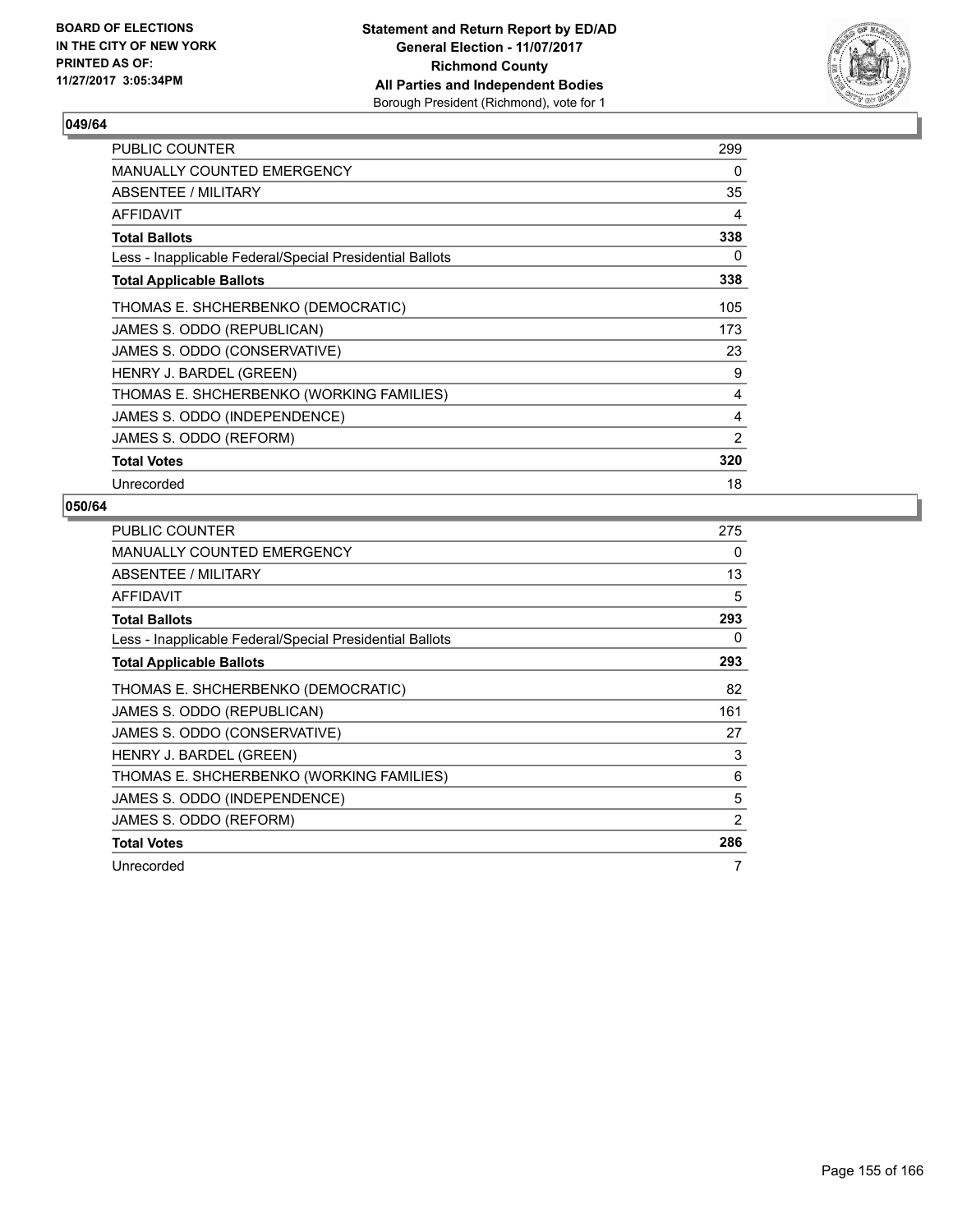

| <b>PUBLIC COUNTER</b>                                    | 237 |
|----------------------------------------------------------|-----|
| <b>MANUALLY COUNTED EMERGENCY</b>                        | 0   |
| ABSENTEE / MILITARY                                      | 4   |
| AFFIDAVIT                                                | 2   |
| <b>Total Ballots</b>                                     | 243 |
| Less - Inapplicable Federal/Special Presidential Ballots | 0   |
| <b>Total Applicable Ballots</b>                          | 243 |
| THOMAS E. SHCHERBENKO (DEMOCRATIC)                       | 87  |
| JAMES S. ODDO (REPUBLICAN)                               | 108 |
| JAMES S. ODDO (CONSERVATIVE)                             | 27  |
| HENRY J. BARDEL (GREEN)                                  | 3   |
| THOMAS E. SHCHERBENKO (WORKING FAMILIES)                 | 3   |
| JAMES S. ODDO (INDEPENDENCE)                             | 2   |
| JAMES S. ODDO (REFORM)                                   | 3   |
| <b>Total Votes</b>                                       | 233 |
| Unrecorded                                               | 10  |

| <b>PUBLIC COUNTER</b>                                    | 276            |
|----------------------------------------------------------|----------------|
| MANUALLY COUNTED EMERGENCY                               | 0              |
| ABSENTEE / MILITARY                                      | 9              |
| AFFIDAVIT                                                | 1              |
| <b>Total Ballots</b>                                     | 286            |
| Less - Inapplicable Federal/Special Presidential Ballots | 0              |
| <b>Total Applicable Ballots</b>                          | 286            |
| THOMAS E. SHCHERBENKO (DEMOCRATIC)                       | 78             |
| JAMES S. ODDO (REPUBLICAN)                               | 163            |
| JAMES S. ODDO (CONSERVATIVE)                             | 18             |
| HENRY J. BARDEL (GREEN)                                  | 1              |
| THOMAS E. SHCHERBENKO (WORKING FAMILIES)                 | 5              |
| JAMES S. ODDO (INDEPENDENCE)                             | 11             |
| JAMES S. ODDO (REFORM)                                   | $\overline{2}$ |
| <b>Total Votes</b>                                       | 278            |
| Unrecorded                                               | 8              |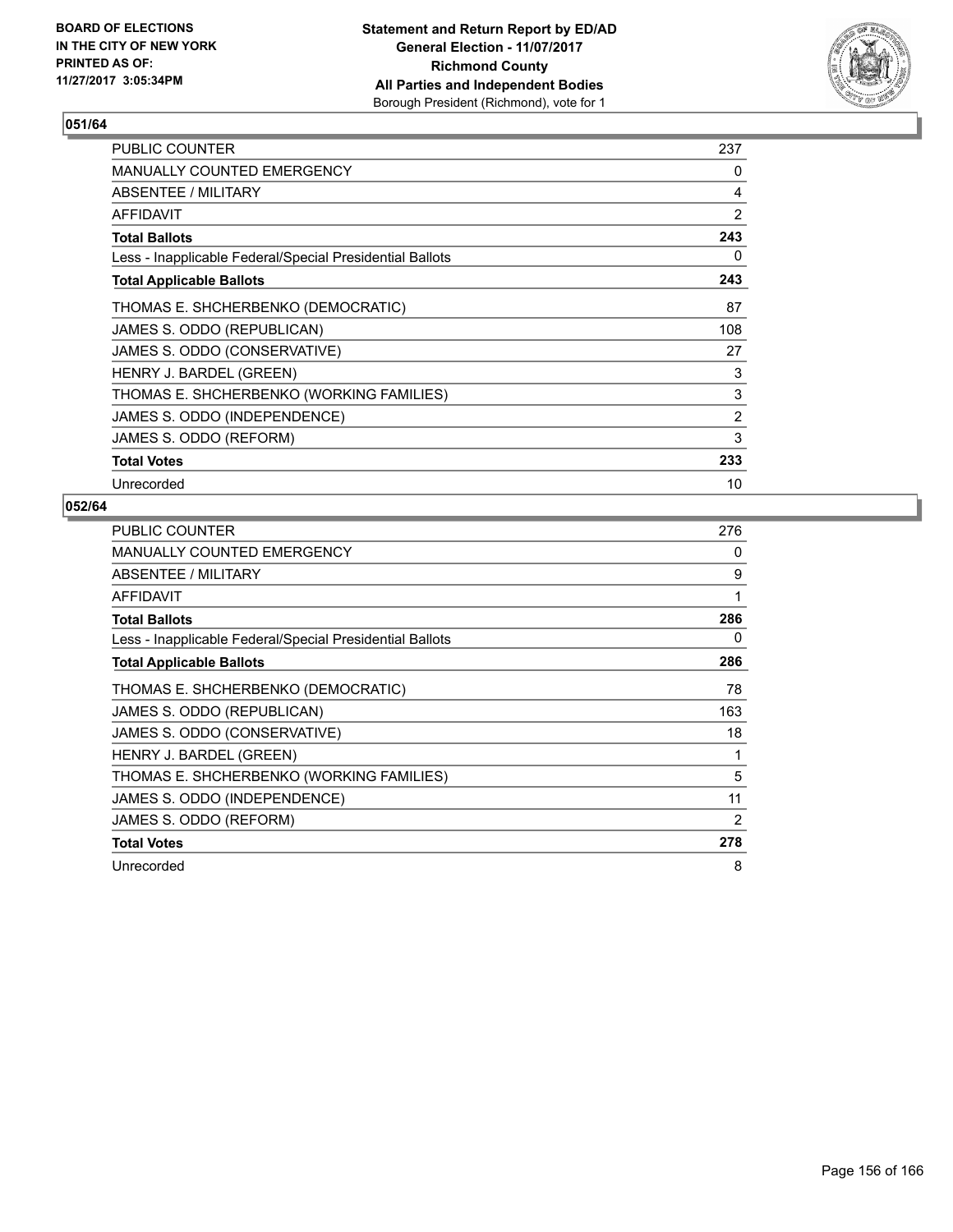

| <b>PUBLIC COUNTER</b>                                    | 276 |
|----------------------------------------------------------|-----|
| <b>MANUALLY COUNTED EMERGENCY</b>                        | 0   |
| ABSENTEE / MILITARY                                      | 14  |
| AFFIDAVIT                                                | 2   |
| <b>Total Ballots</b>                                     | 292 |
| Less - Inapplicable Federal/Special Presidential Ballots | 0   |
| <b>Total Applicable Ballots</b>                          | 292 |
| THOMAS E. SHCHERBENKO (DEMOCRATIC)                       | 79  |
| JAMES S. ODDO (REPUBLICAN)                               | 160 |
| JAMES S. ODDO (CONSERVATIVE)                             | 22  |
| HENRY J. BARDEL (GREEN)                                  | 2   |
| THOMAS E. SHCHERBENKO (WORKING FAMILIES)                 | 10  |
| JAMES S. ODDO (INDEPENDENCE)                             | 9   |
| JAMES S. ODDO (REFORM)                                   | 3   |
| <b>Total Votes</b>                                       | 285 |
| Unrecorded                                               | 7   |

| <b>PUBLIC COUNTER</b>                                    | 373 |
|----------------------------------------------------------|-----|
| <b>MANUALLY COUNTED EMERGENCY</b>                        | 0   |
| ABSENTEE / MILITARY                                      | 12  |
| <b>AFFIDAVIT</b>                                         | 5   |
| <b>Total Ballots</b>                                     | 390 |
| Less - Inapplicable Federal/Special Presidential Ballots | 0   |
| <b>Total Applicable Ballots</b>                          | 390 |
| THOMAS E. SHCHERBENKO (DEMOCRATIC)                       | 40  |
| JAMES S. ODDO (REPUBLICAN)                               | 285 |
| JAMES S. ODDO (CONSERVATIVE)                             | 38  |
| HENRY J. BARDEL (GREEN)                                  | 2   |
| THOMAS E. SHCHERBENKO (WORKING FAMILIES)                 | 4   |
| JAMES S. ODDO (INDEPENDENCE)                             | 9   |
| JAMES S. ODDO (REFORM)                                   | 2   |
| <b>Total Votes</b>                                       | 380 |
| Unrecorded                                               | 10  |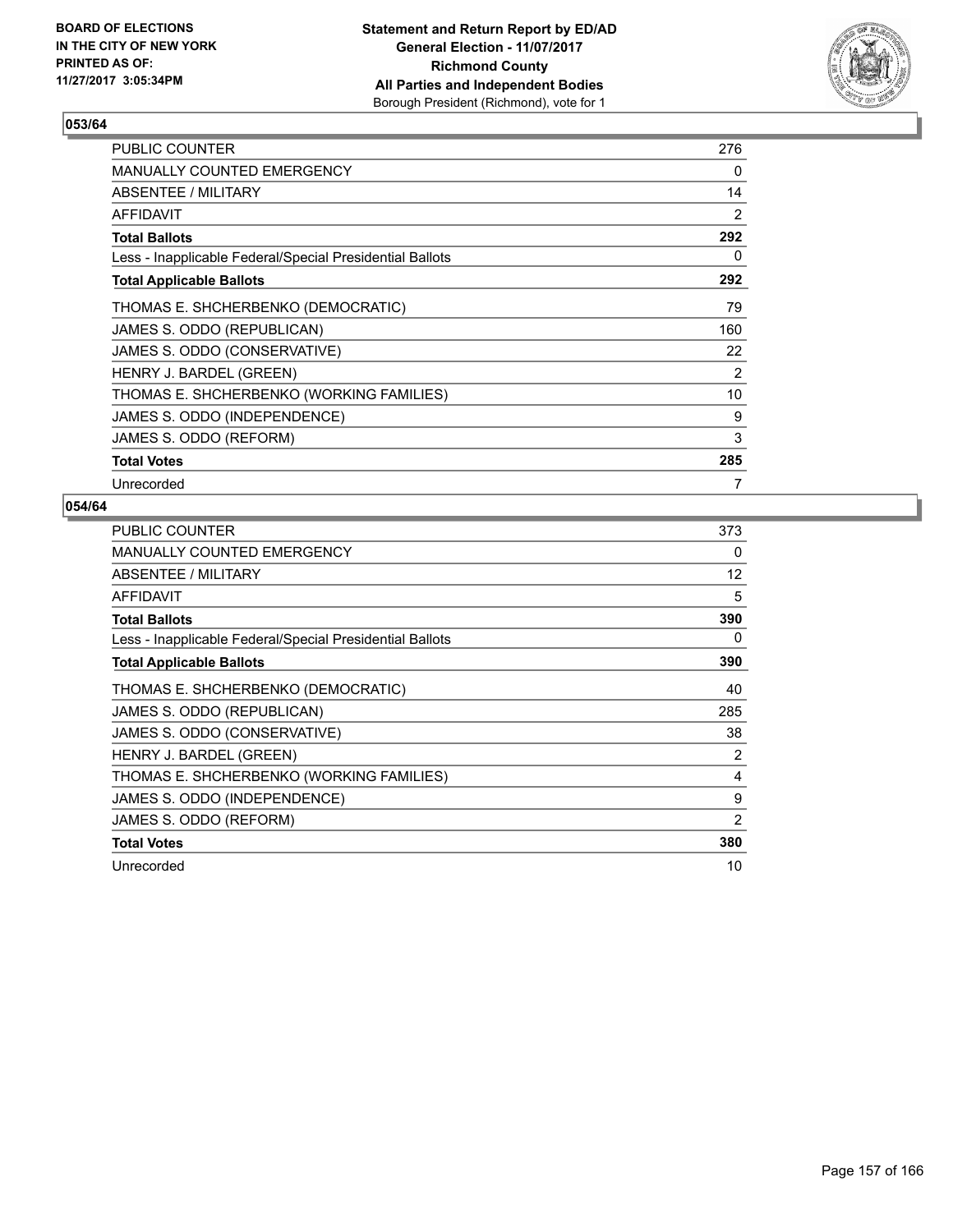

| <b>PUBLIC COUNTER</b>                                    | 341            |
|----------------------------------------------------------|----------------|
| MANUALLY COUNTED EMERGENCY                               | 0              |
| ABSENTEE / MILITARY                                      | 11             |
| <b>AFFIDAVIT</b>                                         | 1              |
| <b>Total Ballots</b>                                     | 353            |
| Less - Inapplicable Federal/Special Presidential Ballots | 0              |
| <b>Total Applicable Ballots</b>                          | 353            |
| THOMAS E. SHCHERBENKO (DEMOCRATIC)                       | 59             |
| JAMES S. ODDO (REPUBLICAN)                               | 237            |
| JAMES S. ODDO (CONSERVATIVE)                             | 35             |
| HENRY J. BARDEL (GREEN)                                  | 1              |
| THOMAS E. SHCHERBENKO (WORKING FAMILIES)                 | 4              |
| JAMES S. ODDO (INDEPENDENCE)                             | 6              |
| JAMES S. ODDO (REFORM)                                   | 1              |
| UNATTRIBUTABLE WRITE-IN (WRITE-IN)                       | $\overline{2}$ |
| <b>Total Votes</b>                                       | 345            |
| Unrecorded                                               | 8              |

| <b>PUBLIC COUNTER</b>                                    | 358 |
|----------------------------------------------------------|-----|
| <b>MANUALLY COUNTED EMERGENCY</b>                        | 0   |
| ABSENTEE / MILITARY                                      | 23  |
| <b>AFFIDAVIT</b>                                         | 2   |
| <b>Total Ballots</b>                                     | 383 |
| Less - Inapplicable Federal/Special Presidential Ballots | 0   |
| <b>Total Applicable Ballots</b>                          | 383 |
| THOMAS E. SHCHERBENKO (DEMOCRATIC)                       | 46  |
| JAMES S. ODDO (REPUBLICAN)                               | 265 |
| JAMES S. ODDO (CONSERVATIVE)                             | 47  |
| HENRY J. BARDEL (GREEN)                                  | 5   |
| THOMAS E. SHCHERBENKO (WORKING FAMILIES)                 | 5   |
| JAMES S. ODDO (INDEPENDENCE)                             | 6   |
| JAMES S. ODDO (REFORM)                                   | 0   |
| JOHN A. BARANELO (WRITE-IN)                              | 1   |
| PETER LANTRY (WRITE-IN)                                  | 1   |
| <b>Total Votes</b>                                       | 376 |
| Unrecorded                                               | 7   |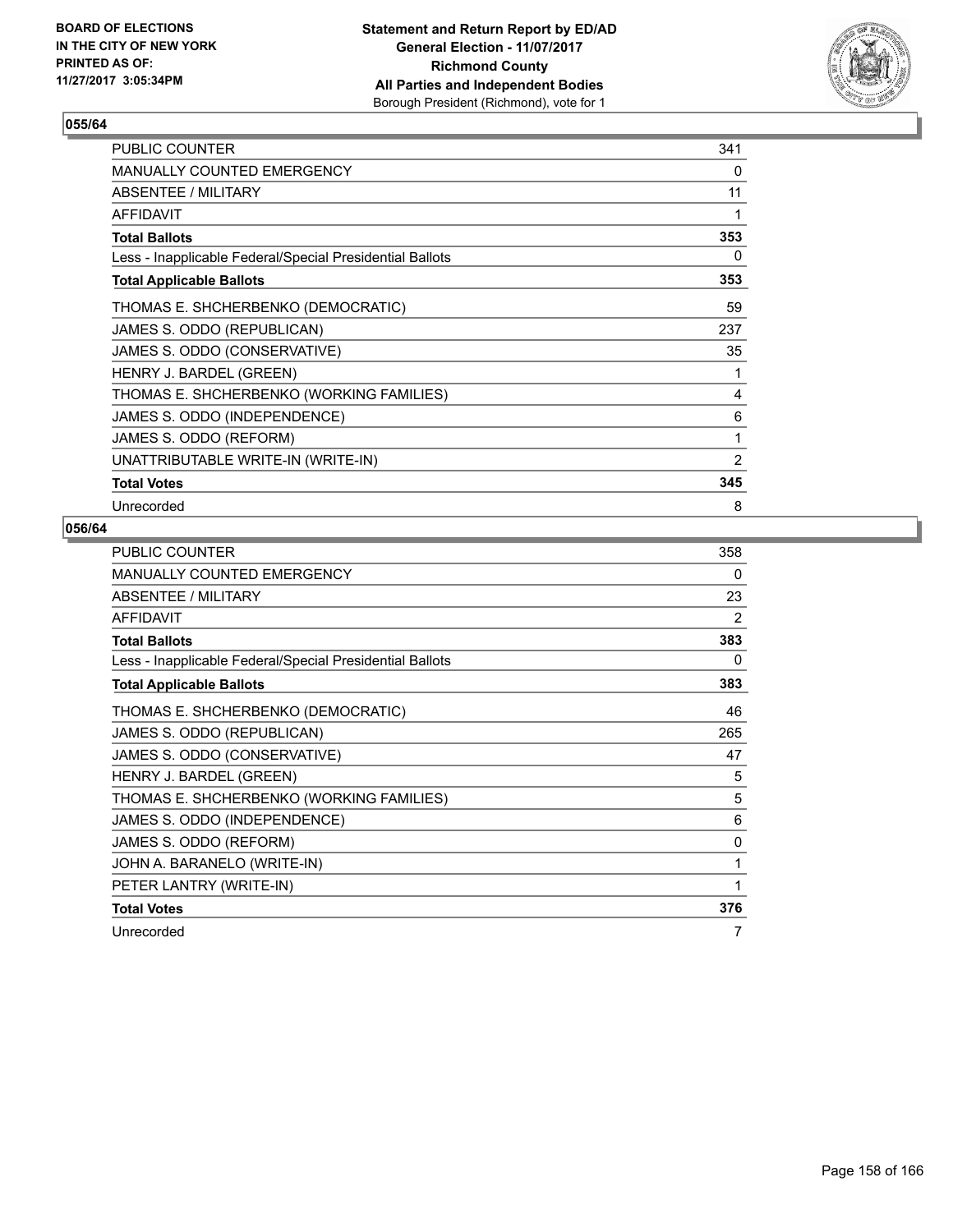

| <b>PUBLIC COUNTER</b>                                    | 214 |
|----------------------------------------------------------|-----|
| <b>MANUALLY COUNTED EMERGENCY</b>                        | 0   |
| ABSENTEE / MILITARY                                      | 7   |
| AFFIDAVIT                                                | 1   |
| <b>Total Ballots</b>                                     | 222 |
| Less - Inapplicable Federal/Special Presidential Ballots | 0   |
| <b>Total Applicable Ballots</b>                          | 222 |
| THOMAS E. SHCHERBENKO (DEMOCRATIC)                       | 35  |
| JAMES S. ODDO (REPUBLICAN)                               | 147 |
| JAMES S. ODDO (CONSERVATIVE)                             | 19  |
| HENRY J. BARDEL (GREEN)                                  | 2   |
| THOMAS E. SHCHERBENKO (WORKING FAMILIES)                 | 12  |
| JAMES S. ODDO (INDEPENDENCE)                             | 3   |
| JAMES S. ODDO (REFORM)                                   | 0   |
| <b>Total Votes</b>                                       | 218 |
| Unrecorded                                               | 4   |

| <b>PUBLIC COUNTER</b>                                    | 341 |
|----------------------------------------------------------|-----|
| <b>MANUALLY COUNTED EMERGENCY</b>                        | 0   |
| ABSENTEE / MILITARY                                      | 10  |
| <b>AFFIDAVIT</b>                                         | 7   |
| <b>Total Ballots</b>                                     | 358 |
| Less - Inapplicable Federal/Special Presidential Ballots | 0   |
| <b>Total Applicable Ballots</b>                          | 358 |
| THOMAS E. SHCHERBENKO (DEMOCRATIC)                       | 51  |
| JAMES S. ODDO (REPUBLICAN)                               | 243 |
| JAMES S. ODDO (CONSERVATIVE)                             | 41  |
| HENRY J. BARDEL (GREEN)                                  | 2   |
| THOMAS E. SHCHERBENKO (WORKING FAMILIES)                 | 4   |
| JAMES S. ODDO (INDEPENDENCE)                             | 6   |
| JAMES S. ODDO (REFORM)                                   | 1   |
| <b>Total Votes</b>                                       | 348 |
| Unrecorded                                               | 10  |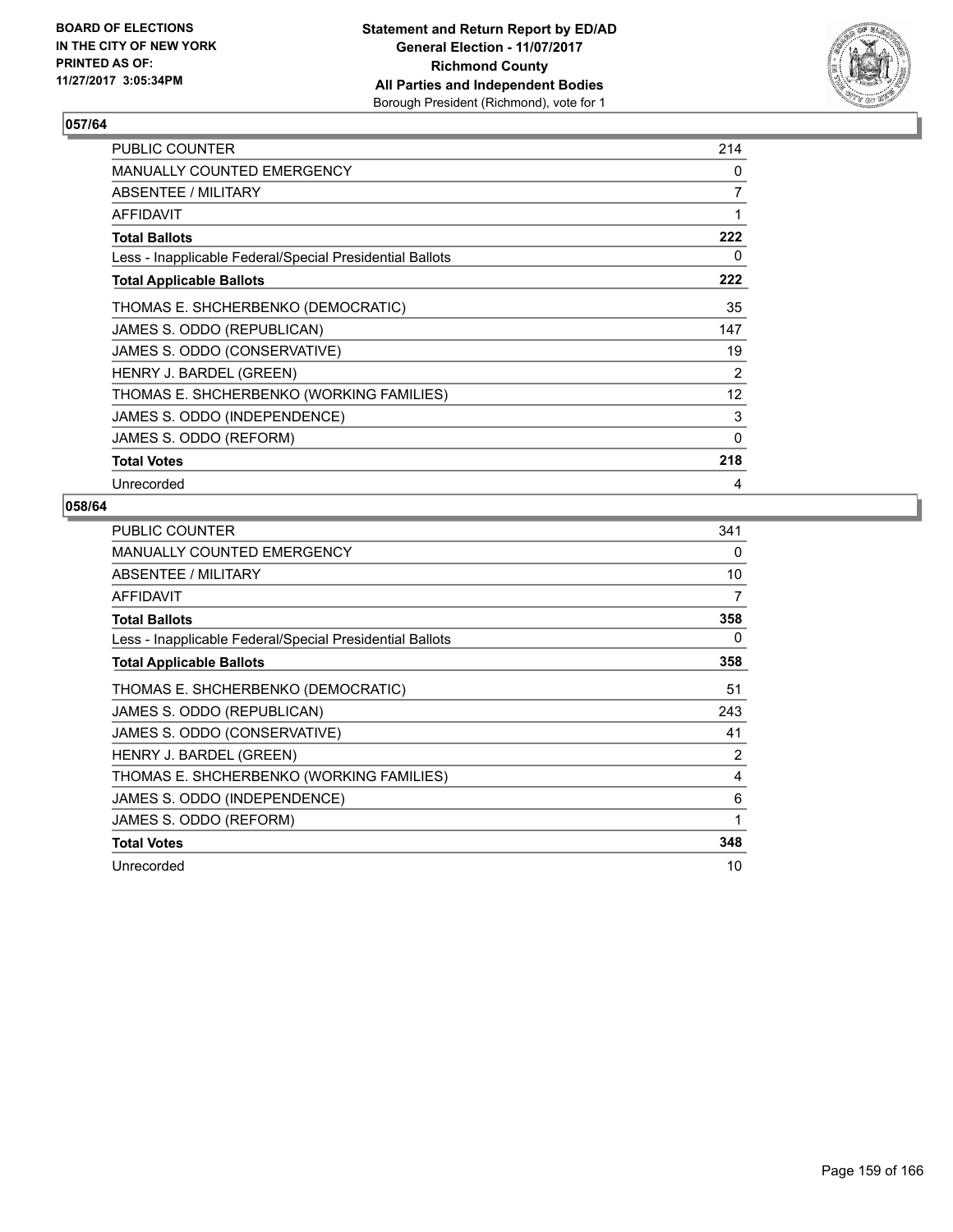

| <b>PUBLIC COUNTER</b>                                    | 273 |
|----------------------------------------------------------|-----|
| <b>MANUALLY COUNTED EMERGENCY</b>                        | 0   |
| ABSENTEE / MILITARY                                      | 11  |
| AFFIDAVIT                                                |     |
| <b>Total Ballots</b>                                     | 285 |
| Less - Inapplicable Federal/Special Presidential Ballots | 0   |
| <b>Total Applicable Ballots</b>                          | 285 |
| THOMAS E. SHCHERBENKO (DEMOCRATIC)                       | 36  |
| JAMES S. ODDO (REPUBLICAN)                               | 205 |
| JAMES S. ODDO (CONSERVATIVE)                             | 25  |
| HENRY J. BARDEL (GREEN)                                  | 2   |
| THOMAS E. SHCHERBENKO (WORKING FAMILIES)                 | 6   |
| JAMES S. ODDO (INDEPENDENCE)                             | 5   |
| JAMES S. ODDO (REFORM)                                   | 1   |
| <b>Total Votes</b>                                       | 280 |
| Unrecorded                                               | 5   |

| <b>PUBLIC COUNTER</b>                                    | 189 |
|----------------------------------------------------------|-----|
| <b>MANUALLY COUNTED EMERGENCY</b>                        | 0   |
| ABSENTEE / MILITARY                                      | 9   |
| <b>AFFIDAVIT</b>                                         | 1   |
| <b>Total Ballots</b>                                     | 199 |
| Less - Inapplicable Federal/Special Presidential Ballots | 0   |
| <b>Total Applicable Ballots</b>                          | 199 |
| THOMAS E. SHCHERBENKO (DEMOCRATIC)                       | 27  |
| JAMES S. ODDO (REPUBLICAN)                               | 139 |
| JAMES S. ODDO (CONSERVATIVE)                             | 22  |
| HENRY J. BARDEL (GREEN)                                  | 1   |
| THOMAS E. SHCHERBENKO (WORKING FAMILIES)                 | 2   |
| JAMES S. ODDO (INDEPENDENCE)                             | 4   |
| JAMES S. ODDO (REFORM)                                   | 1   |
| <b>Total Votes</b>                                       | 196 |
| Unrecorded                                               | 3   |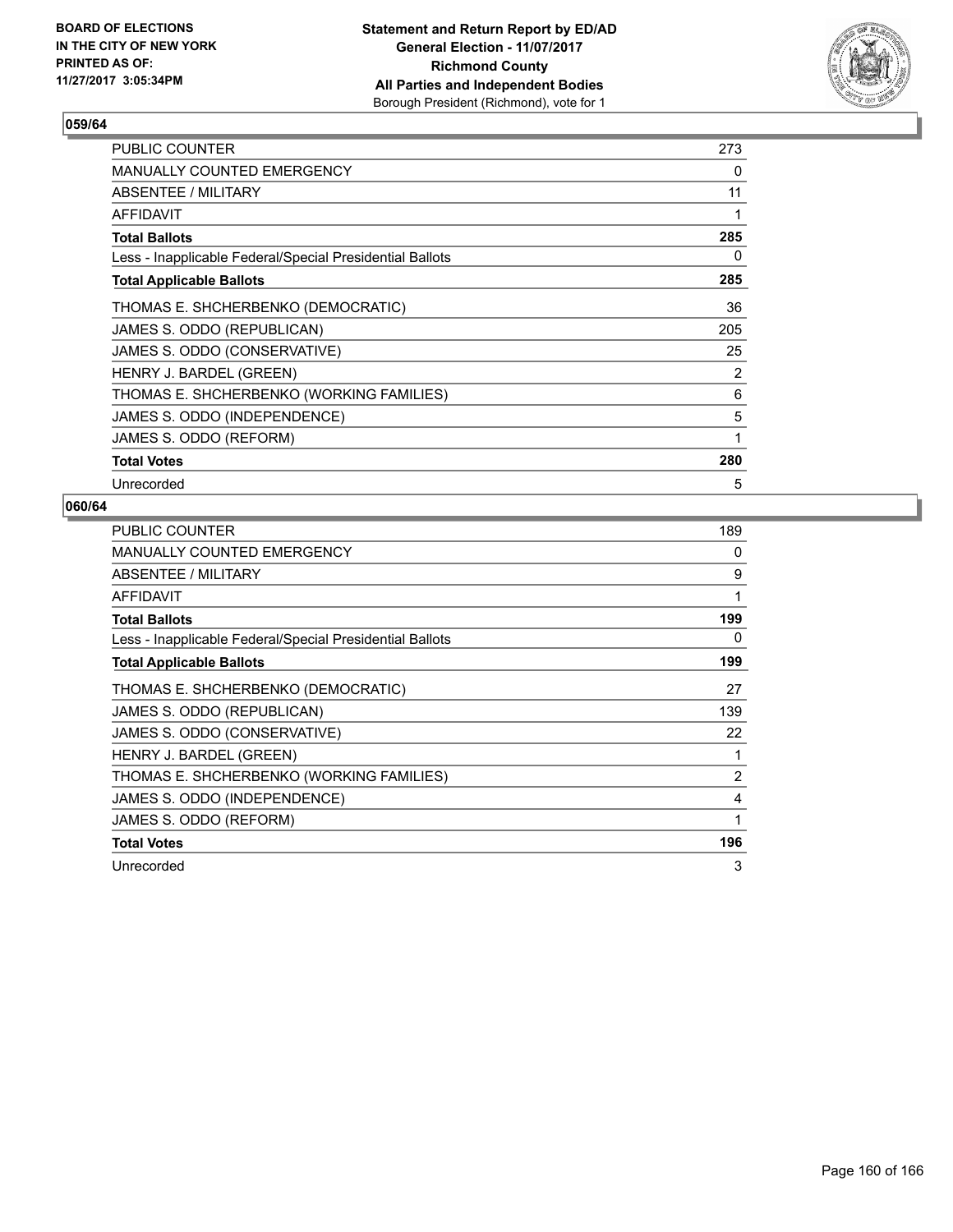

| <b>PUBLIC COUNTER</b>                                    | 215            |
|----------------------------------------------------------|----------------|
| MANUALLY COUNTED EMERGENCY                               | 0              |
| ABSENTEE / MILITARY                                      | $\overline{2}$ |
| <b>AFFIDAVIT</b>                                         | 0              |
| <b>Total Ballots</b>                                     | 217            |
| Less - Inapplicable Federal/Special Presidential Ballots | 0              |
| <b>Total Applicable Ballots</b>                          | 217            |
| THOMAS E. SHCHERBENKO (DEMOCRATIC)                       | 76             |
| JAMES S. ODDO (REPUBLICAN)                               | 106            |
| JAMES S. ODDO (CONSERVATIVE)                             | 17             |
| HENRY J. BARDEL (GREEN)                                  | 1              |
| THOMAS E. SHCHERBENKO (WORKING FAMILIES)                 | 2              |
| JAMES S. ODDO (INDEPENDENCE)                             | $\overline{2}$ |
| JAMES S. ODDO (REFORM)                                   | 5              |
| ERIK PISTEK (WRITE-IN)                                   | 1              |
| <b>Total Votes</b>                                       | 210            |
| Unrecorded                                               | 7              |

| <b>PUBLIC COUNTER</b>                                    | 278 |
|----------------------------------------------------------|-----|
| <b>MANUALLY COUNTED EMERGENCY</b>                        | 0   |
| ABSENTEE / MILITARY                                      | 28  |
| <b>AFFIDAVIT</b>                                         | 1   |
| <b>Total Ballots</b>                                     | 307 |
| Less - Inapplicable Federal/Special Presidential Ballots | 0   |
| <b>Total Applicable Ballots</b>                          | 307 |
| THOMAS E. SHCHERBENKO (DEMOCRATIC)                       | 48  |
| JAMES S. ODDO (REPUBLICAN)                               | 197 |
| JAMES S. ODDO (CONSERVATIVE)                             | 31  |
| HENRY J. BARDEL (GREEN)                                  | 0   |
| THOMAS E. SHCHERBENKO (WORKING FAMILIES)                 | 3   |
| JAMES S. ODDO (INDEPENDENCE)                             | 8   |
| JAMES S. ODDO (REFORM)                                   | 5   |
| <b>Total Votes</b>                                       | 292 |
| Unrecorded                                               | 15  |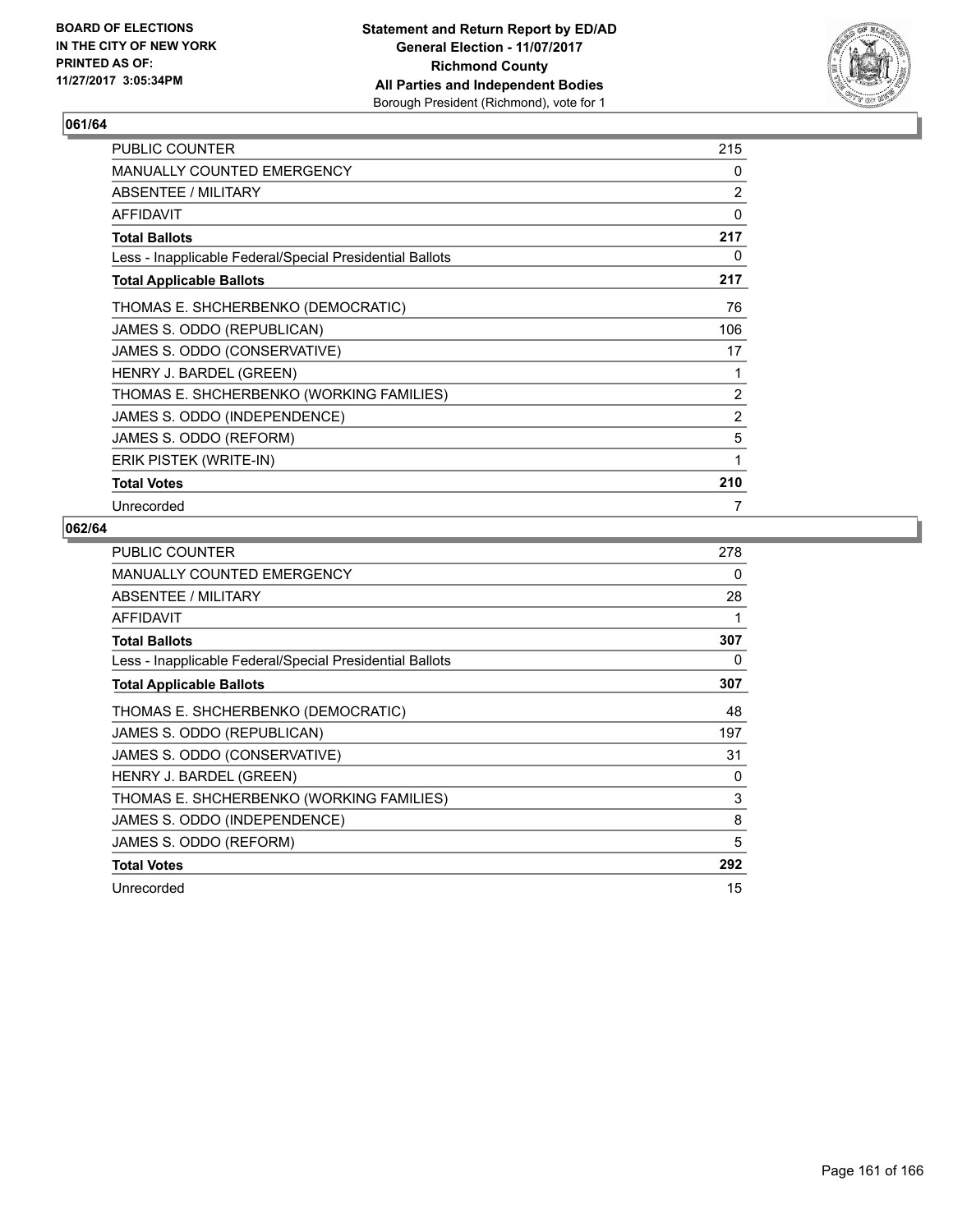

| <b>PUBLIC COUNTER</b>                                    | 268            |
|----------------------------------------------------------|----------------|
| <b>MANUALLY COUNTED EMERGENCY</b>                        | 0              |
| ABSENTEE / MILITARY                                      | 5              |
| AFFIDAVIT                                                | 4              |
| <b>Total Ballots</b>                                     | 277            |
| Less - Inapplicable Federal/Special Presidential Ballots | 0              |
| <b>Total Applicable Ballots</b>                          | 277            |
| THOMAS E. SHCHERBENKO (DEMOCRATIC)                       | 48             |
| JAMES S. ODDO (REPUBLICAN)                               | 175            |
| JAMES S. ODDO (CONSERVATIVE)                             | 22             |
| HENRY J. BARDEL (GREEN)                                  | 3              |
| THOMAS E. SHCHERBENKO (WORKING FAMILIES)                 | 3              |
| JAMES S. ODDO (INDEPENDENCE)                             | $\overline{7}$ |
| JAMES S. ODDO (REFORM)                                   | $\overline{2}$ |
| <b>Total Votes</b>                                       | 260            |
| Unrecorded                                               | 17             |

| <b>PUBLIC COUNTER</b>                                    | 0            |
|----------------------------------------------------------|--------------|
| <b>MANUALLY COUNTED EMERGENCY</b>                        | 0            |
| ABSENTEE / MILITARY                                      | 0            |
| <b>AFFIDAVIT</b>                                         | 0            |
| <b>Total Ballots</b>                                     | 0            |
| Less - Inapplicable Federal/Special Presidential Ballots | 0            |
| <b>Total Applicable Ballots</b>                          | 0            |
| THOMAS E. SHCHERBENKO (DEMOCRATIC)                       | 0            |
| JAMES S. ODDO (REPUBLICAN)                               | 0            |
| JAMES S. ODDO (CONSERVATIVE)                             | 0            |
| HENRY J. BARDEL (GREEN)                                  | $\mathbf{0}$ |
| THOMAS E. SHCHERBENKO (WORKING FAMILIES)                 | 0            |
| JAMES S. ODDO (INDEPENDENCE)                             | 0            |
| JAMES S. ODDO (REFORM)                                   | 0            |
| <b>Total Votes</b>                                       | 0            |
|                                                          |              |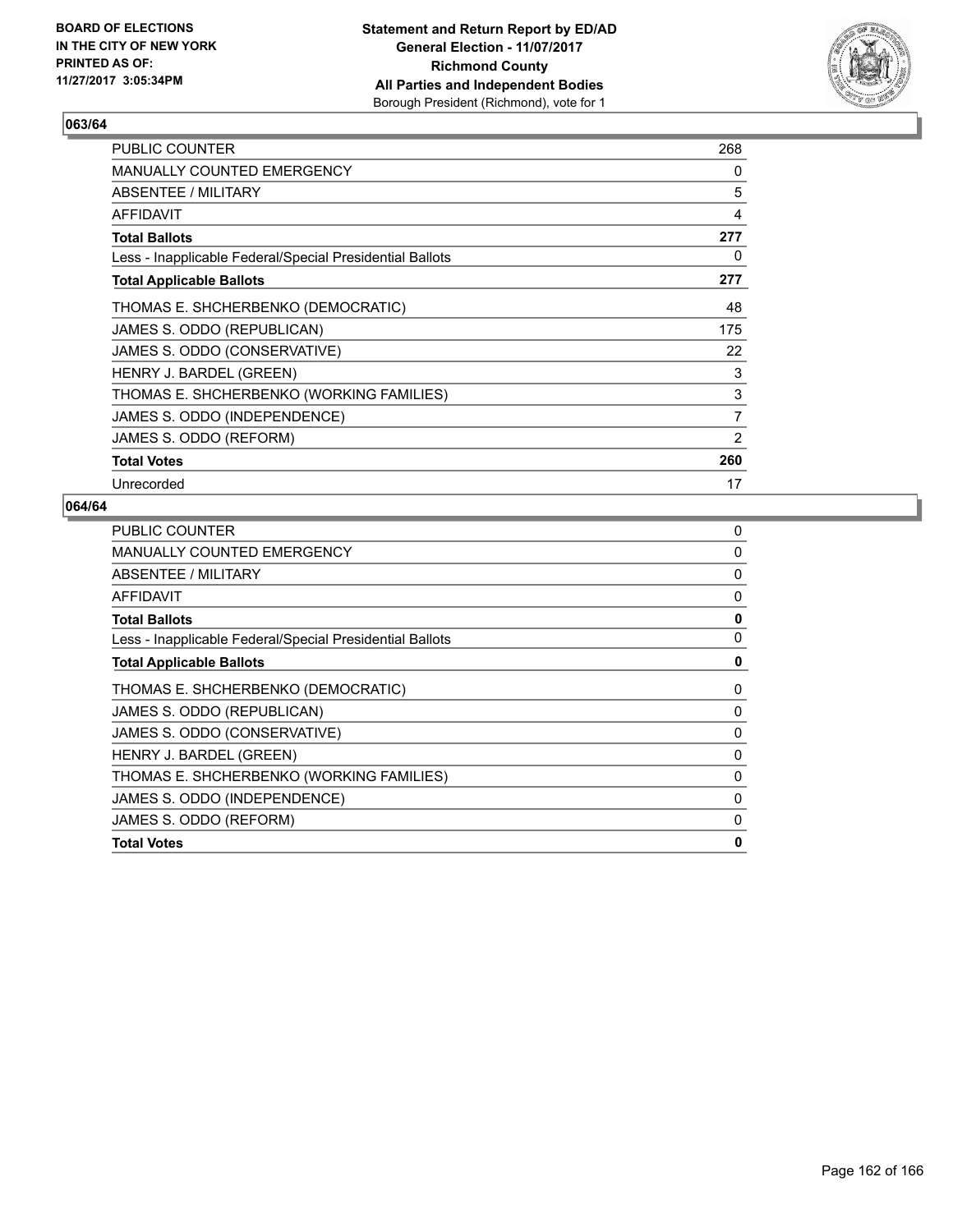

| <b>PUBLIC COUNTER</b>                                    | 0 |
|----------------------------------------------------------|---|
| MANUALLY COUNTED EMERGENCY                               | 0 |
| ABSENTEE / MILITARY                                      | 0 |
| AFFIDAVIT                                                | 0 |
| <b>Total Ballots</b>                                     | 0 |
| Less - Inapplicable Federal/Special Presidential Ballots | 0 |
| <b>Total Applicable Ballots</b>                          | 0 |
| THOMAS E. SHCHERBENKO (DEMOCRATIC)                       | 0 |
| JAMES S. ODDO (REPUBLICAN)                               | 0 |
| JAMES S. ODDO (CONSERVATIVE)                             | 0 |
| HENRY J. BARDEL (GREEN)                                  | 0 |
| THOMAS E. SHCHERBENKO (WORKING FAMILIES)                 | 0 |
| JAMES S. ODDO (INDEPENDENCE)                             | 0 |
| JAMES S. ODDO (REFORM)                                   | 0 |
| <b>Total Votes</b>                                       | 0 |

| <b>PUBLIC COUNTER</b>                                    | 0 |
|----------------------------------------------------------|---|
| MANUALLY COUNTED EMERGENCY                               | 0 |
| ABSENTEE / MILITARY                                      | 0 |
| <b>AFFIDAVIT</b>                                         | 0 |
| <b>Total Ballots</b>                                     | 0 |
| Less - Inapplicable Federal/Special Presidential Ballots | 0 |
| <b>Total Applicable Ballots</b>                          | 0 |
| THOMAS E. SHCHERBENKO (DEMOCRATIC)                       | 0 |
| JAMES S. ODDO (REPUBLICAN)                               | 0 |
| JAMES S. ODDO (CONSERVATIVE)                             | 0 |
| HENRY J. BARDEL (GREEN)                                  | 0 |
| THOMAS E. SHCHERBENKO (WORKING FAMILIES)                 | 0 |
| JAMES S. ODDO (INDEPENDENCE)                             | 0 |
| JAMES S. ODDO (REFORM)                                   | 0 |
| <b>Total Votes</b>                                       | 0 |
|                                                          |   |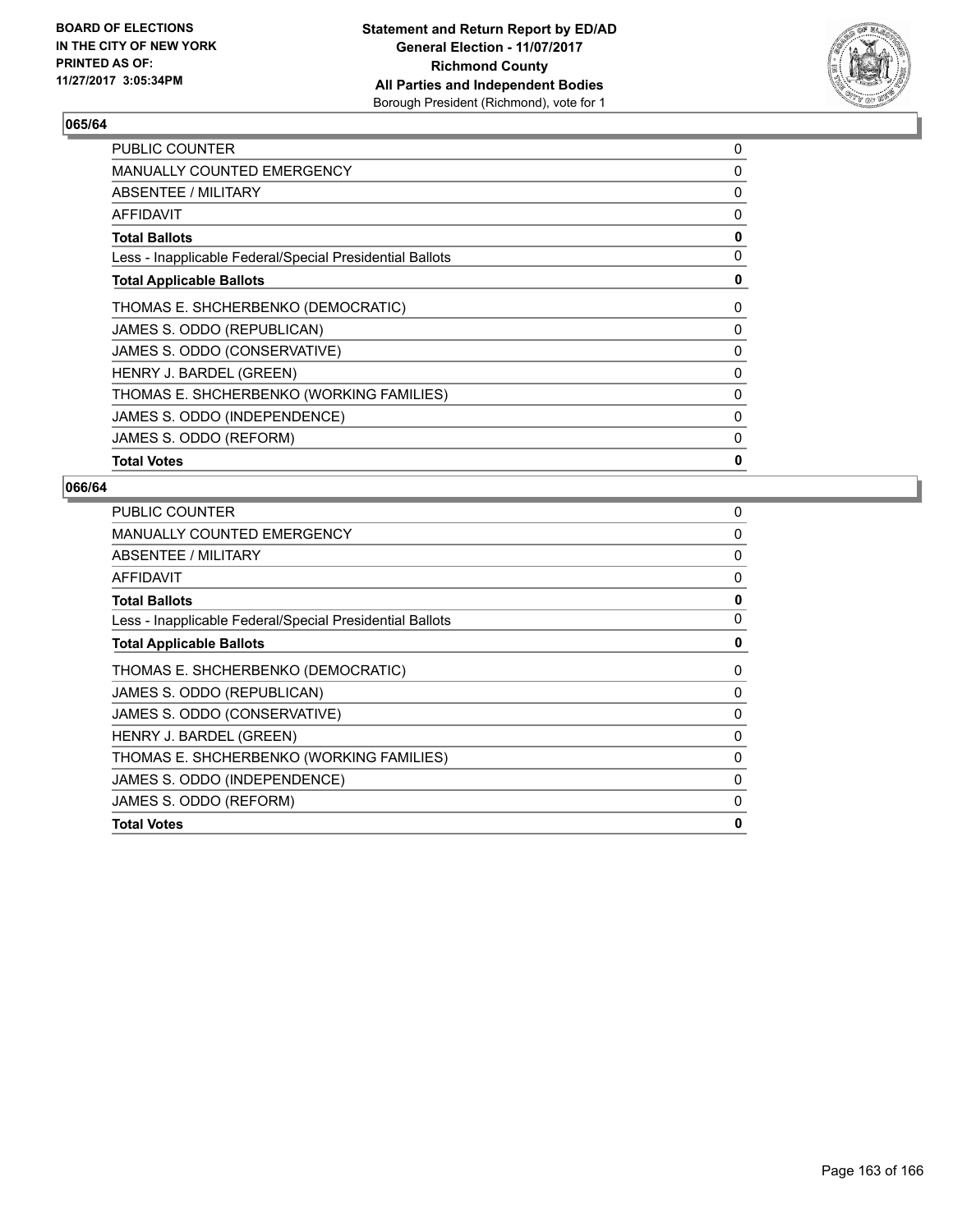

| <b>PUBLIC COUNTER</b>                                    | 0 |
|----------------------------------------------------------|---|
| <b>MANUALLY COUNTED EMERGENCY</b>                        | 0 |
| ABSENTEE / MILITARY                                      | 0 |
| AFFIDAVIT                                                | 0 |
| <b>Total Ballots</b>                                     | 0 |
| Less - Inapplicable Federal/Special Presidential Ballots | 0 |
| <b>Total Applicable Ballots</b>                          | 0 |
| THOMAS E. SHCHERBENKO (DEMOCRATIC)                       | 0 |
| JAMES S. ODDO (REPUBLICAN)                               | 0 |
| JAMES S. ODDO (CONSERVATIVE)                             | 0 |
| HENRY J. BARDEL (GREEN)                                  | 0 |
| THOMAS E. SHCHERBENKO (WORKING FAMILIES)                 | 0 |
| JAMES S. ODDO (INDEPENDENCE)                             | 0 |
| JAMES S. ODDO (REFORM)                                   | 0 |
| <b>Total Votes</b>                                       | 0 |

| <b>PUBLIC COUNTER</b>                                    | 0 |
|----------------------------------------------------------|---|
| MANUALLY COUNTED EMERGENCY                               | 0 |
| ABSENTEE / MILITARY                                      | 0 |
| <b>AFFIDAVIT</b>                                         | 0 |
| <b>Total Ballots</b>                                     | 0 |
| Less - Inapplicable Federal/Special Presidential Ballots | 0 |
| <b>Total Applicable Ballots</b>                          | 0 |
| THOMAS E. SHCHERBENKO (DEMOCRATIC)                       | 0 |
| JAMES S. ODDO (REPUBLICAN)                               | 0 |
| JAMES S. ODDO (CONSERVATIVE)                             | 0 |
| HENRY J. BARDEL (GREEN)                                  | 0 |
| THOMAS E. SHCHERBENKO (WORKING FAMILIES)                 | 0 |
| JAMES S. ODDO (INDEPENDENCE)                             | 0 |
| JAMES S. ODDO (REFORM)                                   | 0 |
| <b>Total Votes</b>                                       | 0 |
|                                                          |   |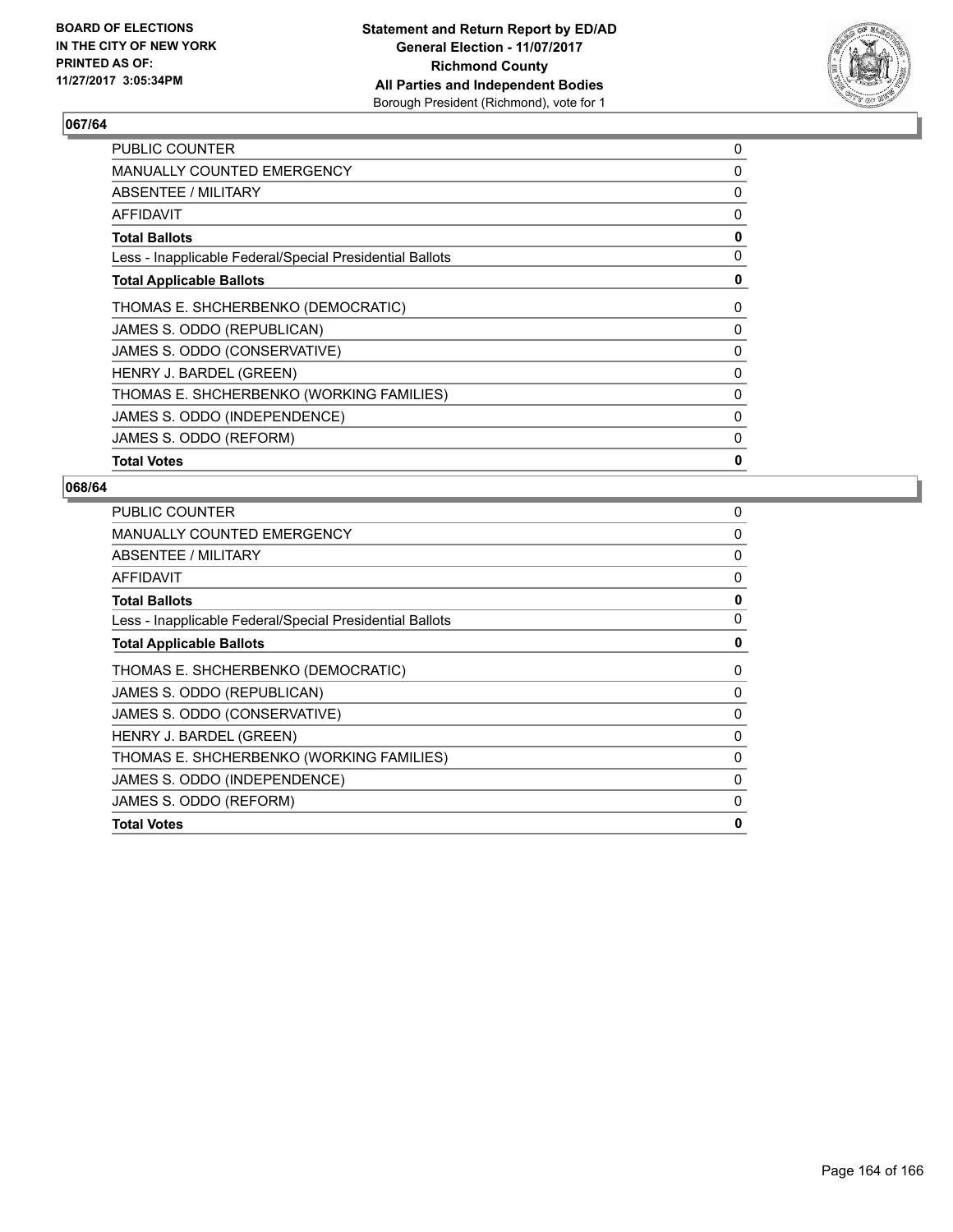

| <b>PUBLIC COUNTER</b>                                    | 0 |
|----------------------------------------------------------|---|
| MANUALLY COUNTED EMERGENCY                               | 0 |
| ABSENTEE / MILITARY                                      | 0 |
| AFFIDAVIT                                                | 0 |
| <b>Total Ballots</b>                                     | 0 |
| Less - Inapplicable Federal/Special Presidential Ballots | 0 |
| <b>Total Applicable Ballots</b>                          | 0 |
| THOMAS E. SHCHERBENKO (DEMOCRATIC)                       | 0 |
| JAMES S. ODDO (REPUBLICAN)                               | 0 |
| JAMES S. ODDO (CONSERVATIVE)                             | 0 |
| HENRY J. BARDEL (GREEN)                                  | 0 |
| THOMAS E. SHCHERBENKO (WORKING FAMILIES)                 | 0 |
| JAMES S. ODDO (INDEPENDENCE)                             | 0 |
| JAMES S. ODDO (REFORM)                                   | 0 |
| <b>Total Votes</b>                                       | 0 |

| <b>PUBLIC COUNTER</b>                                    | 0        |
|----------------------------------------------------------|----------|
| <b>MANUALLY COUNTED EMERGENCY</b>                        | 0        |
| ABSENTEE / MILITARY                                      | 0        |
| <b>AFFIDAVIT</b>                                         | 0        |
| <b>Total Ballots</b>                                     | 0        |
| Less - Inapplicable Federal/Special Presidential Ballots | 0        |
| <b>Total Applicable Ballots</b>                          | 0        |
| THOMAS E. SHCHERBENKO (DEMOCRATIC)                       | 0        |
| JAMES S. ODDO (REPUBLICAN)                               | 0        |
| JAMES S. ODDO (CONSERVATIVE)                             | 0        |
| HENRY J. BARDEL (GREEN)                                  | 0        |
| THOMAS E. SHCHERBENKO (WORKING FAMILIES)                 | 0        |
| JAMES S. ODDO (INDEPENDENCE)                             | $\Omega$ |
| JAMES S. ODDO (REFORM)                                   | 0        |
| <b>Total Votes</b>                                       | 0        |
|                                                          |          |